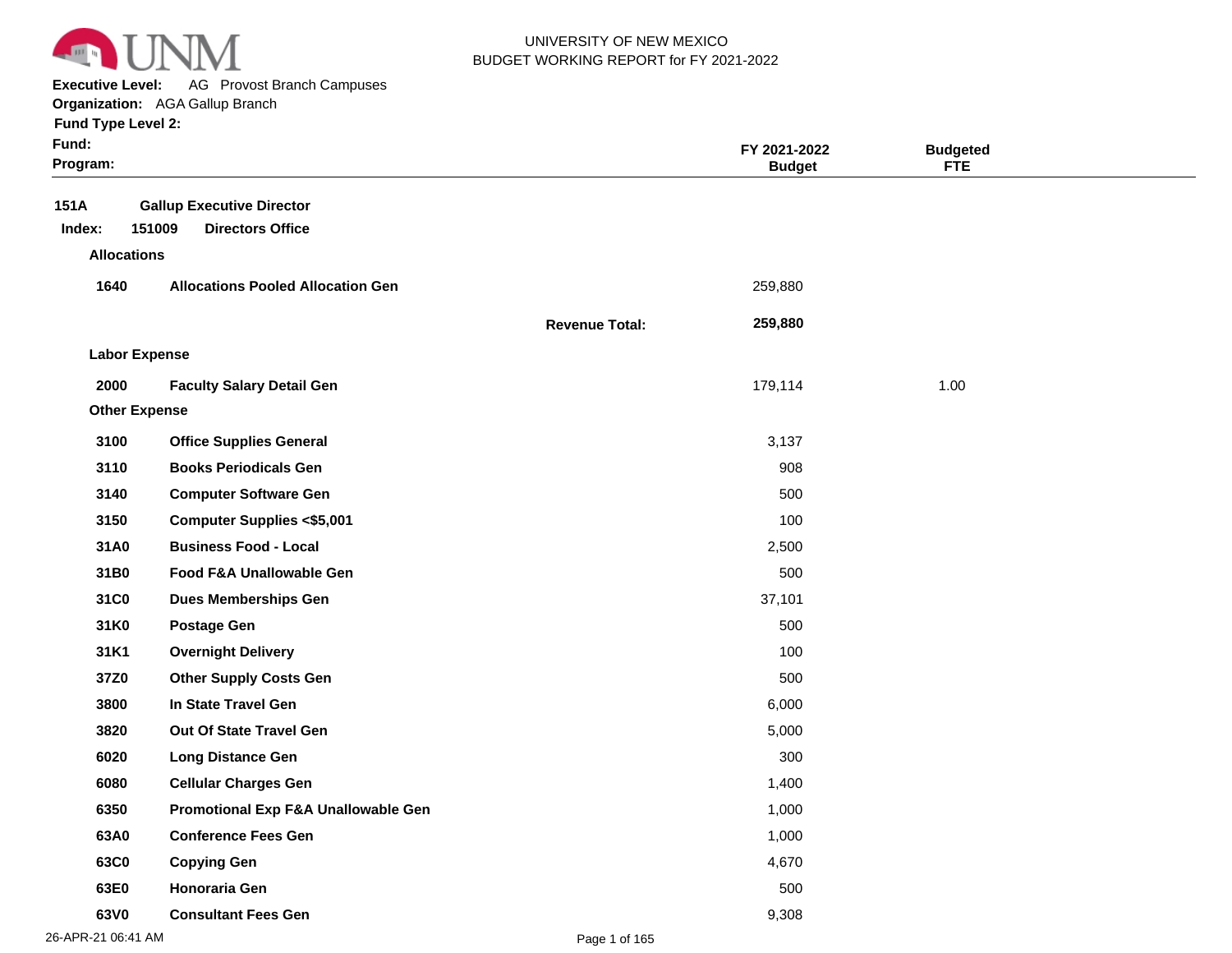

**Executive Level:** AG Provost Branch Campuses

|  |  | <b>Fund Type Level 2:</b> |  |
|--|--|---------------------------|--|
|--|--|---------------------------|--|

| Fund:<br>Program:    |                                        |                           | FY 2021-2022<br><b>Budget</b> | <b>Budgeted</b><br><b>FTE</b> |  |
|----------------------|----------------------------------------|---------------------------|-------------------------------|-------------------------------|--|
| 151A                 | <b>Gallup Executive Director</b>       |                           |                               |                               |  |
| Index:<br>151009     | <b>Directors Office</b>                |                           |                               |                               |  |
| <b>Other Expense</b> |                                        |                           |                               |                               |  |
| 69Z0                 | <b>Other Professional Services Gen</b> |                           | 5,000                         |                               |  |
| <b>80K0</b>          | <b>Banner Tax</b>                      |                           | 742                           |                               |  |
|                      |                                        | <b>Expenditure Total:</b> | 259,880                       |                               |  |
|                      |                                        | 151009 Net:               | 0                             |                               |  |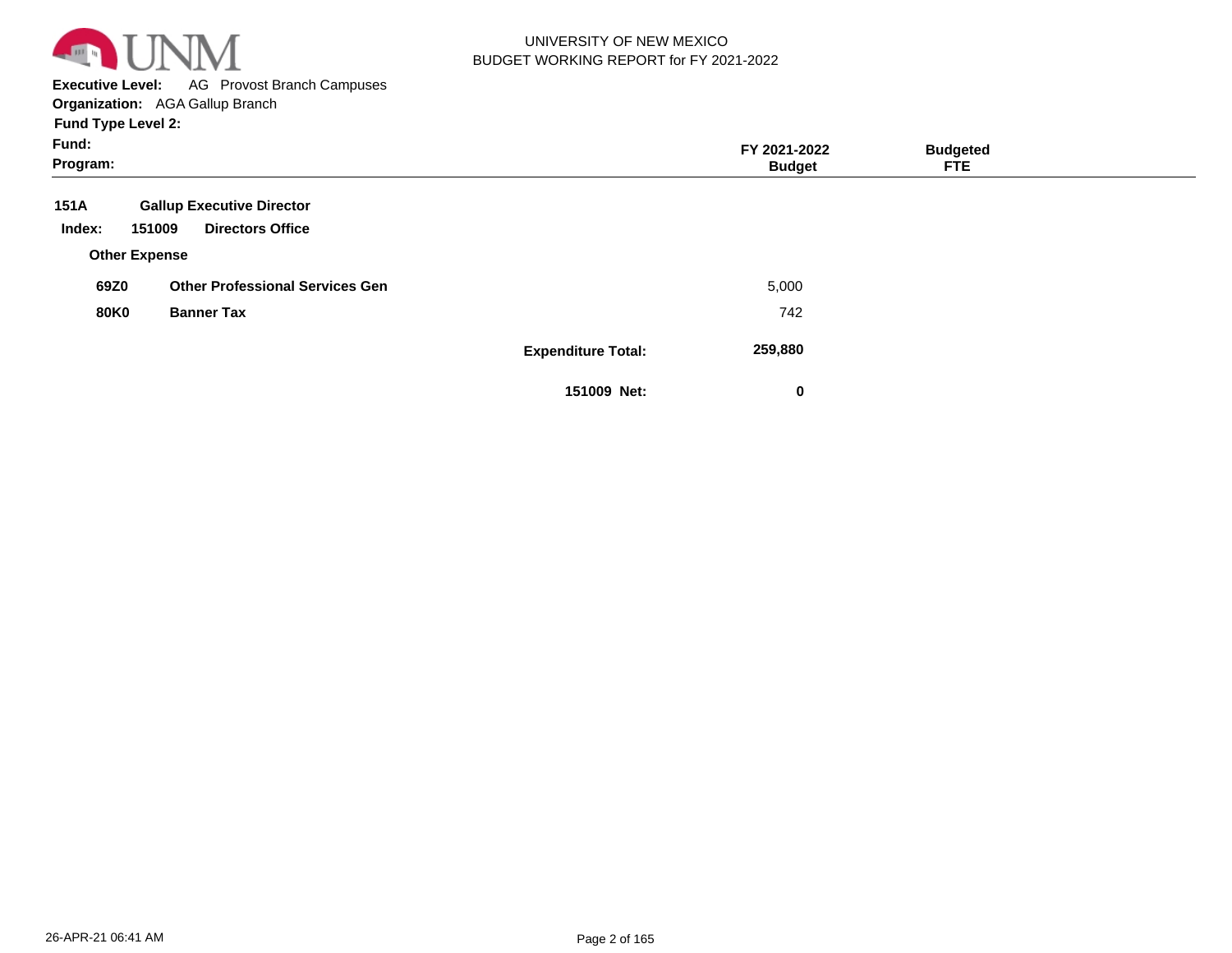

**Executive Level:** AG Provost Branch Campuses **Organization:**  AGA Gallup Branch

| Fund:<br>Program: |                          |                                          |                       | FY 2021-2022<br><b>Budget</b> | <b>Budgeted</b><br><b>FTE</b> |  |
|-------------------|--------------------------|------------------------------------------|-----------------------|-------------------------------|-------------------------------|--|
|                   |                          |                                          |                       |                               |                               |  |
| 151A              |                          | <b>Gallup Executive Director</b>         |                       |                               |                               |  |
| Index:            | 151012                   | <b>F&amp;A GALLUP BRANCH INSTRUCTION</b> |                       |                               |                               |  |
|                   | <b>Allocations</b>       |                                          |                       |                               |                               |  |
| 1640              |                          | <b>Allocations Pooled Allocation Gen</b> |                       | (17,500)                      |                               |  |
|                   | <b>Operating Revenue</b> |                                          |                       |                               |                               |  |
| 0820              |                          | F and A Cost Recovery Gen                |                       | 17,500                        |                               |  |
|                   |                          |                                          | <b>Revenue Total:</b> | $\mathbf 0$                   |                               |  |
|                   |                          |                                          | 151012 Net:           | $\mathbf 0$                   |                               |  |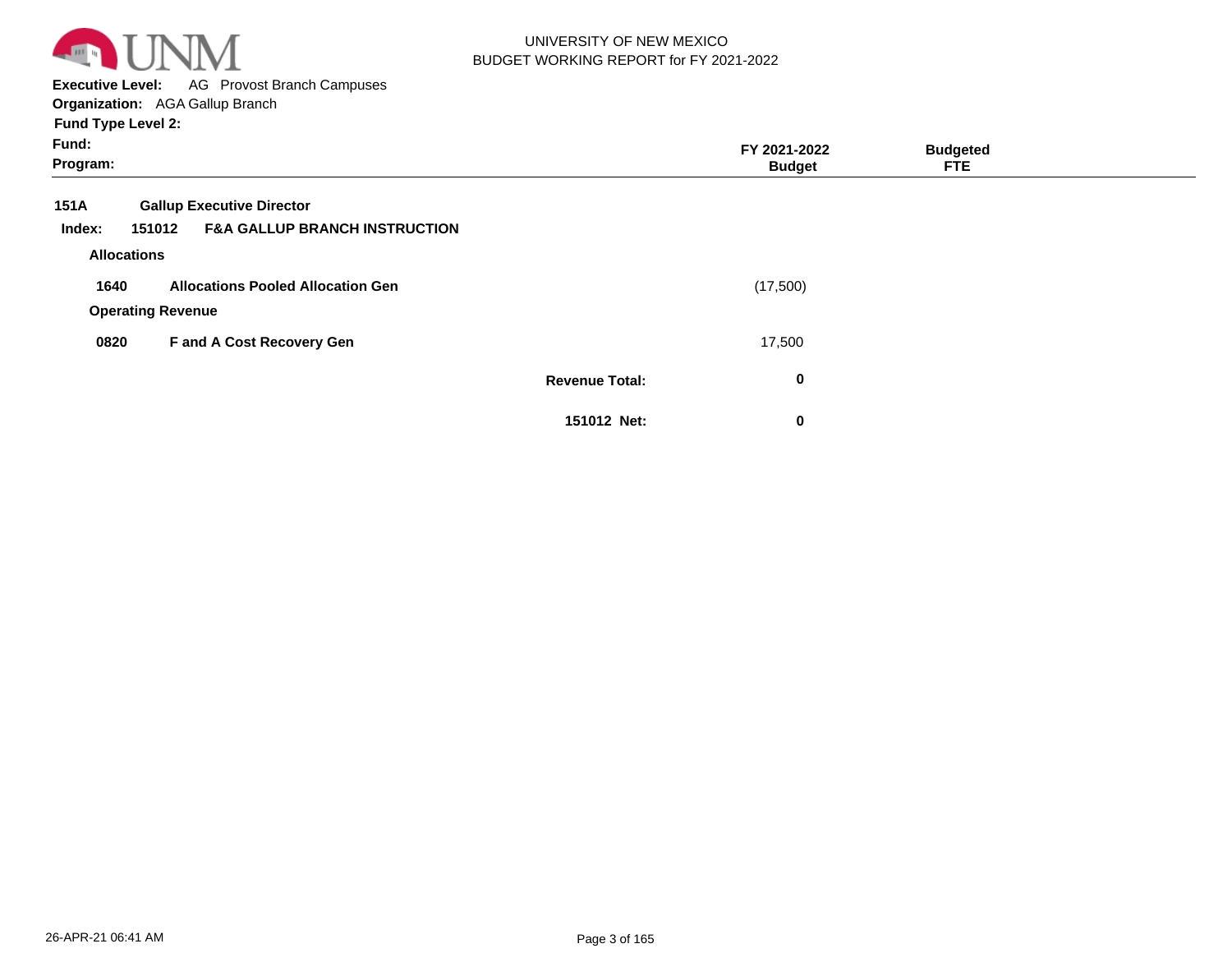

**Executive Level:** AG Provost Branch Campuses **Organization:**  AGA Gallup Branch

| Fund:<br>Program:  |                                                 |                       | FY 2021-2022<br><b>Budget</b> | <b>Budgeted</b><br><b>FTE</b> |  |
|--------------------|-------------------------------------------------|-----------------------|-------------------------------|-------------------------------|--|
| 151A               | <b>Gallup Executive Director</b>                |                       |                               |                               |  |
| Index:             | <b>F&amp;A GALLUP BRANCH RESEARCH</b><br>151014 |                       |                               |                               |  |
| <b>Allocations</b> |                                                 |                       |                               |                               |  |
| 1640               | <b>Allocations Pooled Allocation Gen</b>        |                       | (6,000)                       |                               |  |
|                    | <b>Operating Revenue</b>                        |                       |                               |                               |  |
| 0820               | F and A Cost Recovery Gen                       |                       | 6,000                         |                               |  |
|                    |                                                 | <b>Revenue Total:</b> | $\bf{0}$                      |                               |  |
|                    |                                                 | 151014 Net:           | 0                             |                               |  |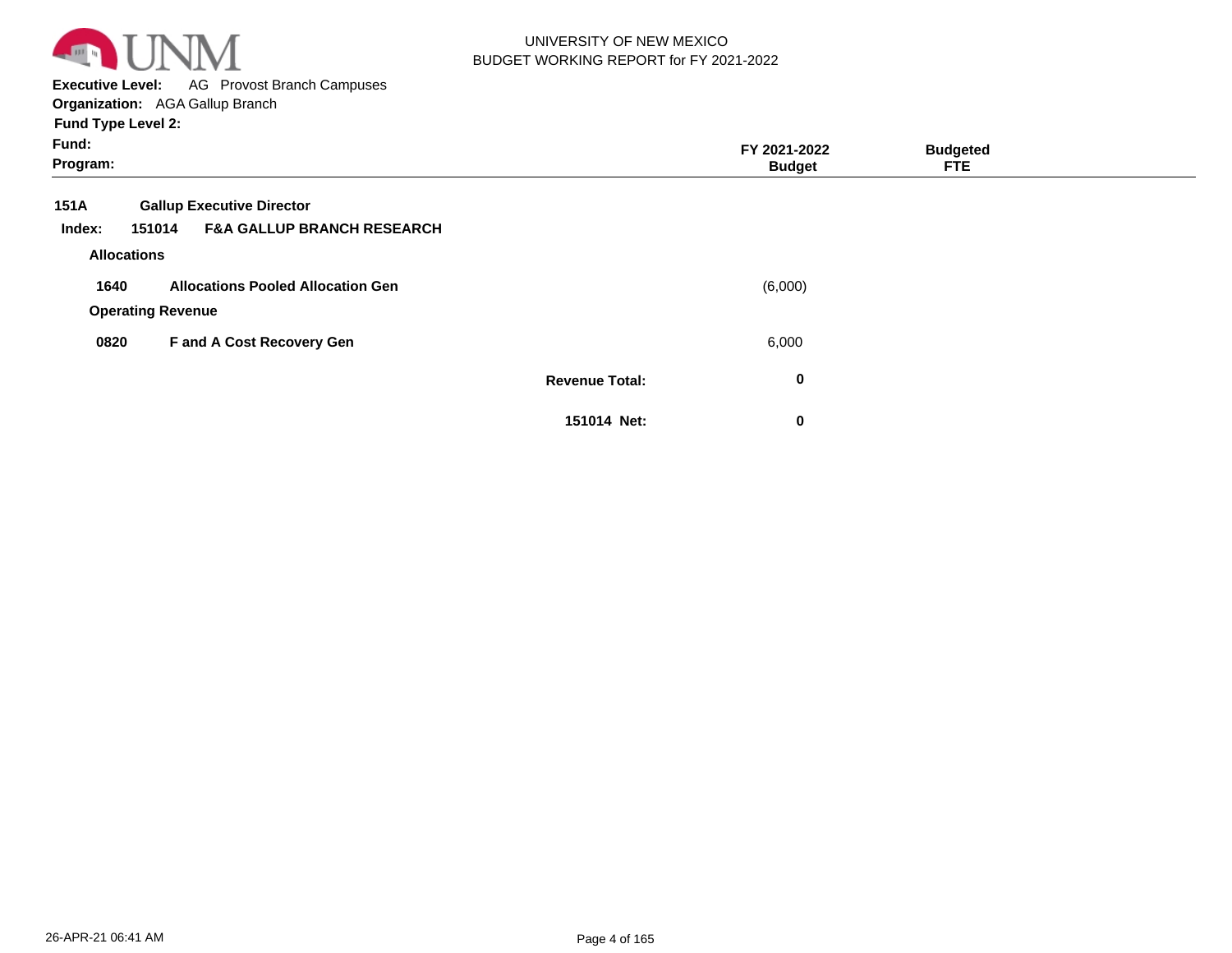

**Executive Level:** AG Provost Branch Campuses

| Fund:<br>Program:  |                                              |                       | FY 2021-2022<br><b>Budget</b> | <b>Budgeted</b><br><b>FTE</b> |  |
|--------------------|----------------------------------------------|-----------------------|-------------------------------|-------------------------------|--|
| 151A               | <b>Gallup Executive Director</b>             |                       |                               |                               |  |
| Index:             | <b>F&amp;A GALLUP BRANCH OTHER</b><br>151016 |                       |                               |                               |  |
| <b>Allocations</b> |                                              |                       |                               |                               |  |
| 1640               | <b>Allocations Pooled Allocation Gen</b>     |                       | (40,000)                      |                               |  |
|                    | <b>Operating Revenue</b>                     |                       |                               |                               |  |
| 0820               | F and A Cost Recovery Gen                    |                       | 40,000                        |                               |  |
|                    |                                              | <b>Revenue Total:</b> | 0                             |                               |  |
|                    |                                              | 151016 Net:           | 0                             |                               |  |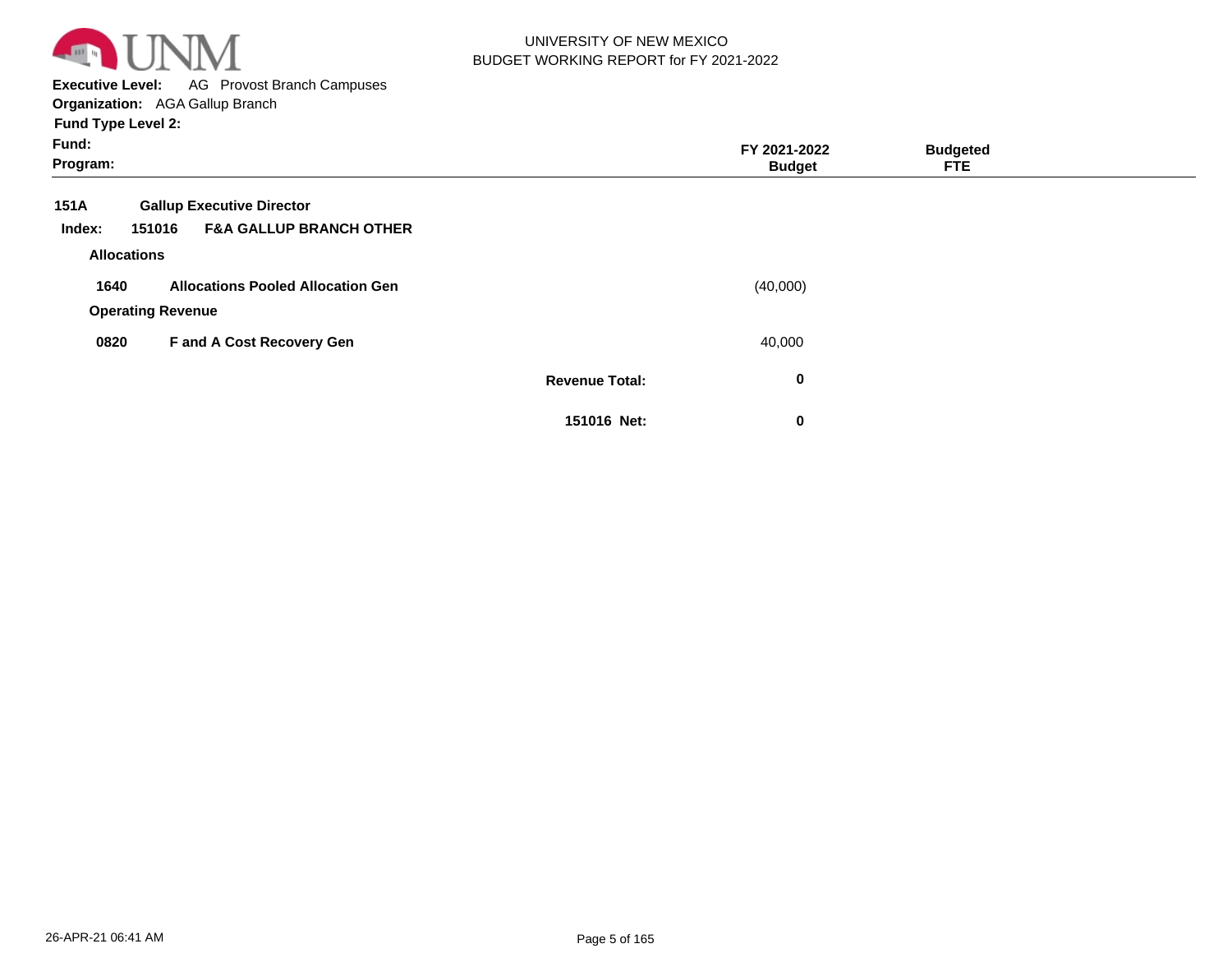

**Executive Level:** AG Provost Branch Campuses

| Fund:<br>Program:    |                                          |                           | FY 2021-2022<br><b>Budget</b> | <b>Budgeted</b><br><b>FTE</b> |  |
|----------------------|------------------------------------------|---------------------------|-------------------------------|-------------------------------|--|
| <b>151A</b>          | <b>Gallup Executive Director</b>         |                           |                               |                               |  |
| Index:               | <b>Staff Council</b><br>151032           |                           |                               |                               |  |
| <b>Allocations</b>   |                                          |                           |                               |                               |  |
| 1640                 | <b>Allocations Pooled Allocation Gen</b> |                           | 790                           |                               |  |
|                      |                                          | <b>Revenue Total:</b>     | 790                           |                               |  |
| <b>Other Expense</b> |                                          |                           |                               |                               |  |
| 3100                 | <b>Office Supplies General</b>           |                           | 93                            |                               |  |
| 31B0                 | Food F&A Unallowable Gen                 |                           | 410                           |                               |  |
| 7060                 | <b>Facility Rent Expense Gen</b>         |                           | 279                           |                               |  |
| <b>80K0</b>          | <b>Banner Tax</b>                        |                           | 8                             |                               |  |
|                      |                                          | <b>Expenditure Total:</b> | 790                           |                               |  |
|                      |                                          | 151032 Net:               | 0                             |                               |  |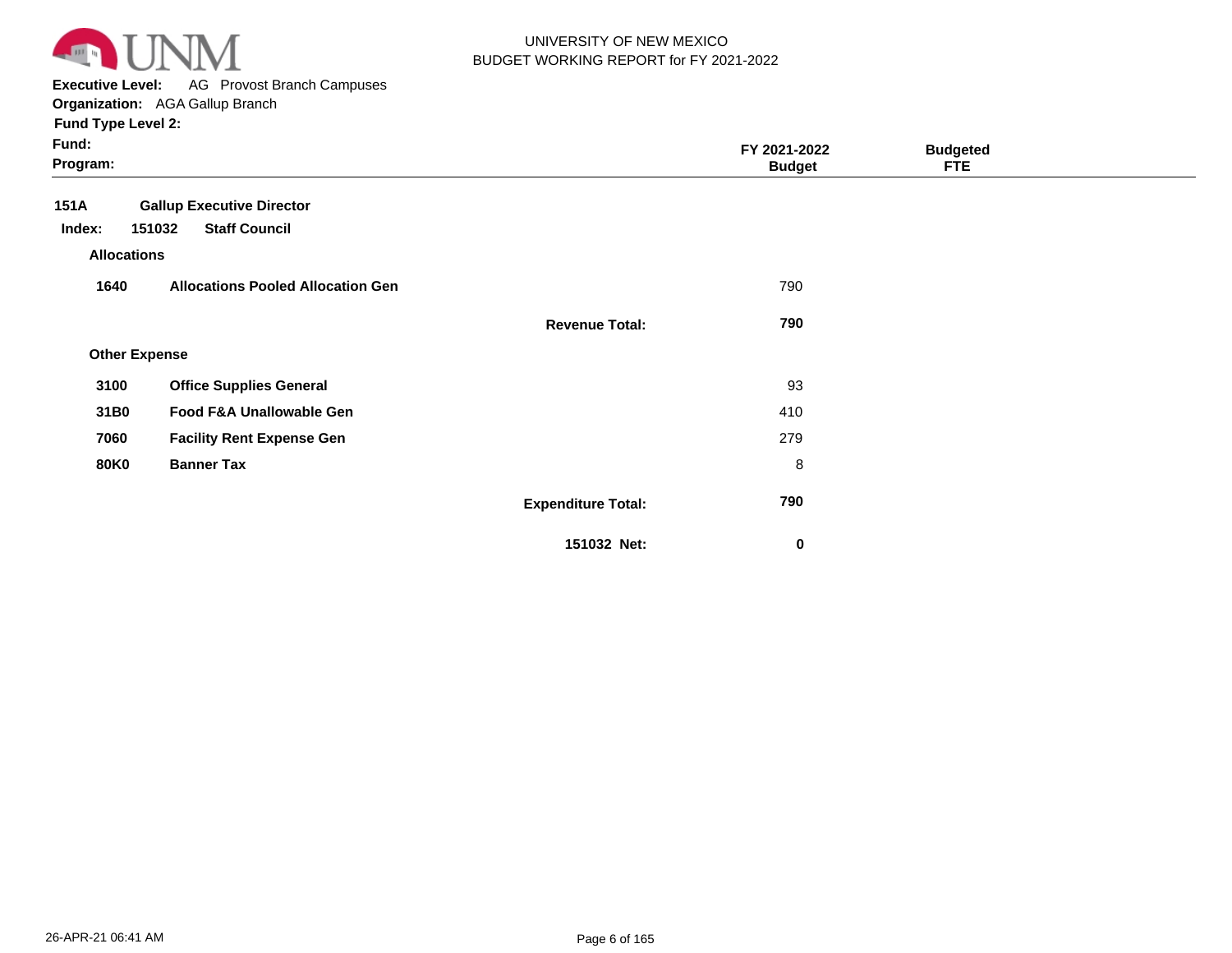

**Executive Level:** AG Provost Branch Campuses

| Fund:<br>Program:    |                                          |                           | FY 2021-2022<br><b>Budget</b> | <b>Budgeted</b><br><b>FTE</b> |  |
|----------------------|------------------------------------------|---------------------------|-------------------------------|-------------------------------|--|
| <b>151A</b>          | <b>Gallup Executive Director</b>         |                           |                               |                               |  |
| Index:               | <b>Faculty Senate</b><br>151033          |                           |                               |                               |  |
| <b>Allocations</b>   |                                          |                           |                               |                               |  |
| 1640                 | <b>Allocations Pooled Allocation Gen</b> |                           | 2,525                         |                               |  |
|                      |                                          | <b>Revenue Total:</b>     | 2,525                         |                               |  |
| <b>Other Expense</b> |                                          |                           |                               |                               |  |
| 3100                 | <b>Office Supplies General</b>           |                           | 500                           |                               |  |
| 37Z0                 | <b>Other Supply Costs Gen</b>            |                           | 500                           |                               |  |
| 3800                 | In State Travel Gen                      |                           | 500                           |                               |  |
| <b>38A0</b>          | <b>Motor Pool Rental Gen</b>             |                           | 1,000                         |                               |  |
| <b>80K0</b>          | <b>Banner Tax</b>                        |                           | 25                            |                               |  |
|                      |                                          | <b>Expenditure Total:</b> | 2,525                         |                               |  |
|                      |                                          | 151033 Net:               | 0                             |                               |  |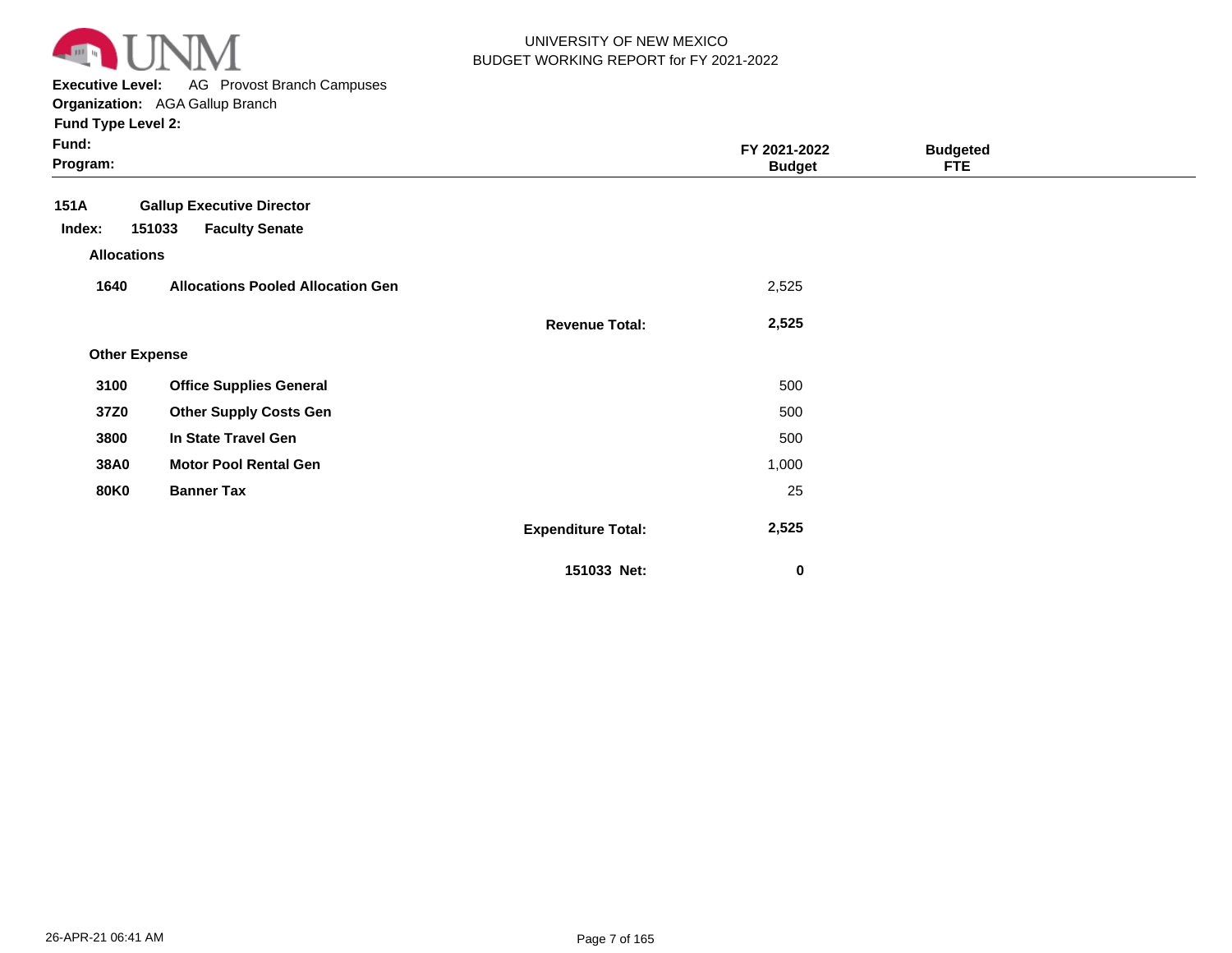

**Executive Level:** AG Provost Branch Campuses **Organization:**  AGA Gallup Branch

| <b>Fund Type Level 2:</b> |
|---------------------------|
|---------------------------|

| Fund:<br>Program:                            |                                                                         |                           | FY 2021-2022<br><b>Budget</b> | <b>Budgeted</b><br><b>FTE</b> |  |
|----------------------------------------------|-------------------------------------------------------------------------|---------------------------|-------------------------------|-------------------------------|--|
| 151A<br>151081<br>Index:<br><b>Transfers</b> | <b>Gallup Executive Director</b><br>717106-GALLUP BLDG DM-General Activ |                           |                               |                               |  |
| 1120                                         | <b>Trsfr From I G Gen</b>                                               |                           | 502,683                       |                               |  |
|                                              |                                                                         | <b>Revenue Total:</b>     | 502,683                       |                               |  |
| <b>Other Expense</b>                         |                                                                         |                           |                               |                               |  |
| <b>80E0</b>                                  | <b>Contingency Budget Gen</b>                                           |                           | 502,683                       |                               |  |
|                                              |                                                                         | <b>Expenditure Total:</b> | 502,683                       |                               |  |
|                                              |                                                                         | 151081 Net:               | $\bf{0}$                      |                               |  |

**Account: 1120 164002-12C0: \$502,683 for mandatory BR&R**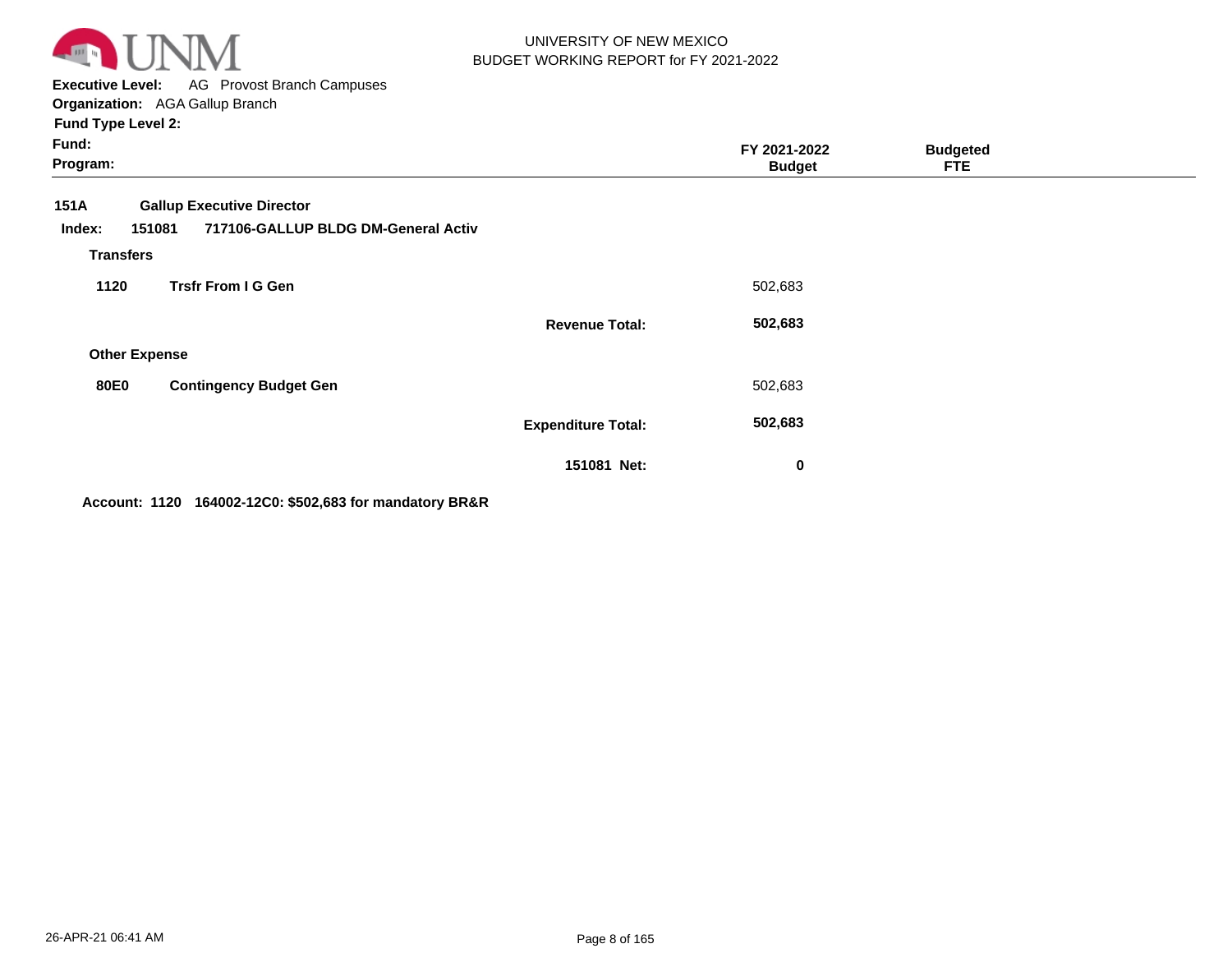

**Executive Level:** AG Provost Branch Campuses **Organization:**  AGA Gallup Branch

| Fund:<br>Program:    |                                                                                   |                           | FY 2021-2022<br><b>Budget</b> | <b>Budgeted</b><br><b>FTE</b> |  |
|----------------------|-----------------------------------------------------------------------------------|---------------------------|-------------------------------|-------------------------------|--|
| 151A<br>Index:       | <b>Gallup Executive Director</b><br>202651 Robert/Mildred Holmes Mem Sc<br>151102 |                           |                               |                               |  |
|                      | <b>Non Operating Revenue</b>                                                      |                           |                               |                               |  |
| 1000                 | <b>Gifts Gen</b>                                                                  |                           | 2,500                         |                               |  |
|                      |                                                                                   | <b>Revenue Total:</b>     | 2,500                         |                               |  |
| <b>Other Expense</b> |                                                                                   |                           |                               |                               |  |
| 4020                 | <b>Student Awards Gen</b>                                                         |                           | 2,500                         |                               |  |
|                      |                                                                                   | <b>Expenditure Total:</b> | 2,500                         |                               |  |
|                      |                                                                                   | 151102 Net:               | 0                             |                               |  |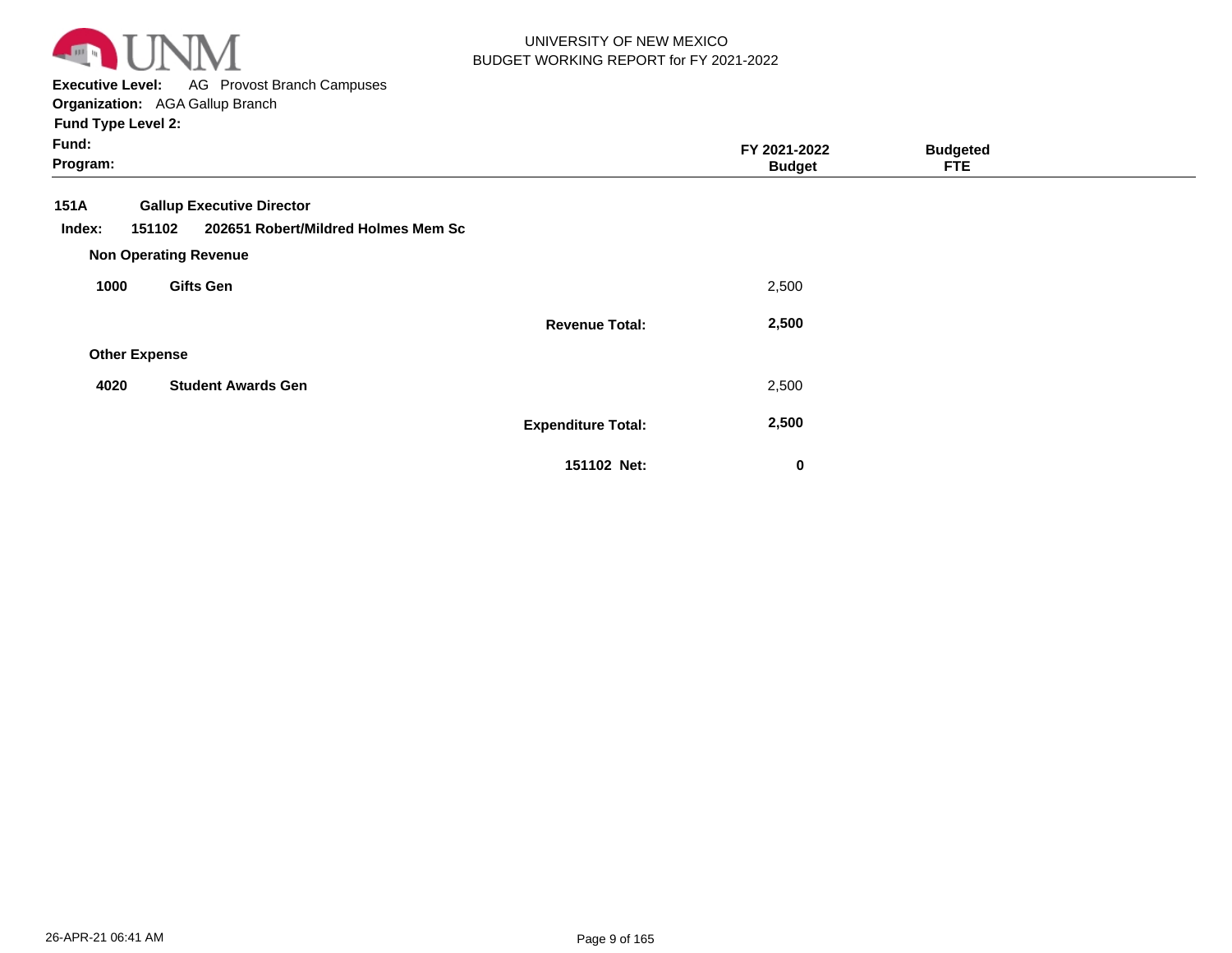

**Executive Level:** AG Provost Branch Campuses **Organization:**  AGA Gallup Branch

| Fund:<br>Program:            |                                          | FY 2021-2022<br><b>Budget</b> | <b>Budgeted</b><br><b>FTE</b> |  |
|------------------------------|------------------------------------------|-------------------------------|-------------------------------|--|
| 151A                         | <b>Gallup Executive Director</b>         |                               |                               |  |
| Index:<br><b>Allocations</b> | <b>Summer Instruction</b><br>151117      |                               |                               |  |
| 1640                         | <b>Allocations Pooled Allocation Gen</b> | 75,000                        |                               |  |
|                              | <b>Revenue Total:</b>                    | 75,000                        |                               |  |
| <b>Labor Expense</b>         |                                          |                               |                               |  |
| 2003                         | <b>Faculty Summer Instruction</b>        | 75,000                        | 3.14                          |  |
|                              | <b>Expenditure Total:</b>                | 75,000                        |                               |  |
|                              | 151117 Net:                              | $\mathbf 0$                   |                               |  |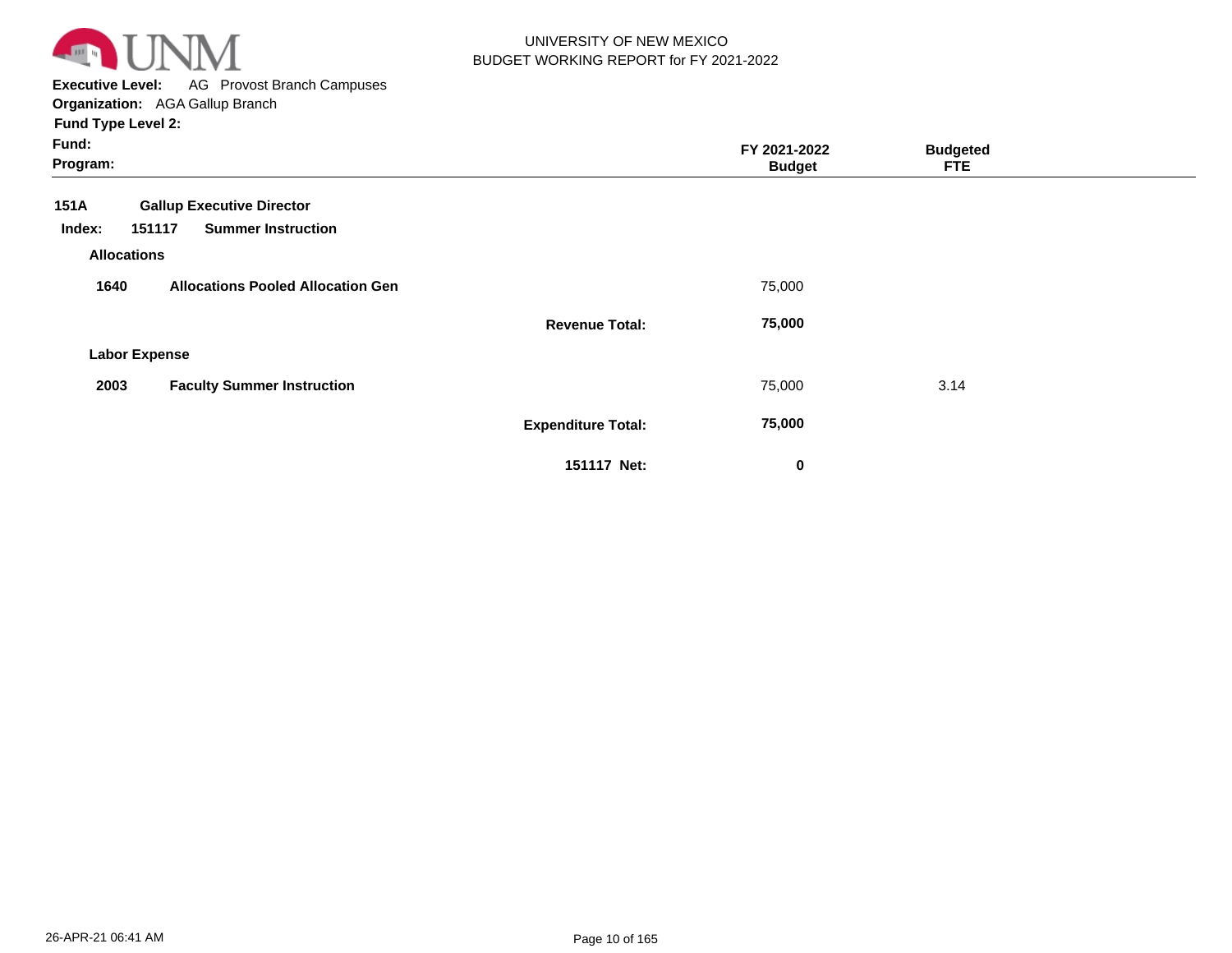

**Executive Level:** AG Provost Branch Campuses

**Organization:**  AGA Gallup Branch

| Fund:<br>Program:    |                                                |                           | FY 2021-2022<br><b>Budget</b> | <b>Budgeted</b><br><b>FTE</b> |  |
|----------------------|------------------------------------------------|---------------------------|-------------------------------|-------------------------------|--|
| <b>151A</b>          | <b>Gallup Executive Director</b>               |                           |                               |                               |  |
| Index:               | 151121<br><b>Gallup Institutional Research</b> |                           |                               |                               |  |
| <b>Allocations</b>   |                                                |                           |                               |                               |  |
| 1640                 | <b>Allocations Pooled Allocation Gen</b>       |                           | 76,856                        |                               |  |
|                      |                                                | <b>Revenue Total:</b>     | 76,856                        |                               |  |
| <b>Labor Expense</b> |                                                |                           |                               |                               |  |
| 2020                 | <b>Administrative Professional Gen</b>         |                           | 66,756                        | 1.00                          |  |
| <b>Other Expense</b> |                                                |                           |                               |                               |  |
| 3100                 | <b>Office Supplies General</b>                 |                           | 4,500                         |                               |  |
| 3140                 | <b>Computer Software Gen</b>                   |                           | 200                           |                               |  |
| 3800                 | In State Travel Gen                            |                           | 5,000                         |                               |  |
| 38E0                 | <b>Vehicle Fuel Gen</b>                        |                           | 100                           |                               |  |
| 46A0                 | <b>Participant Misc Gen</b>                    |                           | 200                           |                               |  |
| <b>80K0</b>          | <b>Banner Tax</b>                              |                           | 100                           |                               |  |
|                      |                                                | <b>Expenditure Total:</b> | 76,856                        |                               |  |
|                      |                                                | 151121 Net:               | 0                             |                               |  |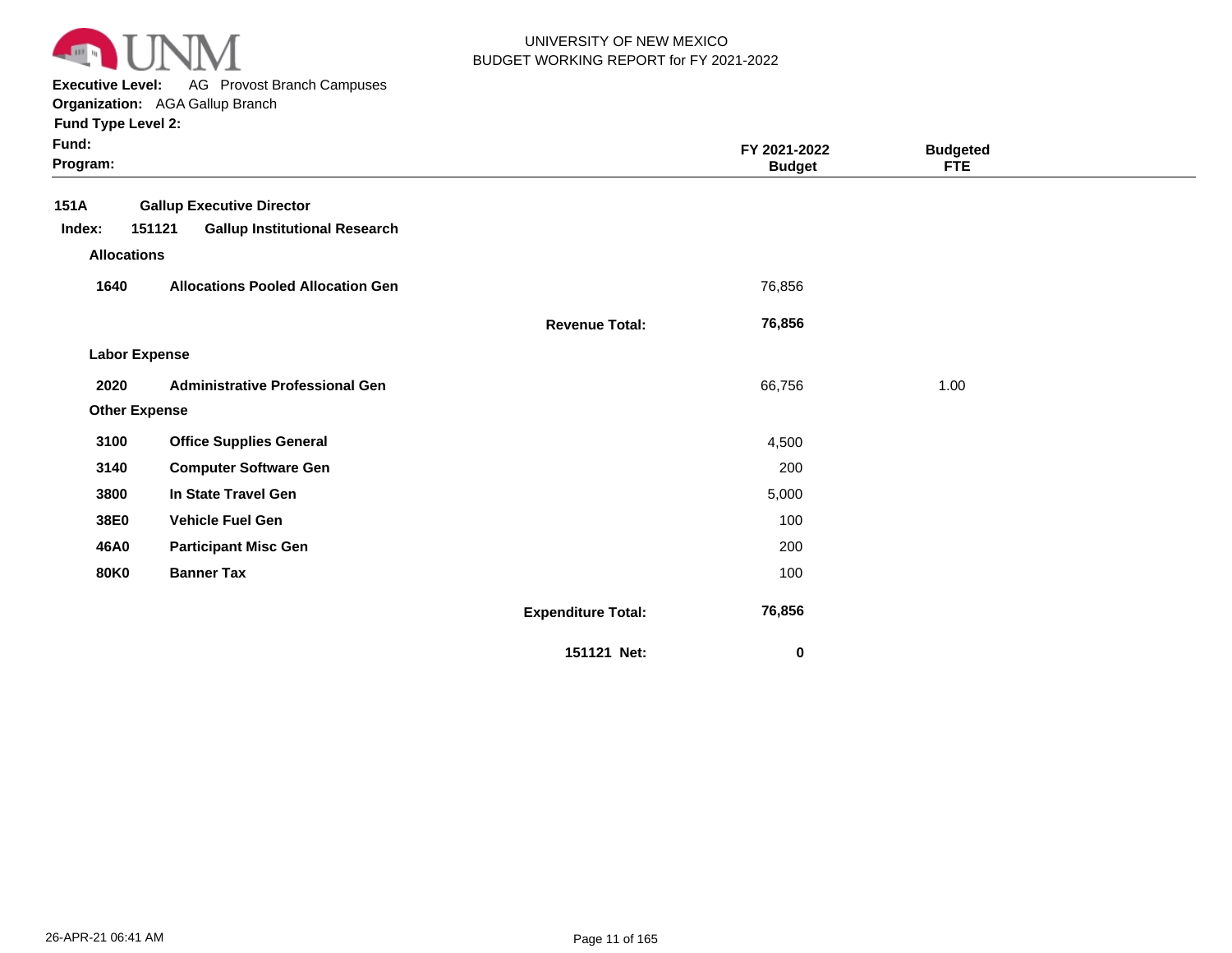

**Executive Level:** AG Provost Branch Campuses

|                           | FY 2021-2022<br><b>Budget</b>                                    | <b>Budgeted</b><br><b>FTE</b> |
|---------------------------|------------------------------------------------------------------|-------------------------------|
|                           |                                                                  |                               |
|                           | 550,201                                                          |                               |
| <b>Revenue Total:</b>     | 550,201                                                          |                               |
|                           |                                                                  |                               |
|                           | 550,201                                                          |                               |
| <b>Expenditure Total:</b> | 550,201                                                          |                               |
| 151164 Net:               | 0                                                                |                               |
| NET:                      | 1,470,435<br>320,870<br>$\mathbf{0}$<br>1,149,565<br>$\mathbf 0$ | 5.14                          |
|                           |                                                                  |                               |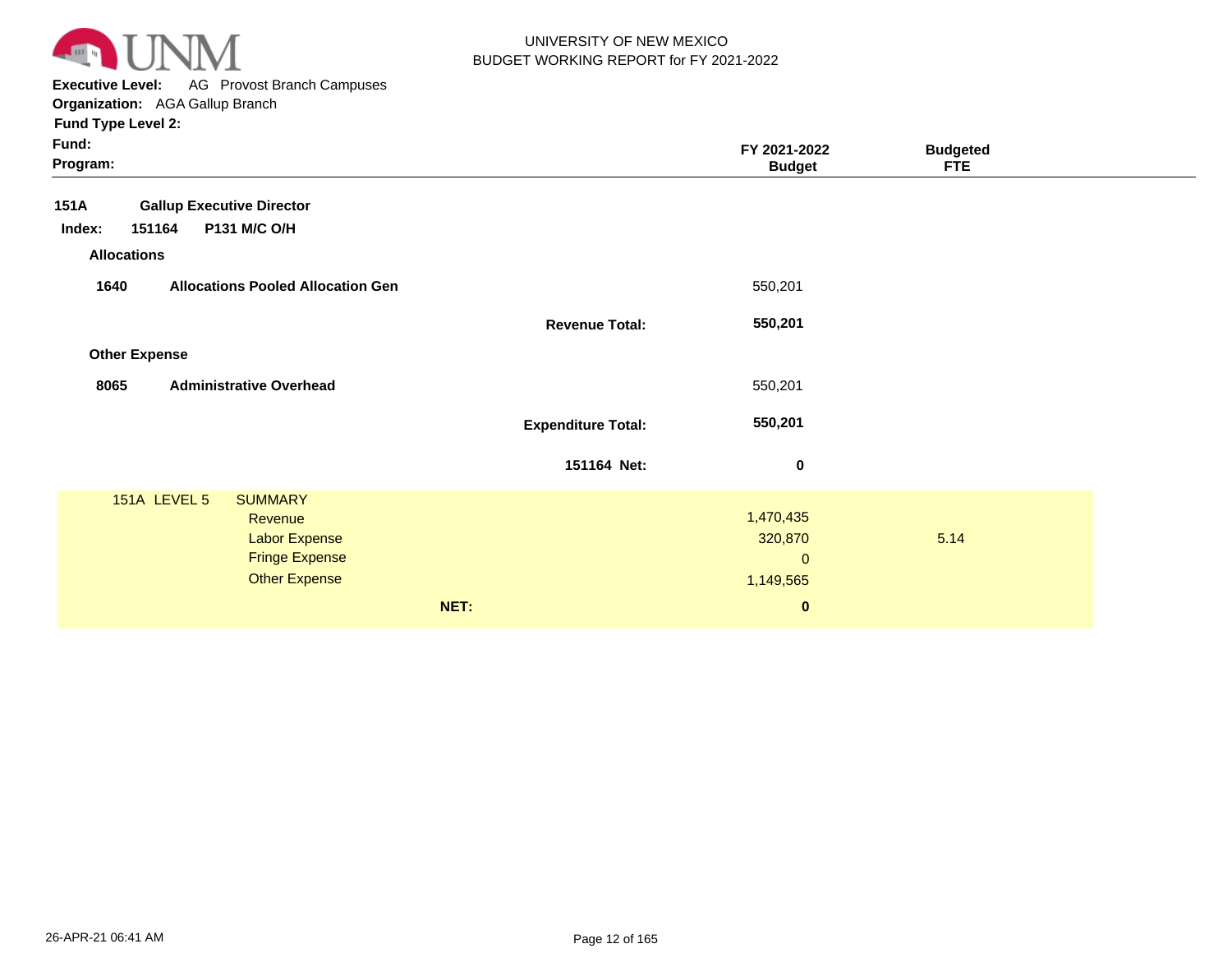

**Executive Level:** AG Provost Branch Campuses

| <b>Fund Type Level 2:</b> |
|---------------------------|
|---------------------------|

| Fund:<br>Program:    |                                                                                 |                       | FY 2021-2022<br><b>Budget</b> | <b>Budgeted</b><br><b>FTE</b> |  |
|----------------------|---------------------------------------------------------------------------------|-----------------------|-------------------------------|-------------------------------|--|
| 152A<br>Index:       | <b>Gallup Bus Management Technology</b><br>152000<br><b>Business Technology</b> |                       |                               |                               |  |
| <b>Allocations</b>   |                                                                                 |                       |                               |                               |  |
| 1640                 | <b>Allocations Pooled Allocation Gen</b>                                        |                       | 87,830                        |                               |  |
|                      |                                                                                 | <b>Revenue Total:</b> | 87,830                        |                               |  |
| <b>Labor Expense</b> |                                                                                 |                       |                               |                               |  |
| 2000                 | <b>Faculty Salary Detail Gen</b>                                                |                       | 66,264                        | 1.00                          |  |
| 20FA                 | <b>Pooled Faculty Compensation</b>                                              |                       | 994                           | 0.00                          |  |
| <b>20L0</b>          | <b>Federal Workstudy Gen</b>                                                    |                       | 1,000                         | 0.05                          |  |
| <b>20NO</b>          | <b>State Workstudy Gen</b>                                                      |                       | 8,000                         | 0.40                          |  |
| <b>Other Expense</b> |                                                                                 |                       |                               |                               |  |
| 3100                 | <b>Office Supplies General</b>                                                  |                       | 1,000                         |                               |  |
| 3110                 | <b>Books Periodicals Gen</b>                                                    |                       | 500                           |                               |  |
| 3140                 | <b>Computer Software Gen</b>                                                    |                       | 1,000                         |                               |  |
| 3150                 | <b>Computer Supplies &lt;\$5,001</b>                                            |                       | 1,000                         |                               |  |
| 3160                 | <b>Copier Supplies Gen</b>                                                      |                       | 1,000                         |                               |  |
| 3180                 | Non Capital Equipment <\$5,001                                                  |                       | 500                           |                               |  |
| 31K0                 | <b>Postage Gen</b>                                                              |                       | 64                            |                               |  |
| 31P0                 | <b>Training Materials Supplies Gen</b>                                          |                       | 500                           |                               |  |
| 31P1                 | <b>Instructional Materials &amp; Supplies</b>                                   |                       | 500                           |                               |  |
| 3800                 | In State Travel Gen                                                             |                       | 500                           |                               |  |
| 3820                 | Out Of State Travel Gen                                                         |                       | 250                           |                               |  |
| 6020                 | <b>Long Distance Gen</b>                                                        |                       | 150                           |                               |  |
| 6040                 | <b>Telephone Line Spec Circuit Gen</b>                                          |                       | 1,000                         |                               |  |
| 6370                 | <b>Printing/Copying/Binding Gen</b>                                             |                       | 1,000                         |                               |  |
| 63C0                 | <b>Copying Gen</b>                                                              |                       | 1,000                         |                               |  |
| <b>70D0</b>          | <b>Equipment Repairs Maintenance Gen</b>                                        |                       | 300                           |                               |  |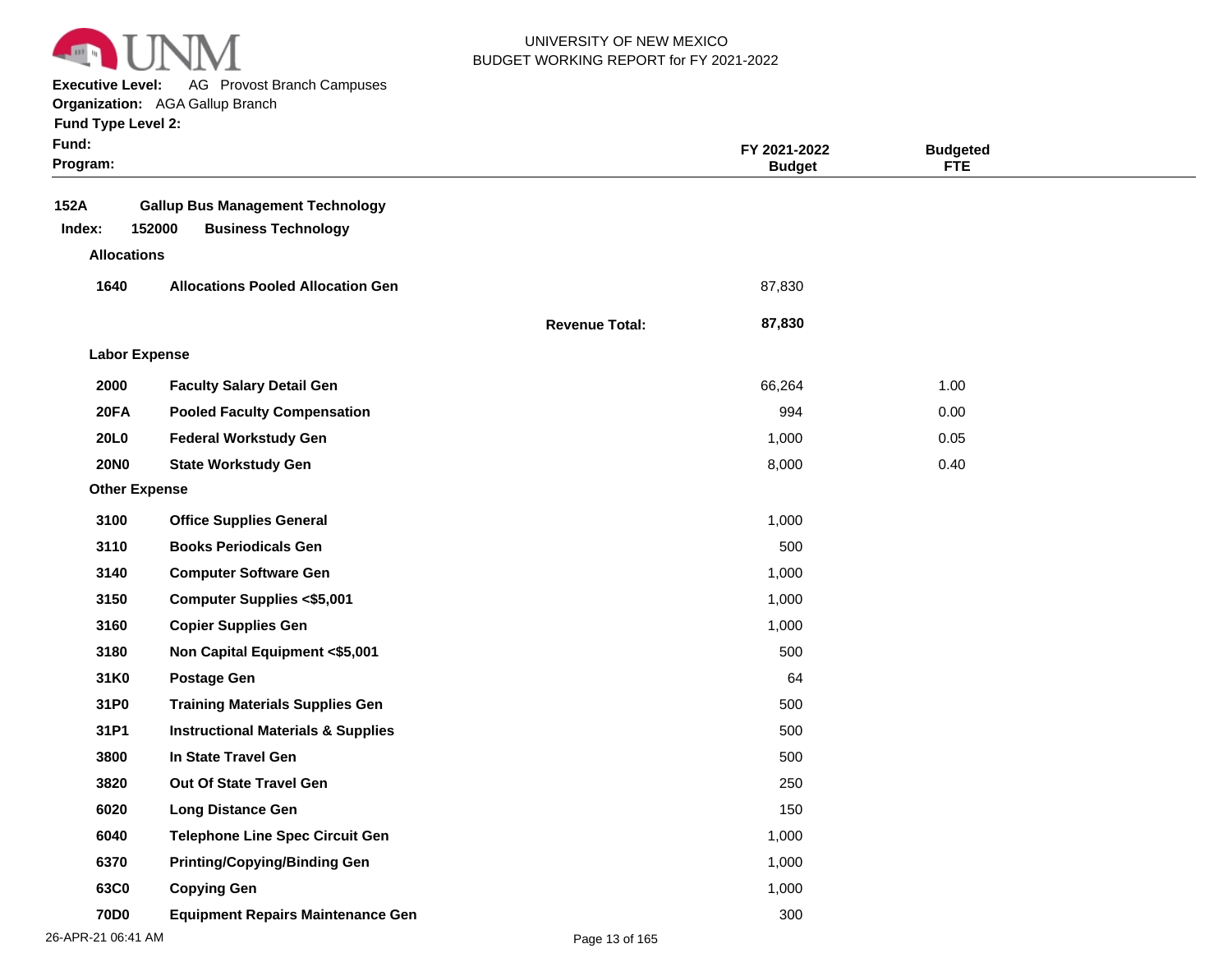

**Executive Level:** AG Provost Branch Campuses

**Organization:**  AGA Gallup Branch

| Fund:<br>Program:                                |                           | FY 2021-2022<br><b>Budget</b> | <b>Budgeted</b><br><b>FTE</b> |  |
|--------------------------------------------------|---------------------------|-------------------------------|-------------------------------|--|
| <b>Gallup Bus Management Technology</b><br>152A  |                           |                               |                               |  |
| <b>Business Technology</b><br>152000<br>Index:   |                           |                               |                               |  |
| <b>Other Expense</b>                             |                           |                               |                               |  |
| <b>70F0</b><br><b>Equipment Rent Expense Gen</b> |                           | 1,200                         |                               |  |
| <b>80K0</b><br><b>Banner Tax</b>                 |                           | 108                           |                               |  |
|                                                  | <b>Expenditure Total:</b> | 87,830                        |                               |  |
|                                                  | 152000 Net:               | 0                             |                               |  |
| 152A LEVEL 6<br><b>SUMMARY</b>                   |                           |                               |                               |  |
| Revenue                                          |                           | 87,830                        |                               |  |
| <b>Labor Expense</b>                             |                           | 76,258                        | 1.45                          |  |
| <b>Fringe Expense</b>                            |                           | $\mathbf{0}$                  |                               |  |
| <b>Other Expense</b>                             |                           | 11,572                        |                               |  |
|                                                  | NET:                      | $\bf{0}$                      |                               |  |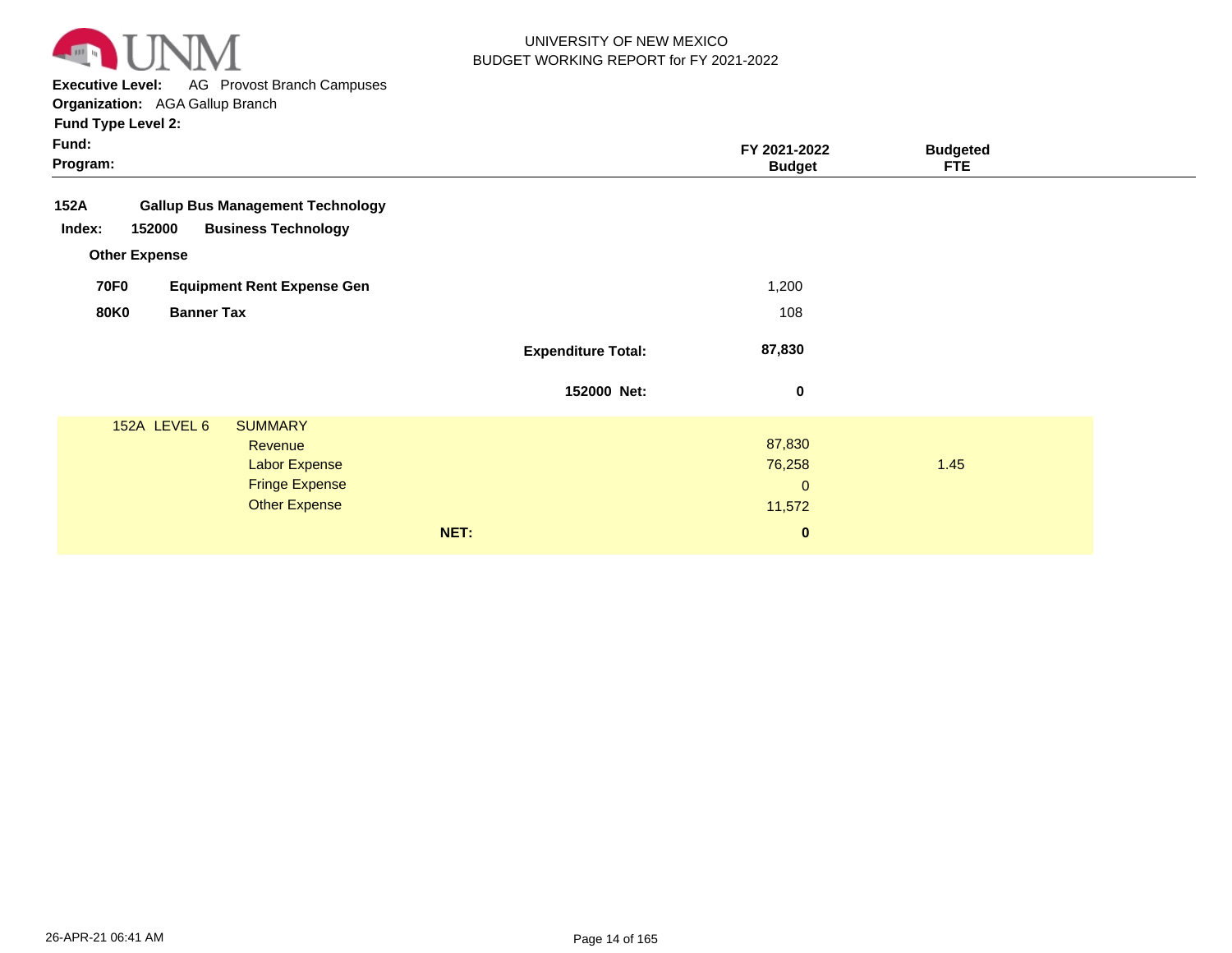

**Executive Level:** AG Provost Branch Campuses

| <b>Fund Type Level 2:</b> |  |
|---------------------------|--|
|---------------------------|--|

| Fund:<br>Program:    |                                                               |                       | FY 2021-2022<br><b>Budget</b> | <b>Budgeted</b><br><b>FTE</b> |  |
|----------------------|---------------------------------------------------------------|-----------------------|-------------------------------|-------------------------------|--|
| 155B<br>Index:       | <b>Gallup ADA Compliance</b><br>155000<br><b>ADA Services</b> |                       |                               |                               |  |
| <b>Allocations</b>   |                                                               |                       |                               |                               |  |
| 1640                 | <b>Allocations Pooled Allocation Gen</b>                      |                       | 77,750                        |                               |  |
|                      |                                                               | <b>Revenue Total:</b> | 77,750                        |                               |  |
| <b>Labor Expense</b> |                                                               |                       |                               |                               |  |
| 2020                 | <b>Administrative Professional Gen</b>                        |                       | 59,296                        | 1.00                          |  |
| <b>20J0</b>          | <b>Student Salaries Gen</b>                                   |                       | 2,500                         | 0.13                          |  |
| <b>20L0</b>          | <b>Federal Workstudy Gen</b>                                  |                       | 2,500                         | 0.13                          |  |
| <b>20NO</b>          | <b>State Workstudy Gen</b>                                    |                       | 1,900                         | 0.10                          |  |
| <b>Other Expense</b> |                                                               |                       |                               |                               |  |
| 3100                 | <b>Office Supplies General</b>                                |                       | 3,400                         |                               |  |
| 3110                 | <b>Books Periodicals Gen</b>                                  |                       | 250                           |                               |  |
| 3130                 | <b>Media Supplies Gen</b>                                     |                       | 25                            |                               |  |
| 3150                 | <b>Computer Supplies &lt;\$5,001</b>                          |                       | 100                           |                               |  |
| 3170                 | <b>Custodial Supplies Gen</b>                                 |                       | 100                           |                               |  |
| 3180                 | Non Capital Equipment <\$5,001                                |                       | 900                           |                               |  |
| 31K0                 | <b>Postage Gen</b>                                            |                       | 300                           |                               |  |
| 31K1                 | <b>Overnight Delivery</b>                                     |                       | 100                           |                               |  |
| 31P1                 | <b>Instructional Materials &amp; Supplies</b>                 |                       | 3,500                         |                               |  |
| 37Z0                 | <b>Other Supply Costs Gen</b>                                 |                       | 200                           |                               |  |
| 3800                 | In State Travel Gen                                           |                       | 500                           |                               |  |
| 3820                 | Out Of State Travel Gen                                       |                       | 314                           |                               |  |
| 38A0                 | <b>Motor Pool Rental Gen</b>                                  |                       | 100                           |                               |  |
| 6020                 | <b>Long Distance Gen</b>                                      |                       | 50                            |                               |  |
| 6370                 | <b>Printing/Copying/Binding Gen</b>                           |                       | 100                           |                               |  |
| 63C0                 | <b>Copying Gen</b>                                            |                       | 1,500                         |                               |  |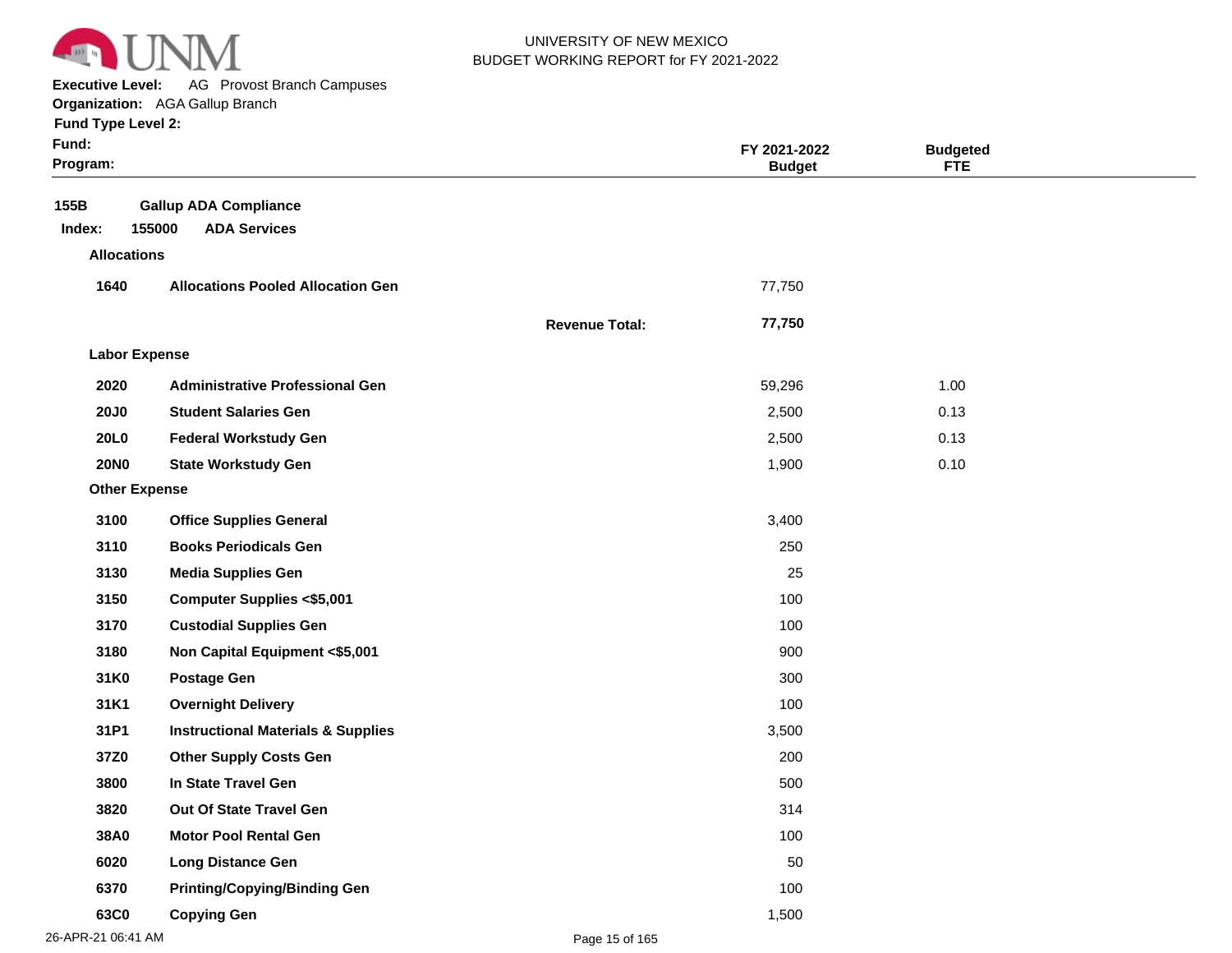

**Executive Level:** AG Provost Branch Campuses

| Fund:<br>Program:                                                                                                  |                           | FY 2021-2022<br><b>Budget</b>             | <b>Budgeted</b><br><b>FTE</b> |
|--------------------------------------------------------------------------------------------------------------------|---------------------------|-------------------------------------------|-------------------------------|
| <b>Gallup ADA Compliance</b><br>155B<br><b>ADA Services</b><br>155000<br>Index:<br><b>Other Expense</b>            |                           |                                           |                               |
| <b>80K0</b><br><b>Banner Tax</b>                                                                                   |                           | 115                                       |                               |
|                                                                                                                    | <b>Expenditure Total:</b> | 77,750                                    |                               |
|                                                                                                                    | 155000 Net:               | $\bf{0}$                                  |                               |
| 155B LEVEL 6<br><b>SUMMARY</b><br>Revenue<br><b>Labor Expense</b><br><b>Fringe Expense</b><br><b>Other Expense</b> |                           | 77,750<br>66,196<br>$\mathbf 0$<br>11,554 | 1.36                          |
|                                                                                                                    | NET:                      | $\mathbf{0}$                              |                               |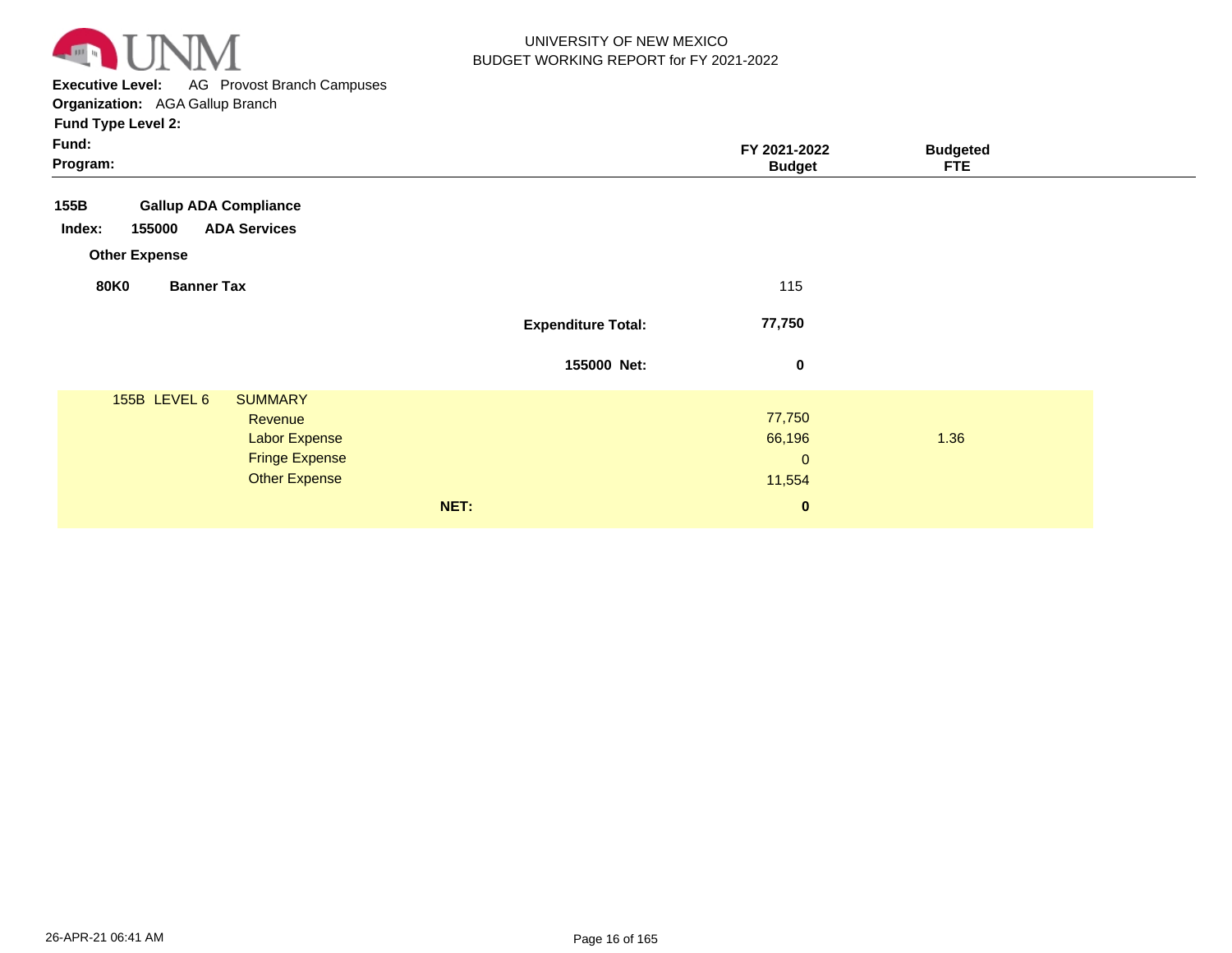

**Executive Level:** AG Provost Branch Campuses

**Organization:**  AGA Gallup Branch

| Fund Type Level 2:   |                                          |                           |                               |                               |  |
|----------------------|------------------------------------------|---------------------------|-------------------------------|-------------------------------|--|
| Fund:<br>Program:    |                                          |                           | FY 2021-2022<br><b>Budget</b> | <b>Budgeted</b><br><b>FTE</b> |  |
| 155C                 | <b>Gallup Counseling</b>                 |                           |                               |                               |  |
| Index:               | 155001<br><b>Advisement</b>              |                           |                               |                               |  |
| <b>Allocations</b>   |                                          |                           |                               |                               |  |
| 1640                 | <b>Allocations Pooled Allocation Gen</b> |                           | 198,047                       |                               |  |
|                      |                                          | <b>Revenue Total:</b>     | 198,047                       |                               |  |
| <b>Labor Expense</b> |                                          |                           |                               |                               |  |
| 2020                 | <b>Administrative Professional Gen</b>   |                           | 55,380                        | 1.00                          |  |
| 2040                 | <b>Technician Salary Detail Gen</b>      |                           | 128,314                       | 3.00                          |  |
| <b>20SU</b>          | <b>Pooled Union Staff Compensation</b>   |                           | 1,925                         | 0.00                          |  |
| <b>Other Expense</b> |                                          |                           |                               |                               |  |
| 3100                 | <b>Office Supplies General</b>           |                           | 3,550                         |                               |  |
| 3140                 | <b>Computer Software Gen</b>             |                           | 500                           |                               |  |
| 3160                 | <b>Copier Supplies Gen</b>               |                           | 500                           |                               |  |
| 31K0                 | Postage Gen                              |                           | 1,350                         |                               |  |
| 3800                 | In State Travel Gen                      |                           | 500                           |                               |  |
| 38A0                 | <b>Motor Pool Rental Gen</b>             |                           | 250                           |                               |  |
| 6020                 | <b>Long Distance Gen</b>                 |                           | 250                           |                               |  |
| 6370                 | <b>Printing/Copying/Binding Gen</b>      |                           | 2,000                         |                               |  |
| 63C0                 | <b>Copying Gen</b>                       |                           | 3,405                         |                               |  |
| <b>80K0</b>          | <b>Banner Tax</b>                        |                           | 123                           |                               |  |
|                      |                                          | <b>Expenditure Total:</b> | 198,047                       |                               |  |

**155001 Net:**

 **0** 

**Expenditure Total:**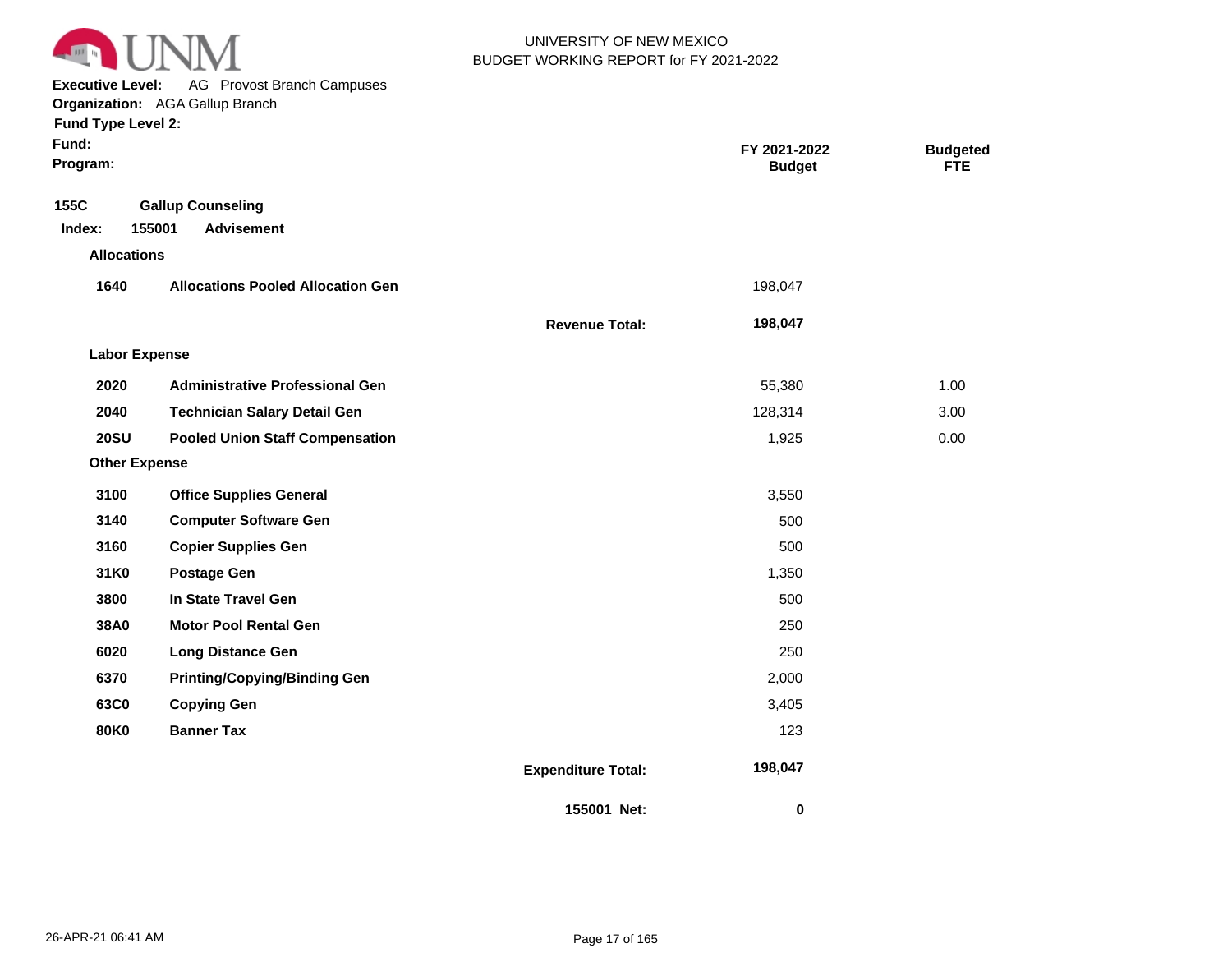

**Executive Level:** AG Provost Branch Campuses

**Organization:**  AGA Gallup Branch

| Fund:    | 2021-2022 | 3udaetea   |  |
|----------|-----------|------------|--|
| Program: | Budaet    | ETI<br>. . |  |

| 155C | <b>Gallup Counseling</b> |
|------|--------------------------|
|      |                          |

| 155C LEVEL 6 | <b>SUMMARY</b>        |      |              |      |  |
|--------------|-----------------------|------|--------------|------|--|
|              | Revenue               |      | 198,047      |      |  |
|              | <b>Labor Expense</b>  |      | 185,619      | 4.00 |  |
|              | <b>Fringe Expense</b> |      | $\mathbf{0}$ |      |  |
|              | Other Expense         |      | 12,428       |      |  |
|              |                       | NET: | $\mathbf{0}$ |      |  |
|              |                       |      |              |      |  |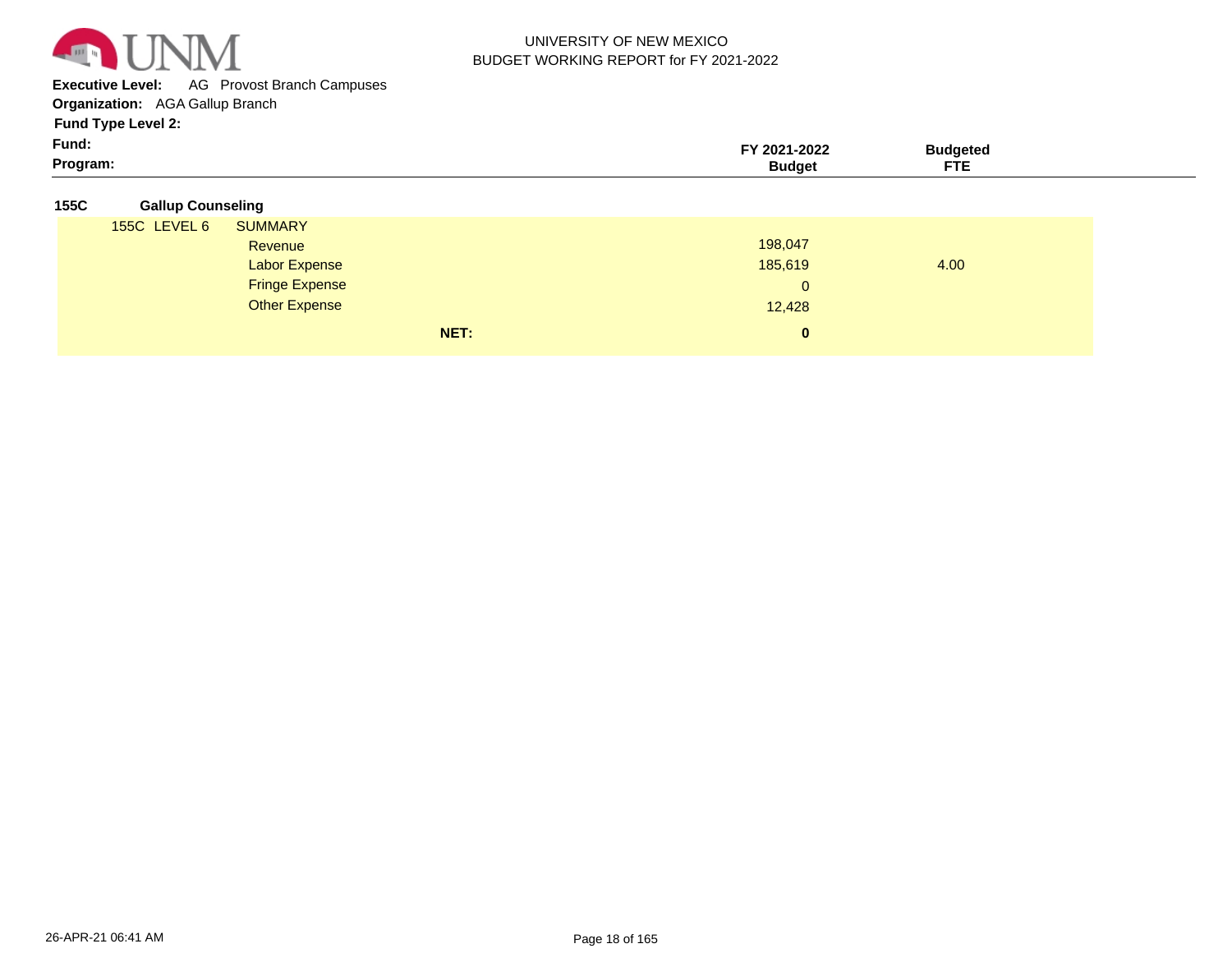

**Executive Level:** AG Provost Branch Campuses **Organization:**  AGA Gallup Branch

| Fund:<br>Program:          |                                                             |                           | FY 2021-2022<br><b>Budget</b> | <b>Budgeted</b><br><b>FTE</b> |  |
|----------------------------|-------------------------------------------------------------|---------------------------|-------------------------------|-------------------------------|--|
| 156A01<br>Index:           | Gallup AL PI #1<br><b>A&amp;S Red Mesa Review</b><br>156000 |                           |                               |                               |  |
| <b>Allocations</b><br>1640 | <b>Allocations Pooled Allocation Gen</b>                    |                           | 2,020                         |                               |  |
|                            |                                                             | <b>Revenue Total:</b>     | 2,020                         |                               |  |
| <b>Other Expense</b>       |                                                             |                           |                               |                               |  |
| 31B0                       | Food F&A Unallowable Gen                                    |                           | 700                           |                               |  |
| 63L0                       | <b>Typesetting Printing Gen</b>                             |                           | 1,300                         |                               |  |
| <b>80K0</b>                | <b>Banner Tax</b>                                           |                           | 20                            |                               |  |
|                            |                                                             | <b>Expenditure Total:</b> | 2,020                         |                               |  |
|                            |                                                             | 156000 Net:               | 0                             |                               |  |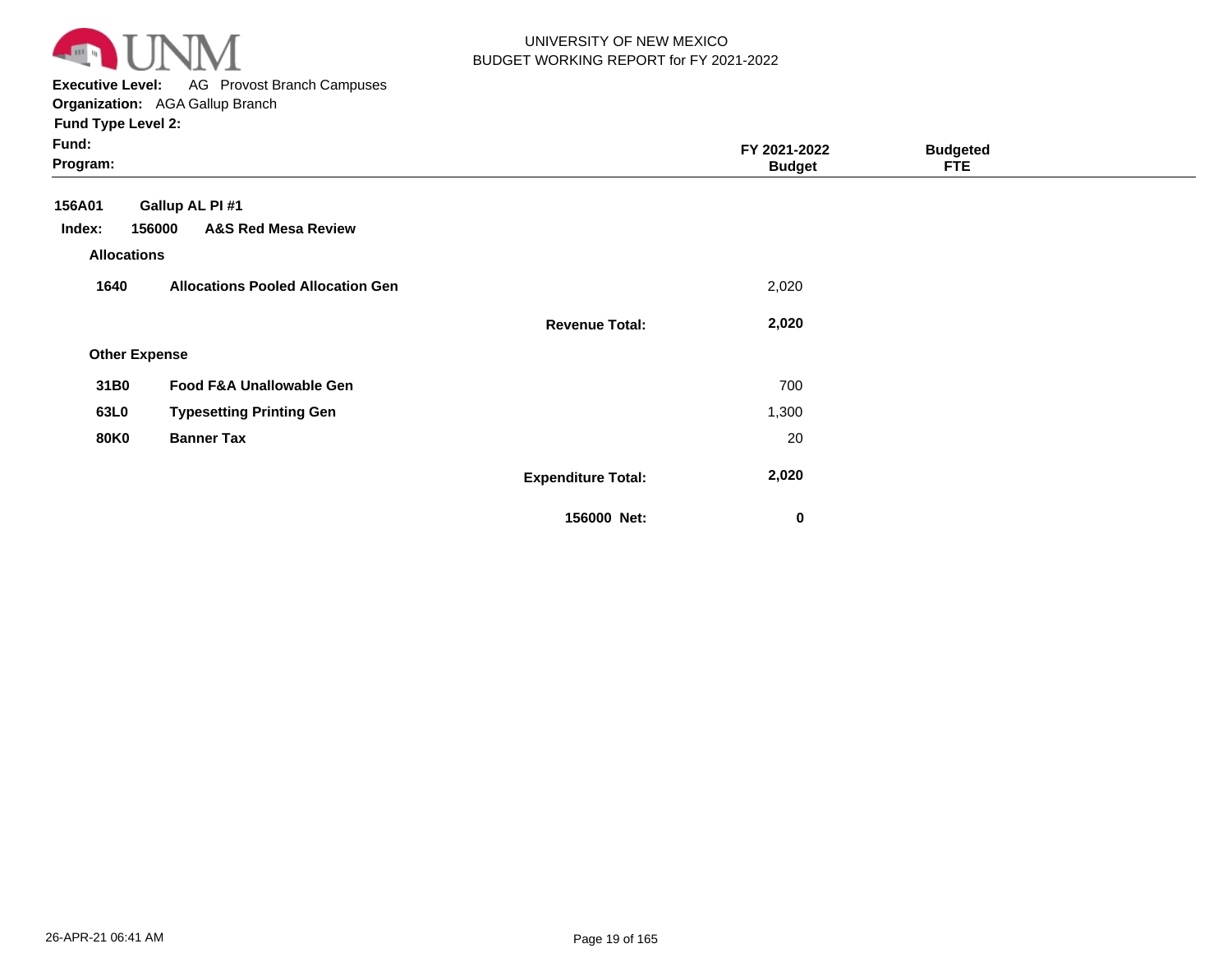

**Executive Level:** AG Provost Branch Campuses

**Organization:**  AGA Gallup Branch

| Fund:<br>Program:    |                                                 |                           | FY 2021-2022<br><b>Budget</b> | <b>Budgeted</b><br><b>FTE</b> |  |
|----------------------|-------------------------------------------------|---------------------------|-------------------------------|-------------------------------|--|
| 156A01               | Gallup AL PI #1                                 |                           |                               |                               |  |
| Index:               | 156001<br><b>A&amp;S Art Gallery Receptions</b> |                           |                               |                               |  |
| <b>Allocations</b>   |                                                 |                           |                               |                               |  |
| 1640                 | <b>Allocations Pooled Allocation Gen</b>        |                           | 3,662                         |                               |  |
|                      |                                                 | <b>Revenue Total:</b>     | 3,662                         |                               |  |
| <b>Labor Expense</b> |                                                 |                           |                               |                               |  |
| <b>20NO</b>          | <b>State Workstudy Gen</b>                      |                           | 1,440                         | 0.07                          |  |
| <b>Other Expense</b> |                                                 |                           |                               |                               |  |
| 31B0                 | Food F&A Unallowable Gen                        |                           | 950                           |                               |  |
| 37Z0                 | <b>Other Supply Costs Gen</b>                   |                           | 550                           |                               |  |
| 3800                 | In State Travel Gen                             |                           | 50                            |                               |  |
| 38A0                 | <b>Motor Pool Rental Gen</b>                    |                           | 50                            |                               |  |
| 39Z1                 | Travel Non UNM Emp-Non Foreign Natl             |                           | 50                            |                               |  |
| 4080                 | <b>Student Travel Gen</b>                       |                           | 50                            |                               |  |
| 63L0                 | <b>Typesetting Printing Gen</b>                 |                           | 500                           |                               |  |
| <b>80K0</b>          | <b>Banner Tax</b>                               |                           | 22                            |                               |  |
|                      |                                                 | <b>Expenditure Total:</b> | 3,662                         |                               |  |
|                      |                                                 | 156001 Net:               | 0                             |                               |  |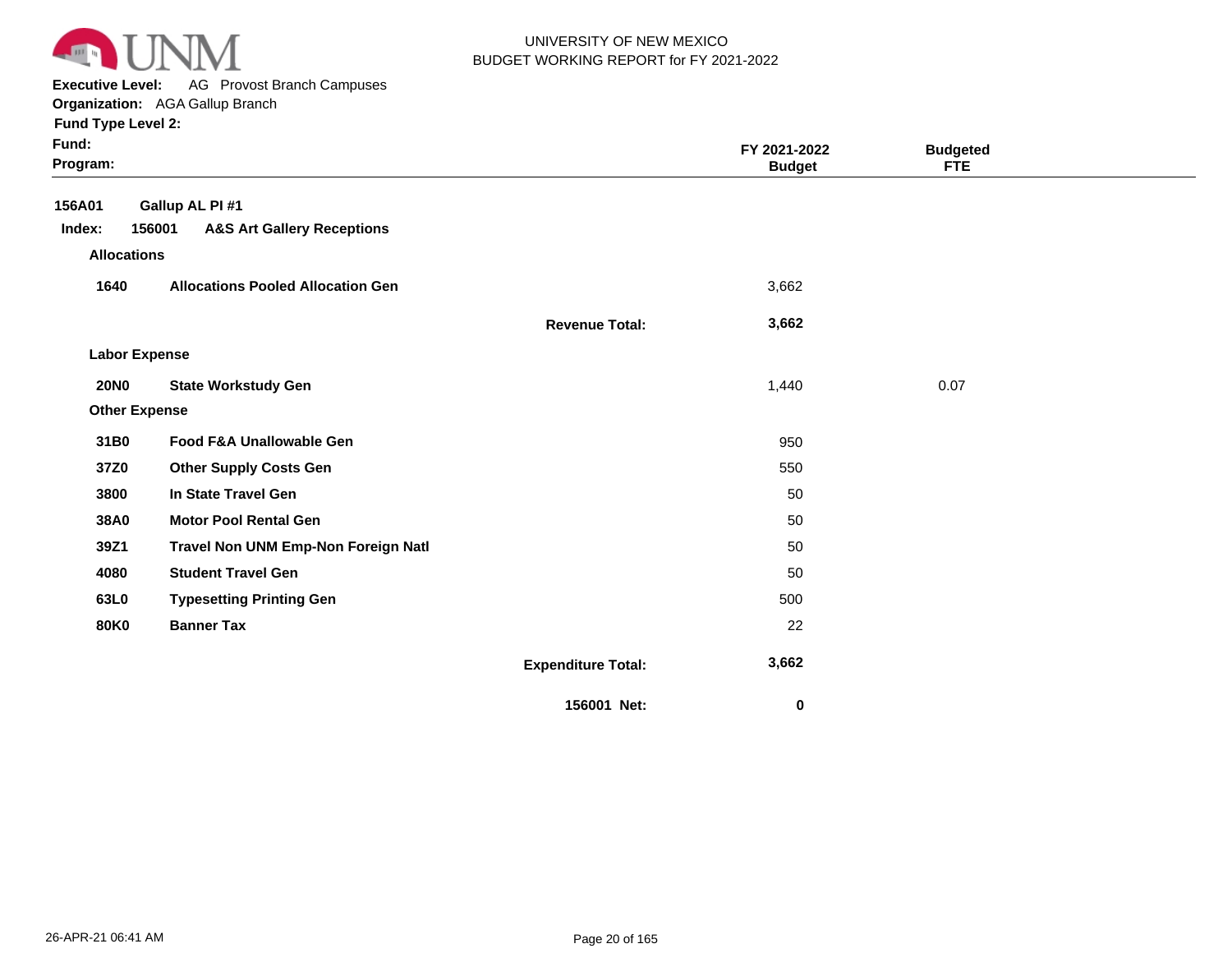

**Executive Level:** AG Provost Branch Campuses **Organization:**  AGA Gallup Branch

| Fund:<br>Program:    |                                                 |                           | FY 2021-2022<br><b>Budget</b> | <b>Budgeted</b><br><b>FTE</b> |  |
|----------------------|-------------------------------------------------|---------------------------|-------------------------------|-------------------------------|--|
| 156A01               | Gallup AL PI #1                                 |                           |                               |                               |  |
| Index:               | <b>Gallup Fine Arts - Course Fees</b><br>156024 |                           |                               |                               |  |
|                      | <b>Operating Revenue</b>                        |                           |                               |                               |  |
| 0220                 | <b>Course Lab Fees Gen</b>                      |                           | 6,000                         |                               |  |
|                      |                                                 | <b>Revenue Total:</b>     | 6,000                         |                               |  |
| <b>Other Expense</b> |                                                 |                           |                               |                               |  |
| 31P1                 | <b>Instructional Materials &amp; Supplies</b>   |                           | 5,940                         |                               |  |
| <b>80K0</b>          | <b>Banner Tax</b>                               |                           | 60                            |                               |  |
|                      |                                                 | <b>Expenditure Total:</b> | 6,000                         |                               |  |
|                      |                                                 | 156024 Net:               | $\boldsymbol{0}$              |                               |  |
|                      | 156A01 LEVEL 6<br><b>SUMMARY</b>                |                           |                               |                               |  |
|                      | Revenue                                         |                           | 11,682                        |                               |  |
|                      | <b>Labor Expense</b><br><b>Fringe Expense</b>   |                           | 1,440<br>$\mathbf{0}$         | 0.07                          |  |
|                      | <b>Other Expense</b>                            |                           | 10,242                        |                               |  |
|                      |                                                 |                           |                               |                               |  |
|                      |                                                 | NET:                      | $\bf{0}$                      |                               |  |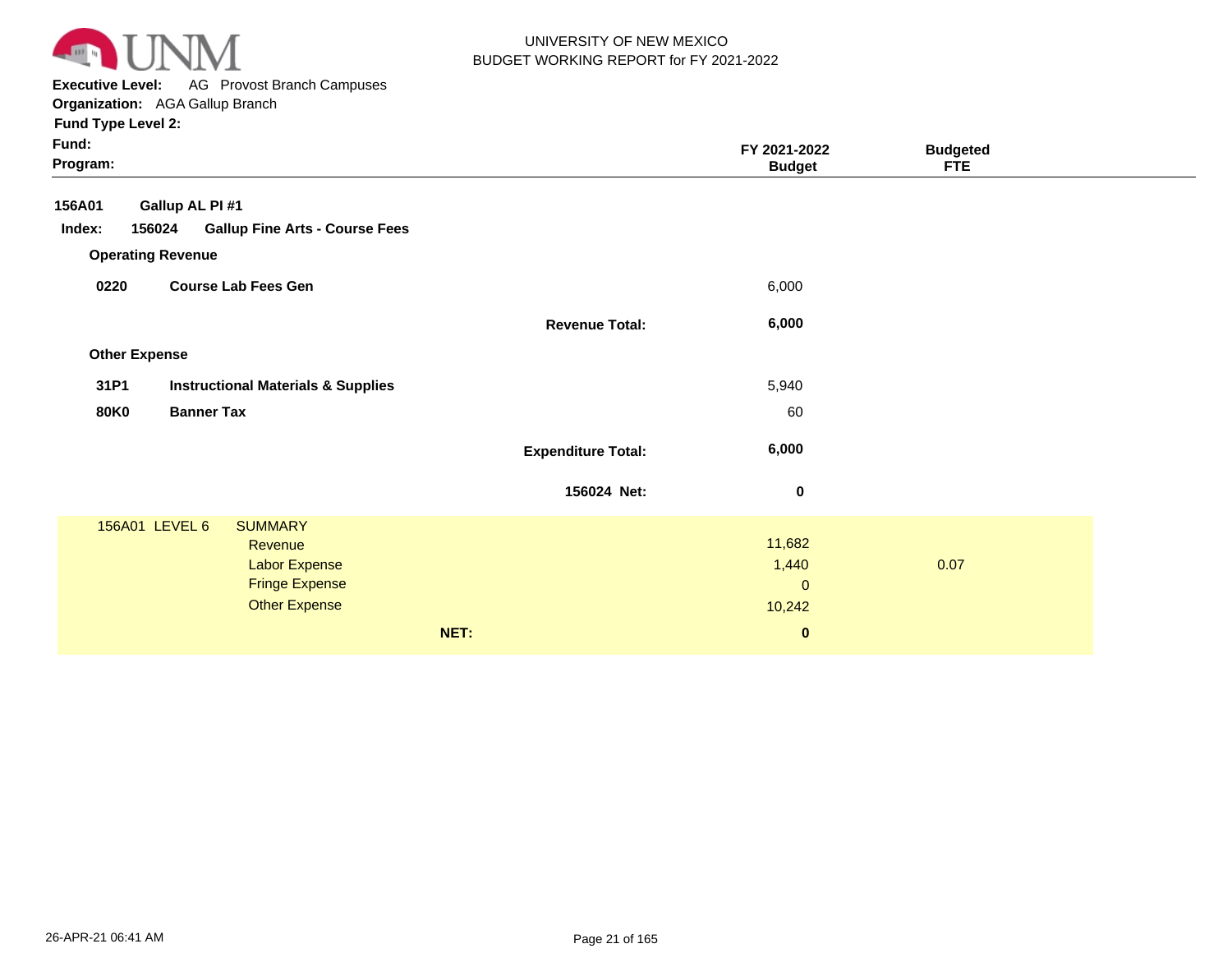

**Executive Level:** AG Provost Branch Campuses

|  | runu iype Levei z: |  |
|--|--------------------|--|
|  |                    |  |

| Fund:<br>Program:    |                                                                                |                           | FY 2021-2022<br><b>Budget</b> | <b>Budgeted</b><br><b>FTE</b> |  |
|----------------------|--------------------------------------------------------------------------------|---------------------------|-------------------------------|-------------------------------|--|
| 156B<br>Index:       | <b>Arts Letters Admin Non Alloc</b><br>156021<br><b>A&amp;S Administration</b> |                           |                               |                               |  |
| <b>Allocations</b>   |                                                                                |                           |                               |                               |  |
| 1640                 | <b>Allocations Pooled Allocation Gen</b>                                       |                           | 7,879                         |                               |  |
|                      |                                                                                | <b>Revenue Total:</b>     | 7,879                         |                               |  |
| <b>Labor Expense</b> |                                                                                |                           |                               |                               |  |
| 20L0                 | <b>Federal Workstudy Gen</b>                                                   |                           | 1,440                         | 0.07                          |  |
| <b>Other Expense</b> |                                                                                |                           |                               |                               |  |
| 3100                 | <b>Office Supplies General</b>                                                 |                           | 100                           |                               |  |
| 3140                 | <b>Computer Software Gen</b>                                                   |                           | 860                           |                               |  |
| 3150                 | <b>Computer Supplies &lt;\$5,001</b>                                           |                           | 400                           |                               |  |
| 3160                 | <b>Copier Supplies Gen</b>                                                     |                           | 500                           |                               |  |
| 3170                 | <b>Custodial Supplies Gen</b>                                                  |                           | 600                           |                               |  |
| 31K0                 | <b>Postage Gen</b>                                                             |                           | 200                           |                               |  |
| 31P1                 | <b>Instructional Materials &amp; Supplies</b>                                  |                           | 100                           |                               |  |
| 3800                 | In State Travel Gen                                                            |                           | 500                           |                               |  |
| 6020                 | <b>Long Distance Gen</b>                                                       |                           | 100                           |                               |  |
| 6370                 | <b>Printing/Copying/Binding Gen</b>                                            |                           | 50                            |                               |  |
| 63C0                 | <b>Copying Gen</b>                                                             |                           | 2,966                         |                               |  |
| <b>80K0</b>          | <b>Banner Tax</b>                                                              |                           | 63                            |                               |  |
|                      |                                                                                | <b>Expenditure Total:</b> | 7,879                         |                               |  |
|                      |                                                                                | 156021 Net:               | $\boldsymbol{0}$              |                               |  |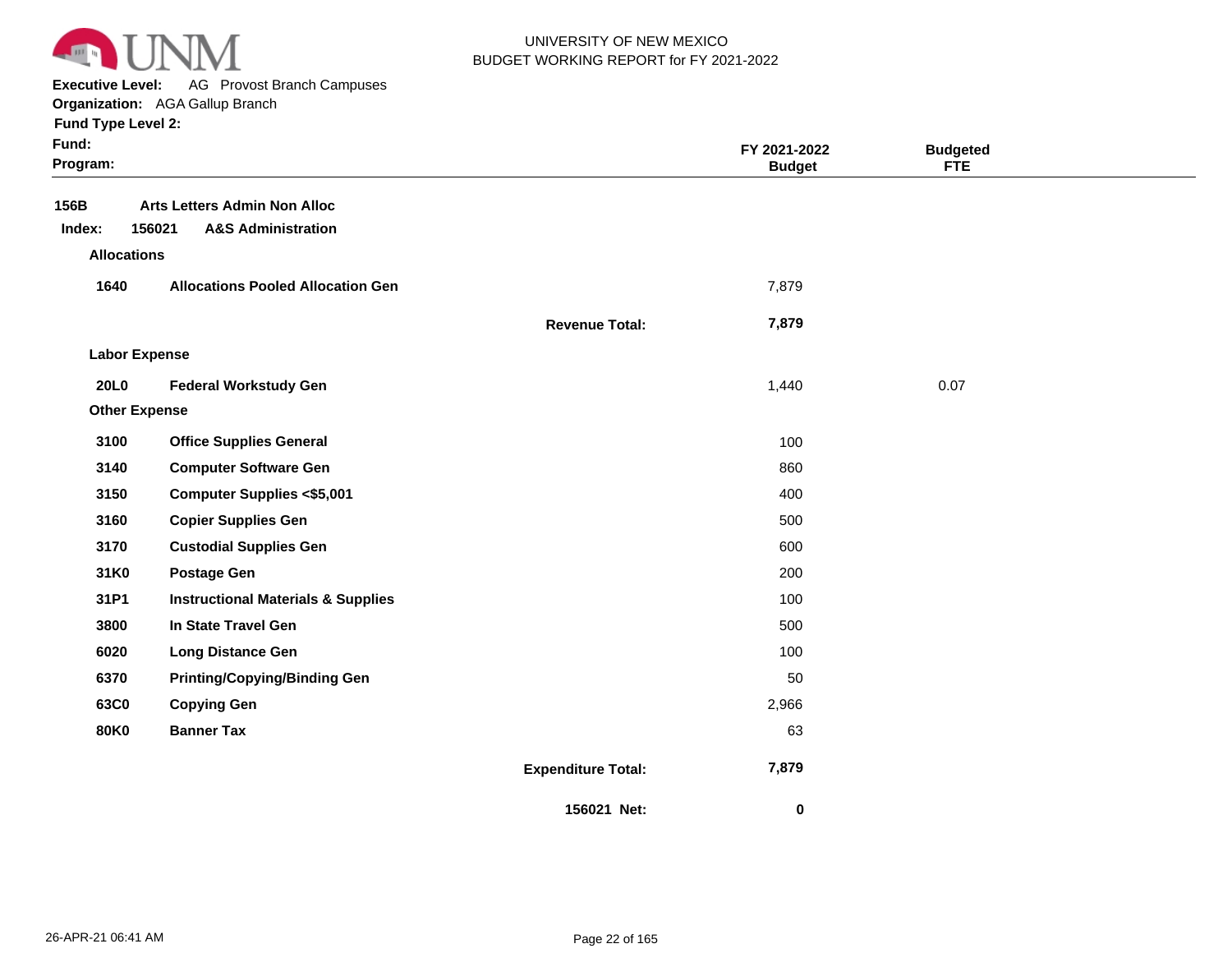

**Executive Level:** AG Provost Branch Campuses

**Organization:**  AGA Gallup Branch

| × | × |  |
|---|---|--|
|   |   |  |

| Fund:<br>Program:                                     |                           | FY 2021-2022<br><b>Budget</b> | <b>Budgeted</b><br><b>FTE</b> |  |
|-------------------------------------------------------|---------------------------|-------------------------------|-------------------------------|--|
| 156B<br><b>Arts Letters Admin Non Alloc</b>           |                           |                               |                               |  |
| 156B LEVEL 6<br><b>SUMMARY</b>                        |                           |                               |                               |  |
| Revenue                                               |                           | 7,879                         |                               |  |
| <b>Labor Expense</b>                                  |                           | 1,440                         | 0.07                          |  |
| <b>Fringe Expense</b>                                 |                           | $\pmb{0}$                     |                               |  |
| <b>Other Expense</b>                                  |                           | 6,439                         |                               |  |
|                                                       | NET:                      | $\mathbf 0$                   |                               |  |
|                                                       |                           |                               |                               |  |
| <b>Gallup 2D 3D Classes</b><br><b>156C0</b>           |                           |                               |                               |  |
| 156011<br>2D Art<br>Index:                            |                           |                               |                               |  |
| <b>Allocations</b>                                    |                           |                               |                               |  |
| 1640<br><b>Allocations Pooled Allocation Gen</b>      |                           | 253                           |                               |  |
|                                                       |                           |                               |                               |  |
|                                                       | <b>Revenue Total:</b>     | 253                           |                               |  |
|                                                       |                           |                               |                               |  |
| <b>Other Expense</b>                                  |                           |                               |                               |  |
| 31P1<br><b>Instructional Materials &amp; Supplies</b> |                           | 250                           |                               |  |
| <b>Banner Tax</b><br><b>80K0</b>                      |                           | $\ensuremath{\mathsf{3}}$     |                               |  |
|                                                       |                           |                               |                               |  |
|                                                       | <b>Expenditure Total:</b> | 253                           |                               |  |
|                                                       |                           |                               |                               |  |
|                                                       | 156011 Net:               | $\mathbf 0$                   |                               |  |
| <b>156C0 LEVEL 7</b><br><b>SUMMARY</b>                |                           |                               |                               |  |
| Revenue                                               |                           | 253                           |                               |  |
| <b>Labor Expense</b>                                  |                           | $\pmb{0}$                     | 0.00                          |  |
| <b>Fringe Expense</b>                                 |                           | $\pmb{0}$                     |                               |  |
| <b>Other Expense</b>                                  |                           | 253                           |                               |  |
|                                                       | NET:                      | $\mathbf 0$                   |                               |  |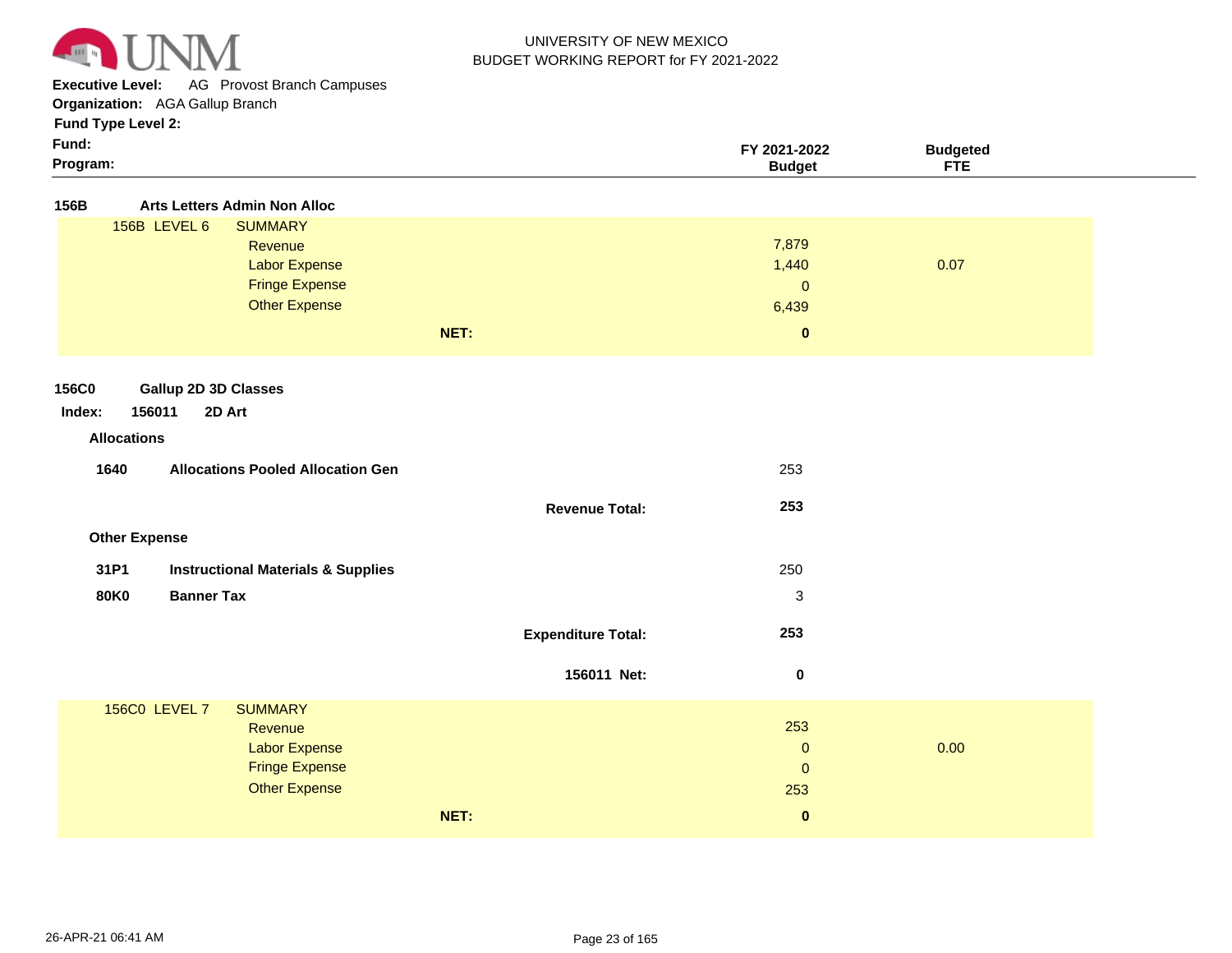

**Executive Level:** AG Provost Branch Campuses

| <b>Fund Type Level 2:</b> |  |
|---------------------------|--|
| <b>E</b> xander           |  |

| Fund:<br>Program:    |                                          |                           | FY 2021-2022<br><b>Budget</b> | <b>Budgeted</b><br><b>FTE</b> |  |
|----------------------|------------------------------------------|---------------------------|-------------------------------|-------------------------------|--|
| 156C1                | <b>Gallup Fine Arts Admin</b>            |                           |                               |                               |  |
| Index:               | 156010<br><b>Fine Arts Admin</b>         |                           |                               |                               |  |
| <b>Allocations</b>   |                                          |                           |                               |                               |  |
| 1640                 | <b>Allocations Pooled Allocation Gen</b> |                           | 118,448                       |                               |  |
|                      |                                          | <b>Revenue Total:</b>     | 118,448                       |                               |  |
| <b>Labor Expense</b> |                                          |                           |                               |                               |  |
| 2000                 | <b>Faculty Salary Detail Gen</b>         |                           | 116,698                       | 2.00                          |  |
| <b>20FA</b>          | <b>Pooled Faculty Compensation</b>       |                           | 1,750                         | 0.00                          |  |
|                      |                                          | <b>Expenditure Total:</b> | 118,448                       |                               |  |
|                      |                                          | 156010 Net:               | 0                             |                               |  |
|                      | 156C1 LEVEL 7<br><b>SUMMARY</b>          |                           |                               |                               |  |
|                      | Revenue                                  |                           | 118,448                       |                               |  |
|                      | <b>Labor Expense</b>                     |                           | 118,448                       | 2.00                          |  |
|                      | <b>Fringe Expense</b>                    |                           | $\mathbf{0}$                  |                               |  |
|                      | <b>Other Expense</b>                     |                           | $\mathbf{0}$                  |                               |  |
|                      |                                          | NET:                      | $\bf{0}$                      |                               |  |
|                      |                                          |                           |                               |                               |  |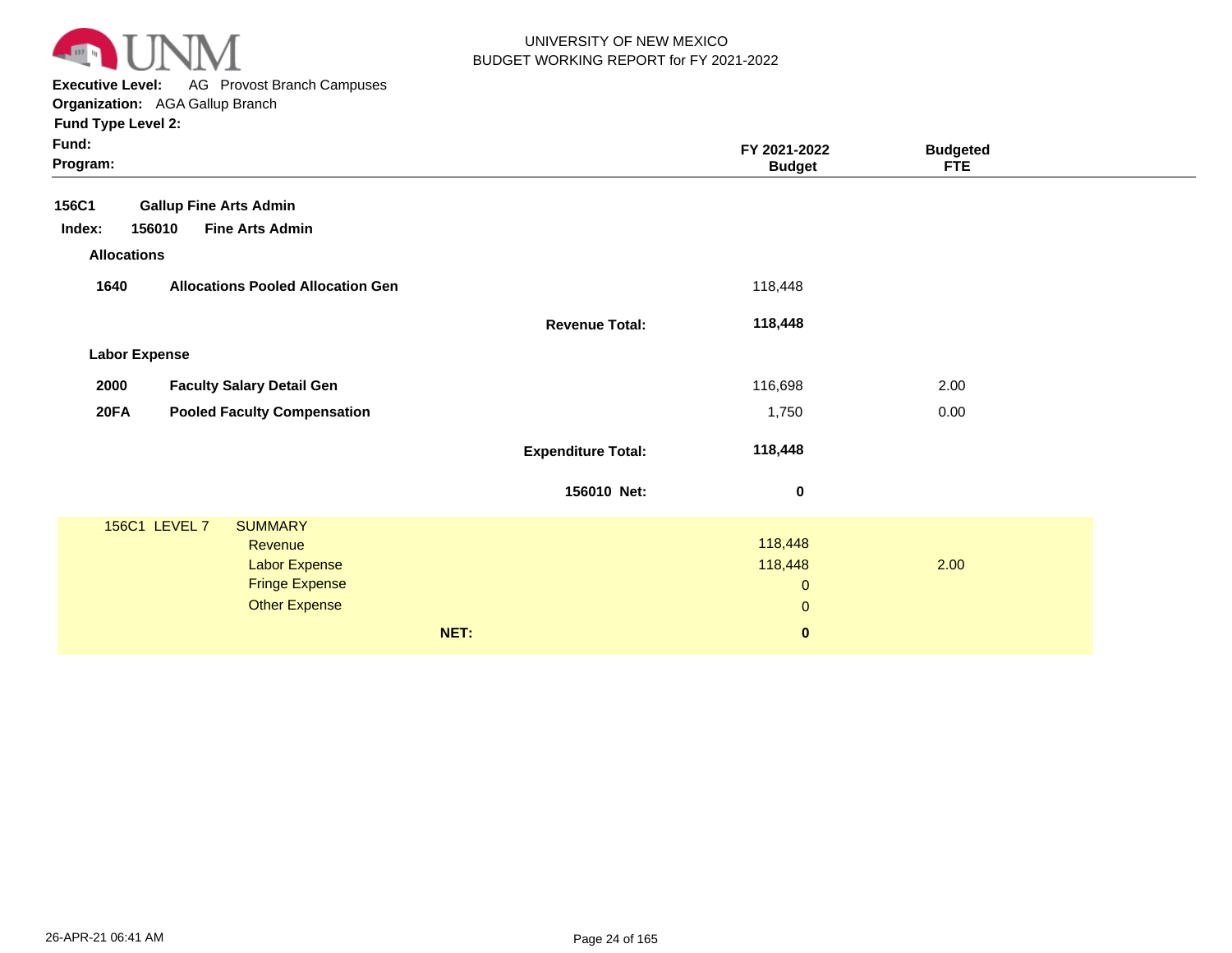

**Executive Level:** AG Provost Branch Campuses

| <b>Fund Type Level 2:</b> |  |  |  |
|---------------------------|--|--|--|
|---------------------------|--|--|--|

| Fund:<br>Program:                     |                                                                                                                     |                           | FY 2021-2022<br><b>Budget</b>                         | <b>Budgeted</b><br><b>FTE</b> |  |
|---------------------------------------|---------------------------------------------------------------------------------------------------------------------|---------------------------|-------------------------------------------------------|-------------------------------|--|
| 156C3<br>Index:<br><b>Allocations</b> | <b>Gallup Ceramics Classes</b><br>156017<br><b>Ceramics</b>                                                         |                           |                                                       |                               |  |
| 1640                                  | <b>Allocations Pooled Allocation Gen</b>                                                                            |                           | 4,480                                                 |                               |  |
|                                       |                                                                                                                     | <b>Revenue Total:</b>     | 4,480                                                 |                               |  |
| <b>Labor Expense</b>                  |                                                                                                                     |                           |                                                       |                               |  |
| <b>20NO</b>                           | <b>State Workstudy Gen</b>                                                                                          |                           | 1,440                                                 | 0.07                          |  |
| <b>Other Expense</b>                  |                                                                                                                     |                           |                                                       |                               |  |
| 31P1                                  | <b>Instructional Materials &amp; Supplies</b>                                                                       |                           | 1,410                                                 |                               |  |
| 37Z0                                  | <b>Other Supply Costs Gen</b>                                                                                       |                           | 300                                                   |                               |  |
| 4080                                  | <b>Student Travel Gen</b>                                                                                           |                           | 400                                                   |                               |  |
| 63A0                                  | <b>Conference Fees Gen</b>                                                                                          |                           | 300                                                   |                               |  |
| 63E0                                  | <b>Honoraria Gen</b>                                                                                                |                           | 600                                                   |                               |  |
| <b>80K0</b>                           | <b>Banner Tax</b>                                                                                                   |                           | 30                                                    |                               |  |
|                                       |                                                                                                                     | <b>Expenditure Total:</b> | 4,480                                                 |                               |  |
|                                       |                                                                                                                     | 156017 Net:               | $\pmb{0}$                                             |                               |  |
|                                       | 156C3 LEVEL 7<br><b>SUMMARY</b><br>Revenue<br><b>Labor Expense</b><br><b>Fringe Expense</b><br><b>Other Expense</b> | NET:                      | 4,480<br>1,440<br>$\mathbf 0$<br>3,040<br>$\mathbf 0$ | 0.07                          |  |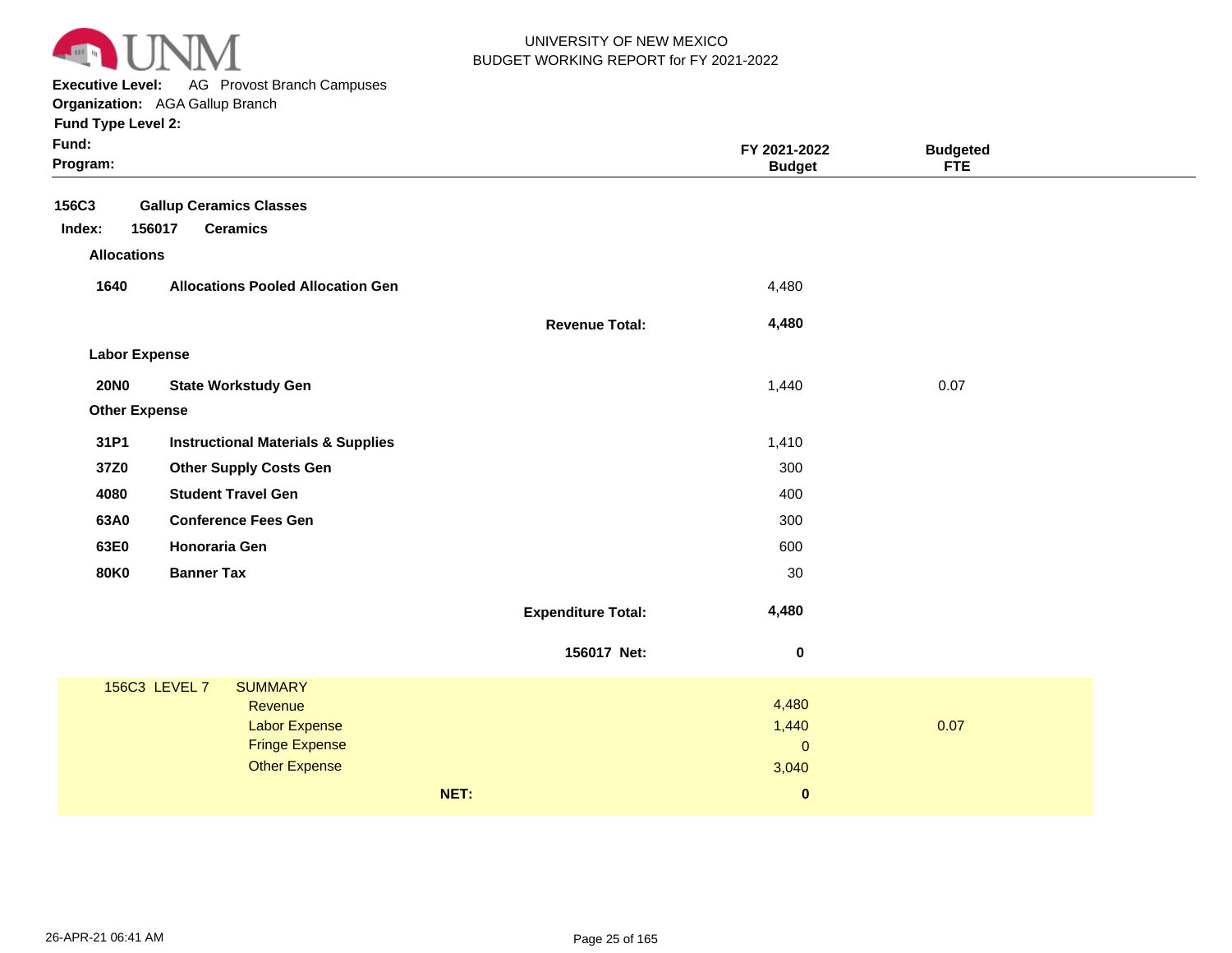

**Executive Level:** AG Provost Branch Campuses **Organization:**  AGA Gallup Branch

| Fund:<br>Program:    |                                               |                           | FY 2021-2022<br><b>Budget</b> | <b>Budgeted</b><br><b>FTE</b> |  |
|----------------------|-----------------------------------------------|---------------------------|-------------------------------|-------------------------------|--|
| <b>156C4</b>         | <b>Gallup Jewelry Making Classes</b>          |                           |                               |                               |  |
| Index:<br>156012     | <b>Jewelry Making</b>                         |                           |                               |                               |  |
| <b>Allocations</b>   |                                               |                           |                               |                               |  |
| 1640                 | <b>Allocations Pooled Allocation Gen</b>      |                           | 1,010                         |                               |  |
|                      |                                               | <b>Revenue Total:</b>     | 1,010                         |                               |  |
| <b>Other Expense</b> |                                               |                           |                               |                               |  |
| 31P1                 | <b>Instructional Materials &amp; Supplies</b> |                           | 1,000                         |                               |  |
| <b>80K0</b>          | <b>Banner Tax</b>                             |                           | 10                            |                               |  |
|                      |                                               | <b>Expenditure Total:</b> | 1,010                         |                               |  |
|                      |                                               | 156012 Net:               | $\bf{0}$                      |                               |  |
| 156C4 LEVEL 7        | <b>SUMMARY</b>                                |                           |                               |                               |  |
|                      | Revenue                                       |                           | 1,010                         |                               |  |
|                      | <b>Labor Expense</b>                          |                           | $\mathbf{0}$                  | 0.00                          |  |
|                      | <b>Fringe Expense</b>                         |                           | $\mathbf{0}$                  |                               |  |
|                      | <b>Other Expense</b>                          |                           | 1,010                         |                               |  |
|                      |                                               | NET:                      | $\bf{0}$                      |                               |  |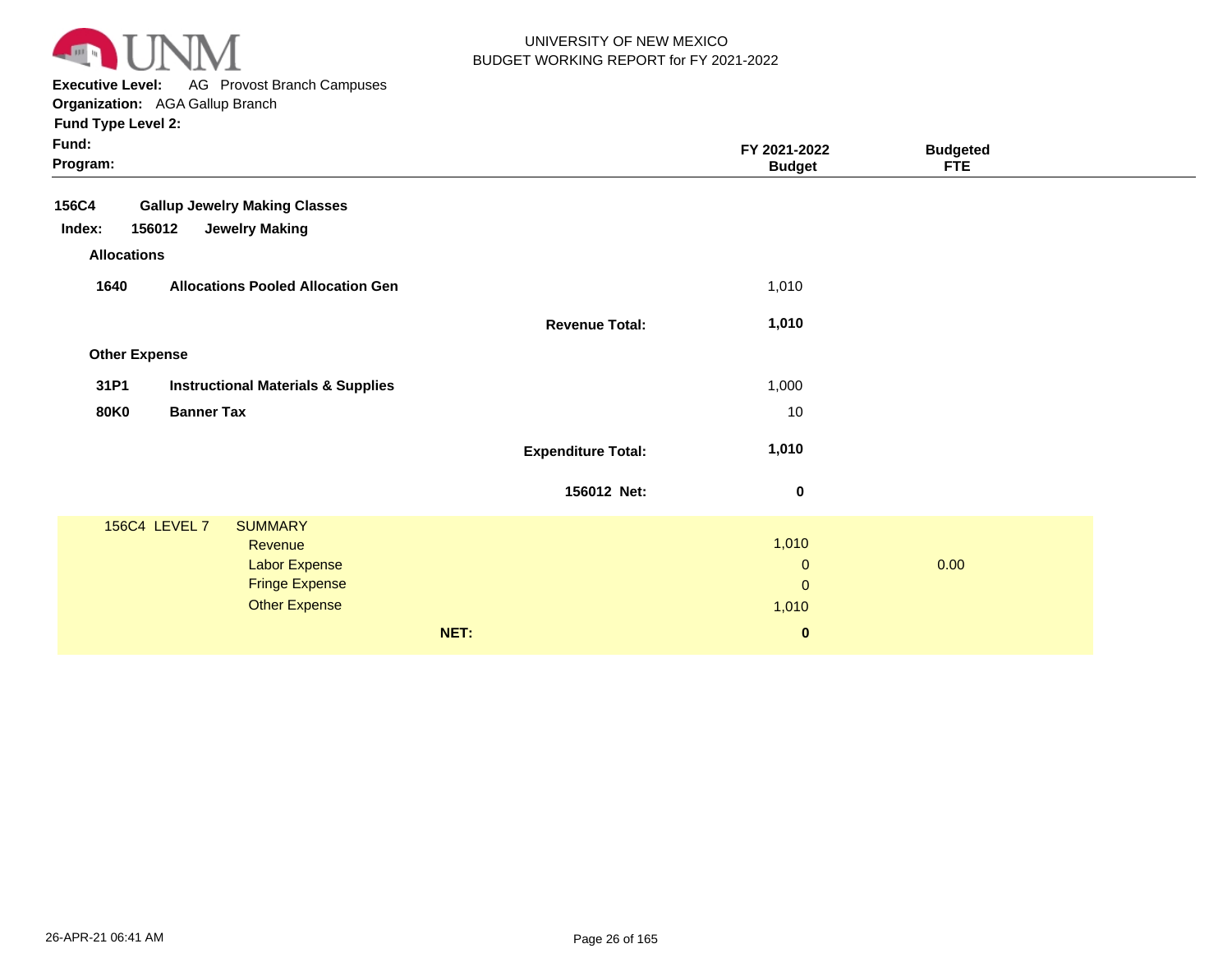

**Executive Level:** AG Provost Branch Campuses

| Fund:<br>Program:    |                                               |                           | FY 2021-2022<br><b>Budget</b> | <b>Budgeted</b><br><b>FTE</b> |  |
|----------------------|-----------------------------------------------|---------------------------|-------------------------------|-------------------------------|--|
| 156C5                | <b>Gallup Painting and Drawing</b>            |                           |                               |                               |  |
| Index:<br>156009     | <b>Painting and Drawing</b>                   |                           |                               |                               |  |
| <b>Allocations</b>   |                                               |                           |                               |                               |  |
| 1640                 | <b>Allocations Pooled Allocation Gen</b>      |                           | 4,023                         |                               |  |
|                      |                                               | <b>Revenue Total:</b>     | 4,023                         |                               |  |
| <b>Other Expense</b> |                                               |                           |                               |                               |  |
| 31P1                 | <b>Instructional Materials &amp; Supplies</b> |                           | 1,983                         |                               |  |
|                      |                                               |                           |                               |                               |  |
| 39Z1                 | Travel Non UNM Emp-Non Foreign Natl           |                           | 1,000                         |                               |  |
| 63E0                 | <b>Honoraria Gen</b>                          |                           | 1,000                         |                               |  |
| <b>80K0</b>          | <b>Banner Tax</b>                             |                           | 40                            |                               |  |
|                      |                                               | <b>Expenditure Total:</b> | 4,023                         |                               |  |
|                      |                                               | 156009 Net:               | $\bf{0}$                      |                               |  |
| 156C5 LEVEL 7        | <b>SUMMARY</b>                                |                           |                               |                               |  |
|                      | Revenue                                       |                           | 4,023                         |                               |  |
|                      | Labor Expense<br><b>Fringe Expense</b>        |                           | $\mathbf 0$<br>$\mathbf 0$    | 0.00                          |  |
|                      | <b>Other Expense</b>                          |                           | 4,023                         |                               |  |
|                      |                                               |                           |                               |                               |  |
|                      |                                               | NET:                      | $\bf{0}$                      |                               |  |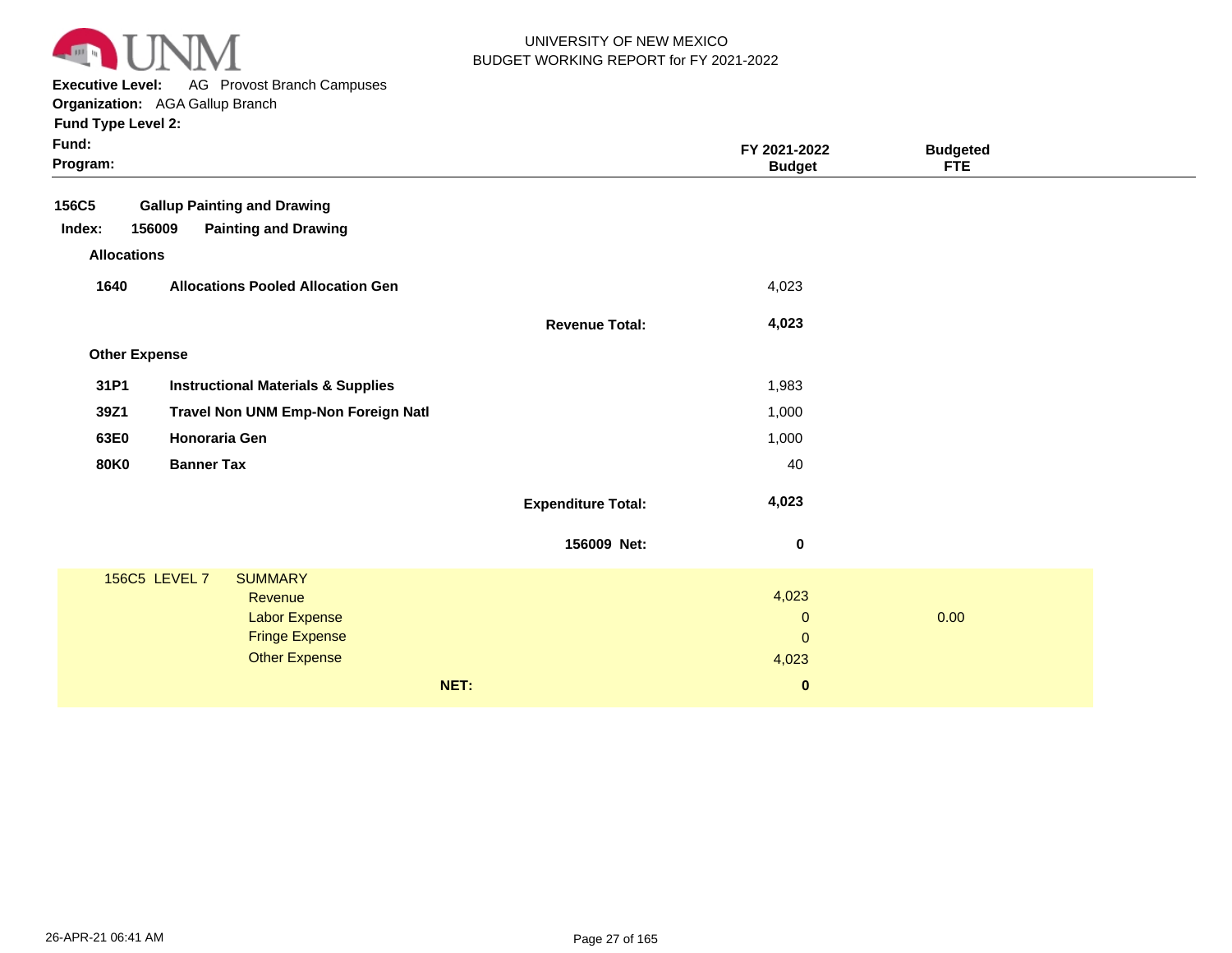

**Executive Level:** AG Provost Branch Campuses **Organization:**  AGA Gallup Branch

| Fund:<br>Program:    |                                               |                           | FY 2021-2022<br><b>Budget</b> | <b>Budgeted</b><br><b>FTE</b> |  |
|----------------------|-----------------------------------------------|---------------------------|-------------------------------|-------------------------------|--|
| <b>156C8</b>         | <b>Gallup Sculpture Classes</b>               |                           |                               |                               |  |
| Index:<br>156013     | <b>Sculpture</b>                              |                           |                               |                               |  |
| <b>Allocations</b>   |                                               |                           |                               |                               |  |
| 1640                 | <b>Allocations Pooled Allocation Gen</b>      |                           | 550                           |                               |  |
|                      |                                               | <b>Revenue Total:</b>     | 550                           |                               |  |
| <b>Other Expense</b> |                                               |                           |                               |                               |  |
| 31P1                 | <b>Instructional Materials &amp; Supplies</b> |                           | 545                           |                               |  |
| <b>80K0</b>          | <b>Banner Tax</b>                             |                           | 5                             |                               |  |
|                      |                                               | <b>Expenditure Total:</b> | 550                           |                               |  |
|                      |                                               | 156013 Net:               | $\bf{0}$                      |                               |  |
| 156C8 LEVEL 7        | <b>SUMMARY</b>                                |                           |                               |                               |  |
|                      | Revenue                                       |                           | 550                           |                               |  |
|                      | <b>Labor Expense</b>                          |                           | $\mathbf{0}$                  | 0.00                          |  |
|                      | <b>Fringe Expense</b>                         |                           | $\mathbf{0}$                  |                               |  |
|                      | <b>Other Expense</b>                          |                           | 550                           |                               |  |
|                      |                                               | NET:                      | $\bf{0}$                      |                               |  |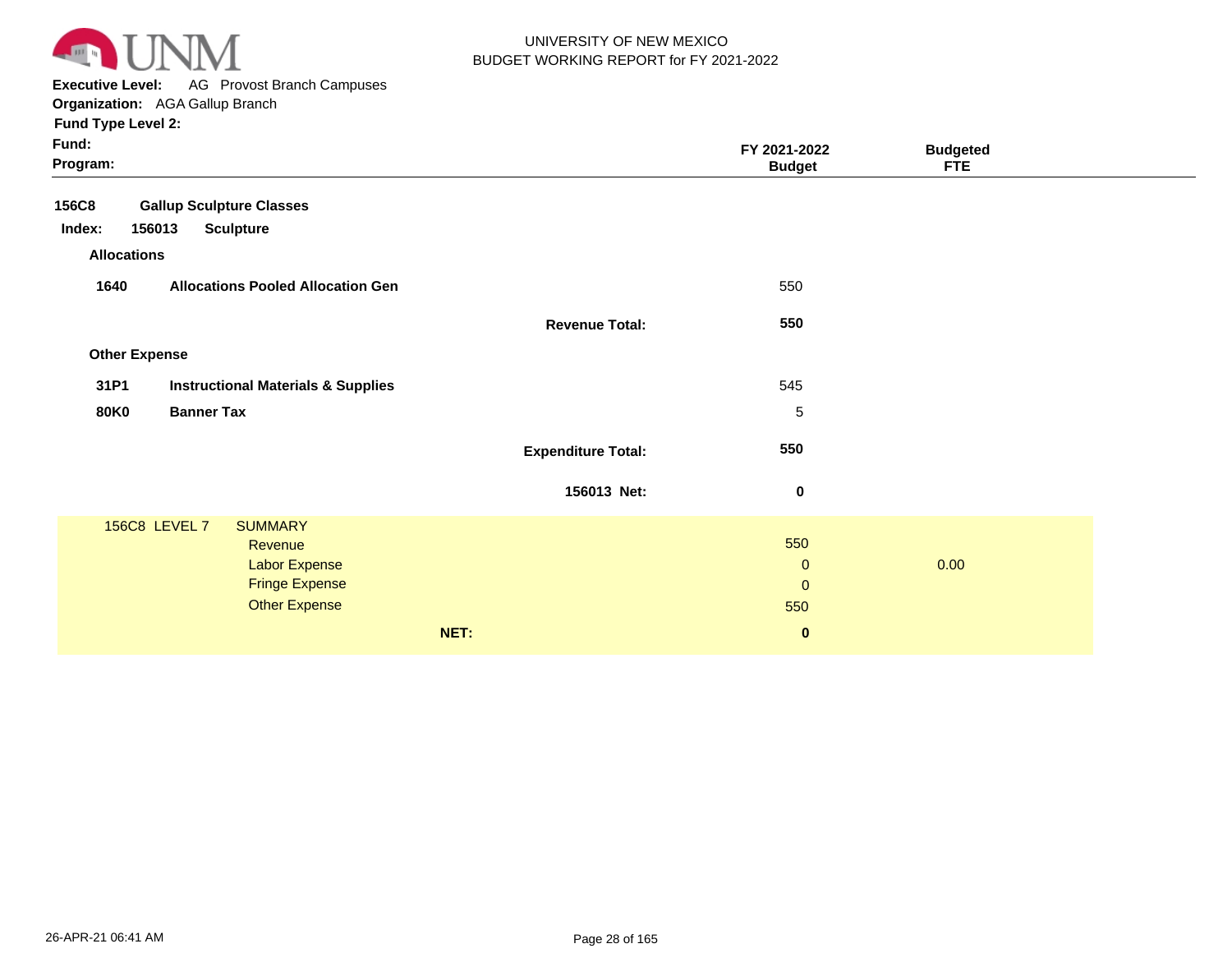

**Executive Level:** AG Provost Branch Campuses

| Fund:<br>Program:    |                                               |                           | FY 2021-2022<br><b>Budget</b> | <b>Budgeted</b><br><b>FTE</b> |  |
|----------------------|-----------------------------------------------|---------------------------|-------------------------------|-------------------------------|--|
| 156C9                | <b>Gallup Navajo Weaving Unit</b>             |                           |                               |                               |  |
| Index:<br>156014     | <b>Nav Weaving Unit</b>                       |                           |                               |                               |  |
| <b>Allocations</b>   |                                               |                           |                               |                               |  |
| 1640                 | <b>Allocations Pooled Allocation Gen</b>      |                           | 315                           |                               |  |
|                      |                                               | <b>Revenue Total:</b>     | 315                           |                               |  |
| <b>Other Expense</b> |                                               |                           |                               |                               |  |
| 31P1                 | <b>Instructional Materials &amp; Supplies</b> |                           | 312                           |                               |  |
| <b>80K0</b>          | <b>Banner Tax</b>                             |                           | $\mathbf{3}$                  |                               |  |
|                      |                                               | <b>Expenditure Total:</b> | 315                           |                               |  |
|                      |                                               | 156014 Net:               | $\pmb{0}$                     |                               |  |
| 156C9 LEVEL 7        | <b>SUMMARY</b>                                |                           |                               |                               |  |
|                      | Revenue                                       |                           | 315                           |                               |  |
|                      | <b>Labor Expense</b>                          |                           | $\mathbf{0}$                  | 0.00                          |  |
|                      | <b>Fringe Expense</b>                         |                           | $\mathbf{0}$                  |                               |  |
|                      | <b>Other Expense</b>                          |                           | 315                           |                               |  |
|                      |                                               | NET:                      | $\bf{0}$                      |                               |  |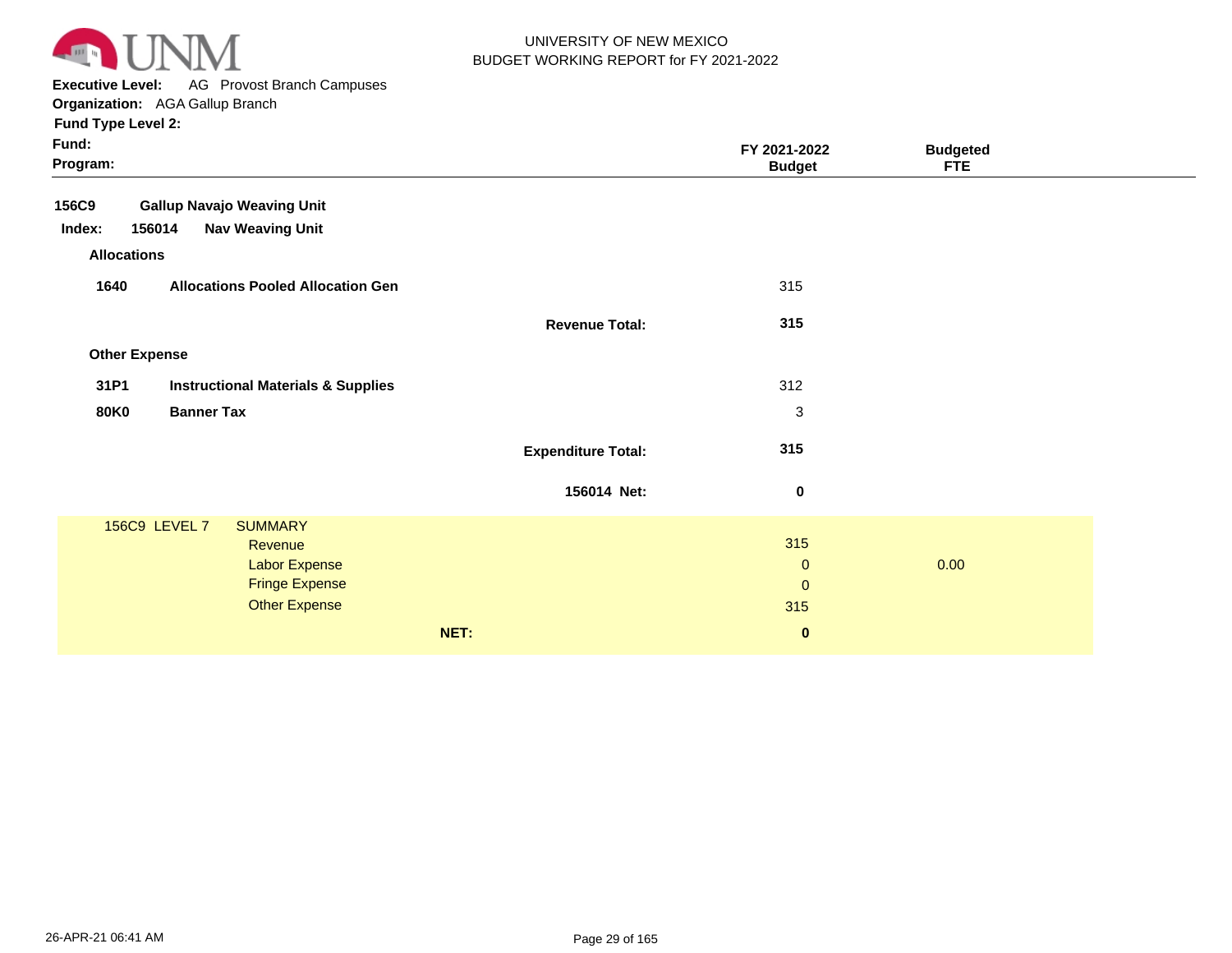

**Executive Level:** AG Provost Branch Campuses

| <b>Fund Type Level 2:</b> |  |  |
|---------------------------|--|--|
|---------------------------|--|--|

| Fund:<br>Program:                                |      | FY 2021-2022<br><b>Budget</b>       | <b>Budgeted</b><br><b>FTE</b> |  |
|--------------------------------------------------|------|-------------------------------------|-------------------------------|--|
| 156D<br><b>Gallup Communication Journalism</b>   |      |                                     |                               |  |
| <b>Comm and Journalism</b><br>156008<br>Index:   |      |                                     |                               |  |
| <b>Allocations</b>                               |      |                                     |                               |  |
| 1640<br><b>Allocations Pooled Allocation Gen</b> |      | 39,554                              |                               |  |
|                                                  |      | 39,554<br><b>Revenue Total:</b>     |                               |  |
| <b>Labor Expense</b>                             |      |                                     |                               |  |
| <b>Faculty Salary Detail Gen</b><br>2000         |      | 40,000                              | 1.00                          |  |
| 20FA<br><b>Pooled Faculty Compensation</b>       |      | (446)                               | 0.00                          |  |
|                                                  |      | 39,554<br><b>Expenditure Total:</b> |                               |  |
|                                                  |      | 156008 Net:<br>$\bf{0}$             |                               |  |
| 156D LEVEL 6<br><b>SUMMARY</b>                   |      |                                     |                               |  |
| Revenue                                          |      | 39,554                              |                               |  |
| <b>Labor Expense</b>                             |      | 39,554                              | 1.00                          |  |
| <b>Fringe Expense</b>                            |      | $\mathbf 0$                         |                               |  |
| <b>Other Expense</b>                             |      | $\mathbf{0}$                        |                               |  |
|                                                  | NET: | $\bf{0}$                            |                               |  |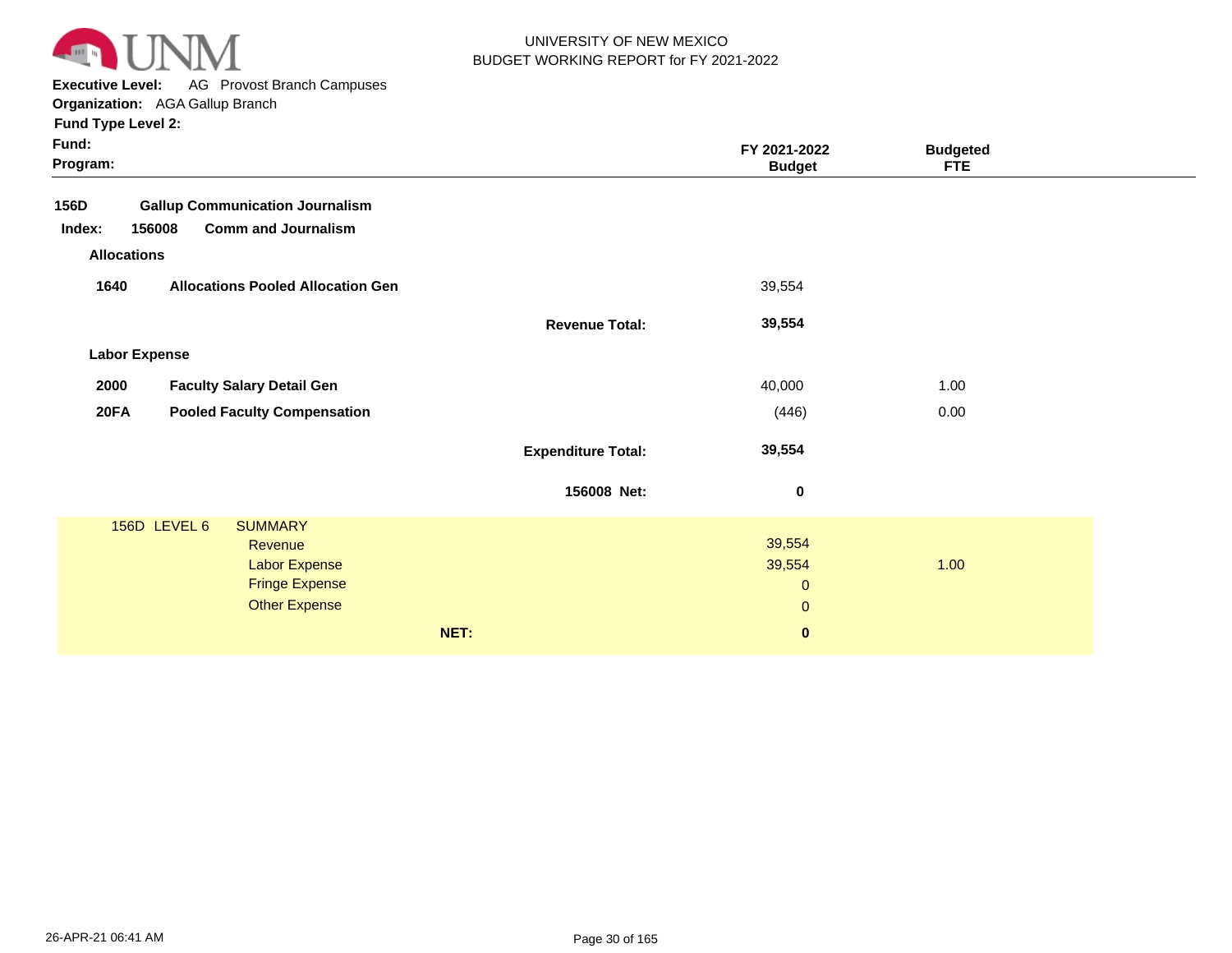

**Executive Level:** AG Provost Branch Campuses **Organization:**  AGA Gallup Branch

| Fund:<br>Program:                                 |                           | FY 2021-2022<br><b>Budget</b> | <b>Budgeted</b><br><b>FTE</b> |  |
|---------------------------------------------------|---------------------------|-------------------------------|-------------------------------|--|
| <b>Gallup English Developmental Engl</b><br>156E  |                           |                               |                               |  |
| Index:<br>156006<br><b>English</b>                |                           |                               |                               |  |
| <b>Allocations</b>                                |                           |                               |                               |  |
| 1640<br><b>Allocations Pooled Allocation Gen</b>  |                           | 523,549                       |                               |  |
|                                                   | <b>Revenue Total:</b>     | 523,549                       |                               |  |
| <b>Labor Expense</b>                              |                           |                               |                               |  |
| 2000<br><b>Faculty Salary Detail Gen</b>          |                           | 515,812                       | 7.98                          |  |
| <b>20FA</b><br><b>Pooled Faculty Compensation</b> |                           | 7,737                         | 0.00                          |  |
|                                                   | <b>Expenditure Total:</b> | 523,549                       |                               |  |
|                                                   | 156006 Net:               | $\bf{0}$                      |                               |  |
| 156E LEVEL 6<br><b>SUMMARY</b>                    |                           |                               |                               |  |
| Revenue                                           |                           | 523,549                       |                               |  |
| <b>Labor Expense</b>                              |                           | 523,549                       | 7.98                          |  |
| <b>Fringe Expense</b><br><b>Other Expense</b>     |                           | $\mathbf{0}$                  |                               |  |
|                                                   |                           | $\mathbf{0}$                  |                               |  |
| NET:                                              |                           | $\mathbf 0$                   |                               |  |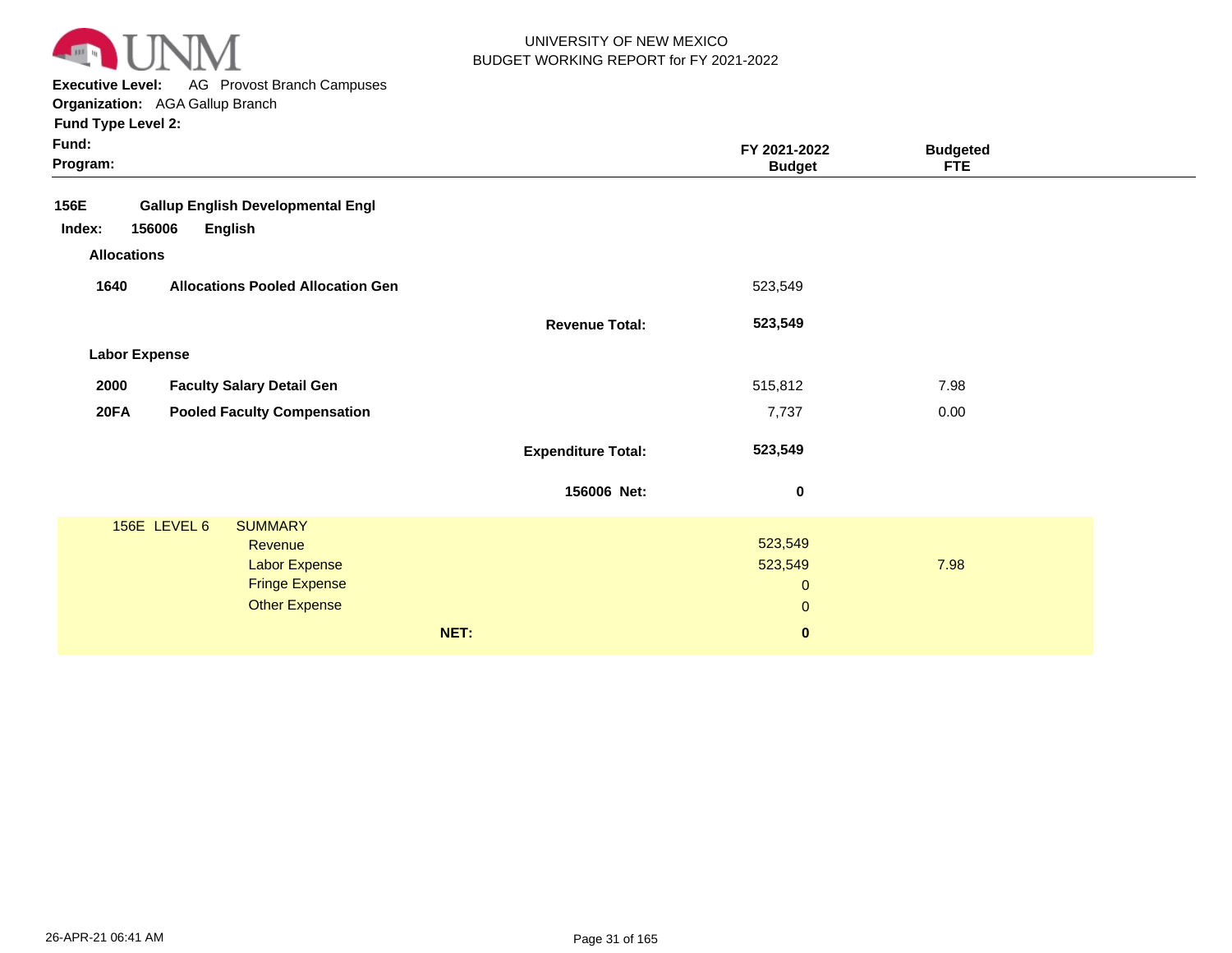

**Executive Level:** AG Provost Branch Campuses **Organization:**  AGA Gallup Branch

| Fund:<br>Program:    |                                          |                           | FY 2021-2022<br><b>Budget</b> | <b>Budgeted</b><br><b>FTE</b> |  |
|----------------------|------------------------------------------|---------------------------|-------------------------------|-------------------------------|--|
| 156H                 | <b>Gallup Foreign Languages</b>          |                           |                               |                               |  |
| 156007<br>Index:     | <b>FLL</b>                               |                           |                               |                               |  |
| <b>Allocations</b>   |                                          |                           |                               |                               |  |
| 1640                 | <b>Allocations Pooled Allocation Gen</b> |                           | 51,682                        |                               |  |
|                      |                                          | <b>Revenue Total:</b>     | 51,682                        |                               |  |
| <b>Labor Expense</b> |                                          |                           |                               |                               |  |
| 2000                 | <b>Faculty Salary Detail Gen</b>         |                           | 50,918                        | 1.00                          |  |
| <b>20FA</b>          | <b>Pooled Faculty Compensation</b>       |                           | 764                           | 0.00                          |  |
|                      |                                          | <b>Expenditure Total:</b> | 51,682                        |                               |  |
|                      |                                          | 156007 Net:               | $\pmb{0}$                     |                               |  |
| 156H LEVEL 6         | <b>SUMMARY</b>                           |                           |                               |                               |  |
|                      | Revenue                                  |                           | 51,682                        |                               |  |
|                      | <b>Labor Expense</b>                     |                           | 51,682                        | 1.00                          |  |
|                      | <b>Fringe Expense</b>                    |                           | $\mathbf{0}$                  |                               |  |
|                      | <b>Other Expense</b>                     |                           | $\mathbf 0$                   |                               |  |
|                      |                                          | NET:                      | $\pmb{0}$                     |                               |  |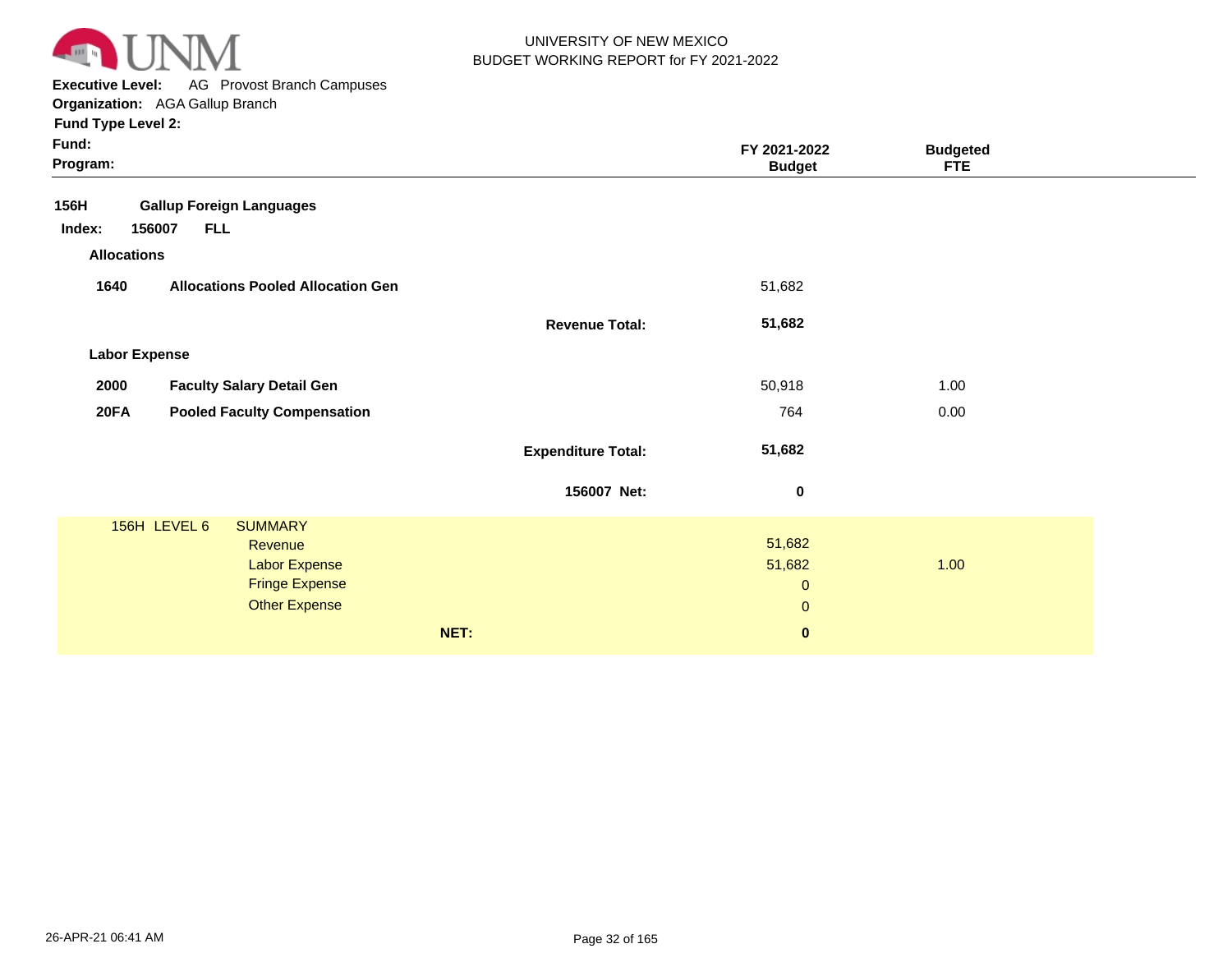

**Executive Level:** AG Provost Branch Campuses **Organization:**  AGA Gallup Branch

| Fund:<br>Program:                                     |                           | FY 2021-2022<br><b>Budget</b> | <b>Budgeted</b><br><b>FTE</b> |  |
|-------------------------------------------------------|---------------------------|-------------------------------|-------------------------------|--|
| <b>Gallup Criminal Justice</b><br><b>157C</b>         |                           |                               |                               |  |
| 157015<br><b>Criminal Justice</b><br>Index:           |                           |                               |                               |  |
| <b>Allocations</b>                                    |                           |                               |                               |  |
| 1640<br><b>Allocations Pooled Allocation Gen</b>      |                           | 1,010                         |                               |  |
|                                                       | <b>Revenue Total:</b>     | 1,010                         |                               |  |
| <b>Other Expense</b>                                  |                           |                               |                               |  |
| 31P1<br><b>Instructional Materials &amp; Supplies</b> |                           | 1,000                         |                               |  |
| <b>80K0</b><br><b>Banner Tax</b>                      |                           | 10                            |                               |  |
|                                                       | <b>Expenditure Total:</b> | 1,010                         |                               |  |
|                                                       | 157015 Net:               | $\bf{0}$                      |                               |  |
| 157C LEVEL 6<br><b>SUMMARY</b>                        |                           |                               |                               |  |
| Revenue                                               |                           | 1,010                         |                               |  |
| <b>Labor Expense</b>                                  |                           | $\mathbf{0}$                  | 0.00                          |  |
| <b>Fringe Expense</b>                                 |                           | $\mathbf{0}$                  |                               |  |
| <b>Other Expense</b>                                  |                           | 1,010                         |                               |  |
|                                                       | NET:                      | $\bf{0}$                      |                               |  |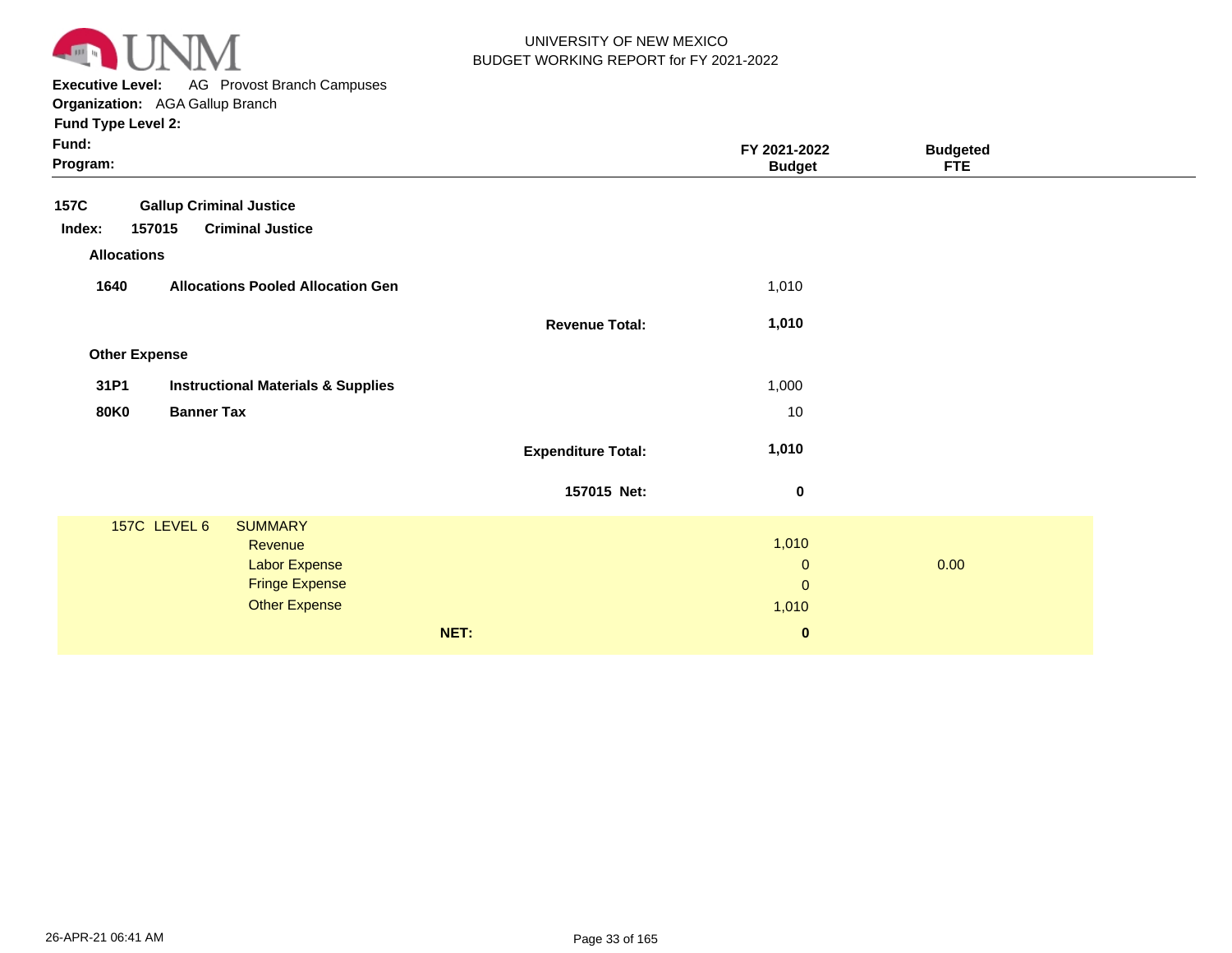

**Executive Level:** AG Provost Branch Campuses

| Fund Type Level 2:   | <b>Organization:</b> AGA Gallup Branch        |                       |                               |                        |
|----------------------|-----------------------------------------------|-----------------------|-------------------------------|------------------------|
| Fund:<br>Program:    |                                               |                       | FY 2021-2022<br><b>Budget</b> | <b>Budgeted</b><br>FTE |
| 157D                 | <b>Gallup Education</b>                       |                       |                               |                        |
| Index:               | 157016<br><b>Education</b>                    |                       |                               |                        |
| <b>Allocations</b>   |                                               |                       |                               |                        |
| 1640                 | <b>Allocations Pooled Allocation Gen</b>      |                       | 61,599                        |                        |
|                      |                                               | <b>Revenue Total:</b> | 61,599                        |                        |
| <b>Labor Expense</b> |                                               |                       |                               |                        |
| 2000                 | <b>Faculty Salary Detail Gen</b>              |                       | 57,139                        | 1.00                   |
| <b>20FA</b>          | <b>Pooled Faculty Compensation</b>            |                       | 857                           | 0.00                   |
| <b>Other Expense</b> |                                               |                       |                               |                        |
| 3100                 | <b>Office Supplies General</b>                |                       | 200                           |                        |
| 3130                 | <b>Media Supplies Gen</b>                     |                       | 400                           |                        |
| 3150                 | <b>Computer Supplies &lt;\$5,001</b>          |                       | 150                           |                        |
| 31D <sub>0</sub>     | <b>Freight In-Bound</b>                       |                       | 50                            |                        |
| 31P0                 | <b>Training Materials Supplies Gen</b>        |                       | 500                           |                        |
| 31P1                 | <b>Instructional Materials &amp; Supplies</b> |                       | 250                           |                        |
| 3800                 | In State Travel Gen                           |                       | 250                           |                        |
| 3820                 | <b>Out Of State Travel Gen</b>                |                       | 250                           |                        |

**38A0 6020 6370 63A0 63C0 80K0**

**Motor Pool Rental Gen Long Distance Gen**

**Conference Fees Gen**

**Copying Gen Banner Tax**

**Printing/Copying/Binding Gen**

**157016 Net:**

 **61,599** 

 **0** 

**Expenditure Total:**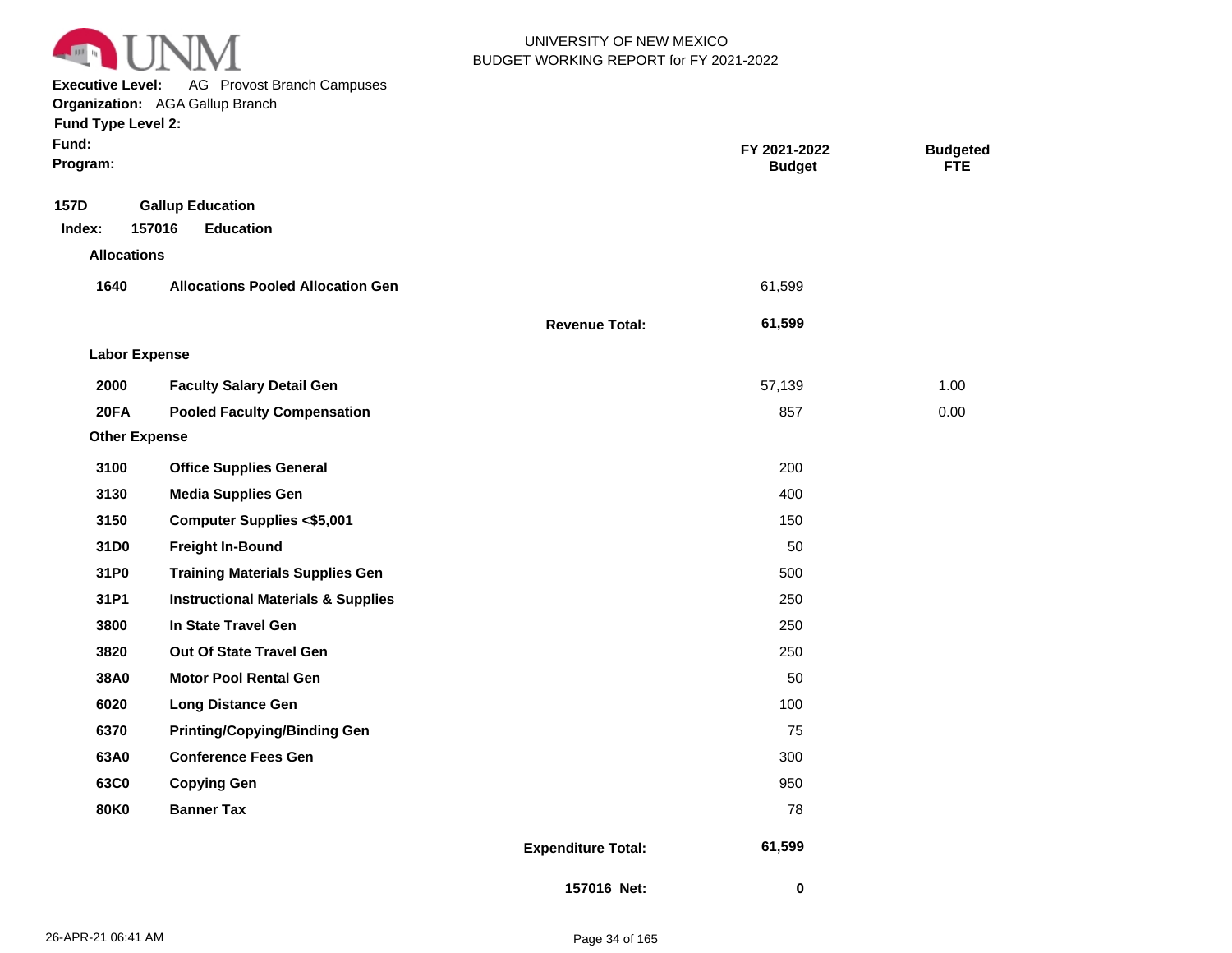

**Executive Level:** AG Provost Branch Campuses **Organization:**  AGA Gallup Branch

| Fund:<br>Program: |                          |                                        |                           | FY 2021-2022<br><b>Budget</b> | <b>Budgeted</b><br><b>FTE</b> |  |
|-------------------|--------------------------|----------------------------------------|---------------------------|-------------------------------|-------------------------------|--|
| <b>157D</b>       | <b>Gallup Education</b>  |                                        |                           |                               |                               |  |
| Index:            | 157028                   | <b>Gallup Intramural Basketball</b>    |                           |                               |                               |  |
|                   | <b>Operating Revenue</b> |                                        |                           |                               |                               |  |
| 07Z0              |                          | <b>Other Sales and Service Revenue</b> |                           | 1,000                         |                               |  |
|                   |                          |                                        | <b>Revenue Total:</b>     | 1,000                         |                               |  |
|                   | <b>Other Expense</b>     |                                        |                           |                               |                               |  |
| 37Z0              |                          | <b>Other Supply Costs Gen</b>          |                           | 1,000                         |                               |  |
|                   |                          |                                        | <b>Expenditure Total:</b> | 1,000                         |                               |  |
|                   |                          |                                        | 157028 Net:               | 0                             |                               |  |
|                   | 157D LEVEL 6             | <b>SUMMARY</b>                         |                           | 62,599                        |                               |  |
|                   |                          | Revenue<br><b>Labor Expense</b>        |                           | 57,996                        | 1.00                          |  |
|                   |                          | <b>Fringe Expense</b>                  |                           | $\mathbf 0$                   |                               |  |
|                   |                          | <b>Other Expense</b>                   |                           | 4,603                         |                               |  |
|                   |                          |                                        | NET:                      | $\pmb{0}$                     |                               |  |
|                   |                          |                                        |                           |                               |                               |  |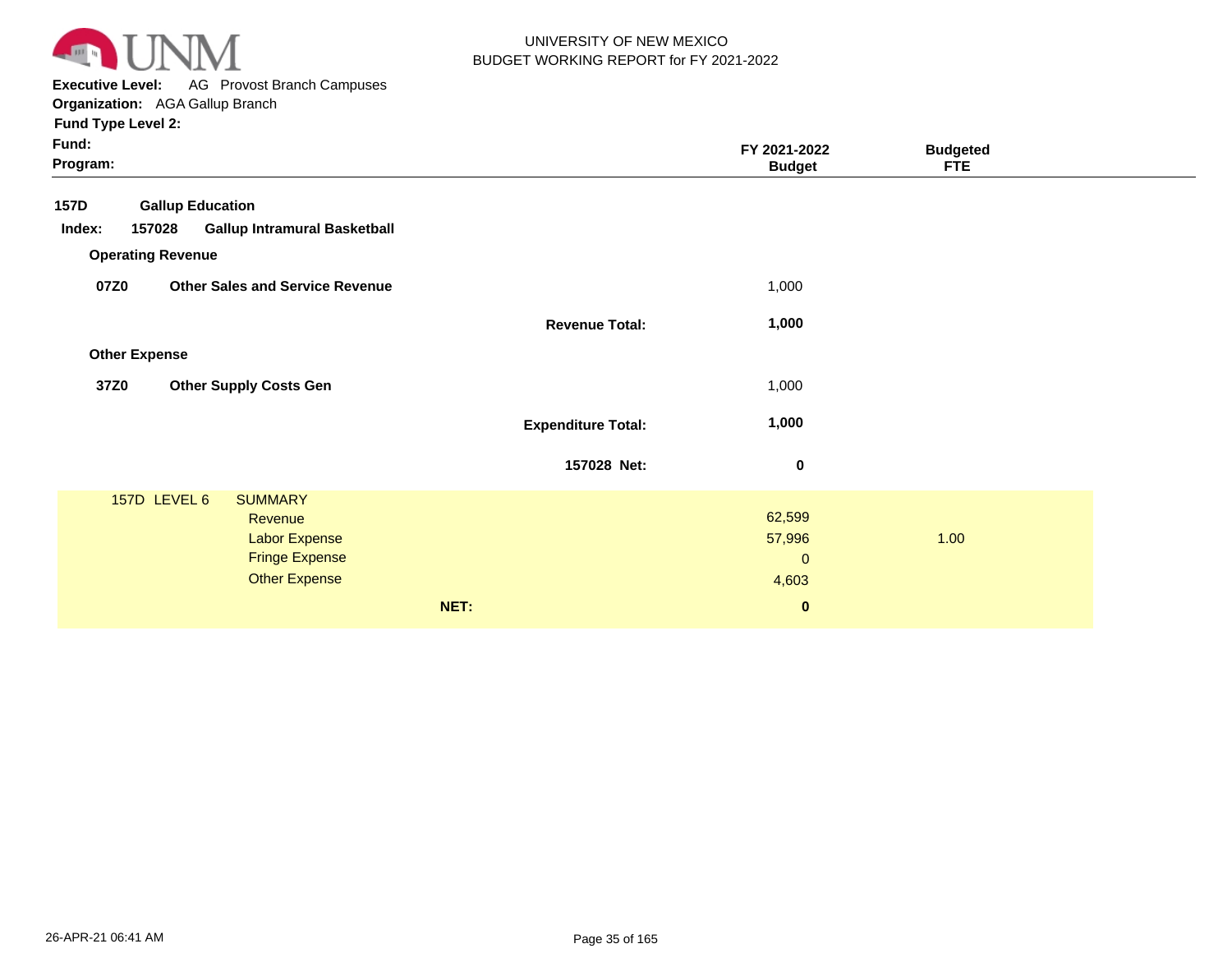

**Executive Level:** AG Provost Branch Campuses

|  | <b>Fund Type Level 2:</b> |  |
|--|---------------------------|--|
|  |                           |  |

| Fund:<br>Program:    |                                                                                             |                       | FY 2021-2022<br><b>Budget</b> | <b>Budgeted</b><br><b>FTE</b> |  |
|----------------------|---------------------------------------------------------------------------------------------|-----------------------|-------------------------------|-------------------------------|--|
| 162A<br>Index:       | <b>Gallup Financial Aid General Admin</b><br>162001<br><b>Gallup Financial Aid Services</b> |                       |                               |                               |  |
| <b>Allocations</b>   |                                                                                             |                       |                               |                               |  |
| 1640                 | <b>Allocations Pooled Allocation Gen</b>                                                    |                       | 165,738                       |                               |  |
|                      |                                                                                             | <b>Revenue Total:</b> | 165,738                       |                               |  |
| <b>Labor Expense</b> |                                                                                             |                       |                               |                               |  |
| 2020                 | <b>Administrative Professional Gen</b>                                                      |                       | 65,654                        | 1.00                          |  |
| 2060                 | <b>Support Staff Salary Detail Gen</b>                                                      |                       | 74,755                        | 1.00                          |  |
| <b>20J0</b>          | <b>Student Salaries Gen</b>                                                                 |                       | 1,000                         | 0.05                          |  |
| 20L0                 | <b>Federal Workstudy Gen</b>                                                                |                       | 4,397                         | 0.22                          |  |
| <b>20NO</b>          | <b>State Workstudy Gen</b>                                                                  |                       | 2,500                         | 0.13                          |  |
| <b>20SU</b>          | <b>Pooled Union Staff Compensation</b>                                                      |                       | 1,121                         | 0.00                          |  |
| <b>Other Expense</b> |                                                                                             |                       |                               |                               |  |
| 3100                 | <b>Office Supplies General</b>                                                              |                       | 4,177                         |                               |  |
| 3150                 | <b>Computer Supplies &lt;\$5,001</b>                                                        |                       | 1,500                         |                               |  |
| 3170                 | <b>Custodial Supplies Gen</b>                                                               |                       | 1,000                         |                               |  |
| 3180                 | Non Capital Equipment <\$5,001                                                              |                       | 1,205                         |                               |  |
| 31B0                 | Food F&A Unallowable Gen                                                                    |                       | 500                           |                               |  |
| 31K0                 | <b>Postage Gen</b>                                                                          |                       | 2,500                         |                               |  |
| 37Y0                 | <b>Supply Costs F&amp;A Unallowable</b>                                                     |                       | 100                           |                               |  |
| 37Z0                 | <b>Other Supply Costs Gen</b>                                                               |                       | 100                           |                               |  |
| 3800                 | In State Travel Gen                                                                         |                       | 500                           |                               |  |
| 38A0                 | <b>Motor Pool Rental Gen</b>                                                                |                       | 700                           |                               |  |
| 6020                 | <b>Long Distance Gen</b>                                                                    |                       | 485                           |                               |  |
| 63C0                 | <b>Copying Gen</b>                                                                          |                       | 3,400                         |                               |  |
| <b>80K0</b>          | <b>Banner Tax</b>                                                                           |                       | 144                           |                               |  |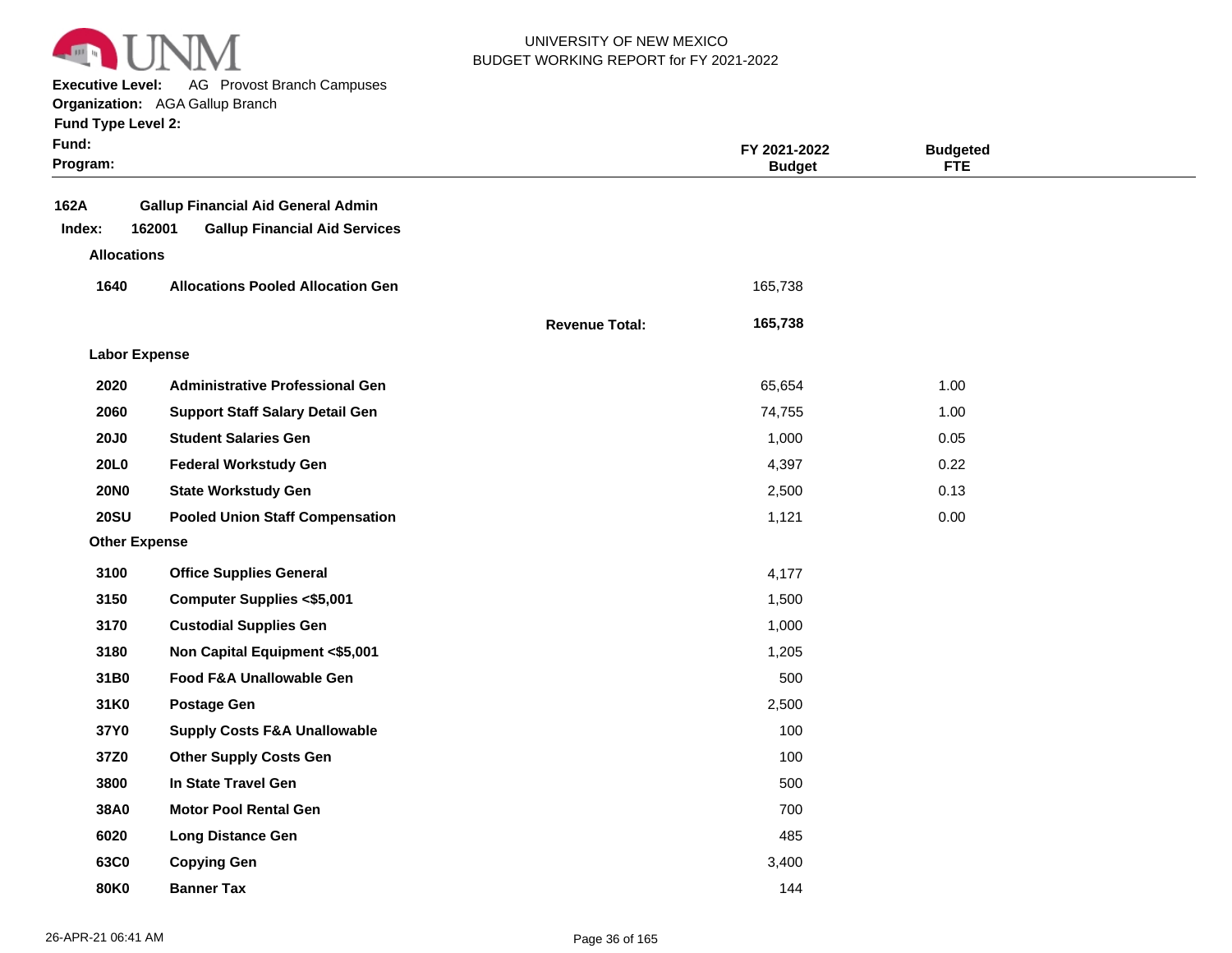

**Executive Level:** AG Provost Branch Campuses **Organization:**  AGA Gallup Branch

**Fund Type Level 2:**

| Fund:<br>Program: |        |                                           |                    | FY 2021-2022<br><b>Budget</b> | <b>Budgeted</b><br>FTE. |  |
|-------------------|--------|-------------------------------------------|--------------------|-------------------------------|-------------------------|--|
| 162A              |        | <b>Gallup Financial Aid General Admin</b> |                    |                               |                         |  |
| Index:            | 162001 | <b>Gallup Financial Aid Services</b>      |                    |                               |                         |  |
|                   |        |                                           | Expenditure Total: | 165 738                       |                         |  |

**Expenditure Total: 165,738** 

**162001 Net: 0**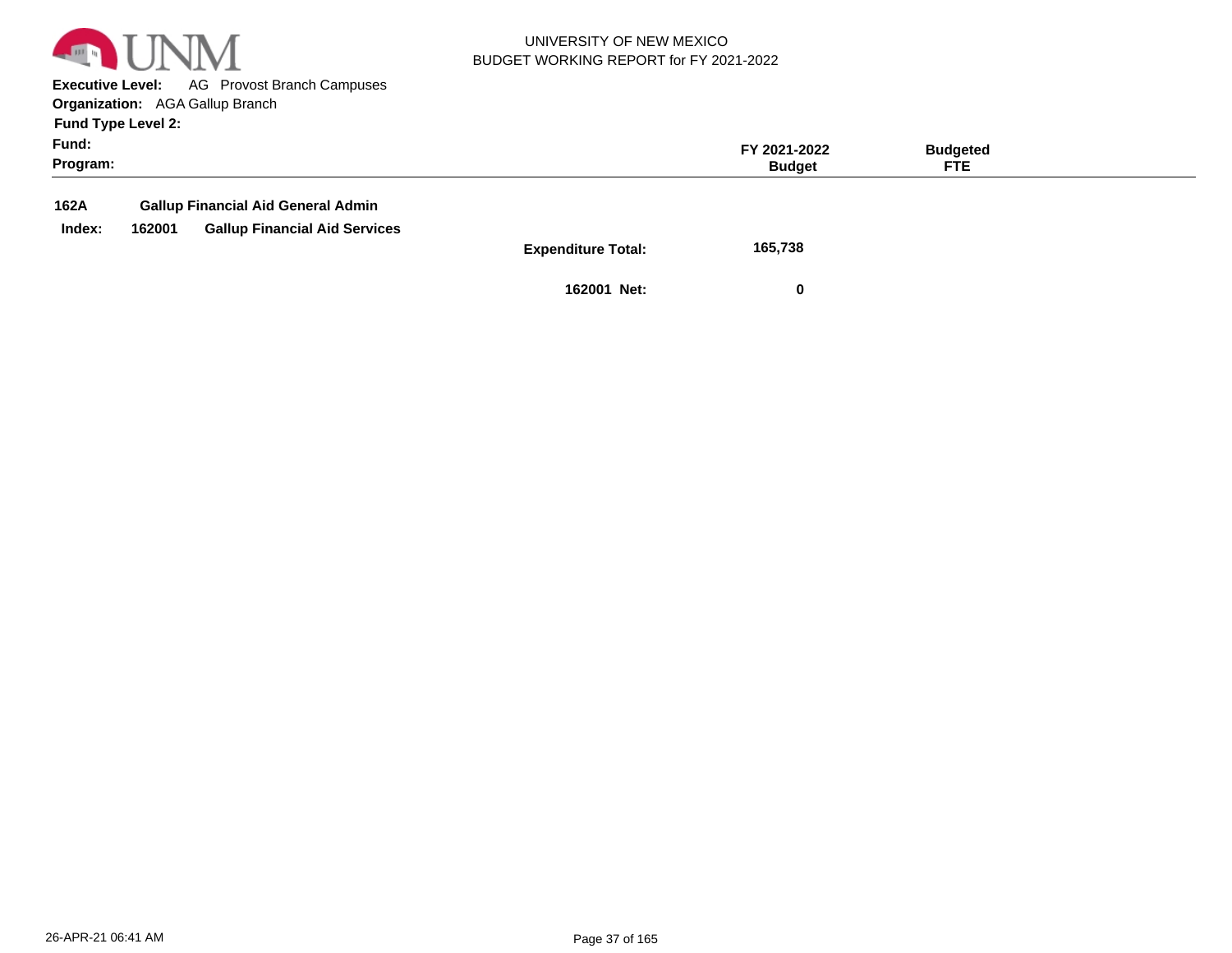

**Executive Level:** AG Provost Branch Campuses **Organization:**  AGA Gallup Branch

| <b>Fund Type Level 2:</b> |
|---------------------------|
|---------------------------|

| Fund:<br>Program:                                                                                                                |                           | FY 2021-2022<br><b>Budget</b> | <b>Budgeted</b><br><b>FTE</b> |  |
|----------------------------------------------------------------------------------------------------------------------------------|---------------------------|-------------------------------|-------------------------------|--|
| <b>Gallup Financial Aid General Admin</b><br>162A<br>191900-STUD AID GRAN -General Activ<br>162005<br>Index:<br><b>Transfers</b> |                           |                               |                               |  |
| <b>Trsfr From I G Gen</b><br>1120                                                                                                |                           | 100,000                       |                               |  |
|                                                                                                                                  | <b>Revenue Total:</b>     | 100,000                       |                               |  |
| <b>Other Expense</b>                                                                                                             |                           |                               |                               |  |
| <b>Scholarships Fellowships Gen</b><br>4060                                                                                      |                           | 100,000                       |                               |  |
|                                                                                                                                  | <b>Expenditure Total:</b> | 100,000                       |                               |  |
|                                                                                                                                  | 162005 Net:               | 0                             |                               |  |

**Account: 1120 164018-11L0: \$100K for scholarships**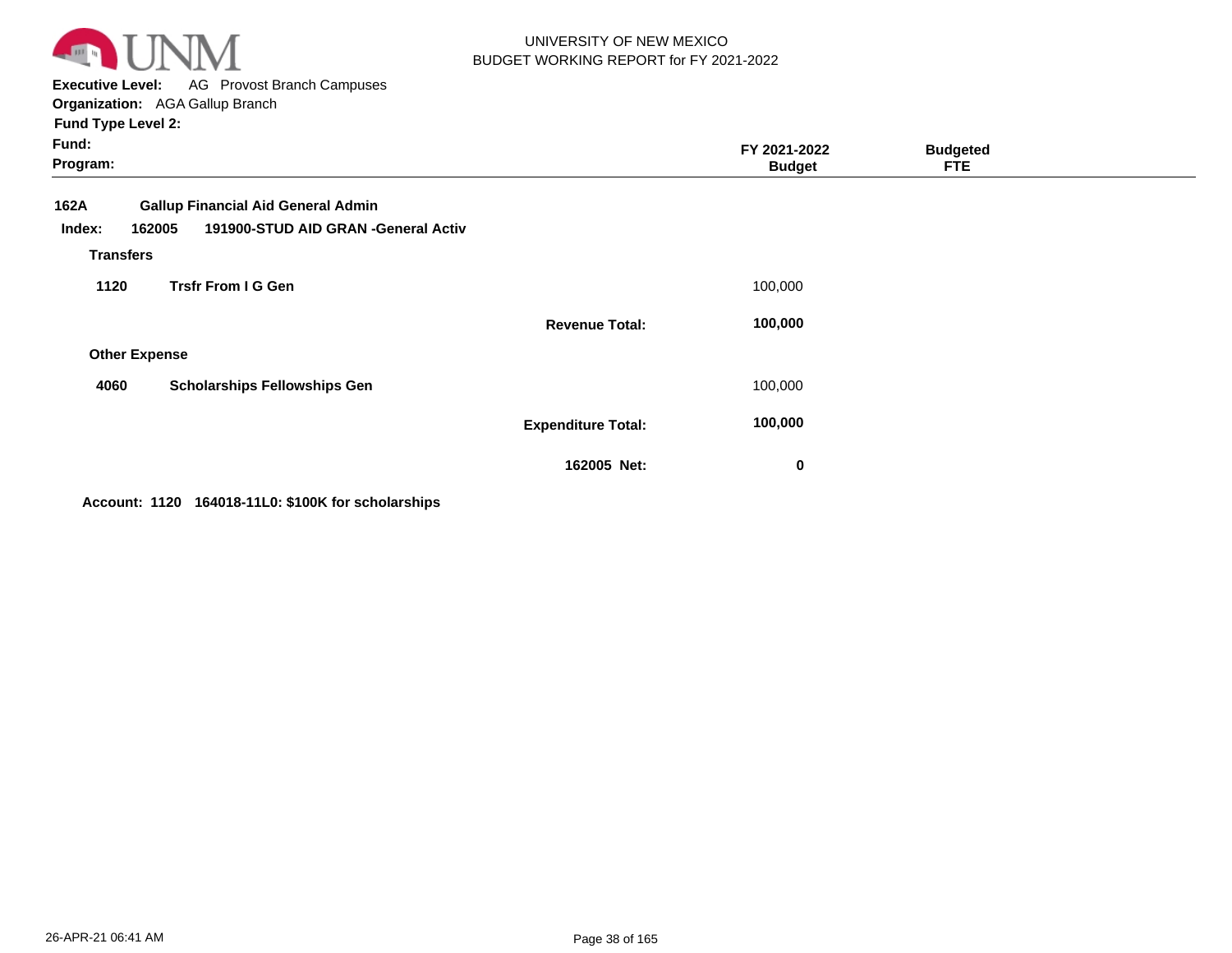

**Executive Level:** AG Provost Branch Campuses **Organization:**  AGA Gallup Branch

| Fund:<br>Program:    |                                                                                                                 |                           | FY 2021-2022<br><b>Budget</b> | <b>Budgeted</b><br><b>FTE</b> |  |
|----------------------|-----------------------------------------------------------------------------------------------------------------|---------------------------|-------------------------------|-------------------------------|--|
| 162A<br>Index:       | <b>Gallup Financial Aid General Admin</b><br>124050-0091MILLER ME-GEN<br>162016<br><b>Non Operating Revenue</b> |                           |                               |                               |  |
| 1000                 | <b>Gifts Gen</b>                                                                                                |                           | 1,150                         |                               |  |
|                      |                                                                                                                 | <b>Revenue Total:</b>     | 1,150                         |                               |  |
| <b>Other Expense</b> |                                                                                                                 |                           |                               |                               |  |
| 4000                 | <b>Student Tuition Fee Expense Gen</b>                                                                          |                           | 1,150                         |                               |  |
|                      |                                                                                                                 | <b>Expenditure Total:</b> | 1,150                         |                               |  |
|                      |                                                                                                                 | 162016 Net:               | 0                             |                               |  |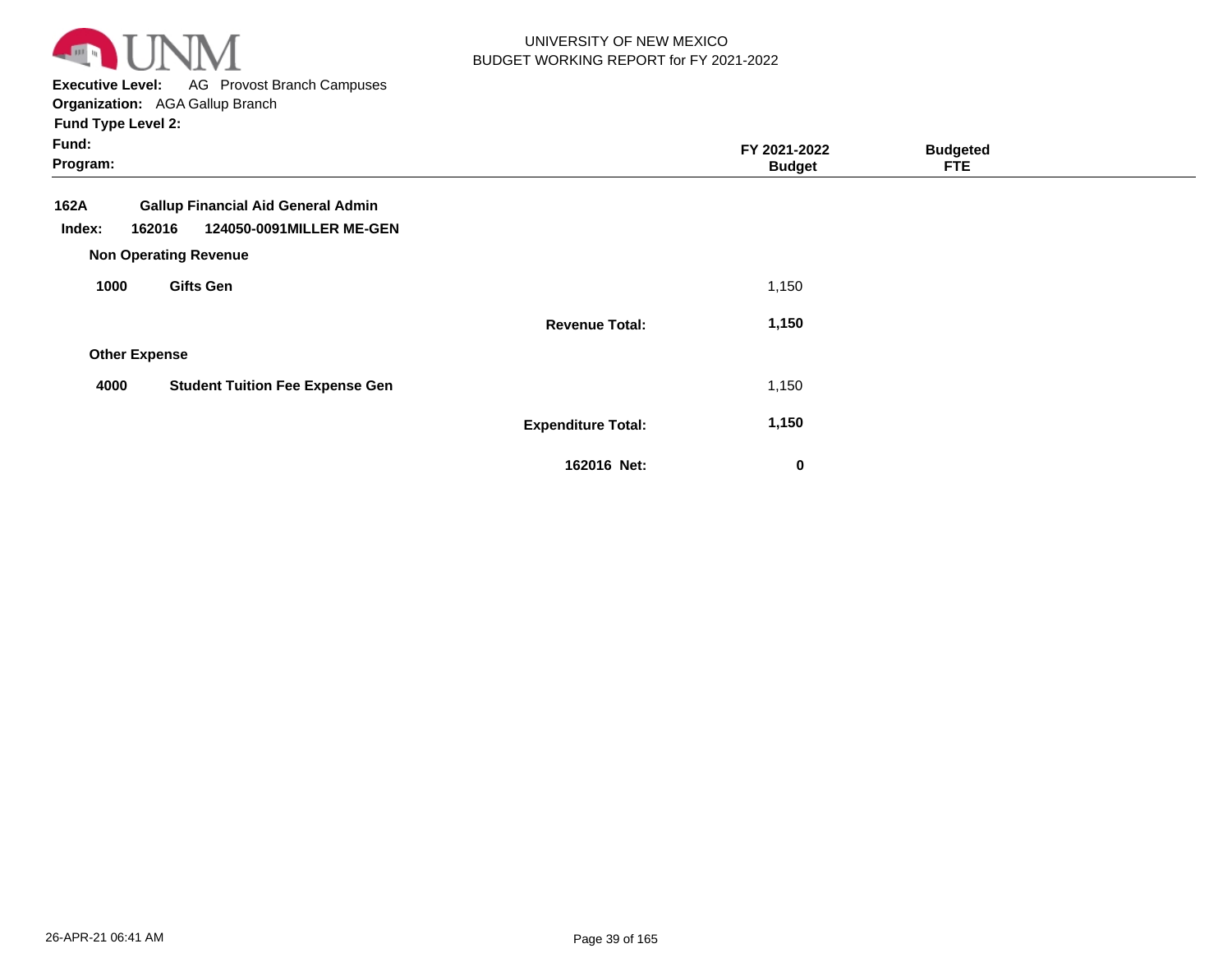

**Executive Level:** AG Provost Branch Campuses **Organization:**  AGA Gallup Branch

| Fund:<br>Program:                                                                                                                            |                           | FY 2021-2022<br><b>Budget</b>                             | <b>Budgeted</b><br><b>FTE</b> |  |
|----------------------------------------------------------------------------------------------------------------------------------------------|---------------------------|-----------------------------------------------------------|-------------------------------|--|
| <b>Gallup Financial Aid General Admin</b><br>162A<br>02178-Palmer, Julia Memorial Schola<br>162026<br>Index:<br><b>Non Operating Revenue</b> |                           |                                                           |                               |  |
| <b>Gifts Gen</b><br>1000                                                                                                                     |                           | 1,000                                                     |                               |  |
|                                                                                                                                              | <b>Revenue Total:</b>     | 1,000                                                     |                               |  |
| <b>Other Expense</b>                                                                                                                         |                           |                                                           |                               |  |
| <b>Student Awards Gen</b><br>4020                                                                                                            |                           | 1,000                                                     |                               |  |
|                                                                                                                                              | <b>Expenditure Total:</b> | 1,000                                                     |                               |  |
|                                                                                                                                              | 162026 Net:               | $\bf{0}$                                                  |                               |  |
| 162A LEVEL 5<br><b>SUMMARY</b><br>Revenue<br><b>Labor Expense</b><br><b>Fringe Expense</b><br><b>Other Expense</b><br>NET:                   |                           | 267,888<br>149,427<br>$\mathbf{0}$<br>118,461<br>$\bf{0}$ | 2.40                          |  |
|                                                                                                                                              |                           |                                                           |                               |  |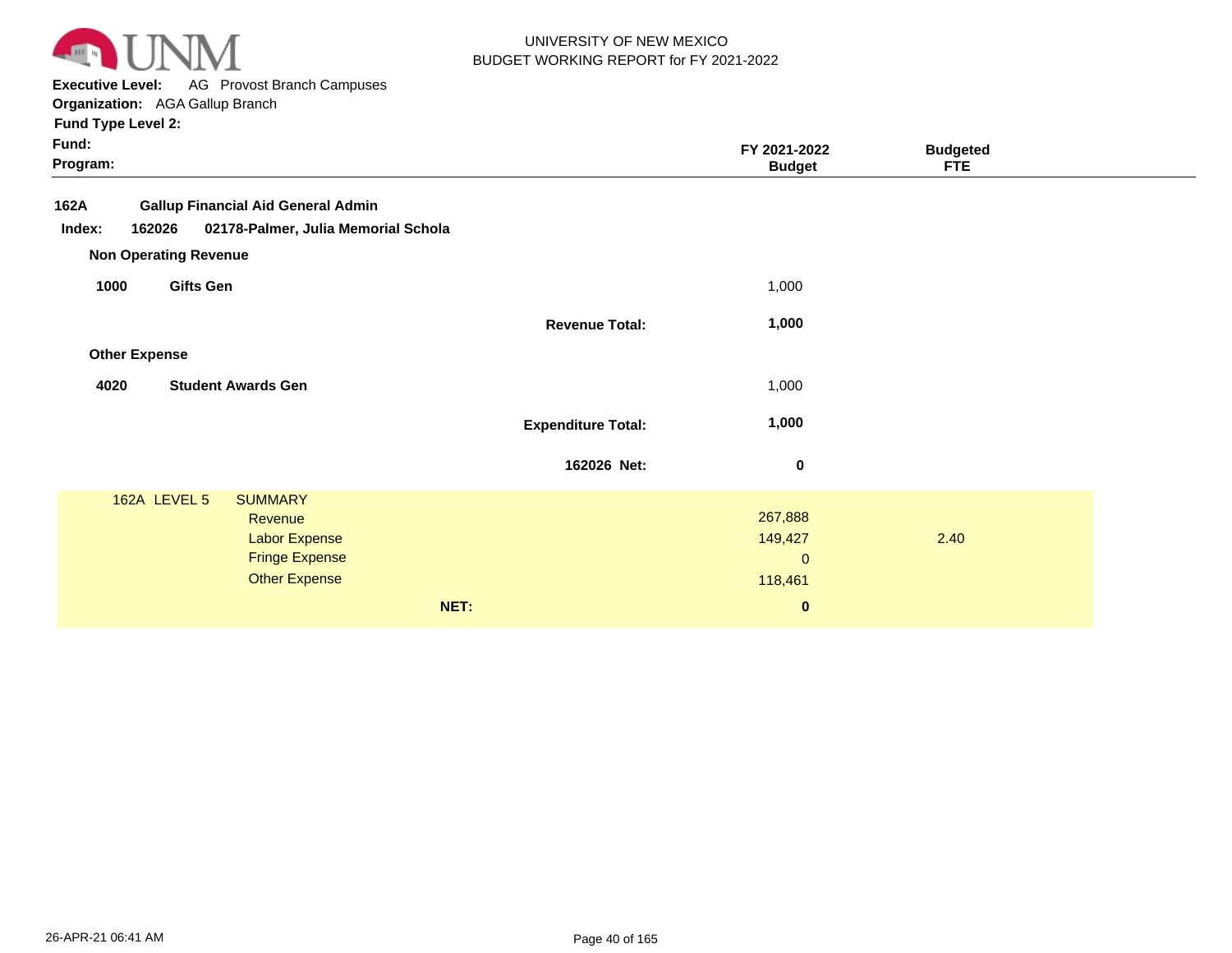

**Executive Level:** AG Provost Branch Campuses

**Organization:**  AGA Gallup Branch

| <b>Fund Type Level 2:</b> |  |  |  |
|---------------------------|--|--|--|
|---------------------------|--|--|--|

| Fund:<br>Program:            |                                          |                       | FY 2021-2022<br><b>Budget</b> | <b>Budgeted</b><br><b>FTE</b> |  |
|------------------------------|------------------------------------------|-----------------------|-------------------------------|-------------------------------|--|
| 164B                         | <b>Gallup Business Office Accounting</b> |                       |                               |                               |  |
| Index:<br><b>Allocations</b> | 164001<br><b>Gallup Summer Tuition</b>   |                       |                               |                               |  |
| 1640                         | <b>Allocations Pooled Allocation Gen</b> |                       | (120, 419)                    |                               |  |
|                              | <b>Operating Revenue</b>                 |                       |                               |                               |  |
| 0120                         | <b>Resident Ft Gen</b>                   |                       | 56,220                        |                               |  |
| 0180                         | <b>Resident Pt Gen</b>                   |                       | 69,306                        |                               |  |
| 01W1                         | <b>Senior Citizens</b>                   |                       | (219)                         |                               |  |
| 01W6                         | <b>Foster Child Waiver</b>               |                       | (561)                         |                               |  |
| 01Y1                         | <b>Uncollectible Tuition</b>             |                       | (4, 166)                      |                               |  |
| 01Z1                         | <b>High School Dual Credit Waiver</b>    |                       | (161)                         |                               |  |
|                              |                                          | <b>Revenue Total:</b> | $\bf{0}$                      |                               |  |
|                              |                                          | 164001 Net:           | 0                             |                               |  |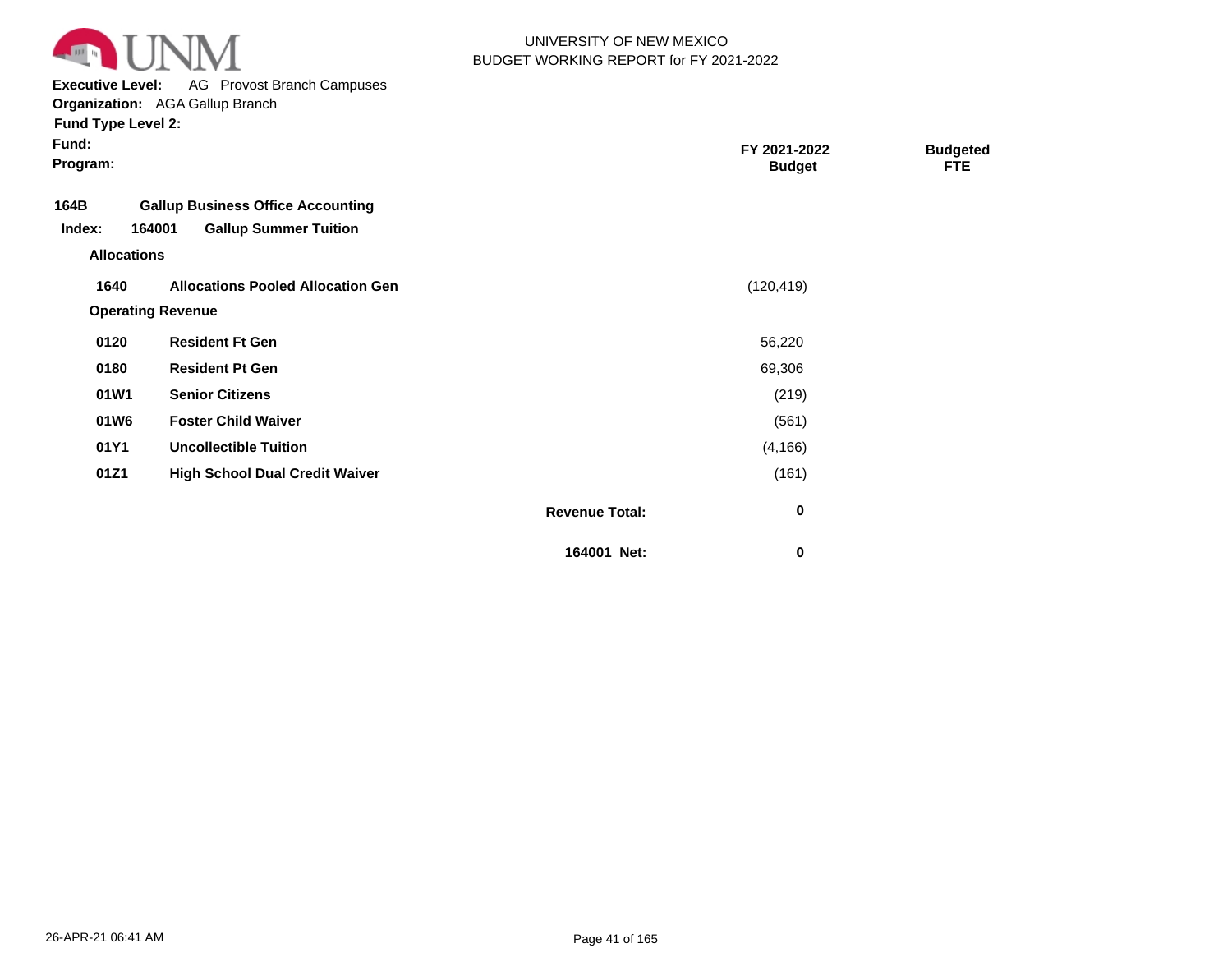

**Executive Level:** AG Provost Branch Campuses **Organization:**  AGA Gallup Branch

**Fund Type Level 2:**

| Fund:<br>Program:                    |                                                                                   |                       | FY 2021-2022<br><b>Budget</b> | <b>Budgeted</b><br><b>FTE</b> |  |
|--------------------------------------|-----------------------------------------------------------------------------------|-----------------------|-------------------------------|-------------------------------|--|
| 164B<br>Index:<br><b>Allocations</b> | <b>Gallup Business Office Accounting</b><br>164002<br><b>Transfer to BR&amp;R</b> |                       |                               |                               |  |
| 1640<br><b>Transfers</b>             | <b>Allocations Pooled Allocation Gen</b>                                          |                       | 563,335                       |                               |  |
| 1240                                 | <b>Trsfr To Plant Fund Minor Gen</b>                                              |                       | (60, 652)                     |                               |  |
| <b>12C0</b>                          | <b>Trsfr To Renewal Replacement Gen</b>                                           |                       | (502, 683)                    |                               |  |
|                                      |                                                                                   | <b>Revenue Total:</b> | 0                             |                               |  |
|                                      |                                                                                   | 164002 Net:           | $\mathbf 0$                   |                               |  |

**1240 164046-1120: (\$60,652) for ER&R Account:**

**12C0 151081-1120: (\$502,683) for mandatory BR&R Account:**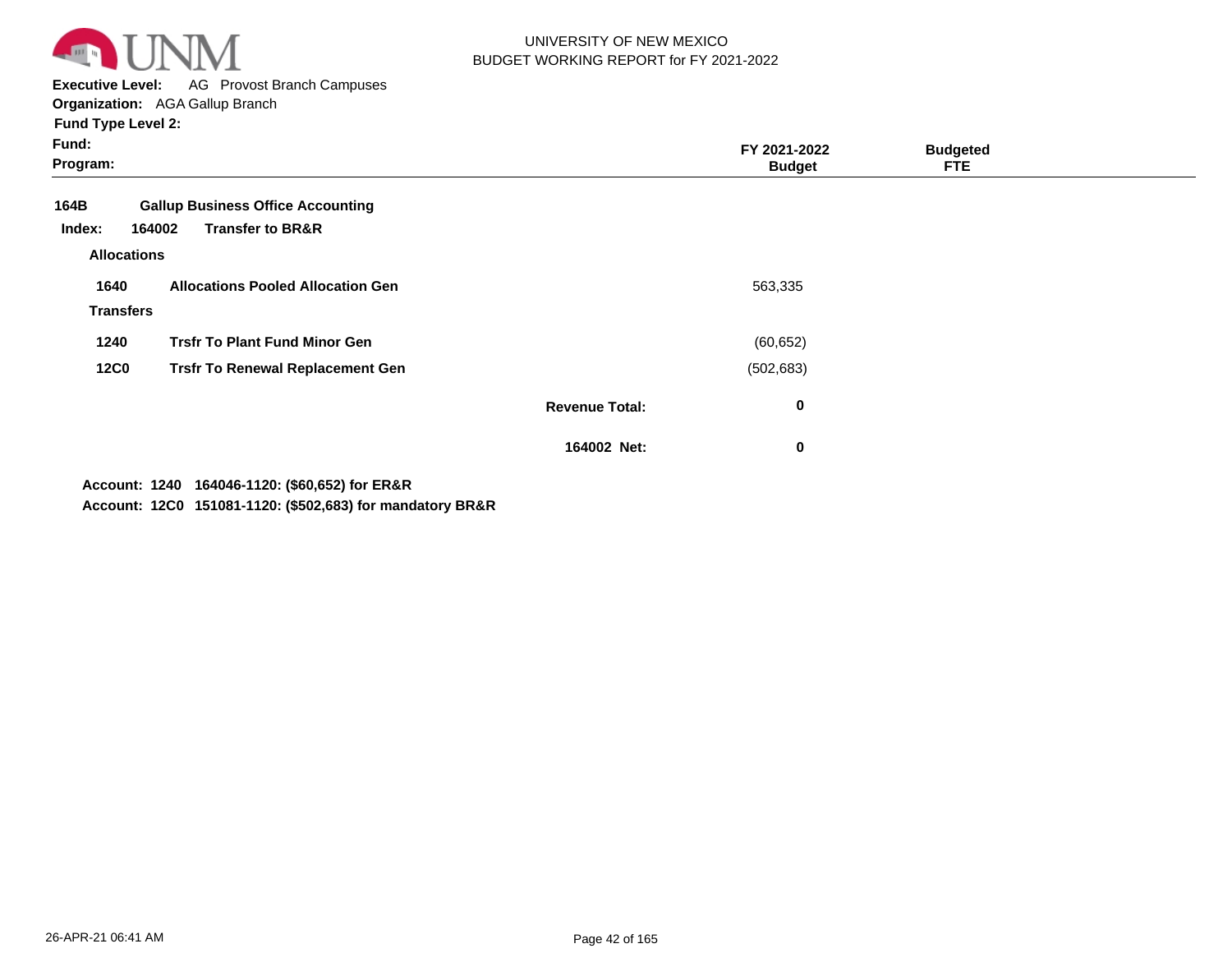

**Executive Level:** AG Provost Branch Campuses

**Organization:**  AGA Gallup Branch

| Fund Type Level 2:                 |                                          |                       |                               |                               |  |
|------------------------------------|------------------------------------------|-----------------------|-------------------------------|-------------------------------|--|
| Fund:<br>Program:                  |                                          |                       | FY 2021-2022<br><b>Budget</b> | <b>Budgeted</b><br><b>FTE</b> |  |
| 164B                               | <b>Gallup Business Office Accounting</b> |                       |                               |                               |  |
| 164004<br>Index:                   | <b>Gallup Fall Tuition</b>               |                       |                               |                               |  |
| <b>Allocations</b>                 |                                          |                       |                               |                               |  |
| 1640                               | <b>Allocations Pooled Allocation Gen</b> |                       | (1,074,450)                   |                               |  |
| <b>Operating Revenue</b>           |                                          |                       |                               |                               |  |
| 0120<br><b>Resident Ft Gen</b>     |                                          |                       | 527,710                       |                               |  |
| 0180<br><b>Resident Pt Gen</b>     |                                          |                       | 560,863                       |                               |  |
| 01E0<br><b>Nonresident Ft Gen</b>  |                                          |                       | 22,291                        |                               |  |
| <b>Nonresident Pt Gen</b><br>01K0  |                                          |                       | 40,284                        |                               |  |
| <b>Senior Citizens</b><br>01W1     |                                          |                       | (1, 183)                      |                               |  |
| <b>Foster Child Waiver</b><br>01W6 |                                          |                       | (2, 103)                      |                               |  |
| 01Y1                               | <b>Uncollectible Tuition</b>             |                       | (52, 599)                     |                               |  |
| 01Z1                               | <b>High School Dual Credit Waiver</b>    |                       | (20, 813)                     |                               |  |
|                                    |                                          | <b>Revenue Total:</b> | 0                             |                               |  |

**164004 Net:**

 **0**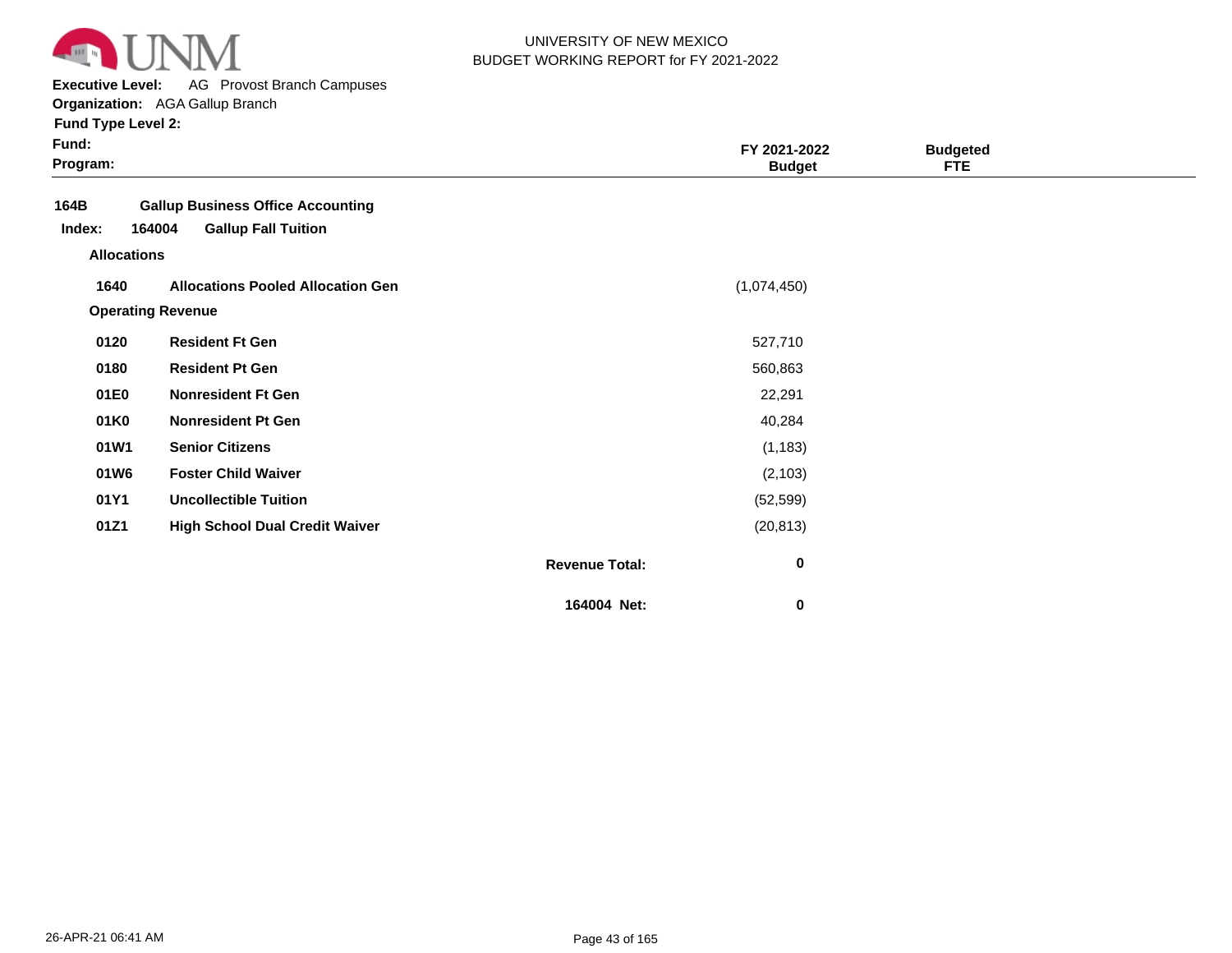

**Executive Level:** AG Provost Branch Campuses

**Organization:**  AGA Gallup Branch

| <b>Fund Type Level 2:</b> |  |
|---------------------------|--|
|---------------------------|--|

| Fund:<br>Program:  |                                          | FY 2021-2022<br><b>Budget</b>        | <b>Budgeted</b><br><b>FTE</b> |  |
|--------------------|------------------------------------------|--------------------------------------|-------------------------------|--|
| 164B               | <b>Gallup Business Office Accounting</b> |                                      |                               |  |
| Index:             | 164005<br><b>Gallup Spring Tuition</b>   |                                      |                               |  |
| <b>Allocations</b> |                                          |                                      |                               |  |
| 1640               | <b>Allocations Pooled Allocation Gen</b> | (1,020,198)                          |                               |  |
|                    | <b>Operating Revenue</b>                 |                                      |                               |  |
| 0120               | <b>Resident Ft Gen</b>                   | 436,909                              |                               |  |
| 0180               | <b>Resident Pt Gen</b>                   | 535,781                              |                               |  |
| 01E0               | <b>Nonresident Ft Gen</b>                | 22,292                               |                               |  |
| 01K0               | <b>Nonresident Pt Gen</b>                | 55,142                               |                               |  |
| 01W1               | <b>Senior Citizens</b>                   | (920)                                |                               |  |
| 01W5               | <b>Prior Year Tuition Adjustments</b>    | (1,788)                              |                               |  |
| 01W6               | <b>Foster Child Waiver</b>               | (491)                                |                               |  |
| 01Z1               | <b>High School Dual Credit Waiver</b>    | (26, 727)                            |                               |  |
|                    |                                          | $\mathbf 0$<br><b>Revenue Total:</b> |                               |  |
|                    |                                          | 164005 Net:<br>0                     |                               |  |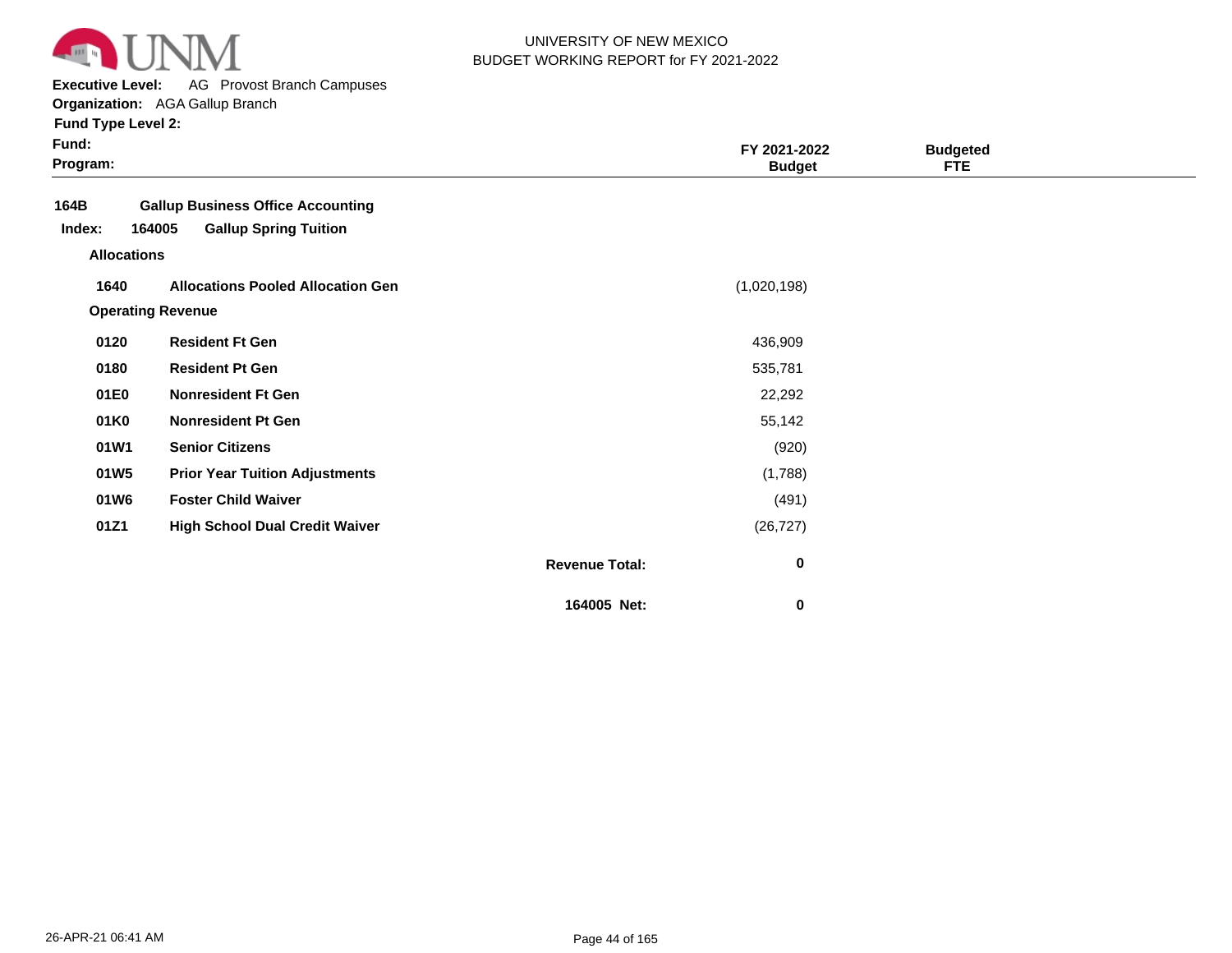

**Executive Level:** AG Provost Branch Campuses

**Organization:**  AGA Gallup Branch

| Fund:<br>Program:  |                                             |                       | FY 2021-2022<br><b>Budget</b> | <b>Budgeted</b><br><b>FTE</b> |  |
|--------------------|---------------------------------------------|-----------------------|-------------------------------|-------------------------------|--|
| 164B               | <b>Gallup Business Office Accounting</b>    |                       |                               |                               |  |
| Index:             | <b>Miscellaneous Revenues</b><br>164006     |                       |                               |                               |  |
| <b>Allocations</b> |                                             |                       |                               |                               |  |
| 1640               | <b>Allocations Pooled Allocation Gen</b>    |                       | (2,000)                       |                               |  |
|                    | <b>Operating Revenue</b>                    |                       |                               |                               |  |
| 0511               | <b>Merchandise Sales Rev - Non GGRT Tax</b> |                       | 1,000                         |                               |  |
| 07Z0               | <b>Other Sales and Service Revenue</b>      |                       | 1,000                         |                               |  |
|                    |                                             | <b>Revenue Total:</b> | $\mathbf 0$                   |                               |  |
|                    |                                             | 164006 Net:           | $\mathbf 0$                   |                               |  |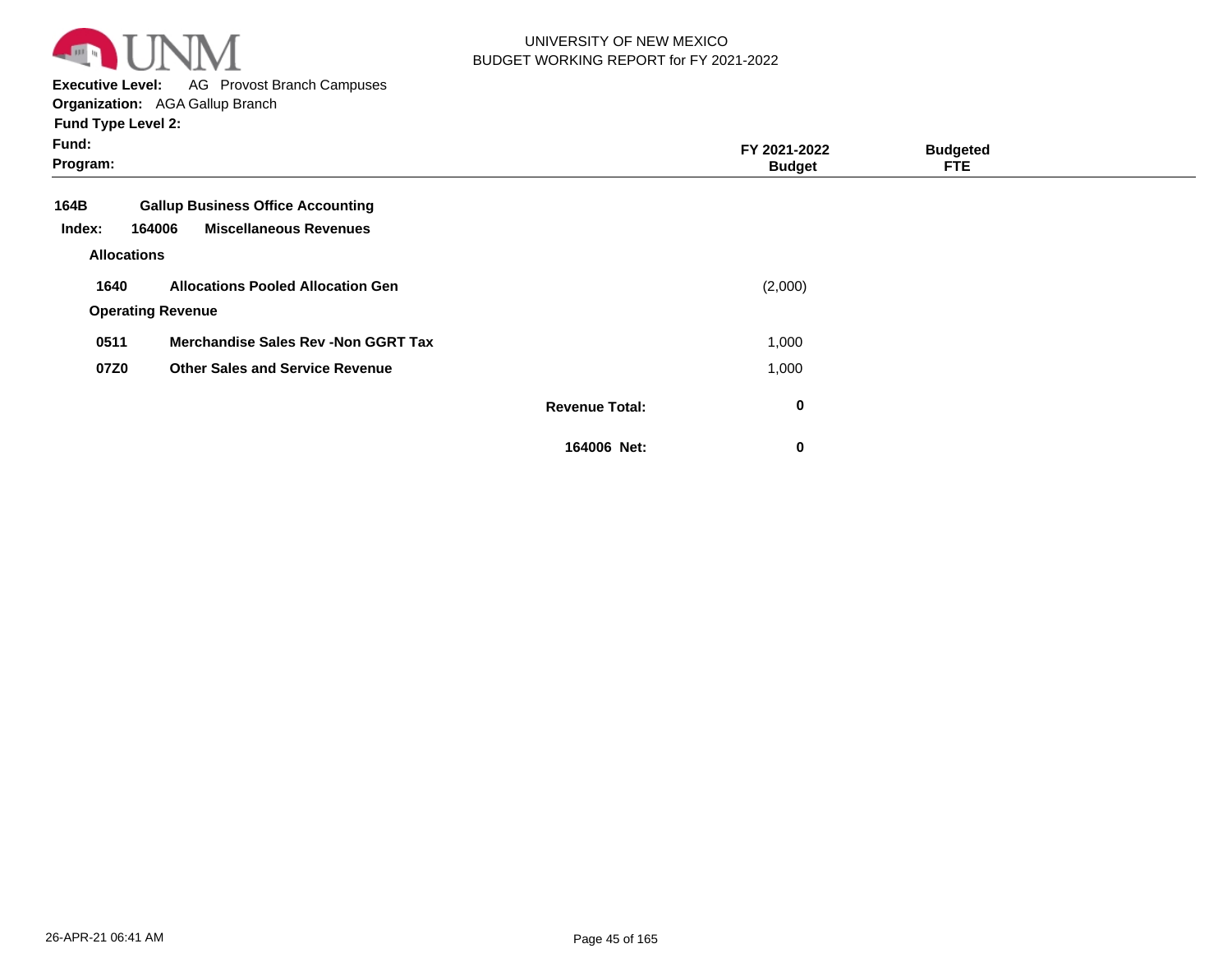

**Executive Level:** AG Provost Branch Campuses

**Organization:**  AGA Gallup Branch

| Fund:<br>Program:  |                                          |                       | FY 2021-2022<br><b>Budget</b> | <b>Budgeted</b><br><b>FTE</b> |  |
|--------------------|------------------------------------------|-----------------------|-------------------------------|-------------------------------|--|
| 164B               | <b>Gallup Business Office Accounting</b> |                       |                               |                               |  |
| Index:             | <b>Testing Fee Revenues</b><br>164008    |                       |                               |                               |  |
| <b>Allocations</b> |                                          |                       |                               |                               |  |
| 1640               | <b>Allocations Pooled Allocation Gen</b> |                       | (1,000)                       |                               |  |
|                    | <b>Operating Revenue</b>                 |                       |                               |                               |  |
| 0280               | <b>Testing Fees Gen</b>                  |                       | 1,000                         |                               |  |
|                    |                                          | <b>Revenue Total:</b> | $\bf{0}$                      |                               |  |
|                    |                                          | 164008 Net:           | $\mathbf 0$                   |                               |  |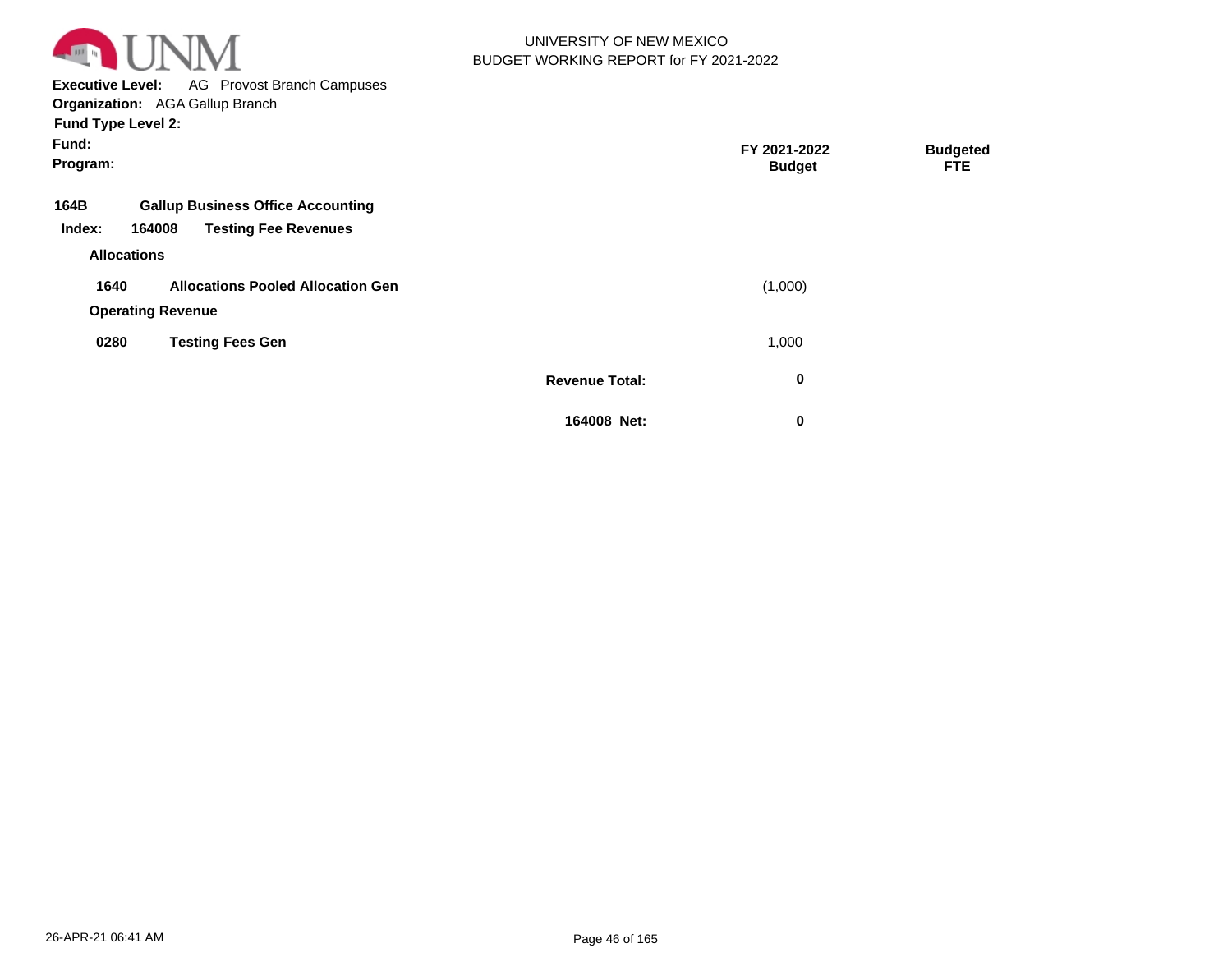

**Executive Level:** AG Provost Branch Campuses

**Organization:**  AGA Gallup Branch

| Fund:<br>Program:                                                                                           |                       | FY 2021-2022<br><b>Budget</b> | <b>Budgeted</b><br><b>FTE</b> |  |
|-------------------------------------------------------------------------------------------------------------|-----------------------|-------------------------------|-------------------------------|--|
| <b>Gallup Business Office Accounting</b><br>164B<br>190126-DISTRICT TAX L-Crosswalk Uni<br>Index:<br>164009 |                       |                               |                               |  |
| <b>Allocations</b>                                                                                          |                       |                               |                               |  |
| <b>Allocations Pooled Allocation Gen</b><br>1640                                                            |                       | (800,000)                     |                               |  |
| <b>Non Operating Revenue</b>                                                                                |                       |                               |                               |  |
| 07A0<br><b>Local Appropriations Gen</b>                                                                     |                       | 800,000                       |                               |  |
|                                                                                                             | <b>Revenue Total:</b> | 0                             |                               |  |
|                                                                                                             | 164009 Net:           | 0                             |                               |  |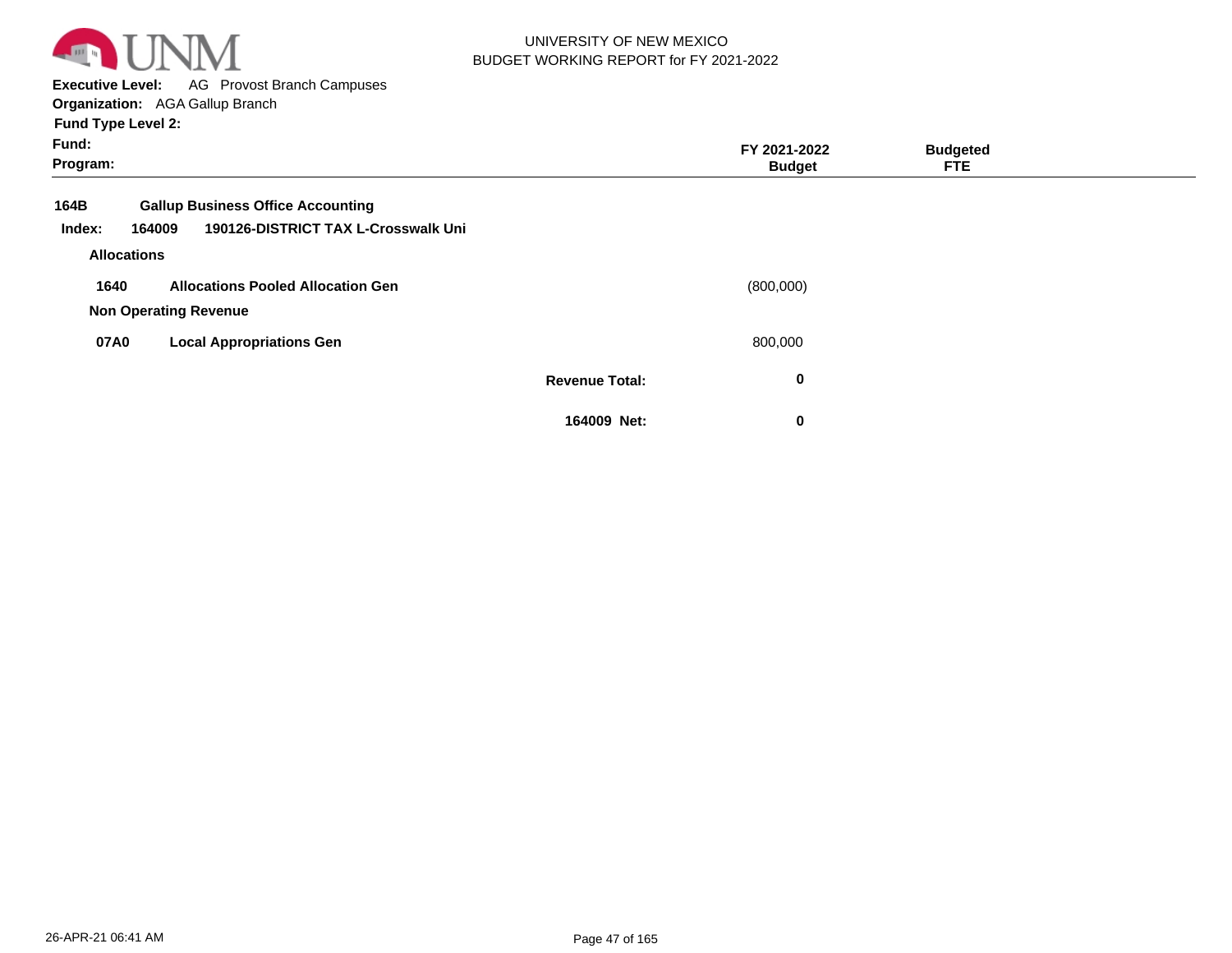

**Executive Level:** AG Provost Branch Campuses

**Organization:**  AGA Gallup Branch

| Fund:<br>Program:                                                                                       |                       | FY 2021-2022<br><b>Budget</b> | <b>Budgeted</b><br><b>FTE</b> |  |
|---------------------------------------------------------------------------------------------------------|-----------------------|-------------------------------|-------------------------------|--|
| <b>Gallup Business Office Accounting</b><br>164B<br><b>Application Fee Revenues</b><br>164011<br>Index: |                       |                               |                               |  |
| <b>Allocations</b>                                                                                      |                       |                               |                               |  |
| 1640<br><b>Allocations Pooled Allocation Gen</b><br><b>Operating Revenue</b>                            |                       | (3,000)                       |                               |  |
| 0210<br><b>Application Fees Gen</b>                                                                     |                       | 3,000                         |                               |  |
|                                                                                                         | <b>Revenue Total:</b> | 0                             |                               |  |
|                                                                                                         | 164011 Net:           | 0                             |                               |  |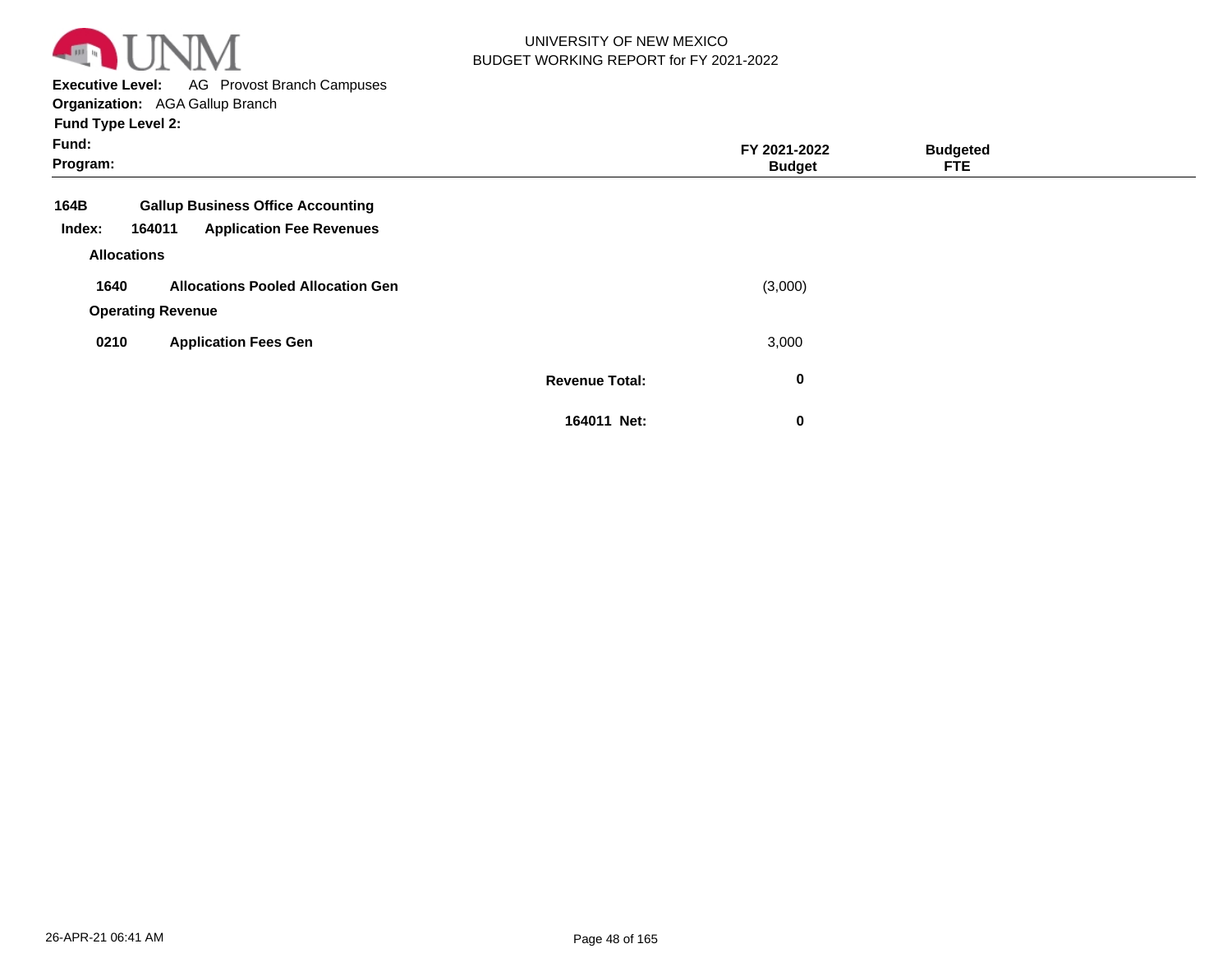

**Executive Level:** AG Provost Branch Campuses **Organization:**  AGA Gallup Branch

| Fund:<br>Program:                                                                              |                       | FY 2021-2022<br><b>Budget</b> | <b>Budgeted</b><br><b>FTE</b> |  |
|------------------------------------------------------------------------------------------------|-----------------------|-------------------------------|-------------------------------|--|
| 164B<br><b>Gallup Business Office Accounting</b><br><b>Gallup Mil Levy</b><br>Index:<br>164014 |                       |                               |                               |  |
| <b>Allocations</b>                                                                             |                       |                               |                               |  |
| 1640<br><b>Allocations Pooled Allocation Gen</b><br><b>Non Operating Revenue</b>               |                       | (1,600,000)                   |                               |  |
| 07A0<br><b>Local Appropriations Gen</b>                                                        |                       | 1,600,000                     |                               |  |
|                                                                                                | <b>Revenue Total:</b> | 0                             |                               |  |
|                                                                                                | 164014 Net:           | 0                             |                               |  |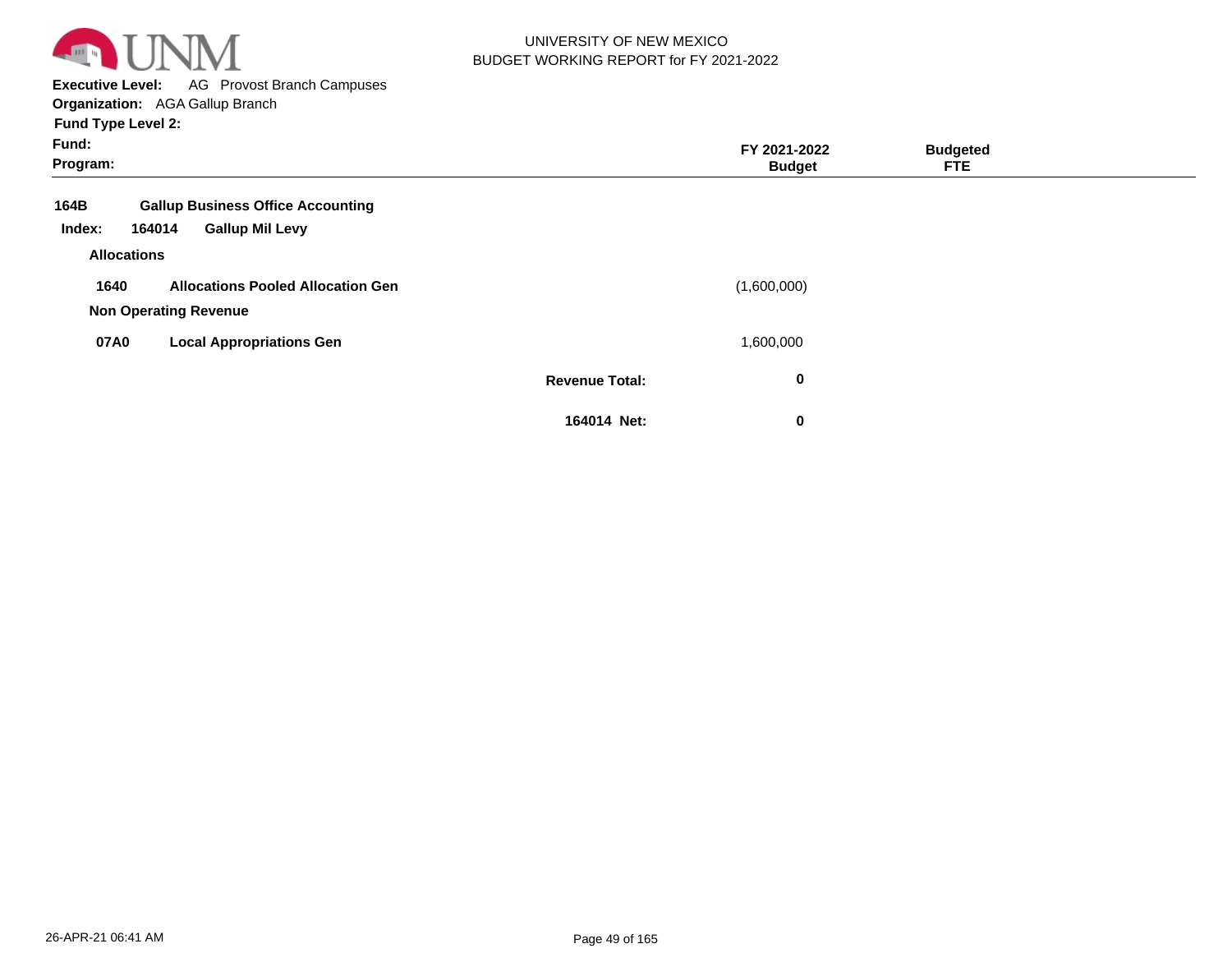

**Executive Level:** AG Provost Branch Campuses **Organization:**  AGA Gallup Branch

**Fund Type Level 2:**

| Fund:<br>Program:                    |                                                                                      |                       | FY 2021-2022<br><b>Budget</b> | <b>Budgeted</b><br><b>FTE</b> |  |
|--------------------------------------|--------------------------------------------------------------------------------------|-----------------------|-------------------------------|-------------------------------|--|
| 164B<br>Index:<br><b>Allocations</b> | <b>Gallup Business Office Accounting</b><br><b>Transfer to Student Aid</b><br>164018 |                       |                               |                               |  |
| 1640<br><b>Transfers</b>             | <b>Allocations Pooled Allocation Gen</b>                                             |                       | 100,000                       |                               |  |
| <b>11L0</b>                          | <b>Trsfr To Student Aid Gen</b>                                                      |                       | (100,000)                     |                               |  |
|                                      |                                                                                      | <b>Revenue Total:</b> | 0                             |                               |  |
|                                      |                                                                                      | 164018 Net:           | $\bf{0}$                      |                               |  |

**Account: 11L0 162005-1120: (\$100K) to SFA for scholorships**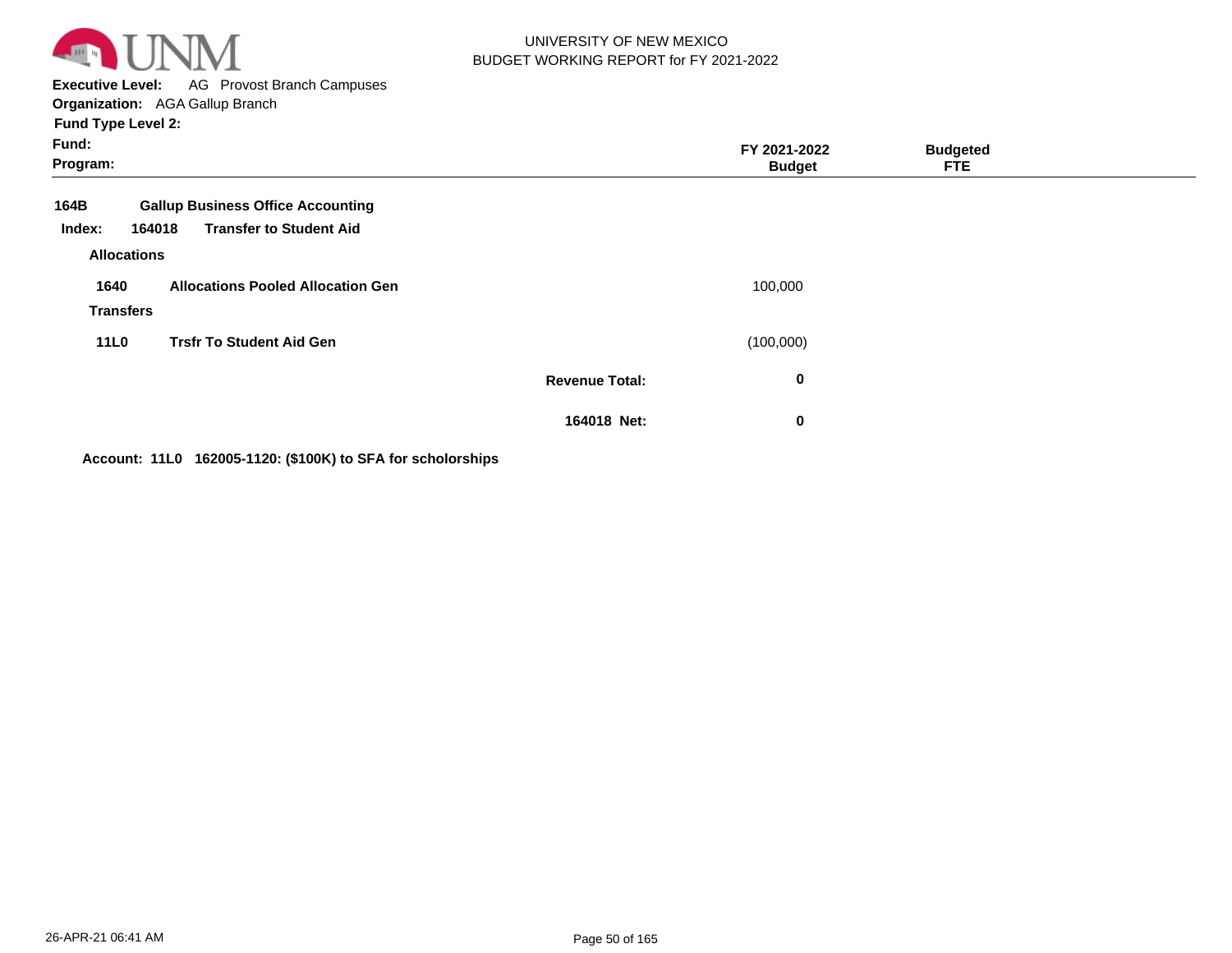

**Executive Level:** AG Provost Branch Campuses

**Organization:**  AGA Gallup Branch

| Fund:<br>Program: |                                           |                       | FY 2021-2022<br><b>Budget</b> | <b>Budgeted</b><br><b>FTE</b> |  |
|-------------------|-------------------------------------------|-----------------------|-------------------------------|-------------------------------|--|
| 164B              | <b>Gallup Business Office Accounting</b>  |                       |                               |                               |  |
| Index:            | <b>Facility Rental Revenues</b><br>164021 |                       |                               |                               |  |
|                   | <b>Allocations</b>                        |                       |                               |                               |  |
| 1640              | <b>Allocations Pooled Allocation Gen</b>  |                       | (40,000)                      |                               |  |
|                   | <b>Operating Revenue</b>                  |                       |                               |                               |  |
| 08A0              | <b>Lease Rental Income Gen</b>            |                       | 40,000                        |                               |  |
|                   |                                           | <b>Revenue Total:</b> | 0                             |                               |  |
|                   |                                           | 164021 Net:           | 0                             |                               |  |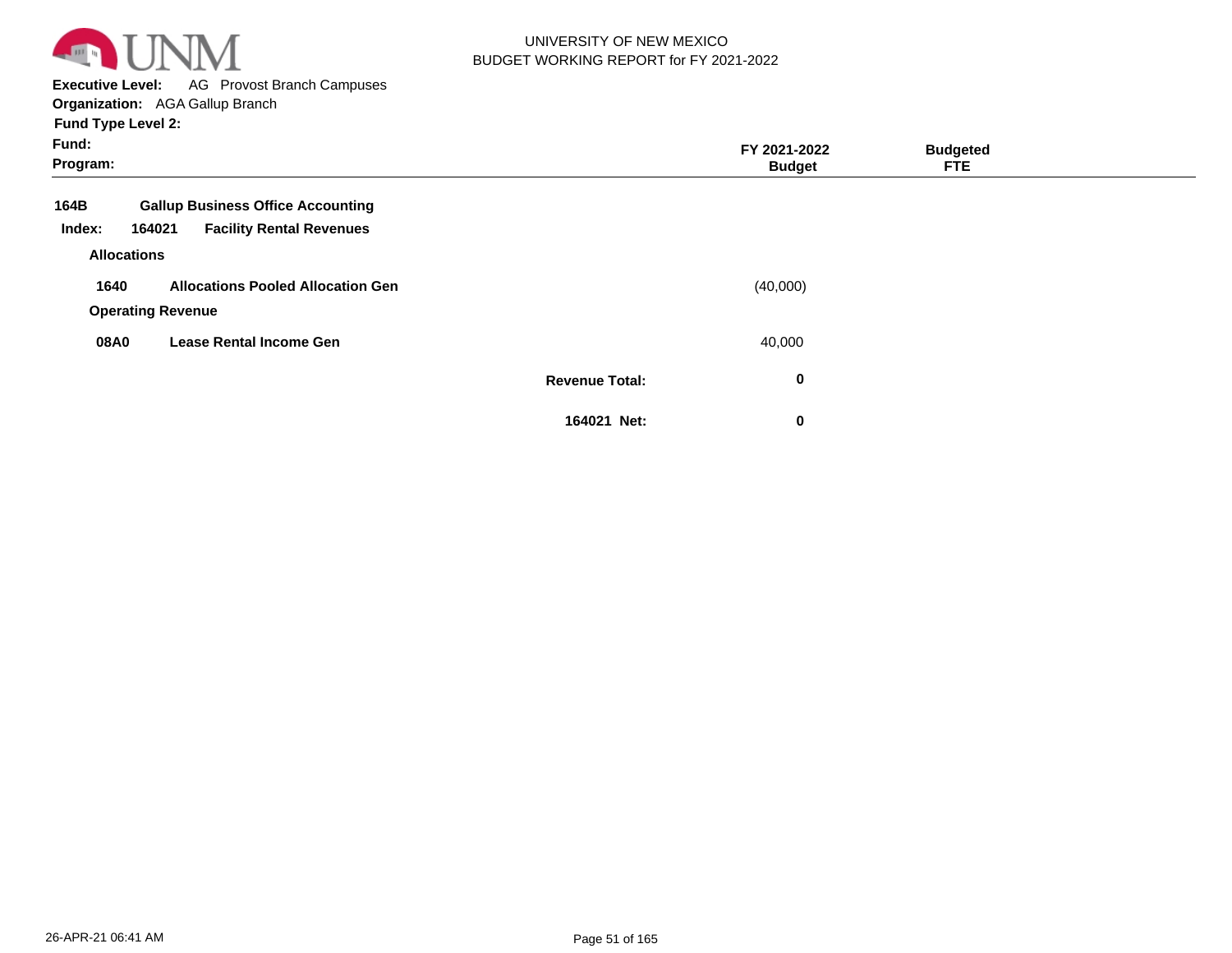

**Executive Level:** AG Provost Branch Campuses **Organization:**  AGA Gallup Branch

**Fund Type Level 2:**

| Fund:<br>Program:                                                                                                         |                       | FY 2021-2022<br><b>Budget</b> | <b>Budgeted</b><br><b>FTE</b> |  |
|---------------------------------------------------------------------------------------------------------------------------|-----------------------|-------------------------------|-------------------------------|--|
| <b>Gallup Business Office Accounting</b><br>164B<br><b>State Appropriations</b><br>164024<br>Index:<br><b>Allocations</b> |                       |                               |                               |  |
| <b>Allocations Pooled Allocation Gen</b><br>1640<br><b>Non Operating Revenue</b>                                          |                       | (9,206,100)                   |                               |  |
| 0720<br><b>State Appropriations Gen</b>                                                                                   |                       | 9,206,100                     |                               |  |
|                                                                                                                           | <b>Revenue Total:</b> | 0                             |                               |  |
|                                                                                                                           | 164024 Net:           | 0                             |                               |  |

**Account: 1640 Fund I & G Indices**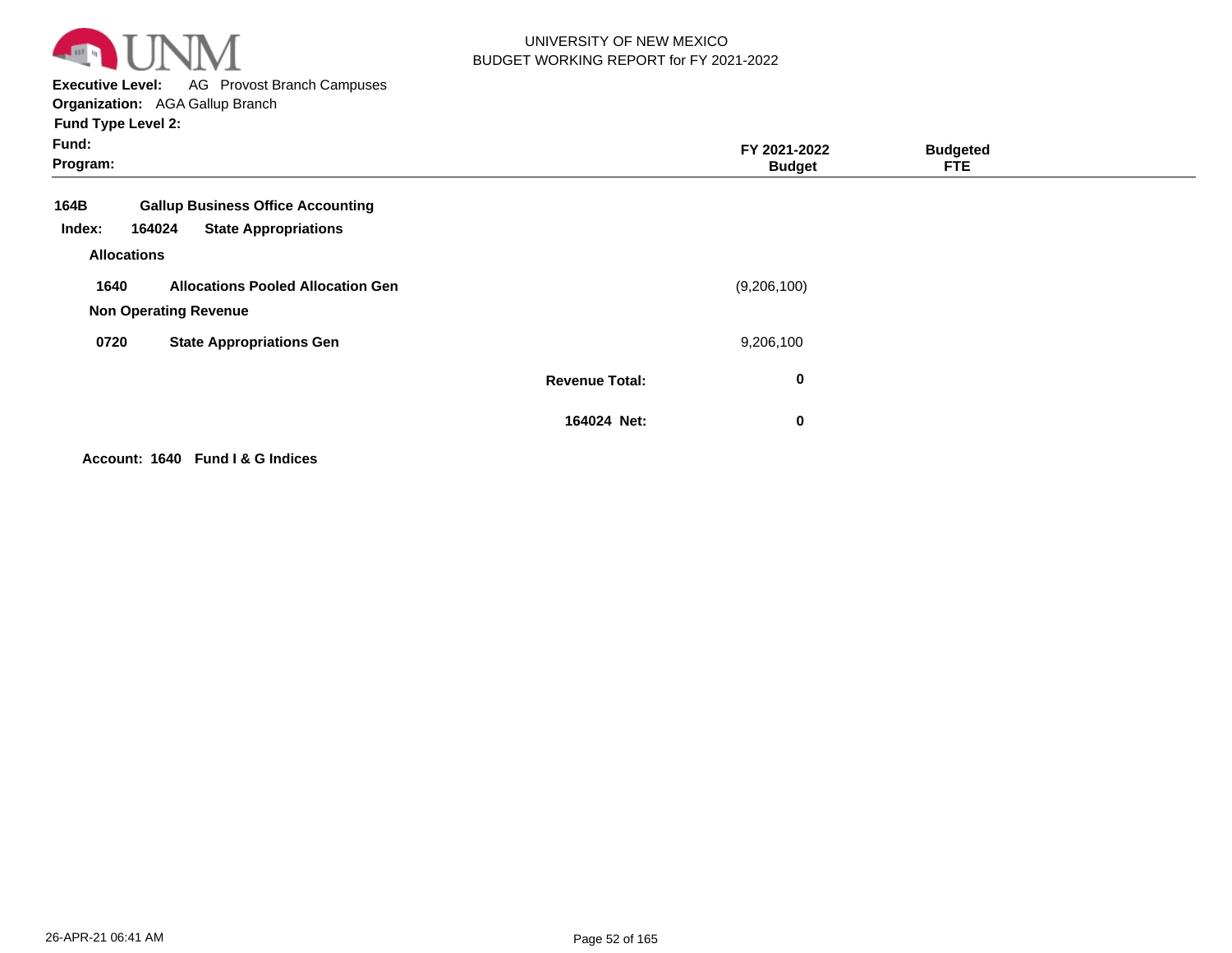

**Executive Level:** AG Provost Branch Campuses **Organization:**  AGA Gallup Branch

| Fund:<br>Program:                    |                                                                    |                       | FY 2021-2022<br><b>Budget</b> | <b>Budgeted</b><br><b>FTE</b> |  |
|--------------------------------------|--------------------------------------------------------------------|-----------------------|-------------------------------|-------------------------------|--|
| 164B<br>164025<br>Index:             | <b>Gallup Business Office Accounting</b><br><b>Interest Income</b> |                       |                               |                               |  |
| <b>Allocations</b>                   |                                                                    |                       |                               |                               |  |
| 1640<br><b>Non Operating Revenue</b> | <b>Allocations Pooled Allocation Gen</b>                           |                       | (80,000)                      |                               |  |
| <b>10C0</b>                          | <b>Interest Income Gen</b>                                         |                       | 80,000                        |                               |  |
|                                      |                                                                    | <b>Revenue Total:</b> | 0                             |                               |  |
|                                      |                                                                    | 164025 Net:           | 0                             |                               |  |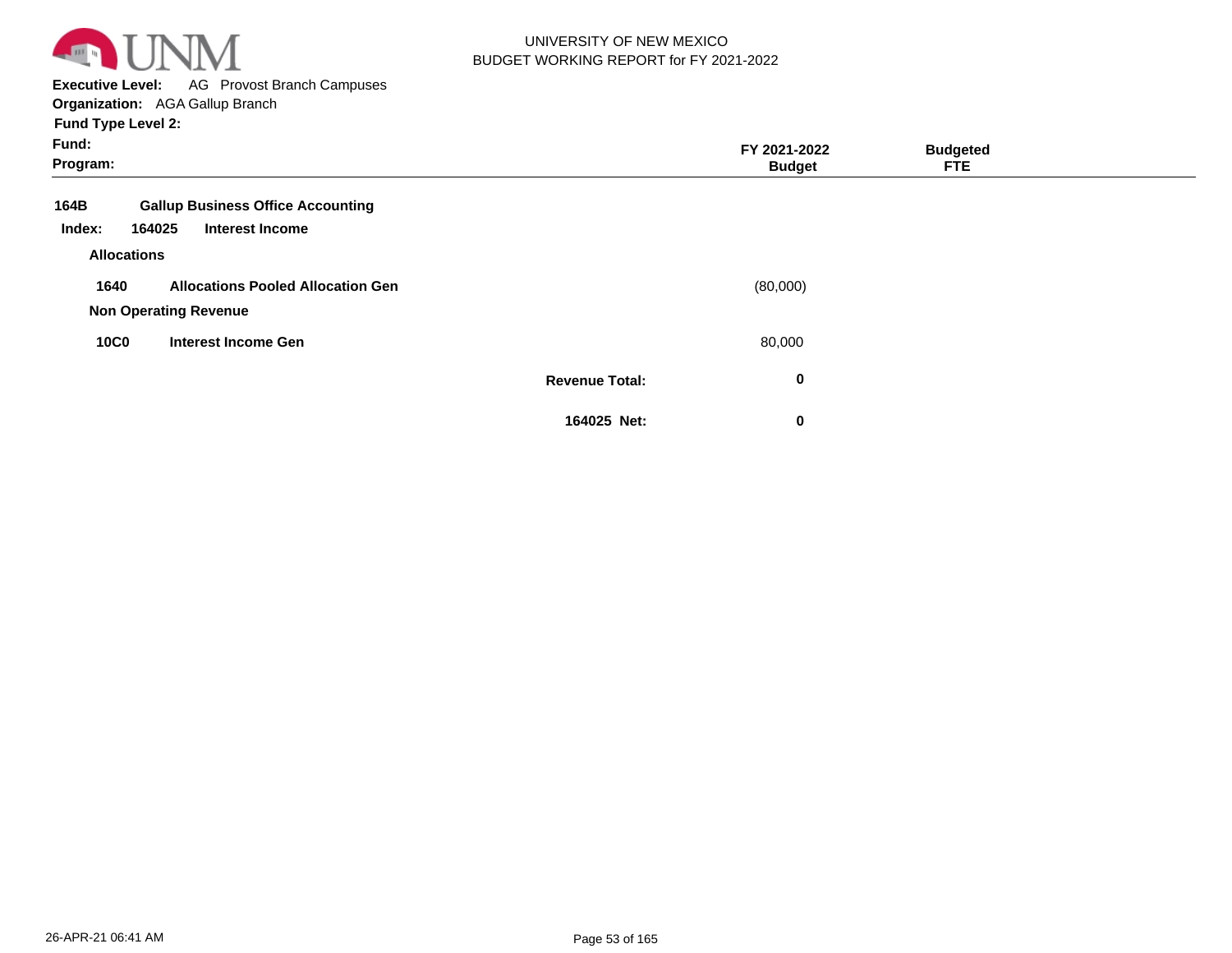

**Executive Level:** AG Provost Branch Campuses

**Organization:**  AGA Gallup Branch

| Fund Type Level 2:   | <b>Urganization:</b> AGA Gallup Branch    |                       |                               |                        |  |
|----------------------|-------------------------------------------|-----------------------|-------------------------------|------------------------|--|
| Fund:<br>Program:    |                                           |                       | FY 2021-2022<br><b>Budget</b> | <b>Budgeted</b><br>FTE |  |
| 164B                 | <b>Gallup Business Office Accounting</b>  |                       |                               |                        |  |
| Index:               | 164035<br><b>Gallup Business Services</b> |                       |                               |                        |  |
| <b>Allocations</b>   |                                           |                       |                               |                        |  |
| 1640                 | <b>Allocations Pooled Allocation Gen</b>  |                       | 107,699                       |                        |  |
|                      |                                           | <b>Revenue Total:</b> | 107,699                       |                        |  |
| <b>Labor Expense</b> |                                           |                       |                               |                        |  |
| 2020                 | <b>Administrative Professional Gen</b>    |                       | 57,941                        | 1.00                   |  |
| 2040                 | <b>Technician Salary Detail Gen</b>       |                       | 38,723                        | 1.00                   |  |
| <b>20SU</b>          | <b>Pooled Union Staff Compensation</b>    |                       | 581                           | 0.00                   |  |
| <b>Other Expense</b> |                                           |                       |                               |                        |  |
| 3100                 | <b>Office Supplies General</b>            |                       | 1,000                         |                        |  |
| 3160                 | <b>Copier Supplies Gen</b>                |                       | 200                           |                        |  |
| 31D <sub>0</sub>     | <b>Freight In-Bound</b>                   |                       | 75                            |                        |  |
| 31D1                 | <b>Freight Out-Bound</b>                  |                       | 50                            |                        |  |
| 6020                 | <b>Long Distance Gen</b>                  |                       | 50                            |                        |  |
| 6040                 | <b>Telephone Line Spec Circuit Gen</b>    |                       | 2,000                         |                        |  |
| 6310                 | <b>Internet Fees Gen</b>                  |                       | 1,200                         |                        |  |
| 63C0                 | <b>Copying Gen</b>                        |                       | 1,000                         |                        |  |
| 69Z0                 | <b>Other Professional Services Gen</b>    |                       | 100                           |                        |  |
| 7000                 | <b>Plant Repairs Maintenance Gen</b>      |                       | 1,410                         |                        |  |
| <b>70C1</b>          | <b>Equip Warranties/Service Contracts</b> |                       | 50                            |                        |  |

**70F0 80K0 Equipment Rent Expense Gen Banner Tax**

**Expenditure Total:**

**164035 Net:**

 **107,699** 

 **0** 

 3,230 89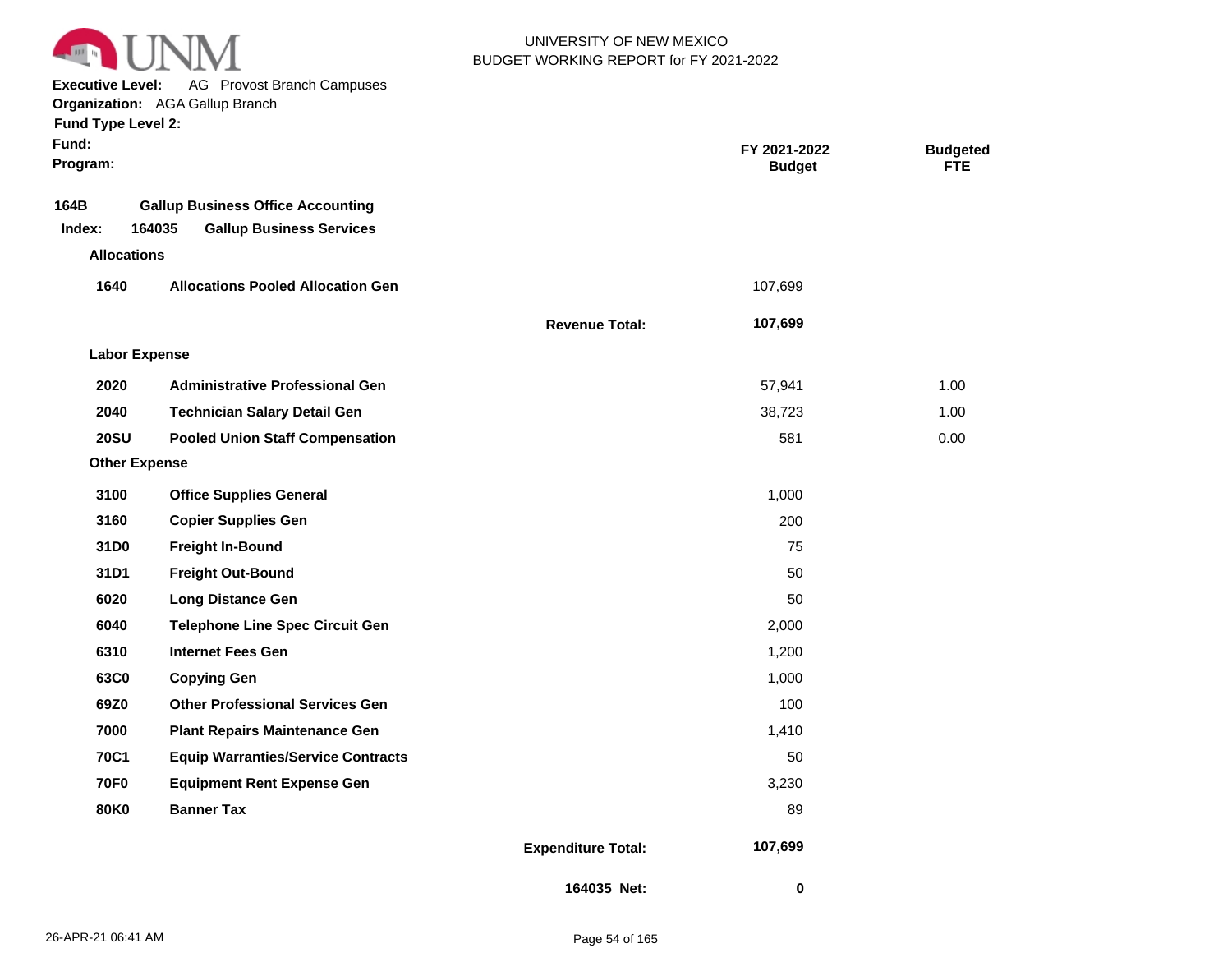

**Executive Level:** AG Provost Branch Campuses

| Fund:<br>Program:    |                                                                                                                 |                           | FY 2021-2022<br><b>Budget</b> | <b>Budgeted</b><br><b>FTE</b> |  |
|----------------------|-----------------------------------------------------------------------------------------------------------------|---------------------------|-------------------------------|-------------------------------|--|
| 164B<br>Index:       | <b>Gallup Business Office Accounting</b><br>124037-0060 GALLUP BR-GEN<br>164044<br><b>Non Operating Revenue</b> |                           |                               |                               |  |
| 1000                 | <b>Gifts Gen</b>                                                                                                |                           | 1,200                         |                               |  |
|                      |                                                                                                                 | <b>Revenue Total:</b>     | 1,200                         |                               |  |
| <b>Other Expense</b> |                                                                                                                 |                           |                               |                               |  |
| 3100                 | <b>Office Supplies General</b>                                                                                  |                           | 1,200                         |                               |  |
|                      |                                                                                                                 | <b>Expenditure Total:</b> | 1,200                         |                               |  |
|                      |                                                                                                                 | 164044 Net:               | $\bf{0}$                      |                               |  |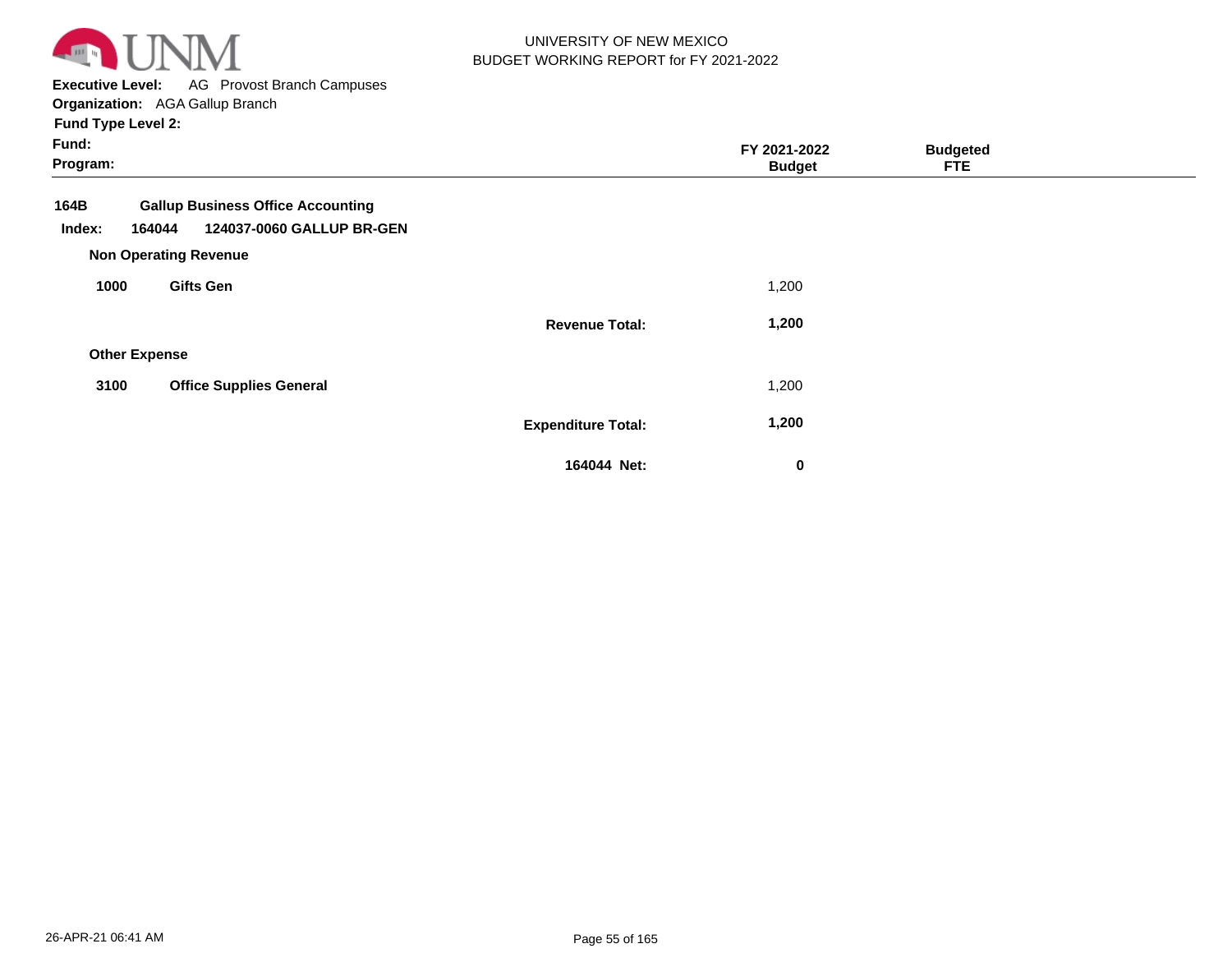

**Executive Level:** AG Provost Branch Campuses

**Organization:**  AGA Gallup Branch

| Fund:<br>Program:  |                                                                                            |                       | FY 2021-2022<br><b>Budget</b> | <b>Budgeted</b><br><b>FTE</b> |  |
|--------------------|--------------------------------------------------------------------------------------------|-----------------------|-------------------------------|-------------------------------|--|
| 164B<br>Index:     | <b>Gallup Business Office Accounting</b><br><b>Technology and Materials Fees</b><br>164045 |                       |                               |                               |  |
| <b>Allocations</b> |                                                                                            |                       |                               |                               |  |
| 1640               | <b>Allocations Pooled Allocation Gen</b>                                                   |                       | (269, 443)                    |                               |  |
|                    | <b>Operating Revenue</b>                                                                   |                       |                               |                               |  |
| 02Z1               | <b>Mandatory Student Fees</b>                                                              |                       | 270,302                       |                               |  |
| 02Z4               | <b>Current Year Fee Adjustments</b>                                                        |                       | (645)                         |                               |  |
| 02Z5               | <b>Prior Year Fee Adjustments</b>                                                          |                       | (214)                         |                               |  |
|                    |                                                                                            | <b>Revenue Total:</b> | $\bf{0}$                      |                               |  |
|                    |                                                                                            | 164045 Net:           | 0                             |                               |  |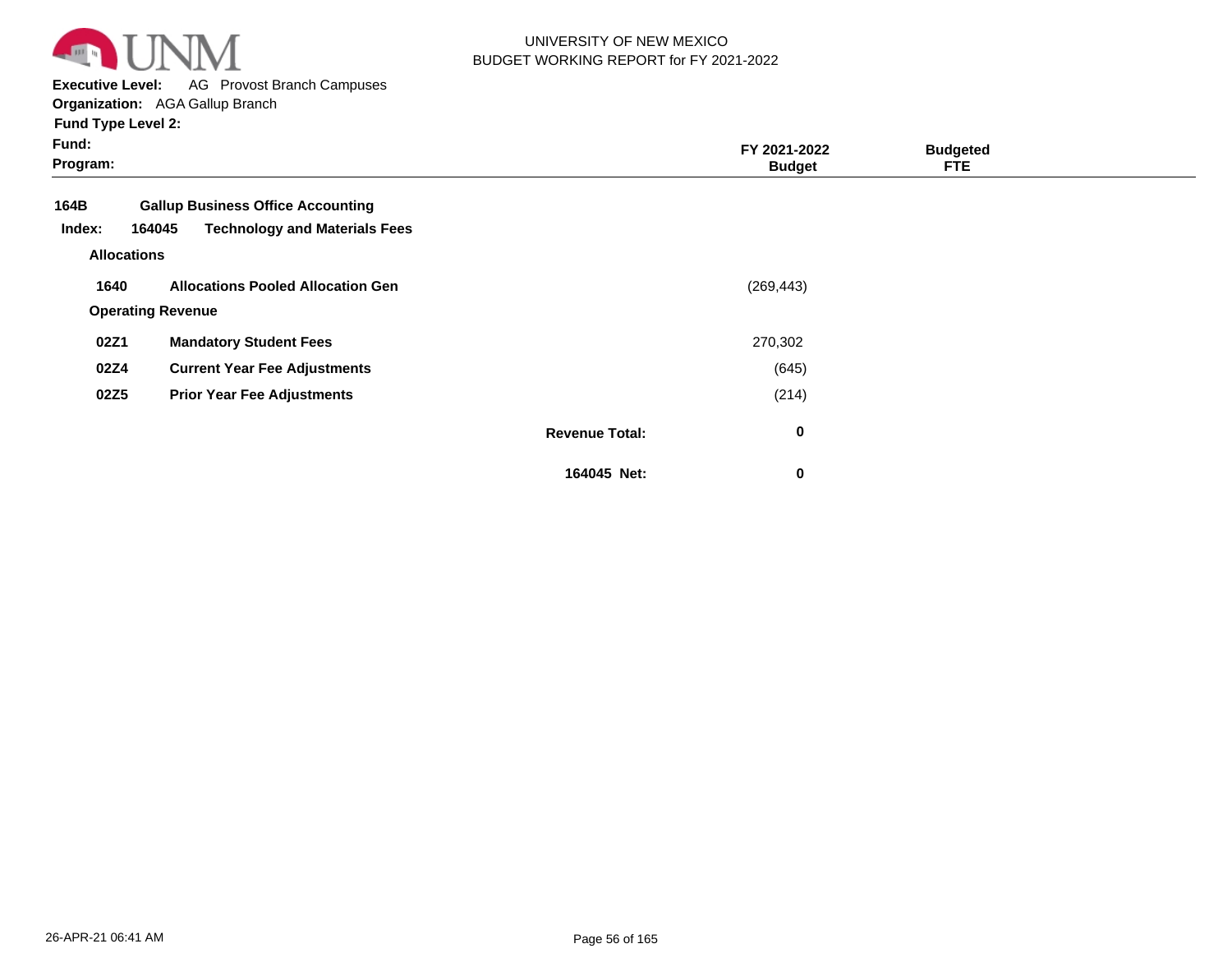

**Executive Level:** AG Provost Branch Campuses **Organization:**  AGA Gallup Branch

**Program: Fund: Budgeted FTE FY 2021-2022 Budget Fund Type Level 2: 164B Gallup Business Office Accounting Revenue Transfers Other Expense 164046 747523 Gallup Equipment Revenue Total: Expenditure Total: 60,652 60,652 Index: 1120 8060 Trsfr From I G Gen Other Operating Costs Gen 164046 Net:** 60,652 60,652  **0** 

#### **Account: 1120 164002-1240: \$60,652 for ER&R**

| 164B LEVEL 6 | <b>SUMMARY</b>        |      |                |      |  |
|--------------|-----------------------|------|----------------|------|--|
|              | Revenue               |      | 169,551        |      |  |
|              | <b>Labor Expense</b>  |      | 97,245         | 2.00 |  |
|              | <b>Fringe Expense</b> |      | $\overline{0}$ |      |  |
|              | <b>Other Expense</b>  |      | 72,306         |      |  |
|              |                       | NET: | $\mathbf{0}$   |      |  |
|              |                       |      |                |      |  |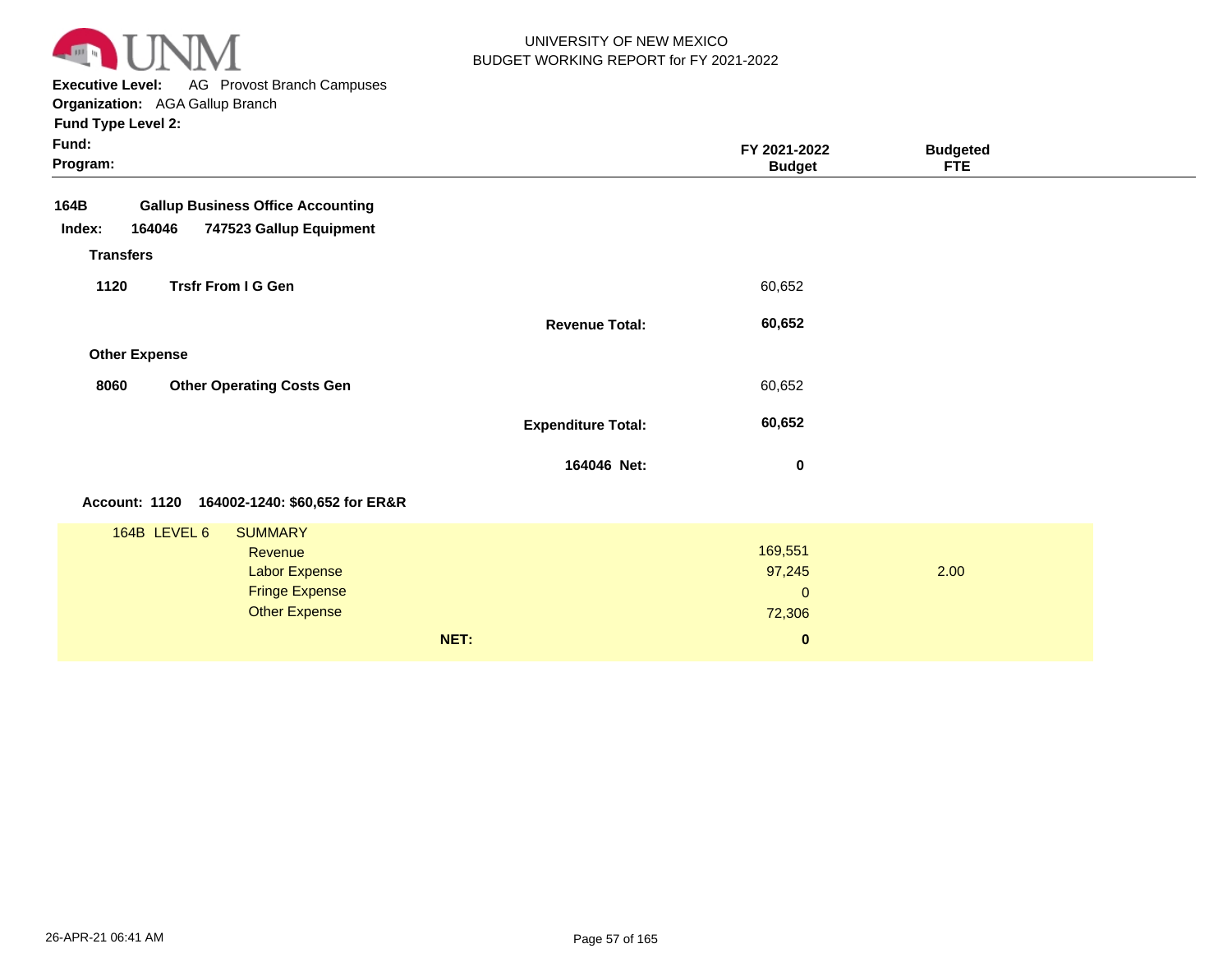

**Executive Level:** AG Provost Branch Campuses

**Organization:**  AGA Gallup Branch

|  | <b>Fund Type Level 2:</b> |  |
|--|---------------------------|--|
|--|---------------------------|--|

| Fund:<br>Program:    |                                                                               |                       | FY 2021-2022<br><b>Budget</b> | <b>Budgeted</b><br><b>FTE</b> |  |
|----------------------|-------------------------------------------------------------------------------|-----------------------|-------------------------------|-------------------------------|--|
| 164C<br>Index:       | <b>Gallup Business Office Admin</b><br>164033<br>191311 Business Office Admin |                       |                               |                               |  |
| <b>Allocations</b>   |                                                                               |                       |                               |                               |  |
| 1640                 | <b>Allocations Pooled Allocation Gen</b>                                      |                       | 142,832                       |                               |  |
| <b>Transfers</b>     |                                                                               |                       |                               |                               |  |
| <b>11R0</b>          | <b>Trsfr From Auxiliaries Gen</b>                                             |                       | 40,000                        |                               |  |
|                      |                                                                               | <b>Revenue Total:</b> | 182,832                       |                               |  |
| <b>Labor Expense</b> |                                                                               |                       |                               |                               |  |
| 2020                 | <b>Administrative Professional Gen</b>                                        |                       | 95,004                        | 1.00                          |  |
| 2040                 | <b>Technician Salary Detail Gen</b>                                           |                       | 38,723                        | 1.00                          |  |
| 2060                 | <b>Support Staff Salary Detail Gen</b>                                        |                       | 35,205                        | 1.00                          |  |
| <b>20SU</b>          | <b>Pooled Union Staff Compensation</b>                                        |                       | 1,111                         | 0.00                          |  |
| <b>Other Expense</b> |                                                                               |                       |                               |                               |  |
| 3100                 | <b>Office Supplies General</b>                                                |                       | 1,500                         |                               |  |
| 3140                 | <b>Computer Software Gen</b>                                                  |                       | 200                           |                               |  |
| 3150                 | <b>Computer Supplies &lt;\$5,001</b>                                          |                       | 250                           |                               |  |
| 3180                 | Non Capital Equipment <\$5,001                                                |                       | 200                           |                               |  |
| 31D0                 | <b>Freight In-Bound</b>                                                       |                       | 50                            |                               |  |
| 31D1                 | <b>Freight Out-Bound</b>                                                      |                       | 1,500                         |                               |  |
| 31K0                 | <b>Postage Gen</b>                                                            |                       | 100                           |                               |  |
| 31K1                 | <b>Overnight Delivery</b>                                                     |                       | 75                            |                               |  |
| 37Z0                 | <b>Other Supply Costs Gen</b>                                                 |                       | 200                           |                               |  |
| 6020                 | <b>Long Distance Gen</b>                                                      |                       | 75                            |                               |  |
| 6080                 | <b>Cellular Charges Gen</b>                                                   |                       | 600                           |                               |  |
| 6310                 | <b>Internet Fees Gen</b>                                                      |                       | 500                           |                               |  |
| 63C0                 | <b>Copying Gen</b>                                                            |                       | 2,400                         |                               |  |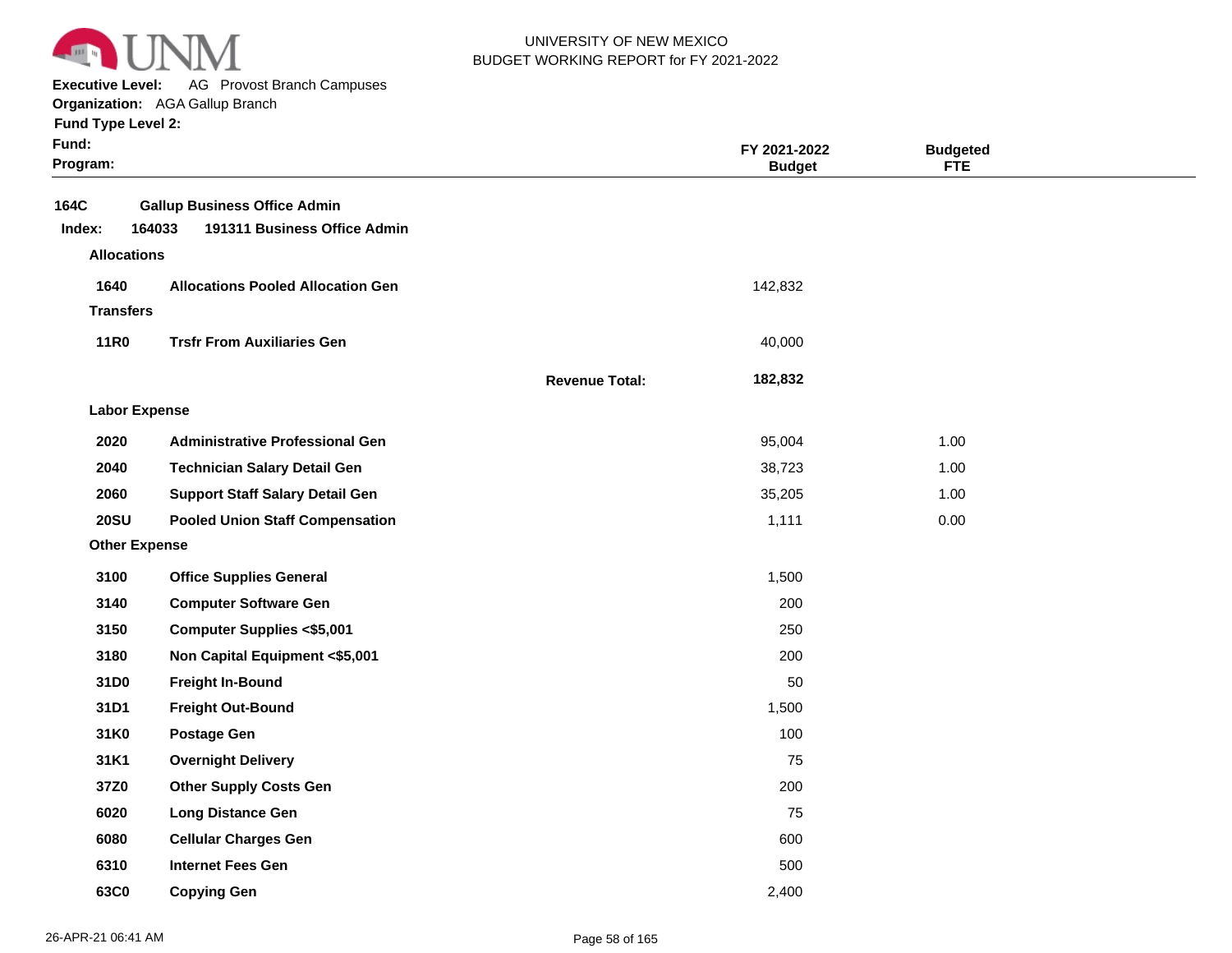

**Executive Level:** AG Provost Branch Campuses

**Organization:**  AGA Gallup Branch **Fund Type Level 2:**

| Fund:<br>Program:    |                                        |                           | FY 2021-2022<br><b>Budget</b> | <b>Budgeted</b><br>FTE. |  |
|----------------------|----------------------------------------|---------------------------|-------------------------------|-------------------------|--|
| 164C                 | <b>Gallup Business Office Admin</b>    |                           |                               |                         |  |
| Index:               | 191311 Business Office Admin<br>164033 |                           |                               |                         |  |
| <b>Other Expense</b> |                                        |                           |                               |                         |  |
| <b>70F0</b>          | <b>Equipment Rent Expense Gen</b>      |                           | 5,012                         |                         |  |
| <b>80K0</b>          | <b>Banner Tax</b>                      |                           | 127                           |                         |  |
|                      |                                        | <b>Expenditure Total:</b> | 182,832                       |                         |  |
|                      |                                        | 164033 Net:               | 0                             |                         |  |

**Account: 11R0 729000-1100: \$40K from Bookstore for overhead**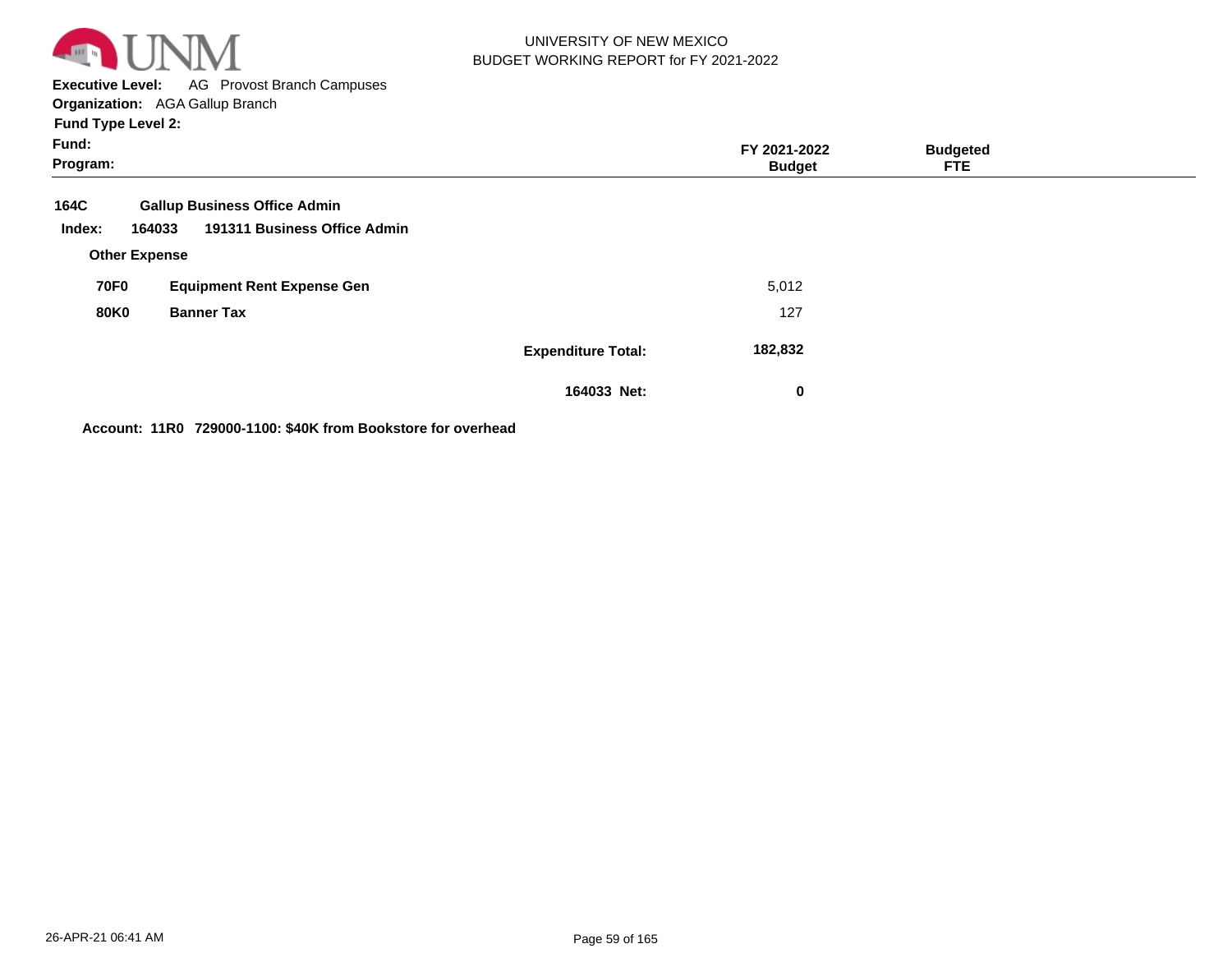

**Executive Level:** AG Provost Branch Campuses

**Organization:**  AGA Gallup Branch

| <b>Fund Type Level 2:</b> |  |
|---------------------------|--|
|---------------------------|--|

| Fund:<br>Program:    |                                        |                           | FY 2021-2022<br><b>Budget</b> | <b>Budgeted</b><br><b>FTE</b> |  |
|----------------------|----------------------------------------|---------------------------|-------------------------------|-------------------------------|--|
| 164C                 | <b>Gallup Business Office Admin</b>    |                           |                               |                               |  |
| Index:               | 164038<br>191311-Business Office -gen  |                           |                               |                               |  |
|                      | <b>Operating Revenue</b>               |                           |                               |                               |  |
| 07Z0                 | <b>Other Sales and Service Revenue</b> |                           | 68,680                        |                               |  |
|                      |                                        | <b>Revenue Total:</b>     | 68,680                        |                               |  |
| <b>Other Expense</b> |                                        |                           |                               |                               |  |
| 31K0                 | <b>Postage Gen</b>                     |                           | 10,000                        |                               |  |
| 6020                 | <b>Long Distance Gen</b>               |                           | 8,000                         |                               |  |
| <b>70F0</b>          | <b>Equipment Rent Expense Gen</b>      |                           | 50,000                        |                               |  |
| <b>80K0</b>          | <b>Banner Tax</b>                      |                           | 680                           |                               |  |
|                      |                                        | <b>Expenditure Total:</b> | 68,680                        |                               |  |
|                      |                                        | 164038 Net:               | $\mathbf 0$                   |                               |  |
|                      | 164C LEVEL 6<br><b>SUMMARY</b>         |                           |                               |                               |  |
|                      | Revenue                                |                           | 251,512                       |                               |  |
|                      | Labor Expense<br><b>Fringe Expense</b> |                           | 170,043<br>$\mathbf{0}$       | 3.00                          |  |
|                      | <b>Other Expense</b>                   |                           | 81,469                        |                               |  |
|                      |                                        | NET:                      |                               |                               |  |
|                      |                                        |                           | $\pmb{0}$                     |                               |  |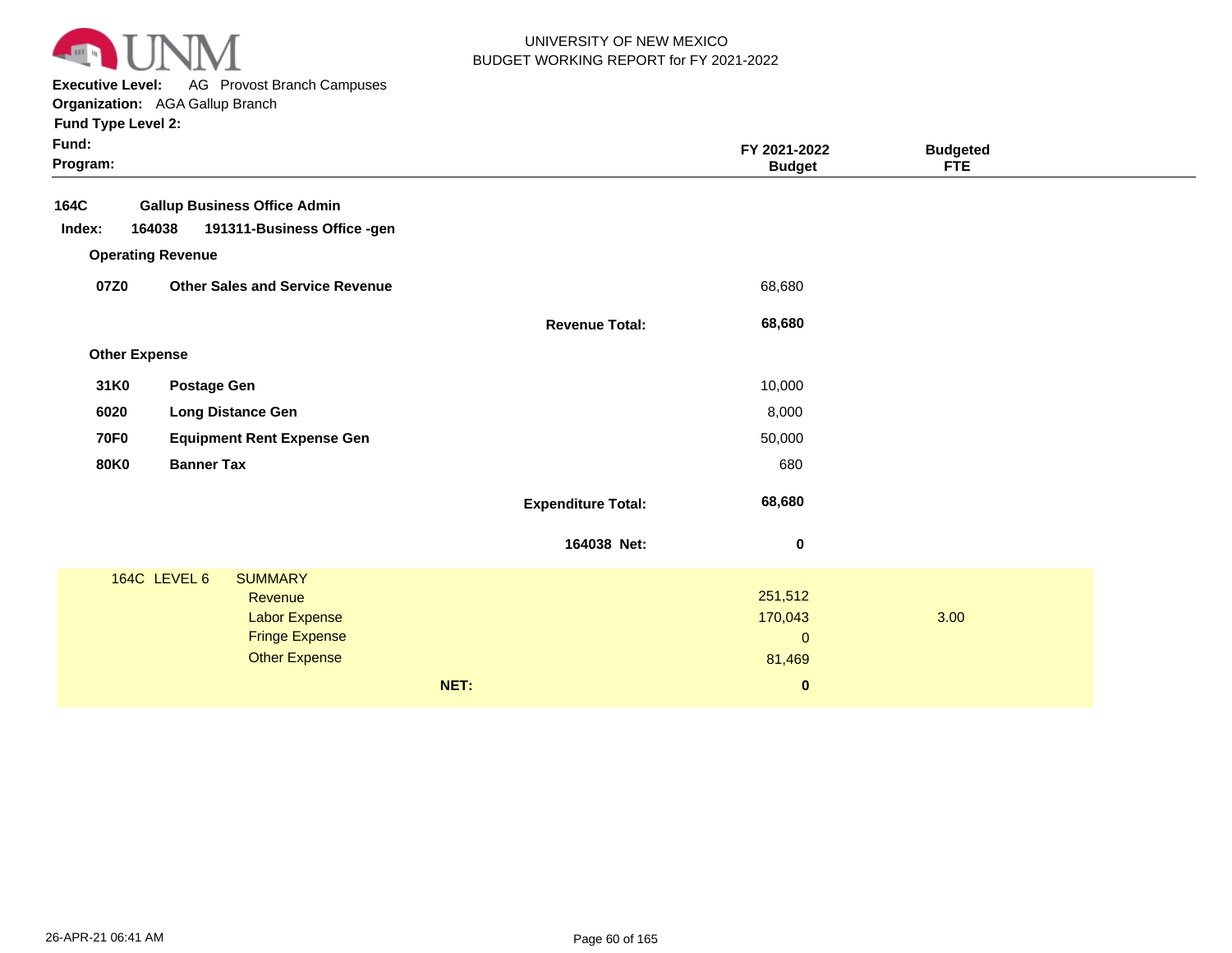

**Executive Level:** AG Provost Branch Campuses

#### **Organization:**  AGA Gallup Branch

| <b>Fund Type Level 2:</b> |  |
|---------------------------|--|
|---------------------------|--|

| 164D<br><b>Gallup Business Office Cashiering</b><br>164036<br>191311 Business Office Cashiers<br>Index:<br><b>Allocations</b><br>1640<br><b>Allocations Pooled Allocation Gen</b><br>87,363<br>87,363<br><b>Revenue Total:</b><br><b>Labor Expense</b><br>2040<br><b>Technician Salary Detail Gen</b><br>77,446<br>2.00<br><b>20SU</b><br><b>Pooled Union Staff Compensation</b><br>1,162<br>0.00<br><b>Other Expense</b><br>3100<br><b>Office Supplies General</b><br>1,960<br>31K0<br><b>Postage Gen</b><br>450<br>6020<br>30<br><b>Long Distance Gen</b><br>63C0<br>1,128<br><b>Copying Gen</b><br><b>Other Professional Services Gen</b><br>69Z0<br>5,000<br><b>80K0</b><br><b>Banner Tax</b><br>87<br>98B0<br><b>Cash Over or Short General</b><br>100<br>87,363<br><b>Expenditure Total:</b><br>164036 Net:<br>0<br>164D LEVEL 6<br><b>SUMMARY</b><br>87,363<br>Revenue<br>78,608<br>2.00<br><b>Labor Expense</b><br><b>Fringe Expense</b><br>$\pmb{0}$ | Fund:<br>Program: |                      | FY 2021-2022<br><b>Budget</b> | <b>Budgeted</b><br><b>FTE</b> |  |
|---------------------------------------------------------------------------------------------------------------------------------------------------------------------------------------------------------------------------------------------------------------------------------------------------------------------------------------------------------------------------------------------------------------------------------------------------------------------------------------------------------------------------------------------------------------------------------------------------------------------------------------------------------------------------------------------------------------------------------------------------------------------------------------------------------------------------------------------------------------------------------------------------------------------------------------------------------------|-------------------|----------------------|-------------------------------|-------------------------------|--|
|                                                                                                                                                                                                                                                                                                                                                                                                                                                                                                                                                                                                                                                                                                                                                                                                                                                                                                                                                               |                   |                      |                               |                               |  |
|                                                                                                                                                                                                                                                                                                                                                                                                                                                                                                                                                                                                                                                                                                                                                                                                                                                                                                                                                               |                   |                      |                               |                               |  |
|                                                                                                                                                                                                                                                                                                                                                                                                                                                                                                                                                                                                                                                                                                                                                                                                                                                                                                                                                               |                   |                      |                               |                               |  |
|                                                                                                                                                                                                                                                                                                                                                                                                                                                                                                                                                                                                                                                                                                                                                                                                                                                                                                                                                               |                   |                      |                               |                               |  |
|                                                                                                                                                                                                                                                                                                                                                                                                                                                                                                                                                                                                                                                                                                                                                                                                                                                                                                                                                               |                   |                      |                               |                               |  |
|                                                                                                                                                                                                                                                                                                                                                                                                                                                                                                                                                                                                                                                                                                                                                                                                                                                                                                                                                               |                   |                      |                               |                               |  |
|                                                                                                                                                                                                                                                                                                                                                                                                                                                                                                                                                                                                                                                                                                                                                                                                                                                                                                                                                               |                   |                      |                               |                               |  |
|                                                                                                                                                                                                                                                                                                                                                                                                                                                                                                                                                                                                                                                                                                                                                                                                                                                                                                                                                               |                   |                      |                               |                               |  |
|                                                                                                                                                                                                                                                                                                                                                                                                                                                                                                                                                                                                                                                                                                                                                                                                                                                                                                                                                               |                   |                      |                               |                               |  |
|                                                                                                                                                                                                                                                                                                                                                                                                                                                                                                                                                                                                                                                                                                                                                                                                                                                                                                                                                               |                   |                      |                               |                               |  |
|                                                                                                                                                                                                                                                                                                                                                                                                                                                                                                                                                                                                                                                                                                                                                                                                                                                                                                                                                               |                   |                      |                               |                               |  |
|                                                                                                                                                                                                                                                                                                                                                                                                                                                                                                                                                                                                                                                                                                                                                                                                                                                                                                                                                               |                   |                      |                               |                               |  |
|                                                                                                                                                                                                                                                                                                                                                                                                                                                                                                                                                                                                                                                                                                                                                                                                                                                                                                                                                               |                   |                      |                               |                               |  |
|                                                                                                                                                                                                                                                                                                                                                                                                                                                                                                                                                                                                                                                                                                                                                                                                                                                                                                                                                               |                   |                      |                               |                               |  |
|                                                                                                                                                                                                                                                                                                                                                                                                                                                                                                                                                                                                                                                                                                                                                                                                                                                                                                                                                               |                   |                      |                               |                               |  |
|                                                                                                                                                                                                                                                                                                                                                                                                                                                                                                                                                                                                                                                                                                                                                                                                                                                                                                                                                               |                   |                      |                               |                               |  |
|                                                                                                                                                                                                                                                                                                                                                                                                                                                                                                                                                                                                                                                                                                                                                                                                                                                                                                                                                               |                   |                      |                               |                               |  |
|                                                                                                                                                                                                                                                                                                                                                                                                                                                                                                                                                                                                                                                                                                                                                                                                                                                                                                                                                               |                   |                      |                               |                               |  |
|                                                                                                                                                                                                                                                                                                                                                                                                                                                                                                                                                                                                                                                                                                                                                                                                                                                                                                                                                               |                   |                      |                               |                               |  |
|                                                                                                                                                                                                                                                                                                                                                                                                                                                                                                                                                                                                                                                                                                                                                                                                                                                                                                                                                               |                   |                      |                               |                               |  |
|                                                                                                                                                                                                                                                                                                                                                                                                                                                                                                                                                                                                                                                                                                                                                                                                                                                                                                                                                               |                   |                      |                               |                               |  |
|                                                                                                                                                                                                                                                                                                                                                                                                                                                                                                                                                                                                                                                                                                                                                                                                                                                                                                                                                               |                   | <b>Other Expense</b> | 8,755                         |                               |  |
| NET:<br>$\mathbf{0}$                                                                                                                                                                                                                                                                                                                                                                                                                                                                                                                                                                                                                                                                                                                                                                                                                                                                                                                                          |                   |                      |                               |                               |  |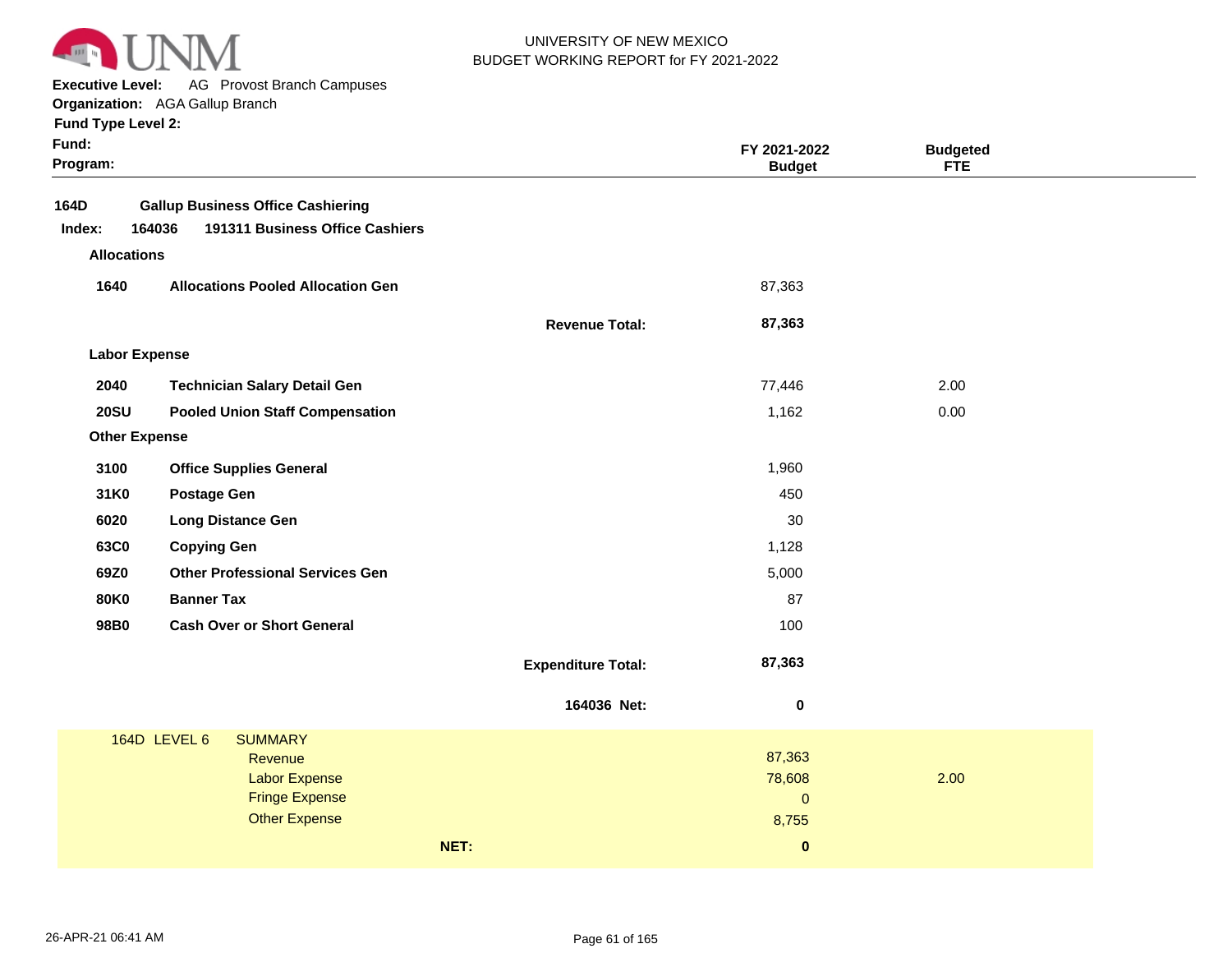

**Executive Level:** AG Provost Branch Campuses

**Organization:**  AGA Gallup Branch

|                                     | FY 2021-2022<br><b>Budget</b> | <b>Budgeted</b><br><b>FTE</b>                                             |              |
|-------------------------------------|-------------------------------|---------------------------------------------------------------------------|--------------|
|                                     |                               |                                                                           |              |
| 191500-STUDENT ACTIVI-STUDENT SENAT |                               |                                                                           |              |
|                                     |                               |                                                                           |              |
|                                     | 77,120                        |                                                                           |              |
| <b>Revenue Total:</b>               | 77,120                        |                                                                           |              |
|                                     |                               |                                                                           |              |
|                                     |                               |                                                                           |              |
|                                     |                               |                                                                           |              |
|                                     |                               |                                                                           |              |
|                                     |                               |                                                                           |              |
| <b>Expenditure Total:</b>           | 77,120                        |                                                                           |              |
| 167015 Net:                         | 0                             |                                                                           |              |
|                                     |                               |                                                                           |              |
|                                     |                               |                                                                           |              |
|                                     |                               |                                                                           |              |
|                                     |                               |                                                                           |              |
|                                     |                               |                                                                           |              |
|                                     |                               |                                                                           |              |
|                                     |                               | 3,840<br>73,280<br>77,120<br>3,840<br>$\mathbf{0}$<br>73,280<br>$\pmb{0}$ | 0.19<br>0.19 |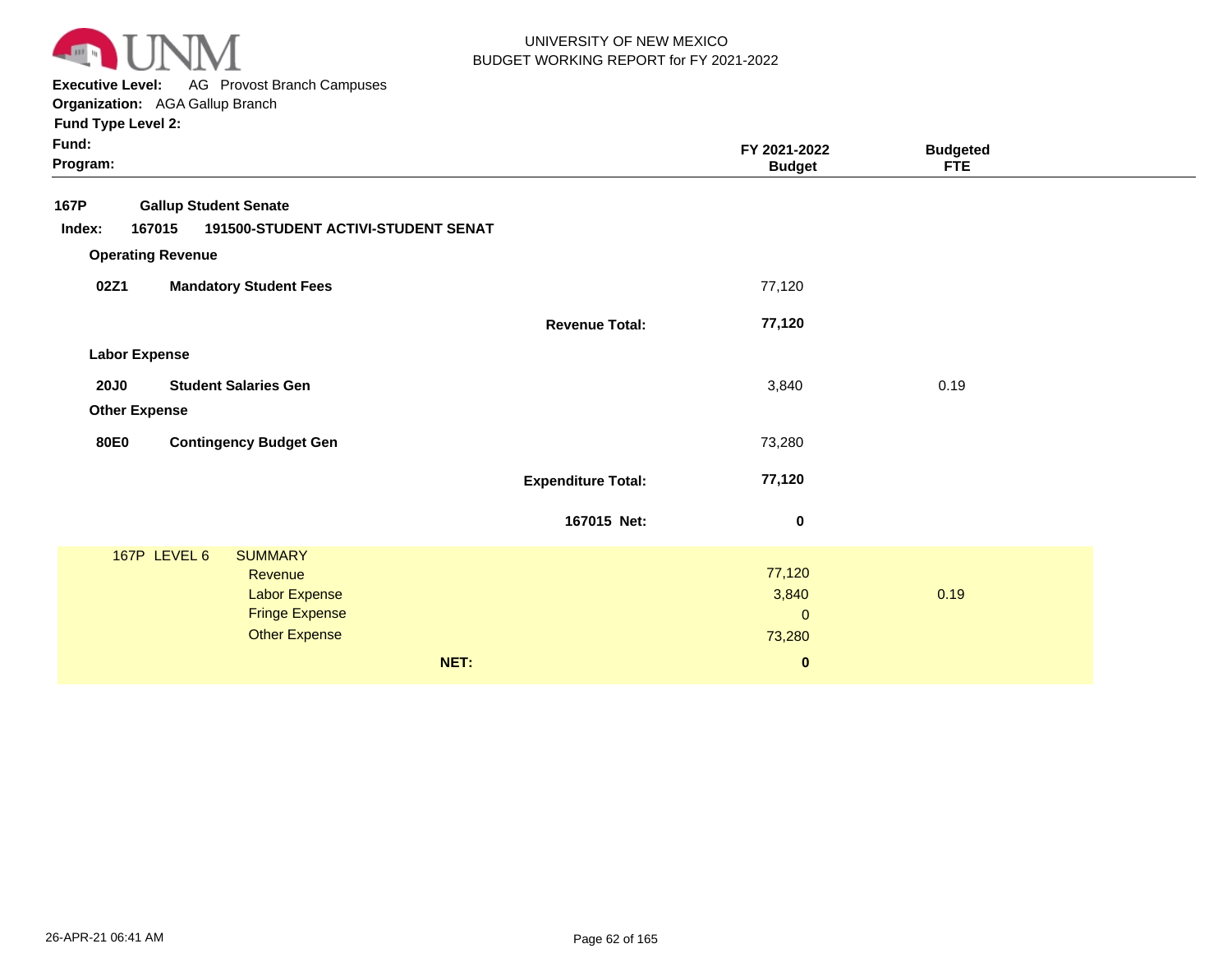

**Executive Level:** AG Provost Branch Campuses **Organization:**  AGA Gallup Branch

|                                          |                                                                | FY 2021-2022<br><b>Budget</b> | <b>Budgeted</b><br>FTE             |      |
|------------------------------------------|----------------------------------------------------------------|-------------------------------|------------------------------------|------|
| <b>Gallup Insurance</b>                  |                                                                |                               |                                    |      |
| <b>Gallup Insurance</b><br>169000        |                                                                |                               |                                    |      |
| <b>Allocations</b>                       |                                                                |                               |                                    |      |
| <b>Allocations Pooled Allocation Gen</b> |                                                                | 106,208                       |                                    |      |
|                                          | <b>Revenue Total:</b>                                          | 106,208                       |                                    |      |
| <b>Other Expense</b>                     |                                                                |                               |                                    |      |
| <b>General Liability Insurance Gen</b>   |                                                                | 49,795                        |                                    |      |
| <b>Property Insurance Gen</b>            |                                                                | 55,354                        |                                    |      |
| <b>Banner Tax</b>                        |                                                                | 1,059                         |                                    |      |
|                                          | <b>Expenditure Total:</b>                                      | 106,208                       |                                    |      |
|                                          | 169000 Net:                                                    | $\bf{0}$                      |                                    |      |
| 169A LEVEL 5<br><b>SUMMARY</b>           |                                                                |                               |                                    |      |
| Revenue                                  |                                                                |                               |                                    |      |
|                                          |                                                                | $\mathbf 0$                   |                                    |      |
|                                          |                                                                |                               |                                    |      |
|                                          |                                                                |                               |                                    |      |
|                                          | NET:                                                           | $\bf{0}$                      |                                    |      |
|                                          | Labor Expense<br><b>Fringe Expense</b><br><b>Other Expense</b> |                               | 106,208<br>$\mathbf{0}$<br>106,208 | 0.00 |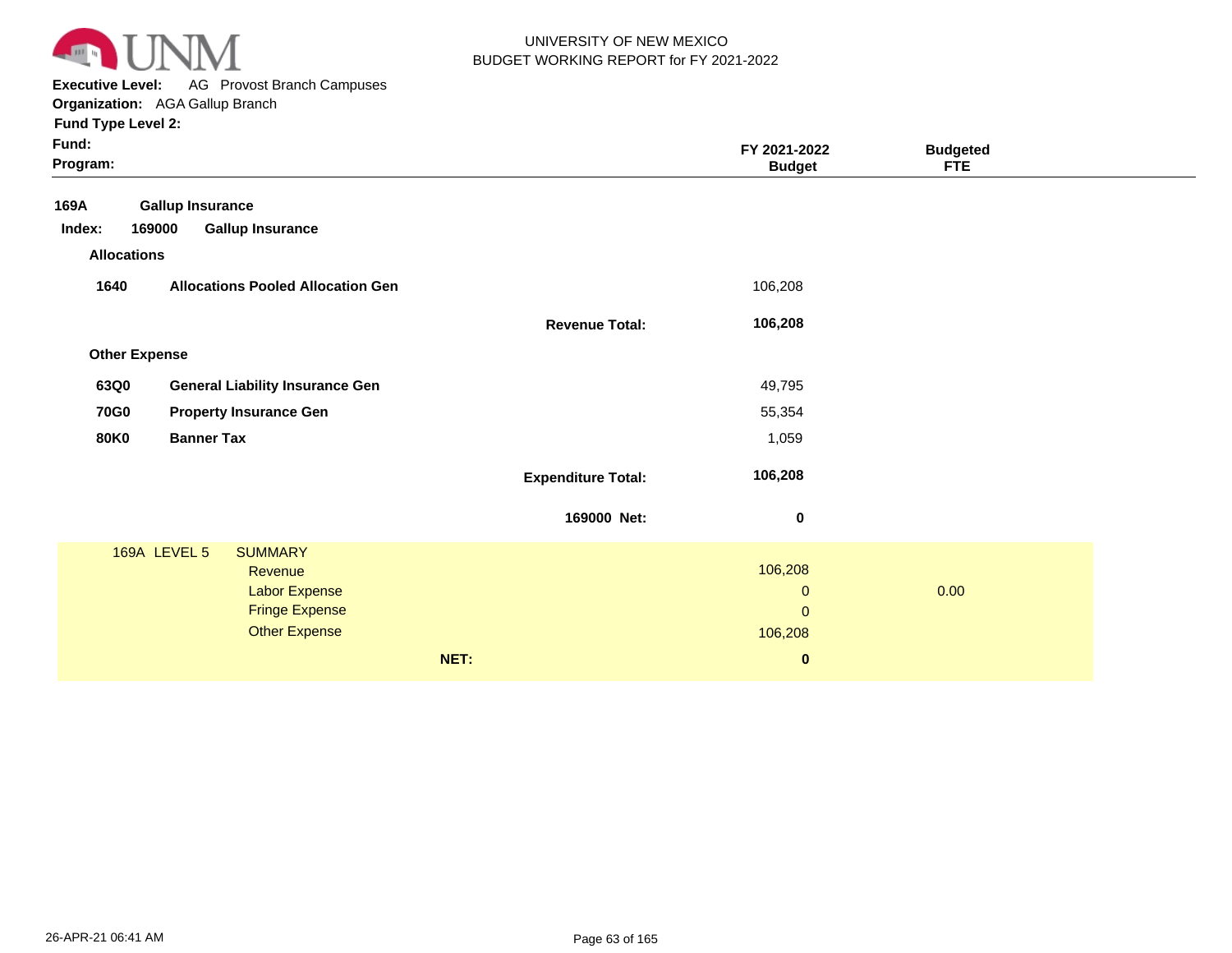

**Executive Level:** AG Provost Branch Campuses

| Fund:<br>Program:                                                                                                             |                           | FY 2021-2022<br><b>Budget</b> | <b>Budgeted</b><br><b>FTE</b> |  |
|-------------------------------------------------------------------------------------------------------------------------------|---------------------------|-------------------------------|-------------------------------|--|
| 170A<br><b>Gallup Misc Instructional Exp</b><br><b>Strategic Planning Committee</b><br>170000<br>Index:<br><b>Allocations</b> |                           |                               |                               |  |
| <b>Allocations Pooled Allocation Gen</b><br>1640                                                                              |                           | 4,040                         |                               |  |
|                                                                                                                               | <b>Revenue Total:</b>     | 4,040                         |                               |  |
| <b>Other Expense</b>                                                                                                          |                           |                               |                               |  |
| Honoraria Gen<br>63E0                                                                                                         |                           | 4,000                         |                               |  |
| <b>80K0</b><br><b>Banner Tax</b>                                                                                              |                           | 40                            |                               |  |
|                                                                                                                               | <b>Expenditure Total:</b> | 4,040                         |                               |  |
|                                                                                                                               | 170000 Net:               | $\bf{0}$                      |                               |  |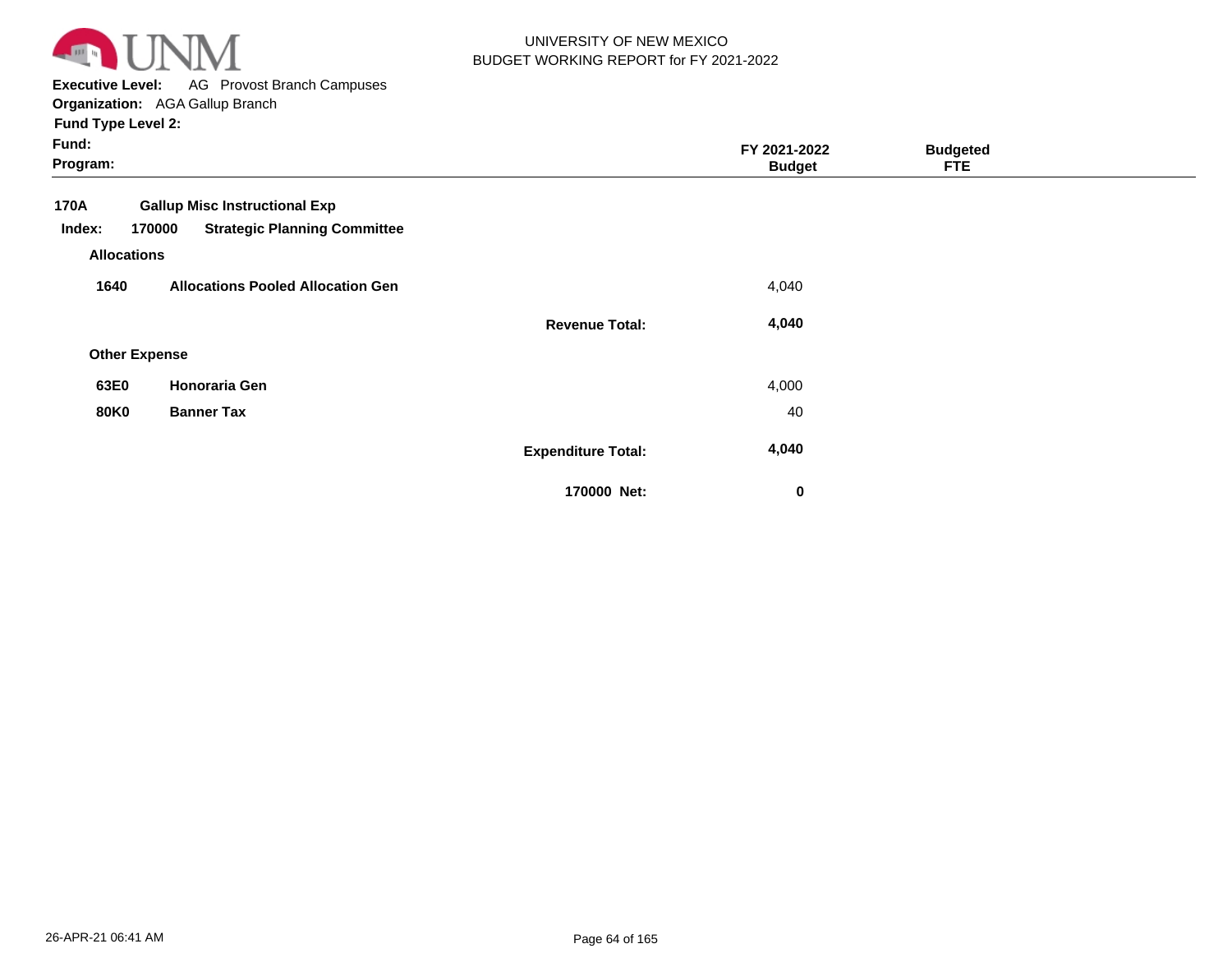

**Executive Level:** AG Provost Branch Campuses

| Fund:<br>Program:          |                                                                                             |                           | FY 2021-2022<br><b>Budget</b> | <b>Budgeted</b><br><b>FTE</b> |  |
|----------------------------|---------------------------------------------------------------------------------------------|---------------------------|-------------------------------|-------------------------------|--|
| 170A<br>Index:             | <b>Gallup Misc Instructional Exp</b><br><b>Gallup Misc Instruc Exp Copy Paper</b><br>170002 |                           |                               |                               |  |
| <b>Allocations</b><br>1640 | <b>Allocations Pooled Allocation Gen</b>                                                    |                           | 13,635                        |                               |  |
|                            |                                                                                             | <b>Revenue Total:</b>     | 13,635                        |                               |  |
| <b>Other Expense</b>       |                                                                                             |                           |                               |                               |  |
| 3160                       | <b>Copier Supplies Gen</b>                                                                  |                           | 13,500                        |                               |  |
| <b>80K0</b>                | <b>Banner Tax</b>                                                                           |                           | 135                           |                               |  |
|                            |                                                                                             | <b>Expenditure Total:</b> | 13,635                        |                               |  |
|                            |                                                                                             | 170002 Net:               | $\bf{0}$                      |                               |  |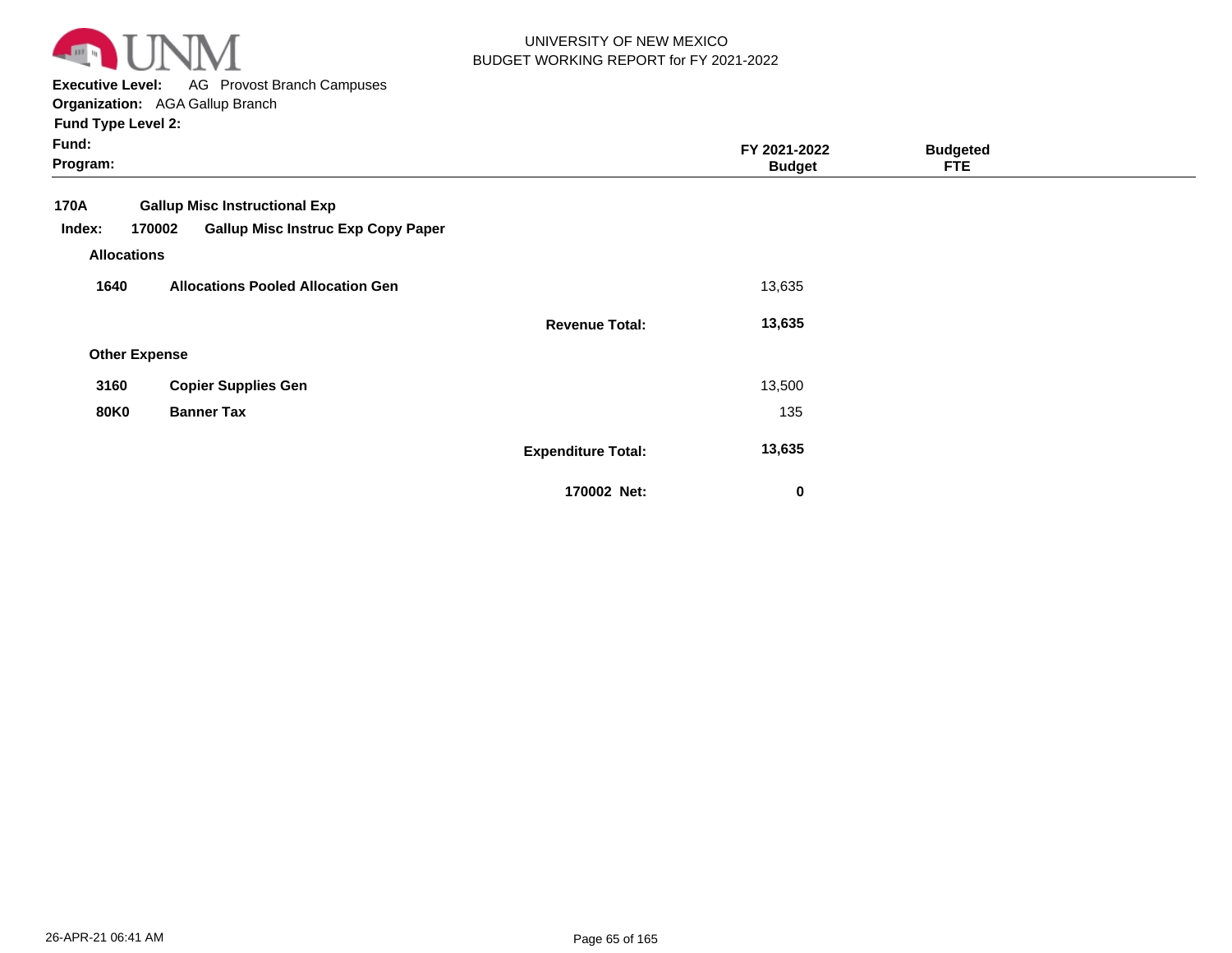

**Executive Level:** AG Provost Branch Campuses

| Fund:<br>Program:                                                                                                             |                           | FY 2021-2022<br><b>Budget</b>                            | <b>Budgeted</b><br><b>FTE</b> |  |
|-------------------------------------------------------------------------------------------------------------------------------|---------------------------|----------------------------------------------------------|-------------------------------|--|
| <b>Gallup Misc Instructional Exp</b><br>170A<br>170006<br><b>Gallup Part time instruction</b><br>Index:<br><b>Allocations</b> |                           |                                                          |                               |  |
| <b>Allocations Pooled Allocation Gen</b><br>1640                                                                              |                           | 452,873                                                  |                               |  |
|                                                                                                                               | <b>Revenue Total:</b>     | 452,873                                                  |                               |  |
| <b>Labor Expense</b>                                                                                                          |                           |                                                          |                               |  |
| 2007<br><b>Faculty Temp Part Time</b>                                                                                         |                           | 452,873                                                  | 24.01                         |  |
|                                                                                                                               | <b>Expenditure Total:</b> | 452,873                                                  |                               |  |
|                                                                                                                               | 170006 Net:               | 0                                                        |                               |  |
| 170A LEVEL 5<br><b>SUMMARY</b><br><b>Revenue</b><br><b>Labor Expense</b><br><b>Fringe Expense</b><br><b>Other Expense</b>     | NET:                      | 470,548<br>452,873<br>$\mathbf{0}$<br>17,675<br>$\bf{0}$ | 24.01                         |  |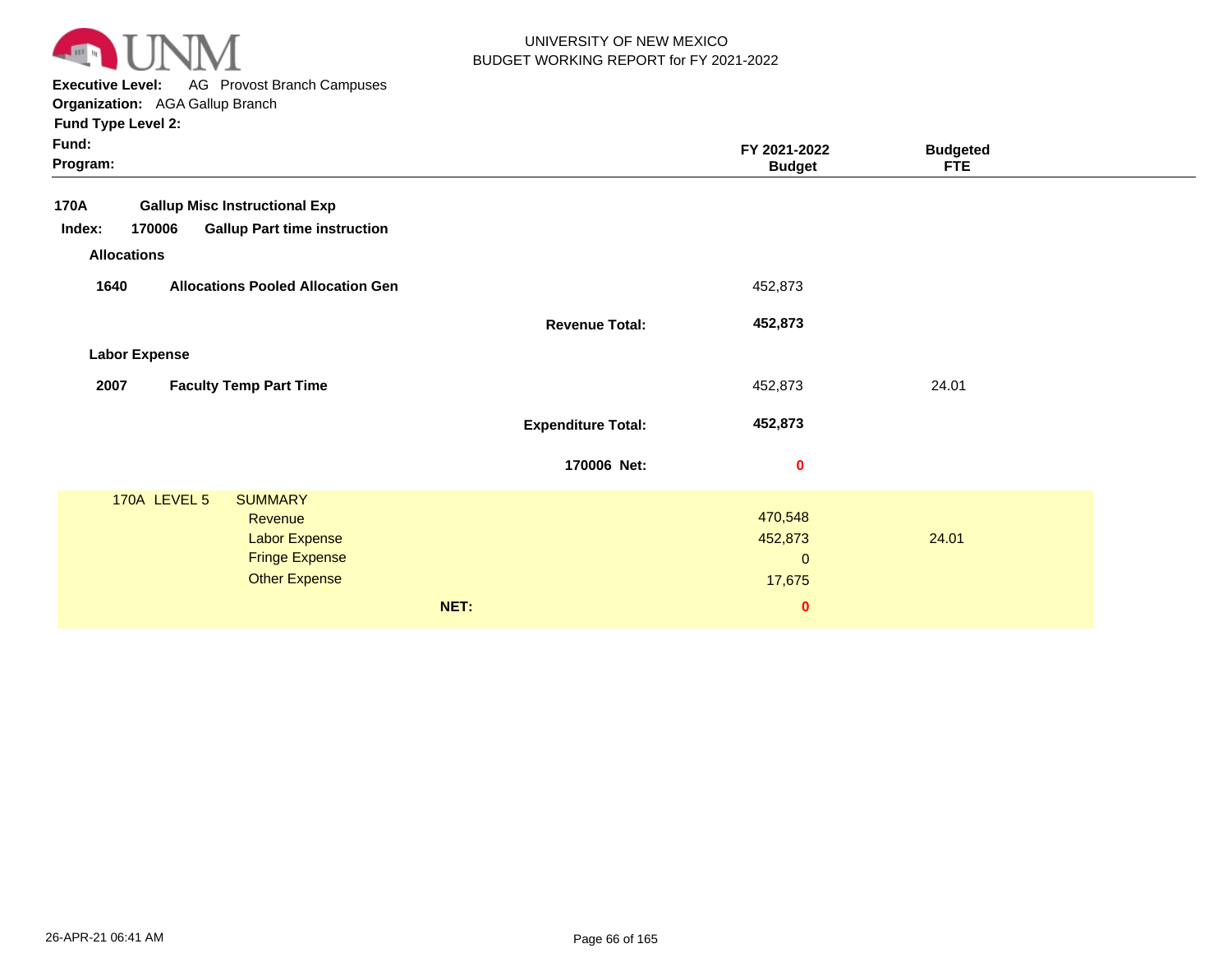

**Executive Level:** AG Provost Branch Campuses **Organization:**  AGA Gallup Branch

| Fund:<br>Program:    |                                                                                                    |                           | FY 2021-2022<br><b>Budget</b> | <b>Budgeted</b><br><b>FTE</b> |  |
|----------------------|----------------------------------------------------------------------------------------------------|---------------------------|-------------------------------|-------------------------------|--|
| 171A00<br>Index:     | <b>Gallup Nursing PI #1</b><br>A24678-01618 ARLENE H-GEN<br>171007<br><b>Non Operating Revenue</b> |                           |                               |                               |  |
| 1000                 | <b>Gifts Gen</b>                                                                                   |                           | 2,100                         |                               |  |
|                      |                                                                                                    | <b>Revenue Total:</b>     | 2,100                         |                               |  |
| <b>Other Expense</b> |                                                                                                    |                           |                               |                               |  |
| 4000                 | <b>Student Tuition Fee Expense Gen</b>                                                             |                           | 2,100                         |                               |  |
|                      |                                                                                                    | <b>Expenditure Total:</b> | 2,100                         |                               |  |
|                      |                                                                                                    | 171007 Net:               | 0                             |                               |  |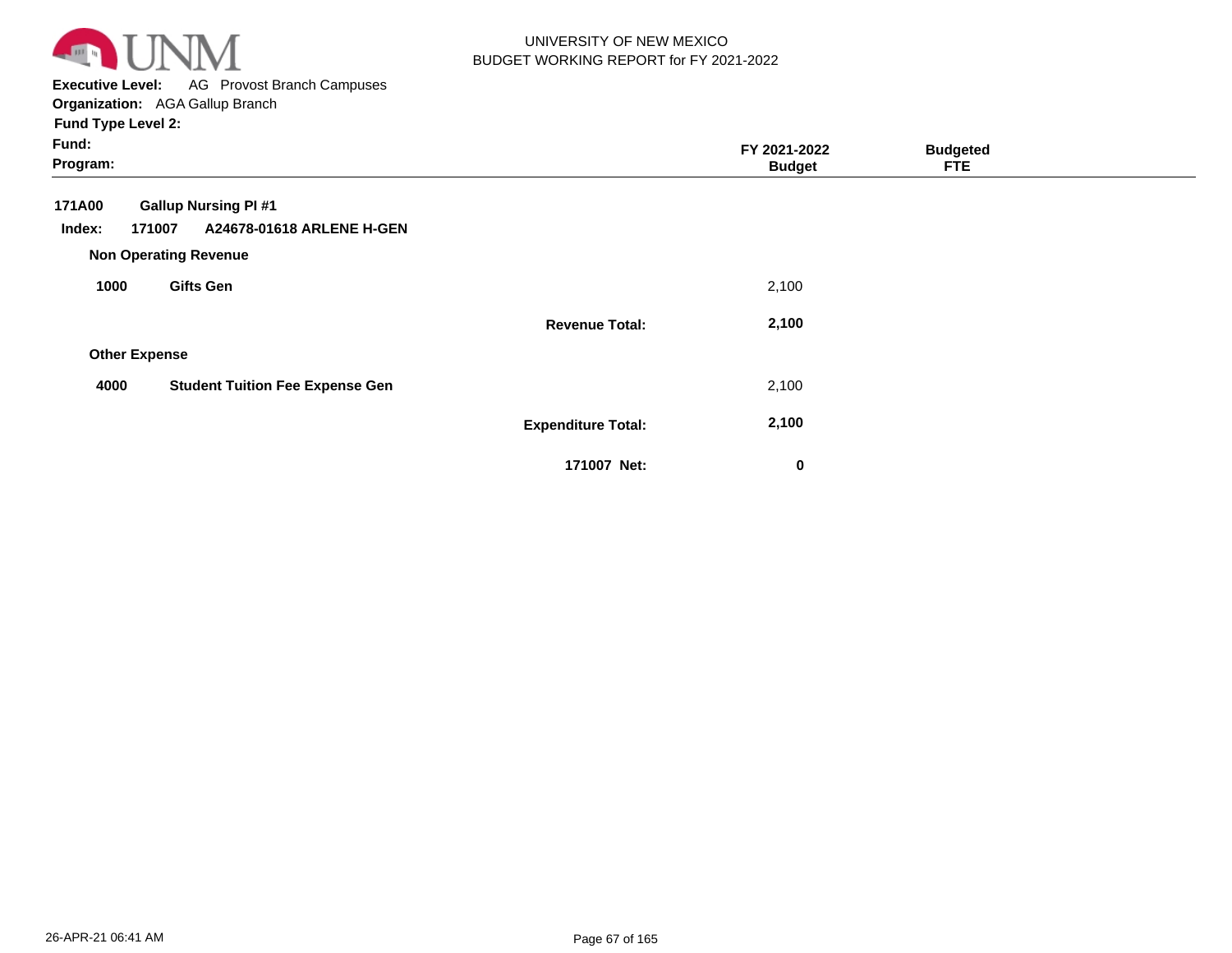

**Executive Level:** AG Provost Branch Campuses **Organization:**  AGA Gallup Branch

| Fund:<br>Program:        |                                                                                                                      |                           | FY 2021-2022<br><b>Budget</b>                 | <b>Budgeted</b><br><b>FTE</b> |  |
|--------------------------|----------------------------------------------------------------------------------------------------------------------|---------------------------|-----------------------------------------------|-------------------------------|--|
| 171A00                   | <b>Gallup Nursing PI #1</b>                                                                                          |                           |                                               |                               |  |
| Index:                   | <b>Gallup Nursing Course Fee General</b><br>171012                                                                   |                           |                                               |                               |  |
| <b>Operating Revenue</b> |                                                                                                                      |                           |                                               |                               |  |
| 0220                     | <b>Course Lab Fees Gen</b>                                                                                           |                           | 5,000                                         |                               |  |
|                          |                                                                                                                      | <b>Revenue Total:</b>     | 5,000                                         |                               |  |
| <b>Other Expense</b>     |                                                                                                                      |                           |                                               |                               |  |
| 31P1                     | <b>Instructional Materials &amp; Supplies</b>                                                                        |                           | 5,000                                         |                               |  |
|                          |                                                                                                                      | <b>Expenditure Total:</b> | 5,000                                         |                               |  |
|                          |                                                                                                                      | 171012 Net:               | $\mathbf 0$                                   |                               |  |
|                          | 171A00 LEVEL 6<br><b>SUMMARY</b><br>Revenue<br><b>Labor Expense</b><br><b>Fringe Expense</b><br><b>Other Expense</b> |                           | 7,100<br>$\mathbf 0$<br>$\mathbf{0}$<br>7,100 | 0.00                          |  |
|                          |                                                                                                                      | NET:                      | $\bf{0}$                                      |                               |  |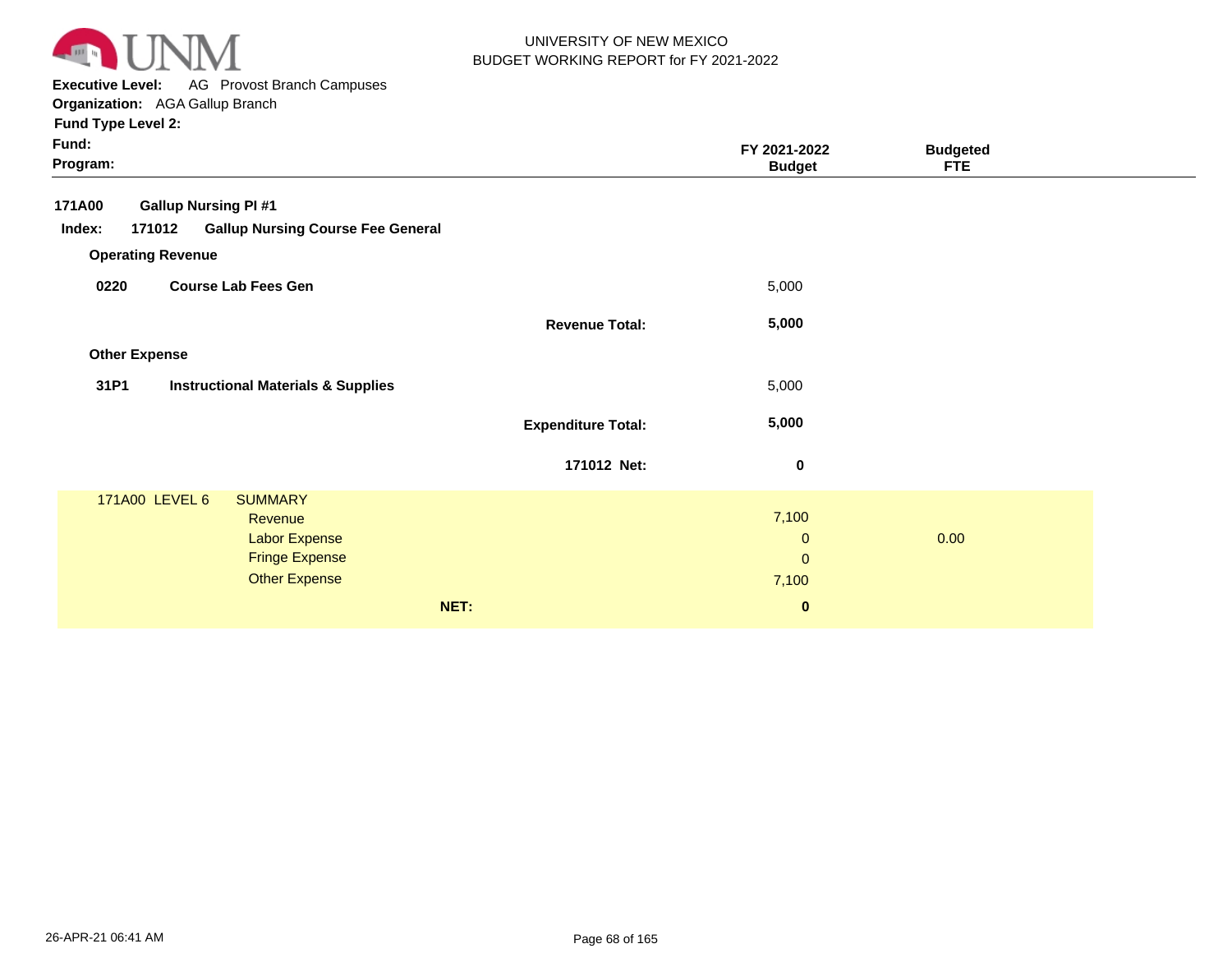

**Executive Level:** AG Provost Branch Campuses

**Organization:**  AGA Gallup Branch

|  | <b>Fund Type Level 2:</b> |  |
|--|---------------------------|--|
|--|---------------------------|--|

| Fund:<br>Program:                    |                                                                                       |                       | FY 2021-2022<br><b>Budget</b> | <b>Budgeted</b><br><b>FTE</b> |  |
|--------------------------------------|---------------------------------------------------------------------------------------|-----------------------|-------------------------------|-------------------------------|--|
| 171B<br>Index:<br><b>Allocations</b> | <b>Gallup Nursing Administration</b><br>171004<br><b>Gallup Nursing Adminstration</b> |                       |                               |                               |  |
|                                      |                                                                                       |                       |                               |                               |  |
| 1640                                 | <b>Allocations Pooled Allocation Gen</b><br><b>Operating Revenue</b>                  |                       | 519,259                       |                               |  |
|                                      |                                                                                       |                       |                               |                               |  |
| 0220                                 | <b>Course Lab Fees Gen</b>                                                            |                       | (12, 364)                     |                               |  |
|                                      |                                                                                       | <b>Revenue Total:</b> | 506,895                       |                               |  |
| <b>Labor Expense</b>                 |                                                                                       |                       |                               |                               |  |
| 2000                                 | <b>Faculty Salary Detail Gen</b>                                                      |                       | 440,596                       | 6.00                          |  |
| 2060                                 | <b>Support Staff Salary Detail Gen</b>                                                |                       | 46,887                        | 1.00                          |  |
| <b>20FA</b>                          | <b>Pooled Faculty Compensation</b>                                                    |                       | 8,783                         | 0.00                          |  |
| <b>20SU</b>                          | <b>Pooled Union Staff Compensation</b>                                                |                       | 703                           | 0.00                          |  |
| <b>Other Expense</b>                 |                                                                                       |                       |                               |                               |  |
| 3100                                 | <b>Office Supplies General</b>                                                        |                       | 1,200                         |                               |  |
| 3130                                 | <b>Media Supplies Gen</b>                                                             |                       | 500                           |                               |  |
| 3150                                 | <b>Computer Supplies &lt;\$5,001</b>                                                  |                       | 235                           |                               |  |
| 3180                                 | Non Capital Equipment <\$5,001                                                        |                       | 500                           |                               |  |
| 31A0                                 | <b>Business Food - Local</b>                                                          |                       | 200                           |                               |  |
| 31B0                                 | <b>Food F&amp;A Unallowable Gen</b>                                                   |                       | 100                           |                               |  |
| 31K0                                 | <b>Postage Gen</b>                                                                    |                       | 100                           |                               |  |
| 31L0                                 | <b>Printing Supplies Gen</b>                                                          |                       | 200                           |                               |  |
| 31M1                                 | <b>Staff Recruitment Expense Gen</b>                                                  |                       | 600                           |                               |  |
| 31P1                                 | <b>Instructional Materials &amp; Supplies</b>                                         |                       | 1,500                         |                               |  |
| 3800                                 | In State Travel Gen                                                                   |                       | 500                           |                               |  |
| 6020                                 | <b>Long Distance Gen</b>                                                              |                       | 300                           |                               |  |
| 6370                                 | <b>Printing/Copying/Binding Gen</b>                                                   |                       | 400                           |                               |  |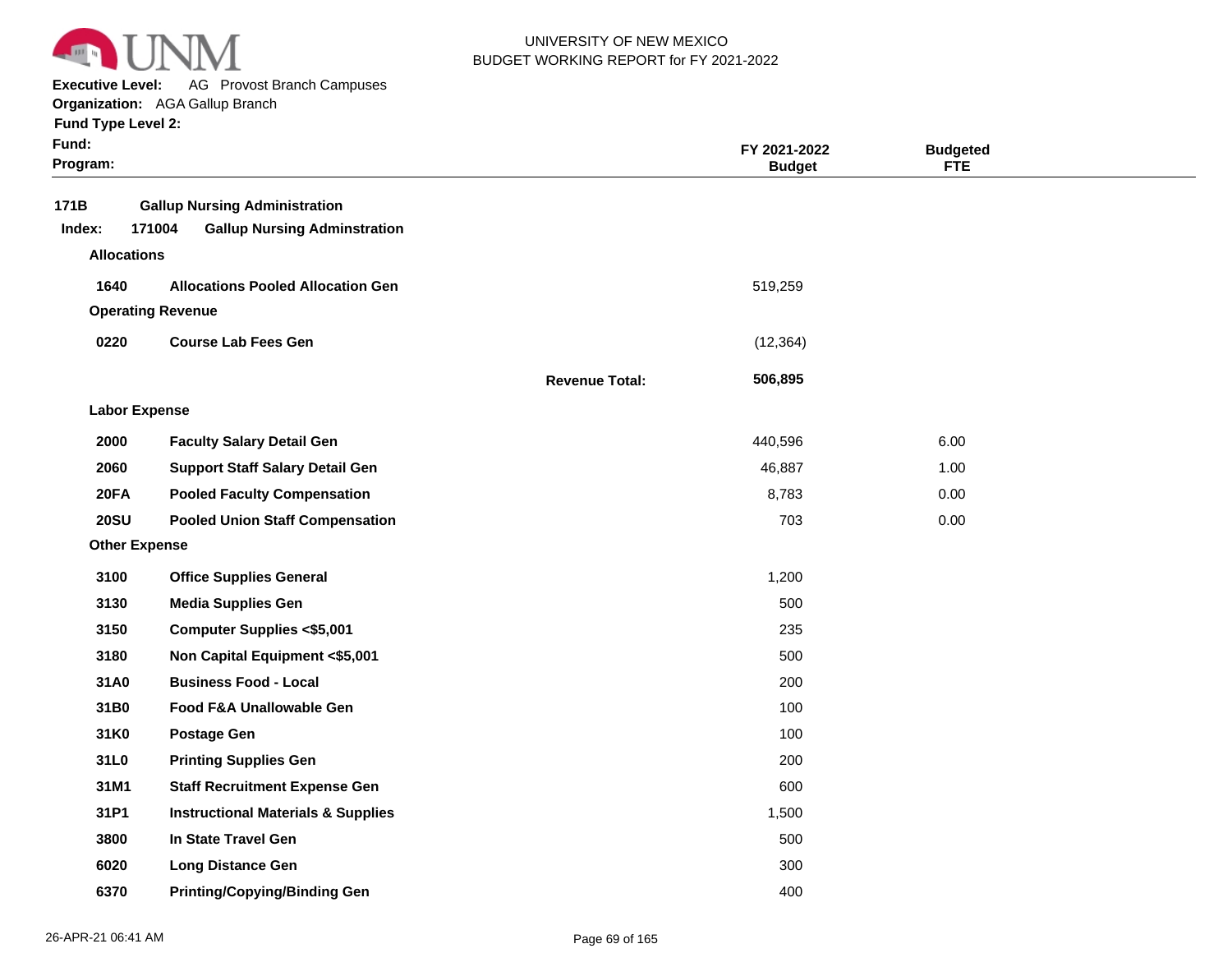

**Executive Level:** AG Provost Branch Campuses

**Organization:**  AGA Gallup Branch

| Fund:       |                                               |                           | FY 2021-2022  | <b>Budgeted</b> |  |
|-------------|-----------------------------------------------|---------------------------|---------------|-----------------|--|
| Program:    |                                               |                           | <b>Budget</b> | <b>FTE</b>      |  |
| 171B        | <b>Gallup Nursing Administration</b>          |                           |               |                 |  |
| Index:      | <b>Gallup Nursing Adminstration</b><br>171004 |                           |               |                 |  |
|             | <b>Other Expense</b>                          |                           |               |                 |  |
| 63C0        | <b>Copying Gen</b>                            |                           | 3,499         |                 |  |
| <b>80K0</b> | <b>Banner Tax</b>                             |                           | 92            |                 |  |
|             |                                               | <b>Expenditure Total:</b> | 506,895       |                 |  |
|             |                                               | 171004 Net:               | 0             |                 |  |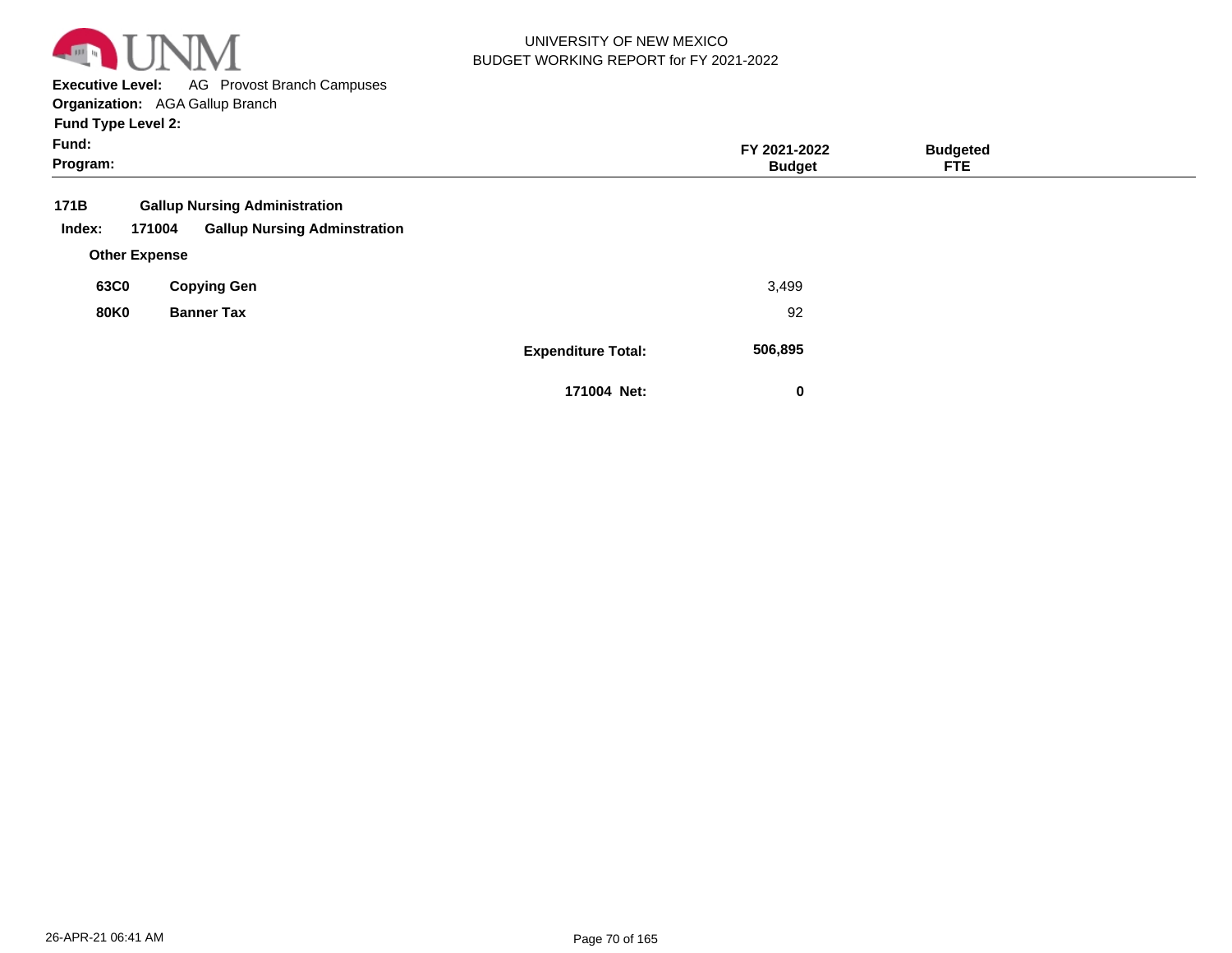

**Executive Level:** AG Provost Branch Campuses

| Fund:<br>Program:    |                                                                                                                        |                           | FY 2021-2022<br><b>Budget</b> | <b>Budgeted</b><br><b>FTE</b> |  |
|----------------------|------------------------------------------------------------------------------------------------------------------------|---------------------------|-------------------------------|-------------------------------|--|
| 171B<br>Index:       | <b>Gallup Nursing Administration</b><br><b>Americans for NA Scholarships</b><br>171010<br><b>Non Operating Revenue</b> |                           |                               |                               |  |
| 1000                 | <b>Gifts Gen</b>                                                                                                       |                           | 5,500                         |                               |  |
|                      |                                                                                                                        | <b>Revenue Total:</b>     | 5,500                         |                               |  |
| <b>Other Expense</b> |                                                                                                                        |                           |                               |                               |  |
| 4020                 | <b>Student Awards Gen</b>                                                                                              |                           | 5,500                         |                               |  |
|                      |                                                                                                                        | <b>Expenditure Total:</b> | 5,500                         |                               |  |
|                      |                                                                                                                        | 171010 Net:               | 0                             |                               |  |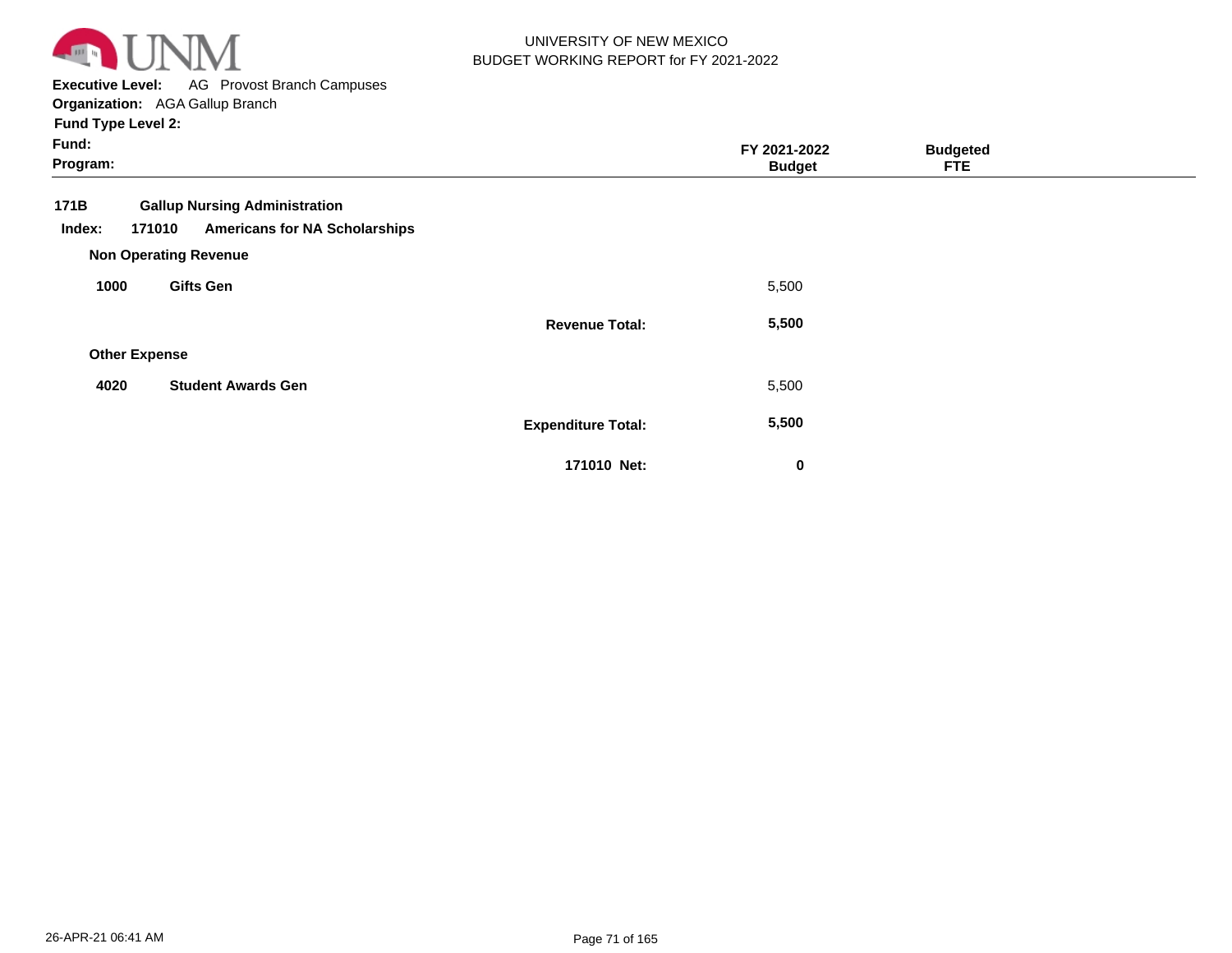

**Executive Level:** AG Provost Branch Campuses **Organization:**  AGA Gallup Branch

| Fund:<br>Program:                                                    |                           | FY 2021-2022<br><b>Budget</b> | <b>Budgeted</b><br><b>FTE</b> |  |
|----------------------------------------------------------------------|---------------------------|-------------------------------|-------------------------------|--|
| 171B<br><b>Gallup Nursing Administration</b>                         |                           |                               |                               |  |
| 171013<br><b>Gallup Nursing Expansion Funding</b><br>Index:          |                           |                               |                               |  |
| <b>Allocations</b>                                                   |                           |                               |                               |  |
| <b>Allocations Pooled Allocation Gen</b><br>1640                     |                           | 180,600                       |                               |  |
|                                                                      | <b>Revenue Total:</b>     | 180,600                       |                               |  |
| <b>Other Expense</b>                                                 |                           |                               |                               |  |
| <b>Contingency Budget Gen</b><br><b>80E0</b>                         |                           | 178,812                       |                               |  |
| <b>80K0</b><br><b>Banner Tax</b>                                     |                           | 1,788                         |                               |  |
|                                                                      | <b>Expenditure Total:</b> | 180,600                       |                               |  |
|                                                                      | 171013 Net:               | 0                             |                               |  |
| Account: 1640 Nursing Expansion Appropriation 164024-0720: \$180,600 |                           |                               |                               |  |
| <b>171B LEVEL 6</b><br><b>SUMMARY</b>                                |                           |                               |                               |  |
| Revenue<br><b>Labor Expense</b>                                      |                           | 692,995<br>496,969            | 7.00                          |  |
| <b>Fringe Expense</b>                                                |                           | $\mathbf{0}$                  |                               |  |
| <b>Other Expense</b>                                                 |                           | 196,026                       |                               |  |
|                                                                      | NET:                      | $\pmb{0}$                     |                               |  |
|                                                                      |                           |                               |                               |  |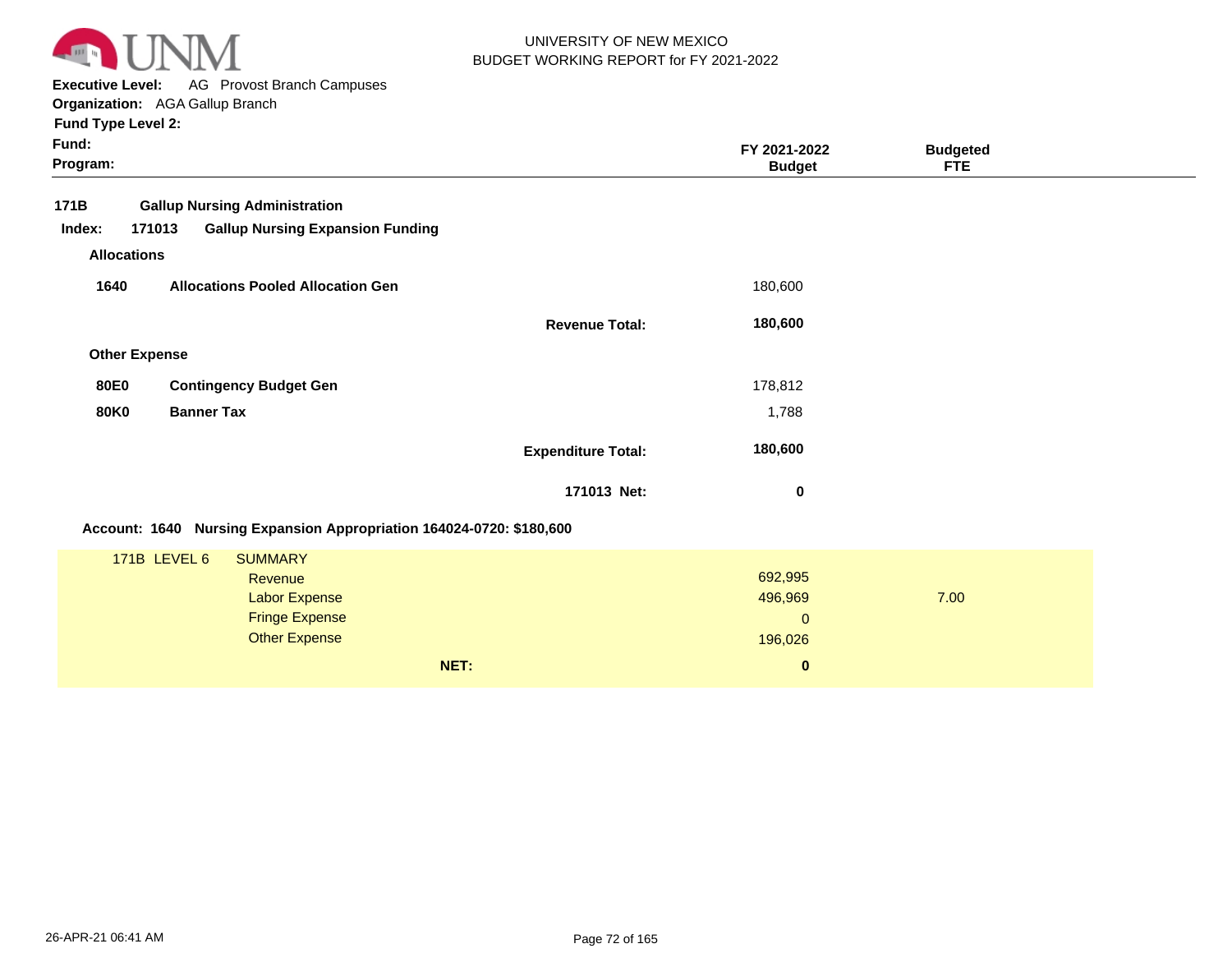

**Executive Level:** AG Provost Branch Campuses

| Fund:<br>Program:        |                                               |                           | FY 2021-2022<br><b>Budget</b> | <b>Budgeted</b><br><b>FTE</b> |  |
|--------------------------|-----------------------------------------------|---------------------------|-------------------------------|-------------------------------|--|
| 181A                     | <b>Gallup Internal Services</b>               |                           |                               |                               |  |
| 181000<br>Index:         | <b>Gallup Motor Fleet</b>                     |                           |                               |                               |  |
| <b>Operating Revenue</b> |                                               |                           |                               |                               |  |
| 0610                     | <b>Internal Service Ctr Internal Sales</b>    |                           | 13,000                        |                               |  |
|                          |                                               | <b>Revenue Total:</b>     | 13,000                        |                               |  |
| <b>Other Expense</b>     |                                               |                           |                               |                               |  |
| 37Z0                     | <b>Other Supply Costs Gen</b>                 |                           | 1,600                         |                               |  |
| 38E0                     | <b>Vehicle Fuel Gen</b>                       |                           | 3,545                         |                               |  |
| <b>70A0</b>              | <b>Auto Repairs Maintenance Gen</b>           |                           | 5,019                         |                               |  |
| <b>70J0</b>              | <b>Auto Insurance Gen</b>                     |                           | 2,836                         |                               |  |
|                          |                                               |                           |                               |                               |  |
|                          |                                               | <b>Expenditure Total:</b> | 13,000                        |                               |  |
|                          |                                               | 181000 Net:               | $\mathbf 0$                   |                               |  |
|                          | <b>181A LEVEL 5</b><br><b>SUMMARY</b>         |                           |                               |                               |  |
|                          | Revenue                                       |                           | 13,000                        |                               |  |
|                          | Labor Expense                                 |                           | $\mathbf{0}$                  | 0.00                          |  |
|                          | <b>Fringe Expense</b><br><b>Other Expense</b> |                           | $\pmb{0}$<br>13,000           |                               |  |
|                          |                                               |                           |                               |                               |  |
|                          |                                               | NET:                      | $\bf{0}$                      |                               |  |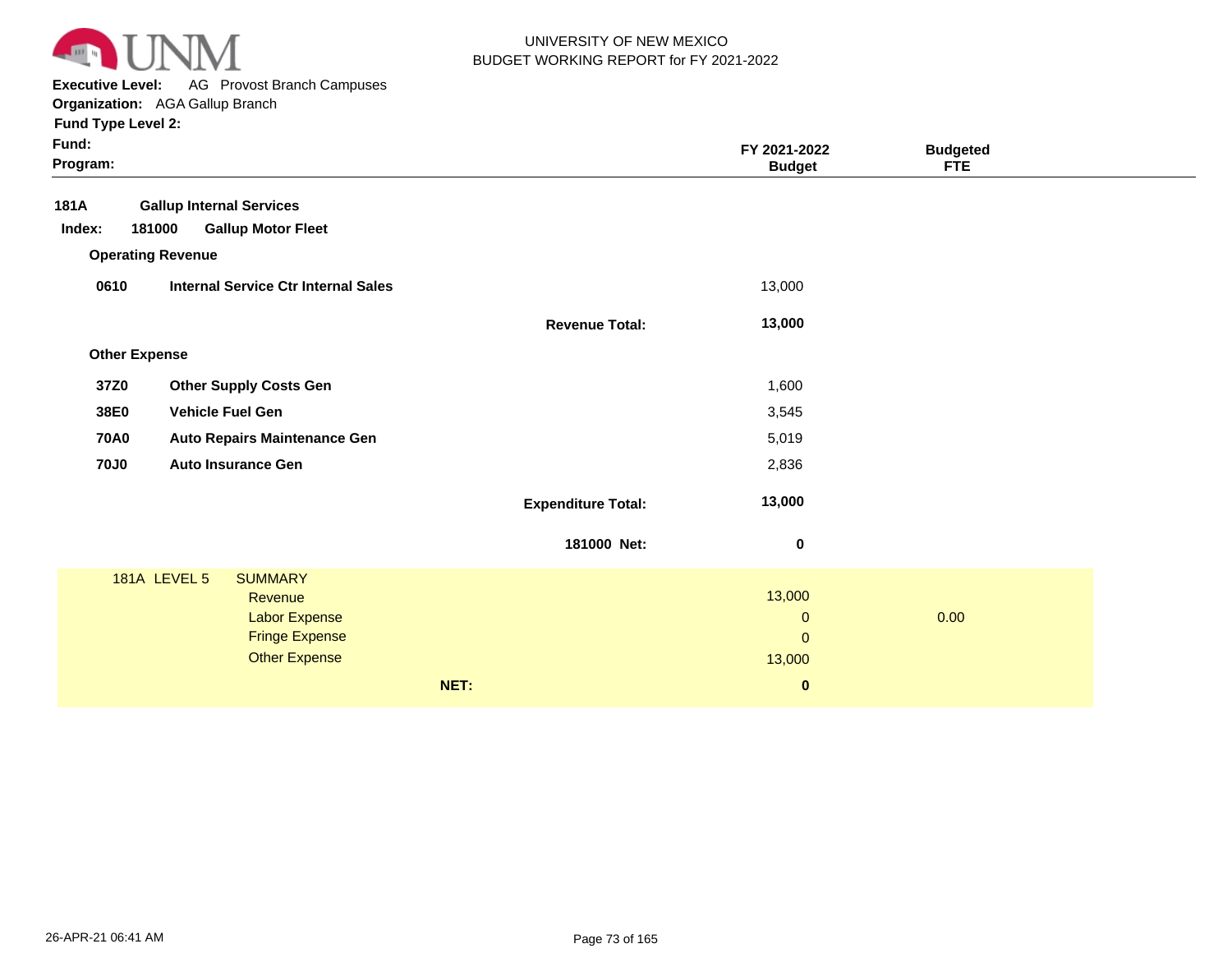

**Executive Level:** AG Provost Branch Campuses

**Organization:**  AGA Gallup Branch

| Fund:<br>Program:    |                                               |                           | FY 2021-2022<br><b>Budget</b> | <b>Budgeted</b><br><b>FTE</b> |  |
|----------------------|-----------------------------------------------|---------------------------|-------------------------------|-------------------------------|--|
| 261A                 | <b>Gallup Academic Services</b>               |                           |                               |                               |  |
| Index:               | <b>Academic Services</b><br>261000            |                           |                               |                               |  |
| <b>Allocations</b>   |                                               |                           |                               |                               |  |
| 1640                 | <b>Allocations Pooled Allocation Gen</b>      |                           | 77,172                        |                               |  |
|                      |                                               | <b>Revenue Total:</b>     | 77,172                        |                               |  |
| <b>Labor Expense</b> |                                               |                           |                               |                               |  |
| 2000                 | <b>Faculty Salary Detail Gen</b>              |                           | 75,987                        | 1.00                          |  |
| <b>20FA</b>          | <b>Pooled Faculty Compensation</b>            |                           | 1,185                         | 0.00                          |  |
|                      |                                               | <b>Expenditure Total:</b> | 77,172                        |                               |  |
|                      |                                               | 261000 Net:               | 0                             |                               |  |
|                      | 261A LEVEL 5<br><b>SUMMARY</b>                |                           |                               |                               |  |
|                      | Revenue                                       |                           | 77,172                        |                               |  |
|                      | <b>Labor Expense</b><br><b>Fringe Expense</b> |                           | 77,172<br>$\mathbf{0}$        | 1.00                          |  |
|                      | <b>Other Expense</b>                          |                           | $\pmb{0}$                     |                               |  |
|                      |                                               |                           |                               |                               |  |
|                      |                                               | NET:                      | $\mathbf 0$                   |                               |  |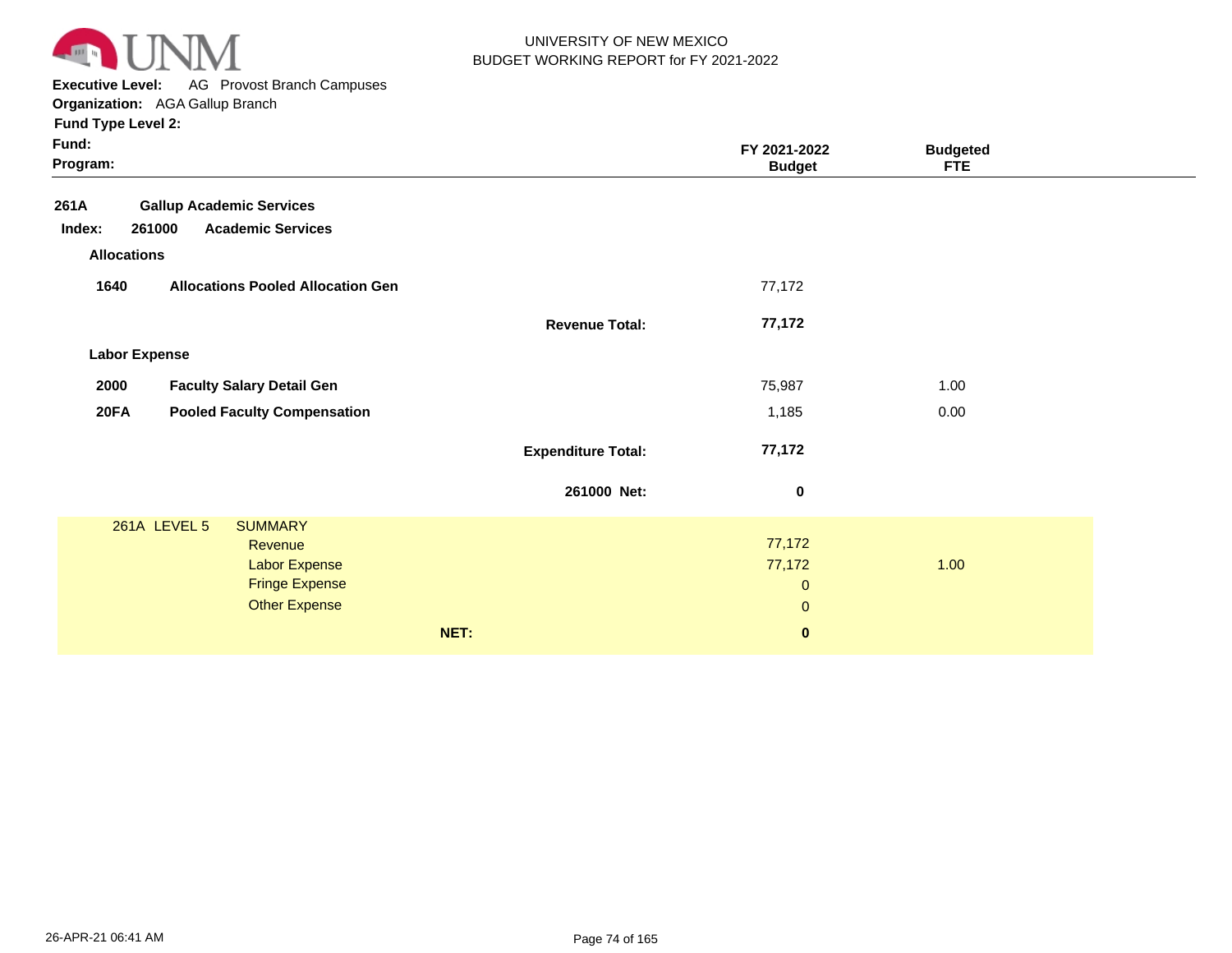

**Executive Level:** AG Provost Branch Campuses

| runu Type Leverz: |  |
|-------------------|--|
|                   |  |

|                           | FY 2021-2022<br><b>Budget</b>                     | <b>Budgeted</b><br><b>FTE</b> |  |
|---------------------------|---------------------------------------------------|-------------------------------|--|
|                           |                                                   |                               |  |
|                           |                                                   |                               |  |
|                           | 93,600                                            |                               |  |
| <b>Revenue Total:</b>     | 93,600                                            |                               |  |
|                           |                                                   |                               |  |
|                           | 93,600                                            | 1.00                          |  |
| <b>Expenditure Total:</b> | 93,600                                            |                               |  |
| 262000 Net:               | $\mathbf 0$                                       |                               |  |
|                           | 93,600<br>93,600<br>$\boldsymbol{0}$<br>$\pmb{0}$ | 1.00                          |  |
|                           |                                                   |                               |  |
|                           | NET:                                              | $\mathbf 0$                   |  |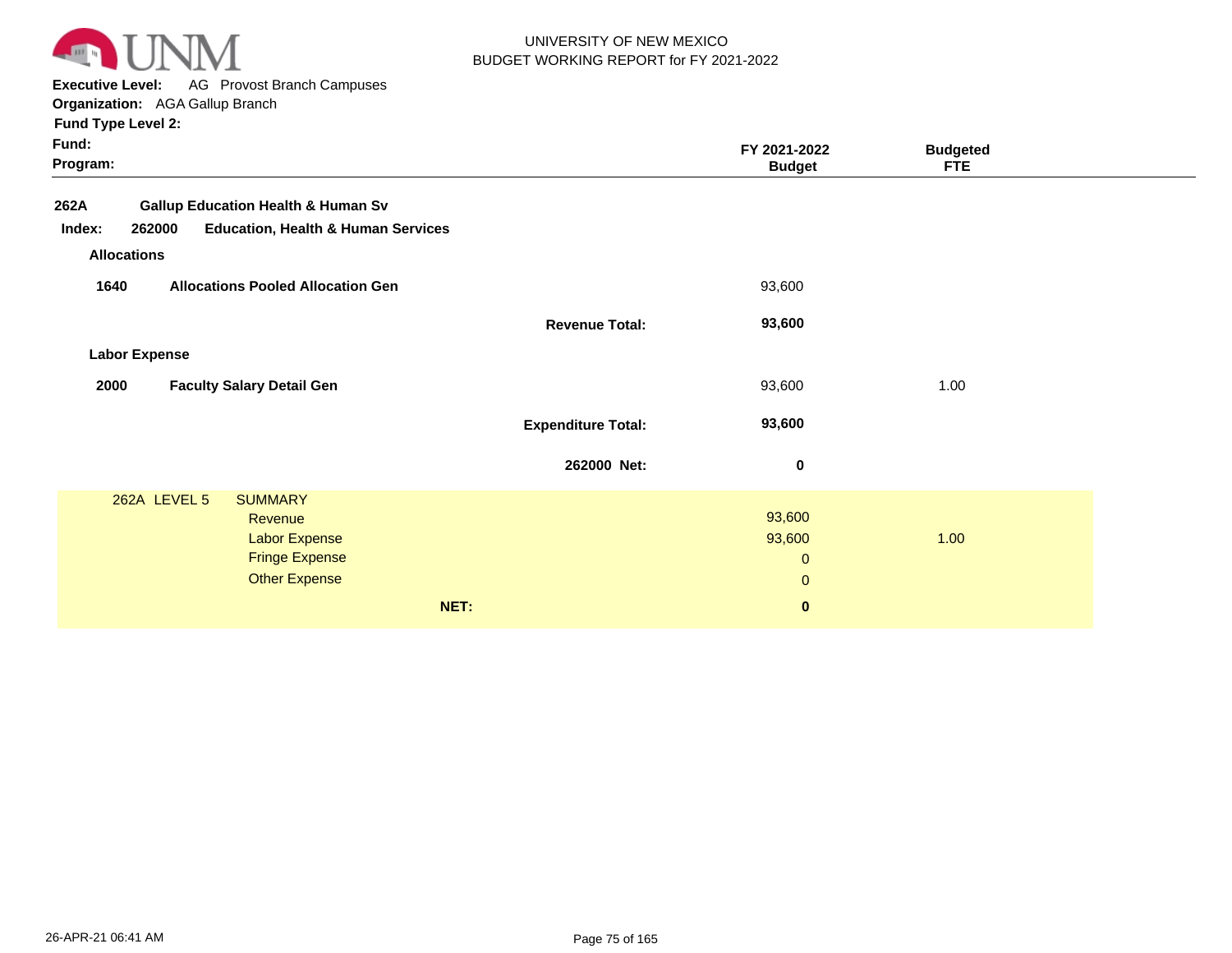

**Executive Level:** AG Provost Branch Campuses

**Organization:**  AGA Gallup Branch

| <b>Fund Type Level 2:</b> |  |  |  |
|---------------------------|--|--|--|
|---------------------------|--|--|--|

| Fund:<br>Program:  |                                               |                           | FY 2021-2022<br><b>Budget</b> | <b>Budgeted</b><br><b>FTE</b> |  |
|--------------------|-----------------------------------------------|---------------------------|-------------------------------|-------------------------------|--|
| 263A               | <b>Gallup Applied Tech &amp; Business</b>     |                           |                               |                               |  |
| Index:             | <b>Applied Tech &amp; Business</b><br>263000  |                           |                               |                               |  |
| <b>Allocations</b> |                                               |                           |                               |                               |  |
| 1640               | <b>Allocations Pooled Allocation Gen</b>      |                           | 98,748                        |                               |  |
|                    |                                               | <b>Revenue Total:</b>     | 98,748                        |                               |  |
|                    | <b>Labor Expense</b>                          |                           |                               |                               |  |
| 2000               | <b>Faculty Salary Detail Gen</b>              |                           | 95,004                        | 1.00                          |  |
| <b>20FA</b>        | <b>Pooled Faculty Compensation</b>            |                           | 3,744                         | 0.00                          |  |
|                    |                                               | <b>Expenditure Total:</b> | 98,748                        |                               |  |
|                    |                                               | 263000 Net:               | $\bf{0}$                      |                               |  |
|                    | 263A LEVEL 5<br><b>SUMMARY</b>                |                           |                               |                               |  |
|                    | Revenue                                       |                           | 98,748<br>98,748              | 1.00                          |  |
|                    | <b>Labor Expense</b><br><b>Fringe Expense</b> |                           |                               |                               |  |
|                    | <b>Other Expense</b>                          |                           | $\mathbf{0}$<br>$\pmb{0}$     |                               |  |
|                    |                                               |                           |                               |                               |  |
|                    |                                               | NET:                      | $\bf{0}$                      |                               |  |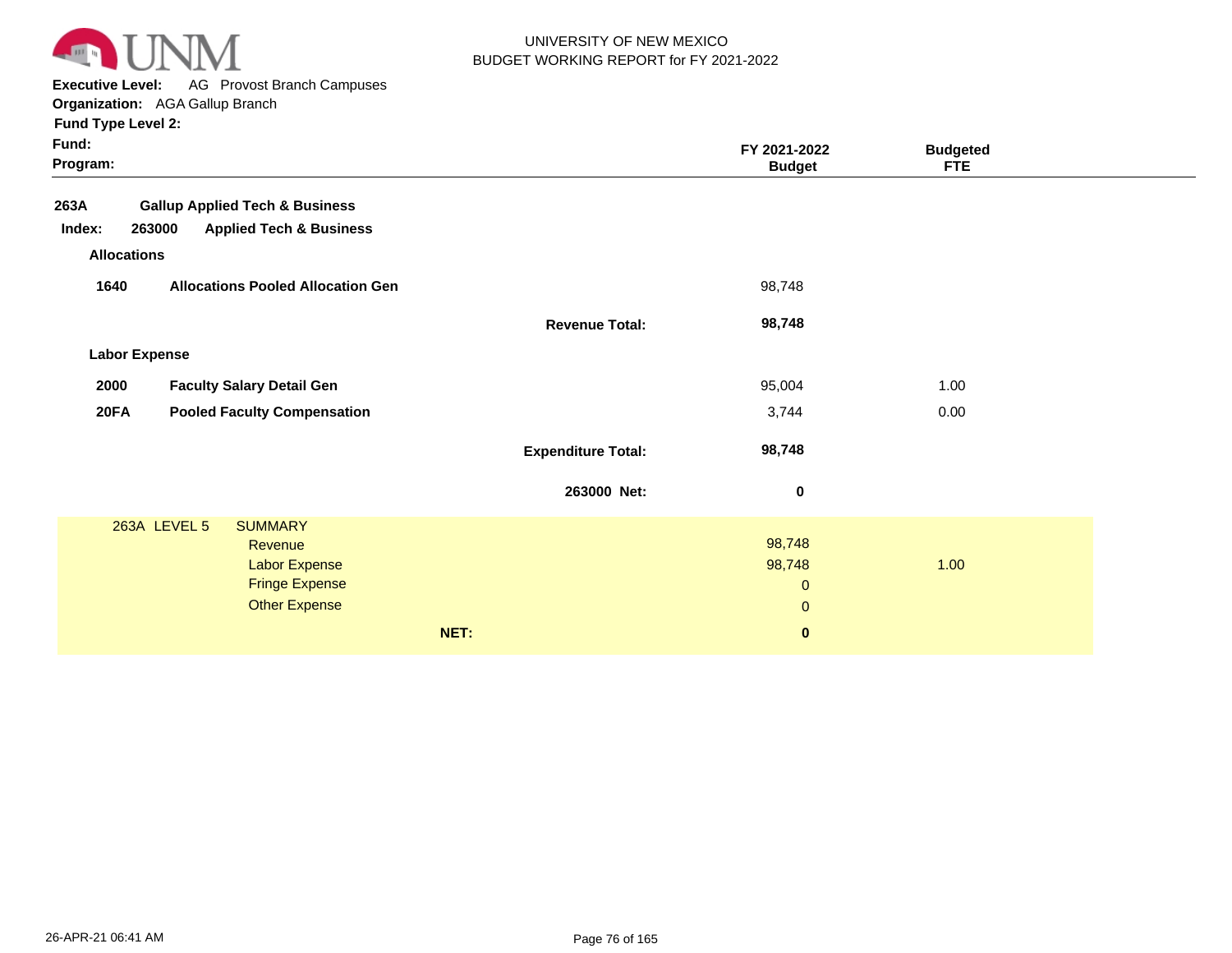

**Executive Level:** AG Provost Branch Campuses

**Organization:**  AGA Gallup Branch

| Fund:<br>Program:    |                                          |                           | FY 2021-2022<br><b>Budget</b> | <b>Budgeted</b><br><b>FTE</b> |  |
|----------------------|------------------------------------------|---------------------------|-------------------------------|-------------------------------|--|
| 264A                 | Gallup A & L - SS - M & S                |                           |                               |                               |  |
| Index:               | 264000<br>A&L-SS and M&S                 |                           |                               |                               |  |
| <b>Allocations</b>   |                                          |                           |                               |                               |  |
| 1640                 | <b>Allocations Pooled Allocation Gen</b> |                           | 200,782                       |                               |  |
|                      |                                          | <b>Revenue Total:</b>     | 200,782                       |                               |  |
| <b>Labor Expense</b> |                                          |                           |                               |                               |  |
| 2000                 | <b>Faculty Salary Detail Gen</b>         |                           | 193,169                       | 1.00                          |  |
| <b>20FA</b>          | <b>Pooled Faculty Compensation</b>       |                           | 7,613                         | 0.00                          |  |
|                      |                                          | <b>Expenditure Total:</b> | 200,782                       |                               |  |
|                      |                                          | 264000 Net:               | $\bf{0}$                      |                               |  |
|                      | 264A LEVEL 5<br><b>SUMMARY</b>           |                           |                               |                               |  |
|                      | Revenue<br><b>Labor Expense</b>          |                           | 200,782<br>200,782            | 1.00                          |  |
|                      | <b>Fringe Expense</b>                    |                           | $\mathbf 0$                   |                               |  |
|                      | <b>Other Expense</b>                     |                           | $\pmb{0}$                     |                               |  |
|                      |                                          |                           |                               |                               |  |
|                      |                                          | NET:                      | $\bf{0}$                      |                               |  |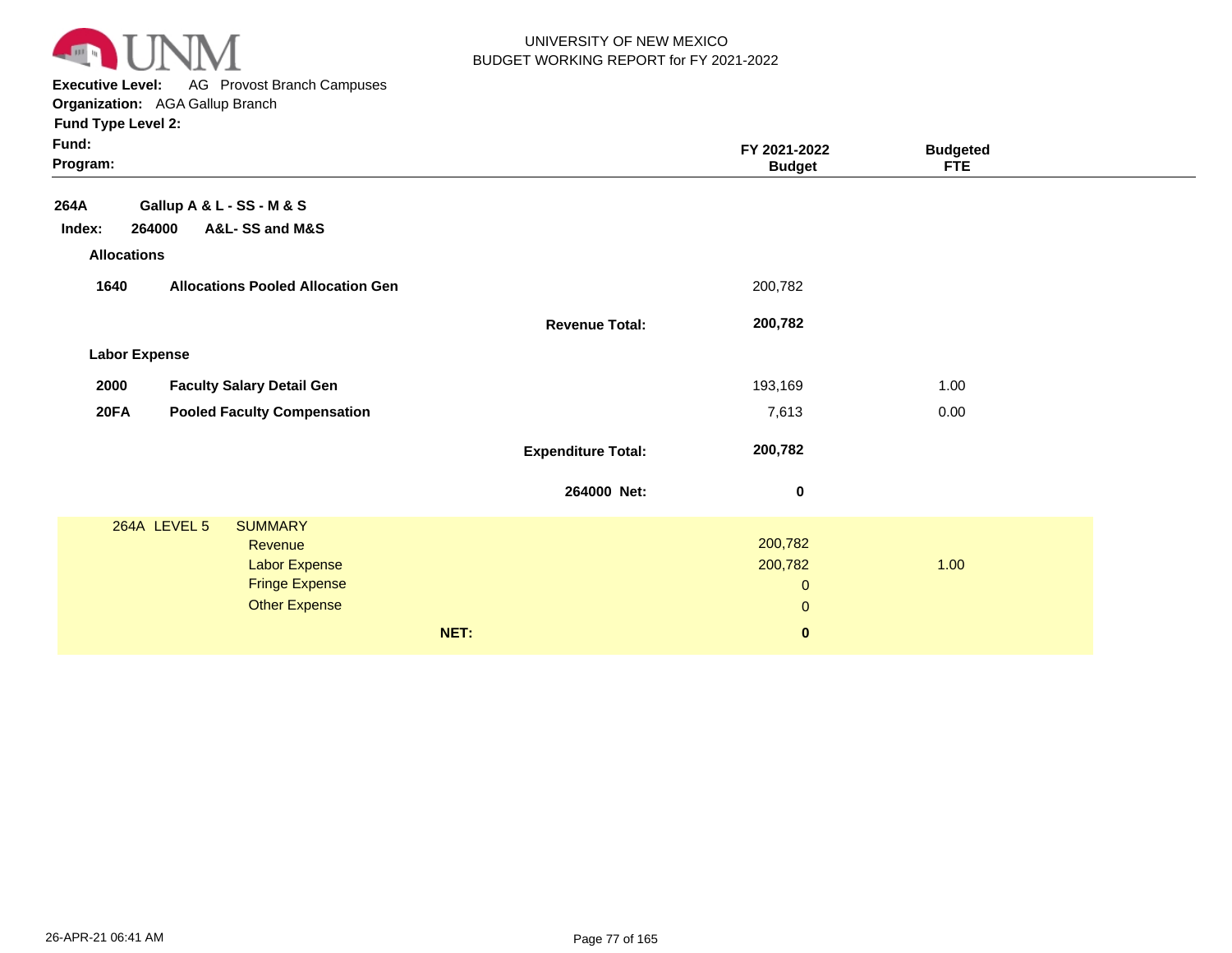

**Executive Level:** AG Provost Branch Campuses **Organization:**  AGA Gallup Branch

| Fund:<br>Program:     |                                          |                           | FY 2021-2022<br><b>Budget</b> | <b>Budgeted</b><br><b>FTE</b> |  |
|-----------------------|------------------------------------------|---------------------------|-------------------------------|-------------------------------|--|
| 407A                  | <b>Gallup B and F Monitoring</b>         |                           |                               |                               |  |
| 4U10<br>Index:        | <b>P10 FB</b>                            |                           |                               |                               |  |
| <b>Allocations</b>    |                                          |                           |                               |                               |  |
| 1640                  | <b>Allocations Pooled Allocation Gen</b> |                           | 1,581,446                     |                               |  |
|                       |                                          | <b>Revenue Total:</b>     | 1,581,446                     |                               |  |
| <b>Fringe Expense</b> |                                          |                           |                               |                               |  |
| 2110                  | <b>Fica Gen</b>                          |                           | 349,939                       |                               |  |
| 2140                  | <b>Retirement Gen</b>                    |                           | 683,742                       |                               |  |
| 2160                  | <b>Group Insurance Gen</b>               |                           | 341,040                       |                               |  |
| 2180                  | <b>Unemployment Compensation Gen</b>     |                           | 4,791                         |                               |  |
| <b>21A0</b>           | <b>Workers Compensation Gen</b>          |                           | 4,594                         |                               |  |
| <b>21J0</b>           | <b>Other Staff Benefits Gen</b>          |                           | 197,340                       |                               |  |
|                       |                                          | <b>Expenditure Total:</b> | 1,581,446                     |                               |  |
|                       |                                          | 4U10 Net:                 | 0                             |                               |  |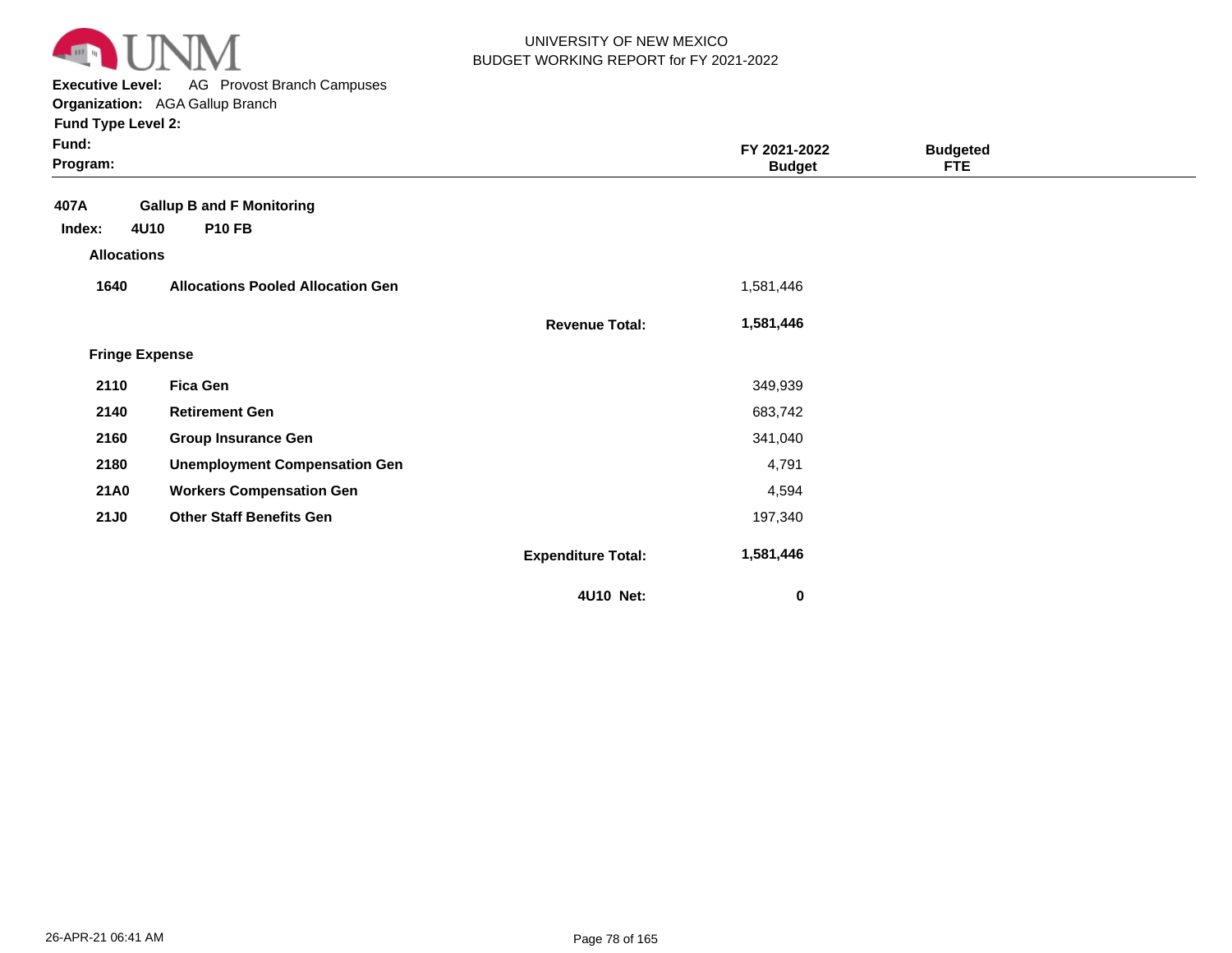

**Executive Level:** AG Provost Branch Campuses **Organization:**  AGA Gallup Branch

| Fund:<br>Program:     |                                          |                           | FY 2021-2022<br><b>Budget</b> | <b>Budgeted</b><br><b>FTE</b> |  |
|-----------------------|------------------------------------------|---------------------------|-------------------------------|-------------------------------|--|
| 407A                  | <b>Gallup B and F Monitoring</b>         |                           |                               |                               |  |
| 4U11<br>Index:        | <b>P11 FB</b>                            |                           |                               |                               |  |
| <b>Allocations</b>    |                                          |                           |                               |                               |  |
| 1640                  | <b>Allocations Pooled Allocation Gen</b> |                           | 295,892                       |                               |  |
|                       |                                          | <b>Revenue Total:</b>     | 295,892                       |                               |  |
| <b>Fringe Expense</b> |                                          |                           |                               |                               |  |
| 2110                  | <b>Fica Gen</b>                          |                           | 48,017                        |                               |  |
| 2140                  | <b>Retirement Gen</b>                    |                           | 94,903                        |                               |  |
| 2160                  | <b>Group Insurance Gen</b>               |                           | 77,292                        |                               |  |
| 2180                  | <b>Unemployment Compensation Gen</b>     |                           | 808                           |                               |  |
| <b>21A0</b>           | <b>Workers Compensation Gen</b>          |                           | 811                           |                               |  |
| <b>21J0</b>           | <b>Other Staff Benefits Gen</b>          |                           | 74,061                        |                               |  |
|                       |                                          | <b>Expenditure Total:</b> | 295,892                       |                               |  |
|                       |                                          | 4U11 Net:                 | 0                             |                               |  |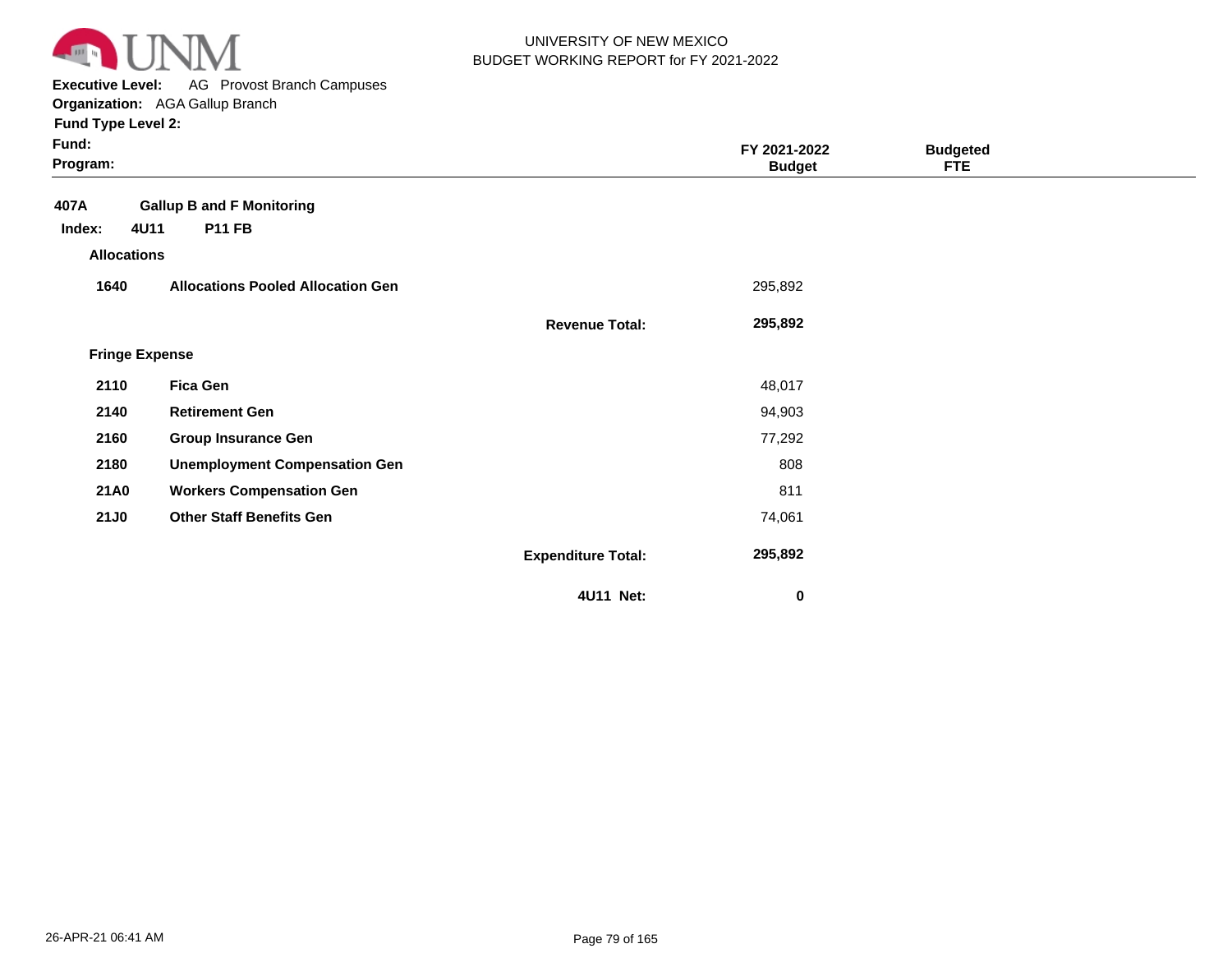

**Executive Level:** AG Provost Branch Campuses

| Fund:<br>Program:     |                                          |                           | FY 2021-2022<br><b>Budget</b> | <b>Budgeted</b><br><b>FTE</b> |  |
|-----------------------|------------------------------------------|---------------------------|-------------------------------|-------------------------------|--|
| 407A                  | <b>Gallup B and F Monitoring</b>         |                           |                               |                               |  |
| 4U12<br>Index:        | <b>P12 FB</b>                            |                           |                               |                               |  |
| <b>Allocations</b>    |                                          |                           |                               |                               |  |
| 1640                  | <b>Allocations Pooled Allocation Gen</b> |                           | 251,563                       |                               |  |
|                       |                                          | <b>Revenue Total:</b>     | 251,563                       |                               |  |
| <b>Fringe Expense</b> |                                          |                           |                               |                               |  |
| 2110                  | <b>Fica Gen</b>                          |                           | 55,177                        |                               |  |
| 2140                  | <b>Retirement Gen</b>                    |                           | 101,079                       |                               |  |
| 2160                  | <b>Group Insurance Gen</b>               |                           | 43,081                        |                               |  |
| 2180                  | <b>Unemployment Compensation Gen</b>     |                           | 1,621                         |                               |  |
| <b>21A0</b>           | <b>Workers Compensation Gen</b>          |                           | 1,059                         |                               |  |
| <b>21J0</b>           | <b>Other Staff Benefits Gen</b>          |                           | 49,546                        |                               |  |
|                       |                                          | <b>Expenditure Total:</b> | 251,563                       |                               |  |
|                       |                                          | 4U12 Net:                 | $\mathbf 0$                   |                               |  |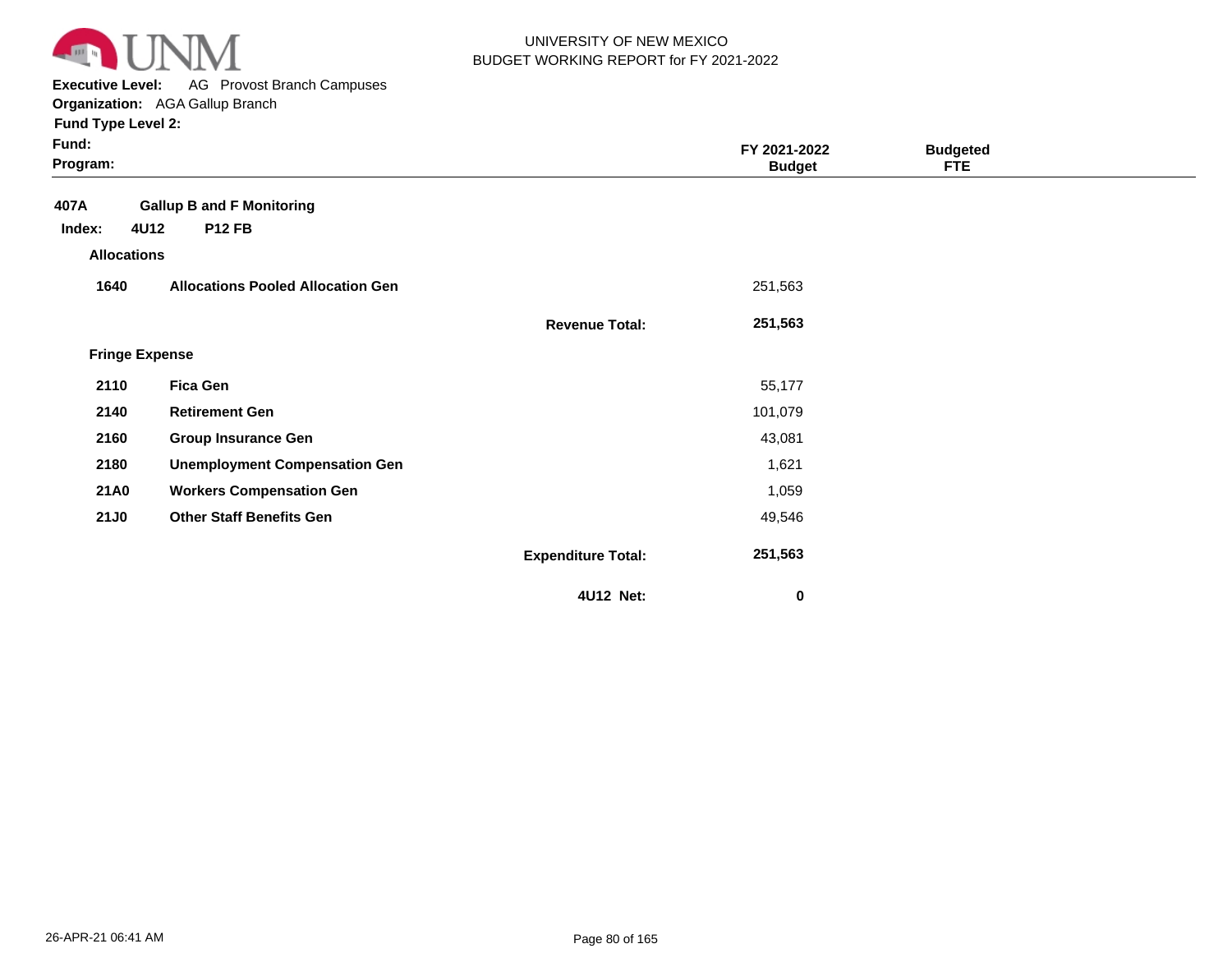

**Executive Level:** AG Provost Branch Campuses **Organization:**  AGA Gallup Branch

| Fund:<br>Program:     |                                          |                           | FY 2021-2022<br><b>Budget</b> | <b>Budgeted</b><br><b>FTE</b> |  |
|-----------------------|------------------------------------------|---------------------------|-------------------------------|-------------------------------|--|
| 407A                  | <b>Gallup B and F Monitoring</b>         |                           |                               |                               |  |
| 4U13<br>Index:        | <b>P13 FB</b>                            |                           |                               |                               |  |
| <b>Allocations</b>    |                                          |                           |                               |                               |  |
| 1640                  | <b>Allocations Pooled Allocation Gen</b> |                           | 446,671                       |                               |  |
|                       |                                          | <b>Revenue Total:</b>     | 446,671                       |                               |  |
| <b>Fringe Expense</b> |                                          |                           |                               |                               |  |
| 2110                  | <b>Fica Gen</b>                          |                           | 80,772                        |                               |  |
| 2140                  | <b>Retirement Gen</b>                    |                           | 162,242                       |                               |  |
| 2160                  | <b>Group Insurance Gen</b>               |                           | 109,259                       |                               |  |
| 2180                  | <b>Unemployment Compensation Gen</b>     |                           | 1,613                         |                               |  |
| <b>21A0</b>           | <b>Workers Compensation Gen</b>          |                           | 2,237                         |                               |  |
| <b>21J0</b>           | <b>Other Staff Benefits Gen</b>          |                           | 90,548                        |                               |  |
|                       |                                          | <b>Expenditure Total:</b> | 446,671                       |                               |  |
|                       |                                          | 4U13 Net:                 | 0                             |                               |  |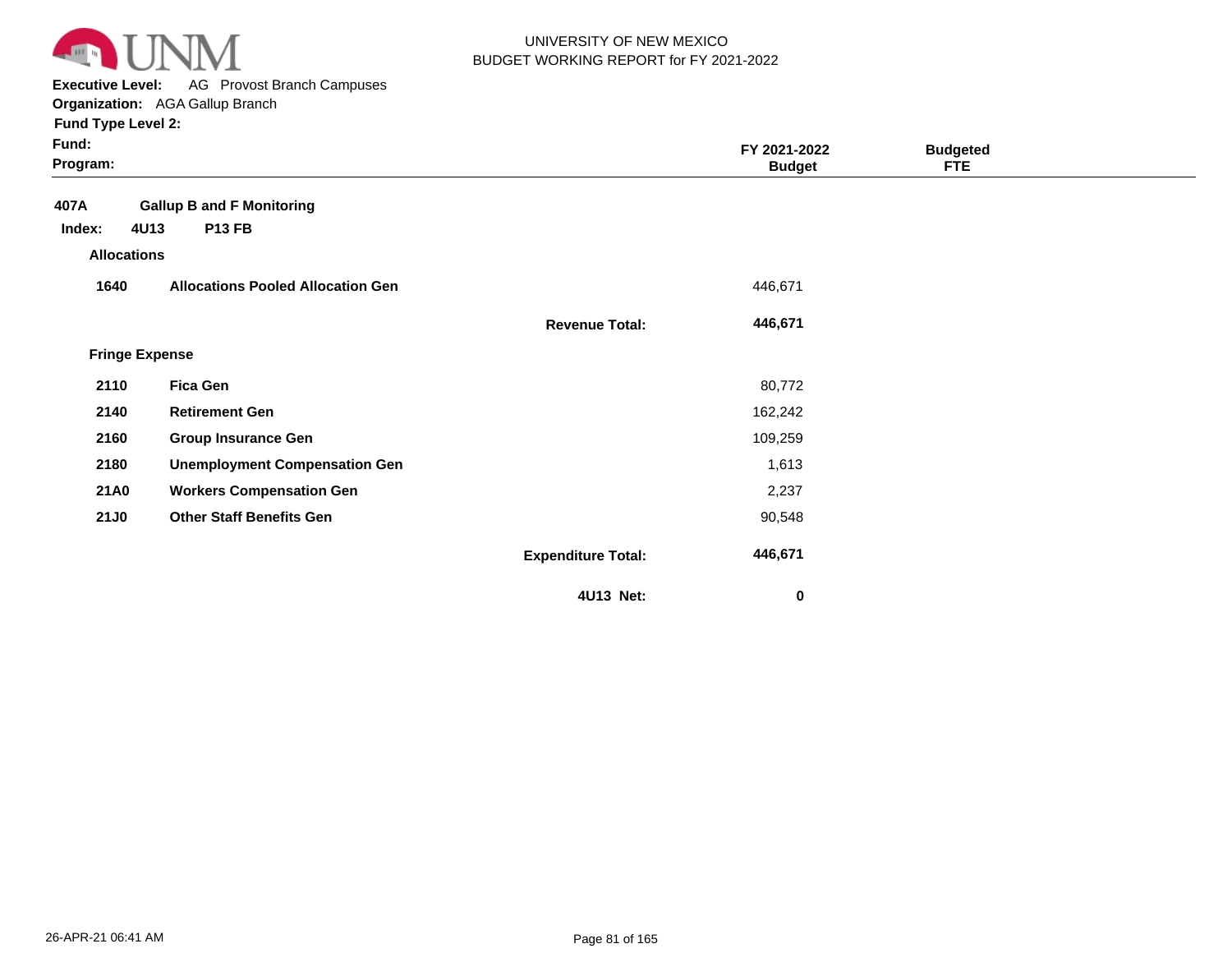

**Executive Level:** AG Provost Branch Campuses **Organization:**  AGA Gallup Branch

| Fund:<br>Program:     |                                          |                           | FY 2021-2022<br><b>Budget</b> | <b>Budgeted</b><br><b>FTE</b> |
|-----------------------|------------------------------------------|---------------------------|-------------------------------|-------------------------------|
| 407A                  | <b>Gallup B and F Monitoring</b>         |                           |                               |                               |
| 4U14<br>Index:        | <b>P14 FB</b>                            |                           |                               |                               |
| <b>Allocations</b>    |                                          |                           |                               |                               |
| 1640                  | <b>Allocations Pooled Allocation Gen</b> |                           | 300,335                       |                               |
|                       |                                          | <b>Revenue Total:</b>     | 300,335                       |                               |
| <b>Fringe Expense</b> |                                          |                           |                               |                               |
| 2110                  | <b>Fica Gen</b>                          |                           | 46,838                        |                               |
| 2140                  | <b>Retirement Gen</b>                    |                           | 87,612                        |                               |
| 2160                  | <b>Group Insurance Gen</b>               |                           | 87,824                        |                               |
| 2180                  | <b>Unemployment Compensation Gen</b>     |                           | 917                           |                               |
| <b>21A0</b>           | <b>Workers Compensation Gen</b>          |                           | 5,665                         |                               |
| <b>21J0</b>           | <b>Other Staff Benefits Gen</b>          |                           | 71,479                        |                               |
|                       |                                          | <b>Expenditure Total:</b> | 300,335                       |                               |
|                       |                                          | 4U14 Net:                 | $\pmb{0}$                     |                               |
|                       | 407A LEVEL 5<br><b>SUMMARY</b>           |                           |                               |                               |
|                       | Revenue                                  |                           | 2,875,907                     |                               |
|                       | <b>Labor Expense</b>                     |                           | $\mathbf 0$                   | 0.00                          |
|                       | <b>Fringe Expense</b>                    |                           | 2,875,907                     |                               |
|                       | <b>Other Expense</b>                     |                           | $\mathbf 0$                   |                               |
|                       |                                          | NET:                      | $\bf{0}$                      |                               |
|                       |                                          |                           |                               |                               |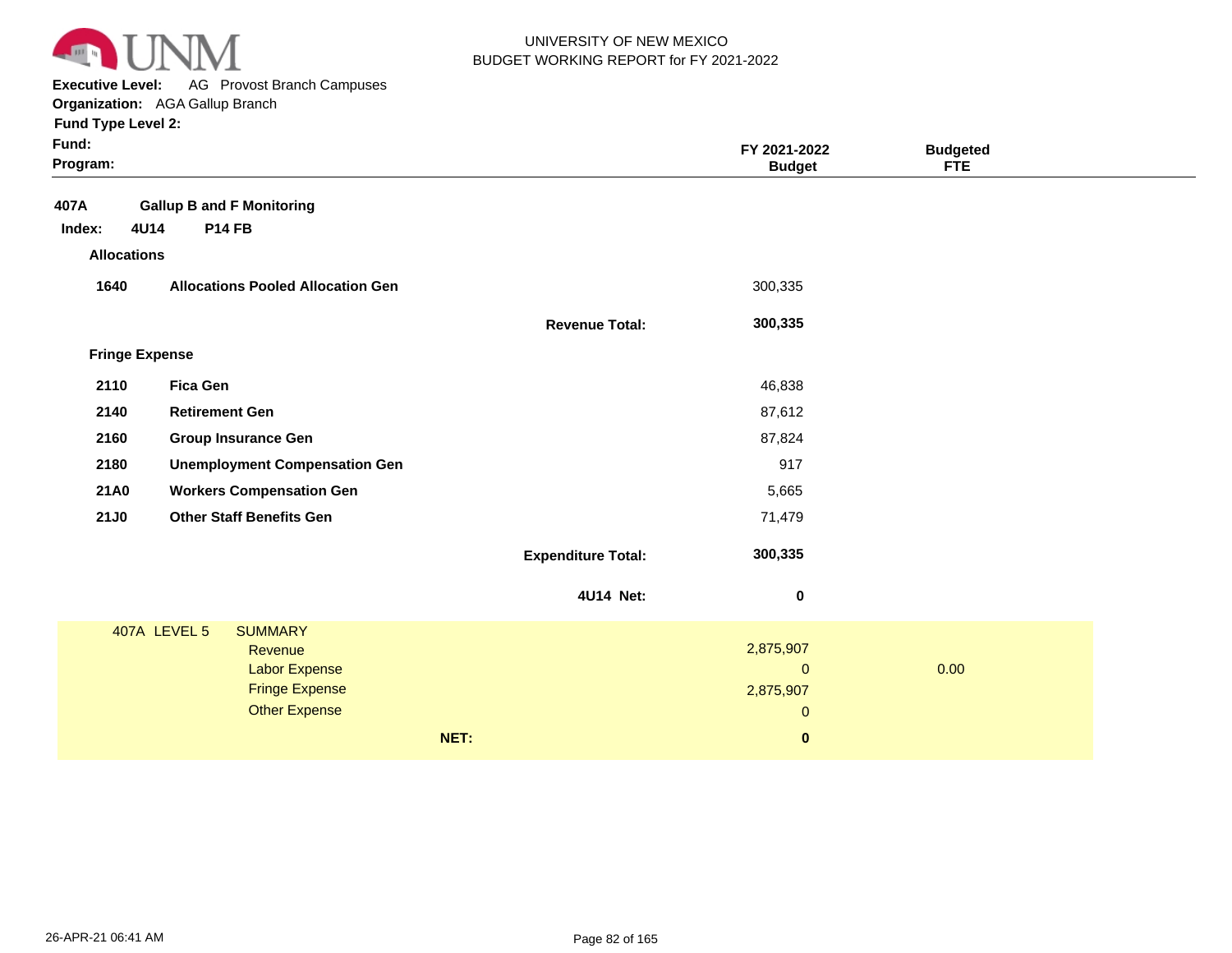

**Executive Level:** AG Provost Branch Campuses **Organization:**  AGA Gallup Branch

| Fund:<br>Program:    |                                                                           |                       | FY 2021-2022<br><b>Budget</b> | <b>Budgeted</b><br><b>FTE</b> |  |
|----------------------|---------------------------------------------------------------------------|-----------------------|-------------------------------|-------------------------------|--|
| 710A<br>Index:       | <b>Gallup Computer Service Instruction</b><br>710000<br><b>IT Support</b> |                       |                               |                               |  |
| <b>Allocations</b>   |                                                                           |                       |                               |                               |  |
| 1640                 | <b>Allocations Pooled Allocation Gen</b>                                  |                       | 388,855                       |                               |  |
|                      |                                                                           | <b>Revenue Total:</b> | 388,855                       |                               |  |
| <b>Labor Expense</b> |                                                                           |                       |                               |                               |  |
| 2040                 | <b>Technician Salary Detail Gen</b>                                       |                       | 78,643                        | 1.00                          |  |
| <b>20J0</b>          | <b>Student Salaries Gen</b>                                               |                       | 3,000                         | 0.15                          |  |
| 20L0                 | <b>Federal Workstudy Gen</b>                                              |                       | 1,000                         | 0.05                          |  |
| <b>20NO</b>          | <b>State Workstudy Gen</b>                                                |                       | 1,500                         | 0.08                          |  |
| <b>20SU</b>          | <b>Pooled Union Staff Compensation</b>                                    |                       | 1,099                         | 0.00                          |  |
| <b>Other Expense</b> |                                                                           |                       |                               |                               |  |
| 3100                 | <b>Office Supplies General</b>                                            |                       | 250                           |                               |  |
| 3140                 | <b>Computer Software Gen</b>                                              |                       | 3,100                         |                               |  |
| 3150                 | <b>Computer Supplies &lt;\$5,001</b>                                      |                       | 5,000                         |                               |  |
| 3180                 | Non Capital Equipment <\$5,001                                            |                       | 500                           |                               |  |
| 3189                 | Tagged Non-Capital Equipmnt <\$5,001                                      |                       | 9,871                         |                               |  |
| 31M1                 | <b>Staff Recruitment Expense Gen</b>                                      |                       | 500                           |                               |  |
| 37Z0                 | <b>Other Supply Costs Gen</b>                                             |                       | 500                           |                               |  |
| 3800                 | In State Travel Gen                                                       |                       | 500                           |                               |  |
| 38A0                 | <b>Motor Pool Rental Gen</b>                                              |                       | 500                           |                               |  |
| 6000                 | <b>Telecom Charges Gen</b>                                                |                       | 85,500                        |                               |  |
| 6020                 | <b>Long Distance Gen</b>                                                  |                       | 600                           |                               |  |
| 6040                 | <b>Telephone Line Spec Circuit Gen</b>                                    |                       | 15,000                        |                               |  |
| 6060                 | <b>Voice Mail Box Gen</b>                                                 |                       | 15,000                        |                               |  |
| 6080                 | <b>Cellular Charges Gen</b>                                               |                       | 600                           |                               |  |
| 60B <sub>0</sub>     | <b>Data Networking Gen</b>                                                |                       | 150,000                       |                               |  |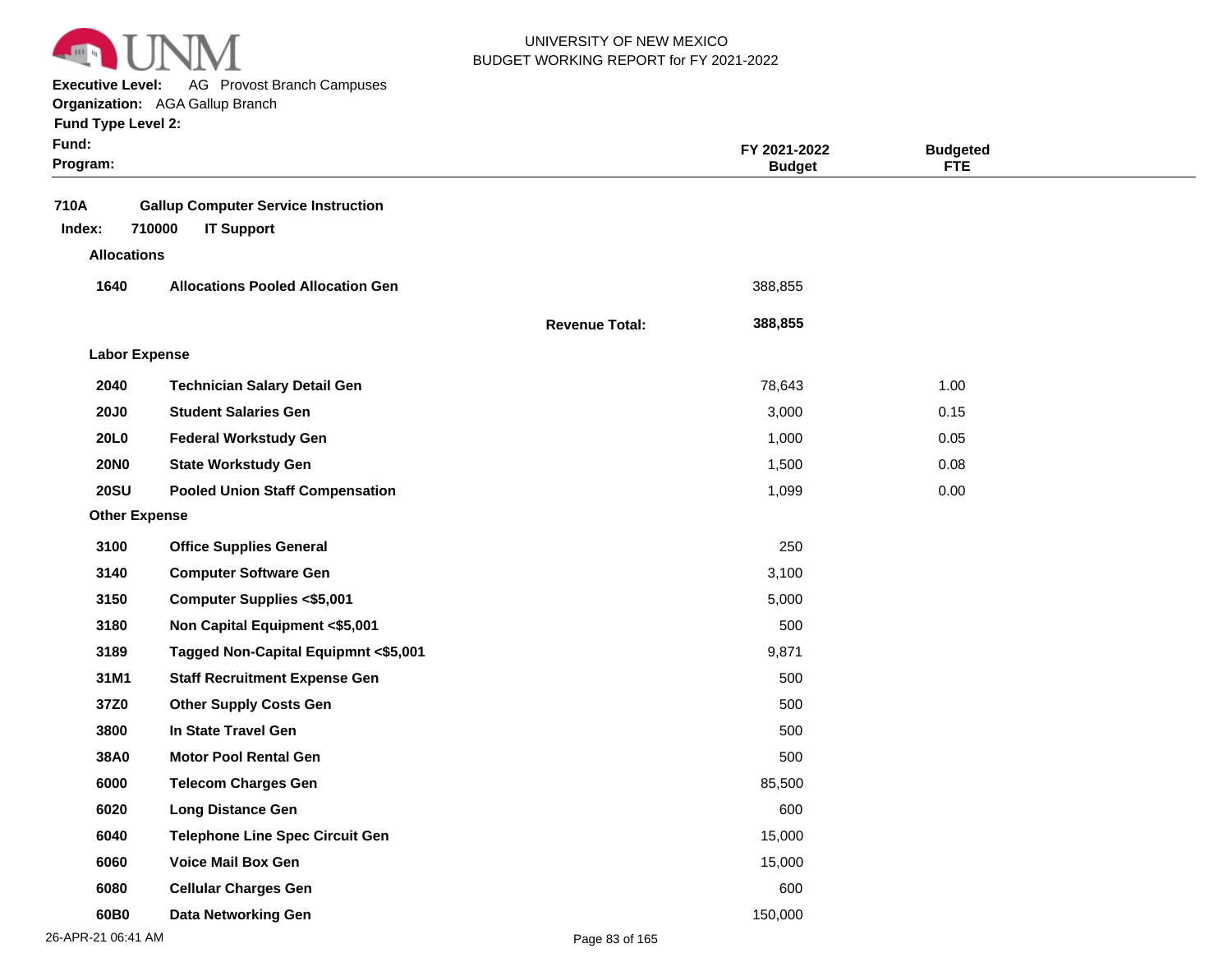

**Executive Level:** AG Provost Branch Campuses

**Organization:**  AGA Gallup Branch

| <b>Fund Type Level 2:</b> |  |
|---------------------------|--|
|---------------------------|--|

| Fund:<br>Program:    |                                                                           |                           | FY 2021-2022<br><b>Budget</b> | <b>Budgeted</b><br><b>FTE</b> |  |
|----------------------|---------------------------------------------------------------------------|---------------------------|-------------------------------|-------------------------------|--|
| 710A<br>Index:       | <b>Gallup Computer Service Instruction</b><br>710000<br><b>IT Support</b> |                           |                               |                               |  |
| <b>Other Expense</b> |                                                                           |                           |                               |                               |  |
| 62Z0                 | <b>Other Telephone Charges Gen</b>                                        |                           | 5,000                         |                               |  |
| 6300                 | Alarm System Gen                                                          |                           | 2,000                         |                               |  |
| 6380                 | <b>Cable Television Gen</b>                                               |                           | 1,900                         |                               |  |
| <b>70C1</b>          | <b>Equip Warranties/Service Contracts</b>                                 |                           | 500                           |                               |  |
| <b>70E0</b>          | <b>Computer Hardware Maintenance</b>                                      |                           | 500                           |                               |  |
| 70E1                 | <b>Computer Software Maintenance</b>                                      |                           | 2,500                         |                               |  |
| <b>80K0</b>          | <b>Banner Tax</b>                                                         |                           | 3,792                         |                               |  |
|                      |                                                                           | <b>Expenditure Total:</b> | 388,855                       |                               |  |
|                      |                                                                           | 710000 Net:               | 0                             |                               |  |
|                      | <b>710A LEVEL 5</b><br><b>SUMMARY</b>                                     |                           |                               |                               |  |
|                      | Revenue                                                                   |                           | 388,855                       |                               |  |
|                      | <b>Labor Expense</b>                                                      |                           | 85,242                        | 1.28                          |  |
|                      | <b>Fringe Expense</b><br><b>Other Expense</b>                             |                           | $\mathbf{0}$                  |                               |  |
|                      |                                                                           |                           | 303,613                       |                               |  |
|                      |                                                                           | NET:                      | $\bf{0}$                      |                               |  |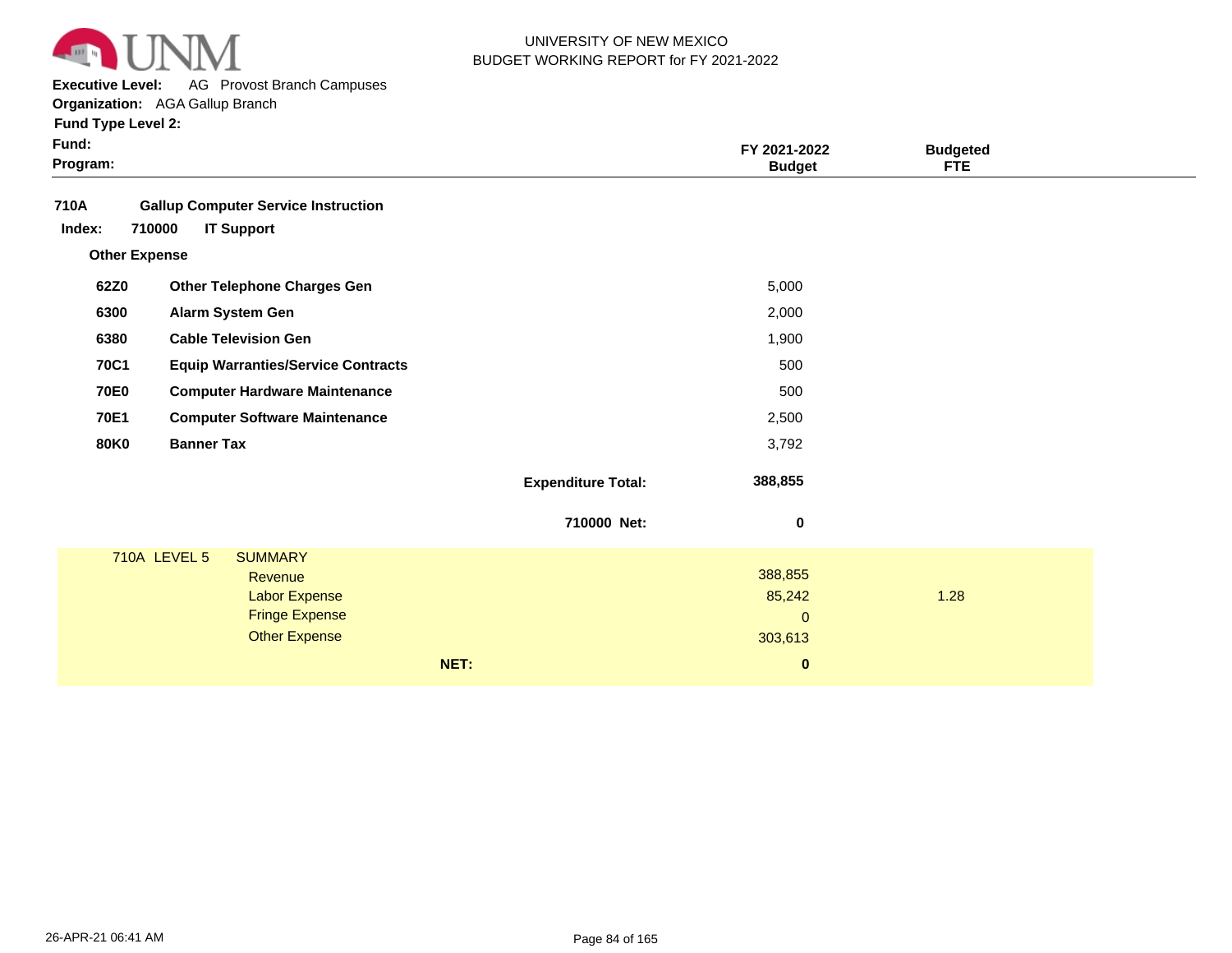

**Executive Level:** AG Provost Branch Campuses

| Fund:<br>Program:    |                                                                             |                           | FY 2021-2022<br><b>Budget</b> | <b>Budgeted</b><br><b>FTE</b> |  |
|----------------------|-----------------------------------------------------------------------------|---------------------------|-------------------------------|-------------------------------|--|
| 713B<br>Index:       | <b>Gallup Dental Assistant Program</b><br>713000<br><b>Dental Assisting</b> |                           |                               |                               |  |
| <b>Allocations</b>   |                                                                             |                           |                               |                               |  |
| 1640                 | <b>Allocations Pooled Allocation Gen</b>                                    |                           | 122,445                       |                               |  |
|                      |                                                                             | <b>Revenue Total:</b>     | 122,445                       |                               |  |
| <b>Labor Expense</b> |                                                                             |                           |                               |                               |  |
| 2000                 | <b>Faculty Salary Detail Gen</b>                                            |                           | 112,277                       | 2.00                          |  |
| <b>20FA</b>          | <b>Pooled Faculty Compensation</b>                                          |                           | 1,684                         | 0.00                          |  |
| <b>Other Expense</b> |                                                                             |                           |                               |                               |  |
| 3100                 | <b>Office Supplies General</b>                                              |                           | 50                            |                               |  |
| 3180                 | Non Capital Equipment <\$5,001                                              |                           | 1,000                         |                               |  |
| 31B0                 | Food F&A Unallowable Gen                                                    |                           | 700                           |                               |  |
| 31C0                 | <b>Dues Memberships Gen</b>                                                 |                           | 225                           |                               |  |
| 31C1                 | <b>Accreditation Fees</b>                                                   |                           | 100                           |                               |  |
| 31D0                 | <b>Freight In-Bound</b>                                                     |                           | 100                           |                               |  |
| 31P0                 | <b>Training Materials Supplies Gen</b>                                      |                           | 1,200                         |                               |  |
| 31P1                 | <b>Instructional Materials &amp; Supplies</b>                               |                           | 2,725                         |                               |  |
| 3800                 | In State Travel Gen                                                         |                           | 500                           |                               |  |
| 3820                 | Out Of State Travel Gen                                                     |                           | 700                           |                               |  |
| 63A0                 | <b>Conference Fees Gen</b>                                                  |                           | 600                           |                               |  |
| <b>70D0</b>          | <b>Equipment Repairs Maintenance Gen</b>                                    |                           | 500                           |                               |  |
| <b>80K0</b>          | <b>Banner Tax</b>                                                           |                           | 84                            |                               |  |
|                      |                                                                             | <b>Expenditure Total:</b> | 122,445                       |                               |  |
|                      |                                                                             | 713000 Net:               | 0                             |                               |  |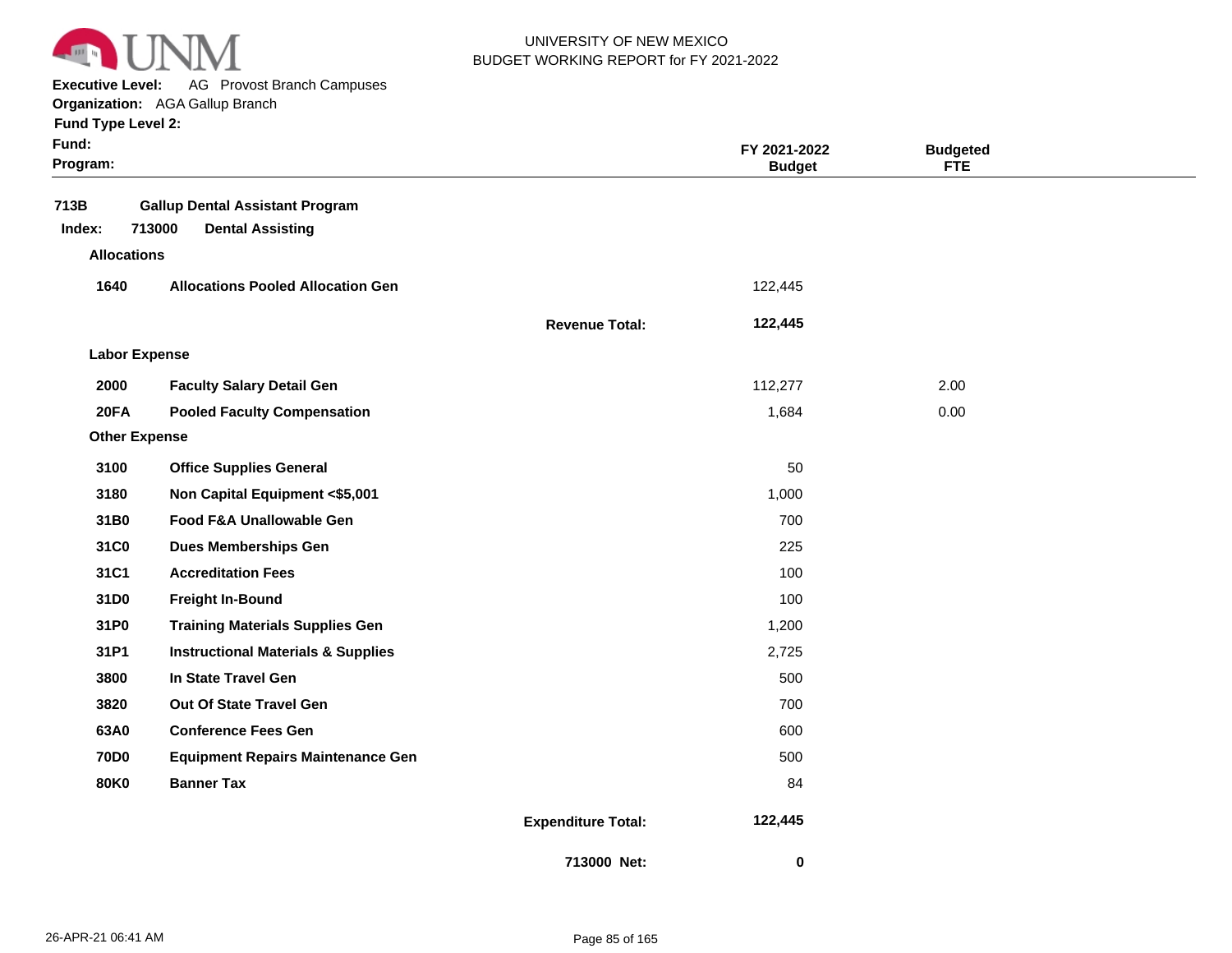

**Executive Level:** AG Provost Branch Campuses

| Fund:<br>Program:                                                                                                                     |                           | FY 2021-2022<br><b>Budget</b>                            | <b>Budgeted</b><br><b>FTE</b> |  |
|---------------------------------------------------------------------------------------------------------------------------------------|---------------------------|----------------------------------------------------------|-------------------------------|--|
| 713B<br><b>Gallup Dental Assistant Program</b><br><b>Dental Assisting Course Fees</b><br>713014<br>Index:<br><b>Operating Revenue</b> |                           |                                                          |                               |  |
| <b>Course Lab Fees Gen</b><br>0220                                                                                                    |                           | 5,000                                                    |                               |  |
|                                                                                                                                       | <b>Revenue Total:</b>     | 5,000                                                    |                               |  |
| <b>Other Expense</b>                                                                                                                  |                           |                                                          |                               |  |
| 31P1<br><b>Instructional Materials &amp; Supplies</b>                                                                                 |                           | 5,000                                                    |                               |  |
|                                                                                                                                       | <b>Expenditure Total:</b> | 5,000                                                    |                               |  |
|                                                                                                                                       | 713014 Net:               | $\bf{0}$                                                 |                               |  |
| 713B LEVEL 6<br><b>SUMMARY</b><br>Revenue<br><b>Labor Expense</b><br><b>Fringe Expense</b><br><b>Other Expense</b>                    | NET:                      | 127,445<br>113,961<br>$\mathbf 0$<br>13,484<br>$\pmb{0}$ | 2.00                          |  |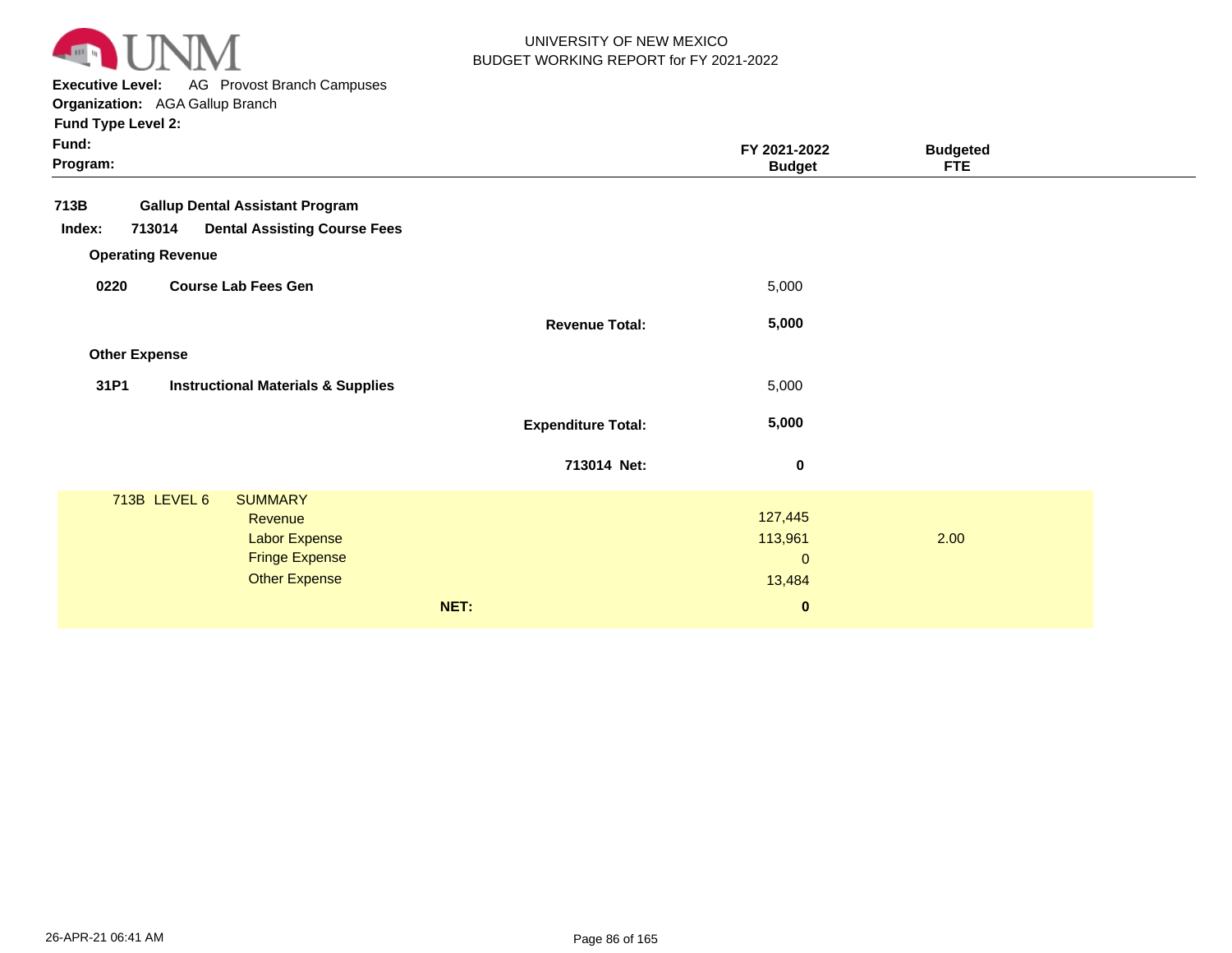

**Executive Level:** AG Provost Branch Campuses

| Fund:<br>Program:  |                                                                         |                       | FY 2021-2022<br><b>Budget</b> | <b>Budgeted</b><br><b>FTE</b> |  |
|--------------------|-------------------------------------------------------------------------|-----------------------|-------------------------------|-------------------------------|--|
| 713C<br>Index:     | <b>Gallup General Administrative</b><br>713005<br><b>Health Careers</b> |                       |                               |                               |  |
| <b>Allocations</b> |                                                                         |                       |                               |                               |  |
| 1640               | <b>Allocations Pooled Allocation Gen</b>                                |                       | 54,218                        |                               |  |
|                    |                                                                         | <b>Revenue Total:</b> | 54,218                        |                               |  |
|                    | <b>Labor Expense</b>                                                    |                       |                               |                               |  |
| 2060               | <b>Support Staff Salary Detail Gen</b>                                  |                       | 37,069                        | 1.00                          |  |
| <b>20SU</b>        | <b>Pooled Union Staff Compensation</b>                                  |                       | 556                           | 0.00                          |  |
|                    | <b>Other Expense</b>                                                    |                       |                               |                               |  |
| 3100               | <b>Office Supplies General</b>                                          |                       | 5,179                         |                               |  |
| 3150               | <b>Computer Supplies &lt;\$5,001</b>                                    |                       | 1,500                         |                               |  |
| 3170               | <b>Custodial Supplies Gen</b>                                           |                       | 100                           |                               |  |
| 3180               | Non Capital Equipment <\$5,001                                          |                       | 848                           |                               |  |
| 31B0               | Food F&A Unallowable Gen                                                |                       | 100                           |                               |  |
| 31D0               | <b>Freight In-Bound</b>                                                 |                       | 20                            |                               |  |
| 31K0               | <b>Postage Gen</b>                                                      |                       | 100                           |                               |  |
| 31L0               | <b>Printing Supplies Gen</b>                                            |                       | 100                           |                               |  |
| 31M0               | <b>Recruitment Expense Gen</b>                                          |                       | 150                           |                               |  |
| 31M1               | <b>Staff Recruitment Expense Gen</b>                                    |                       | 500                           |                               |  |
| 31P1               | <b>Instructional Materials &amp; Supplies</b>                           |                       | 3,000                         |                               |  |
| 3800               | In State Travel Gen                                                     |                       | 500                           |                               |  |
| 6000               | <b>Telecom Charges Gen</b>                                              |                       | 600                           |                               |  |
| 6020               | <b>Long Distance Gen</b>                                                |                       | 600                           |                               |  |
| 6310               | <b>Internet Fees Gen</b>                                                |                       | 200                           |                               |  |
| 63A0               | <b>Conference Fees Gen</b>                                              |                       | 150                           |                               |  |
| 63B0               | <b>Rental Fees Gen</b>                                                  |                       | 1,000                         |                               |  |
| 63C0               | <b>Copying Gen</b>                                                      |                       | 1,750                         |                               |  |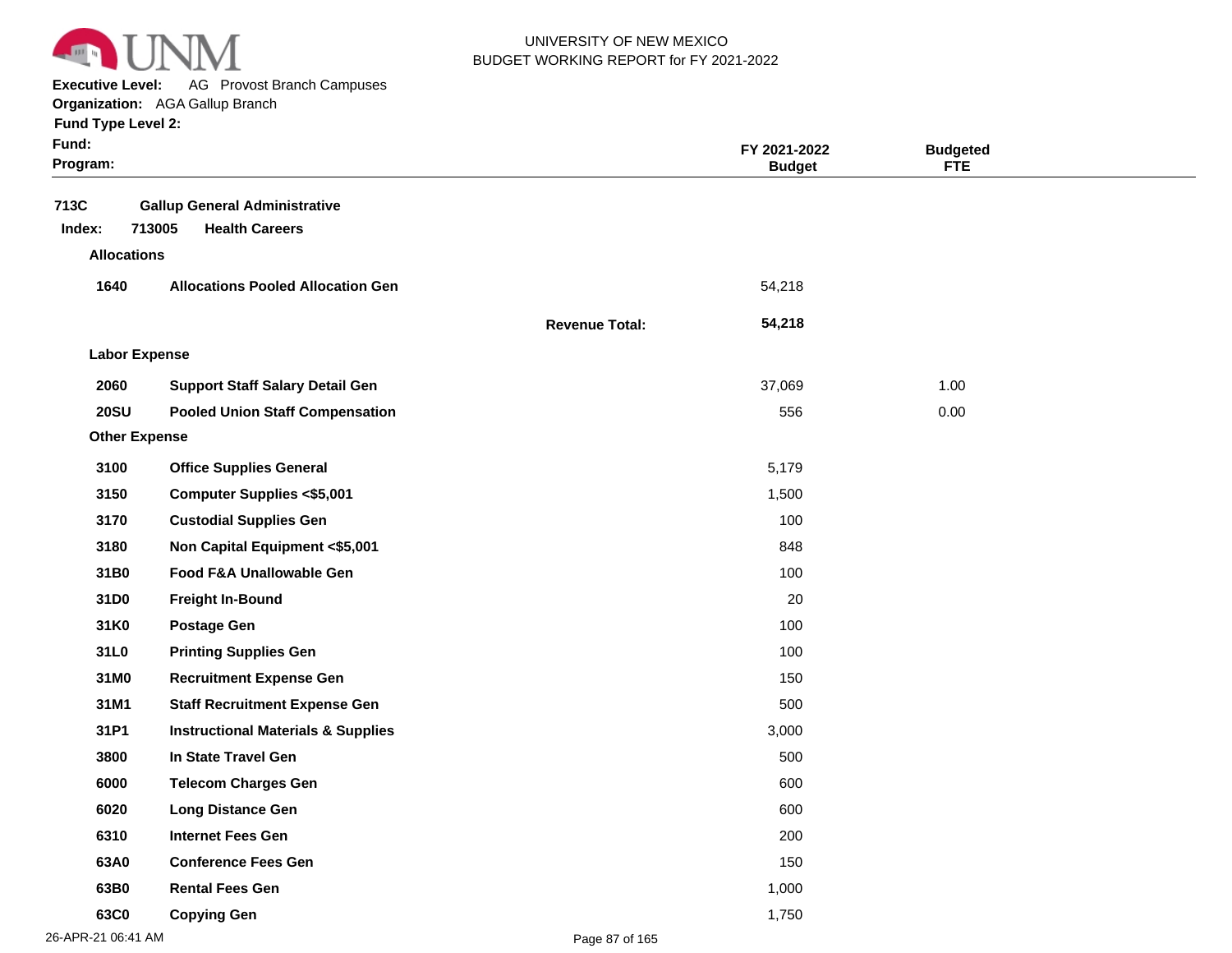

**Executive Level:** AG Provost Branch Campuses **Organization:**  AGA Gallup Branch **Fund Type Level 2:**

| .<br>Fund:<br>Program:                                                                                            |                           | FY 2021-2022<br><b>Budget</b> | <b>Budgeted</b><br><b>FTE</b> |  |
|-------------------------------------------------------------------------------------------------------------------|---------------------------|-------------------------------|-------------------------------|--|
| 713C<br><b>Gallup General Administrative</b><br><b>Health Careers</b><br>713005<br>Index:<br><b>Other Expense</b> |                           |                               |                               |  |
| <b>80K0</b><br><b>Banner Tax</b>                                                                                  |                           | 196                           |                               |  |
|                                                                                                                   | <b>Expenditure Total:</b> | 54,218                        |                               |  |
|                                                                                                                   | 713005 Net:               | 0                             |                               |  |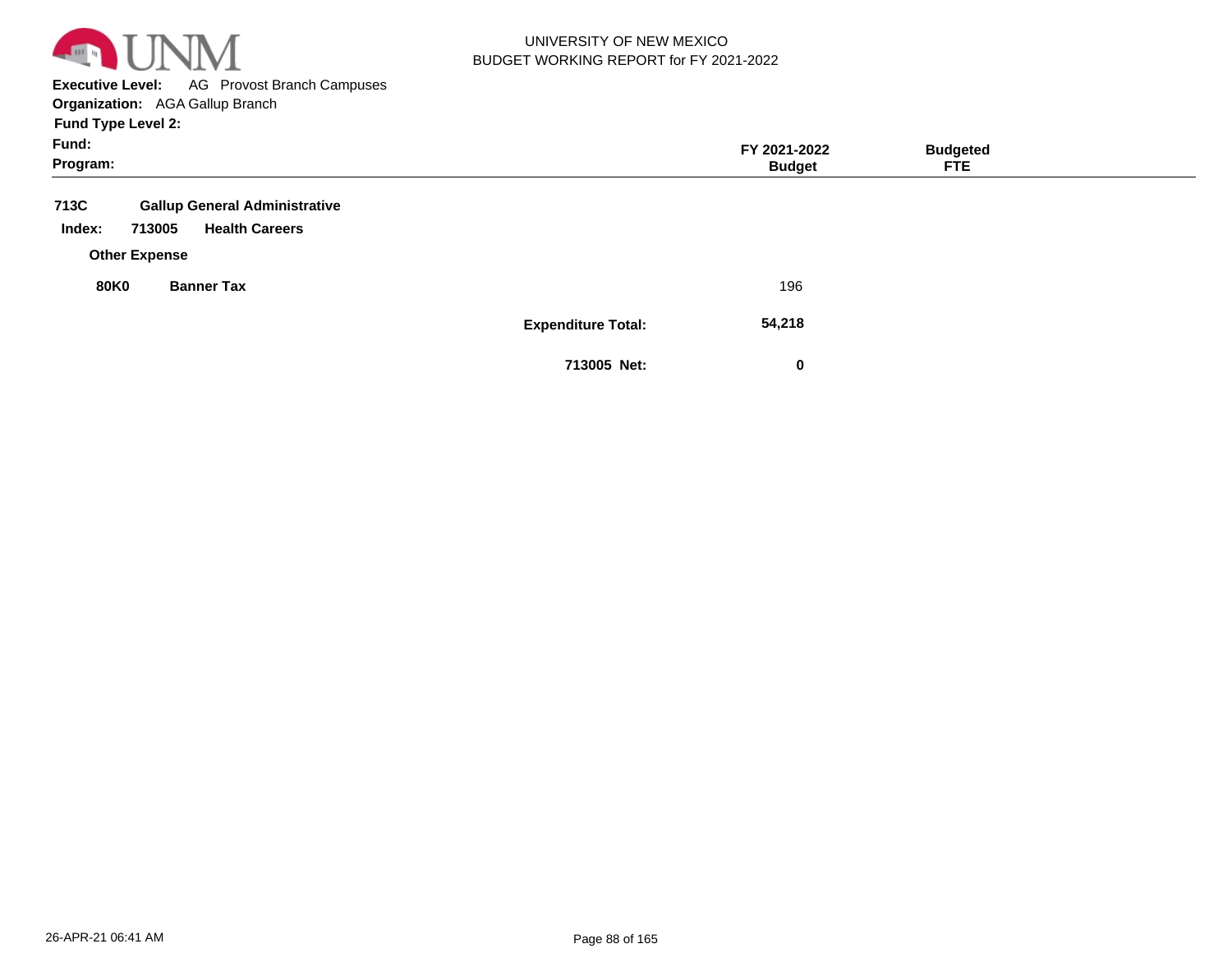

**Executive Level:** AG Provost Branch Campuses

**Organization:**  AGA Gallup Branch

|  | <b>Fund Type Level 2:</b> |  |
|--|---------------------------|--|
|  |                           |  |

| 713C<br><b>Gallup General Administrative</b>          |                                 |
|-------------------------------------------------------|---------------------------------|
| 713013<br><b>Gallup EMT Program</b><br>Index:         |                                 |
| <b>Allocations</b>                                    |                                 |
| 1640<br><b>Allocations Pooled Allocation Gen</b>      | 128,579                         |
| <b>Revenue Total:</b>                                 | 128,579                         |
| <b>Labor Expense</b>                                  |                                 |
| 2000<br><b>Faculty Salary Detail Gen</b>              | 2.00<br>121,952                 |
| <b>20FA</b><br><b>Pooled Faculty Compensation</b>     | 1,829<br>0.00                   |
| <b>Other Expense</b>                                  |                                 |
| 3100<br><b>Office Supplies General</b>                | 300                             |
| 3180<br>Non Capital Equipment <\$5,001                | 300                             |
| 31C0<br><b>Dues Memberships Gen</b>                   | 50                              |
| <b>Freight In-Bound</b><br>31D0                       | 50                              |
| 31P1<br><b>Instructional Materials &amp; Supplies</b> | 1,750                           |
| Out Of State Travel Gen<br>3820                       | 1,550                           |
| 63E0<br>Honoraria Gen                                 | 750                             |
| <b>80K0</b><br><b>Banner Tax</b>                      | 48                              |
| <b>Expenditure Total:</b>                             | 128,579                         |
| 713013 Net:                                           | $\bf{0}$                        |
| <b>713C LEVEL 6</b><br><b>SUMMARY</b>                 |                                 |
| Revenue                                               | 182,797                         |
| <b>Labor Expense</b><br><b>Fringe Expense</b>         | 161,406<br>3.00<br>$\mathbf{0}$ |
| <b>Other Expense</b>                                  | 21,391                          |
|                                                       |                                 |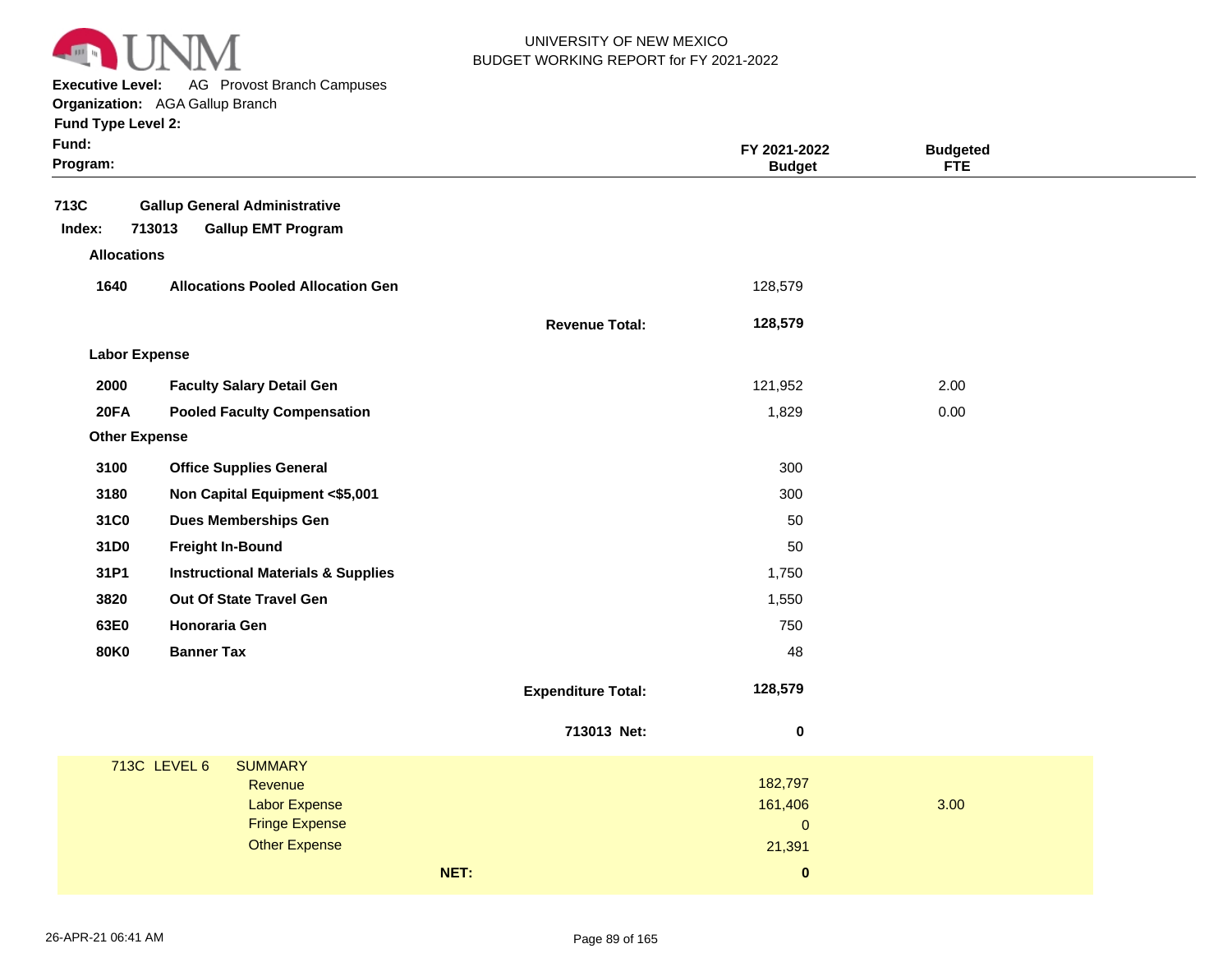

**Executive Level:** AG Provost Branch Campuses

**Organization:**  AGA Gallup Branch

| <b>Fund Type Level 2:</b> |  |
|---------------------------|--|
|---------------------------|--|

| Fund:<br>Program:    |                                                |                           | FY 2021-2022<br><b>Budget</b> | <b>Budgeted</b><br><b>FTE</b> |  |
|----------------------|------------------------------------------------|---------------------------|-------------------------------|-------------------------------|--|
| 713D                 | <b>Gallup Health Careers Sunpath</b>           |                           |                               |                               |  |
| Index:               | 713004<br><b>Gallup Health Info Technology</b> |                           |                               |                               |  |
| <b>Allocations</b>   |                                                |                           |                               |                               |  |
| 1640                 | <b>Allocations Pooled Allocation Gen</b>       |                           | 106,269                       |                               |  |
|                      |                                                | <b>Revenue Total:</b>     | 106,269                       |                               |  |
| <b>Labor Expense</b> |                                                |                           |                               |                               |  |
| 2000                 | <b>Faculty Salary Detail Gen</b>               |                           | 99,173                        | 1.60                          |  |
| <b>20FA</b>          | <b>Pooled Faculty Compensation</b>             |                           | 1,488                         | 0.00                          |  |
| <b>Other Expense</b> |                                                |                           |                               |                               |  |
| 3140                 | <b>Computer Software Gen</b>                   |                           | 600                           |                               |  |
| 31B0                 | Food F&A Unallowable Gen                       |                           | 150                           |                               |  |
| 31C0                 | <b>Dues Memberships Gen</b>                    |                           | 3,000                         |                               |  |
| 31C1                 | <b>Accreditation Fees</b>                      |                           | 250                           |                               |  |
| 31P1                 | <b>Instructional Materials &amp; Supplies</b>  |                           | 500                           |                               |  |
| 3800                 | In State Travel Gen                            |                           | 300                           |                               |  |
| 3820                 | Out Of State Travel Gen                        |                           | 250                           |                               |  |
| 63A0                 | <b>Conference Fees Gen</b>                     |                           | 500                           |                               |  |
| <b>80K0</b>          | <b>Banner Tax</b>                              |                           | 58                            |                               |  |
|                      |                                                | <b>Expenditure Total:</b> | 106,269                       |                               |  |
|                      |                                                | 713004 Net:               | 0                             |                               |  |
|                      | 713D LEVEL 6<br><b>SUMMARY</b>                 |                           |                               |                               |  |
|                      | Revenue                                        |                           | 106,269<br>100,661            | 1.60                          |  |
|                      | <b>Labor Expense</b><br><b>Fringe Expense</b>  |                           | $\mathsf{O}\xspace$           |                               |  |
|                      | <b>Other Expense</b>                           |                           | 5,608                         |                               |  |
|                      |                                                | NET:                      | $\bf{0}$                      |                               |  |
|                      |                                                |                           |                               |                               |  |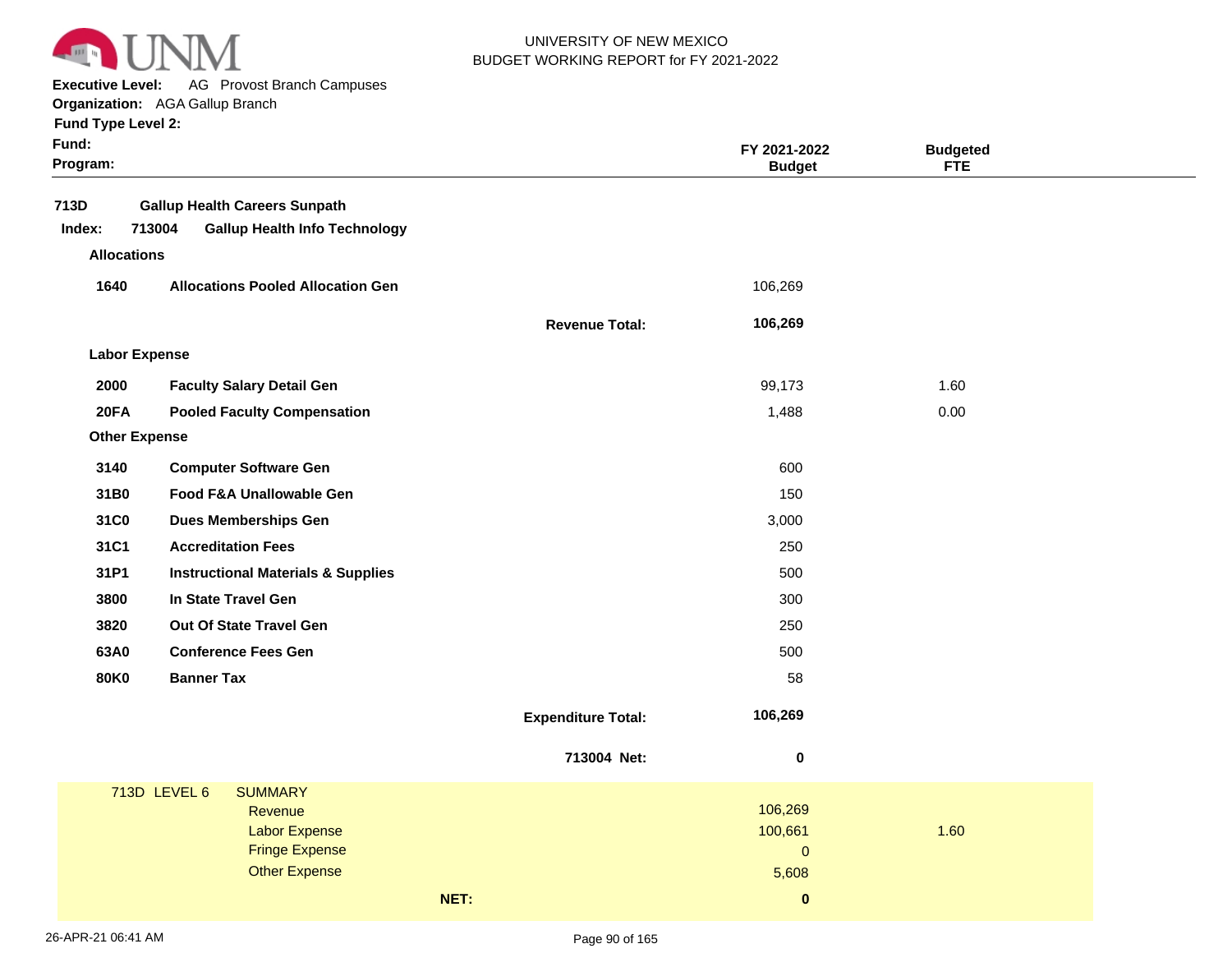

**Executive Level:** AG Provost Branch Campuses

**Organization:**  AGA Gallup Branch

| 713E<br><b>Gallup Human Services</b><br>713001<br><b>Health Careers Human Services</b><br>Index:<br><b>Allocations</b> |      |
|------------------------------------------------------------------------------------------------------------------------|------|
|                                                                                                                        |      |
|                                                                                                                        |      |
|                                                                                                                        |      |
| 1640<br><b>Allocations Pooled Allocation Gen</b><br>128,491                                                            |      |
| 128,491<br><b>Revenue Total:</b>                                                                                       |      |
| <b>Labor Expense</b>                                                                                                   |      |
| 2000<br><b>Faculty Salary Detail Gen</b><br>125,000                                                                    | 2.00 |
| <b>20FA</b><br><b>Pooled Faculty Compensation</b><br>1,875                                                             | 0.00 |
| <b>Other Expense</b>                                                                                                   |      |
| 3180<br>Non Capital Equipment <\$5,001<br>400                                                                          |      |
| 31B0<br>Food F&A Unallowable Gen<br>50                                                                                 |      |
| 31P1<br><b>Instructional Materials &amp; Supplies</b><br>250                                                           |      |
| 3800<br>In State Travel Gen<br>100                                                                                     |      |
| Out Of State Travel Gen<br>3820<br>800                                                                                 |      |
| <b>Banner Tax</b><br><b>80K0</b><br>16                                                                                 |      |
| 128,491<br><b>Expenditure Total:</b>                                                                                   |      |
| 713001 Net:<br>$\pmb{0}$                                                                                               |      |
| 713E LEVEL 6<br><b>SUMMARY</b>                                                                                         |      |
| 128,491<br>Revenue<br><b>Labor Expense</b><br>126,875                                                                  | 2.00 |
| <b>Fringe Expense</b><br>$\pmb{0}$                                                                                     |      |
| <b>Other Expense</b><br>1,616                                                                                          |      |
| NET:<br>$\pmb{0}$                                                                                                      |      |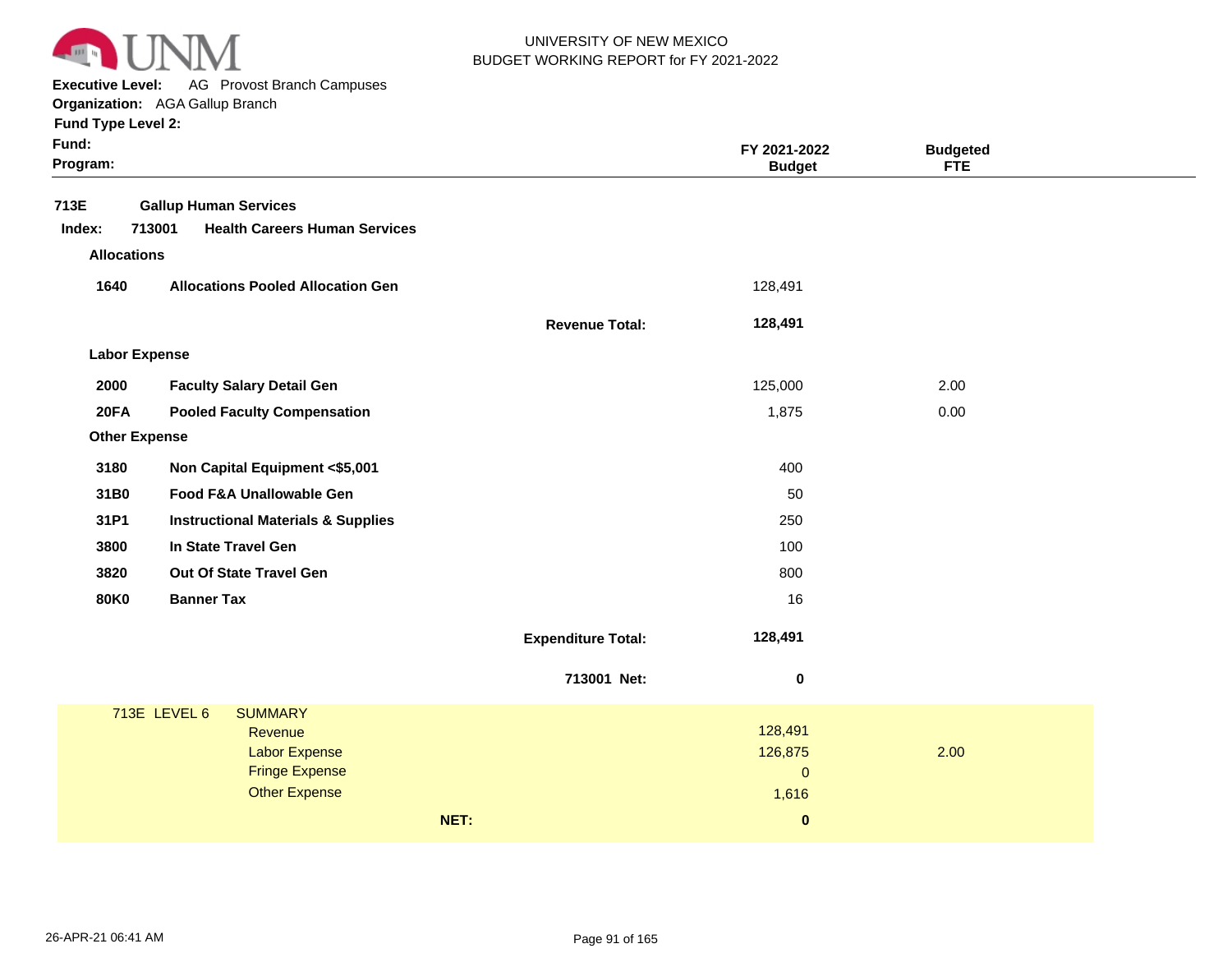

**Executive Level:** AG Provost Branch Campuses

**Organization:**  AGA Gallup Branch

| Fund:<br>Program:    |                                                                                    |                           | FY 2021-2022<br><b>Budget</b> | <b>Budgeted</b><br>FTE |
|----------------------|------------------------------------------------------------------------------------|---------------------------|-------------------------------|------------------------|
| 713F<br>Index:       | <b>Gallup Medical Lab Tech</b><br>713002<br><b>Health Careers Medical Lab Tech</b> |                           |                               |                        |
| <b>Allocations</b>   |                                                                                    |                           |                               |                        |
| 1640                 | <b>Allocations Pooled Allocation Gen</b>                                           |                           | 83,674                        |                        |
|                      |                                                                                    | <b>Revenue Total:</b>     | 83,674                        |                        |
| <b>Labor Expense</b> |                                                                                    |                           |                               |                        |
| 2000                 | <b>Faculty Salary Detail Gen</b>                                                   |                           | 69,550                        | 1.00                   |
| <b>20FA</b>          | <b>Pooled Faculty Compensation</b>                                                 |                           | 2,782                         | 0.00                   |
| <b>Other Expense</b> |                                                                                    |                           |                               |                        |
| 3100                 | <b>Office Supplies General</b>                                                     |                           | 2,500                         |                        |
| 3180                 | Non Capital Equipment <\$5,001                                                     |                           | 1,000                         |                        |
| 31C1                 | <b>Accreditation Fees</b>                                                          |                           | 3,250                         |                        |
| 31D0                 | <b>Freight In-Bound</b>                                                            |                           | 150                           |                        |
| 31P0                 | <b>Training Materials Supplies Gen</b>                                             |                           | 200                           |                        |
| 31P1                 | <b>Instructional Materials &amp; Supplies</b>                                      |                           | 3,850                         |                        |
| 63A0                 | <b>Conference Fees Gen</b>                                                         |                           | 250                           |                        |
| <b>80K0</b>          | <b>Banner Tax</b>                                                                  |                           | 142                           |                        |
|                      |                                                                                    | <b>Expenditure Total:</b> | 83,674                        |                        |
|                      |                                                                                    | 713002 Net:               | $\pmb{0}$                     |                        |
|                      | 713F LEVEL 6<br><b>SUMMARY</b>                                                     |                           |                               |                        |
|                      | Revenue<br><b>Labor Expense</b>                                                    |                           | 83,674<br>72,332              | 1.00                   |
|                      | <b>Fringe Expense</b>                                                              |                           | $\mathbf 0$                   |                        |
|                      | <b>Other Expense</b>                                                               |                           | 11,342                        |                        |
|                      | NET:                                                                               |                           | $\bf{0}$                      |                        |
|                      |                                                                                    |                           |                               |                        |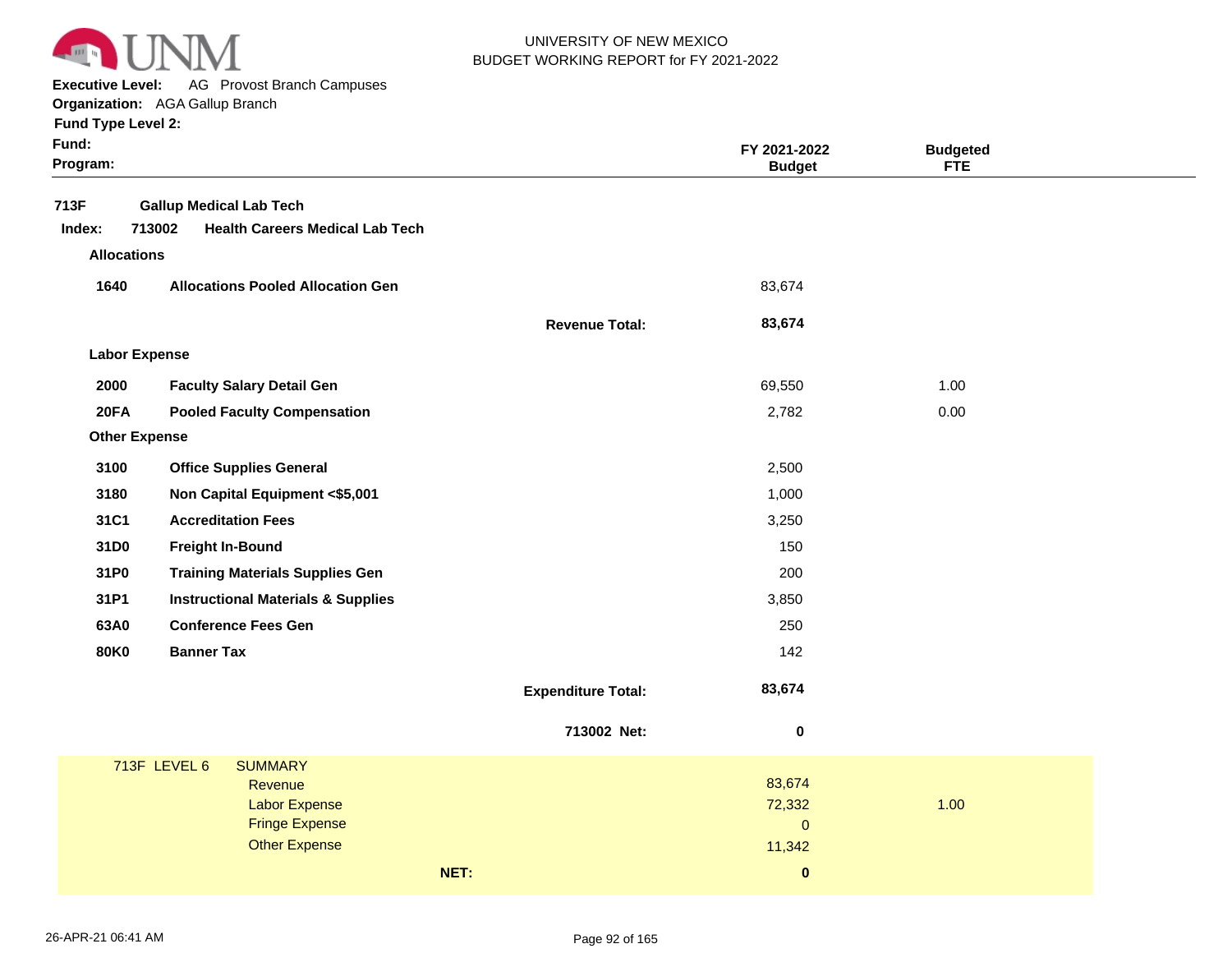

**Executive Level:** AG Provost Branch Campuses

**Organization:**  AGA Gallup Branch

| Fund:<br>Program:    |                                                      |                           | FY 2021-2022<br><b>Budget</b> | <b>Budgeted</b><br><b>FTE</b> |
|----------------------|------------------------------------------------------|---------------------------|-------------------------------|-------------------------------|
| 713H                 | <b>Gallup Physical Educ Health Educ</b>              |                           |                               |                               |
| Index:               | <b>Gallup Health Education Course Fees</b><br>713008 |                           |                               |                               |
|                      | <b>Operating Revenue</b>                             |                           |                               |                               |
| 0220                 | <b>Course Lab Fees Gen</b>                           |                           | 15,250                        |                               |
|                      |                                                      | <b>Revenue Total:</b>     | 15,250                        |                               |
| <b>Other Expense</b> |                                                      |                           |                               |                               |
| 31P1                 | <b>Instructional Materials &amp; Supplies</b>        |                           | 15,097                        |                               |
| <b>80K0</b>          | <b>Banner Tax</b>                                    |                           | 153                           |                               |
|                      |                                                      | <b>Expenditure Total:</b> | 15,250                        |                               |
|                      |                                                      | 713008 Net:               | $\mathbf 0$                   |                               |
|                      | 713H LEVEL 6<br><b>SUMMARY</b>                       |                           |                               |                               |
|                      | Revenue                                              |                           | 15,250                        |                               |
|                      | Labor Expense                                        |                           | $\mathbf{0}$                  | 0.00                          |
|                      | <b>Fringe Expense</b>                                |                           | $\pmb{0}$                     |                               |
|                      | <b>Other Expense</b>                                 |                           | 15,250                        |                               |
|                      |                                                      | NET:                      | $\boldsymbol{0}$              |                               |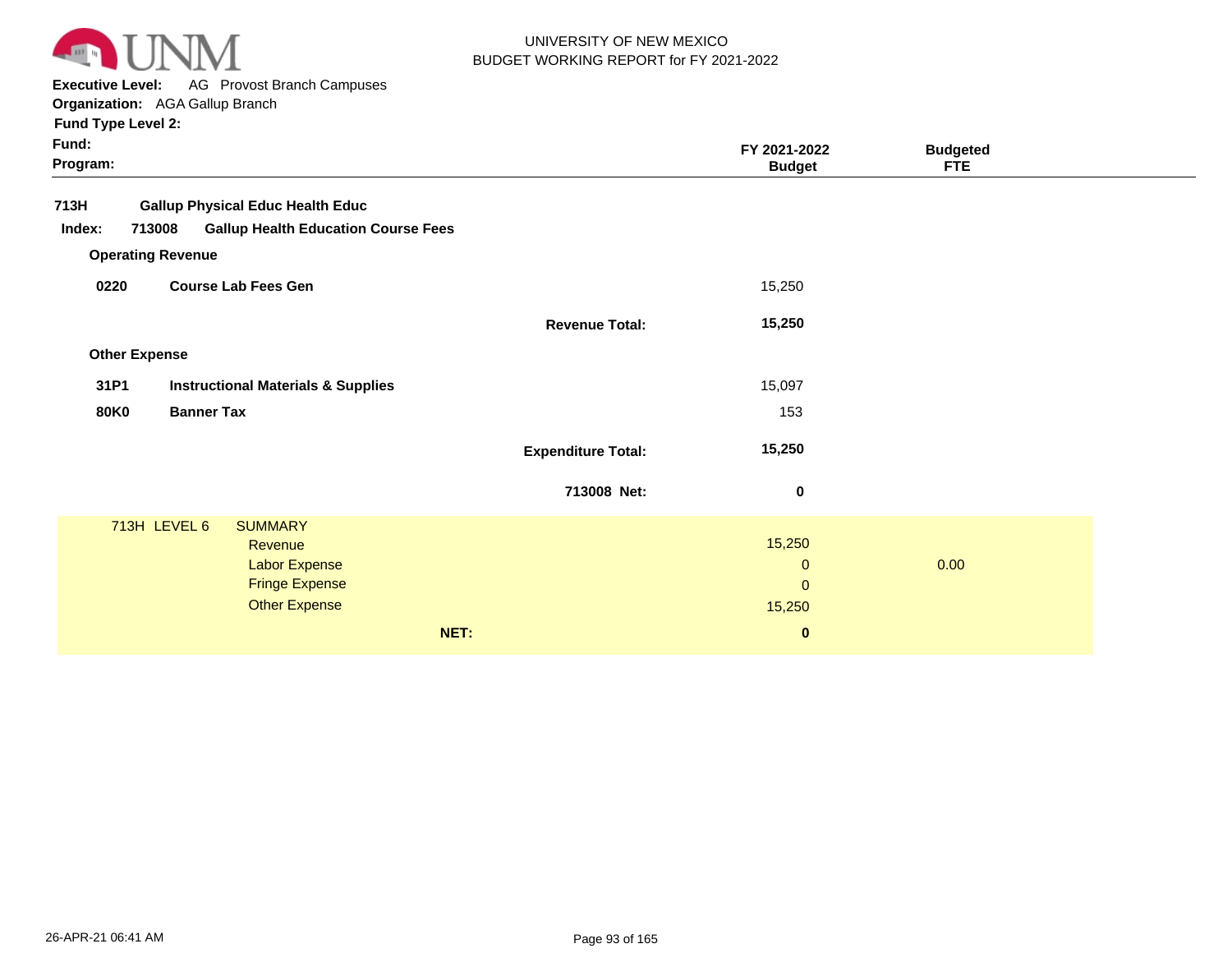

**Executive Level:** AG Provost Branch Campuses

**Organization:**  AGA Gallup Branch

| Fund:<br>Program:     |                                               |                           | FY 2021-2022<br><b>Budget</b> | <b>Budgeted</b><br><b>FTE</b> |  |
|-----------------------|-----------------------------------------------|---------------------------|-------------------------------|-------------------------------|--|
| 7140                  | <b>Gallup CCTE Health Careers</b>             |                           |                               |                               |  |
| Index:                | 714026<br><b>CCTE Health Careers - Gallup</b> |                           |                               |                               |  |
| <b>Allocations</b>    |                                               |                           |                               |                               |  |
| 1640                  | <b>Allocations Pooled Allocation Gen</b>      |                           | 29,941                        |                               |  |
|                       |                                               | <b>Revenue Total:</b>     | 29,941                        |                               |  |
| <b>Labor Expense</b>  |                                               |                           |                               |                               |  |
| 2000                  | <b>Faculty Salary Detail Gen</b>              |                           | 19,449                        | 0.40                          |  |
| <b>20FA</b>           | <b>Pooled Faculty Compensation</b>            |                           | 292                           | 0.00                          |  |
| <b>Fringe Expense</b> |                                               |                           |                               |                               |  |
| 2110                  | <b>Fica Gen</b>                               |                           | 1,488                         |                               |  |
| 2140                  | <b>Retirement Gen</b>                         |                           | 2,752                         |                               |  |
| 2160                  | <b>Group Insurance Gen</b>                    |                           | 1,402                         |                               |  |
| 2180                  | <b>Unemployment Compensation Gen</b>          |                           | 27                            |                               |  |
| <b>21A0</b>           | <b>Workers Compensation Gen</b>               |                           | 18                            |                               |  |
| <b>21J0</b>           | <b>Other Staff Benefits Gen</b>               |                           | 926                           |                               |  |
| <b>Other Expense</b>  |                                               |                           |                               |                               |  |
| 3100                  | <b>Office Supplies General</b>                |                           | 225                           |                               |  |
| 3110                  | <b>Books Periodicals Gen</b>                  |                           | 450                           |                               |  |
| 31P1                  | <b>Instructional Materials &amp; Supplies</b> |                           | 2,876                         |                               |  |
| <b>80K0</b>           | <b>Banner Tax</b>                             |                           | 36                            |                               |  |
|                       |                                               | <b>Expenditure Total:</b> | 29,941                        |                               |  |
|                       |                                               | 714026 Net:               | 0                             |                               |  |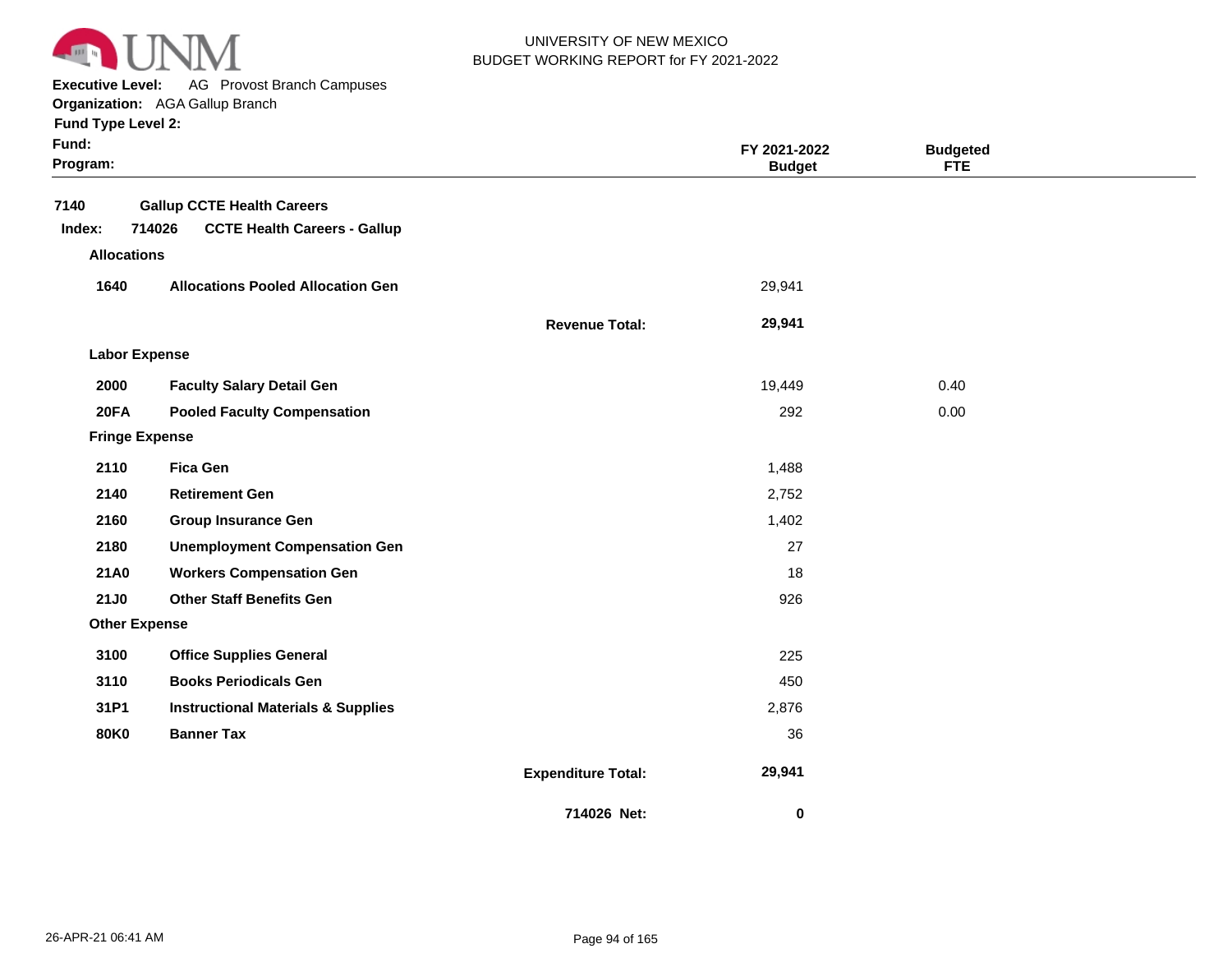

**Executive Level:** AG Provost Branch Campuses

**Organization:**  AGA Gallup Branch

**Fund Type Level 2:**

| Fund:    | -2022<br>m<br>-w |                   |  |
|----------|------------------|-------------------|--|
| Program: |                  | ___<br>---<br>. . |  |

#### **7140 Gallup CCTE Health Careers**

|              | NET:                  | $\mathbf{0}$ |      |
|--------------|-----------------------|--------------|------|
|              | <b>Other Expense</b>  | 3,587        |      |
|              | <b>Fringe Expense</b> | 6,613        |      |
|              | <b>Labor Expense</b>  | 19,741       | 0.40 |
|              | Revenue               | 29,941       |      |
| 7140 LEVEL 6 | <b>SUMMARY</b>        |              |      |
|              | .                     |              |      |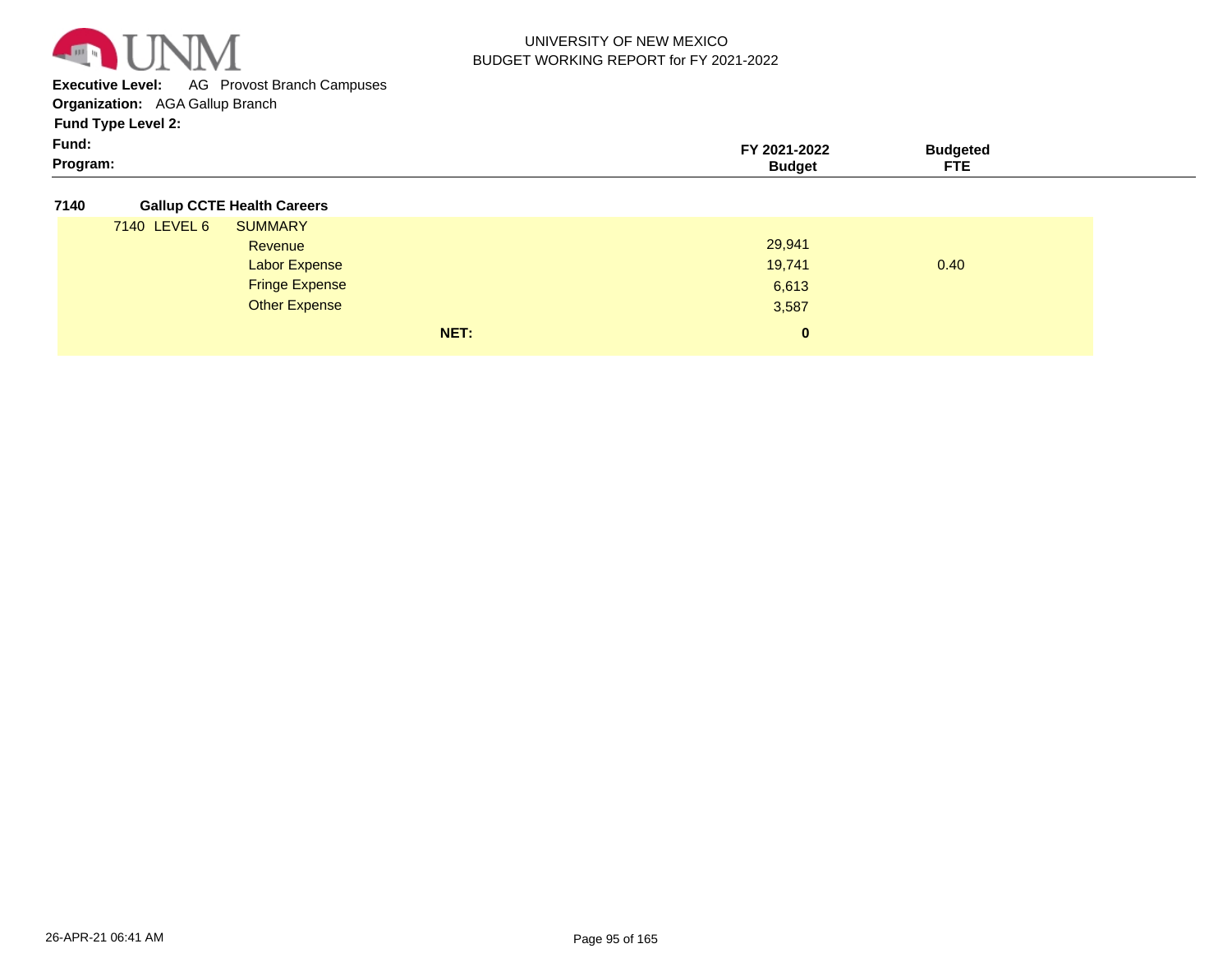

**Executive Level:** AG Provost Branch Campuses

**Organization:**  AGA Gallup Branch

| <b>Fund Type Level 2:</b> |  |  |  |
|---------------------------|--|--|--|
|---------------------------|--|--|--|

| Fund:<br>Program:     |                                                                                    |                       | FY 2021-2022<br><b>Budget</b> | <b>Budgeted</b><br><b>FTE</b> |  |
|-----------------------|------------------------------------------------------------------------------------|-----------------------|-------------------------------|-------------------------------|--|
| 714B<br>Index:        | <b>Gallup CCTE Administration</b><br>714016<br><b>CCTE Administration - Gallup</b> |                       |                               |                               |  |
| <b>Allocations</b>    |                                                                                    |                       |                               |                               |  |
| 1640                  | <b>Allocations Pooled Allocation Gen</b>                                           |                       | 133,740                       |                               |  |
|                       |                                                                                    | <b>Revenue Total:</b> | 133,740                       |                               |  |
| <b>Labor Expense</b>  |                                                                                    |                       |                               |                               |  |
| 2060                  | <b>Support Staff Salary Detail Gen</b>                                             |                       | 73,861                        | 2.00                          |  |
| <b>20J0</b>           | <b>Student Salaries Gen</b>                                                        |                       | 8,100                         | 0.41                          |  |
| <b>20SU</b>           | <b>Pooled Union Staff Compensation</b>                                             |                       | 1,108                         | 0.00                          |  |
| <b>Fringe Expense</b> |                                                                                    |                       |                               |                               |  |
| 2110                  | <b>Fica Gen</b>                                                                    |                       | 6,479                         |                               |  |
| 2140                  | <b>Retirement Gen</b>                                                              |                       | 12,840                        |                               |  |
| 2160                  | <b>Group Insurance Gen</b>                                                         |                       | 15,000                        |                               |  |
| 2180                  | <b>Unemployment Compensation Gen</b>                                               |                       | 70                            |                               |  |
| 21A0                  | <b>Workers Compensation Gen</b>                                                    |                       | 100                           |                               |  |
| 21J0                  | <b>Other Staff Benefits Gen</b>                                                    |                       | 3,787                         |                               |  |
| <b>Other Expense</b>  |                                                                                    |                       |                               |                               |  |
| 3100                  | <b>Office Supplies General</b>                                                     |                       | 100                           |                               |  |
| 3140                  | <b>Computer Software Gen</b>                                                       |                       | 500                           |                               |  |
| 3160                  | <b>Copier Supplies Gen</b>                                                         |                       | 500                           |                               |  |
| 3180                  | Non Capital Equipment <\$5,001                                                     |                       | 1,450                         |                               |  |
| 31K0                  | <b>Postage Gen</b>                                                                 |                       | 200                           |                               |  |
| 31M1                  | <b>Staff Recruitment Expense Gen</b>                                               |                       | 500                           |                               |  |
| 37Z0                  | <b>Other Supply Costs Gen</b>                                                      |                       | 532                           |                               |  |
| 3800                  | In State Travel Gen                                                                |                       | 500                           |                               |  |
| 38A0                  | <b>Motor Pool Rental Gen</b>                                                       |                       | 200                           |                               |  |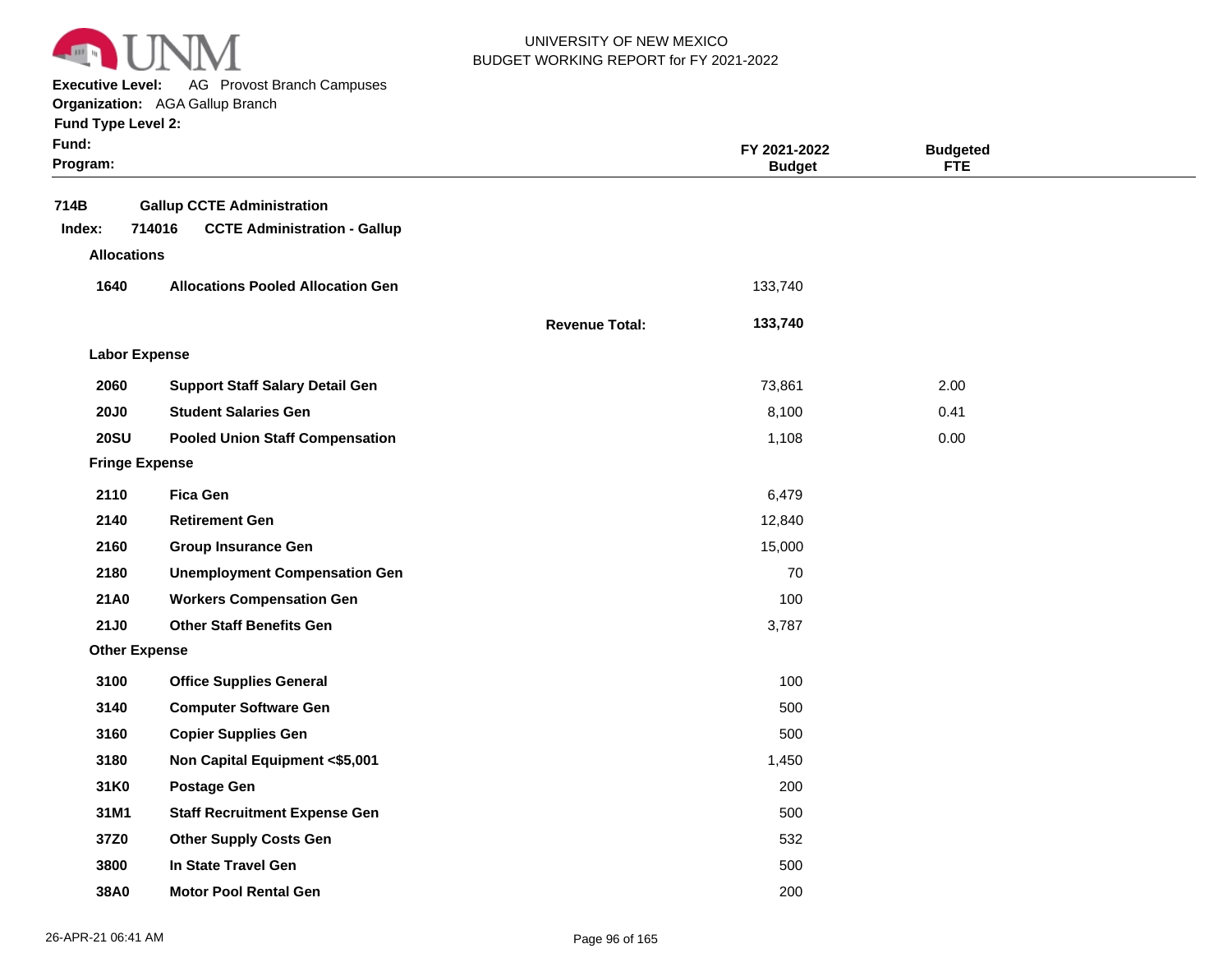

**Executive Level:** AG Provost Branch Campuses

**Organization:**  AGA Gallup Branch

| Fund:<br>Program:    |                                               |                           | FY 2021-2022<br><b>Budget</b> | <b>Budgeted</b><br><b>FTE</b> |  |
|----------------------|-----------------------------------------------|---------------------------|-------------------------------|-------------------------------|--|
| 714B                 | <b>Gallup CCTE Administration</b>             |                           |                               |                               |  |
| Index:               | 714016<br><b>CCTE Administration - Gallup</b> |                           |                               |                               |  |
| <b>Other Expense</b> |                                               |                           |                               |                               |  |
| 6020                 | <b>Long Distance Gen</b>                      |                           | 500                           |                               |  |
| 63L1                 | <b>Graphic Design Gen</b>                     |                           | 2,000                         |                               |  |
| 63X0                 | <b>Technical Services Gen</b>                 |                           | 2,000                         |                               |  |
| 69Z0                 | <b>Other Professional Services Gen</b>        |                           | 2,350                         |                               |  |
| <b>80K0</b>          | <b>Banner Tax</b>                             |                           | 1,063                         |                               |  |
|                      |                                               | <b>Expenditure Total:</b> | 133,740                       |                               |  |
|                      |                                               | 714016 Net:               | $\pmb{0}$                     |                               |  |
|                      | 714B LEVEL 6<br><b>SUMMARY</b><br>Revenue     |                           | 133,740                       |                               |  |
|                      | <b>Labor Expense</b>                          |                           | 83,069                        | 2.41                          |  |
|                      | <b>Fringe Expense</b><br><b>Other Expense</b> |                           | 38,276<br>12,395              |                               |  |
|                      |                                               | NET:                      | $\bf{0}$                      |                               |  |
|                      |                                               |                           |                               |                               |  |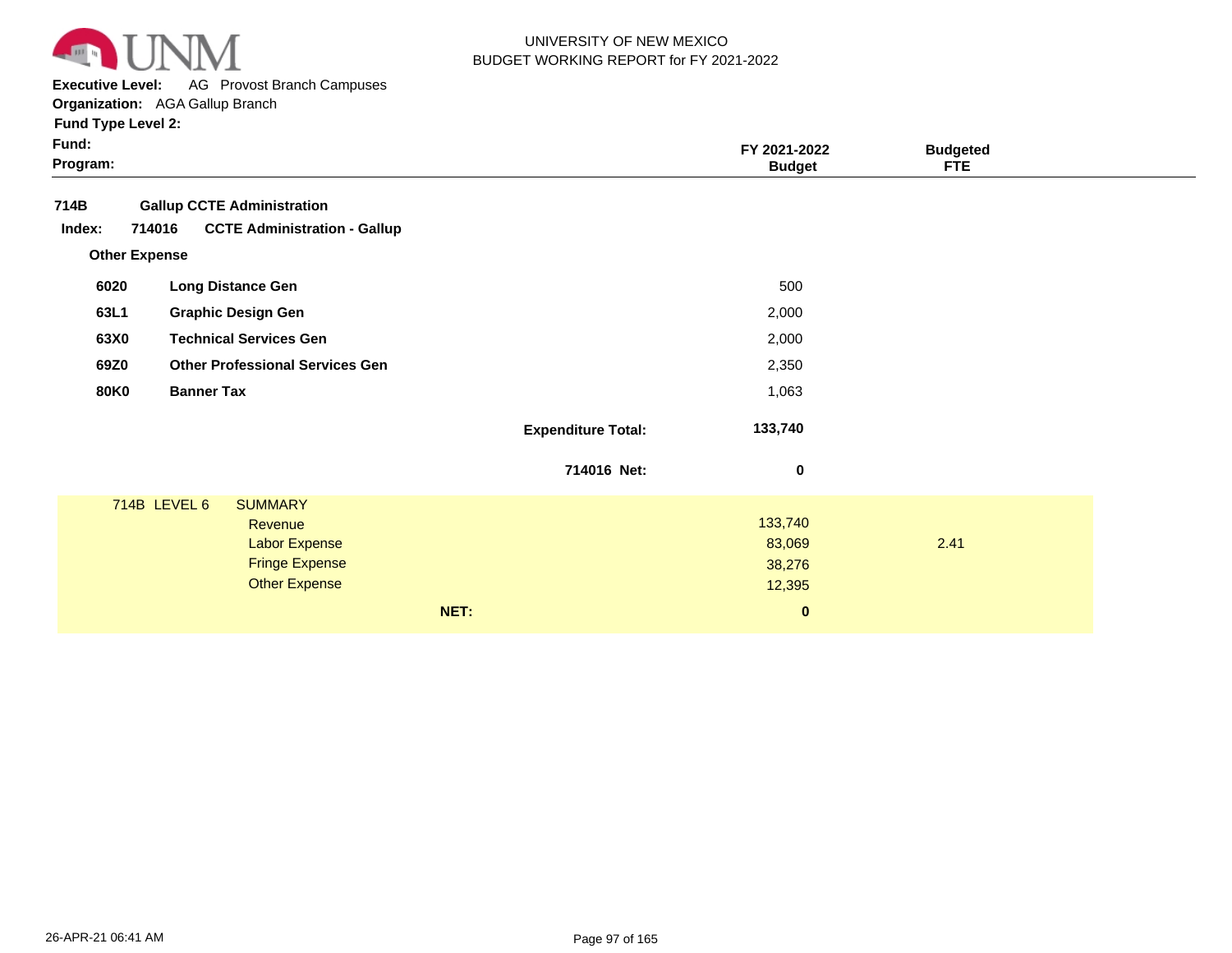

**Executive Level:** AG Provost Branch Campuses

**Organization:**  AGA Gallup Branch

| Fund:<br>Program:                     |                                                                                 |                           | FY 2021-2022<br><b>Budget</b> | <b>Budgeted</b><br><b>FTE</b> |  |
|---------------------------------------|---------------------------------------------------------------------------------|---------------------------|-------------------------------|-------------------------------|--|
| 714C1<br>Index:<br><b>Allocations</b> | <b>Gallup CCTE Auto</b><br>714024<br><b>CCTE Automotive Technology - Gallup</b> |                           |                               |                               |  |
| 1640                                  | <b>Allocations Pooled Allocation Gen</b>                                        |                           | 41,872                        |                               |  |
|                                       |                                                                                 | <b>Revenue Total:</b>     | 41,872                        |                               |  |
| <b>Labor Expense</b>                  |                                                                                 |                           |                               |                               |  |
|                                       |                                                                                 |                           |                               |                               |  |
| 2000                                  | <b>Faculty Salary Detail Gen</b>                                                |                           | 25,201                        | 0.00                          |  |
| <b>20FA</b>                           | <b>Pooled Faculty Compensation</b>                                              |                           | 378                           | 0.00                          |  |
| <b>Fringe Expense</b>                 |                                                                                 |                           |                               |                               |  |
| 2110                                  | <b>Fica Gen</b>                                                                 |                           | 1,928                         |                               |  |
| 2140                                  | <b>Retirement Gen</b>                                                           |                           | 3,566                         |                               |  |
| 2180                                  | <b>Unemployment Compensation Gen</b>                                            |                           | 25                            |                               |  |
| 21A0                                  | <b>Workers Compensation Gen</b>                                                 |                           | 24                            |                               |  |
| 21J0                                  | <b>Other Staff Benefits Gen</b>                                                 |                           | 1,280                         |                               |  |
| <b>Other Expense</b>                  |                                                                                 |                           |                               |                               |  |
| 31N0                                  | <b>Uniforms Apparel Gen</b>                                                     |                           | 750                           |                               |  |
| 31N2                                  | <b>Individual Safety Equipment</b>                                              |                           | 750                           |                               |  |
| 31P1                                  | <b>Instructional Materials &amp; Supplies</b>                                   |                           | 3,758                         |                               |  |
| 37Z0                                  | <b>Other Supply Costs Gen</b>                                                   |                           | 1,218                         |                               |  |
| 45Z0                                  | <b>Student Costs Other Gen</b>                                                  |                           | 2,250                         |                               |  |
| 63X0                                  | <b>Technical Services Gen</b>                                                   |                           | 650                           |                               |  |
| <b>80K0</b>                           | <b>Banner Tax</b>                                                               |                           | 94                            |                               |  |
|                                       |                                                                                 | <b>Expenditure Total:</b> | 41,872                        |                               |  |
|                                       |                                                                                 | 714024 Net:               | $\mathbf 0$                   |                               |  |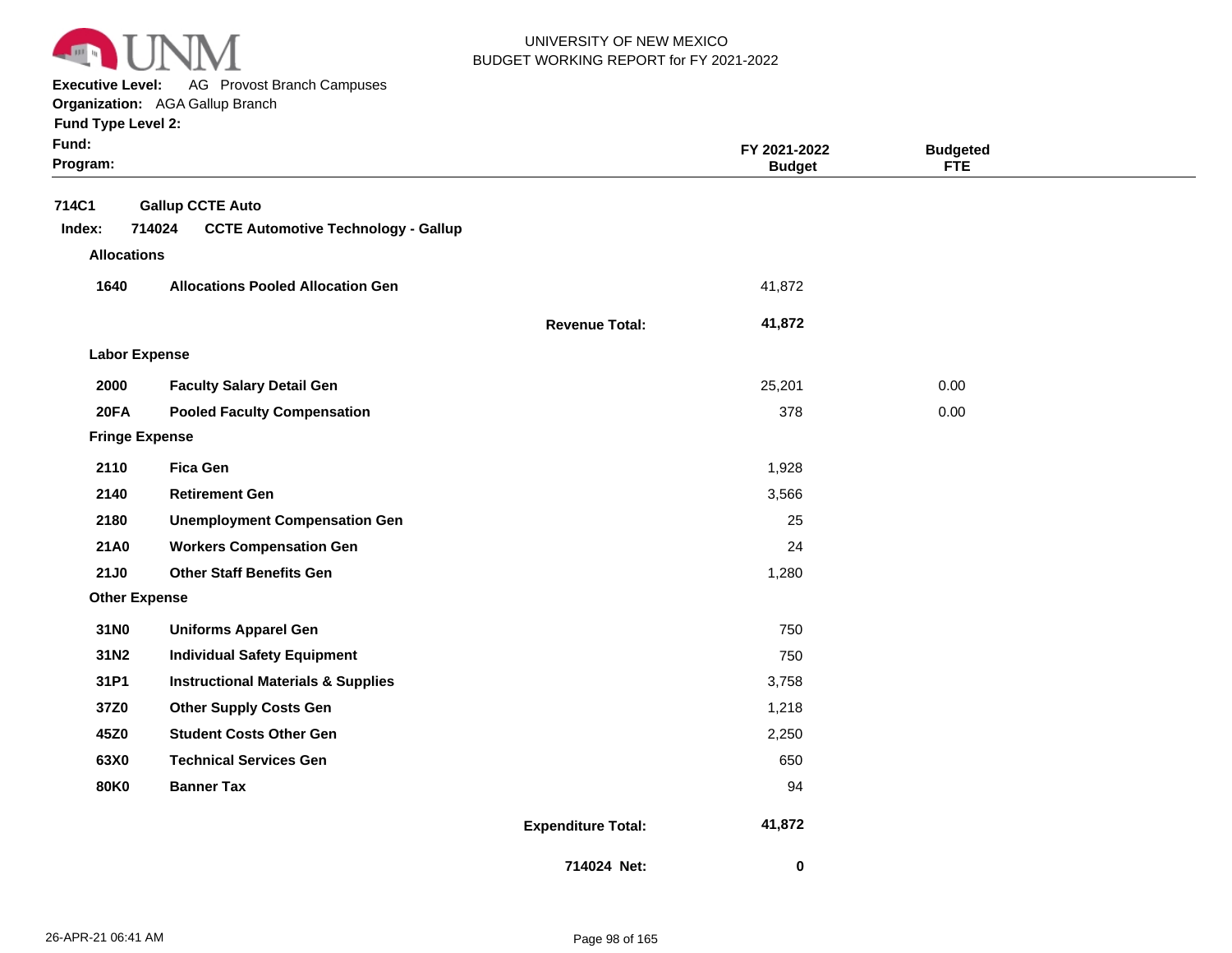

**Executive Level:** AG Provost Branch Campuses

**Organization:**  AGA Gallup Branch

**Fund Type Level 2:**

| Fund.    | -2022<br>202 | ldeted |  |
|----------|--------------|--------|--|
| Program: |              | ---    |  |

### **714C1 Gallup CCTE Auto**

| 714C1 LEVEL 7 | <b>SUMMARY</b>        |              |      |
|---------------|-----------------------|--------------|------|
|               | Revenue               | 41,872       |      |
|               | <b>Labor Expense</b>  | 25,579       | 0.00 |
|               | <b>Fringe Expense</b> | 6,823        |      |
|               | Other Expense         | 9,470        |      |
|               | NET:                  | $\mathbf{0}$ |      |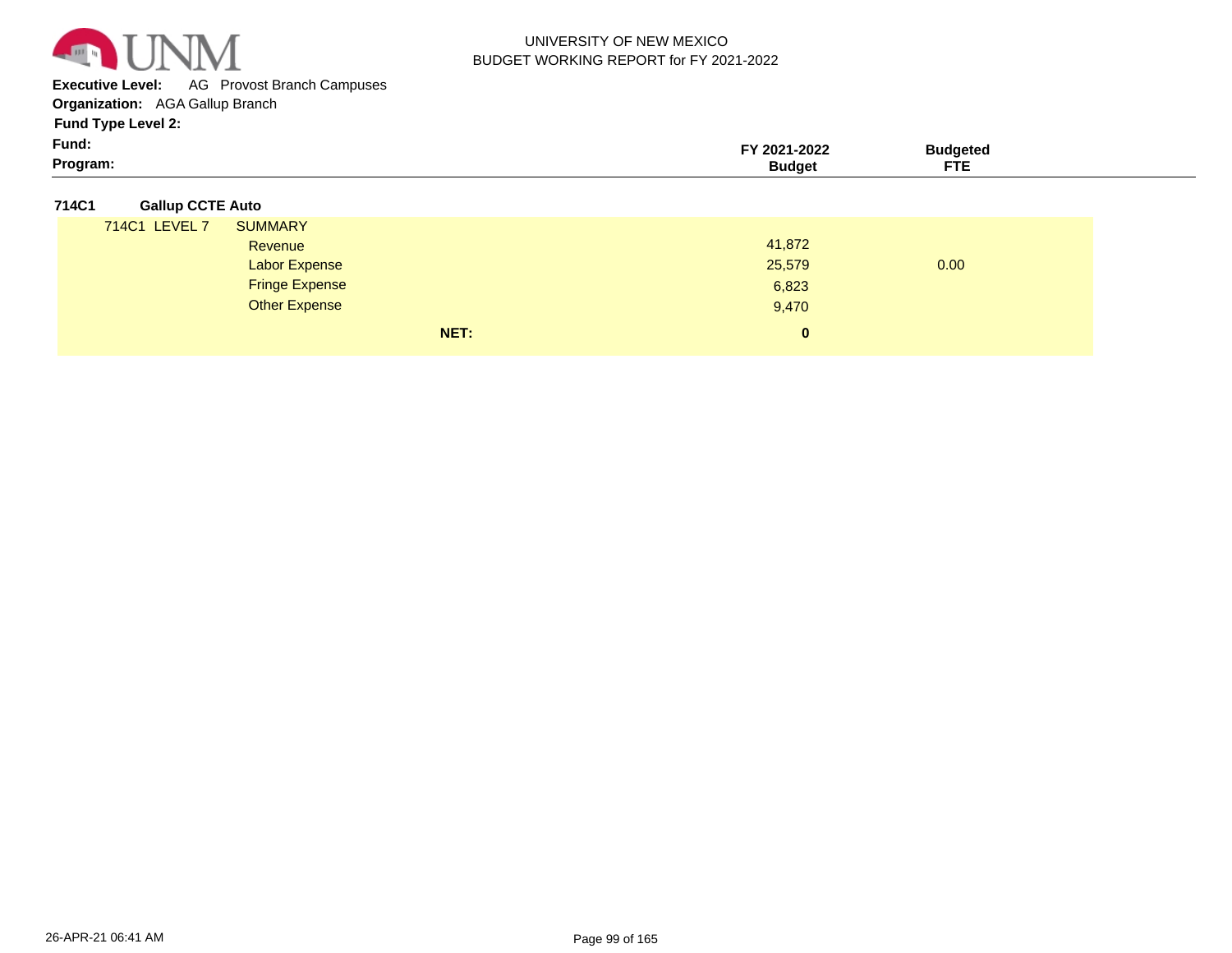

**Executive Level:** AG Provost Branch Campuses

**Organization:**  AGA Gallup Branch

| Fund:<br>Program: |                                                                                                  |                           | FY 2021-2022<br><b>Budget</b> | <b>Budgeted</b><br><b>FTE</b> |  |
|-------------------|--------------------------------------------------------------------------------------------------|---------------------------|-------------------------------|-------------------------------|--|
| 714E1<br>Index:   | <b>Gallup CCTE Construction Tech Gal</b><br>714025<br><b>CCTE Construction Technology Gallup</b> |                           |                               |                               |  |
|                   | <b>Allocations</b>                                                                               |                           |                               |                               |  |
| 1640              | <b>Allocations Pooled Allocation Gen</b>                                                         |                           | 45,474                        |                               |  |
|                   |                                                                                                  | <b>Revenue Total:</b>     | 45,474                        |                               |  |
|                   | <b>Labor Expense</b>                                                                             |                           |                               |                               |  |
| 2000              | <b>Faculty Salary Detail Gen</b>                                                                 |                           | 29,211                        | 0.60                          |  |
| 20FA              | <b>Pooled Faculty Compensation</b>                                                               |                           | 438                           | 0.00                          |  |
|                   | <b>Fringe Expense</b>                                                                            |                           |                               |                               |  |
| 2110              | <b>Fica Gen</b>                                                                                  |                           | 2,235                         |                               |  |
| 2140              | <b>Retirement Gen</b>                                                                            |                           | 4,133                         |                               |  |
| 2160              | <b>Group Insurance Gen</b>                                                                       |                           | 2,774                         |                               |  |
| 2180              | <b>Unemployment Compensation Gen</b>                                                             |                           | 27                            |                               |  |
| 21A0              | <b>Workers Compensation Gen</b>                                                                  |                           | 27                            |                               |  |
| 21J0              | <b>Other Staff Benefits Gen</b>                                                                  |                           | 1,391                         |                               |  |
|                   | <b>Other Expense</b>                                                                             |                           |                               |                               |  |
| 31P1              | <b>Instructional Materials &amp; Supplies</b>                                                    |                           | 4,158                         |                               |  |
| 37Z0              | <b>Other Supply Costs Gen</b>                                                                    |                           | 1,027                         |                               |  |
| <b>80K0</b>       | <b>Banner Tax</b>                                                                                |                           | 53                            |                               |  |
|                   |                                                                                                  | <b>Expenditure Total:</b> | 45,474                        |                               |  |
|                   |                                                                                                  | 714025 Net:               | $\bf{0}$                      |                               |  |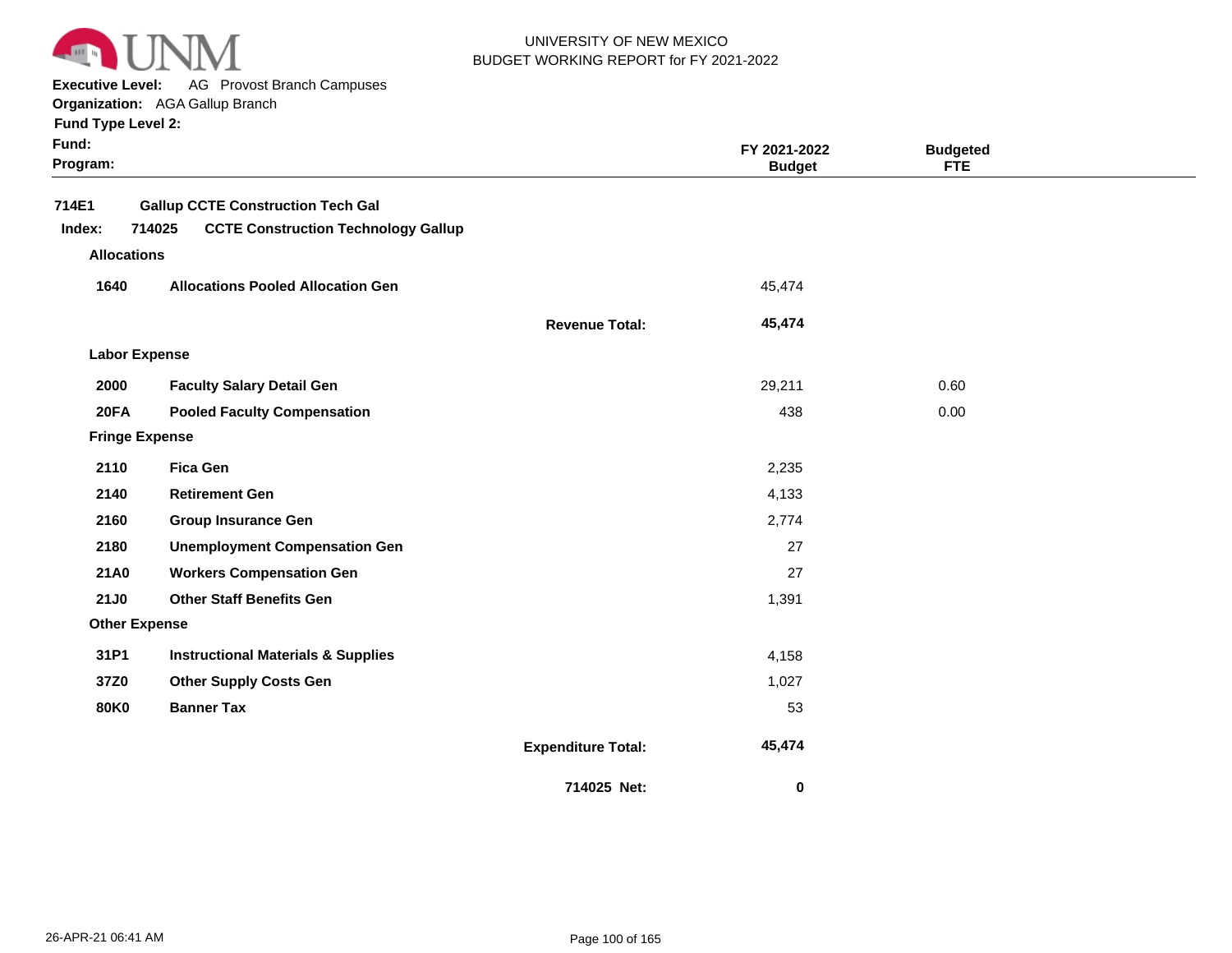

**Executive Level:** AG Provost Branch Campuses

**Organization:**  AGA Gallup Branch **Fund Type Level 2:**

| Funa ⊺ype ∟eve <b>r</b> |  |  |
|-------------------------|--|--|
|-------------------------|--|--|

| Program:     | Budget       | ETD<br>1⊑ |  |
|--------------|--------------|-----------|--|
| - -<br>Fund: | FY 2021-2022 | Budaeteo  |  |

**714E1 Gallup CCTE Construction Tech Gal**

|               |                       | NET: | 0      |      |
|---------------|-----------------------|------|--------|------|
|               | <b>Other Expense</b>  |      | 5,238  |      |
|               | <b>Fringe Expense</b> |      | 10,587 |      |
|               | <b>Labor Expense</b>  |      | 29,649 | 0.60 |
|               | Revenue               |      | 45,474 |      |
| 714E1 LEVEL 7 | <b>SUMMARY</b>        |      |        |      |
|               |                       |      |        |      |

**Revenue Total:**

 **33,254** 

#### **714F Gallup CCTE Culinary Arts**

| Index: | 714021 | <b>CCTE Culinary Arts - Gallup</b> |
|--------|--------|------------------------------------|
|--------|--------|------------------------------------|

# **Revenue Allocations**

| <b>Allocations Pooled Allocation Gen</b><br>1640 | 33.254 |
|--------------------------------------------------|--------|
|--------------------------------------------------|--------|

| <b>Other Expense</b> |
|----------------------|

| 31F <sub>0</sub> | <b>Kitchen Supplies Gen</b>                   | 883    |
|------------------|-----------------------------------------------|--------|
| 31P1             | <b>Instructional Materials &amp; Supplies</b> | 4,300  |
| 37Z0             | <b>Other Supply Costs Gen</b>                 | 450    |
| 69Z0             | <b>Other Professional Services Gen</b>        | 27.292 |
| 80K0             | <b>Banner Tax</b>                             | 329    |
|                  |                                               |        |

| <b>Expenditure Total:</b> | 33,254 |
|---------------------------|--------|
|                           |        |

|              |                                                                                                    | 714021 Net: | 0                                                |      |
|--------------|----------------------------------------------------------------------------------------------------|-------------|--------------------------------------------------|------|
| 714F LEVEL 6 | <b>SUMMARY</b><br>Revenue<br><b>Labor Expense</b><br><b>Fringe Expense</b><br><b>Other Expense</b> |             | 33,254<br>$\mathbf{0}$<br>$\mathbf{0}$<br>33,254 | 0.00 |
|              |                                                                                                    | NET:        | $\bf{0}$                                         |      |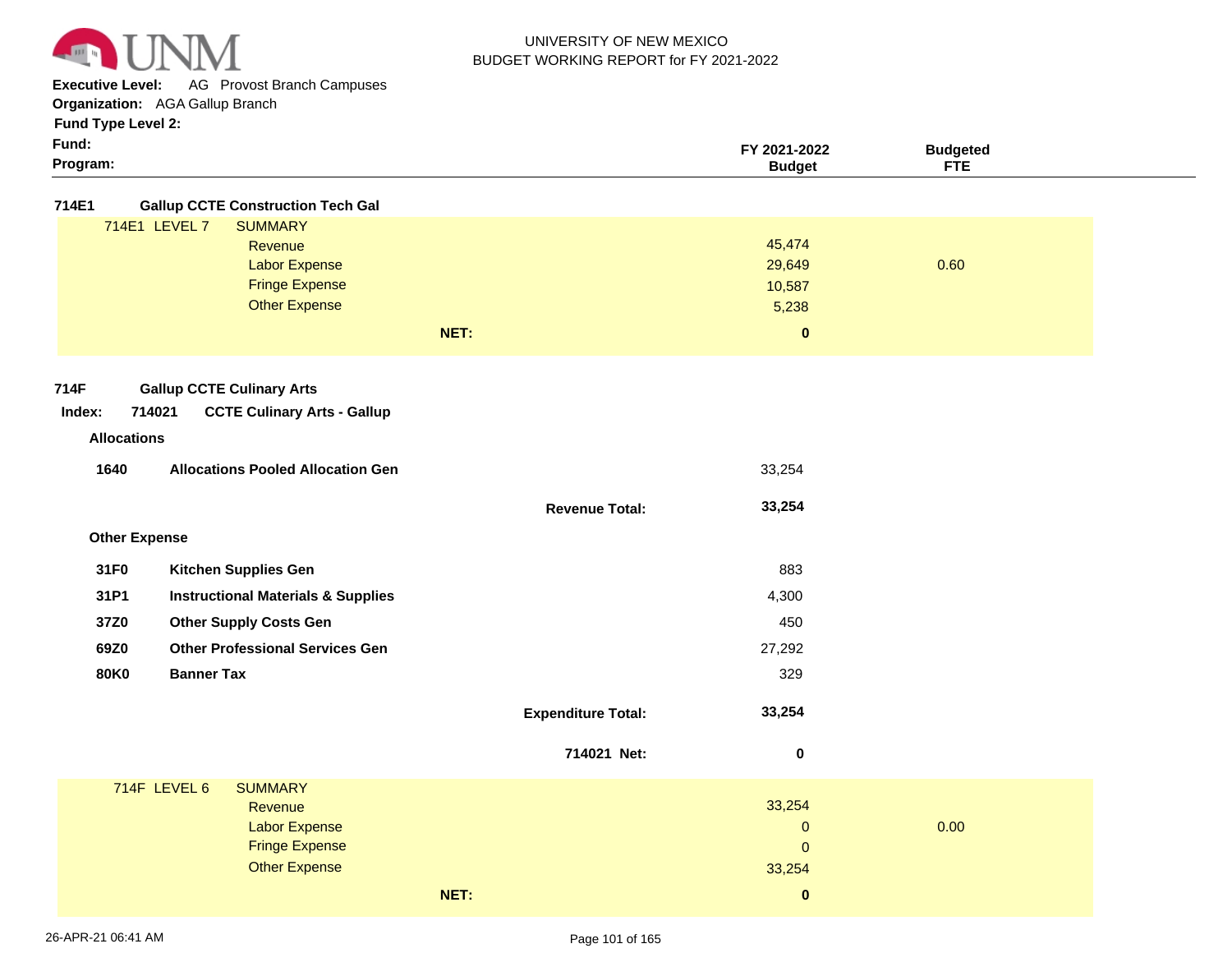

**Executive Level:** AG Provost Branch Campuses

**Organization:**  AGA Gallup Branch

| Fund:<br>Program:     |                                               |                           | FY 2021-2022<br><b>Budget</b> | <b>Budgeted</b><br><b>FTE</b> |  |
|-----------------------|-----------------------------------------------|---------------------------|-------------------------------|-------------------------------|--|
| 714H                  | <b>Gallup CCTE Cosmetology</b>                |                           |                               |                               |  |
| Index:                | <b>CCTE Cosmetology - Gallup</b><br>714017    |                           |                               |                               |  |
| <b>Allocations</b>    |                                               |                           |                               |                               |  |
| 1640                  | <b>Allocations Pooled Allocation Gen</b>      |                           | 44,227                        |                               |  |
|                       |                                               | <b>Revenue Total:</b>     | 44,227                        |                               |  |
| <b>Labor Expense</b>  |                                               |                           |                               |                               |  |
| 2000                  | <b>Faculty Salary Detail Gen</b>              |                           | 29,211                        | 0.60                          |  |
| 20FA                  | <b>Pooled Faculty Compensation</b>            |                           | 438                           | 0.00                          |  |
| <b>Fringe Expense</b> |                                               |                           |                               |                               |  |
| 2110                  | <b>Fica Gen</b>                               |                           | 2,235                         |                               |  |
| 2140                  | <b>Retirement Gen</b>                         |                           | 4,133                         |                               |  |
| 2160                  | <b>Group Insurance Gen</b>                    |                           | 4,854                         |                               |  |
| 2180                  | <b>Unemployment Compensation Gen</b>          |                           | 17                            |                               |  |
| 21A0                  | <b>Workers Compensation Gen</b>               |                           | 23                            |                               |  |
| <b>21J0</b>           | <b>Other Staff Benefits Gen</b>               |                           | 1,159                         |                               |  |
| <b>Other Expense</b>  |                                               |                           |                               |                               |  |
| 3100                  | <b>Office Supplies General</b>                |                           | 400                           |                               |  |
| 31C0                  | <b>Dues Memberships Gen</b>                   |                           | 625                           |                               |  |
| 31N0                  | <b>Uniforms Apparel Gen</b>                   |                           | 100                           |                               |  |
| 31P1                  | <b>Instructional Materials &amp; Supplies</b> |                           | 1,000                         |                               |  |
| <b>80K0</b>           | <b>Banner Tax</b>                             |                           | 32                            |                               |  |
|                       |                                               | <b>Expenditure Total:</b> | 44,227                        |                               |  |
|                       |                                               | 714017 Net:               | 0                             |                               |  |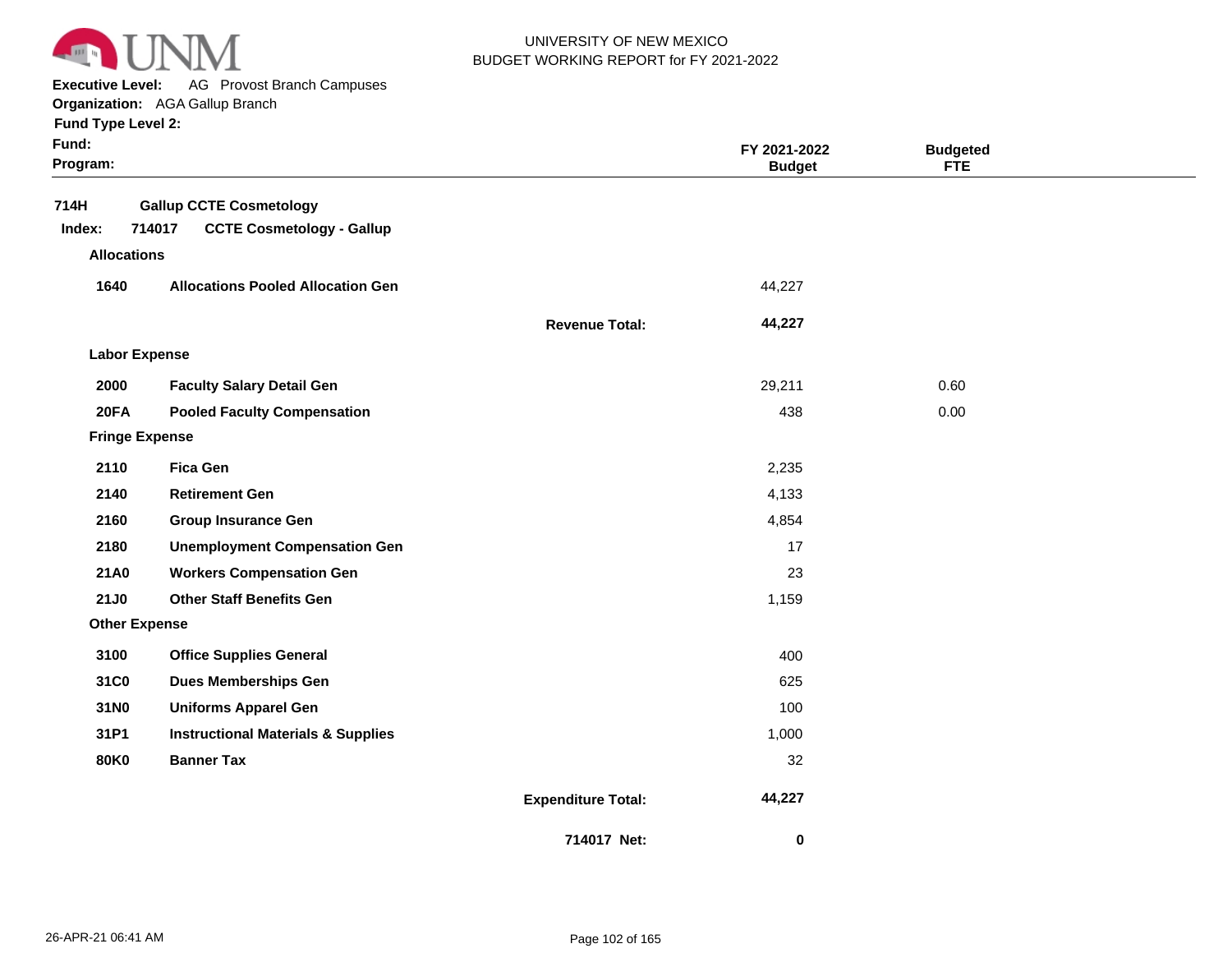

**Executive Level:** AG Provost Branch Campuses

**Organization:**  AGA Gallup Branch

| Program: | Budα∈        | $\sim$<br><b>CERS</b><br><b>FIL</b> |  |
|----------|--------------|-------------------------------------|--|
| Fund:    | FY 2021-2022 | ∵'daeteo<br>.                       |  |
| . .      |              |                                     |  |

| <b>Gallup CCTE Cosmetology</b><br>714H                                                                                                               |                           |                                                  |      |
|------------------------------------------------------------------------------------------------------------------------------------------------------|---------------------------|--------------------------------------------------|------|
| 714H LEVEL 6<br><b>SUMMARY</b><br>Revenue<br><b>Labor Expense</b><br><b>Fringe Expense</b><br><b>Other Expense</b><br>NET:                           |                           | 44,227<br>29,649<br>12,421<br>2,157<br>$\pmb{0}$ | 0.60 |
| <b>7141</b><br><b>Gallup CCTE Electronic Publish Tech</b><br>714018<br>Index:<br><b>CCTE Design &amp; Digital Media Gallup</b><br><b>Allocations</b> |                           |                                                  |      |
| 1640<br><b>Allocations Pooled Allocation Gen</b>                                                                                                     |                           | 2,401                                            |      |
|                                                                                                                                                      | <b>Revenue Total:</b>     | 2,401                                            |      |
| <b>Other Expense</b>                                                                                                                                 |                           |                                                  |      |
| 3140<br><b>Computer Software Gen</b>                                                                                                                 |                           | 1,700                                            |      |
| 31D0<br><b>Freight In-Bound</b>                                                                                                                      |                           | 40                                               |      |
| 31P1<br><b>Instructional Materials &amp; Supplies</b>                                                                                                |                           | 637                                              |      |
| <b>Banner Tax</b><br><b>80K0</b>                                                                                                                     |                           | 24                                               |      |
|                                                                                                                                                      | <b>Expenditure Total:</b> | 2,401                                            |      |
|                                                                                                                                                      | 714018 Net:               | $\pmb{0}$                                        |      |
| 7141 LEVEL 6<br><b>SUMMARY</b><br>Revenue<br><b>Labor Expense</b><br><b>Fringe Expense</b><br><b>Other Expense</b>                                   |                           | 2,401<br>$\mathbf 0$<br>$\mathbf 0$<br>2,401     | 0.00 |
| NET:                                                                                                                                                 |                           | $\pmb{0}$                                        |      |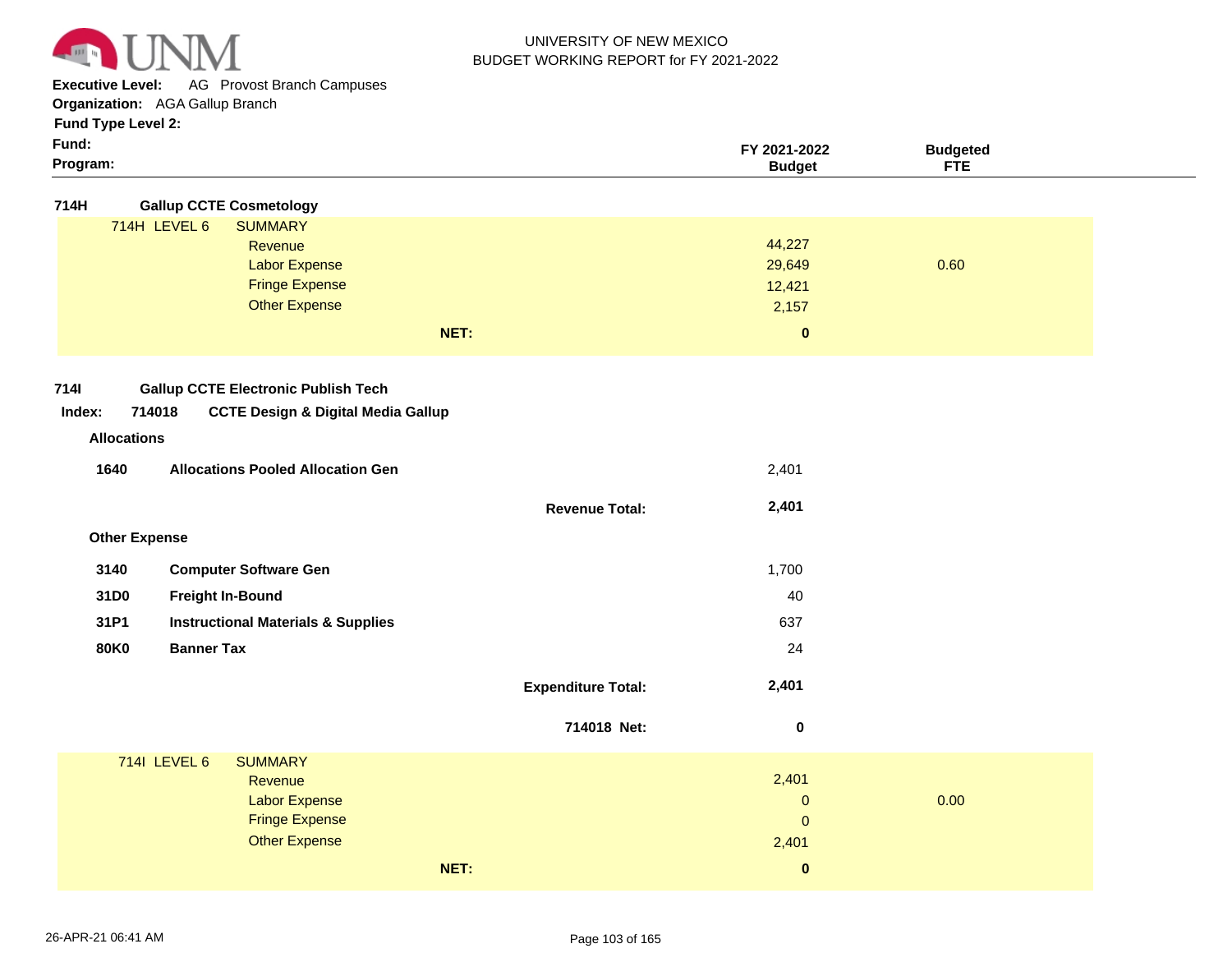

**Executive Level:** AG Provost Branch Campuses

#### **Organization:**  AGA Gallup Branch

| Fund:<br>Program:    |                                          |                       | FY 2021-2022<br><b>Budget</b> | <b>Budgeted</b><br><b>FTE</b> |  |
|----------------------|------------------------------------------|-----------------------|-------------------------------|-------------------------------|--|
| 714J                 | <b>Gallup CCTE MVSO SAND</b>             |                       |                               |                               |  |
| Index:               | 714020<br><b>CCTE MVSO SAND - Gallup</b> |                       |                               |                               |  |
| <b>Allocations</b>   |                                          |                       |                               |                               |  |
| 1640                 | <b>Allocations Pooled Allocation Gen</b> |                       | 137,958                       |                               |  |
|                      |                                          | <b>Revenue Total:</b> | 137,958                       |                               |  |
| <b>Labor Expense</b> |                                          |                       |                               |                               |  |
| 2000                 | <b>Faculty Salary Detail Gen</b>         |                       | 54,393                        | 1.00                          |  |
| 2040                 | <b>Technician Salary Detail Gen</b>      |                       | 43,026                        | 1.00                          |  |
| 20FA                 | <b>Pooled Faculty Compensation</b>       |                       | 816                           | 0.00                          |  |
| <b>20SU</b>          | <b>Pooled Union Staff Compensation</b>   |                       | 645                           | 0.00                          |  |
|                      | <b>Fringe Expense</b>                    |                       |                               |                               |  |
| 2110                 | <b>Fica Gen</b>                          |                       | 7,453                         |                               |  |
| 2140                 | <b>Retirement Gen</b>                    |                       | 13,785                        |                               |  |
| 2160                 | <b>Group Insurance Gen</b>               |                       | 8,031                         |                               |  |
| 2180                 | <b>Unemployment Compensation Gen</b>     |                       | 133                           |                               |  |
| <b>21A0</b>          | <b>Workers Compensation Gen</b>          |                       | 88                            |                               |  |
| 21J0                 | <b>Other Staff Benefits Gen</b>          |                       | 4,511                         |                               |  |
| <b>Other Expense</b> |                                          |                       |                               |                               |  |
| 3100                 | <b>Office Supplies General</b>           |                       | 295                           |                               |  |
| 3110                 | <b>Books Periodicals Gen</b>             |                       | 75                            |                               |  |
| 3150                 | <b>Computer Supplies &lt;\$5,001</b>     |                       | 200                           |                               |  |
| 3180                 | Non Capital Equipment <\$5,001           |                       | 500                           |                               |  |
| 31N0                 | <b>Uniforms Apparel Gen</b>              |                       | 300                           |                               |  |
| 31P0                 | <b>Training Materials Supplies Gen</b>   |                       | 2,146                         |                               |  |
| 3800                 | In State Travel Gen                      |                       | 500                           |                               |  |
| 70E1                 | <b>Computer Software Maintenance</b>     |                       | 1,000                         |                               |  |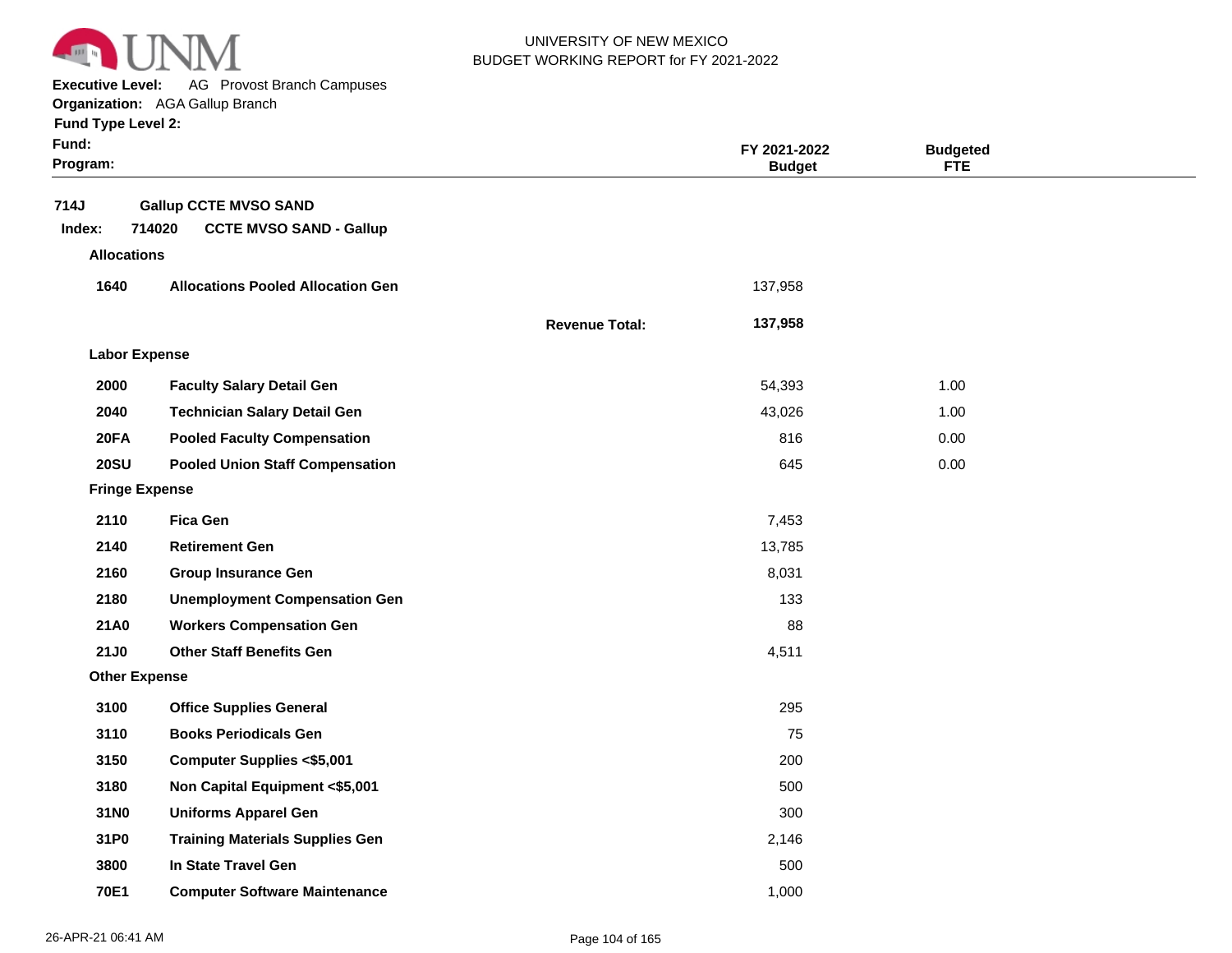

**Executive Level:** AG Provost Branch Campuses

| Fund:<br>Program:                                                                                                  |                           | FY 2021-2022<br><b>Budget</b>        | <b>Budgeted</b><br><b>FTE</b> |
|--------------------------------------------------------------------------------------------------------------------|---------------------------|--------------------------------------|-------------------------------|
| 714J<br><b>Gallup CCTE MVSO SAND</b><br><b>CCTE MVSO SAND - Gallup</b><br>714020<br>Index:                         |                           |                                      |                               |
| <b>Other Expense</b><br><b>80K0</b><br><b>Banner Tax</b>                                                           |                           | 61                                   |                               |
|                                                                                                                    | <b>Expenditure Total:</b> | 137,958                              |                               |
|                                                                                                                    | 714020 Net:               | $\bf{0}$                             |                               |
| 714J LEVEL 6<br><b>SUMMARY</b><br>Revenue<br><b>Labor Expense</b><br><b>Fringe Expense</b><br><b>Other Expense</b> |                           | 137,958<br>98,880<br>34,001<br>5,077 | 2.00                          |
|                                                                                                                    | NET:                      | $\pmb{0}$                            |                               |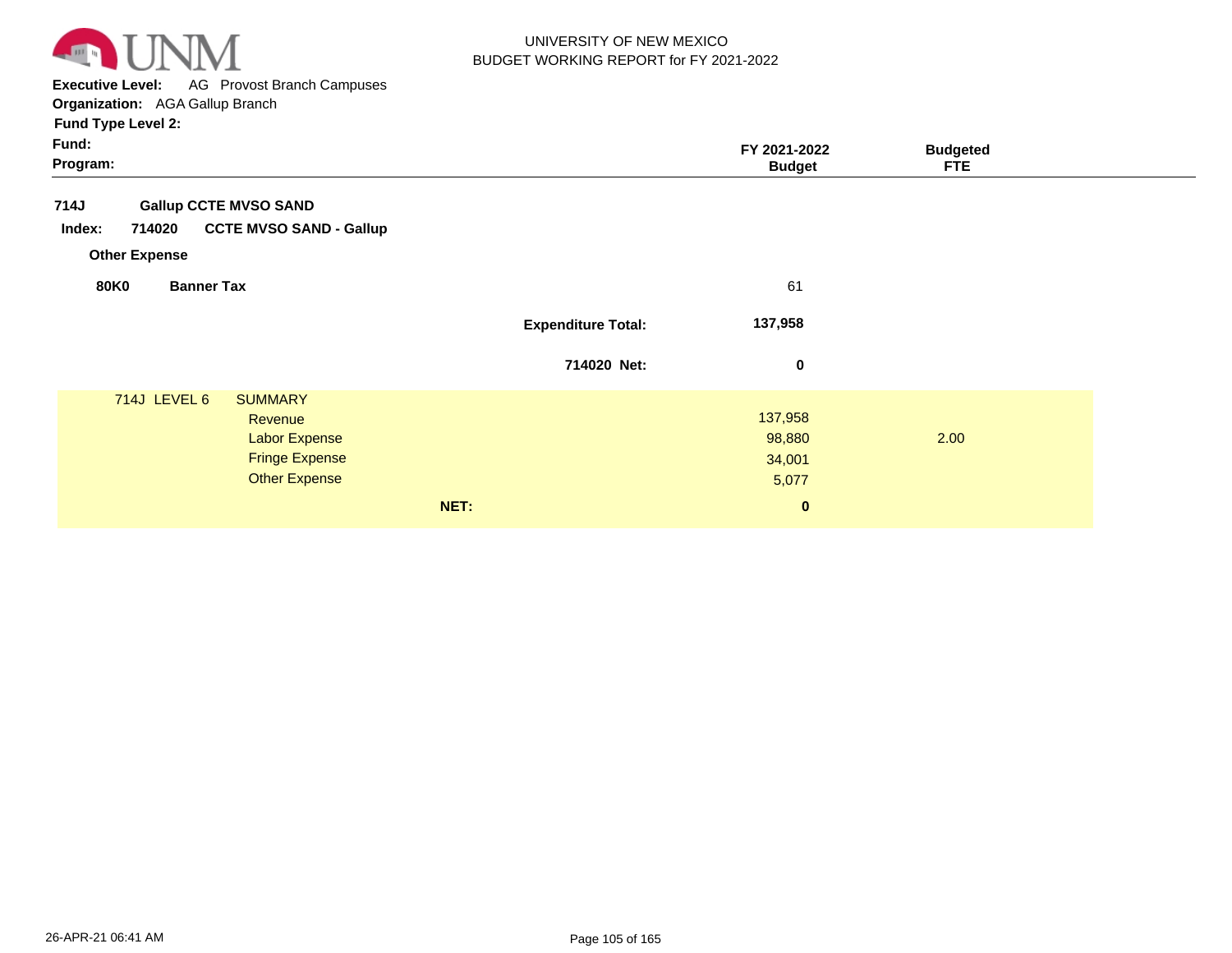

**Executive Level:** AG Provost Branch Campuses

**Organization:**  AGA Gallup Branch

|  |  | <b>Fund Type Level 2:</b> |  |
|--|--|---------------------------|--|
|--|--|---------------------------|--|

| Fund:<br>Program:     |                                                                      |                           | FY 2021-2022<br><b>Budget</b> | <b>Budgeted</b><br><b>FTE</b> |  |
|-----------------------|----------------------------------------------------------------------|---------------------------|-------------------------------|-------------------------------|--|
| 714L<br>Index:        | <b>Gallup CCTE Welding</b><br>714022<br><b>CCTE Welding - Gallup</b> |                           |                               |                               |  |
| <b>Allocations</b>    |                                                                      |                           |                               |                               |  |
| 1640                  | <b>Allocations Pooled Allocation Gen</b>                             |                           | 48,535                        |                               |  |
|                       |                                                                      | <b>Revenue Total:</b>     | 48,535                        |                               |  |
| <b>Labor Expense</b>  |                                                                      |                           |                               |                               |  |
| 2000                  | <b>Faculty Salary Detail Gen</b>                                     |                           | 31,120                        | 0.60                          |  |
| <b>20FA</b>           | <b>Pooled Faculty Compensation</b>                                   |                           | 467                           | 0.00                          |  |
| <b>Fringe Expense</b> |                                                                      |                           |                               |                               |  |
| 2110                  | <b>Fica Gen</b>                                                      |                           | 2,381                         |                               |  |
| 2140                  | <b>Retirement Gen</b>                                                |                           | 4,403                         |                               |  |
| 2160                  | <b>Group Insurance Gen</b>                                           |                           | 2,476                         |                               |  |
| 2180                  | <b>Unemployment Compensation Gen</b>                                 |                           | 40                            |                               |  |
| 21A0                  | <b>Workers Compensation Gen</b>                                      |                           | 27                            |                               |  |
| <b>21J0</b>           | <b>Other Staff Benefits Gen</b>                                      |                           | 1,482                         |                               |  |
| <b>Other Expense</b>  |                                                                      |                           |                               |                               |  |
| 31N2                  | <b>Individual Safety Equipment</b>                                   |                           | 1,224                         |                               |  |
| 31P1                  | <b>Instructional Materials &amp; Supplies</b>                        |                           | 3,058                         |                               |  |
| 63B0                  | <b>Rental Fees Gen</b>                                               |                           | 1,000                         |                               |  |
| 63X0                  | <b>Technical Services Gen</b>                                        |                           | 800                           |                               |  |
| <b>80K0</b>           | <b>Banner Tax</b>                                                    |                           | 57                            |                               |  |
|                       |                                                                      | <b>Expenditure Total:</b> | 48,535                        |                               |  |
|                       |                                                                      | 714022 Net:               | $\bf{0}$                      |                               |  |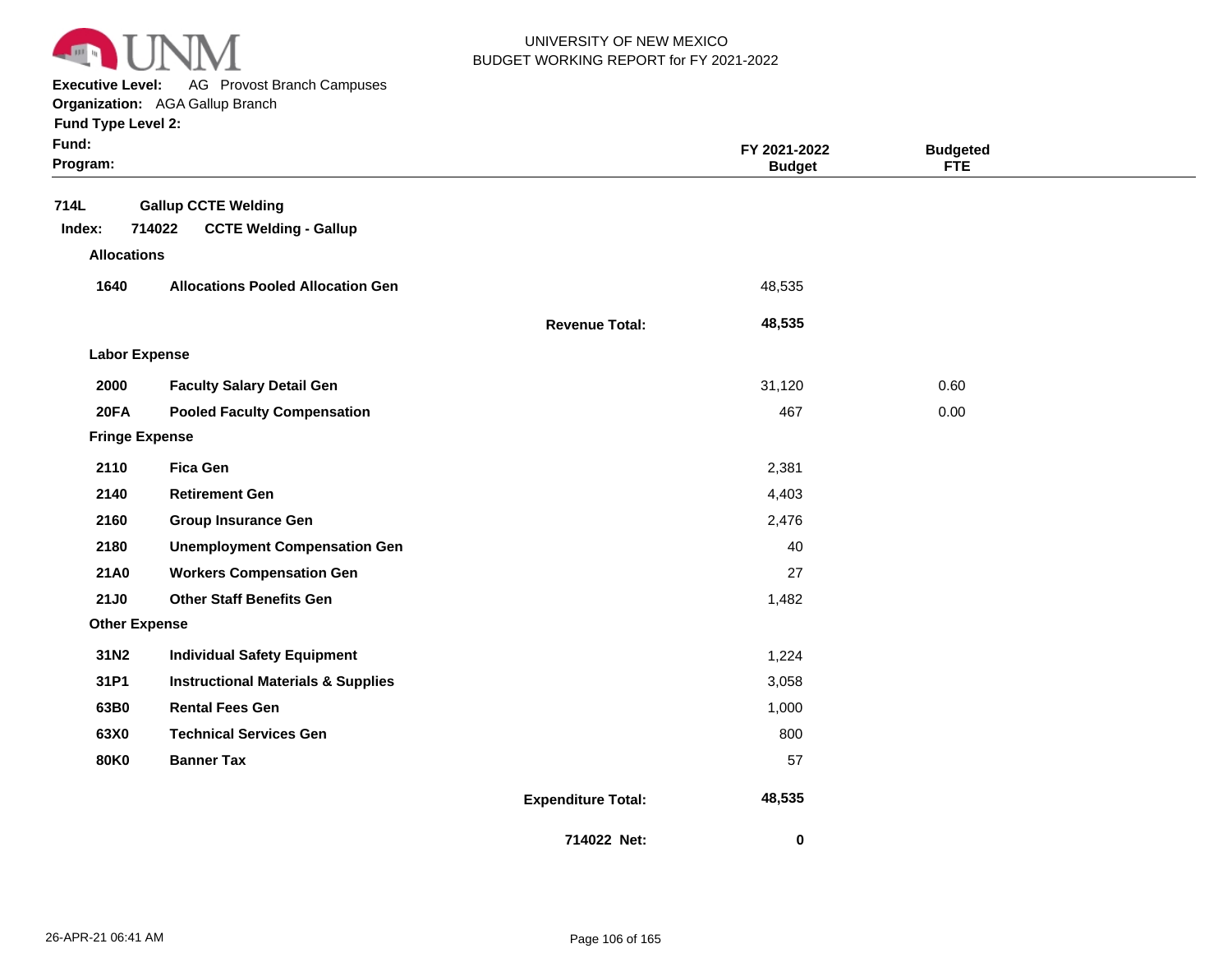

**Executive Level:** AG Provost Branch Campuses

**Organization:**  AGA Gallup Branch

**Fund Type Level 2:**

| ×<br>× |
|--------|
|--------|

| Fund:<br>Program:    |                                               |                           | FY 2021-2022<br><b>Budget</b> | <b>Budgeted</b><br><b>FTE</b> |  |
|----------------------|-----------------------------------------------|---------------------------|-------------------------------|-------------------------------|--|
| 714L                 | <b>Gallup CCTE Welding</b>                    |                           |                               |                               |  |
|                      | 714L LEVEL 6<br><b>SUMMARY</b>                |                           |                               |                               |  |
|                      | Revenue                                       |                           | 48,535                        |                               |  |
|                      | <b>Labor Expense</b>                          |                           | 31,587                        | 0.60                          |  |
|                      | <b>Fringe Expense</b>                         |                           | 10,809                        |                               |  |
|                      | <b>Other Expense</b>                          |                           | 6,139                         |                               |  |
|                      | NET:                                          |                           | $\pmb{0}$                     |                               |  |
| 714P                 | <b>Gallup CCTE Fire Science Tech</b>          |                           |                               |                               |  |
| Index:               | 714027                                        |                           |                               |                               |  |
|                      | <b>CCTE Fire Science Technology Gallup</b>    |                           |                               |                               |  |
| <b>Allocations</b>   |                                               |                           |                               |                               |  |
| 1640                 | <b>Allocations Pooled Allocation Gen</b>      |                           | 4,076                         |                               |  |
|                      |                                               | <b>Revenue Total:</b>     | 4,076                         |                               |  |
| <b>Other Expense</b> |                                               |                           |                               |                               |  |
| 31P0                 | <b>Training Materials Supplies Gen</b>        |                           | 250                           |                               |  |
| 31P1                 | <b>Instructional Materials &amp; Supplies</b> |                           | 1,886                         |                               |  |
| 37Z0                 | <b>Other Supply Costs Gen</b>                 |                           | 300                           |                               |  |
| 45Z0                 | <b>Student Costs Other Gen</b>                |                           | 1,600                         |                               |  |
| <b>80K0</b>          | <b>Banner Tax</b>                             |                           | 40                            |                               |  |
|                      |                                               | <b>Expenditure Total:</b> | 4,076                         |                               |  |
|                      |                                               | 714027 Net:               | $\boldsymbol{0}$              |                               |  |
|                      | 714P LEVEL 6<br><b>SUMMARY</b>                |                           |                               |                               |  |
|                      | Revenue                                       |                           | 4,076                         |                               |  |
|                      | <b>Labor Expense</b>                          |                           | 0                             | 0.00                          |  |
|                      | <b>Fringe Expense</b>                         |                           | $\pmb{0}$                     |                               |  |
|                      | <b>Other Expense</b>                          |                           | 4,076                         |                               |  |

**NET:**

 **0**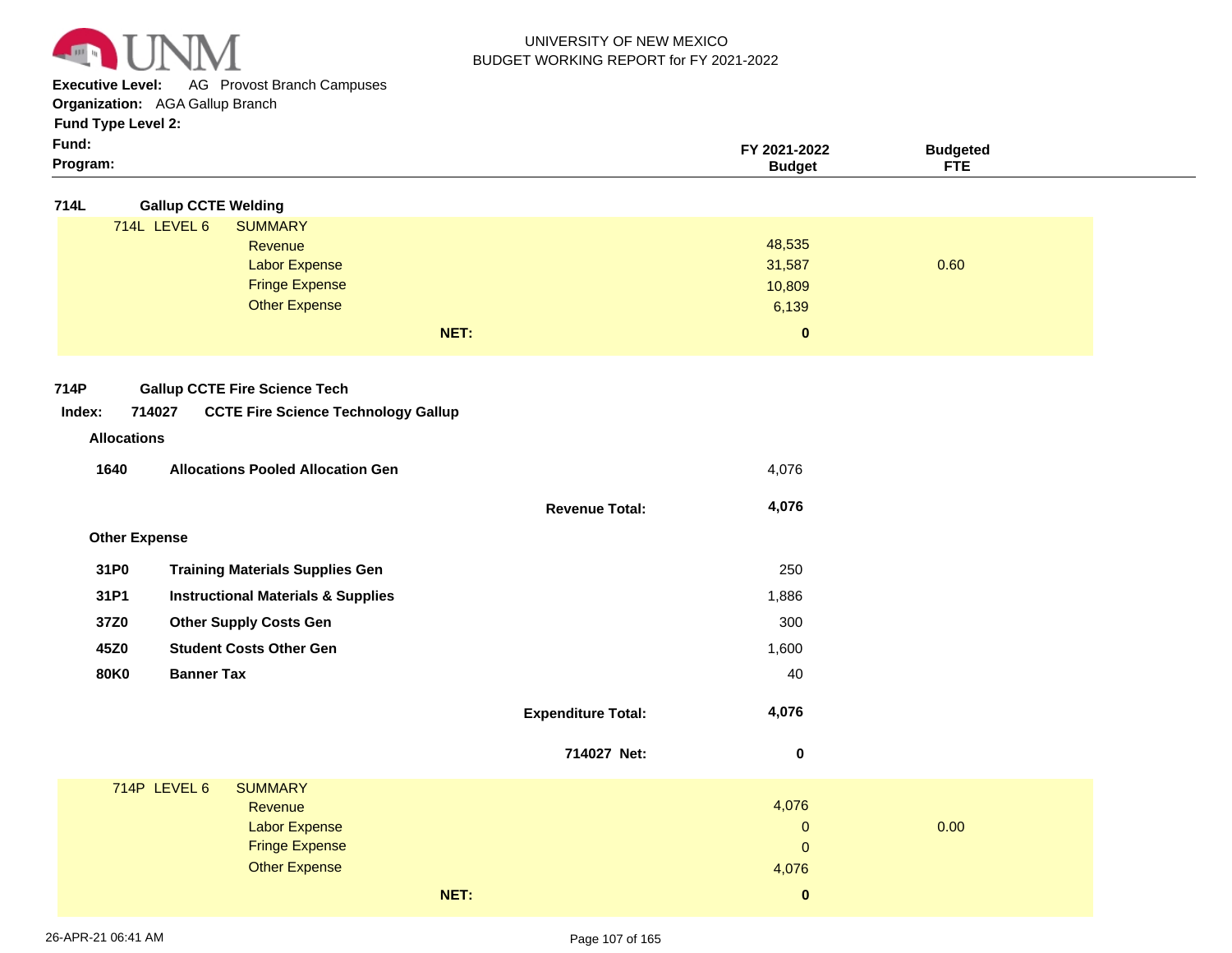

**Executive Level:** AG Provost Branch Campuses

**Organization:**  AGA Gallup Branch

| Fund:<br>Program:     |                                          |                           | FY 2021-2022<br><b>Budget</b> | <b>Budgeted</b><br><b>FTE</b> |  |
|-----------------------|------------------------------------------|---------------------------|-------------------------------|-------------------------------|--|
| 714Q                  | <b>Gallup CCTE ECME</b>                  |                           |                               |                               |  |
| 714028<br>Index:      | <b>CCTE Early Child Multi Ed (ECME)</b>  |                           |                               |                               |  |
| <b>Allocations</b>    |                                          |                           |                               |                               |  |
| 1640                  | <b>Allocations Pooled Allocation Gen</b> |                           | 73,984                        |                               |  |
|                       |                                          | <b>Revenue Total:</b>     | 73,984                        |                               |  |
| <b>Labor Expense</b>  |                                          |                           |                               |                               |  |
| 2000                  | <b>Faculty Salary Detail Gen</b>         |                           | 55,092                        | 1.00                          |  |
| <b>20FA</b>           | <b>Pooled Faculty Compensation</b>       |                           | 826                           | 0.00                          |  |
| <b>Fringe Expense</b> |                                          |                           |                               |                               |  |
| 2110                  | <b>Fica Gen</b>                          |                           | 3,780                         |                               |  |
| 2140                  | <b>Retirement Gen</b>                    |                           | 7,613                         |                               |  |
| 2160                  | <b>Group Insurance Gen</b>               |                           | 4,289                         |                               |  |
| 2180                  | <b>Unemployment Compensation Gen</b>     |                           | 83                            |                               |  |
| 21A0                  | <b>Workers Compensation Gen</b>          |                           | 55                            |                               |  |
| 21J0                  | <b>Other Staff Benefits Gen</b>          |                           | 2,246                         |                               |  |
|                       |                                          | <b>Expenditure Total:</b> | 73,984                        |                               |  |
|                       |                                          | 714028 Net:               | $\boldsymbol{0}$              |                               |  |
| 714Q LEVEL 6          | <b>SUMMARY</b>                           |                           |                               |                               |  |
|                       | Revenue<br><b>Labor Expense</b>          |                           | 73,984<br>55,918              | 1.00                          |  |
|                       | <b>Fringe Expense</b>                    |                           | 18,066                        |                               |  |
|                       | <b>Other Expense</b>                     |                           | $\pmb{0}$                     |                               |  |
|                       |                                          | NET:                      | $\mathbf{0}$                  |                               |  |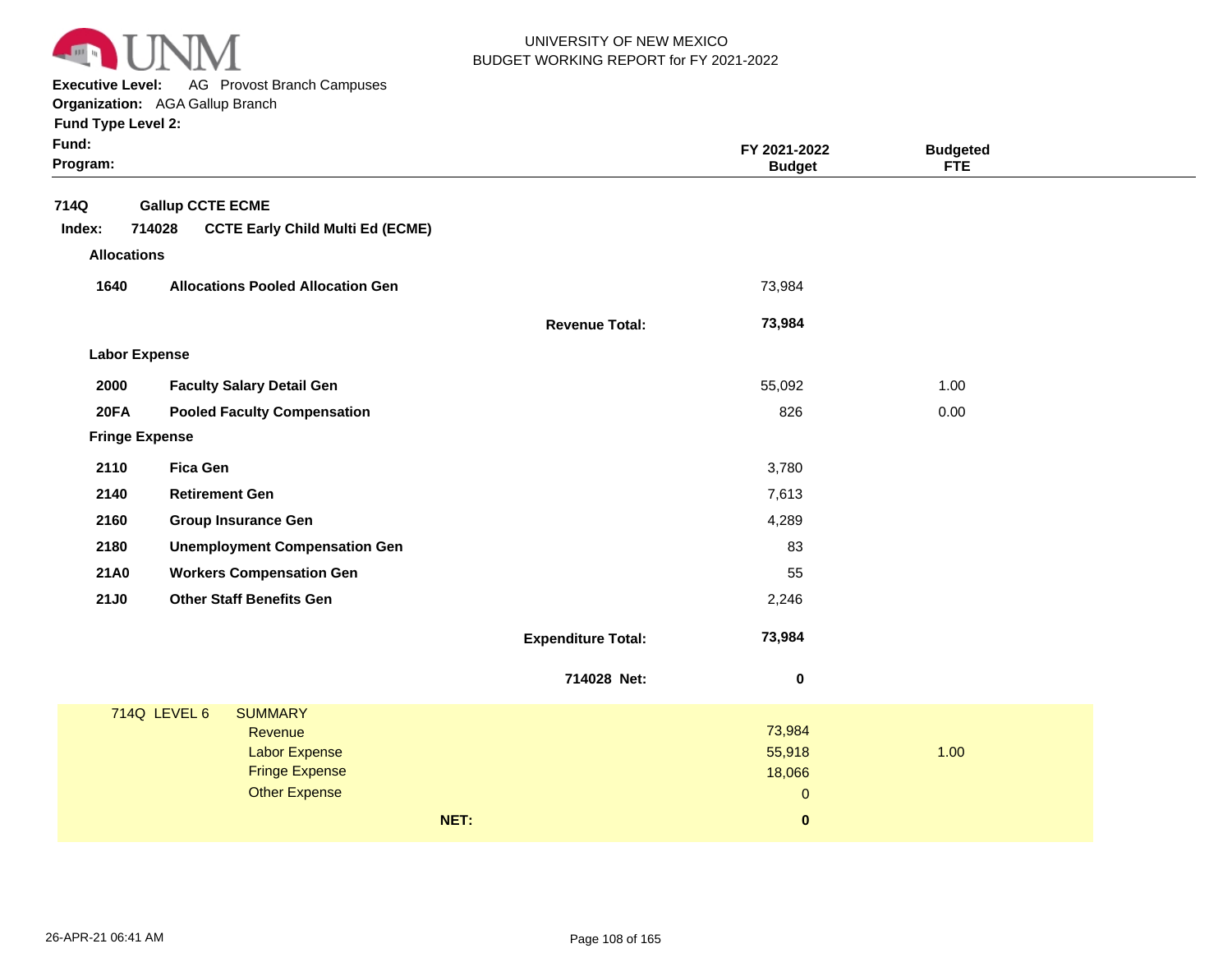

**Executive Level:** AG Provost Branch Campuses

**Organization:**  AGA Gallup Branch

| Fund:<br>Program:    |                                               |                           | FY 2021-2022<br><b>Budget</b> | <b>Budgeted</b><br><b>FTE</b> |  |
|----------------------|-----------------------------------------------|---------------------------|-------------------------------|-------------------------------|--|
| 715C                 | <b>Gallup CASA Operations</b>                 |                           |                               |                               |  |
| Index:               | 715014<br><b>CASA Student Tutoring</b>        |                           |                               |                               |  |
| <b>Allocations</b>   |                                               |                           |                               |                               |  |
| 1640                 | <b>Allocations Pooled Allocation Gen</b>      |                           | 177,492                       |                               |  |
|                      |                                               | <b>Revenue Total:</b>     | 177,492                       |                               |  |
| <b>Labor Expense</b> |                                               |                           |                               |                               |  |
| 2020                 | <b>Administrative Professional Gen</b>        |                           | 127,791                       | 3.00                          |  |
| <b>20J0</b>          | <b>Student Salaries Gen</b>                   |                           | 28,623                        | 1.45                          |  |
| 20L0                 | <b>Federal Workstudy Gen</b>                  |                           | 1,950                         | 0.10                          |  |
| <b>20NO</b>          | <b>State Workstudy Gen</b>                    |                           | 600                           | 0.03                          |  |
| <b>Other Expense</b> |                                               |                           |                               |                               |  |
| 3100                 | <b>Office Supplies General</b>                |                           | 200                           |                               |  |
| 31D0                 | <b>Freight In-Bound</b>                       |                           | 25                            |                               |  |
| 31K0                 | <b>Postage Gen</b>                            |                           | 20                            |                               |  |
| 31M0                 | <b>Recruitment Expense Gen</b>                |                           | 1,000                         |                               |  |
| 31M1                 | <b>Staff Recruitment Expense Gen</b>          |                           | 500                           |                               |  |
| 31P1                 | <b>Instructional Materials &amp; Supplies</b> |                           | 12,500                        |                               |  |
| 3800                 | In State Travel Gen                           |                           | 500                           |                               |  |
| 63C0                 | <b>Copying Gen</b>                            |                           | 3,600                         |                               |  |
| <b>80K0</b>          | <b>Banner Tax</b>                             |                           | 183                           |                               |  |
|                      |                                               | <b>Expenditure Total:</b> | 177,492                       |                               |  |
|                      |                                               | 715014 Net:               | 0                             |                               |  |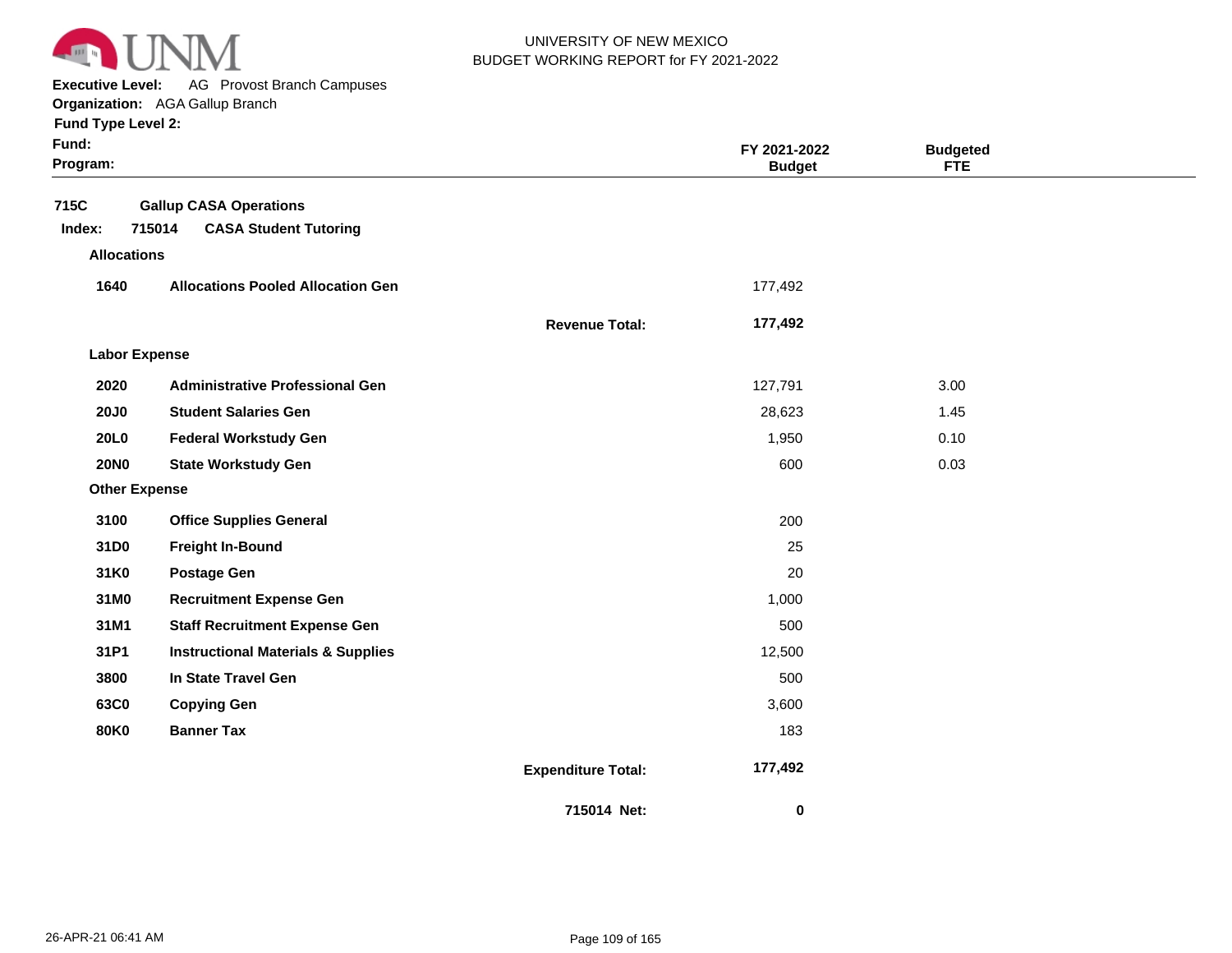

**Executive Level:** AG Provost Branch Campuses

**Organization:**  AGA Gallup Branch

**Fund Type Level 2:**

| Fund:    | 2021-2022 | `'ıdaete⊾ |  |
|----------|-----------|-----------|--|
| Program: | sudaet    | ---       |  |

#### **715C Gallup CASA Operations**

|              | NET:                  | $\mathbf{0}$ |      |
|--------------|-----------------------|--------------|------|
|              | <b>Other Expense</b>  | 18,528       |      |
|              | <b>Fringe Expense</b> | 0            |      |
|              | <b>Labor Expense</b>  | 158,964      | 4.58 |
|              | Revenue               | 177,492      |      |
| 715C LEVEL 6 | <b>SUMMARY</b>        |              |      |
|              |                       |              |      |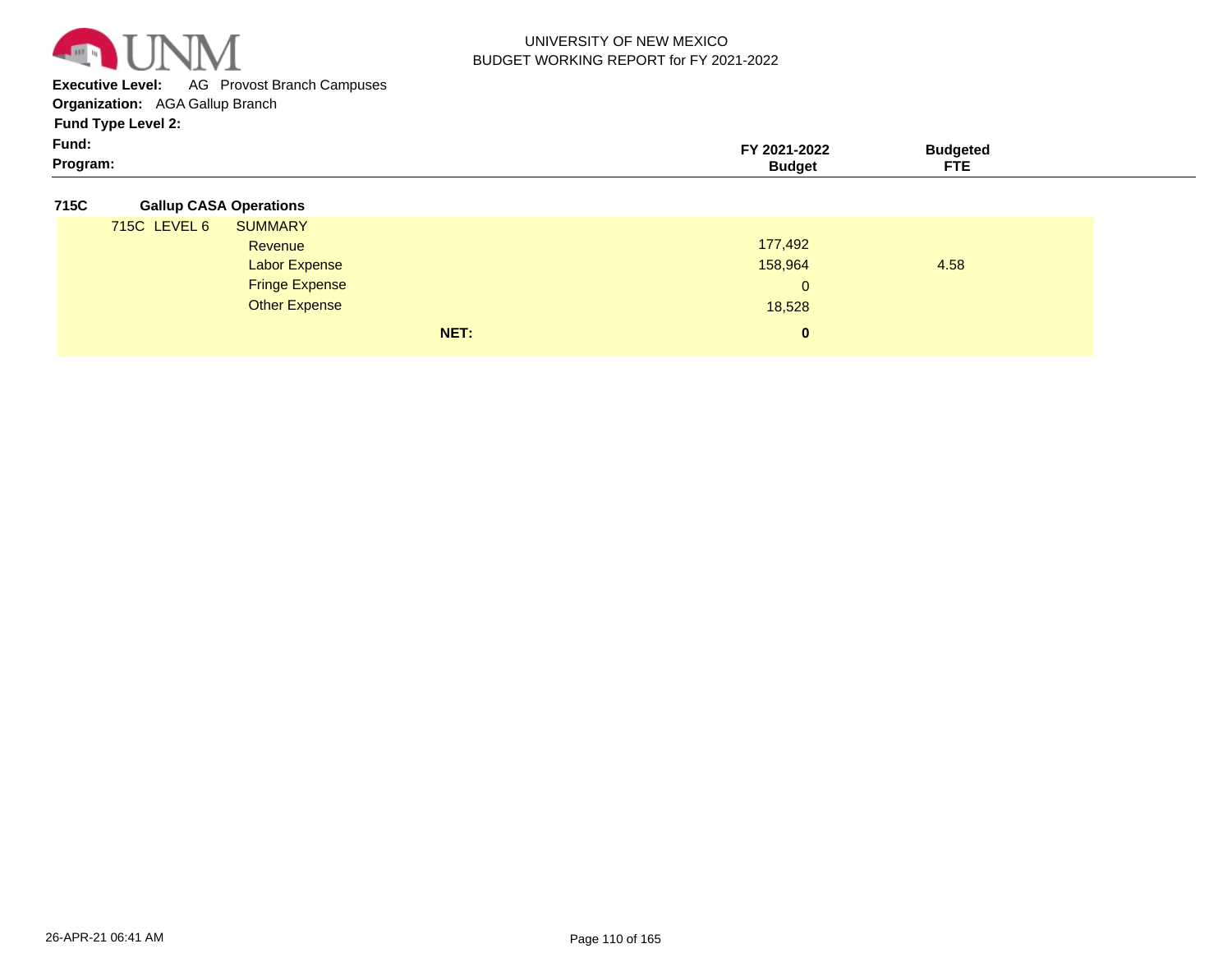

**Executive Level:** AG Provost Branch Campuses

|  | <b>Fund Type Level 2:</b> |  |  |
|--|---------------------------|--|--|
|  |                           |  |  |

| Fund:<br>Program:    |                                                                              |                           | FY 2021-2022<br><b>Budget</b> | <b>Budgeted</b><br><b>FTE</b> |  |
|----------------------|------------------------------------------------------------------------------|---------------------------|-------------------------------|-------------------------------|--|
| 717B<br>Index:       | <b>Gallup Math/Sci Administrative</b><br>717006<br><b>Math/Science Admin</b> |                           |                               |                               |  |
| <b>Allocations</b>   |                                                                              |                           |                               |                               |  |
| 1640                 | <b>Allocations Pooled Allocation Gen</b>                                     |                           | 498,185                       |                               |  |
|                      |                                                                              | <b>Revenue Total:</b>     | 498,185                       |                               |  |
| <b>Labor Expense</b> |                                                                              |                           |                               |                               |  |
| 2000                 | <b>Faculty Salary Detail Gen</b>                                             |                           | 401,921                       | 5.93                          |  |
| 2040                 | <b>Technician Salary Detail Gen</b>                                          |                           | 35,821                        | 1.00                          |  |
| 2060                 | <b>Support Staff Salary Detail Gen</b>                                       |                           | 36,046                        | 1.00                          |  |
| 20FA                 | <b>Pooled Faculty Compensation</b>                                           |                           | 6,793                         | 0.00                          |  |
| <b>20NO</b>          | <b>State Workstudy Gen</b>                                                   |                           | 3,400                         | 0.17                          |  |
| <b>20SU</b>          | <b>Pooled Union Staff Compensation</b>                                       |                           | 1,078                         | 0.00                          |  |
| <b>Other Expense</b> |                                                                              |                           |                               |                               |  |
| 3100                 | <b>Office Supplies General</b>                                               |                           | 2,250                         |                               |  |
| 3140                 | <b>Computer Software Gen</b>                                                 |                           | 3,400                         |                               |  |
| 3150                 | <b>Computer Supplies &lt;\$5,001</b>                                         |                           | 405                           |                               |  |
| 3170                 | <b>Custodial Supplies Gen</b>                                                |                           | 750                           |                               |  |
| 31K0                 | <b>Postage Gen</b>                                                           |                           | 50                            |                               |  |
| 31P1                 | <b>Instructional Materials &amp; Supplies</b>                                |                           | 175                           |                               |  |
| 37Z0                 | <b>Other Supply Costs Gen</b>                                                |                           | 410                           |                               |  |
| 3800                 | In State Travel Gen                                                          |                           | 500                           |                               |  |
| 6020                 | <b>Long Distance Gen</b>                                                     |                           | 120                           |                               |  |
| 6080                 | <b>Cellular Charges Gen</b>                                                  |                           | 160                           |                               |  |
| 63C0                 | <b>Copying Gen</b>                                                           |                           | 4,776                         |                               |  |
| <b>80K0</b>          | <b>Banner Tax</b>                                                            |                           | 130                           |                               |  |
|                      |                                                                              | <b>Expenditure Total:</b> | 498,185                       |                               |  |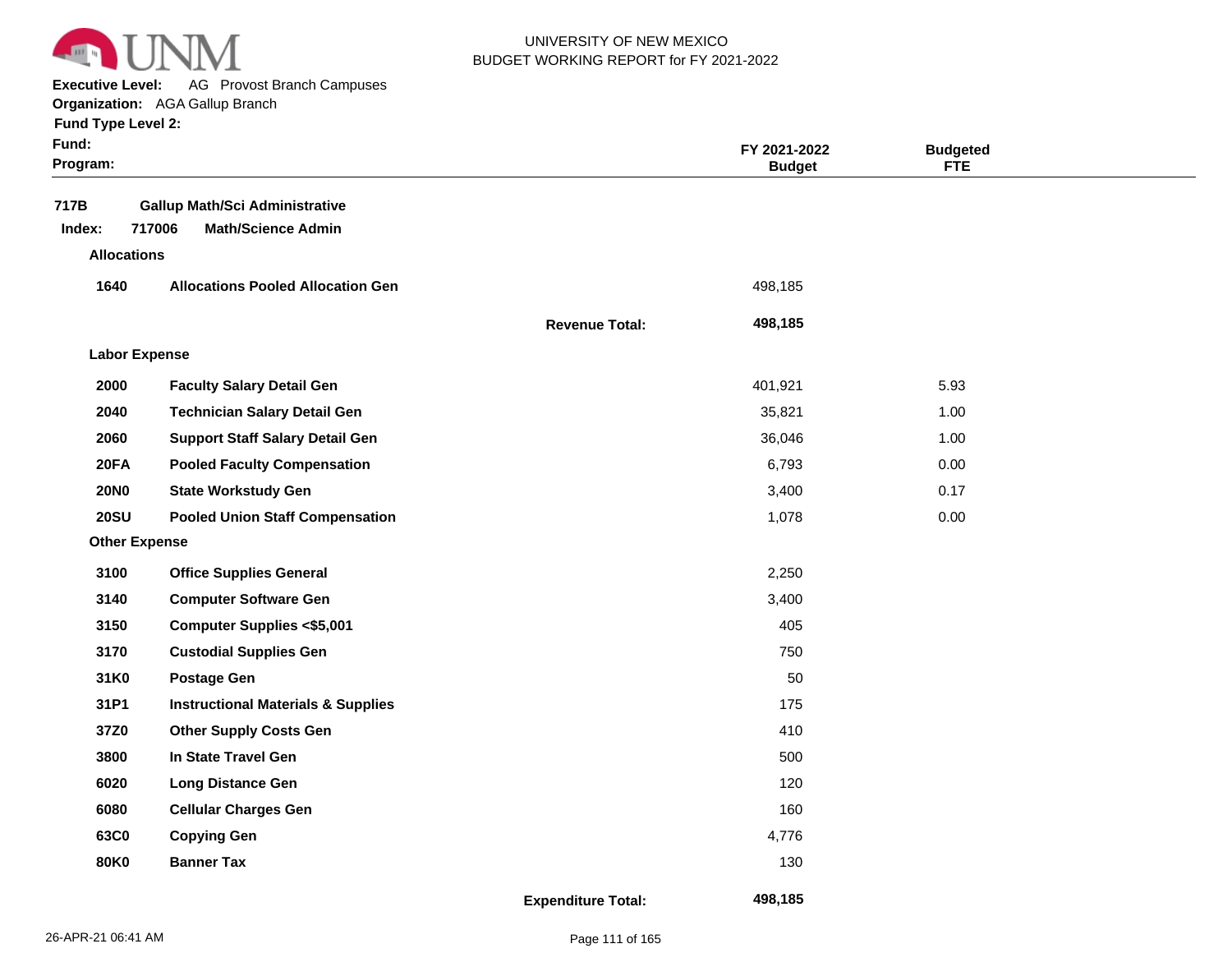

**Executive Level:** AG Provost Branch Campuses **Organization:**  AGA Gallup Branch

**Fund Type Level 2:**

| $ -$<br>Fund:<br>Program: | FY 2021-2022<br><b>Budget</b> | Budgeted<br><b>FTE</b> |  |
|---------------------------|-------------------------------|------------------------|--|
|                           |                               |                        |  |

**717B Gallup Math/Sci Administrative**

**Index: 717006 Math/Science Admin**

**717006 Net: 0**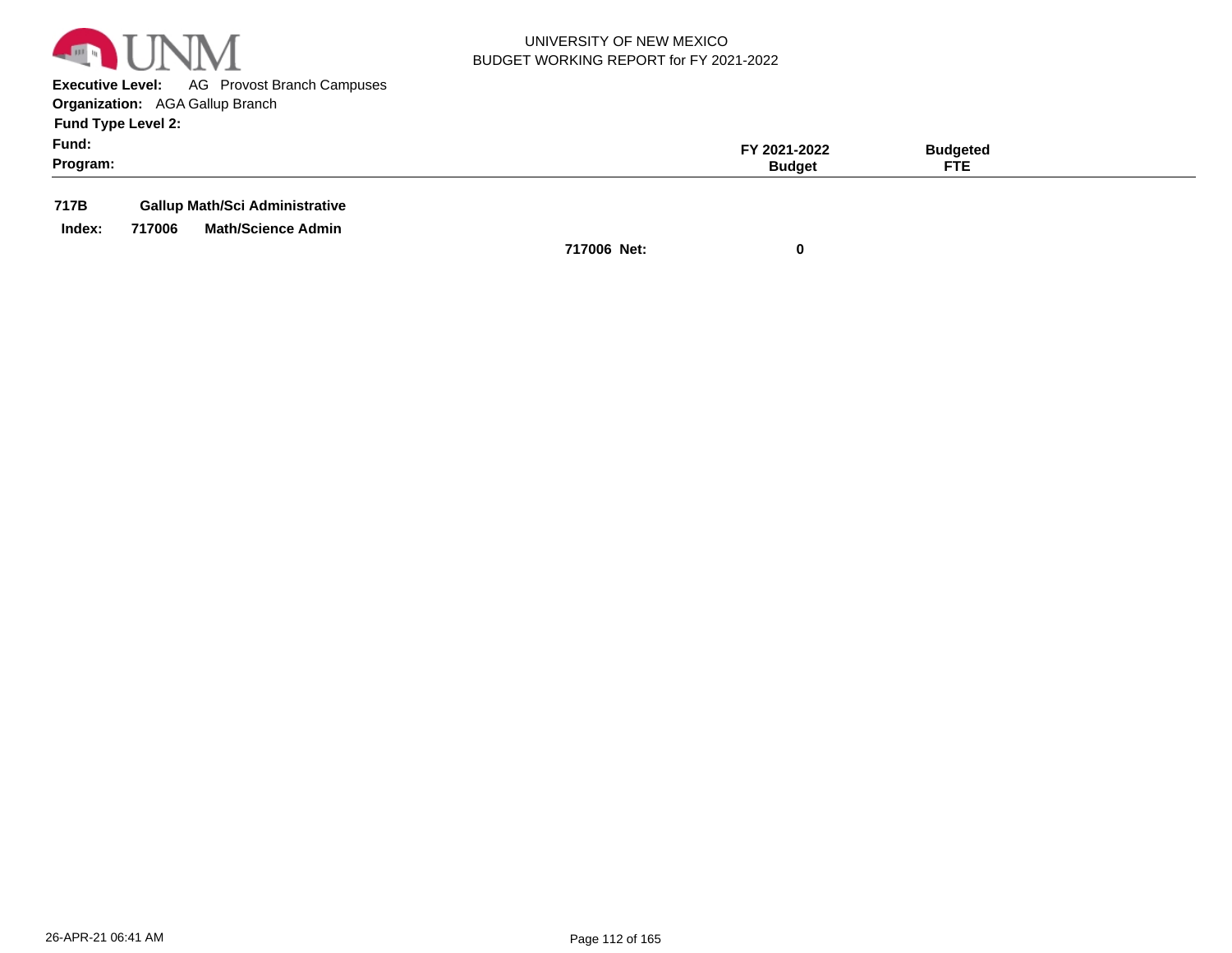

**Executive Level:** AG Provost Branch Campuses

| Fund Type Level 2:   |                                                     |                           |                        |                 |  |
|----------------------|-----------------------------------------------------|---------------------------|------------------------|-----------------|--|
| Fund:                |                                                     |                           | FY 2021-2022           | <b>Budgeted</b> |  |
| Program:             |                                                     |                           | <b>Budget</b>          | <b>FTE</b>      |  |
| 717B                 | <b>Gallup Math/Sci Administrative</b>               |                           |                        |                 |  |
| Index:               | <b>Gallup Sciences Course Fee General</b><br>717045 |                           |                        |                 |  |
|                      | <b>Operating Revenue</b>                            |                           |                        |                 |  |
| 0220                 | <b>Course Lab Fees Gen</b>                          |                           | 18,000                 |                 |  |
|                      |                                                     | <b>Revenue Total:</b>     | 18,000                 |                 |  |
| <b>Other Expense</b> |                                                     |                           |                        |                 |  |
| 31P1                 | <b>Instructional Materials &amp; Supplies</b>       |                           | 15,320                 |                 |  |
| 31S0                 | Lab Supplies Gen                                    |                           | 2,500                  |                 |  |
| <b>80K0</b>          | <b>Banner Tax</b>                                   |                           | 180                    |                 |  |
|                      |                                                     | <b>Expenditure Total:</b> | 18,000                 |                 |  |
|                      |                                                     | 717045 Net:               | $\pmb{0}$              |                 |  |
|                      | 717B LEVEL 6<br><b>SUMMARY</b>                      |                           |                        |                 |  |
|                      | Revenue                                             |                           | 516,185                |                 |  |
|                      | <b>Labor Expense</b><br><b>Fringe Expense</b>       |                           | 485,059<br>$\mathbf 0$ | 8.10            |  |
|                      | <b>Other Expense</b>                                |                           | 31,126                 |                 |  |
|                      | NET:                                                |                           | $\bf{0}$               |                 |  |
|                      |                                                     |                           |                        |                 |  |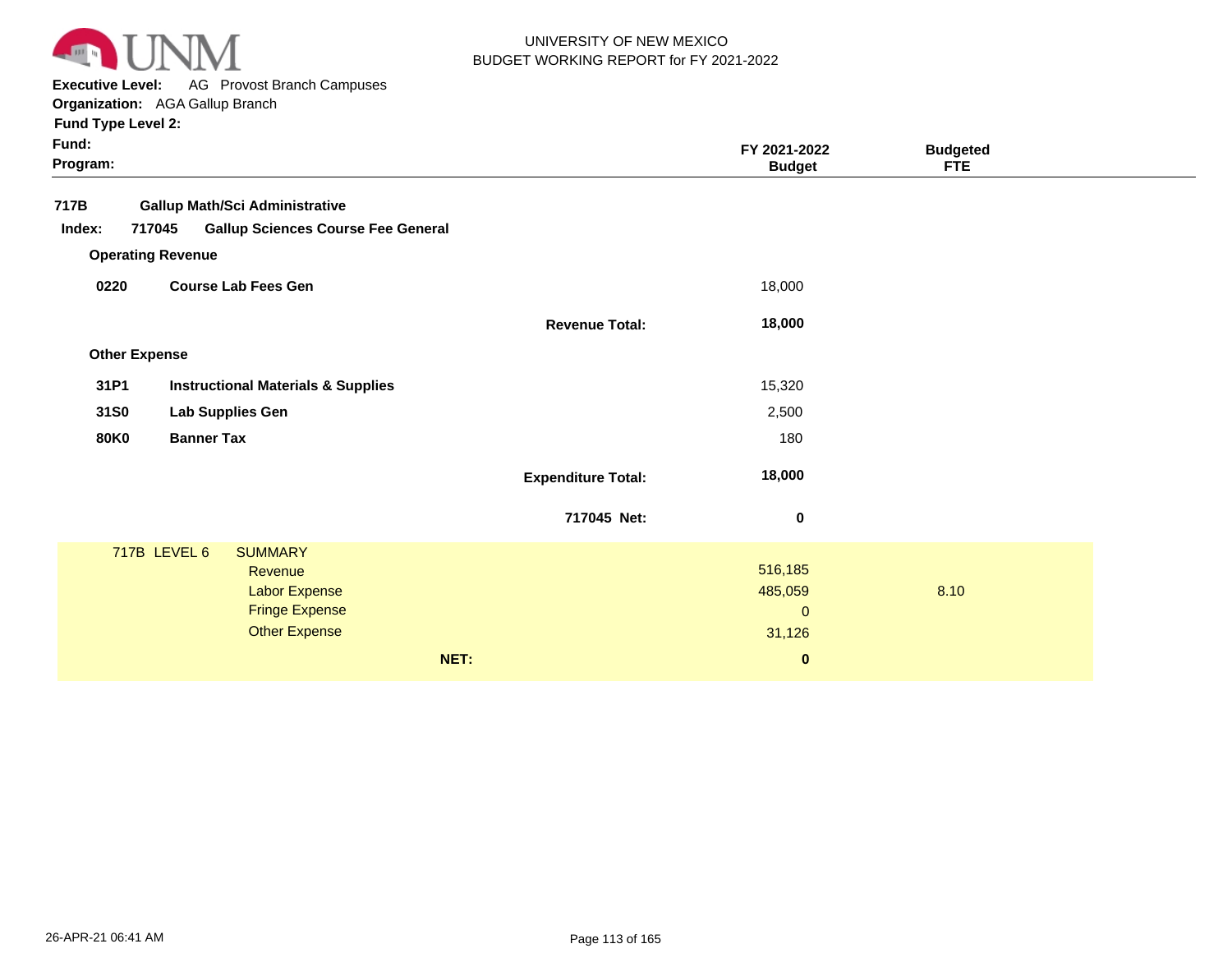

**Executive Level:** AG Provost Branch Campuses

**Organization:**  AGA Gallup Branch **Fund Type Level 2:**

| Fund:<br>Program:                              |                                                                                                                           |                           | FY 2021-2022<br><b>Budget</b>                            | <b>Budgeted</b><br><b>FTE</b> |  |
|------------------------------------------------|---------------------------------------------------------------------------------------------------------------------------|---------------------------|----------------------------------------------------------|-------------------------------|--|
| 717D<br>717009<br>Index:<br><b>Allocations</b> | <b>Gallup Biology Unit</b><br><b>Biology</b>                                                                              |                           |                                                          |                               |  |
| 1640                                           | <b>Allocations Pooled Allocation Gen</b>                                                                                  |                           | 181,380                                                  |                               |  |
|                                                |                                                                                                                           | <b>Revenue Total:</b>     | 181,380                                                  |                               |  |
| <b>Labor Expense</b>                           |                                                                                                                           |                           |                                                          |                               |  |
| 2000                                           | <b>Faculty Salary Detail Gen</b>                                                                                          |                           | 172,630                                                  | 3.00                          |  |
| 20FA                                           | <b>Pooled Faculty Compensation</b>                                                                                        |                           | 2,589                                                    | 0.00                          |  |
| <b>Other Expense</b>                           |                                                                                                                           |                           |                                                          |                               |  |
| 3100                                           | <b>Office Supplies General</b>                                                                                            |                           | 100                                                      |                               |  |
| 3180                                           | Non Capital Equipment <\$5,001                                                                                            |                           | 250                                                      |                               |  |
| 31D0                                           | <b>Freight In-Bound</b>                                                                                                   |                           | 50                                                       |                               |  |
| 31P1                                           | <b>Instructional Materials &amp; Supplies</b>                                                                             |                           | 5,700                                                    |                               |  |
| <b>80K0</b>                                    | <b>Banner Tax</b>                                                                                                         |                           | 61                                                       |                               |  |
|                                                |                                                                                                                           | <b>Expenditure Total:</b> | 181,380                                                  |                               |  |
|                                                |                                                                                                                           | 717009 Net:               | $\pmb{0}$                                                |                               |  |
|                                                | 717D LEVEL 6<br><b>SUMMARY</b><br><b>Revenue</b><br><b>Labor Expense</b><br><b>Fringe Expense</b><br><b>Other Expense</b> | NET:                      | 181,380<br>175,219<br>$\mathbf{0}$<br>6,161<br>$\pmb{0}$ | 3.00                          |  |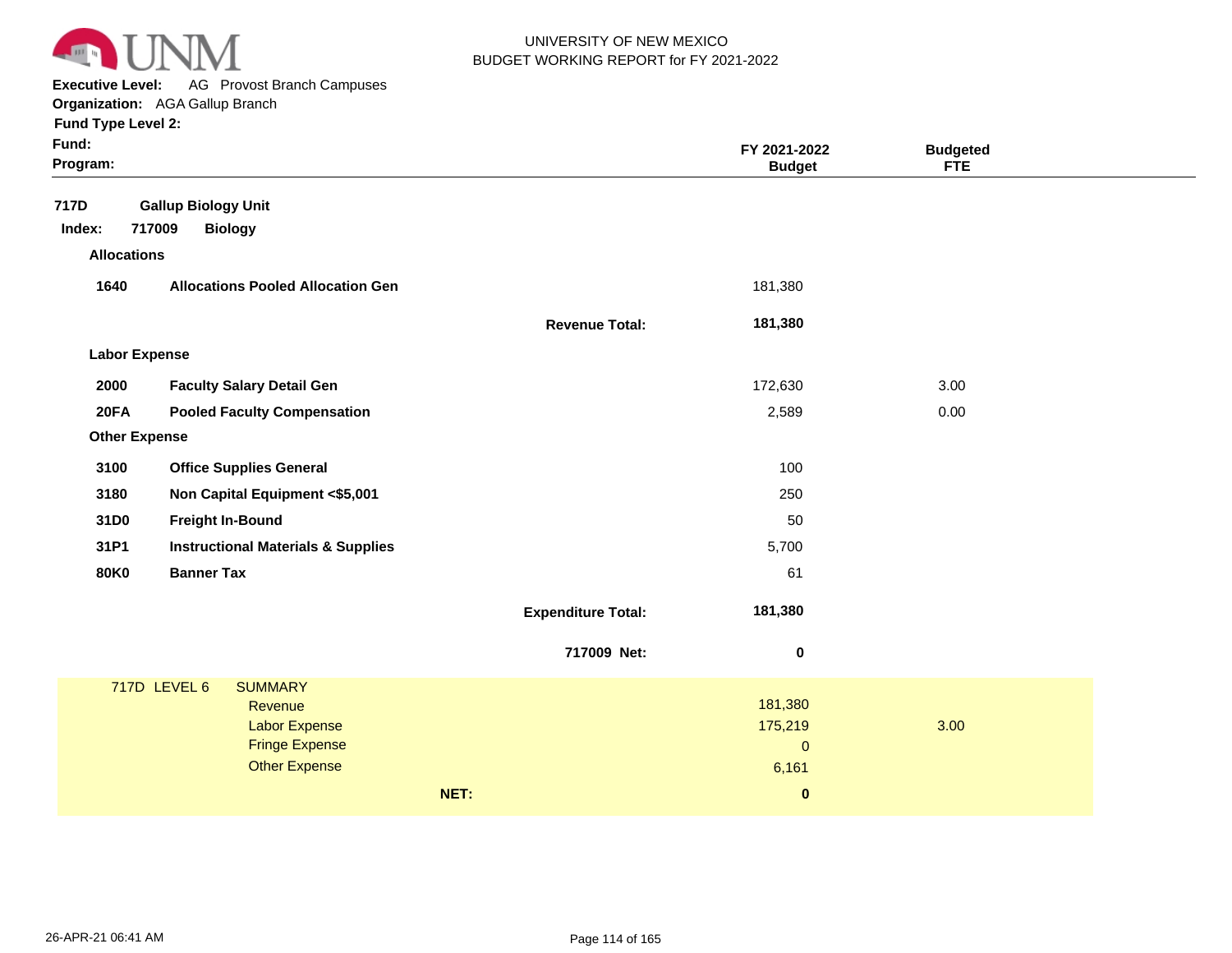

**Executive Level:** AG Provost Branch Campuses

**Organization:**  AGA Gallup Branch **Fund Type Level 2:**

| Fund:<br>Program:                    |                                                       |                           | FY 2021-2022<br><b>Budget</b> | <b>Budgeted</b><br><b>FTE</b> |  |
|--------------------------------------|-------------------------------------------------------|---------------------------|-------------------------------|-------------------------------|--|
| 717E<br>Index:<br><b>Allocations</b> | <b>Gallup Chemistry</b><br>717007<br><b>Chemistry</b> |                           |                               |                               |  |
|                                      |                                                       |                           |                               |                               |  |
| 1640                                 | <b>Allocations Pooled Allocation Gen</b>              |                           | 137,216                       |                               |  |
|                                      |                                                       | <b>Revenue Total:</b>     | 137,216                       |                               |  |
| <b>Labor Expense</b>                 |                                                       |                           |                               |                               |  |
| 2000                                 | <b>Faculty Salary Detail Gen</b>                      |                           | 130,444                       | 2.00                          |  |
| 20FA                                 | <b>Pooled Faculty Compensation</b>                    |                           | 2,691                         | 0.00                          |  |
| <b>Other Expense</b>                 |                                                       |                           |                               |                               |  |
| 3100                                 | <b>Office Supplies General</b>                        |                           | 1,050                         |                               |  |
| 3120                                 | <b>Chemicals Gen</b>                                  |                           | 250                           |                               |  |
| 3150                                 | <b>Computer Supplies &lt;\$5,001</b>                  |                           | 100                           |                               |  |
| 3180                                 | Non Capital Equipment <\$5,001                        |                           | 250                           |                               |  |
| 31C0                                 | <b>Dues Memberships Gen</b>                           |                           | 200                           |                               |  |
| 31D0                                 | <b>Freight In-Bound</b>                               |                           | 100                           |                               |  |
| 31P1                                 | <b>Instructional Materials &amp; Supplies</b>         |                           | 100                           |                               |  |
| 31S0                                 | Lab Supplies Gen                                      |                           | 950                           |                               |  |
| 3800                                 | In State Travel Gen                                   |                           | 500                           |                               |  |
| 6020                                 | <b>Long Distance Gen</b>                              |                           | 50                            |                               |  |
| <b>70D0</b>                          | <b>Equipment Repairs Maintenance Gen</b>              |                           | 500                           |                               |  |
| <b>80K0</b>                          | <b>Banner Tax</b>                                     |                           | 31                            |                               |  |
|                                      |                                                       | <b>Expenditure Total:</b> | 137,216                       |                               |  |
|                                      |                                                       | 717007 Net:               | 0                             |                               |  |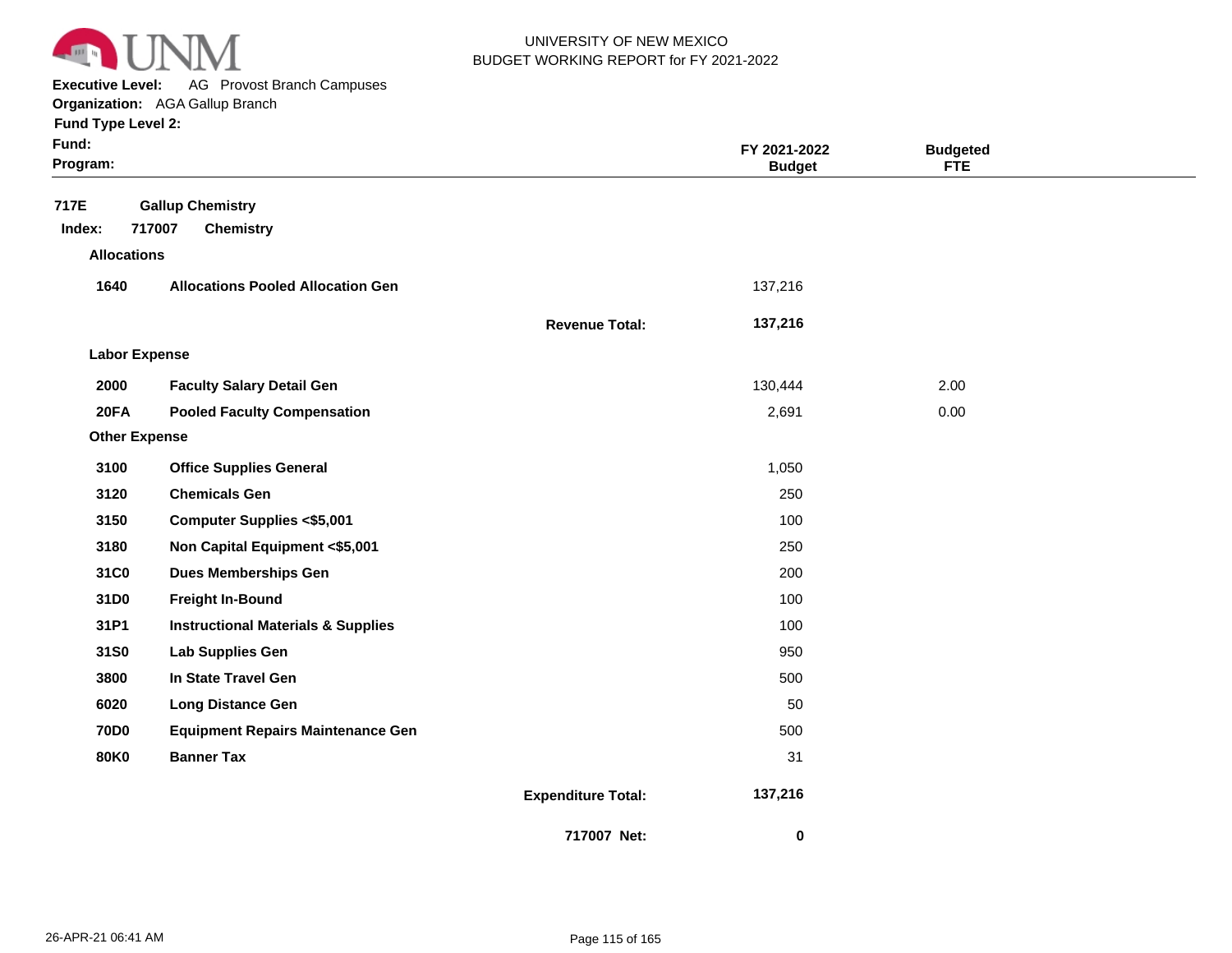

**Executive Level:** AG Provost Branch Campuses

**Organization:**  AGA Gallup Branch

**Fund Type Level 2:**

| Fund:   |            |  |
|---------|------------|--|
| Program | <b>CTC</b> |  |

#### **717E Gallup Chemistry**

| 717E LEVEL 6 | <b>SUMMARY</b>        |              |      |  |
|--------------|-----------------------|--------------|------|--|
|              | Revenue               | 137,216      |      |  |
|              | Labor Expense         | 133,135      | 2.00 |  |
|              | <b>Fringe Expense</b> | $\mathbf{0}$ |      |  |
|              | <b>Other Expense</b>  | 4,081        |      |  |
|              | NET:                  | $\mathbf{0}$ |      |  |
|              |                       |              |      |  |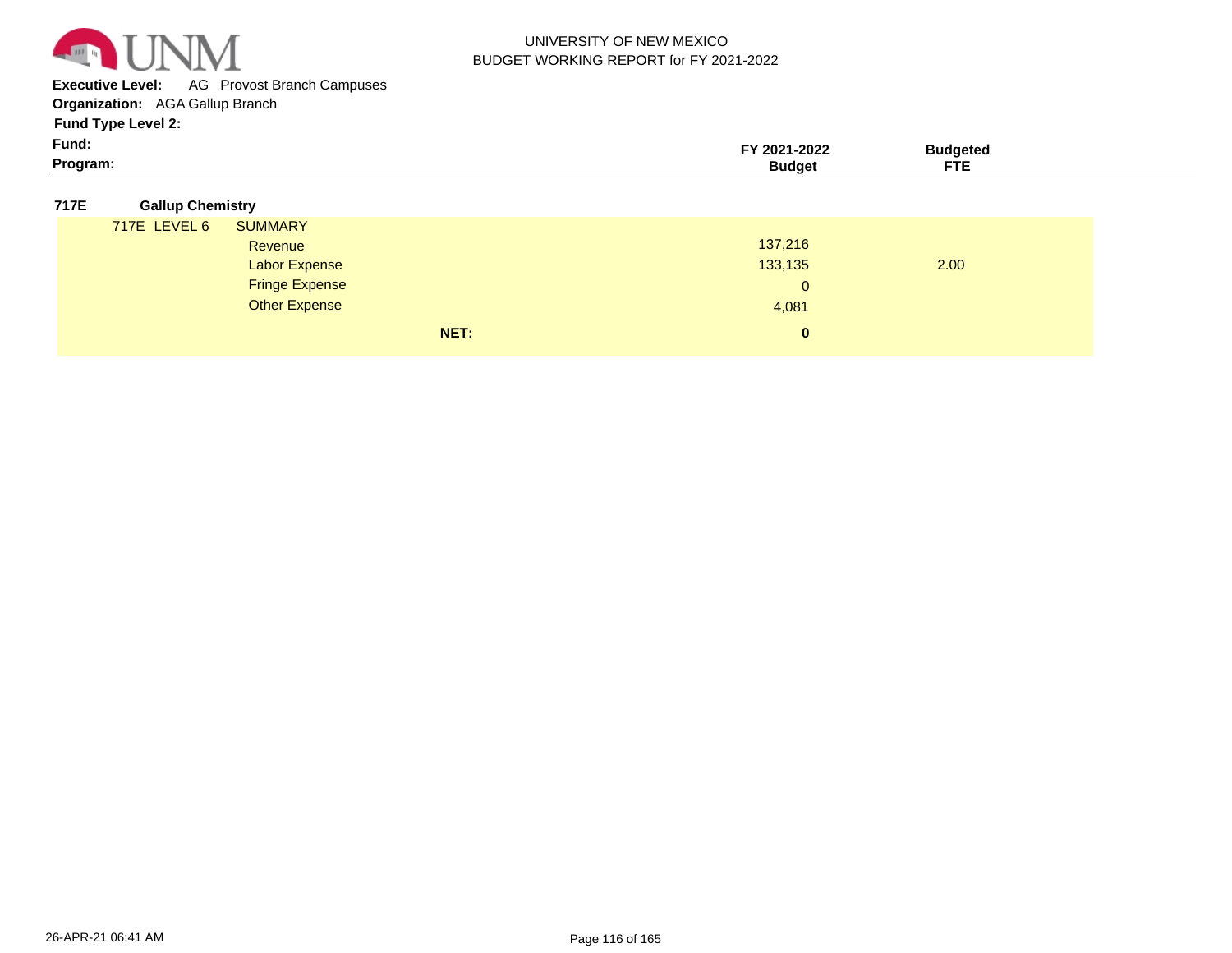

**Executive Level:** AG Provost Branch Campuses **Organization:**  AGA Gallup Branch

| Fund:<br>Program:                    |                                               |                           | FY 2021-2022<br><b>Budget</b> | <b>Budgeted</b><br><b>FTE</b> |  |
|--------------------------------------|-----------------------------------------------|---------------------------|-------------------------------|-------------------------------|--|
| 717G<br>Index:<br><b>Allocations</b> | <b>Gallup Geology</b><br>717005<br>Geology    |                           |                               |                               |  |
| 1640                                 | <b>Allocations Pooled Allocation Gen</b>      |                           | 69,589                        |                               |  |
|                                      |                                               | <b>Revenue Total:</b>     | 69,589                        |                               |  |
| <b>Labor Expense</b>                 |                                               |                           |                               |                               |  |
| 2000                                 | <b>Faculty Salary Detail Gen</b>              |                           | 59,129                        | 1.00                          |  |
| <b>20FA</b>                          | <b>Pooled Faculty Compensation</b>            |                           | 887                           | 0.00                          |  |
| <b>Other Expense</b>                 |                                               |                           |                               |                               |  |
| 3100                                 | <b>Office Supplies General</b>                |                           | 7,357                         |                               |  |
| 3180                                 | Non Capital Equipment <\$5,001                |                           | 750                           |                               |  |
| 31P1                                 | <b>Instructional Materials &amp; Supplies</b> |                           | 606                           |                               |  |
| 31S0                                 | Lab Supplies Gen                              |                           | 600                           |                               |  |
| 3800                                 | In State Travel Gen                           |                           | 100                           |                               |  |
| 38A0                                 | <b>Motor Pool Rental Gen</b>                  |                           | 150                           |                               |  |
| <b>80K0</b>                          | <b>Banner Tax</b>                             |                           | 10                            |                               |  |
|                                      |                                               | <b>Expenditure Total:</b> | 69,589                        |                               |  |
|                                      |                                               | 717005 Net:               | 0                             |                               |  |
|                                      | 717G LEVEL 6<br><b>SUMMARY</b>                |                           |                               |                               |  |
|                                      | Revenue<br><b>Labor Expense</b>               |                           | 69,589<br>60,016              | 1.00                          |  |
|                                      | <b>Fringe Expense</b>                         |                           | $\mathbf{O}$                  |                               |  |
|                                      | <b>Other Expense</b>                          |                           | 9,573                         |                               |  |
|                                      |                                               | NET:                      | $\bf{0}$                      |                               |  |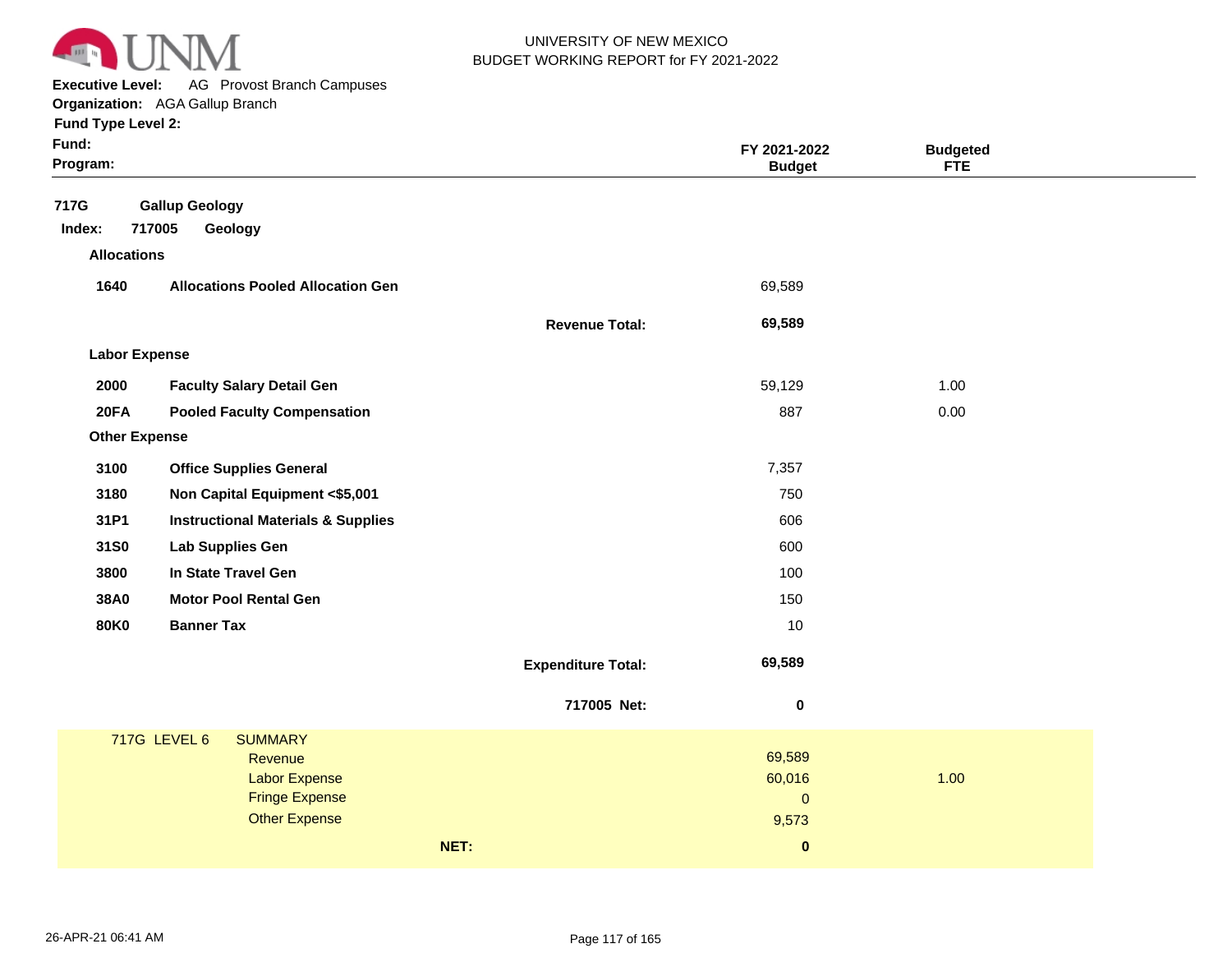

**Executive Level:** AG Provost Branch Campuses **Organization:**  AGA Gallup Branch

| Fund Type Level 2:   |                                                                                                                    |                           |                                             |                 |
|----------------------|--------------------------------------------------------------------------------------------------------------------|---------------------------|---------------------------------------------|-----------------|
| Fund:<br>Program:    |                                                                                                                    |                           | FY 2021-2022                                | <b>Budgeted</b> |
|                      |                                                                                                                    |                           | <b>Budget</b>                               | <b>FTE</b>      |
| 717H                 | <b>Gallup Math</b>                                                                                                 |                           |                                             |                 |
| Index:               | 717039<br><b>Math</b>                                                                                              |                           |                                             |                 |
| <b>Allocations</b>   |                                                                                                                    |                           |                                             |                 |
| 1640                 | <b>Allocations Pooled Allocation Gen</b>                                                                           |                           | 1,111                                       |                 |
|                      |                                                                                                                    | <b>Revenue Total:</b>     | 1,111                                       |                 |
|                      |                                                                                                                    |                           |                                             |                 |
| <b>Other Expense</b> |                                                                                                                    |                           |                                             |                 |
| 3100                 | <b>Office Supplies General</b>                                                                                     |                           | 200                                         |                 |
| 3140                 | <b>Computer Software Gen</b>                                                                                       |                           | 140                                         |                 |
| 31C0                 | <b>Dues Memberships Gen</b>                                                                                        |                           | 95                                          |                 |
| 31M1                 | <b>Staff Recruitment Expense Gen</b>                                                                               |                           | 150                                         |                 |
| 31P1                 | <b>Instructional Materials &amp; Supplies</b>                                                                      |                           | 215                                         |                 |
| 3800                 | In State Travel Gen                                                                                                |                           | 300                                         |                 |
| <b>80K0</b>          | <b>Banner Tax</b>                                                                                                  |                           | 11                                          |                 |
|                      |                                                                                                                    | <b>Expenditure Total:</b> | 1,111                                       |                 |
|                      |                                                                                                                    | 717039 Net:               | $\mathbf 0$                                 |                 |
|                      | 717H LEVEL 6<br><b>SUMMARY</b><br>Revenue<br><b>Labor Expense</b><br><b>Fringe Expense</b><br><b>Other Expense</b> |                           | 1,111<br>$\pmb{0}$<br>$\mathbf{0}$<br>1,111 | 0.00            |
|                      |                                                                                                                    | NET:                      | $\pmb{0}$                                   |                 |
|                      |                                                                                                                    |                           |                                             |                 |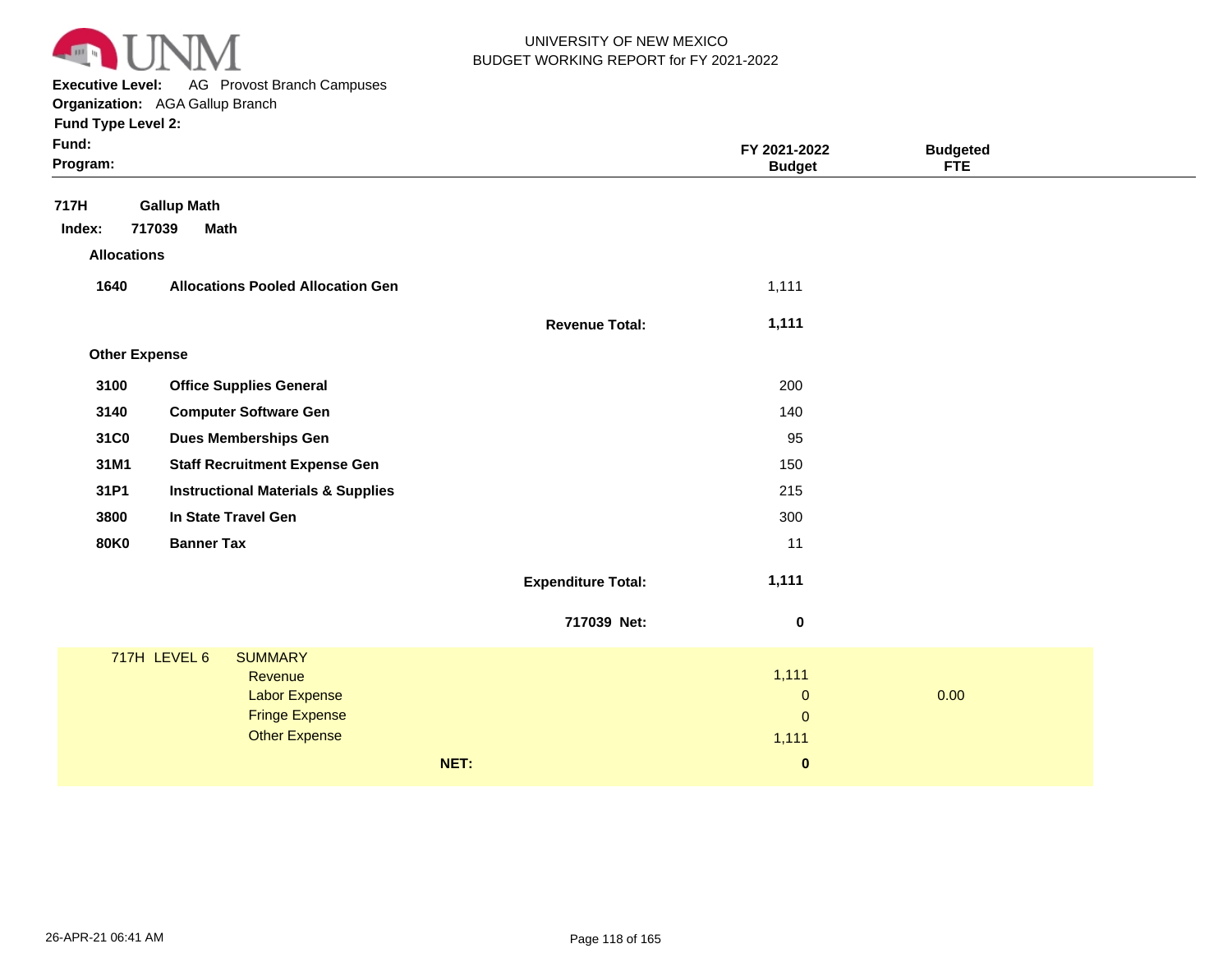

**Executive Level:** AG Provost Branch Campuses **Organization:**  AGA Gallup Branch

| Fund:<br>Program:    |                                               |                           | FY 2021-2022<br><b>Budget</b> | <b>Budgeted</b><br><b>FTE</b> |  |
|----------------------|-----------------------------------------------|---------------------------|-------------------------------|-------------------------------|--|
| <b>7171</b>          | <b>Gallup Physics</b>                         |                           |                               |                               |  |
| Index:               | 717040<br><b>Physics</b>                      |                           |                               |                               |  |
| <b>Allocations</b>   |                                               |                           |                               |                               |  |
| 1640                 | <b>Allocations Pooled Allocation Gen</b>      |                           | 1,798                         |                               |  |
|                      |                                               | <b>Revenue Total:</b>     | 1,798                         |                               |  |
| <b>Other Expense</b> |                                               |                           |                               |                               |  |
| 3100                 | <b>Office Supplies General</b>                |                           | 180                           |                               |  |
| 31P1                 | <b>Instructional Materials &amp; Supplies</b> |                           | 800                           |                               |  |
| 31S0                 | Lab Supplies Gen                              |                           | 600                           |                               |  |
| 3800                 | In State Travel Gen                           |                           | 200                           |                               |  |
| <b>80K0</b>          | <b>Banner Tax</b>                             |                           | 18                            |                               |  |
|                      |                                               | <b>Expenditure Total:</b> | 1,798                         |                               |  |
|                      |                                               | 717040 Net:               | $\boldsymbol{0}$              |                               |  |
|                      | <b>7171 LEVEL 6</b><br><b>SUMMARY</b>         |                           |                               |                               |  |
|                      | Revenue                                       |                           | 1,798                         |                               |  |
|                      | <b>Labor Expense</b><br><b>Fringe Expense</b> |                           | $\pmb{0}$                     | 0.00                          |  |
|                      | <b>Other Expense</b>                          |                           | $\mathbf{0}$<br>1,798         |                               |  |
|                      |                                               | NET:                      | $\bf{0}$                      |                               |  |
|                      |                                               |                           |                               |                               |  |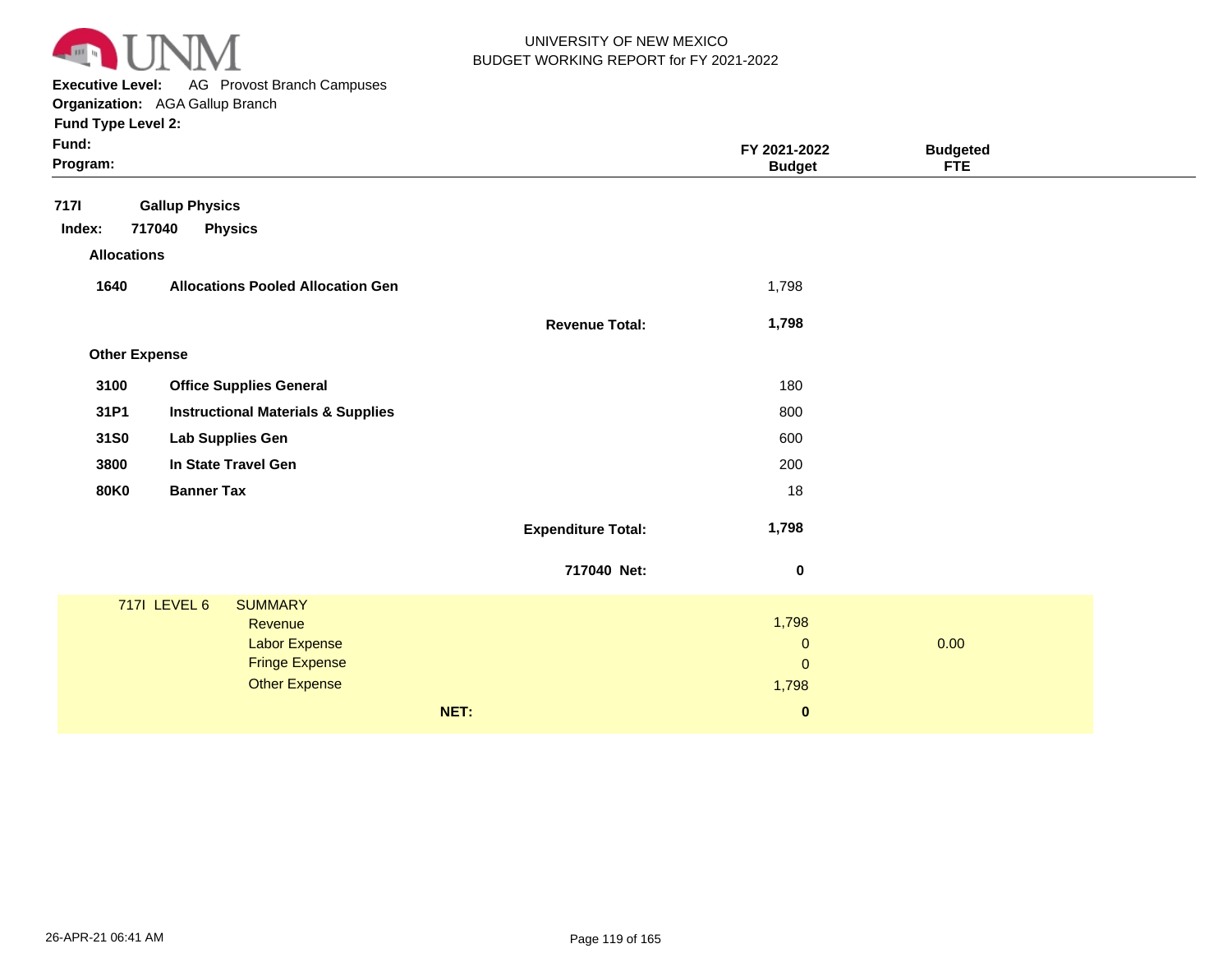

**Executive Level:** AG Provost Branch Campuses

| <b>Fund Type Level 2:</b> |  |
|---------------------------|--|
| Fund:                     |  |
| Program <sup>.</sup>      |  |

| Fund:<br>Program:    |                                                                  |                       | FY 2021-2022<br><b>Budget</b> | <b>Budgeted</b><br><b>FTE</b> |  |
|----------------------|------------------------------------------------------------------|-----------------------|-------------------------------|-------------------------------|--|
| 718A<br>Index:       | <b>Gallup Social Science</b><br>718000<br><b>Social Sciences</b> |                       |                               |                               |  |
| <b>Allocations</b>   |                                                                  |                       |                               |                               |  |
| 1640                 | <b>Allocations Pooled Allocation Gen</b>                         |                       | 458,441                       |                               |  |
|                      |                                                                  | <b>Revenue Total:</b> | 458,441                       |                               |  |
| <b>Labor Expense</b> |                                                                  |                       |                               |                               |  |
| 2000                 | <b>Faculty Salary Detail Gen</b>                                 |                       | 438,560                       | 5.92                          |  |
| 20FA                 | <b>Pooled Faculty Compensation</b>                               |                       | 8,164                         | 0.00                          |  |
| <b>20J0</b>          | <b>Student Salaries Gen</b>                                      |                       | 2,500                         | 0.13                          |  |
| <b>20NO</b>          | <b>State Workstudy Gen</b>                                       |                       | 1,440                         | 0.07                          |  |
| <b>20SU</b>          | <b>Pooled Union Staff Compensation</b>                           |                       | 526                           | 0.00                          |  |
| <b>Other Expense</b> |                                                                  |                       |                               |                               |  |
| 3100                 | <b>Office Supplies General</b>                                   |                       | 900                           |                               |  |
| 3110                 | <b>Books Periodicals Gen</b>                                     |                       | 100                           |                               |  |
| 3131                 | <b>Video Tapes</b>                                               |                       | 100                           |                               |  |
| 3140                 | <b>Computer Software Gen</b>                                     |                       | 100                           |                               |  |
| 3150                 | <b>Computer Supplies &lt;\$5,001</b>                             |                       | 300                           |                               |  |
| 3170                 | <b>Custodial Supplies Gen</b>                                    |                       | 1,000                         |                               |  |
| 31K0                 | <b>Postage Gen</b>                                               |                       | 50                            |                               |  |
| 31P1                 | <b>Instructional Materials &amp; Supplies</b>                    |                       | 300                           |                               |  |
| 3800                 | In State Travel Gen                                              |                       | 500                           |                               |  |
| 6020                 | <b>Long Distance Gen</b>                                         |                       | 100                           |                               |  |
| 63A0                 | <b>Conference Fees Gen</b>                                       |                       | 100                           |                               |  |
| 63C0                 | <b>Copying Gen</b>                                               |                       | 3,000                         |                               |  |
| 80E0                 | <b>Contingency Budget Gen</b>                                    |                       | 635                           |                               |  |
| <b>80K0</b>          | <b>Banner Tax</b>                                                |                       | 66                            |                               |  |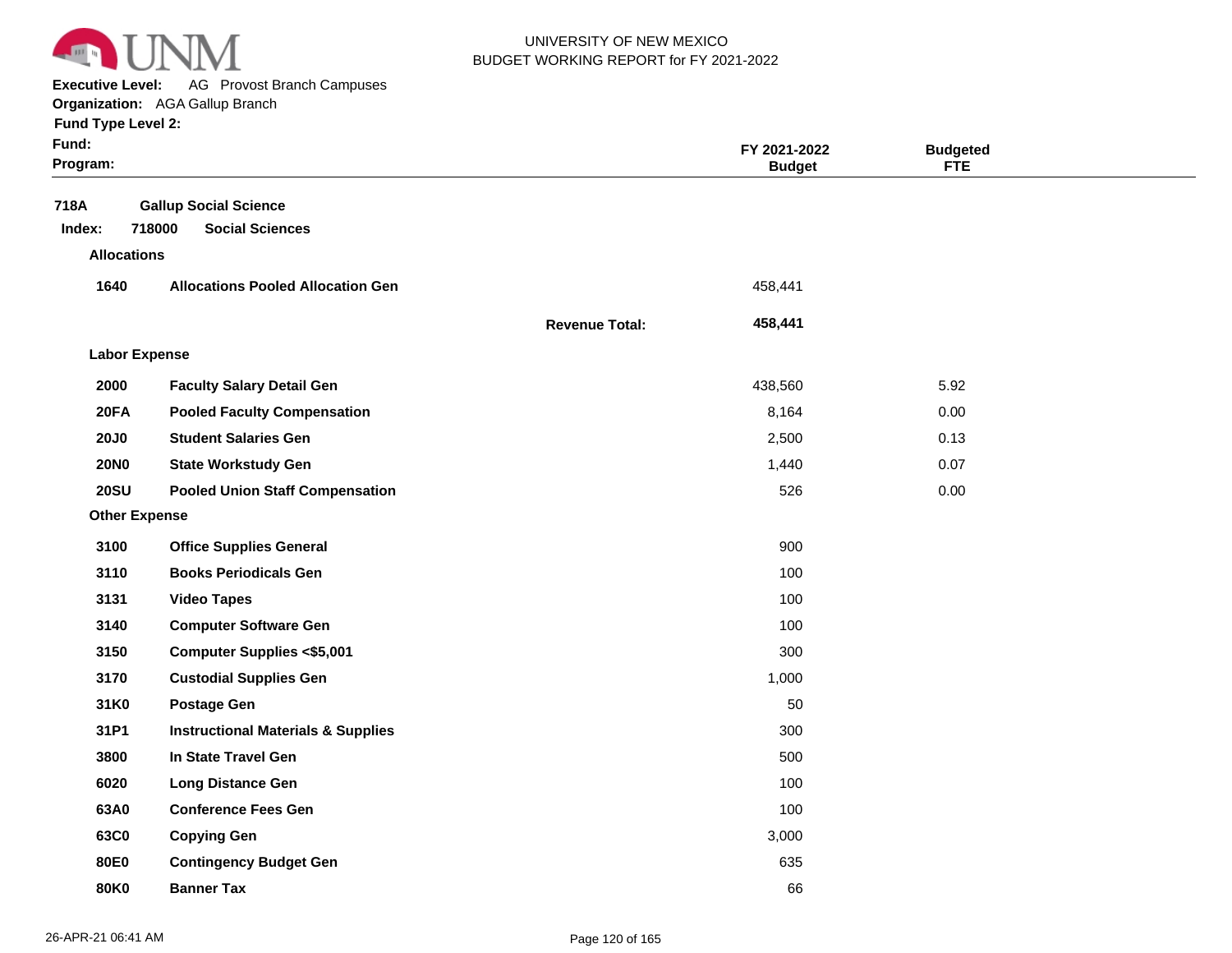

**Executive Level:** AG Provost Branch Campuses **Organization:**  AGA Gallup Branch

| Fund:<br>Program:                                                                          |                           | FY 2021-2022<br><b>Budget</b>     | <b>Budgeted</b><br><b>FTE</b> |
|--------------------------------------------------------------------------------------------|---------------------------|-----------------------------------|-------------------------------|
| <b>Gallup Social Science</b><br>718A                                                       |                           |                                   |                               |
| <b>Social Sciences</b><br>718000<br>Index:                                                 | <b>Expenditure Total:</b> | 458,441                           |                               |
|                                                                                            | 718000 Net:               | $\mathbf 0$                       |                               |
| 718A LEVEL 5<br><b>SUMMARY</b><br>Revenue<br><b>Labor Expense</b><br><b>Fringe Expense</b> |                           | 458,441<br>451,190<br>$\mathbf 0$ | 6.12                          |
| <b>Other Expense</b>                                                                       | NET:                      | 7,251<br>$\mathbf{0}$             |                               |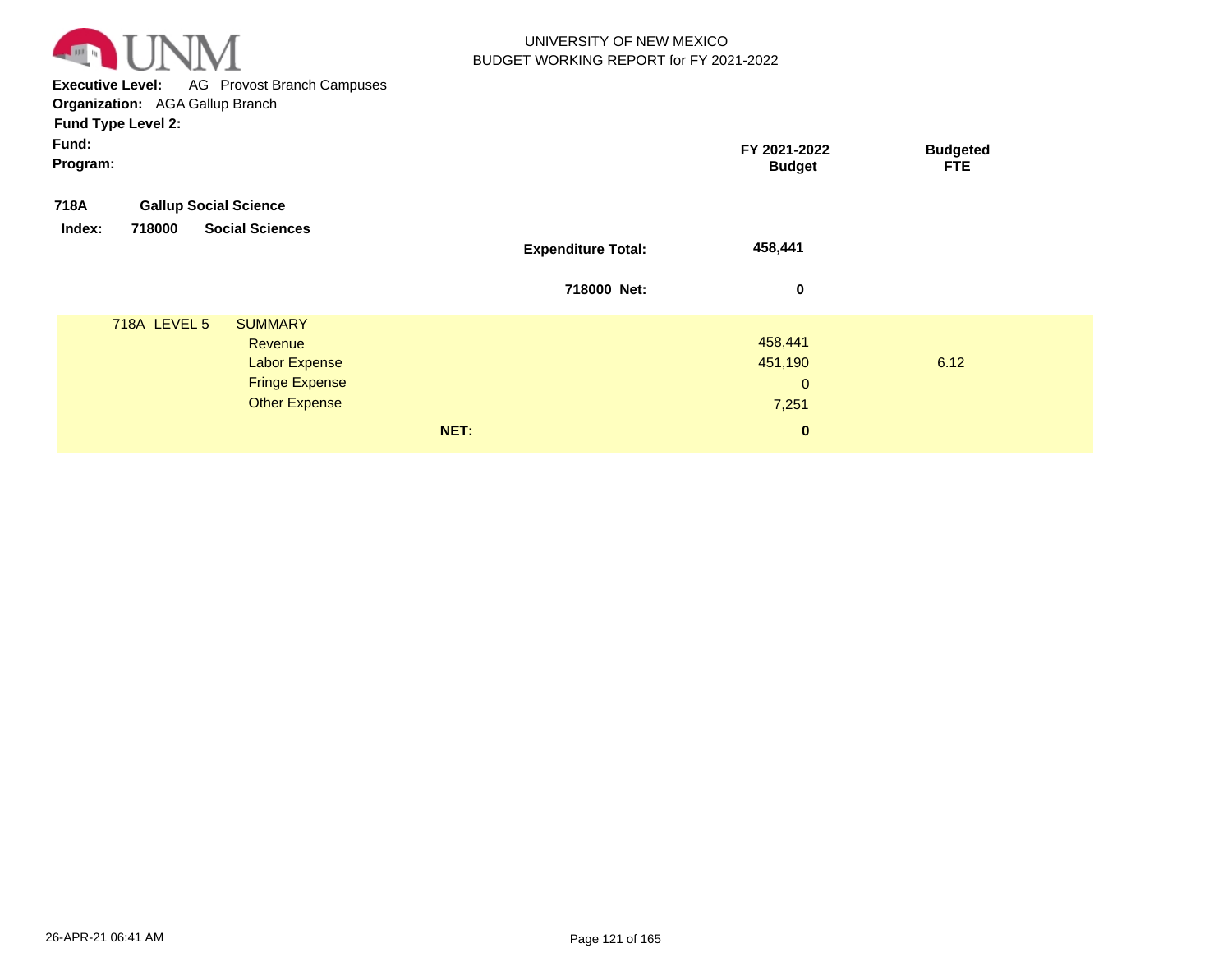

**Executive Level:** AG Provost Branch Campuses

| <b>Fund Type Level 2:</b> |  |  |  |
|---------------------------|--|--|--|
|---------------------------|--|--|--|

| Fund:<br>Program:    |                                                                                  |                           | FY 2021-2022<br><b>Budget</b> | <b>Budgeted</b><br><b>FTE</b> |  |
|----------------------|----------------------------------------------------------------------------------|---------------------------|-------------------------------|-------------------------------|--|
| 722B<br>Index:       | <b>Gallup Applied Tech Administration</b><br>722002<br><b>Applied Tech Admin</b> |                           |                               |                               |  |
| <b>Allocations</b>   |                                                                                  |                           |                               |                               |  |
| 1640                 | <b>Allocations Pooled Allocation Gen</b>                                         |                           | 11,552                        |                               |  |
|                      |                                                                                  | <b>Revenue Total:</b>     | 11,552                        |                               |  |
| <b>Labor Expense</b> |                                                                                  |                           |                               |                               |  |
| <b>20L0</b>          | <b>Federal Workstudy Gen</b>                                                     |                           | 2,595                         | 0.13                          |  |
| <b>Other Expense</b> |                                                                                  |                           |                               |                               |  |
| 3100                 | <b>Office Supplies General</b>                                                   |                           | 1,770                         |                               |  |
| 3150                 | <b>Computer Supplies &lt;\$5,001</b>                                             |                           | 1,800                         |                               |  |
| 31K0                 | <b>Postage Gen</b>                                                               |                           | 100                           |                               |  |
| 3800                 | In State Travel Gen                                                              |                           | 500                           |                               |  |
| 6020                 | <b>Long Distance Gen</b>                                                         |                           | 63                            |                               |  |
| 6080                 | <b>Cellular Charges Gen</b>                                                      |                           | 662                           |                               |  |
| 6370                 | <b>Printing/Copying/Binding Gen</b>                                              |                           | 500                           |                               |  |
| 63C0                 | <b>Copying Gen</b>                                                               |                           | 3,480                         |                               |  |
| <b>80K0</b>          | <b>Banner Tax</b>                                                                |                           | 82                            |                               |  |
|                      |                                                                                  | <b>Expenditure Total:</b> | 11,552                        |                               |  |
|                      |                                                                                  | 722002 Net:               | $\bf{0}$                      |                               |  |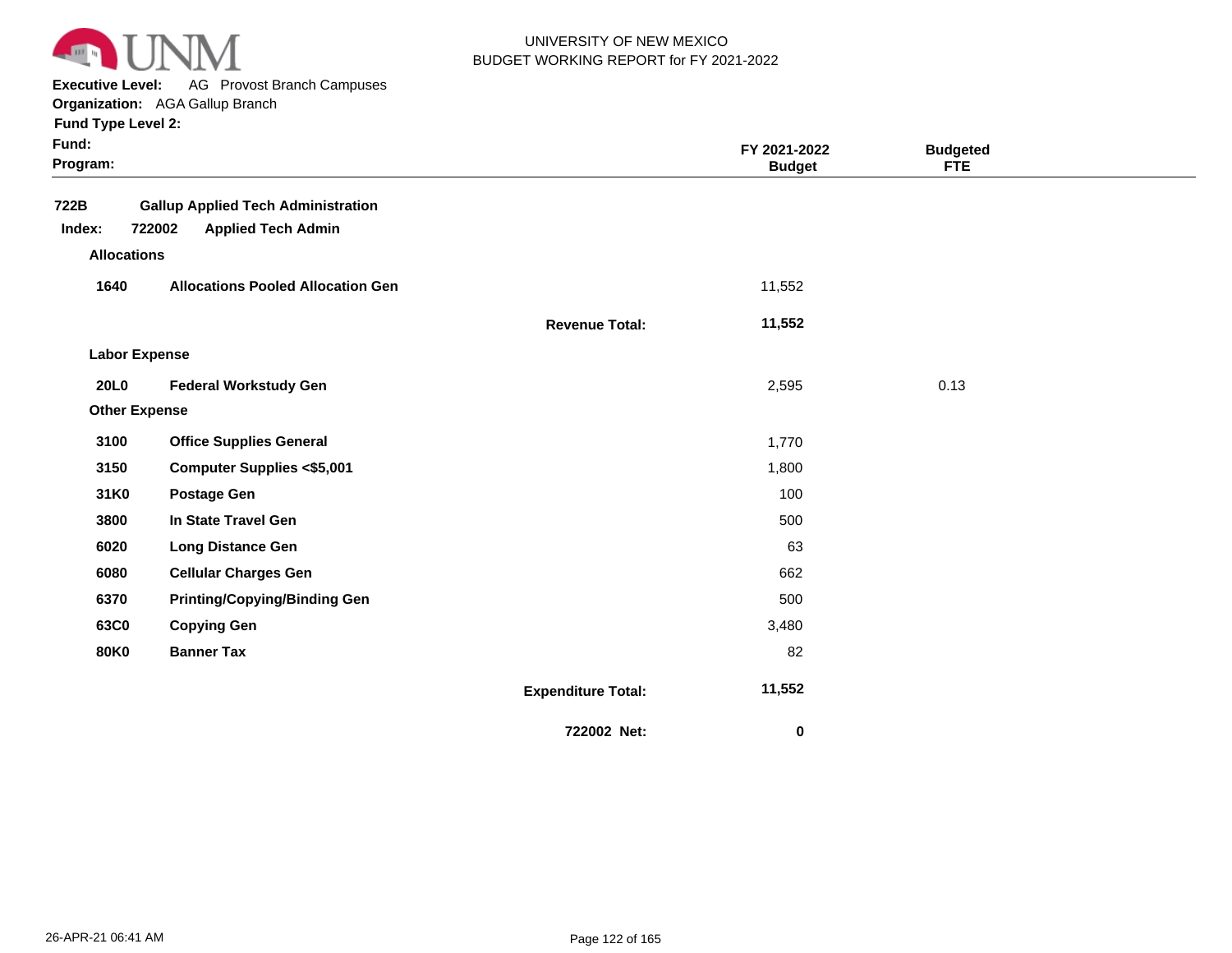

**Executive Level:** AG Provost Branch Campuses

| <b>Fund Type Level 2:</b> |  |  |
|---------------------------|--|--|
|---------------------------|--|--|

| Fund:<br>Program:    |                                                                                                                              |                           | FY 2021-2022<br><b>Budget</b> | <b>Budgeted</b><br><b>FTE</b> |  |
|----------------------|------------------------------------------------------------------------------------------------------------------------------|---------------------------|-------------------------------|-------------------------------|--|
| 722B<br>Index:       | <b>Gallup Applied Tech Administration</b><br><b>Gallup Applied Sciences Course Fee</b><br>722011<br><b>Operating Revenue</b> |                           |                               |                               |  |
| 0220                 | <b>Course Lab Fees Gen</b>                                                                                                   |                           | 15,700                        |                               |  |
|                      |                                                                                                                              | <b>Revenue Total:</b>     | 15,700                        |                               |  |
| <b>Other Expense</b> |                                                                                                                              |                           |                               |                               |  |
| 31P1                 | <b>Instructional Materials &amp; Supplies</b>                                                                                |                           | 15,545                        |                               |  |
| <b>80K0</b>          | <b>Banner Tax</b>                                                                                                            |                           | 155                           |                               |  |
|                      |                                                                                                                              | <b>Expenditure Total:</b> | 15,700                        |                               |  |
|                      |                                                                                                                              | 722011 Net:               | $\bf{0}$                      |                               |  |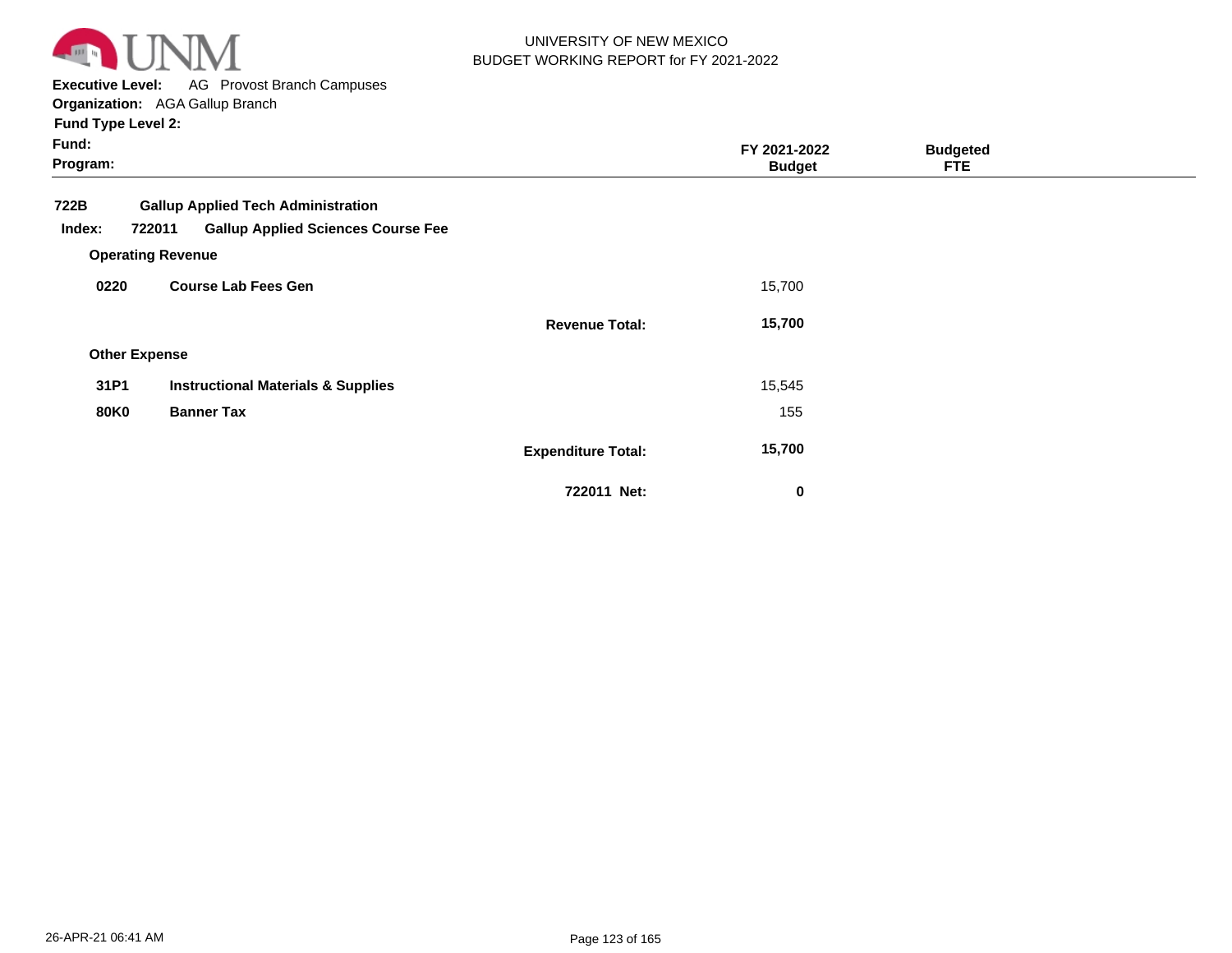

**Executive Level:** AG Provost Branch Campuses

|  | <b>Fund Type Level 2:</b> |  |
|--|---------------------------|--|
|  |                           |  |

| Fund:<br>Program:  |                                                                                                                    |                           | FY 2021-2022<br><b>Budget</b>                | <b>Budgeted</b><br><b>FTE</b> |  |
|--------------------|--------------------------------------------------------------------------------------------------------------------|---------------------------|----------------------------------------------|-------------------------------|--|
| 722B               | <b>Gallup Applied Tech Administration</b>                                                                          |                           |                                              |                               |  |
| Index:             | <b>Gallup Workforce Appropriation</b><br>722019                                                                    |                           |                                              |                               |  |
| <b>Allocations</b> |                                                                                                                    |                           |                                              |                               |  |
| 1640               | <b>Allocations Pooled Allocation Gen</b>                                                                           |                           | 176,800                                      |                               |  |
|                    |                                                                                                                    | <b>Revenue Total:</b>     | 176,800                                      |                               |  |
|                    | <b>Labor Expense</b>                                                                                               |                           |                                              |                               |  |
| 2000               | <b>Faculty Salary Detail Gen</b>                                                                                   |                           | 70,000                                       | 1.00                          |  |
| <b>20FA</b>        | <b>Pooled Faculty Compensation</b>                                                                                 |                           | 1,050                                        | 0.00                          |  |
|                    | <b>Other Expense</b>                                                                                               |                           |                                              |                               |  |
| <b>80E0</b>        | <b>Contingency Budget Gen</b>                                                                                      |                           | 105,750                                      |                               |  |
|                    |                                                                                                                    | <b>Expenditure Total:</b> | 176,800                                      |                               |  |
|                    |                                                                                                                    | 722019 Net:               | 0                                            |                               |  |
|                    | Account: 1640 Workforce Appropriation, 164024-0720, \$176,800                                                      |                           |                                              |                               |  |
|                    | 722B LEVEL 6<br><b>SUMMARY</b><br>Revenue<br><b>Labor Expense</b><br><b>Fringe Expense</b><br><b>Other Expense</b> |                           | 204,052<br>73,645<br>$\mathbf{0}$<br>130,407 | 1.13                          |  |
|                    |                                                                                                                    | NET:                      | $\pmb{0}$                                    |                               |  |
|                    |                                                                                                                    |                           |                                              |                               |  |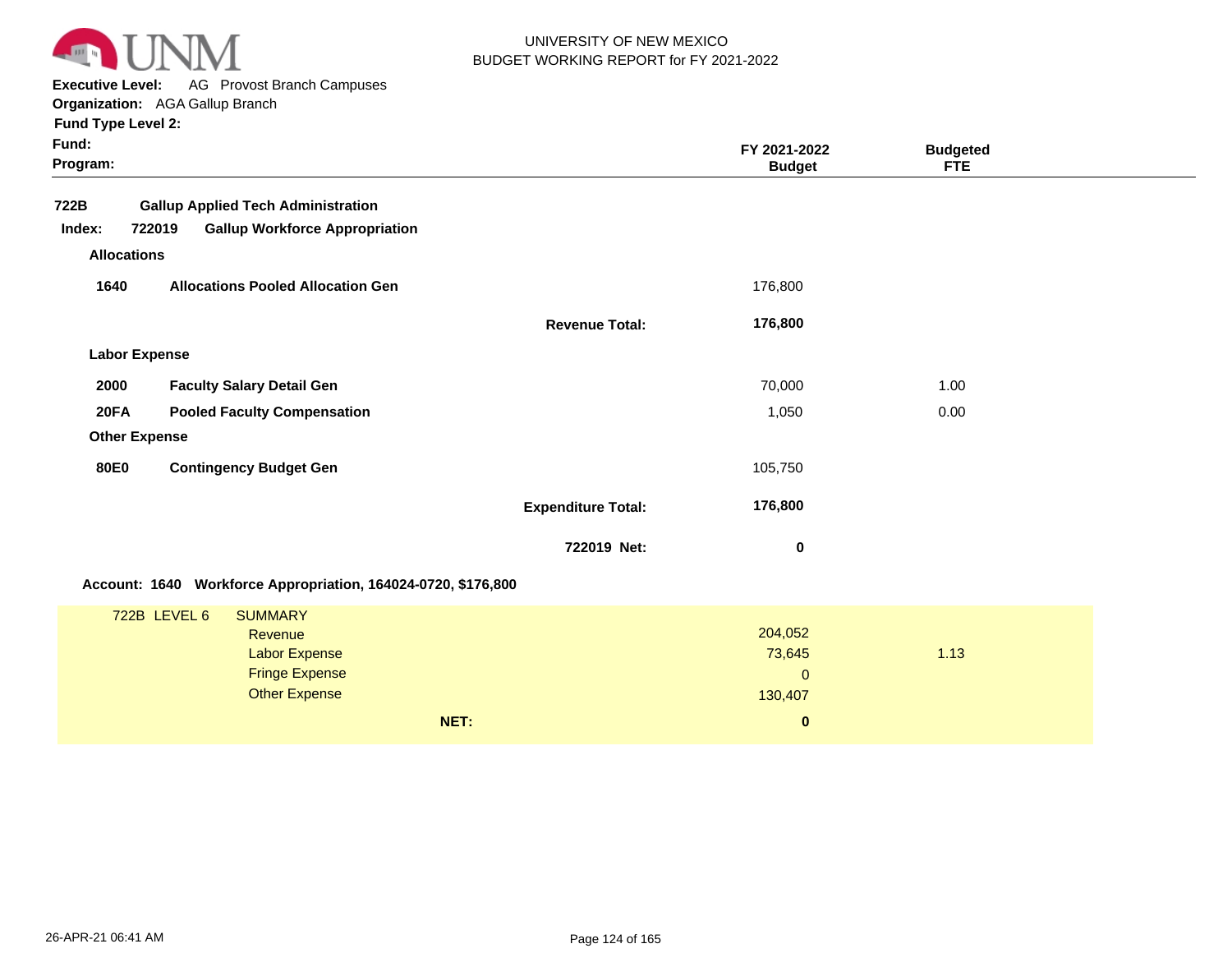

**Executive Level:** AG Provost Branch Campuses

|                           | <b>Organization:</b> AGA Gallup Branch   |                       |               |                 |
|---------------------------|------------------------------------------|-----------------------|---------------|-----------------|
| <b>Fund Type Level 2:</b> |                                          |                       |               |                 |
| Fund:                     |                                          |                       | FY 2021-2022  | <b>Budgeted</b> |
| Program:                  |                                          |                       | <b>Budget</b> | <b>FTE</b>      |
| <b>722C0</b>              | <b>Gallup Auto Repair Non Collision</b>  |                       |               |                 |
| Index:                    | 722004<br><b>Auto Repair</b>             |                       |               |                 |
| <b>Allocations</b>        |                                          |                       |               |                 |
| 1640                      | <b>Allocations Pooled Allocation Gen</b> |                       | 28,657        |                 |
|                           |                                          | <b>Revenue Total:</b> | 28,657        |                 |
| <b>Labor Expense</b>      |                                          |                       |               |                 |
| 2000                      | <b>Faculty Salary Detail Gen</b>         |                       | 16,798        | 0.00            |
| 20FA                      | <b>Pooled Faculty Compensation</b>       |                       | 252           | 0.00            |
| <b>Other Expense</b>      |                                          |                       |               |                 |
| 3100                      | <b>Office Supplies General</b>           |                       | 200           |                 |
| 3110                      | <b>Books Periodicals Gen</b>             |                       | 200           |                 |
| <b>2450</b>               | Computer Supplies -CE 001                |                       | 100           |                 |

| טטו ט | <b>COMPUTER SUPPLIES SPUTS</b>                | 1 U U |
|-------|-----------------------------------------------|-------|
| 3182  | Tools <\$5,001                                | 1,000 |
| 31B0  | <b>Food F&amp;A Unallowable Gen</b>           | 500   |
| 31N2  | <b>Individual Safety Equipment</b>            | 200   |
| 31P1  | <b>Instructional Materials &amp; Supplies</b> | 4,471 |
| 37Z0  | <b>Other Supply Costs Gen</b>                 | 500   |
| 3800  | In State Travel Gen                           | 500   |
| 6020  | <b>Long Distance Gen</b>                      | 21    |
| 63A2  | <b>Seminars/Training Fees</b>                 | 300   |
| 63X0  | <b>Technical Services Gen</b>                 | 1,400 |
| 69Z0  | <b>Other Professional Services Gen</b>        | 1,500 |
| 70J0  | <b>Auto Insurance Gen</b>                     | 600   |
| 80K0  | <b>Banner Tax</b>                             | 115   |
|       |                                               |       |

 **28,657**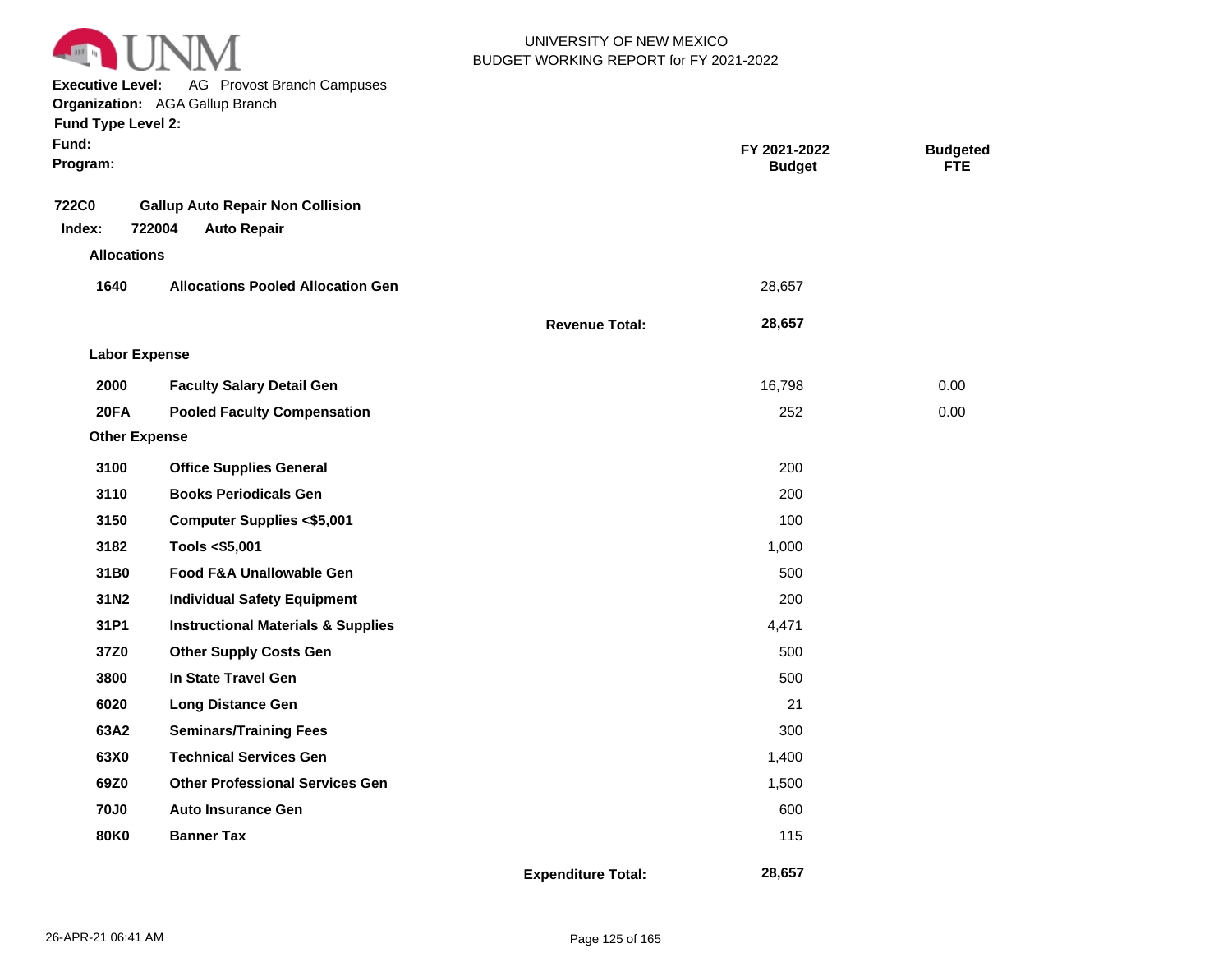

**Executive Level:** AG Provost Branch Campuses **Organization:**  AGA Gallup Branch

| <b>Fund Type Level 2:</b>                               |             |                               |                               |
|---------------------------------------------------------|-------------|-------------------------------|-------------------------------|
| Fund:<br>Program:                                       |             | FY 2021-2022<br><b>Budget</b> | <b>Budgeted</b><br><b>FTE</b> |
| <b>Gallup Auto Repair Non Collision</b><br><b>722C0</b> |             |                               |                               |
| 722004<br><b>Auto Repair</b><br>Index:                  | 722004 Net: | 0                             |                               |
| 722C0 LEVEL 7<br><b>SUMMARY</b>                         |             |                               |                               |
| Revenue                                                 |             | 28,657                        |                               |
| <b>Labor Expense</b>                                    |             | 17,050                        | 0.00                          |
| <b>Fringe Expense</b>                                   |             | $\mathbf{0}$                  |                               |
| <b>Other Expense</b>                                    |             | 11,607                        |                               |
|                                                         | NET:        | $\bf{0}$                      |                               |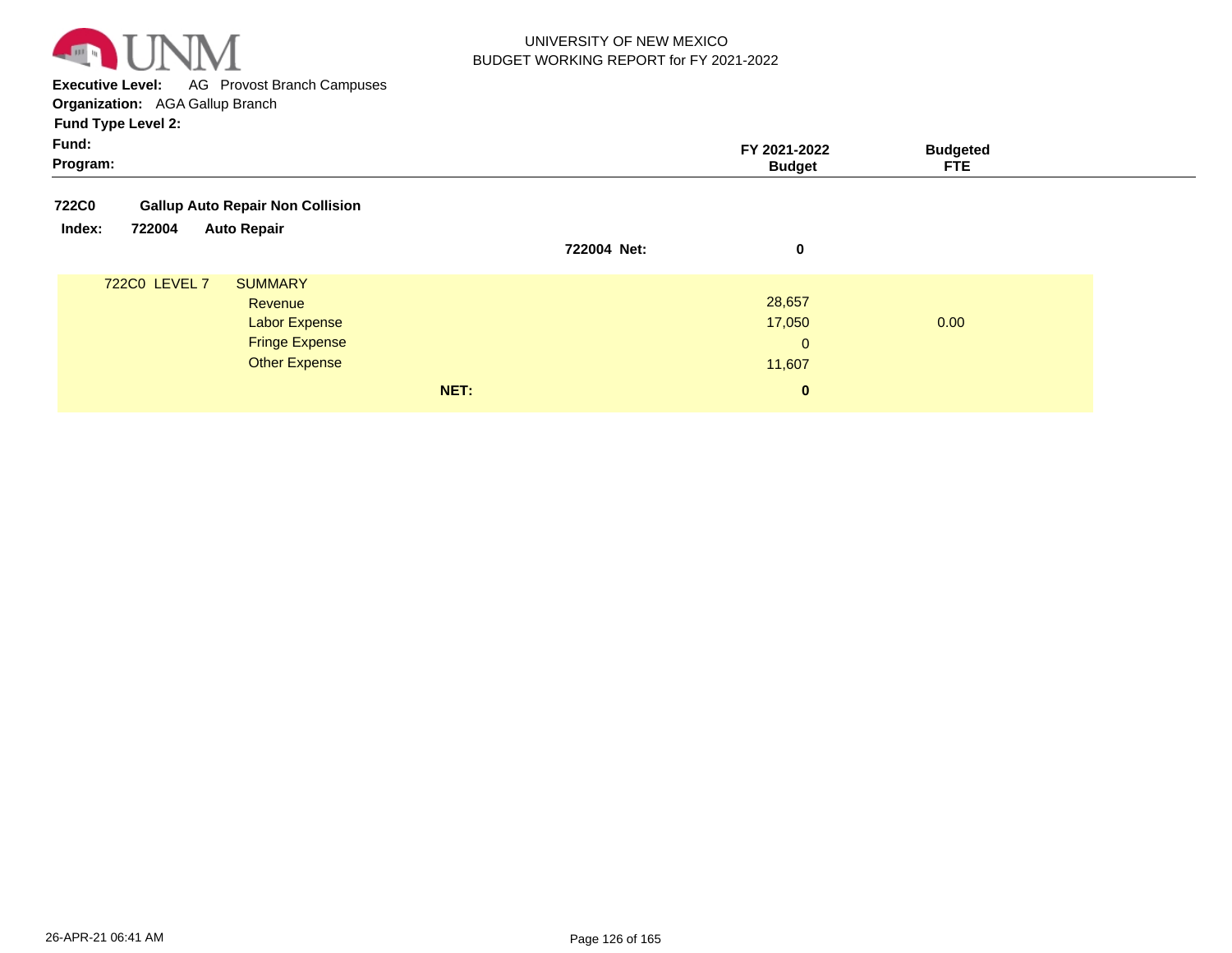

**Executive Level:** AG Provost Branch Campuses

| <b>Fund Type Level 2:</b> |  |  |  |
|---------------------------|--|--|--|
|---------------------------|--|--|--|

| Fund:<br>Program:    |                                               |                           | FY 2021-2022<br><b>Budget</b> | <b>Budgeted</b><br><b>FTE</b> |  |
|----------------------|-----------------------------------------------|---------------------------|-------------------------------|-------------------------------|--|
| 722D<br>Index:       | <b>Gallup Cosmetology</b><br>722008           |                           |                               |                               |  |
| <b>Allocations</b>   | Cosmetology                                   |                           |                               |                               |  |
| 1640                 | <b>Allocations Pooled Allocation Gen</b>      |                           | 79,606                        |                               |  |
|                      |                                               |                           |                               |                               |  |
|                      |                                               | <b>Revenue Total:</b>     | 79,606                        |                               |  |
| <b>Labor Expense</b> |                                               |                           |                               |                               |  |
| 2000                 | <b>Faculty Salary Detail Gen</b>              |                           | 68,159                        | 1.40                          |  |
| 20FA                 | <b>Pooled Faculty Compensation</b>            |                           | 1,022                         | 0.00                          |  |
| <b>Other Expense</b> |                                               |                           |                               |                               |  |
| 3100                 | <b>Office Supplies General</b>                |                           | 500                           |                               |  |
| 3140                 | <b>Computer Software Gen</b>                  |                           | 1,000                         |                               |  |
| 3180                 | Non Capital Equipment <\$5,001                |                           | 500                           |                               |  |
| 31B0                 | Food F&A Unallowable Gen                      |                           | 250                           |                               |  |
| 31C0                 | <b>Dues Memberships Gen</b>                   |                           | 2,839                         |                               |  |
| 31D0                 | <b>Freight In-Bound</b>                       |                           | 250                           |                               |  |
| 31P1                 | <b>Instructional Materials &amp; Supplies</b> |                           | 3,900                         |                               |  |
| 37Z0                 | <b>Other Supply Costs Gen</b>                 |                           | 500                           |                               |  |
| 3800                 | In State Travel Gen                           |                           | 500                           |                               |  |
| 6020                 | <b>Long Distance Gen</b>                      |                           | 83                            |                               |  |
| <b>80K0</b>          | <b>Banner Tax</b>                             |                           | 103                           |                               |  |
|                      |                                               | <b>Expenditure Total:</b> | 79,606                        |                               |  |
|                      |                                               | 722008 Net:               | 0                             |                               |  |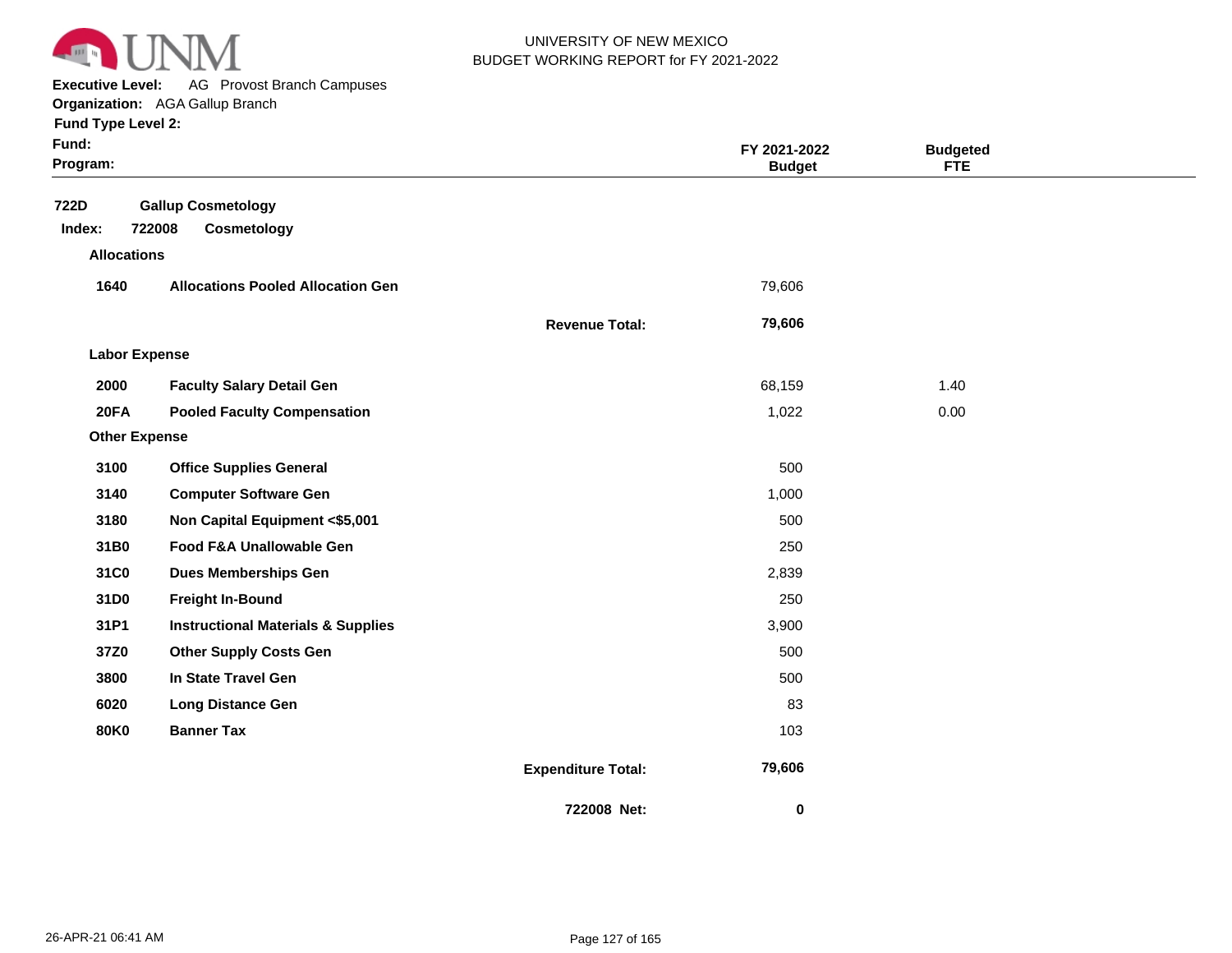

**Executive Level:** AG Provost Branch Campuses

**Organization:**  AGA Gallup Branch

| Program: | <b>Budget</b>    | <b>FTE</b> |  |
|----------|------------------|------------|--|
| Fund:    | -77<br>2021-2022 | Budgeted   |  |
|          |                  |            |  |

| 722D | <b>Gallup Cosmetology</b> |  |
|------|---------------------------|--|
|      |                           |  |

| 722D LEVEL 6 | <b>SUMMARY</b>        |      |          |      |
|--------------|-----------------------|------|----------|------|
|              | Revenue               |      | 79,606   |      |
|              | <b>Labor Expense</b>  |      | 69,181   | 1.40 |
|              | <b>Fringe Expense</b> |      | 0        |      |
|              | <b>Other Expense</b>  |      | 10,425   |      |
|              |                       | NET: | $\bf{0}$ |      |
|              |                       |      |          |      |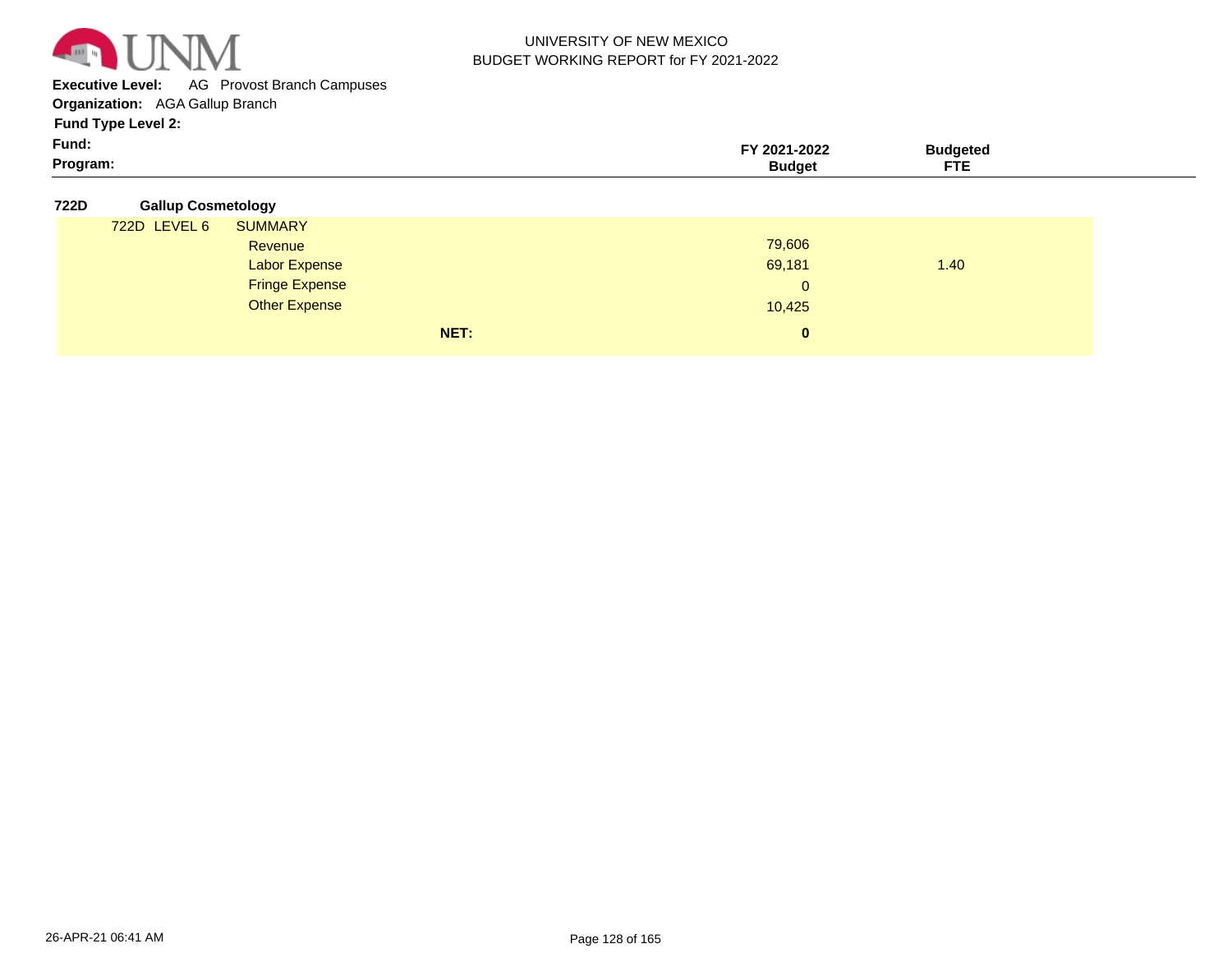

**Executive Level:** AG Provost Branch Campuses

| <b>Fund Type Level 2:</b> |  |  |  |
|---------------------------|--|--|--|
|---------------------------|--|--|--|

| und: |  |
|------|--|
|      |  |

| Fund:<br>Program:    |                                                                       |                           | FY 2021-2022<br><b>Budget</b> | <b>Budgeted</b><br><b>FTE</b> |  |
|----------------------|-----------------------------------------------------------------------|---------------------------|-------------------------------|-------------------------------|--|
| 722E0<br>Index:      | <b>Gallup Construction Tech</b><br>722005<br><b>Construction Tech</b> |                           |                               |                               |  |
| <b>Allocations</b>   |                                                                       |                           |                               |                               |  |
| 1640                 | <b>Allocations Pooled Allocation Gen</b>                              |                           | 123,320                       |                               |  |
|                      |                                                                       | <b>Revenue Total:</b>     | 123,320                       |                               |  |
| <b>Labor Expense</b> |                                                                       |                           |                               |                               |  |
| 2000                 | <b>Faculty Salary Detail Gen</b>                                      |                           | 108,752                       | 2.40                          |  |
| 20FA                 | <b>Pooled Faculty Compensation</b>                                    |                           | 1,631                         | 0.00                          |  |
| <b>Other Expense</b> |                                                                       |                           |                               |                               |  |
| 3100                 | <b>Office Supplies General</b>                                        |                           | 300                           |                               |  |
| 3110                 | <b>Books Periodicals Gen</b>                                          |                           | 200                           |                               |  |
| 3180                 | Non Capital Equipment <\$5,001                                        |                           | 1,700                         |                               |  |
| 3182                 | Tools <\$5,001                                                        |                           | 1,650                         |                               |  |
| 31B0                 | Food F&A Unallowable Gen                                              |                           | 500                           |                               |  |
| 31C0                 | <b>Dues Memberships Gen</b>                                           |                           | 300                           |                               |  |
| 31D0                 | <b>Freight In-Bound</b>                                               |                           | 50                            |                               |  |
| 31P1                 | <b>Instructional Materials &amp; Supplies</b>                         |                           | 5,871                         |                               |  |
| 37Z0                 | <b>Other Supply Costs Gen</b>                                         |                           | 1,500                         |                               |  |
| 6020                 | <b>Long Distance Gen</b>                                              |                           | 40                            |                               |  |
| 63C0                 | <b>Copying Gen</b>                                                    |                           | 700                           |                               |  |
| <b>80K0</b>          | <b>Banner Tax</b>                                                     |                           | 126                           |                               |  |
|                      |                                                                       | <b>Expenditure Total:</b> | 123,320                       |                               |  |
|                      |                                                                       | 722005 Net:               | $\pmb{0}$                     |                               |  |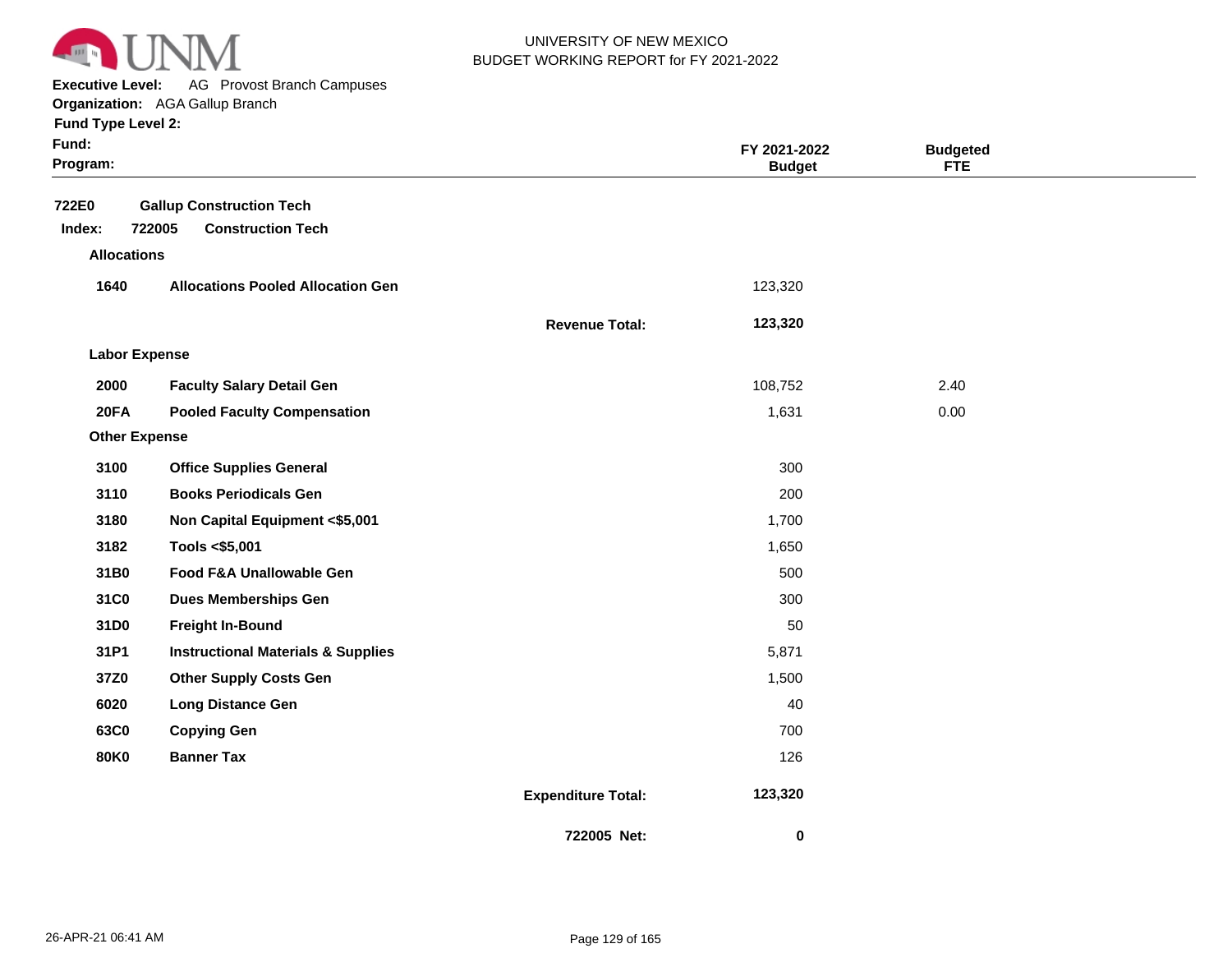

**Executive Level:** AG Provost Branch Campuses

**Organization:**  AGA Gallup Branch

**Fund Type Level 2:**

| Fund:    | 2021-2022 | ∵ıdaeteo |  |
|----------|-----------|----------|--|
| Program: | sudaet    | ctc      |  |

#### **722E0 Gallup Construction Tech**

| ----- |               |                       |      |                |      |
|-------|---------------|-----------------------|------|----------------|------|
|       | 722E0 LEVEL 7 | <b>SUMMARY</b>        |      |                |      |
|       |               | Revenue               |      | 123,320        |      |
|       |               | <b>Labor Expense</b>  |      | 110,383        | 2.40 |
|       |               | <b>Fringe Expense</b> |      | $\overline{0}$ |      |
|       |               | <b>Other Expense</b>  |      | 12,937         |      |
|       |               |                       | NET: | 0              |      |
|       |               |                       |      |                |      |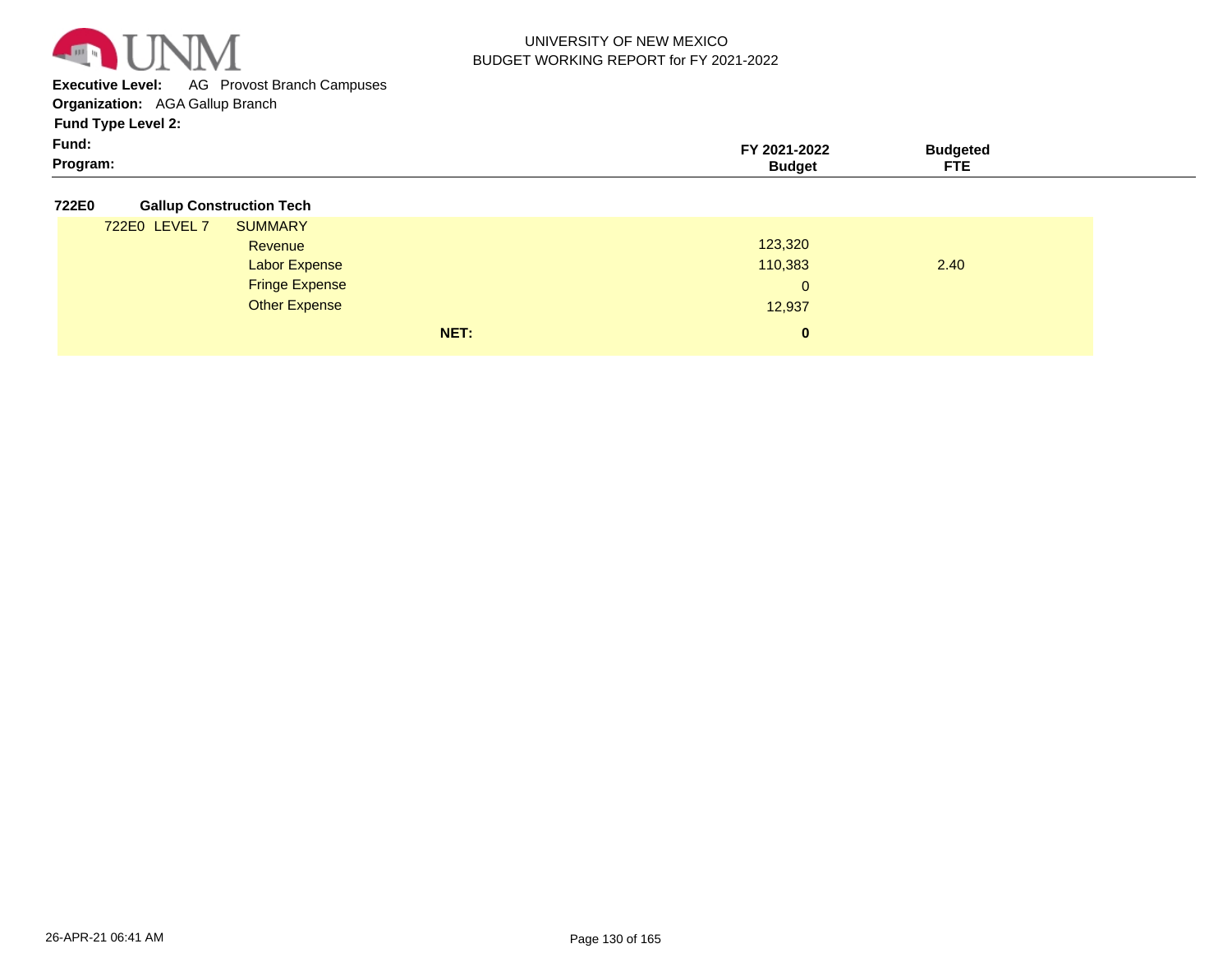

**Executive Level:** AG Provost Branch Campuses

**Organization:**  AGA Gallup Branch **Fund Type Level 2:**

|  | Fund Type Level 2: |  |
|--|--------------------|--|
|  |                    |  |

| Fund:<br>Program:    |                                               |                           | FY 2021-2022<br><b>Budget</b> | <b>Budgeted</b><br><b>FTE</b> |  |
|----------------------|-----------------------------------------------|---------------------------|-------------------------------|-------------------------------|--|
| 722F                 | <b>Gallup Welding</b>                         |                           |                               |                               |  |
| Index:               | 722006<br>Welding                             |                           |                               |                               |  |
| <b>Allocations</b>   |                                               |                           |                               |                               |  |
| 1640                 | <b>Allocations Pooled Allocation Gen</b>      |                           | 77,384                        |                               |  |
|                      |                                               | <b>Revenue Total:</b>     | 77,384                        |                               |  |
| <b>Labor Expense</b> |                                               |                           |                               |                               |  |
| 2000                 | <b>Faculty Salary Detail Gen</b>              |                           | 62,747                        | 1.40                          |  |
| 20FA                 | <b>Pooled Faculty Compensation</b>            |                           | 941                           | 0.00                          |  |
| <b>Other Expense</b> |                                               |                           |                               |                               |  |
| 3100                 | <b>Office Supplies General</b>                |                           | 100                           |                               |  |
| 3180                 | Non Capital Equipment <\$5,001                |                           | 500                           |                               |  |
| 3182                 | Tools <\$5,001                                |                           | 1,125                         |                               |  |
| 31B0                 | Food F&A Unallowable Gen                      |                           | 500                           |                               |  |
| 31D0                 | <b>Freight In-Bound</b>                       |                           | 300                           |                               |  |
| 31N2                 | <b>Individual Safety Equipment</b>            |                           | 500                           |                               |  |
| 31P1                 | <b>Instructional Materials &amp; Supplies</b> |                           | 6,441                         |                               |  |
| 37Z0                 | <b>Other Supply Costs Gen</b>                 |                           | 2,000                         |                               |  |
| 6020                 | <b>Long Distance Gen</b>                      |                           | 20                            |                               |  |
| 63X0                 | <b>Technical Services Gen</b>                 |                           | 2,000                         |                               |  |
| <b>70J0</b>          | <b>Auto Insurance Gen</b>                     |                           | 75                            |                               |  |
| <b>80K0</b>          | <b>Banner Tax</b>                             |                           | 135                           |                               |  |
|                      |                                               | <b>Expenditure Total:</b> | 77,384                        |                               |  |
|                      |                                               | 722006 Net:               | $\mathbf 0$                   |                               |  |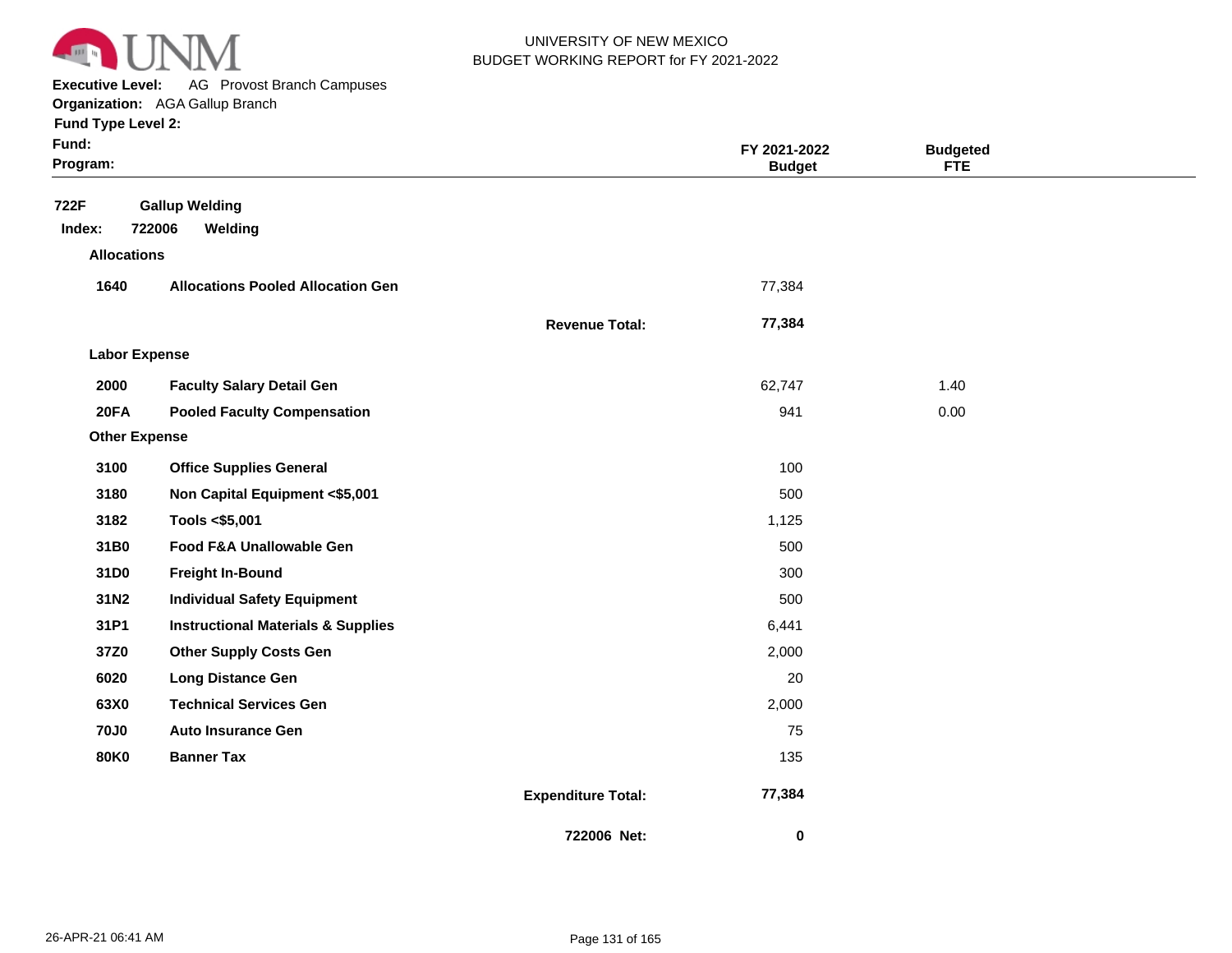

**Executive Level:** AG Provost Branch Campuses

**Organization:**  AGA Gallup Branch

| Fund:    | 2021-2022 | Sudaeteo  |  |
|----------|-----------|-----------|--|
| Program: | 3udae'    | ᇊ<br>- 15 |  |

| 722F | <b>Gallup Welding</b> |
|------|-----------------------|
|      |                       |

| 722F LEVEL 6 | <b>SUMMARY</b>        |              |      |
|--------------|-----------------------|--------------|------|
|              | Revenue               | 77,384       |      |
|              | <b>Labor Expense</b>  | 63,688       | 1.40 |
|              | <b>Fringe Expense</b> | $\mathbf{0}$ |      |
|              | <b>Other Expense</b>  | 13,696       |      |
|              | NET:                  | $\mathbf{0}$ |      |
|              |                       |              |      |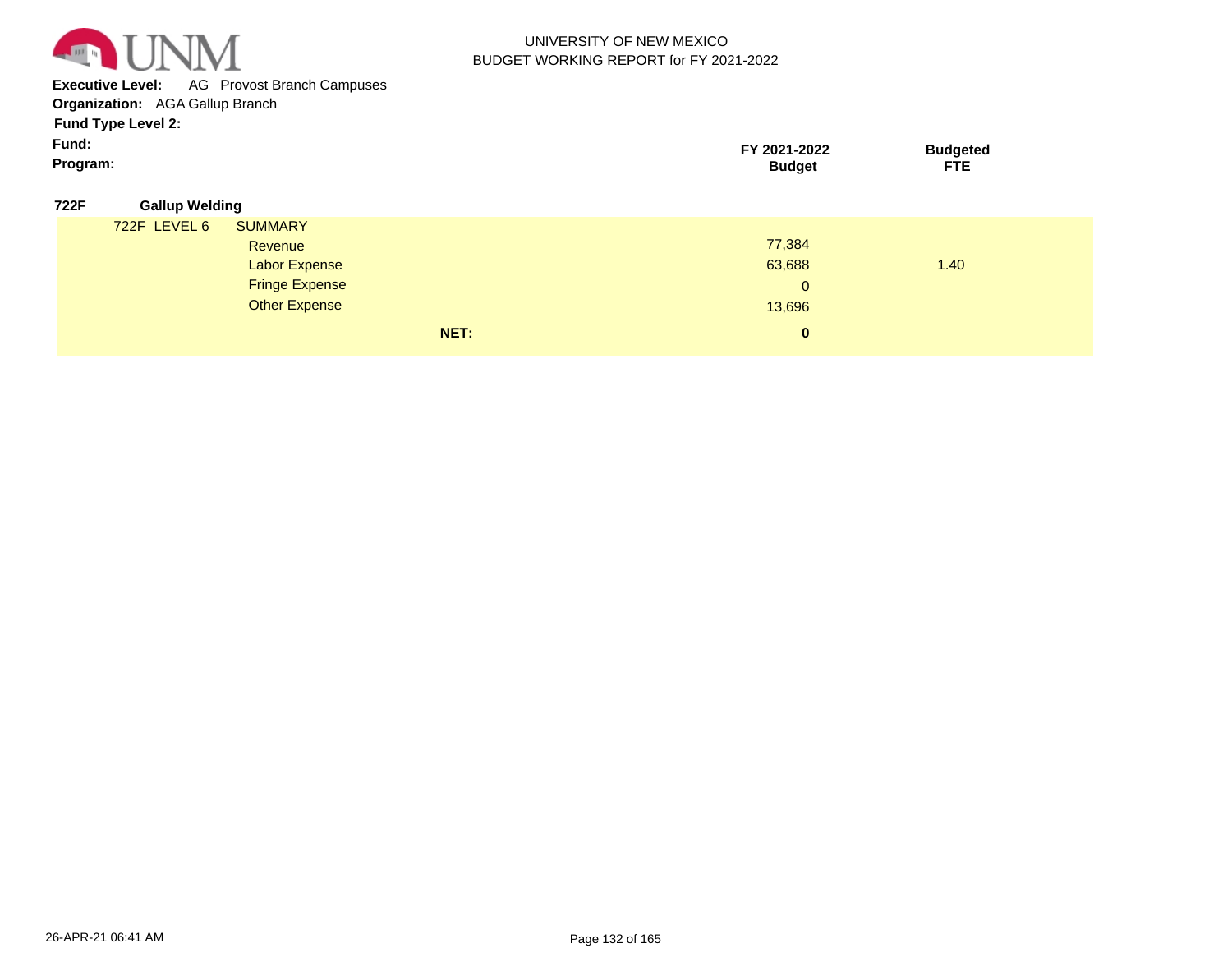

**Executive Level:** AG Provost Branch Campuses

| <b>Fund Type Level 2:</b> |  |
|---------------------------|--|
|                           |  |

| Fund:<br>Program: |                                                                                          |                       | FY 2021-2022<br><b>Budget</b> | <b>Budgeted</b><br><b>FTE</b> |  |
|-------------------|------------------------------------------------------------------------------------------|-----------------------|-------------------------------|-------------------------------|--|
| 723B<br>Index:    | <b>Gallup Community Ed Administration</b><br>723000<br><b>Continuing Education Admin</b> |                       |                               |                               |  |
|                   | <b>Operating Revenue</b>                                                                 |                       |                               |                               |  |
| 01P0              | <b>Community Education Gen</b>                                                           |                       | 88,643                        |                               |  |
|                   |                                                                                          | <b>Revenue Total:</b> | 88,643                        |                               |  |
|                   | <b>Labor Expense</b>                                                                     |                       |                               |                               |  |
| 2008              | <b>Teaching - Non-credit Instructors</b>                                                 |                       | 10,007                        | 0.52                          |  |
| 2060              | <b>Support Staff Salary Detail Gen</b>                                                   |                       | 39,215                        | 1.00                          |  |
| <b>20SU</b>       | <b>Pooled Union Staff Compensation</b>                                                   |                       | 588                           | 0.00                          |  |
|                   | <b>Fringe Expense</b>                                                                    |                       |                               |                               |  |
| 2110              | <b>Fica Gen</b>                                                                          |                       | 3,768                         |                               |  |
| 2140              | <b>Retirement Gen</b>                                                                    |                       | 6,633                         |                               |  |
| 2160              | <b>Group Insurance Gen</b>                                                               |                       | 828                           |                               |  |
| 2180              | <b>Unemployment Compensation Gen</b>                                                     |                       | 91                            |                               |  |
| 21A0              | <b>Workers Compensation Gen</b>                                                          |                       | 61                            |                               |  |
| <b>21J0</b>       | <b>Other Staff Benefits Gen</b>                                                          |                       | 1,714                         |                               |  |
|                   | <b>Other Expense</b>                                                                     |                       |                               |                               |  |
| 3100              | <b>Office Supplies General</b>                                                           |                       | 800                           |                               |  |
| 31A0              | <b>Business Food - Local</b>                                                             |                       | 800                           |                               |  |
| 31K0              | <b>Postage Gen</b>                                                                       |                       | 150                           |                               |  |
| 37Z0              | <b>Other Supply Costs Gen</b>                                                            |                       | 926                           |                               |  |
| 3800              | In State Travel Gen                                                                      |                       | 500                           |                               |  |
| 6020              | <b>Long Distance Gen</b>                                                                 |                       | 80                            |                               |  |
| 6350              | Promotional Exp F&A Unallowable Gen                                                      |                       | 2,000                         |                               |  |
| 63T0              | <b>Contract Services Gen</b>                                                             |                       | 20,000                        |                               |  |
| <b>70J0</b>       | <b>Auto Insurance Gen</b>                                                                |                       | 150                           |                               |  |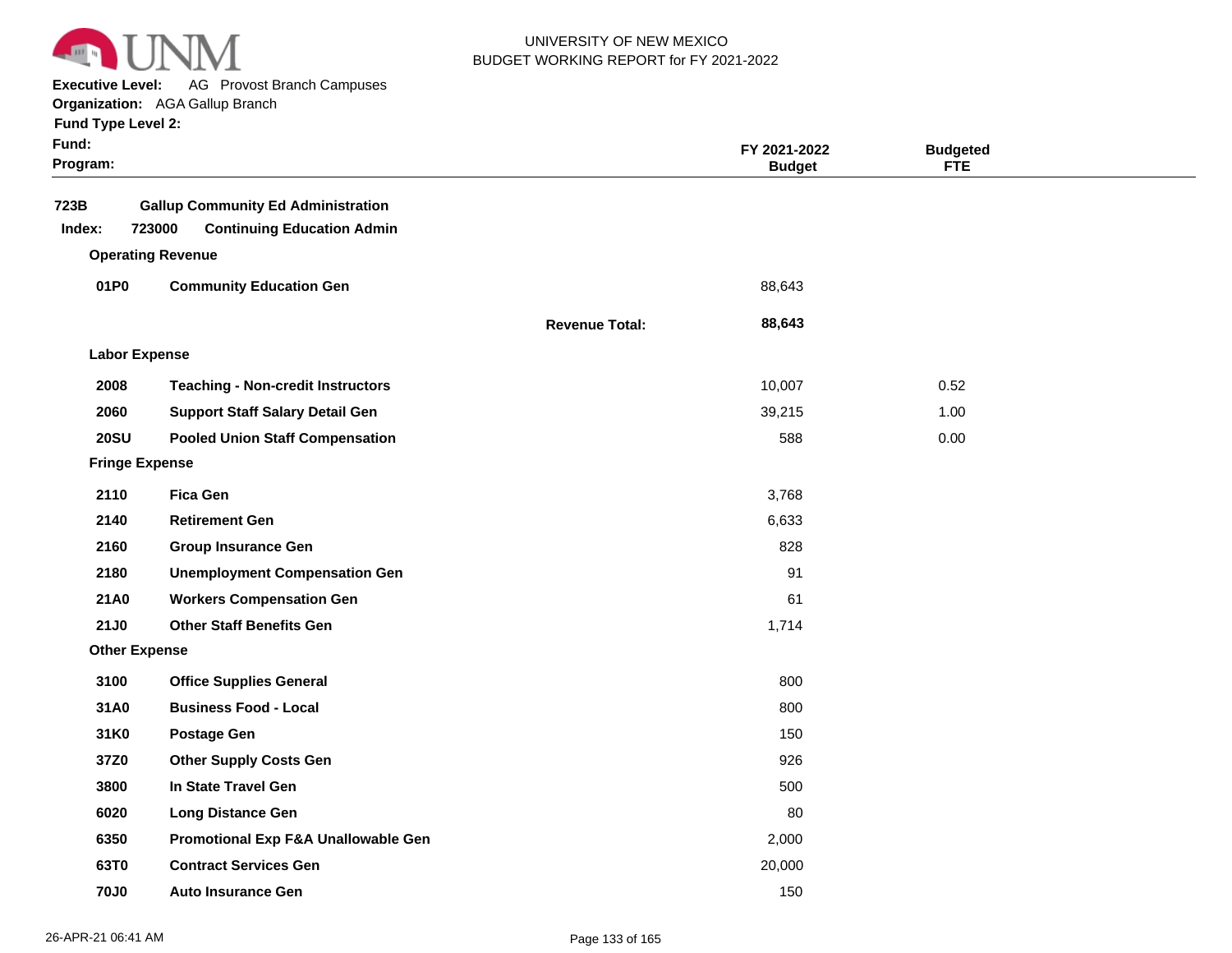

**Executive Level:** AG Provost Branch Campuses

| <b>Fund Type Level 2:</b> |  |
|---------------------------|--|
|---------------------------|--|

| Fund:<br>Program:                                     |                           | FY 2021-2022<br><b>Budget</b> | <b>Budgeted</b><br><b>FTE</b> |  |
|-------------------------------------------------------|---------------------------|-------------------------------|-------------------------------|--|
| 723B<br><b>Gallup Community Ed Administration</b>     |                           |                               |                               |  |
| <b>Continuing Education Admin</b><br>Index:<br>723000 |                           |                               |                               |  |
| <b>Other Expense</b>                                  |                           |                               |                               |  |
| <b>80K0</b><br><b>Banner Tax</b>                      |                           | 332                           |                               |  |
|                                                       | <b>Expenditure Total:</b> | 88,643                        |                               |  |
|                                                       | 723000 Net:               | $\mathbf 0$                   |                               |  |
| 723B LEVEL 6<br><b>SUMMARY</b>                        |                           |                               |                               |  |
| Revenue                                               |                           | 88,643                        |                               |  |
| <b>Labor Expense</b>                                  |                           | 49,810                        | 1.52                          |  |
| <b>Fringe Expense</b>                                 |                           | 13,095                        |                               |  |
| <b>Other Expense</b>                                  |                           | 25,738                        |                               |  |
| NET:                                                  |                           | $\mathbf 0$                   |                               |  |
|                                                       |                           |                               |                               |  |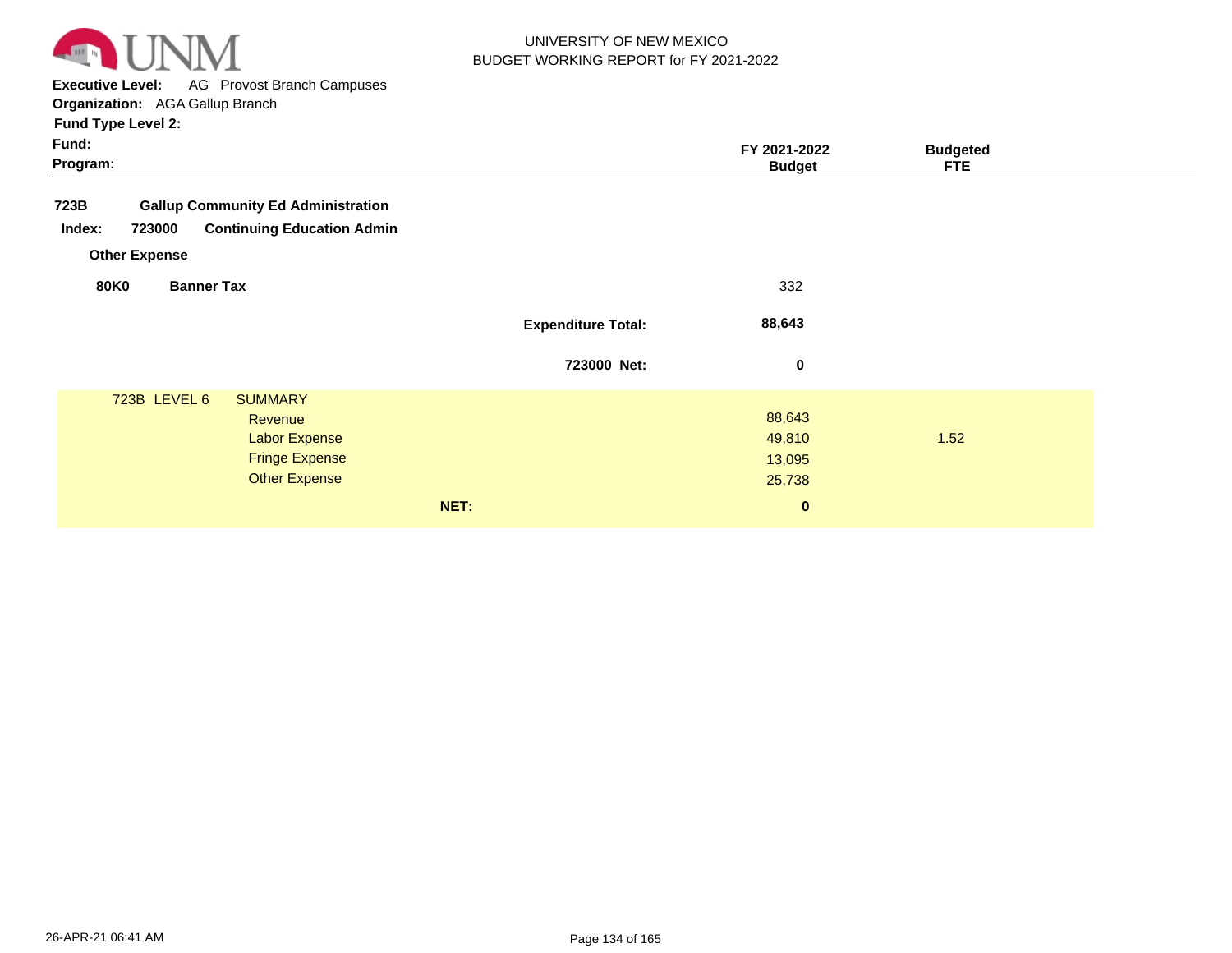

**Executive Level:** AG Provost Branch Campuses

**Organization:**  AGA Gallup Branch **Fund Type Level 2:**

| Fund:<br>Program:    |                                               |                           | FY 2021-2022<br><b>Budget</b> | <b>Budgeted</b><br><b>FTE</b> |  |
|----------------------|-----------------------------------------------|---------------------------|-------------------------------|-------------------------------|--|
| 723D                 | <b>Gallup Work Force Training Rev Exp</b>     |                           |                               |                               |  |
| Index:               | 723002<br><b>Workforce Training</b>           |                           |                               |                               |  |
|                      | <b>Operating Revenue</b>                      |                           |                               |                               |  |
| 01P0                 | <b>Community Education Gen</b>                |                           | 124,397                       |                               |  |
|                      |                                               | <b>Revenue Total:</b>     | 124,397                       |                               |  |
| <b>Other Expense</b> |                                               |                           |                               |                               |  |
| 3100                 | <b>Office Supplies General</b>                |                           | 1,500                         |                               |  |
| 3110                 | <b>Books Periodicals Gen</b>                  |                           | 2,500                         |                               |  |
| 31A0                 | <b>Business Food - Local</b>                  |                           | 3,000                         |                               |  |
| 31K0                 | <b>Postage Gen</b>                            |                           | 200                           |                               |  |
| 31P0                 | <b>Training Materials Supplies Gen</b>        |                           | 1,400                         |                               |  |
| 31P1                 | <b>Instructional Materials &amp; Supplies</b> |                           | 400                           |                               |  |
| 37Z0                 | <b>Other Supply Costs Gen</b>                 |                           | 900                           |                               |  |
| 3800                 | In State Travel Gen                           |                           | 2,500                         |                               |  |
| 3820                 | Out Of State Travel Gen                       |                           | 3,000                         |                               |  |
| 38A0                 | <b>Motor Pool Rental Gen</b>                  |                           | 1,000                         |                               |  |
| 6020                 | <b>Long Distance Gen</b>                      |                           | 192                           |                               |  |
| 6080                 | <b>Cellular Charges Gen</b>                   |                           | 1,200                         |                               |  |
| 63C0                 | <b>Copying Gen</b>                            |                           | 4,908                         |                               |  |
| 63T0                 | <b>Contract Services Gen</b>                  |                           | 100,000                       |                               |  |
| <b>80K0</b>          | <b>Banner Tax</b>                             |                           | 1,697                         |                               |  |
|                      |                                               | <b>Expenditure Total:</b> | 124,397                       |                               |  |
|                      |                                               | 723002 Net:               | $\mathbf 0$                   |                               |  |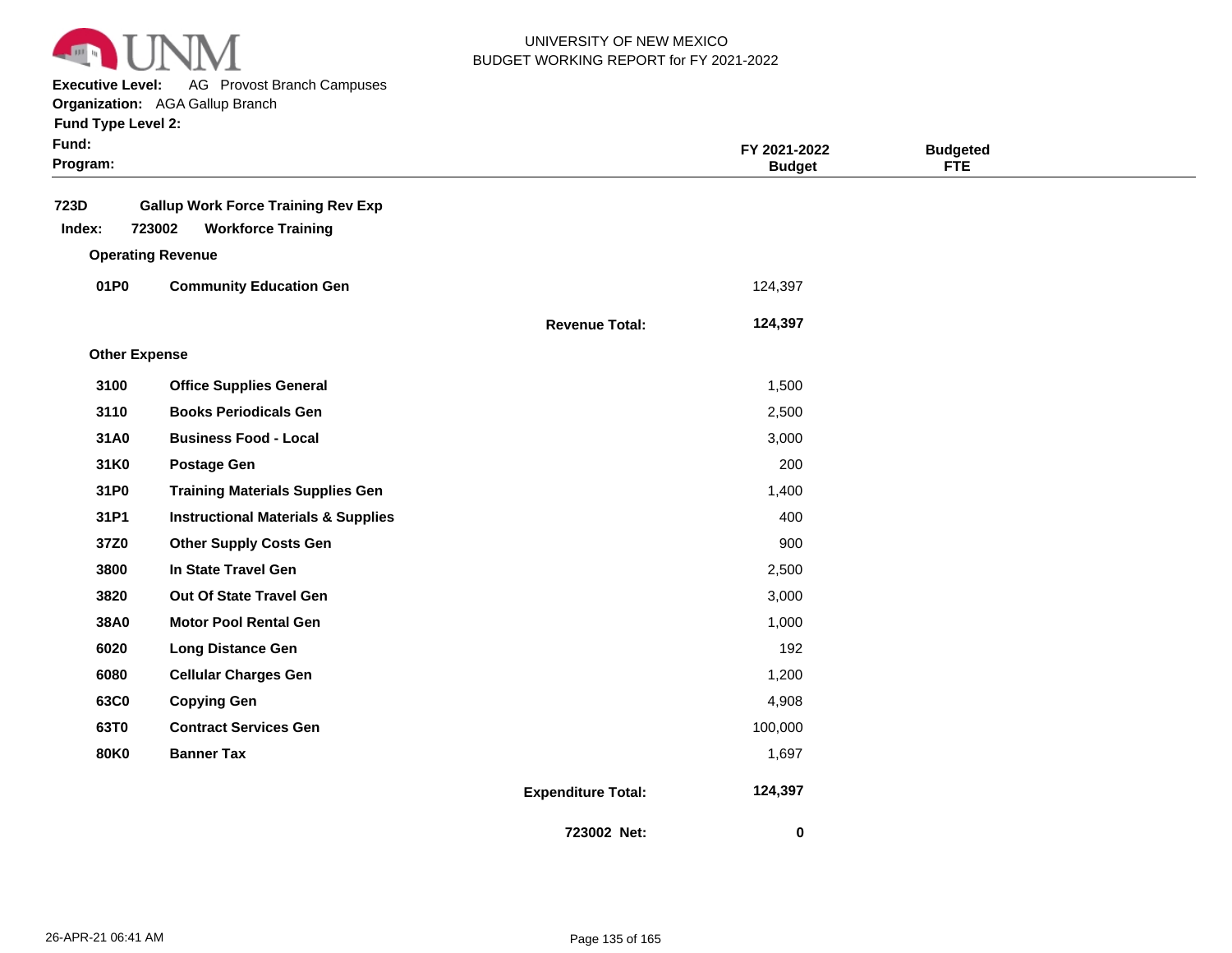

**Executive Level:** AG Provost Branch Campuses

**Organization:**  AGA Gallup Branch

**Fund Type Level 2:**

| Fund:    | TY 2021-<br>$-2022$ | Budgeted |
|----------|---------------------|----------|
| Program: | sudge'              | .<br>--  |

#### **723D Gallup Work Force Training Rev Exp**

| 723D LEVEL 6 | <b>SUMMARY</b>        |              |      |
|--------------|-----------------------|--------------|------|
|              | Revenue               | 124,397      |      |
|              | <b>Labor Expense</b>  | $\Omega$     | 0.00 |
|              | <b>Fringe Expense</b> | $\mathbf{0}$ |      |
|              | <b>Other Expense</b>  | 124,397      |      |
|              | NET:                  | $\bf{0}$     |      |
|              |                       |              |      |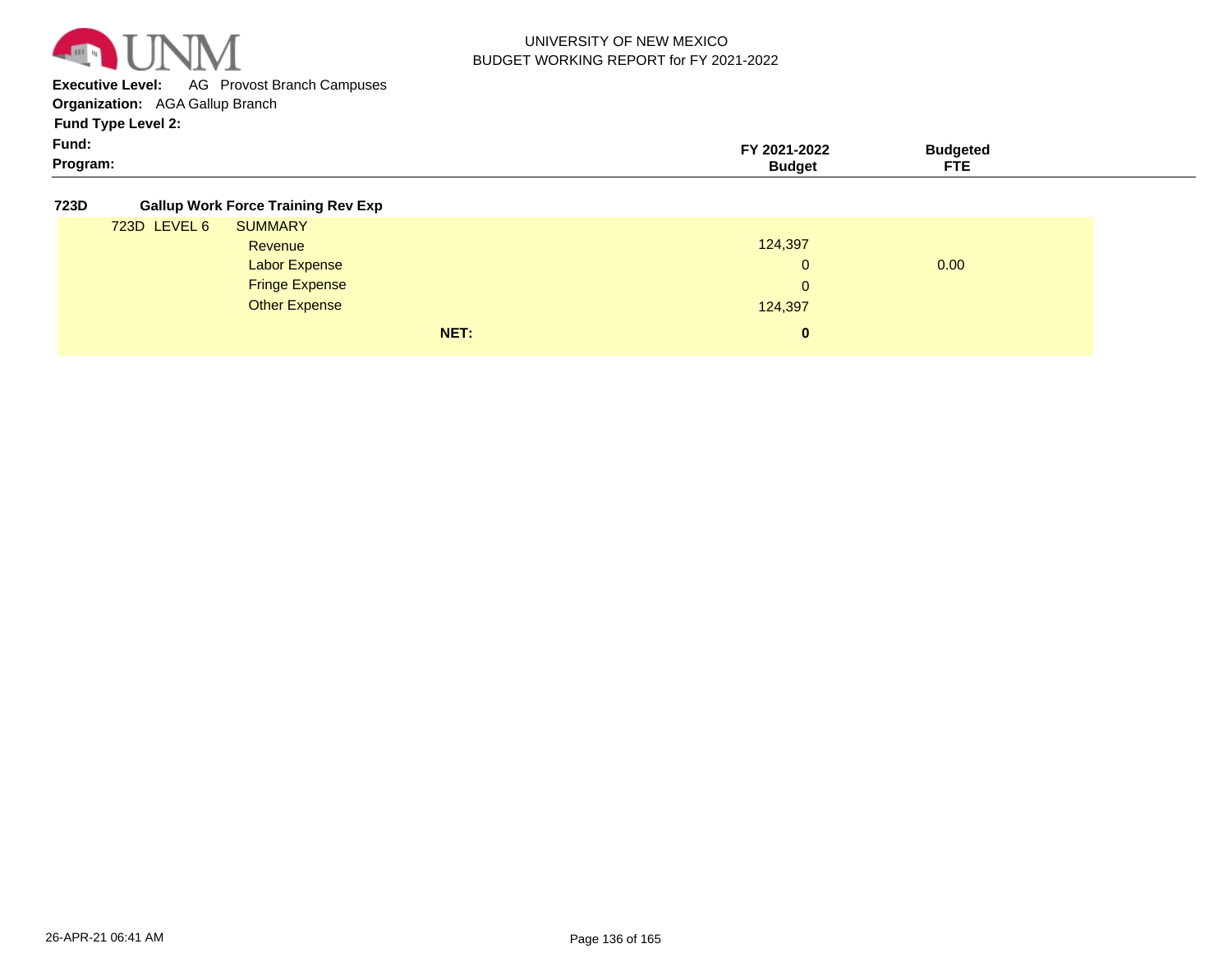

**Executive Level:** AG Provost Branch Campuses

| <b>Fund Type Level 2:</b> |  |  |  |
|---------------------------|--|--|--|
|---------------------------|--|--|--|

| Fund:<br>Program:    |                                                                                 |                       | FY 2021-2022<br><b>Budget</b> | <b>Budgeted</b><br><b>FTE</b> |  |
|----------------------|---------------------------------------------------------------------------------|-----------------------|-------------------------------|-------------------------------|--|
| 724B<br>Index:       | <b>Gallup Student Svcs Gen Admin</b><br>724001<br><b>Student Services Admin</b> |                       |                               |                               |  |
| <b>Allocations</b>   |                                                                                 |                       |                               |                               |  |
| 1640                 | <b>Allocations Pooled Allocation Gen</b>                                        |                       | 202,641                       |                               |  |
|                      |                                                                                 |                       |                               |                               |  |
|                      |                                                                                 | <b>Revenue Total:</b> | 202,641                       |                               |  |
| <b>Labor Expense</b> |                                                                                 |                       |                               |                               |  |
| 2020                 | <b>Administrative Professional Gen</b>                                          |                       | 105,518                       | 1.00                          |  |
| 2060                 | <b>Support Staff Salary Detail Gen</b>                                          |                       | 36,365                        | 1.00                          |  |
| <b>20SU</b>          | <b>Pooled Union Staff Compensation</b>                                          |                       | 545                           | 0.00                          |  |
| <b>Other Expense</b> |                                                                                 |                       |                               |                               |  |
| 3100                 | <b>Office Supplies General</b>                                                  |                       | 1,033                         |                               |  |
| 3130                 | <b>Media Supplies Gen</b>                                                       |                       | 2,000                         |                               |  |
| 3140                 | <b>Computer Software Gen</b>                                                    |                       | 3,740                         |                               |  |
| 3150                 | <b>Computer Supplies &lt;\$5,001</b>                                            |                       | 275                           |                               |  |
| 3160                 | <b>Copier Supplies Gen</b>                                                      |                       | 1,000                         |                               |  |
| 3170                 | <b>Custodial Supplies Gen</b>                                                   |                       | 2,483                         |                               |  |
| 3180                 | Non Capital Equipment <\$5,001                                                  |                       | 5,656                         |                               |  |
| 31B0                 | Food F&A Unallowable Gen                                                        |                       | 750                           |                               |  |
| 31C0                 | <b>Dues Memberships Gen</b>                                                     |                       | 2,200                         |                               |  |
| 31D0                 | <b>Freight In-Bound</b>                                                         |                       | 122                           |                               |  |
| 31K0                 | <b>Postage Gen</b>                                                              |                       | 500                           |                               |  |
| 31P0                 | <b>Training Materials Supplies Gen</b>                                          |                       | 200                           |                               |  |
| 31P1                 | <b>Instructional Materials &amp; Supplies</b>                                   |                       | 200                           |                               |  |
| 37Y0                 | <b>Supply Costs F&amp;A Unallowable</b>                                         |                       | 50                            |                               |  |
| 3800                 | In State Travel Gen                                                             |                       | 6,000                         |                               |  |
| 3820                 | Out Of State Travel Gen                                                         |                       | 10,000                        |                               |  |
| 38A0                 | <b>Motor Pool Rental Gen</b>                                                    |                       | 1,500                         |                               |  |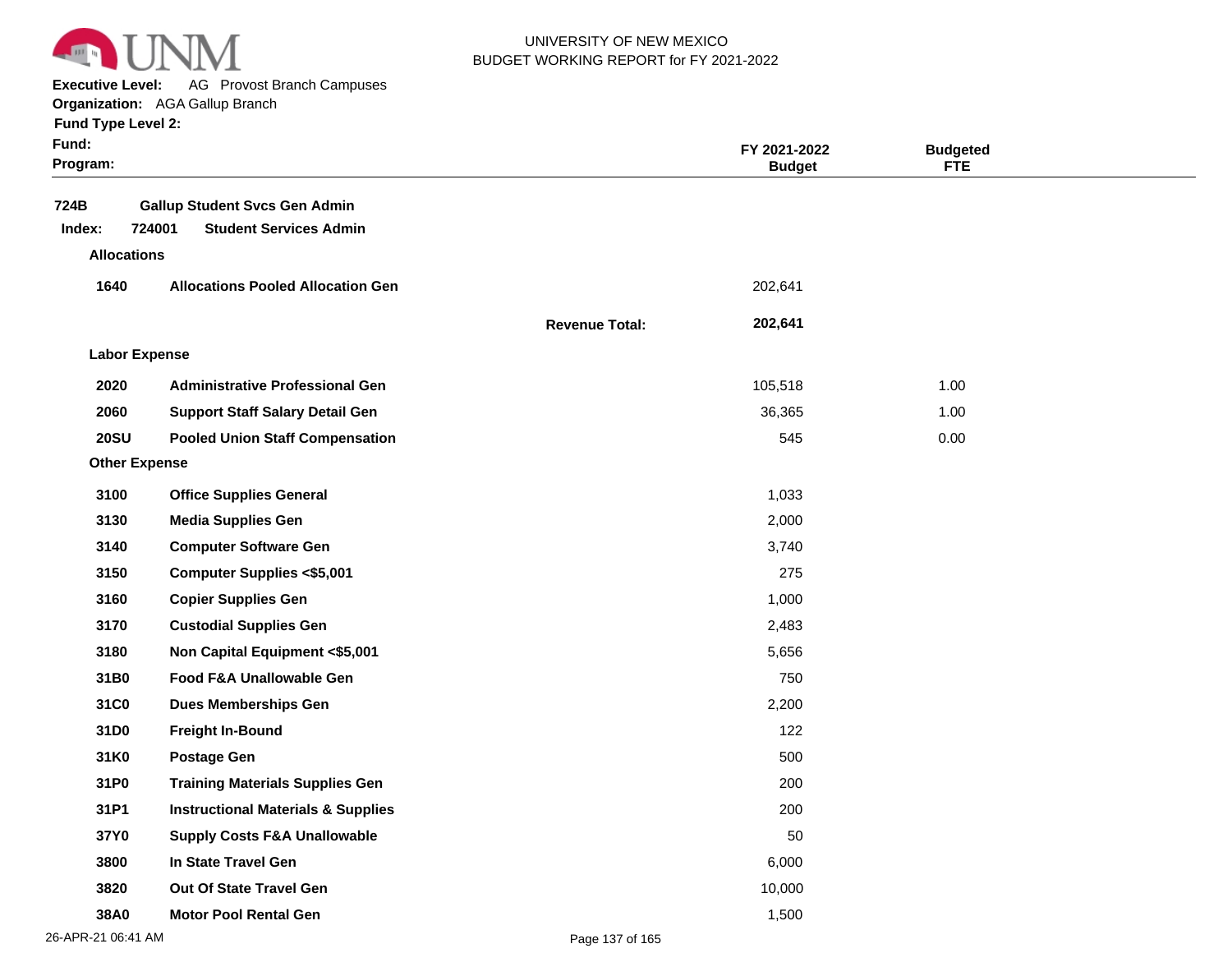

**Executive Level:** AG Provost Branch Campuses

|  |  | <b>Fund Type Level 2:</b> |  |
|--|--|---------------------------|--|
|--|--|---------------------------|--|

| × | × |  |
|---|---|--|
|   |   |  |

| Fund:<br>Program:    |                                          |                           | FY 2021-2022<br><b>Budget</b> | <b>Budgeted</b><br><b>FTE</b> |  |
|----------------------|------------------------------------------|---------------------------|-------------------------------|-------------------------------|--|
| 724B                 | <b>Gallup Student Svcs Gen Admin</b>     |                           |                               |                               |  |
| Index:               | 724001<br><b>Student Services Admin</b>  |                           |                               |                               |  |
| <b>Other Expense</b> |                                          |                           |                               |                               |  |
| 6020                 | <b>Long Distance Gen</b>                 |                           | 200                           |                               |  |
| 6310                 | <b>Internet Fees Gen</b>                 |                           | 8,960                         |                               |  |
| 6350                 | Promotional Exp F&A Unallowable Gen      |                           | 5,000                         |                               |  |
| 6370                 | <b>Printing/Copying/Binding Gen</b>      |                           | 3,595                         |                               |  |
| 63A0                 | <b>Conference Fees Gen</b>               |                           | 2,060                         |                               |  |
| 63A2                 | <b>Seminars/Training Fees</b>            |                           | 500                           |                               |  |
| <b>70D0</b>          | <b>Equipment Repairs Maintenance Gen</b> |                           | 1,600                         |                               |  |
| <b>80K0</b>          | <b>Banner Tax</b>                        |                           | 589                           |                               |  |
|                      |                                          | <b>Expenditure Total:</b> | 202,641                       |                               |  |
|                      |                                          | 724001 Net:               | 0                             |                               |  |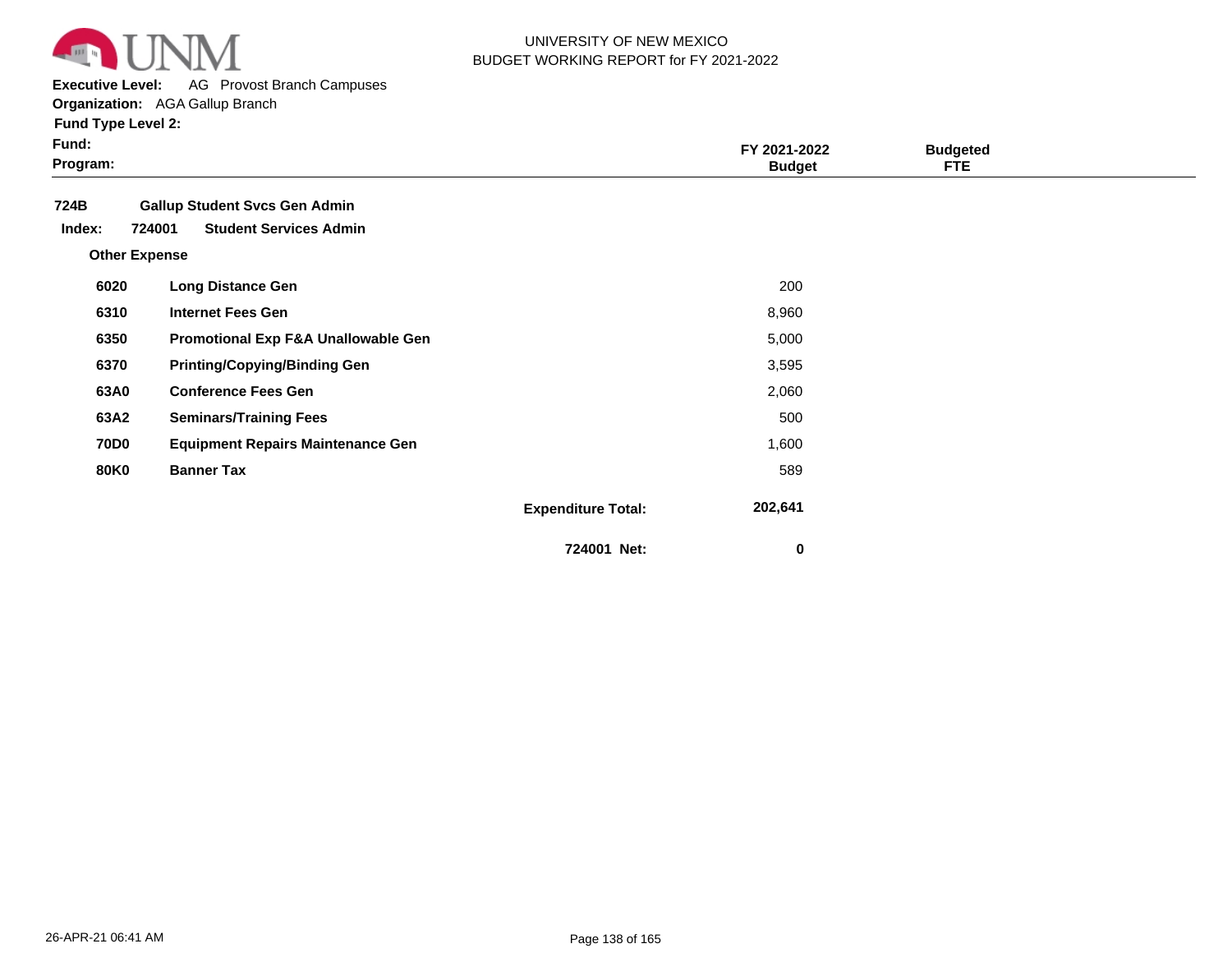

**Executive Level:** AG Provost Branch Campuses

| <b>Fund Type Level 2:</b> |  |
|---------------------------|--|
|---------------------------|--|

| Fund:<br>Program:    |                                               |                           | FY 2021-2022<br><b>Budget</b> | <b>Budgeted</b><br><b>FTE</b> |  |
|----------------------|-----------------------------------------------|---------------------------|-------------------------------|-------------------------------|--|
| 724B                 | <b>Gallup Student Svcs Gen Admin</b>          |                           |                               |                               |  |
| Index:               | 724006<br><b>Gallup Gymnasium</b>             |                           |                               |                               |  |
| <b>Allocations</b>   |                                               |                           |                               |                               |  |
| 1640                 | <b>Allocations Pooled Allocation Gen</b>      |                           | 47,811                        |                               |  |
|                      |                                               | <b>Revenue Total:</b>     | 47,811                        |                               |  |
| <b>Labor Expense</b> |                                               |                           |                               |                               |  |
| 2060                 | <b>Support Staff Salary Detail Gen</b>        |                           | 40,974                        | 1.00                          |  |
| <b>20SU</b>          | <b>Pooled Union Staff Compensation</b>        |                           | 615                           | 0.00                          |  |
| <b>Other Expense</b> |                                               |                           |                               |                               |  |
| 3170                 | <b>Custodial Supplies Gen</b>                 |                           | 100                           |                               |  |
| 31C0                 | <b>Dues Memberships Gen</b>                   |                           | 200                           |                               |  |
| 31P0                 | <b>Training Materials Supplies Gen</b>        |                           | 200                           |                               |  |
| 31P1                 | <b>Instructional Materials &amp; Supplies</b> |                           | 196                           |                               |  |
| 6020                 | <b>Long Distance Gen</b>                      |                           | 10                            |                               |  |
| <b>70D0</b>          | <b>Equipment Repairs Maintenance Gen</b>      |                           | 5,462                         |                               |  |
| <b>80K0</b>          | <b>Banner Tax</b>                             |                           | 54                            |                               |  |
|                      |                                               | <b>Expenditure Total:</b> | 47,811                        |                               |  |
|                      |                                               | 724006 Net:               | $\bf{0}$                      |                               |  |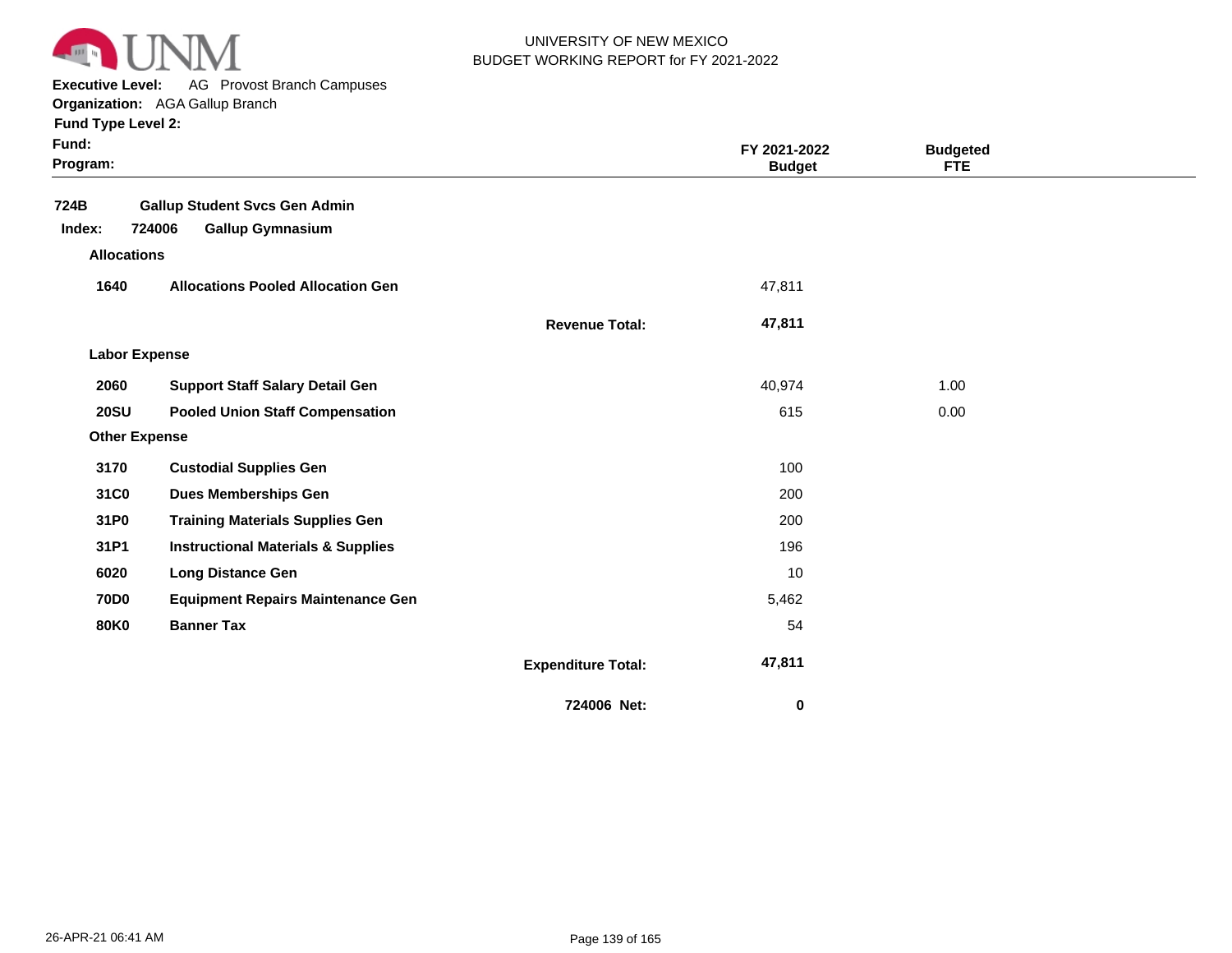

**Executive Level:** AG Provost Branch Campuses

| Fund:<br>Program:    |                                                                                  |                           | FY 2021-2022<br><b>Budget</b> | <b>Budgeted</b><br><b>FTE</b> |  |
|----------------------|----------------------------------------------------------------------------------|---------------------------|-------------------------------|-------------------------------|--|
| 724B<br>Index:       | <b>Gallup Student Svcs Gen Admin</b><br>724007<br><b>Gallup Veterans Affairs</b> |                           |                               |                               |  |
| <b>Allocations</b>   |                                                                                  |                           |                               |                               |  |
| 1640                 | <b>Allocations Pooled Allocation Gen</b>                                         |                           | 64,612                        |                               |  |
|                      |                                                                                  | <b>Revenue Total:</b>     | 64,612                        |                               |  |
| <b>Labor Expense</b> |                                                                                  |                           |                               |                               |  |
| 2020                 | <b>Administrative Professional Gen</b>                                           |                           | 48,452                        | 1.00                          |  |
| <b>Other Expense</b> |                                                                                  |                           |                               |                               |  |
| 3100                 | <b>Office Supplies General</b>                                                   |                           | 300                           |                               |  |
| 3180                 | Non Capital Equipment <\$5,001                                                   |                           | 200                           |                               |  |
| 31B0                 | Food F&A Unallowable Gen                                                         |                           | 250                           |                               |  |
| 31P1                 | <b>Instructional Materials &amp; Supplies</b>                                    |                           | 300                           |                               |  |
| 37Y0                 | <b>Supply Costs F&amp;A Unallowable</b>                                          |                           | 150                           |                               |  |
| 37Z0                 | <b>Other Supply Costs Gen</b>                                                    |                           | 10                            |                               |  |
| 3800                 | In State Travel Gen                                                              |                           | 1,000                         |                               |  |
| 6350                 | <b>Promotional Exp F&amp;A Unallowable Gen</b>                                   |                           | 12,890                        |                               |  |
| 6370                 | <b>Printing/Copying/Binding Gen</b>                                              |                           | 200                           |                               |  |
| 63C0                 | <b>Copying Gen</b>                                                               |                           | 700                           |                               |  |
| <b>80K0</b>          | <b>Banner Tax</b>                                                                |                           | 160                           |                               |  |
|                      |                                                                                  | <b>Expenditure Total:</b> | 64,612                        |                               |  |
|                      |                                                                                  | 724007 Net:               | 0                             |                               |  |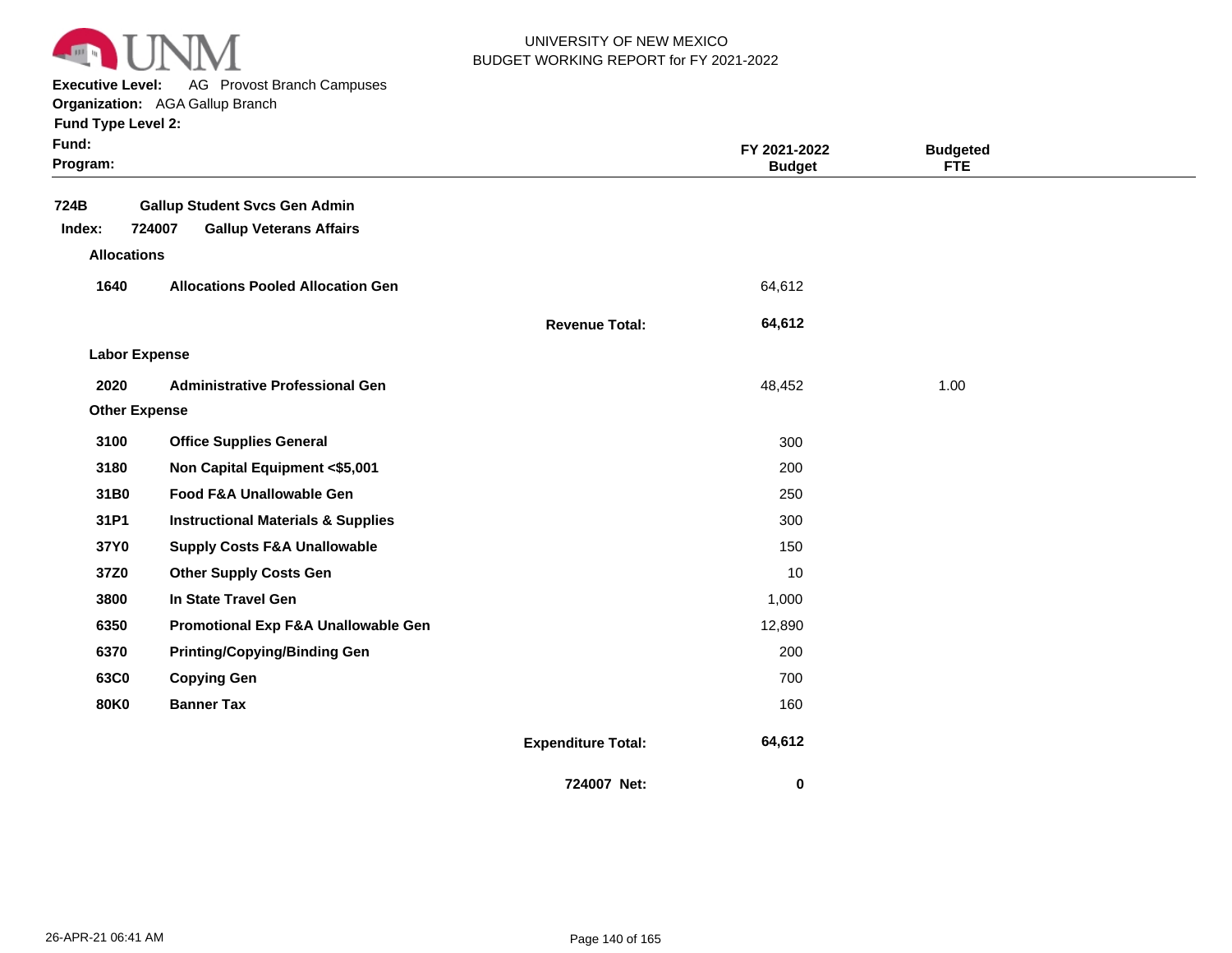

**Executive Level:** AG Provost Branch Campuses

**Organization:**  AGA Gallup Branch

**Fund Type Level 2:**

| Fund:    | -2022  | <b>Hageter</b>                  |  |
|----------|--------|---------------------------------|--|
| Program: | sunne- | $\overline{\phantom{a}}$<br>--- |  |

**724B Gallup Student Svcs Gen Admin**

| . |              | $S1$ , $S2$ , $S3$ , $S4$ , $S5$ , $S6$ , $S7$ , $S8$ , $S1$ , $S1$ , $S1$ , $S1$ , $S1$ , $S2$ , $S1$ , $S2$ , $S2$ , $S3$ , $S$ |      |              |      |
|---|--------------|-----------------------------------------------------------------------------------------------------------------------------------|------|--------------|------|
|   | 724B LEVEL 6 | <b>SUMMARY</b>                                                                                                                    |      |              |      |
|   |              | Revenue                                                                                                                           |      | 315,064      |      |
|   |              | <b>Labor Expense</b>                                                                                                              |      | 232,469      | 4.00 |
|   |              | <b>Fringe Expense</b>                                                                                                             |      | $\mathbf{0}$ |      |
|   |              | <b>Other Expense</b>                                                                                                              |      | 82,595       |      |
|   |              |                                                                                                                                   | NET: | $\mathbf{0}$ |      |
|   |              |                                                                                                                                   |      |              |      |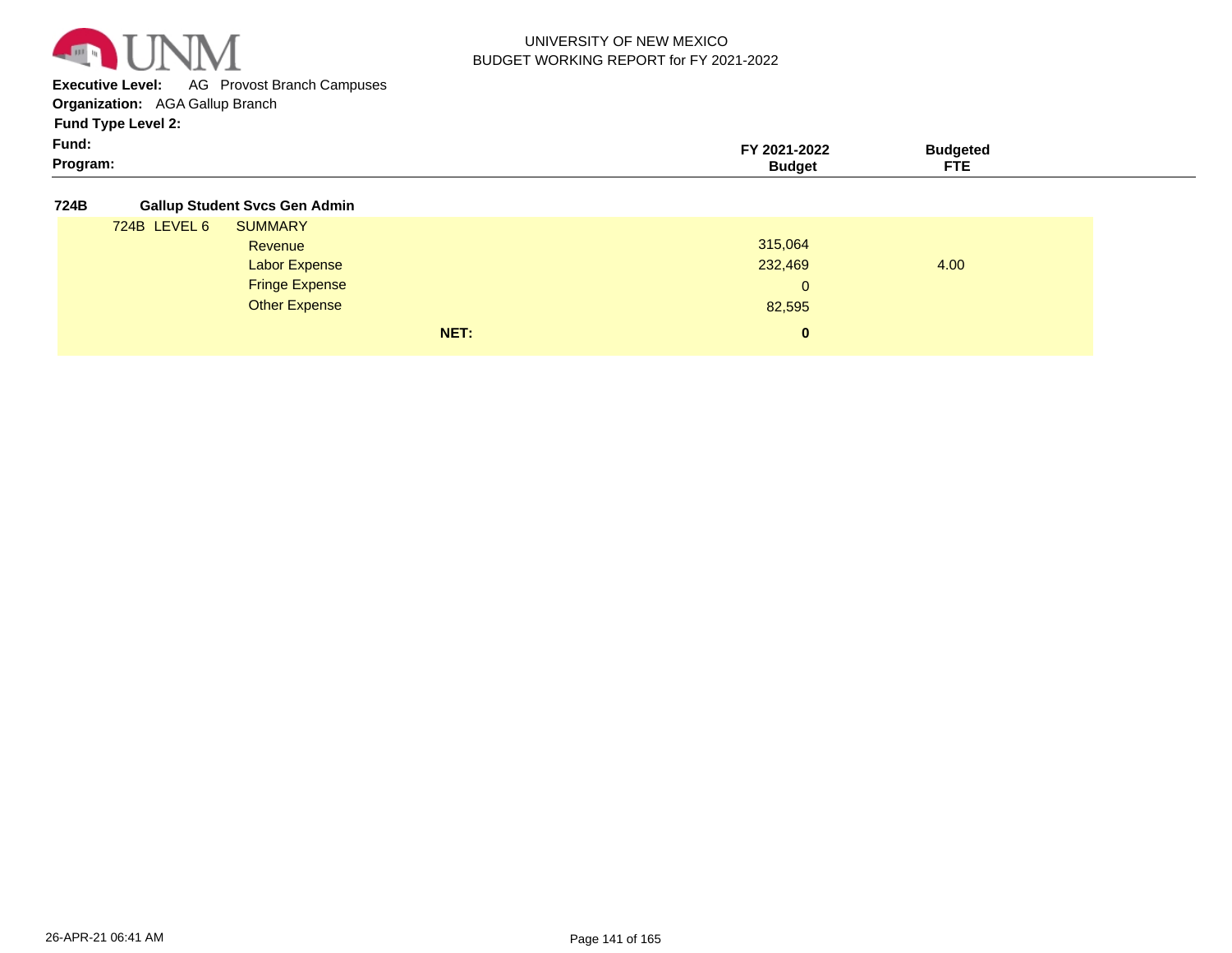

**Executive Level:** AG Provost Branch Campuses **Organization:**  AGA Gallup Branch

| Fund:<br>Program:    |                                                               |                       | FY 2021-2022<br><b>Budget</b> | <b>Budgeted</b><br><b>FTE</b> |  |
|----------------------|---------------------------------------------------------------|-----------------------|-------------------------------|-------------------------------|--|
| 725A<br>Index:       | <b>Gallup Records and Registration</b><br>725000<br>Registrar |                       |                               |                               |  |
| <b>Allocations</b>   |                                                               |                       |                               |                               |  |
| 1640                 | <b>Allocations Pooled Allocation Gen</b>                      |                       | 182,277                       |                               |  |
|                      |                                                               | <b>Revenue Total:</b> | 182,277                       |                               |  |
| <b>Labor Expense</b> |                                                               |                       |                               |                               |  |
| 2020                 | <b>Administrative Professional Gen</b>                        |                       | 55,192                        | 1.00                          |  |
| 2040                 | <b>Technician Salary Detail Gen</b>                           |                       | 53,861                        | 2.00                          |  |
| 2060                 | <b>Support Staff Salary Detail Gen</b>                        |                       | 29,464                        | 1.00                          |  |
| <b>20J0</b>          | <b>Student Salaries Gen</b>                                   |                       | 4,300                         | 0.03                          |  |
| <b>20L0</b>          | <b>Federal Workstudy Gen</b>                                  |                       | 1,200                         | 0.06                          |  |
| <b>20NO</b>          | <b>State Workstudy Gen</b>                                    |                       | 3,000                         | 0.08                          |  |
| <b>Other Expense</b> |                                                               |                       |                               |                               |  |
| 3100                 | <b>Office Supplies General</b>                                |                       | 2,825                         |                               |  |
| 3140                 | <b>Computer Software Gen</b>                                  |                       | 600                           |                               |  |
| 3150                 | <b>Computer Supplies &lt;\$5,001</b>                          |                       | 500                           |                               |  |
| 3170                 | <b>Custodial Supplies Gen</b>                                 |                       | 50                            |                               |  |
| 3180                 | Non Capital Equipment <\$5,001                                |                       | 950                           |                               |  |
| 3189                 | Tagged Non-Capital Equipmnt <\$5,001                          |                       | 150                           |                               |  |
| 31B0                 | Food F&A Unallowable Gen                                      |                       | 2,500                         |                               |  |
| 31C0                 | <b>Dues Memberships Gen</b>                                   |                       | 1,200                         |                               |  |
| 31K0                 | <b>Postage Gen</b>                                            |                       | 4,000                         |                               |  |
| 31L0                 | <b>Printing Supplies Gen</b>                                  |                       | 850                           |                               |  |
| 31M0                 | <b>Recruitment Expense Gen</b>                                |                       | 5,000                         |                               |  |
| 31N0                 | <b>Uniforms Apparel Gen</b>                                   |                       | 500                           |                               |  |
| 37Y0                 | <b>Supply Costs F&amp;A Unallowable</b>                       |                       | 1,000                         |                               |  |
| 3800                 | In State Travel Gen                                           |                       | 1,700                         |                               |  |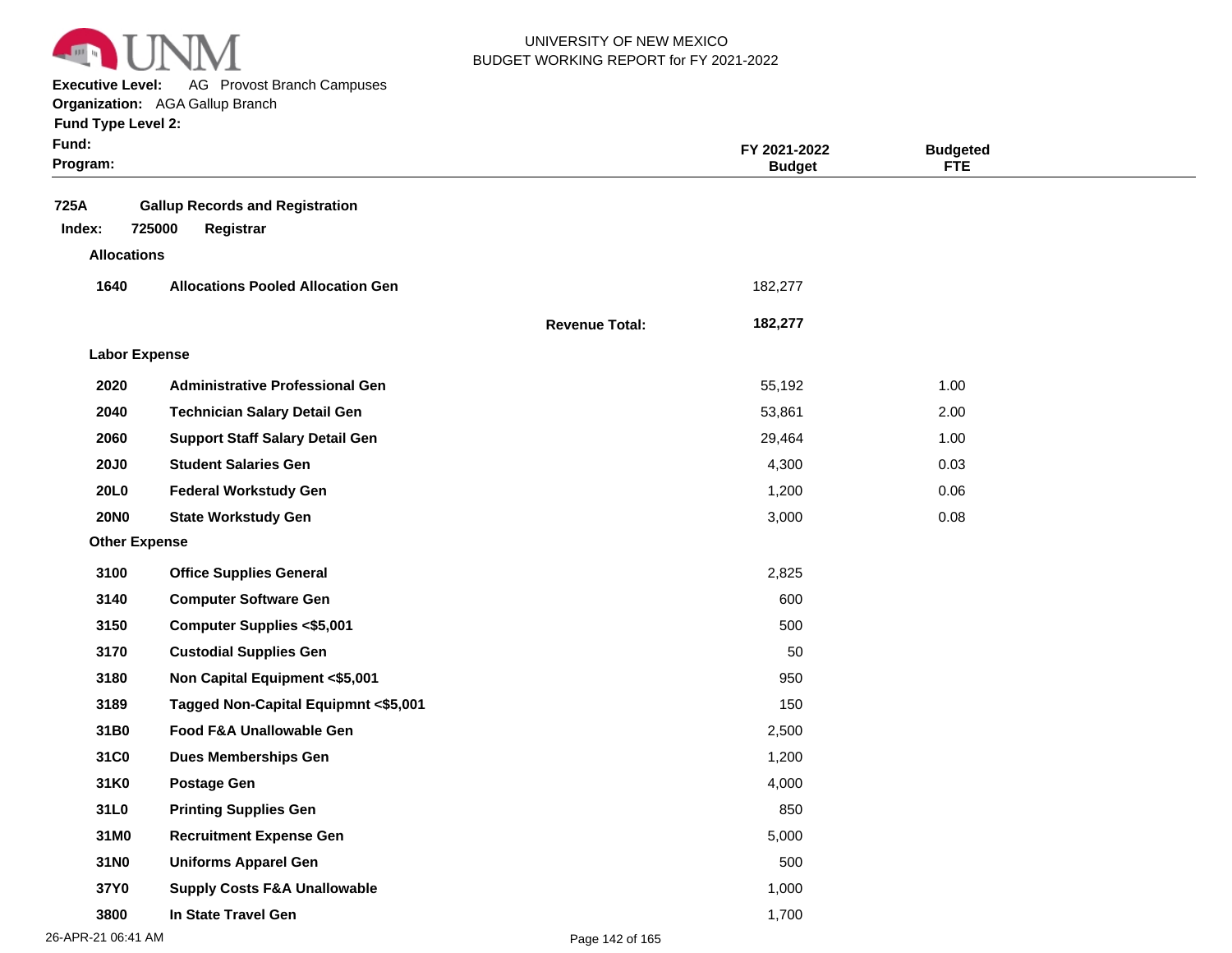

**Executive Level:** AG Provost Branch Campuses

|  |  | <b>Fund Type Level 2:</b> |  |
|--|--|---------------------------|--|
|--|--|---------------------------|--|

| ×<br>× |  |
|--------|--|
|--------|--|

| Program:                                                                                                           |                           | <b>Budget</b>                                | <b>Budgeted</b><br><b>FTE</b> |
|--------------------------------------------------------------------------------------------------------------------|---------------------------|----------------------------------------------|-------------------------------|
| 725A<br><b>Gallup Records and Registration</b><br>725000<br>Registrar<br>Index:                                    |                           |                                              |                               |
| <b>Other Expense</b>                                                                                               |                           |                                              |                               |
| Out Of State Travel Gen<br>3820                                                                                    |                           | 750                                          |                               |
| <b>Motor Pool Rental Gen</b><br>38A0                                                                               |                           | 575                                          |                               |
| 6020<br><b>Long Distance Gen</b>                                                                                   |                           | 415                                          |                               |
| 6330<br><b>Media Services Gen</b>                                                                                  |                           | 1,000                                        |                               |
| 6350<br>Promotional Exp F&A Unallowable Gen                                                                        |                           | 4,000                                        |                               |
| 6370<br><b>Printing/Copying/Binding Gen</b>                                                                        |                           | 1,200                                        |                               |
| 63A1<br><b>Event Fees</b>                                                                                          |                           | 800                                          |                               |
| 63C0<br><b>Copying Gen</b>                                                                                         |                           | 3,400                                        |                               |
| 63M0<br><b>UNM Temp Services Gen</b>                                                                               |                           | 713                                          |                               |
| 63N0<br><b>Laundry Dry Cleaning Gen</b>                                                                            |                           | 142                                          |                               |
| <b>Banner Tax</b><br><b>80K0</b>                                                                                   |                           | 440                                          |                               |
|                                                                                                                    | <b>Expenditure Total:</b> | 182,277                                      |                               |
|                                                                                                                    | 725000 Net:               | 0                                            |                               |
| 725A LEVEL 5<br><b>SUMMARY</b><br>Revenue<br><b>Labor Expense</b><br><b>Fringe Expense</b><br><b>Other Expense</b> |                           | 182,277<br>147,017<br>$\mathbf{0}$<br>35,260 | 4.17                          |
| NET:                                                                                                               |                           | $\bf{0}$                                     |                               |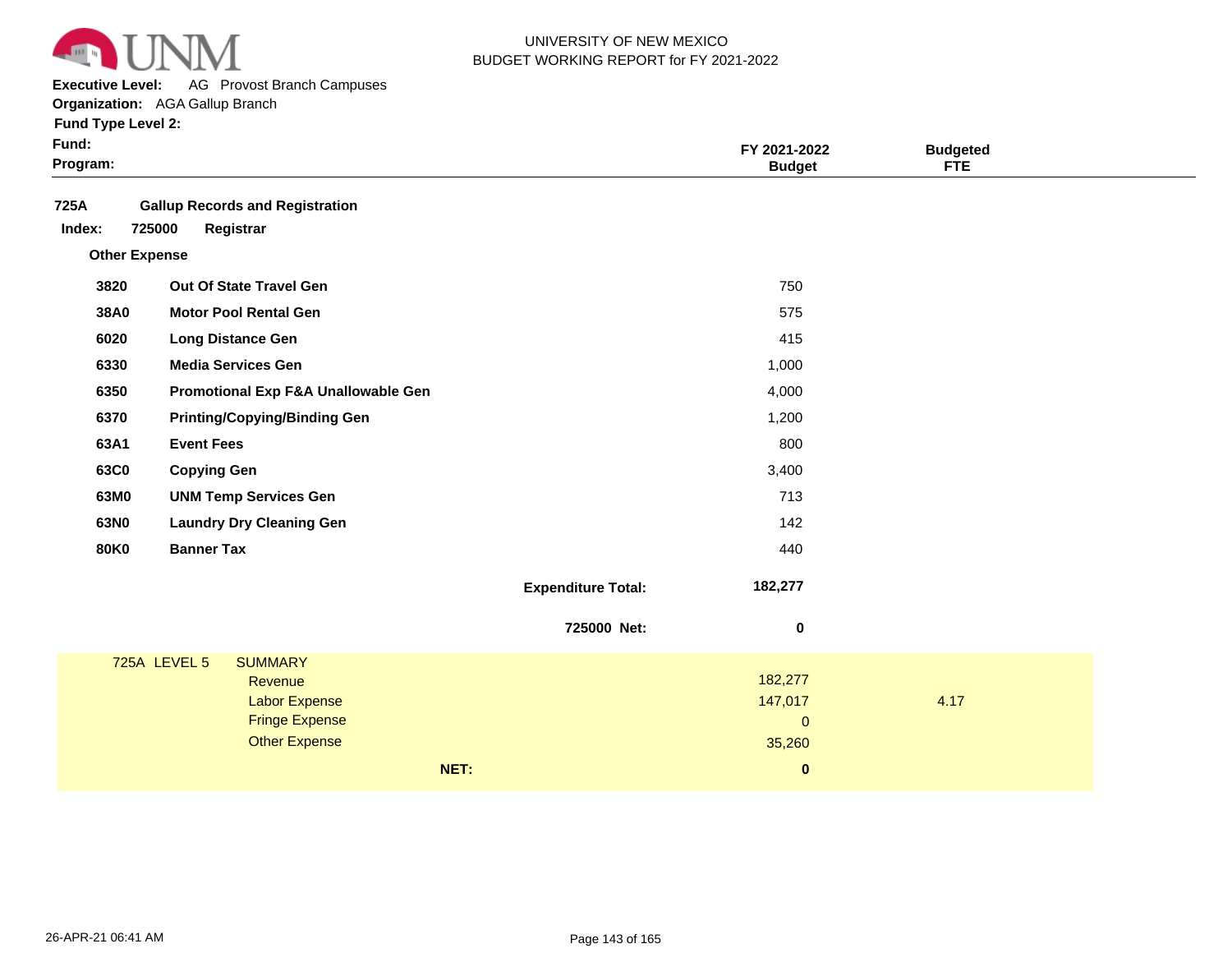

**Executive Level:** AG Provost Branch Campuses

**Organization:**  AGA Gallup Branch

| Fund:<br>Program:    |                                                             |                       | FY 2021-2022<br><b>Budget</b> | <b>Budgeted</b><br><b>FTE</b> |  |
|----------------------|-------------------------------------------------------------|-----------------------|-------------------------------|-------------------------------|--|
| 728A<br>Index:       | <b>Gallup Personnel</b><br>728000<br><b>Human resources</b> |                       |                               |                               |  |
| <b>Allocations</b>   |                                                             |                       |                               |                               |  |
| 1640                 | <b>Allocations Pooled Allocation Gen</b>                    |                       | 73,207                        |                               |  |
|                      |                                                             | <b>Revenue Total:</b> | 73,207                        |                               |  |
| <b>Labor Expense</b> |                                                             |                       |                               |                               |  |
| 2040                 | <b>Technician Salary Detail Gen</b>                         |                       | 49,845                        | 1.00                          |  |
| <b>Other Expense</b> |                                                             |                       |                               |                               |  |
| 3100                 | <b>Office Supplies General</b>                              |                       | 500                           |                               |  |
| 3140                 | <b>Computer Software Gen</b>                                |                       | 340                           |                               |  |
| 3150                 | <b>Computer Supplies &lt;\$5,001</b>                        |                       | 250                           |                               |  |
| 3170                 | <b>Custodial Supplies Gen</b>                               |                       | 250                           |                               |  |
| 31A0                 | <b>Business Food - Local</b>                                |                       | 307                           |                               |  |
| 31C0                 | <b>Dues Memberships Gen</b>                                 |                       | 400                           |                               |  |
| 31D0                 | <b>Freight In-Bound</b>                                     |                       | 100                           |                               |  |
| 31K0                 | <b>Postage Gen</b>                                          |                       | 250                           |                               |  |
| 3820                 | Out Of State Travel Gen                                     |                       | 250                           |                               |  |
| 38A0                 | <b>Motor Pool Rental Gen</b>                                |                       | 1,000                         |                               |  |
| 38N0                 | <b>Travel Recruiting Gen</b>                                |                       | 1,000                         |                               |  |
| 6020                 | <b>Long Distance Gen</b>                                    |                       | 500                           |                               |  |
| 6080                 | <b>Cellular Charges Gen</b>                                 |                       | 533                           |                               |  |
| 6310                 | <b>Internet Fees Gen</b>                                    |                       | 320                           |                               |  |
| 63A0                 | <b>Conference Fees Gen</b>                                  |                       | 1,000                         |                               |  |
| 63C0                 | <b>Copying Gen</b>                                          |                       | 6,032                         |                               |  |
| 63K0                 | <b>Medical Dental Services Gen</b>                          |                       | 10,000                        |                               |  |
| <b>80K0</b>          | <b>Banner Tax</b>                                           |                       | 330                           |                               |  |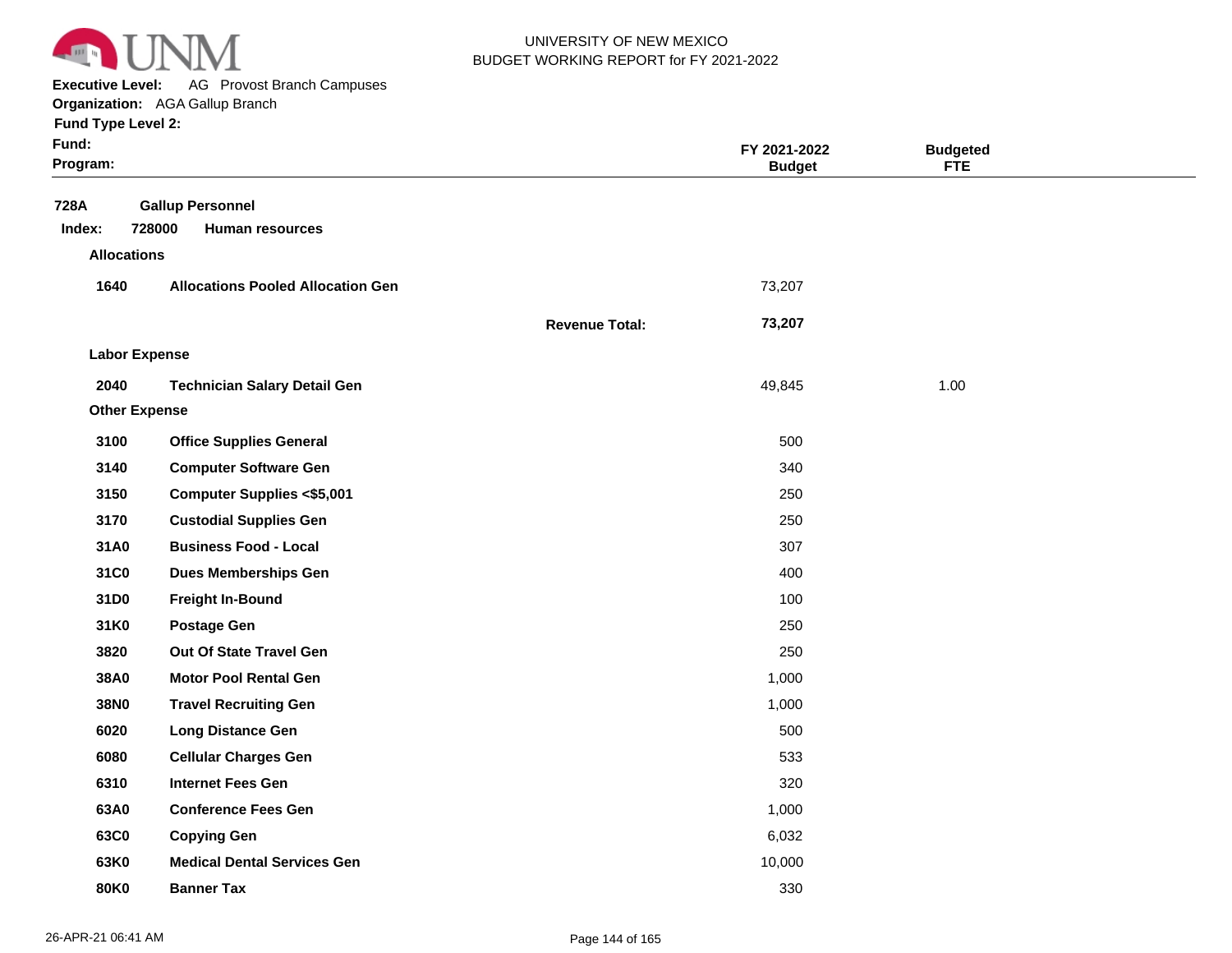

**Executive Level:** AG Provost Branch Campuses **Organization:**  AGA Gallup Branch

**Fund Type Level 2:**

| ×<br>× |  |
|--------|--|
|--------|--|

| Fund:<br>Program: |                                               |                           | FY 2021-2022<br><b>Budget</b> | <b>Budgeted</b><br><b>FTE</b> |
|-------------------|-----------------------------------------------|---------------------------|-------------------------------|-------------------------------|
| 728A              | <b>Gallup Personnel</b>                       |                           |                               |                               |
| Index:            | 728000<br><b>Human resources</b>              | <b>Expenditure Total:</b> | 73,207                        |                               |
|                   |                                               | 728000 Net:               | 0                             |                               |
|                   | 728A LEVEL 5<br><b>SUMMARY</b><br>Revenue     |                           | 73,207                        |                               |
|                   | <b>Labor Expense</b><br><b>Fringe Expense</b> |                           | 49,845<br>$\mathbf{0}$        | 1.00                          |
|                   | <b>Other Expense</b>                          |                           | 23,362                        |                               |
|                   |                                               | NET:                      | $\bf{0}$                      |                               |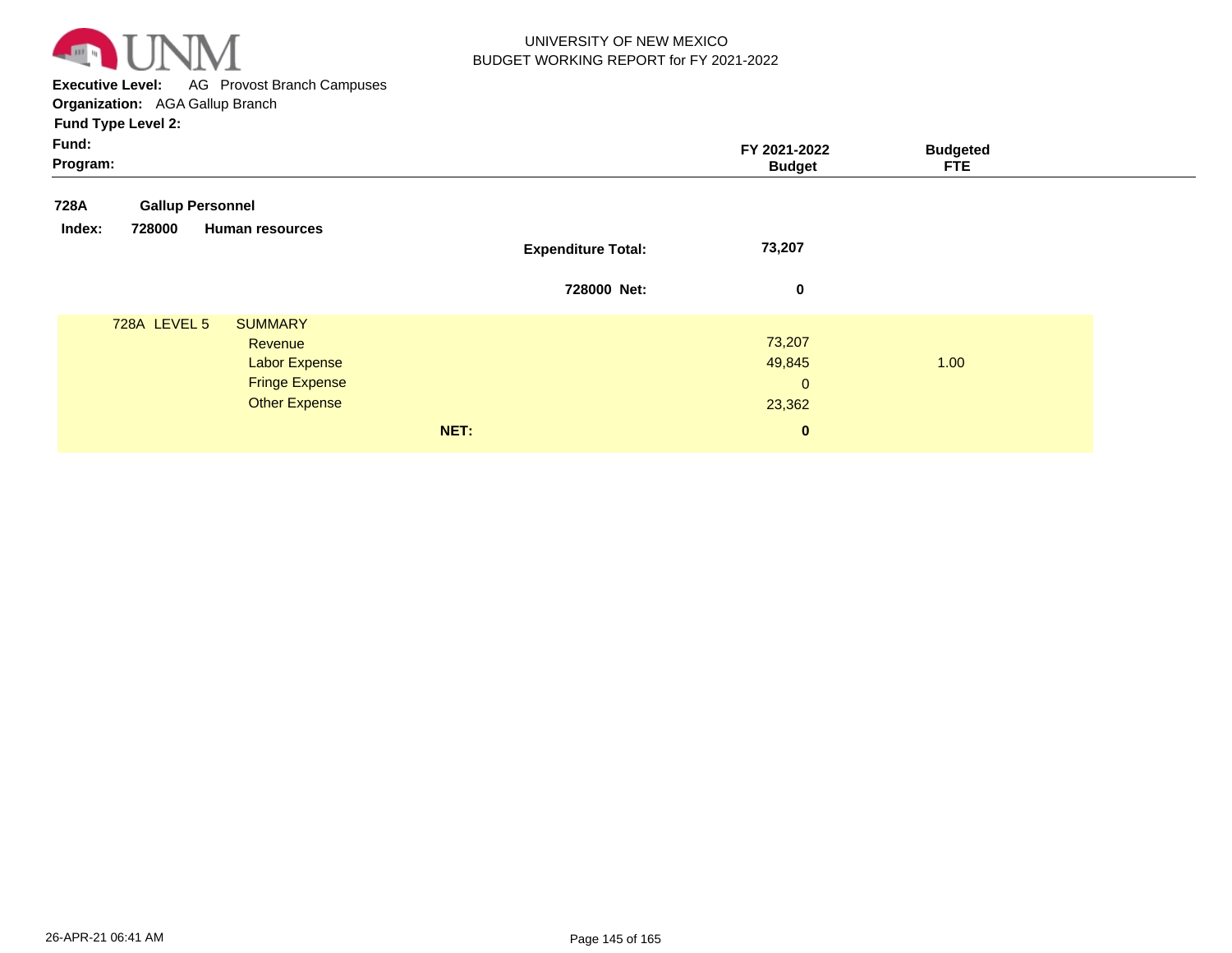

**Executive Level:** AG Provost Branch Campuses

|  |  | <b>Fund Type Level 2:</b> |  |
|--|--|---------------------------|--|
|--|--|---------------------------|--|

| Fund:<br>Program:     |                                                                      |                       | FY 2021-2022<br><b>Budget</b> | <b>Budgeted</b><br><b>FTE</b> |  |
|-----------------------|----------------------------------------------------------------------|-----------------------|-------------------------------|-------------------------------|--|
| 729B<br>Index:        | <b>Gallup Bookstore</b><br>729000<br>192001-BOOKSTORE-General Activi |                       |                               |                               |  |
|                       | <b>Operating Revenue</b>                                             |                       |                               |                               |  |
| 0560                  | <b>Textbook Sales Gen</b>                                            |                       | 817,503                       |                               |  |
| 05N0                  | <b>Commissions Revenue Gen</b>                                       |                       | 1,000                         |                               |  |
| 08Z0                  | <b>Miscellaneous Gen</b>                                             |                       | 82,004                        |                               |  |
| <b>Transfers</b>      |                                                                      |                       |                               |                               |  |
| 1100                  | Trsfr To I G Gen                                                     |                       | (40,000)                      |                               |  |
|                       |                                                                      | <b>Revenue Total:</b> | 860,507                       |                               |  |
| <b>Labor Expense</b>  |                                                                      |                       |                               |                               |  |
| 2020                  | <b>Administrative Professional Gen</b>                               |                       | 52,389                        | 1.00                          |  |
| 2060                  | <b>Support Staff Salary Detail Gen</b>                               |                       | 42,594                        | 2.00                          |  |
| <b>Fringe Expense</b> |                                                                      |                       |                               |                               |  |
| 2110                  | <b>Fica Gen</b>                                                      |                       | 7,839                         |                               |  |
| 2140                  | <b>Retirement Gen</b>                                                |                       | 15,134                        |                               |  |
| 2160                  | <b>Group Insurance Gen</b>                                           |                       | 11,649                        |                               |  |
| 2180                  | <b>Unemployment Compensation Gen</b>                                 |                       | 163                           |                               |  |
| 21A0                  | <b>Workers Compensation Gen</b>                                      |                       | 110                           |                               |  |
| <b>21J0</b>           | <b>Other Staff Benefits Gen</b>                                      |                       | 10,853                        |                               |  |
| <b>Other Expense</b>  |                                                                      |                       |                               |                               |  |
| 3100                  | <b>Office Supplies General</b>                                       |                       | 2,000                         |                               |  |
| 3180                  | Non Capital Equipment <\$5,001                                       |                       | 750                           |                               |  |
| 3189                  | Tagged Non-Capital Equipmnt <\$5,001                                 |                       | 750                           |                               |  |
| 31C0                  | <b>Dues Memberships Gen</b>                                          |                       | 1,350                         |                               |  |
| 31D0                  | <b>Freight In-Bound</b>                                              |                       | 28,869                        |                               |  |
| 31D1                  | <b>Freight Out-Bound</b>                                             |                       | 4,839                         |                               |  |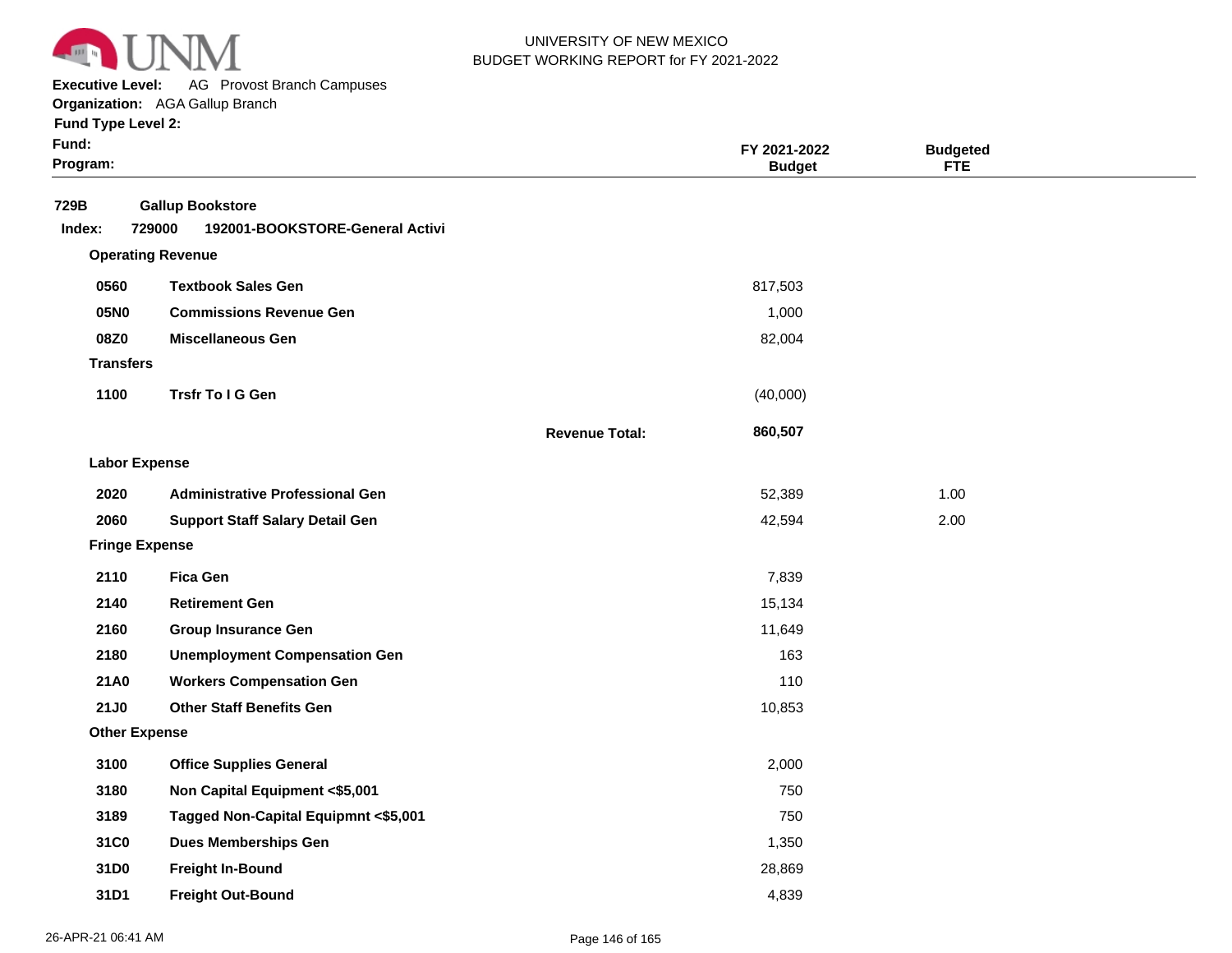

**Executive Level:** AG Provost Branch Campuses

**Organization:**  AGA Gallup Branch

**Fund Type Level 2:**

| Fund:<br>Program: |                                                                      |                           | FY 2021-2022<br><b>Budget</b> | <b>Budgeted</b><br><b>FTE</b> |  |
|-------------------|----------------------------------------------------------------------|---------------------------|-------------------------------|-------------------------------|--|
| 729B<br>Index:    | <b>Gallup Bookstore</b><br>729000<br>192001-BOOKSTORE-General Activi |                           |                               |                               |  |
|                   | <b>Other Expense</b>                                                 |                           |                               |                               |  |
| 31K0              | <b>Postage Gen</b>                                                   |                           | 50                            |                               |  |
| 31P1              | <b>Instructional Materials &amp; Supplies</b>                        |                           | 300                           |                               |  |
| 37Z0              | <b>Other Supply Costs Gen</b>                                        |                           | 200                           |                               |  |
| 3800              | In State Travel Gen                                                  |                           | 1,000                         |                               |  |
| 38A0              | <b>Motor Pool Rental Gen</b>                                         |                           | 950                           |                               |  |
| 6020              | <b>Long Distance Gen</b>                                             |                           | 25                            |                               |  |
| 6310              | <b>Internet Fees Gen</b>                                             |                           | 427                           |                               |  |
| 6350              | Promotional Exp F&A Unallowable Gen                                  |                           | 500                           |                               |  |
| 63A0              | <b>Conference Fees Gen</b>                                           |                           | 300                           |                               |  |
| 63A2              | <b>Seminars/Training Fees</b>                                        |                           | 600                           |                               |  |
| 63C0              | <b>Copying Gen</b>                                                   |                           | 704                           |                               |  |
| 69Z0              | <b>Other Professional Services Gen</b>                               |                           | 2,000                         |                               |  |
| <b>70E1</b>       | <b>Computer Software Maintenance</b>                                 |                           | 17,000                        |                               |  |
| 8000              | <b>Banking Fees Gen</b>                                              |                           | 11,704                        |                               |  |
| 8049              | <b>Writedown Obsolete Inventory</b>                                  |                           | 3,500                         |                               |  |
| <b>80G0</b>       | <b>Inventory For Resale Gen</b>                                      |                           | 618,283                       |                               |  |
| <b>80K0</b>       | <b>Banner Tax</b>                                                    |                           | 10,525                        |                               |  |
| 80K1              | <b>Admin Fee</b>                                                     |                           | 300                           |                               |  |
| 8102              | <b>NM Govt Gross Receipts Tax Expense</b>                            |                           | 12,500                        |                               |  |
| 98B0              | <b>Cash Over or Short General</b>                                    |                           | 350                           |                               |  |
|                   |                                                                      | <b>Expenditure Total:</b> | 860,507                       |                               |  |

**729000 Net:**

 **0** 

**Account: 1100 164033-11RO (\$40K) from Bookstore to I&G**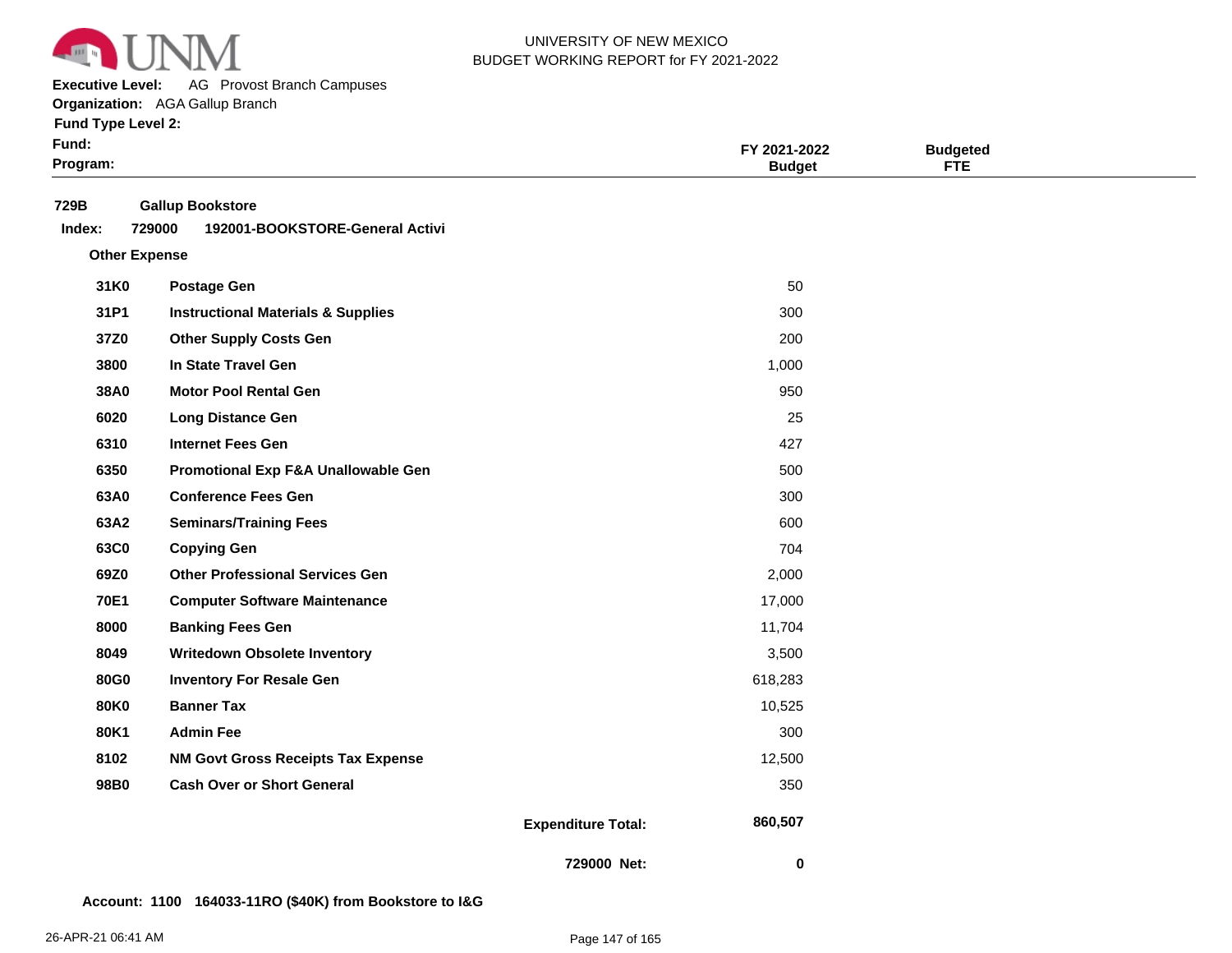

**Executive Level:** AG Provost Branch Campuses

**Organization:**  AGA Gallup Branch

**Fund Type Level 2:**

| Program: | 2021-2022 | `udaeteo<br>--- |  |
|----------|-----------|-----------------|--|
| Fund:    |           |                 |  |

| <b>Gallup Bookstore</b><br>729B |
|---------------------------------|
|---------------------------------|

| 729B LEVEL 6 | <b>SUMMARY</b>        |          |      |
|--------------|-----------------------|----------|------|
|              | Revenue               | 860,507  |      |
|              | <b>Labor Expense</b>  | 94,983   | 3.00 |
|              | <b>Fringe Expense</b> | 45,748   |      |
|              | <b>Other Expense</b>  | 719,776  |      |
|              | NET:                  | $\bf{0}$ |      |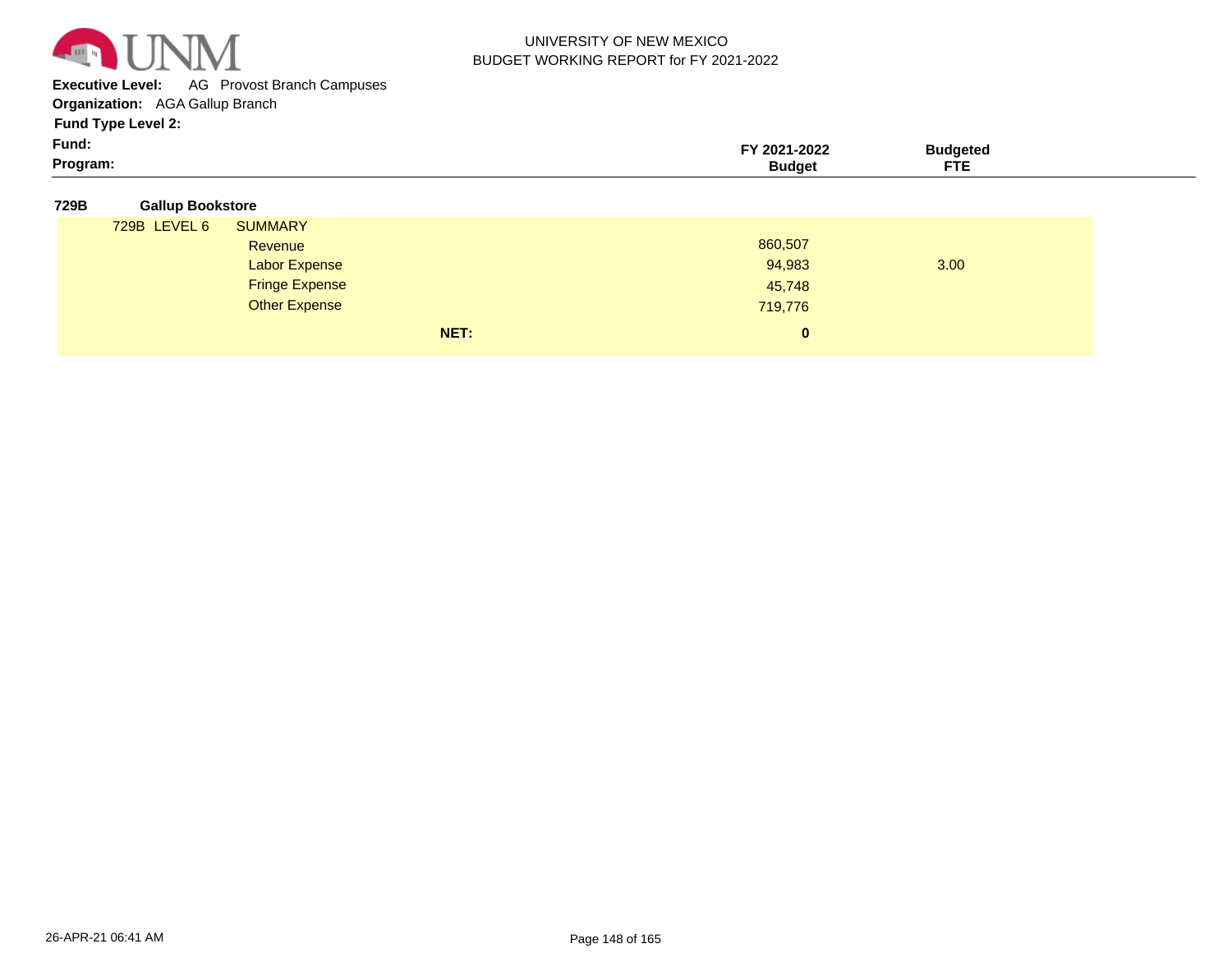

**Executive Level:** AG Provost Branch Campuses

#### **Organization:**  AGA Gallup Branch

| <b>Fund Type Level 2:</b> |  |
|---------------------------|--|
|---------------------------|--|

| Fund:<br>Program:    |                                               |                           | FY 2021-2022<br><b>Budget</b> | <b>Budgeted</b><br><b>FTE</b> |  |
|----------------------|-----------------------------------------------|---------------------------|-------------------------------|-------------------------------|--|
| 735A                 | <b>Gallup Public Relations</b>                |                           |                               |                               |  |
| Index:               | 735001<br><b>Public Relations</b>             |                           |                               |                               |  |
| <b>Allocations</b>   |                                               |                           |                               |                               |  |
| 1640                 | <b>Allocations Pooled Allocation Gen</b>      |                           | 59,903                        |                               |  |
|                      |                                               | <b>Revenue Total:</b>     | 59,903                        |                               |  |
| <b>Other Expense</b> |                                               |                           |                               |                               |  |
| 3100                 | <b>Office Supplies General</b>                |                           | 500                           |                               |  |
| 3110                 | <b>Books Periodicals Gen</b>                  |                           | 50                            |                               |  |
| 3130                 | <b>Media Supplies Gen</b>                     |                           | 50                            |                               |  |
| 3140                 | <b>Computer Software Gen</b>                  |                           | 600                           |                               |  |
| 31B0                 | Food F&A Unallowable Gen                      |                           | 3,000                         |                               |  |
| 3800                 | In State Travel Gen                           |                           | 1,200                         |                               |  |
| 6020                 | <b>Long Distance Gen</b>                      |                           | 170                           |                               |  |
| 6040                 | <b>Telephone Line Spec Circuit Gen</b>        |                           | 2,000                         |                               |  |
| 6080                 | <b>Cellular Charges Gen</b>                   |                           | 1,000                         |                               |  |
| 6350                 | Promotional Exp F&A Unallowable Gen           |                           | 44,000                        |                               |  |
| 6370                 | <b>Printing/Copying/Binding Gen</b>           |                           | 4,600                         |                               |  |
| 6390                 | <b>Photo Services Gen</b>                     |                           | 100                           |                               |  |
| 63V0                 | <b>Consultant Fees Gen</b>                    |                           | 1,000                         |                               |  |
| 63V1                 | <b>Consultant Fees &amp; Svcs-Foreign Nat</b> |                           | 50                            |                               |  |
| 69Y0                 | <b>Professional Svcs F&amp;A Unallowable</b>  |                           | 800                           |                               |  |
| 8060                 | <b>Other Operating Costs Gen</b>              |                           | 200                           |                               |  |
| <b>80K0</b>          | <b>Banner Tax</b>                             |                           | 583                           |                               |  |
|                      |                                               | <b>Expenditure Total:</b> | 59,903                        |                               |  |

 **0**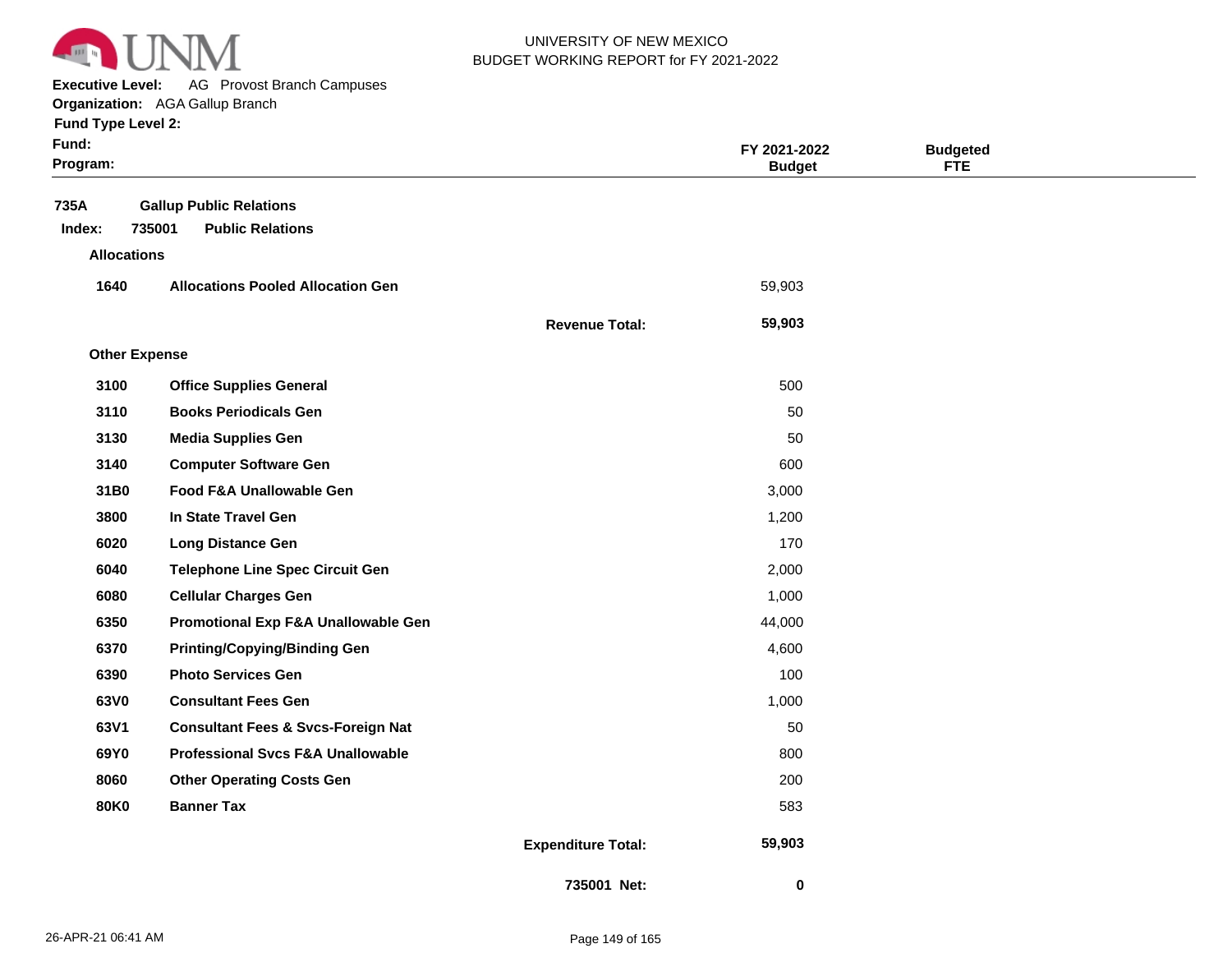

**Executive Level:** AG Provost Branch Campuses

**Organization:**  AGA Gallup Branch **Fund Type Level 2:**

| Fund:<br>Program:    |                                              |                           | FY 2021-2022<br><b>Budget</b> | <b>Budgeted</b><br><b>FTE</b> |  |
|----------------------|----------------------------------------------|---------------------------|-------------------------------|-------------------------------|--|
| 735A                 | <b>Gallup Public Relations</b>               |                           |                               |                               |  |
| Index:               | 735002<br>Convocation                        |                           |                               |                               |  |
| <b>Allocations</b>   |                                              |                           |                               |                               |  |
| 1640                 | <b>Allocations Pooled Allocation Gen</b>     |                           | 15,676                        |                               |  |
|                      |                                              | <b>Revenue Total:</b>     | 15,676                        |                               |  |
| <b>Other Expense</b> |                                              |                           |                               |                               |  |
| 3170                 | <b>Custodial Supplies Gen</b>                |                           | 500                           |                               |  |
| 31B0                 | Food F&A Unallowable Gen                     |                           | 2,000                         |                               |  |
| 31K0                 | <b>Postage Gen</b>                           |                           | 50                            |                               |  |
| 31L0                 | <b>Printing Supplies Gen</b>                 |                           | 500                           |                               |  |
| 37Y0                 | <b>Supply Costs F&amp;A Unallowable</b>      |                           | 3,500                         |                               |  |
| 6350                 | Promotional Exp F&A Unallowable Gen          |                           | 1,600                         |                               |  |
| 6370                 | <b>Printing/Copying/Binding Gen</b>          |                           | 2,620                         |                               |  |
| 63A1                 | <b>Event Fees</b>                            |                           | 2,050                         |                               |  |
| 69Y0                 | <b>Professional Svcs F&amp;A Unallowable</b> |                           | 1,600                         |                               |  |
| 69Z0                 | <b>Other Professional Services Gen</b>       |                           | 100                           |                               |  |
| 8060                 | <b>Other Operating Costs Gen</b>             |                           | 1,000                         |                               |  |
| <b>80K0</b>          | <b>Banner Tax</b>                            |                           | 156                           |                               |  |
|                      |                                              | <b>Expenditure Total:</b> | 15,676                        |                               |  |
|                      |                                              | 735002 Net:               | $\bf{0}$                      |                               |  |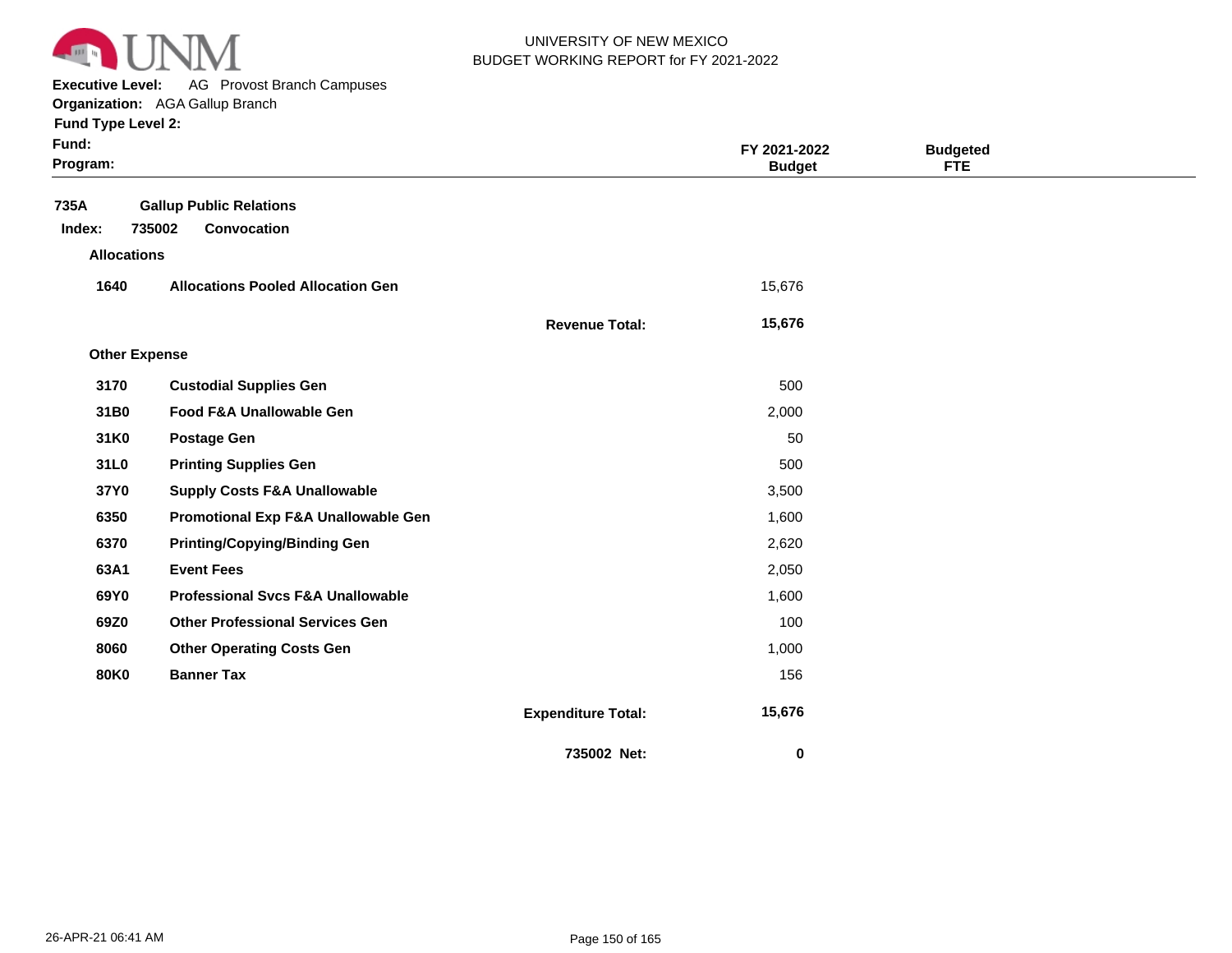

**Executive Level:** AG Provost Branch Campuses

| <b>Fund Type Level 2:</b> |  |
|---------------------------|--|
|---------------------------|--|

| Fund:<br>Program:    |                                               |                       | FY 2021-2022<br><b>Budget</b> | <b>Budgeted</b><br><b>FTE</b> |  |
|----------------------|-----------------------------------------------|-----------------------|-------------------------------|-------------------------------|--|
| 735A                 | <b>Gallup Public Relations</b>                |                       |                               |                               |  |
| Index:               | 735003<br>191361-PUBLIC RELATIO-General Activ |                       |                               |                               |  |
| <b>Allocations</b>   |                                               |                       |                               |                               |  |
| 1640                 | <b>Allocations Pooled Allocation Gen</b>      |                       | 126,870                       |                               |  |
|                      |                                               | <b>Revenue Total:</b> | 126,870                       |                               |  |
| <b>Labor Expense</b> |                                               |                       |                               |                               |  |
| 2020                 | <b>Administrative Professional Gen</b>        |                       | 62,745                        | 1.00                          |  |
| 2040                 | <b>Technician Salary Detail Gen</b>           |                       | 50,189                        | 1.00                          |  |
| <b>Other Expense</b> |                                               |                       |                               |                               |  |
| 3100                 | <b>Office Supplies General</b>                |                       | 2,929                         |                               |  |
| 3110                 | <b>Books Periodicals Gen</b>                  |                       | 340                           |                               |  |
| 3140                 | <b>Computer Software Gen</b>                  |                       | 655                           |                               |  |
| 3150                 | <b>Computer Supplies &lt;\$5,001</b>          |                       | 500                           |                               |  |
| 3180                 | Non Capital Equipment <\$5,001                |                       | 500                           |                               |  |
| 3189                 | Tagged Non-Capital Equipmnt <\$5,001          |                       | 1,000                         |                               |  |
| 31K0                 | <b>Postage Gen</b>                            |                       | 1,200                         |                               |  |
| 31L0                 | <b>Printing Supplies Gen</b>                  |                       | 1,200                         |                               |  |
| 37Z0                 | <b>Other Supply Costs Gen</b>                 |                       | 1,500                         |                               |  |
| 3800                 | In State Travel Gen                           |                       | 500                           |                               |  |
| 6020                 | <b>Long Distance Gen</b>                      |                       | 70                            |                               |  |
| 63N0                 | <b>Laundry Dry Cleaning Gen</b>               |                       | 250                           |                               |  |
| 63X0                 | <b>Technical Services Gen</b>                 |                       | 300                           |                               |  |
| 69Z0                 | <b>Other Professional Services Gen</b>        |                       | 200                           |                               |  |
| <b>70F0</b>          | <b>Equipment Rent Expense Gen</b>             |                       | 1,688                         |                               |  |
| 8060                 | <b>Other Operating Costs Gen</b>              |                       | 1,000                         |                               |  |
| 80K0                 | <b>Banner Tax</b>                             |                       | 104                           |                               |  |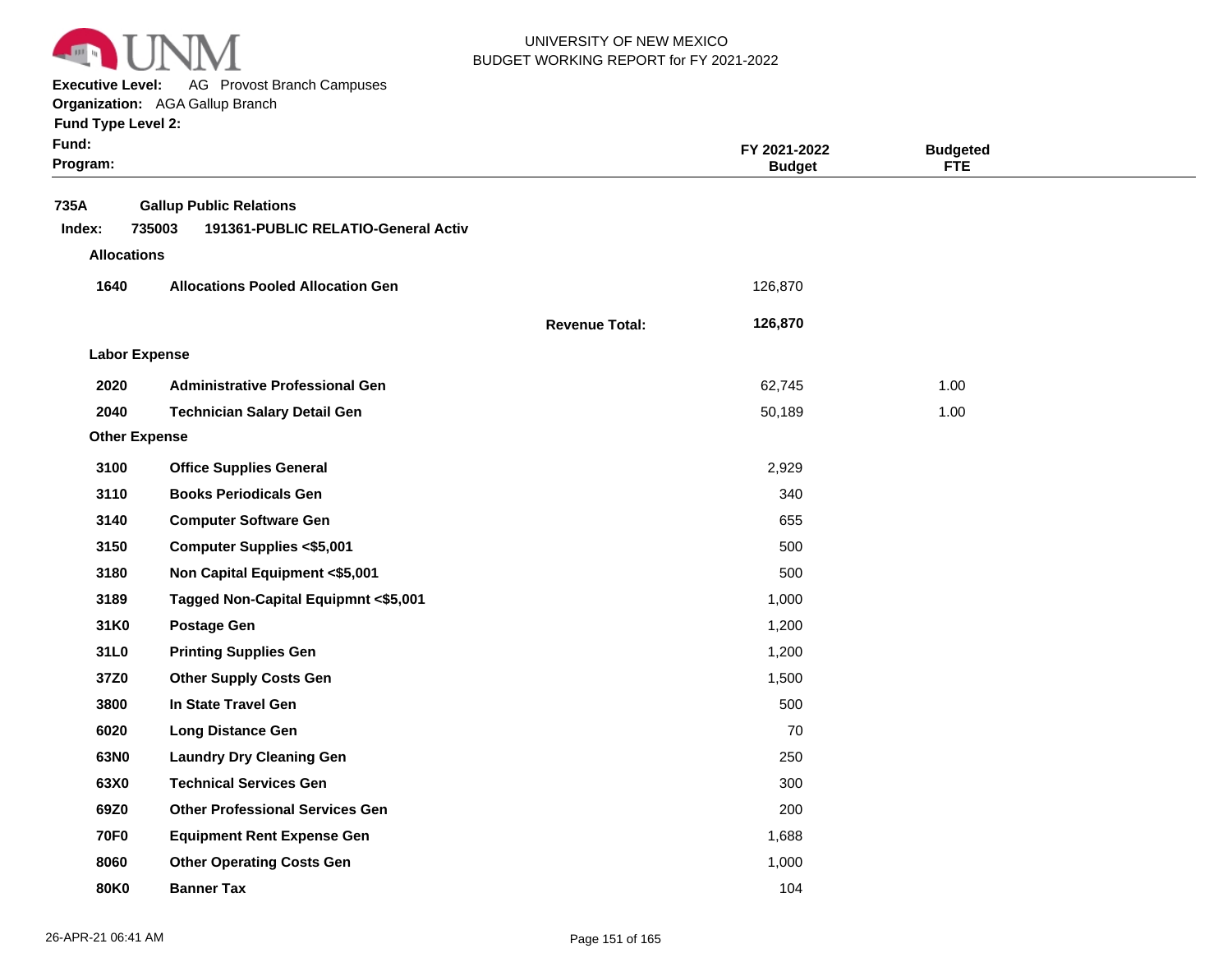

**Executive Level:** AG Provost Branch Campuses **Organization:**  AGA Gallup Branch

**Fund Type Level 2:**

| Fund:<br>Program: |        |                                     |                           | FY 2021-2022<br><b>Budget</b> | <b>Budgeted</b><br>FTE. |  |
|-------------------|--------|-------------------------------------|---------------------------|-------------------------------|-------------------------|--|
| 735A              |        | <b>Gallup Public Relations</b>      |                           |                               |                         |  |
| Index:            | 735003 | 191361-PUBLIC RELATIO-General Activ |                           |                               |                         |  |
|                   |        |                                     | <b>Expenditure Total:</b> | 126,870                       |                         |  |

**735003 Net: 0**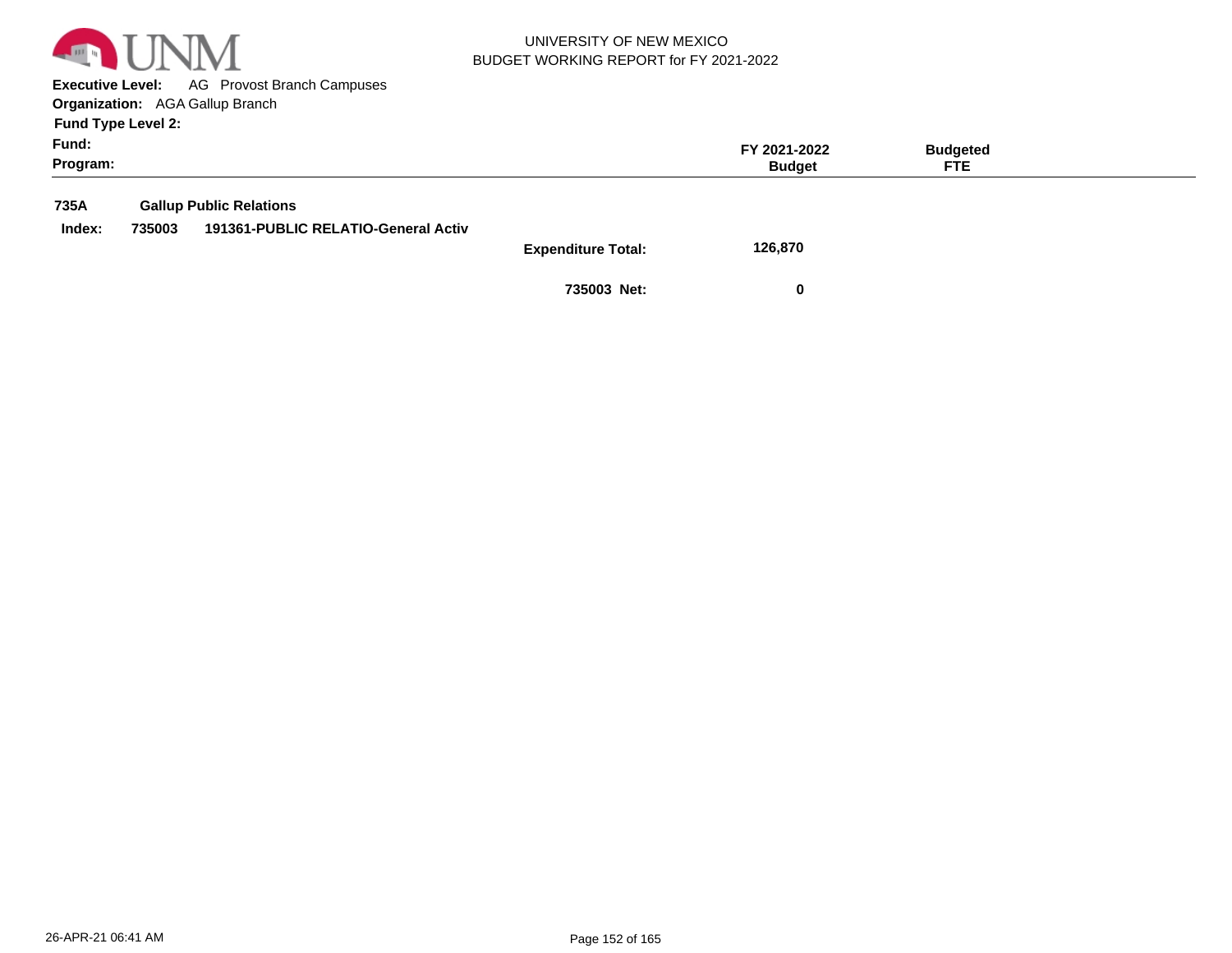

**Executive Level:** AG Provost Branch Campuses

#### **Organization:**  AGA Gallup Branch **Fund Type Level 2:**

| Fund:<br>Program: |                      |                                                                                                    |                           | FY 2021-2022<br><b>Budget</b>                         | <b>Budgeted</b><br><b>FTE</b> |  |
|-------------------|----------------------|----------------------------------------------------------------------------------------------------|---------------------------|-------------------------------------------------------|-------------------------------|--|
| 735A<br>Index:    | 735004               | <b>Gallup Public Relations</b><br><b>Holiday Magic</b>                                             |                           |                                                       |                               |  |
|                   | <b>Allocations</b>   |                                                                                                    |                           |                                                       |                               |  |
| 1640              |                      | <b>Allocations Pooled Allocation Gen</b>                                                           |                           | 5,555                                                 |                               |  |
|                   |                      |                                                                                                    | <b>Revenue Total:</b>     | 5,555                                                 |                               |  |
|                   | <b>Other Expense</b> |                                                                                                    |                           |                                                       |                               |  |
| 31B0              |                      | Food F&A Unallowable Gen                                                                           |                           | 550                                                   |                               |  |
| 37Y0              |                      | <b>Supply Costs F&amp;A Unallowable</b>                                                            |                           | 1,200                                                 |                               |  |
| 37Z0              |                      | <b>Other Supply Costs Gen</b>                                                                      |                           | 2,000                                                 |                               |  |
| 6350              |                      | Promotional Exp F&A Unallowable Gen                                                                |                           | 750                                                   |                               |  |
| 63A1              |                      | <b>Event Fees</b>                                                                                  |                           | 500                                                   |                               |  |
| 69Y0              |                      | <b>Professional Svcs F&amp;A Unallowable</b>                                                       |                           | 500                                                   |                               |  |
| <b>80K0</b>       |                      | <b>Banner Tax</b>                                                                                  |                           | 55                                                    |                               |  |
|                   |                      |                                                                                                    | <b>Expenditure Total:</b> | 5,555                                                 |                               |  |
|                   |                      |                                                                                                    | 735004 Net:               | $\bf{0}$                                              |                               |  |
|                   | <b>735A LEVEL 5</b>  | <b>SUMMARY</b><br>Revenue<br><b>Labor Expense</b><br><b>Fringe Expense</b><br><b>Other Expense</b> | NET:                      | 208,004<br>112,934<br>$\Omega$<br>95,070<br>$\pmb{0}$ | 2.00                          |  |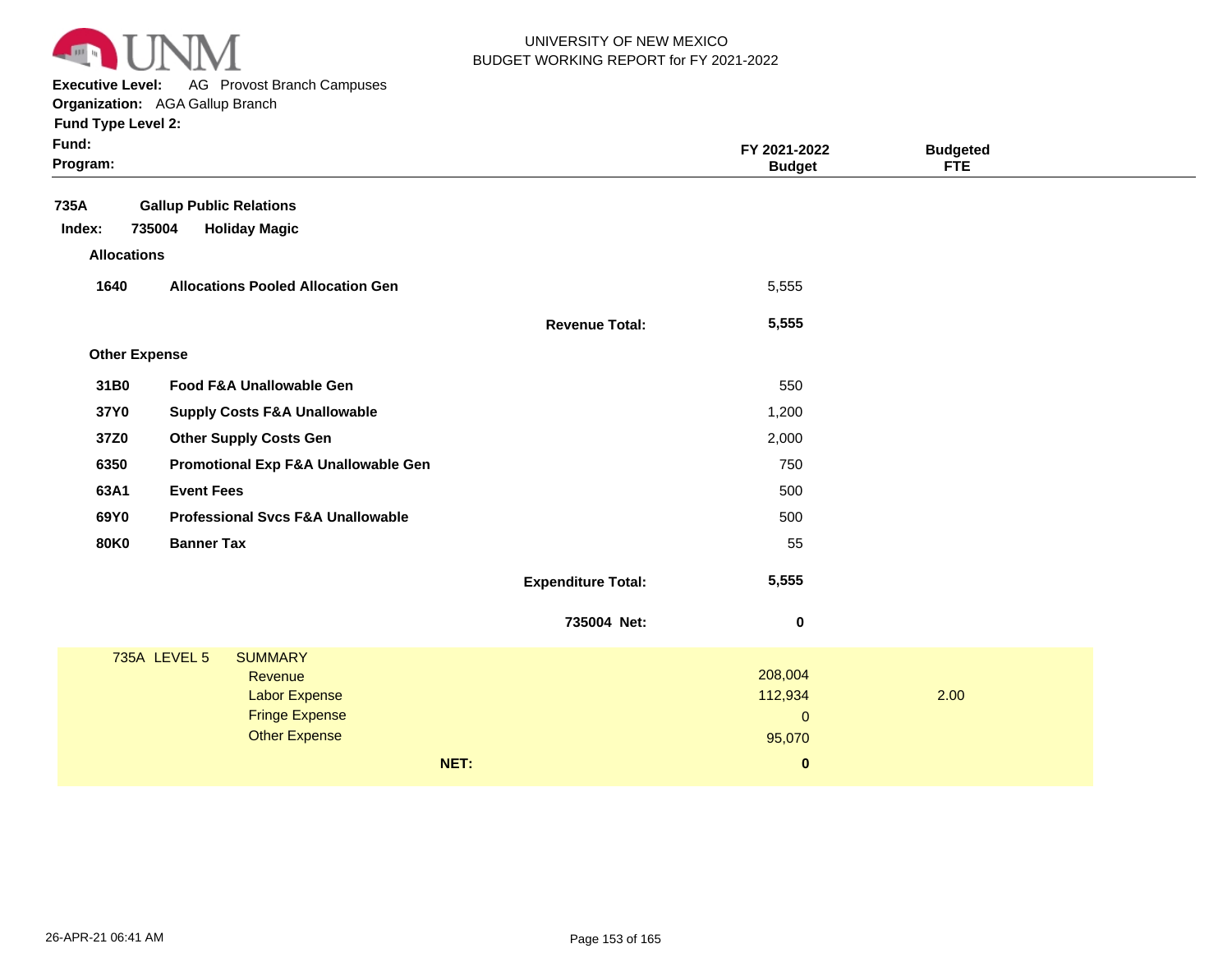

**Executive Level:** AG Provost Branch Campuses

|  | <b>Fund Type Level 2:</b> |  |  |
|--|---------------------------|--|--|
|  |                           |  |  |

| Fund:<br>Program:    |                                                        |                           | FY 2021-2022<br><b>Budget</b> | <b>Budgeted</b><br><b>FTE</b> |  |
|----------------------|--------------------------------------------------------|---------------------------|-------------------------------|-------------------------------|--|
| 736C<br>Index:       | <b>Campus Police</b><br>736003<br>191361 Campus Police |                           |                               |                               |  |
| <b>Allocations</b>   |                                                        |                           |                               |                               |  |
| 1640                 | <b>Allocations Pooled Allocation Gen</b>               |                           | 101,114                       |                               |  |
|                      |                                                        | <b>Revenue Total:</b>     | 101,114                       |                               |  |
| <b>Labor Expense</b> |                                                        |                           |                               |                               |  |
| 2040                 | <b>Technician Salary Detail Gen</b>                    |                           | 89,773                        | 2.00                          |  |
| <b>20SU</b>          | <b>Pooled Union Staff Compensation</b>                 |                           | 1,347                         | 0.00                          |  |
| <b>Other Expense</b> |                                                        |                           |                               |                               |  |
| 3100                 | <b>Office Supplies General</b>                         |                           | 200                           |                               |  |
| 3180                 | Non Capital Equipment <\$5,001                         |                           | 2,000                         |                               |  |
| 31K0                 | <b>Postage Gen</b>                                     |                           | 110                           |                               |  |
| 31N0                 | <b>Uniforms Apparel Gen</b>                            |                           | 550                           |                               |  |
| 31N2                 | <b>Individual Safety Equipment</b>                     |                           | 1,000                         |                               |  |
| 6020                 | <b>Long Distance Gen</b>                               |                           | 100                           |                               |  |
| 6080                 | <b>Cellular Charges Gen</b>                            |                           | 3,000                         |                               |  |
| 6370                 | <b>Printing/Copying/Binding Gen</b>                    |                           | 1,000                         |                               |  |
| 63A2                 | <b>Seminars/Training Fees</b>                          |                           | 250                           |                               |  |
| 63C0                 | <b>Copying Gen</b>                                     |                           | 750                           |                               |  |
| <b>70A0</b>          | <b>Auto Repairs Maintenance Gen</b>                    |                           | 480                           |                               |  |
| <b>70J0</b>          | <b>Auto Insurance Gen</b>                              |                           | 464                           |                               |  |
| <b>80K0</b>          | <b>Banner Tax</b>                                      |                           | 90                            |                               |  |
|                      |                                                        | <b>Expenditure Total:</b> | 101,114                       |                               |  |
|                      |                                                        | 736003 Net:               | 0                             |                               |  |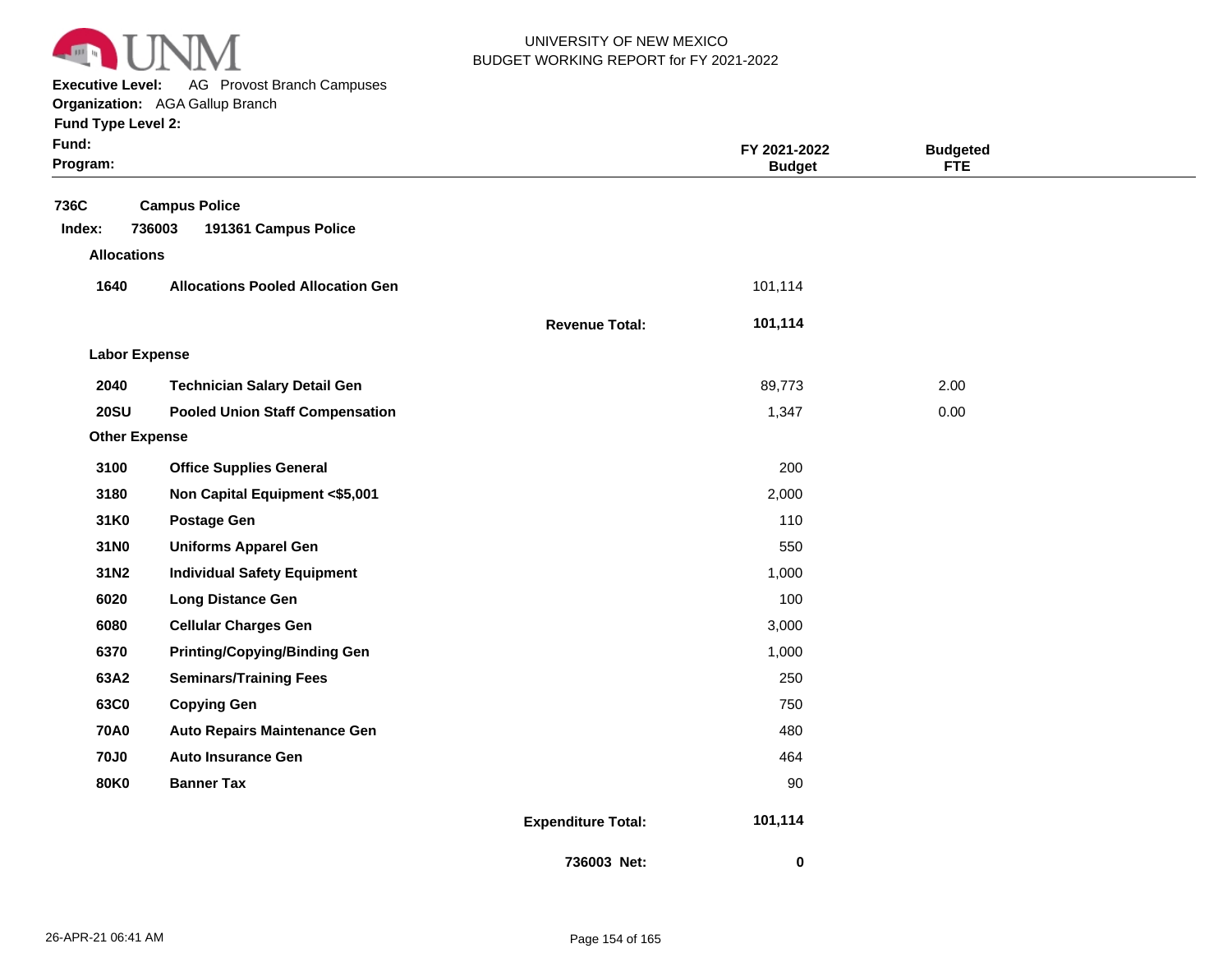

**Executive Level:** AG Provost Branch Campuses

**Organization:**  AGA Gallup Branch

**Fund Type Level 2:**

| - -<br>Fund: | -2022<br>$202^{\circ}$ | ™idaete⊾                  |  |
|--------------|------------------------|---------------------------|--|
| Program:     | udaerـ                 | $\sim$ $\sim$<br>---<br>. |  |

#### **736C Campus Police**

| 736C LEVEL 6 | <b>SUMMARY</b>        |              |      |  |
|--------------|-----------------------|--------------|------|--|
|              | Revenue               | 101,114      |      |  |
|              | <b>Labor Expense</b>  | 91,120       | 2.00 |  |
|              | <b>Fringe Expense</b> | $\mathbf{0}$ |      |  |
|              | <b>Other Expense</b>  | 9,994        |      |  |
|              | NET:                  | $\bf{0}$     |      |  |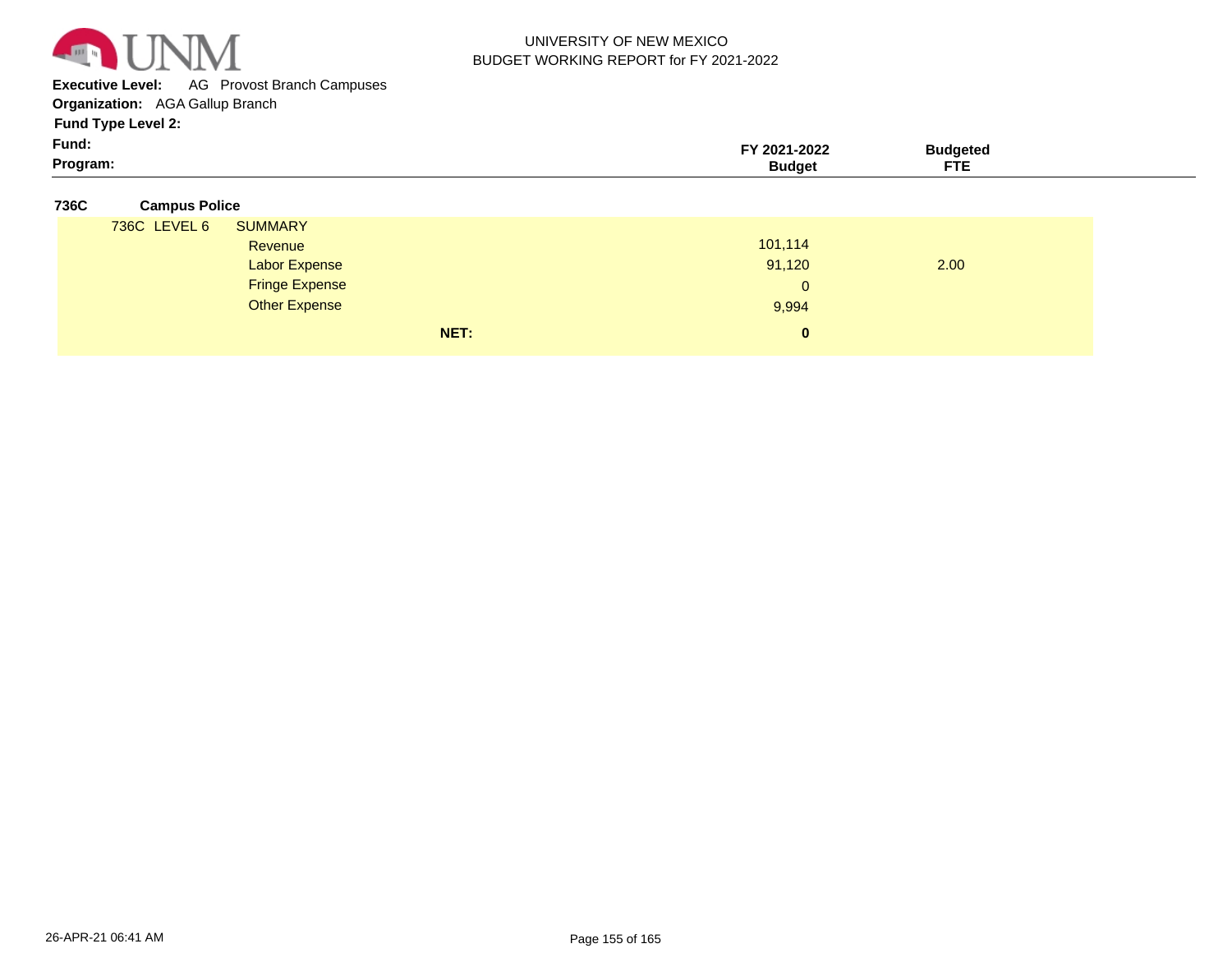

**Executive Level:** AG Provost Branch Campuses

| <b>Fund Type Level 2:</b> |  |
|---------------------------|--|
|---------------------------|--|

| × | × |  |
|---|---|--|
|   |   |  |

| Fund:<br>Program:    |                                                             |                       | FY 2021-2022<br><b>Budget</b> | <b>Budgeted</b><br><b>FTE</b> |  |
|----------------------|-------------------------------------------------------------|-----------------------|-------------------------------|-------------------------------|--|
| 737B<br>Index:       | <b>Gallup Physical Plant</b><br>737001<br><b>PPD-Gallup</b> |                       |                               |                               |  |
| <b>Allocations</b>   |                                                             |                       |                               |                               |  |
| 1640                 | <b>Allocations Pooled Allocation Gen</b>                    |                       | 822,793                       |                               |  |
|                      |                                                             | <b>Revenue Total:</b> | 822,793                       |                               |  |
| <b>Labor Expense</b> |                                                             |                       |                               |                               |  |
| 2020                 | <b>Administrative Professional Gen</b>                      |                       | 96,163                        | 1.00                          |  |
| 2040                 | <b>Technician Salary Detail Gen</b>                         |                       | 448,453                       | 16.00                         |  |
| 2060                 | <b>Support Staff Salary Detail Gen</b>                      |                       | 67,650                        | 2.00                          |  |
| <b>20SU</b>          | <b>Pooled Union Staff Compensation</b>                      |                       | 7,140                         | 0.00                          |  |
| <b>Other Expense</b> |                                                             |                       |                               |                               |  |
| 3100                 | <b>Office Supplies General</b>                              |                       | 500                           |                               |  |
| 3140                 | <b>Computer Software Gen</b>                                |                       | 300                           |                               |  |
| 3150                 | <b>Computer Supplies &lt;\$5,001</b>                        |                       | 700                           |                               |  |
| 3170                 | <b>Custodial Supplies Gen</b>                               |                       | 40,000                        |                               |  |
| 3180                 | Non Capital Equipment <\$5,001                              |                       | 1,200                         |                               |  |
| 31D0                 | <b>Freight In-Bound</b>                                     |                       | 100                           |                               |  |
| 31K0                 | <b>Postage Gen</b>                                          |                       | 100                           |                               |  |
| 31L0                 | <b>Printing Supplies Gen</b>                                |                       | 200                           |                               |  |
| 31M1                 | <b>Staff Recruitment Expense Gen</b>                        |                       | 1,500                         |                               |  |
| 31N0                 | <b>Uniforms Apparel Gen</b>                                 |                       | 1,500                         |                               |  |
| 31N2                 | <b>Individual Safety Equipment</b>                          |                       | 5,000                         |                               |  |
| 37Z0                 | <b>Other Supply Costs Gen</b>                               |                       | 1,500                         |                               |  |
| 3800                 | In State Travel Gen                                         |                       | 750                           |                               |  |
| 38E0                 | <b>Vehicle Fuel Gen</b>                                     |                       | 3,545                         |                               |  |
| 39Z1                 | Travel Non UNM Emp-Non Foreign Natl                         |                       | 300                           |                               |  |
| 6020                 | <b>Long Distance Gen</b>                                    |                       | 500                           |                               |  |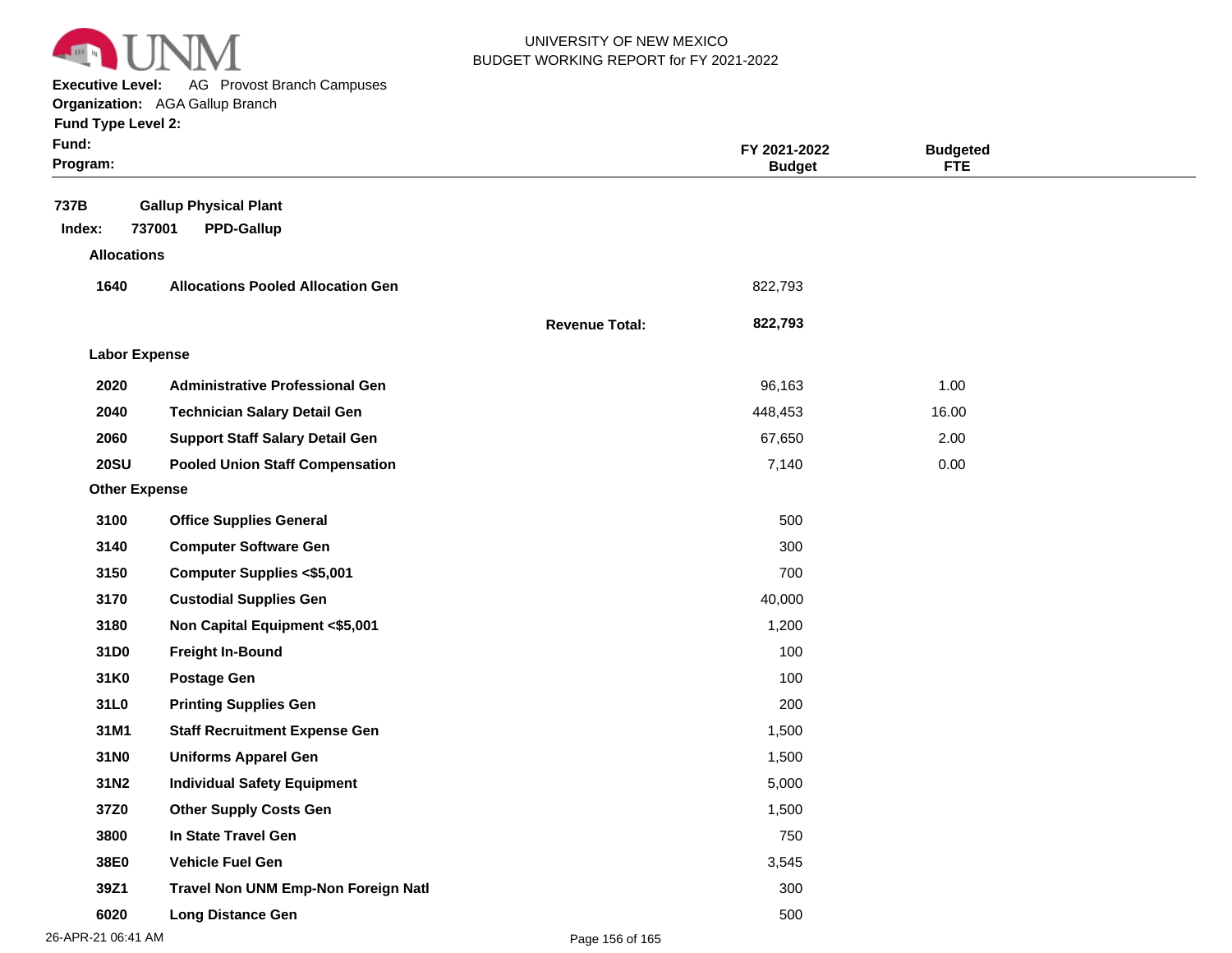

**Executive Level:** AG Provost Branch Campuses

**Organization:**  AGA Gallup Branch

|  |  | <b>Fund Type Level 2:</b> |  |
|--|--|---------------------------|--|
|--|--|---------------------------|--|

| Fund:<br>Program:    |                                                             | FY 2021-2022<br><b>Budget</b>        | <b>Budgeted</b><br><b>FTE</b> |
|----------------------|-------------------------------------------------------------|--------------------------------------|-------------------------------|
| 737B<br>Index:       | <b>Gallup Physical Plant</b><br>737001<br><b>PPD-Gallup</b> |                                      |                               |
| <b>Other Expense</b> |                                                             |                                      |                               |
| 6040                 | <b>Telephone Line Spec Circuit Gen</b>                      | 650                                  |                               |
| 6080                 | <b>Cellular Charges Gen</b>                                 | 6,000                                |                               |
| 6300                 | Alarm System Gen                                            | 8,000                                |                               |
| 6311                 | <b>Non-Perpetual Journals</b>                               | 710                                  |                               |
| 63C0                 | <b>Copying Gen</b>                                          | 1,500                                |                               |
| 69Z0                 | <b>Other Professional Services Gen</b>                      | 3,000                                |                               |
| 7000                 | <b>Plant Repairs Maintenance Gen</b>                        | 5,000                                |                               |
| 7010                 | <b>Bldg Structure Maintenance Gen</b>                       | 10,000                               |                               |
| 7020                 | <b>HVAC Systems Maintenance Gen</b>                         | 55,000                               |                               |
| 7030                 | <b>Electrical Repairs Maintenance Gen</b>                   | 8,000                                |                               |
| 7050                 | <b>Plumbing Repairs Maintenance Gen</b>                     | 15,000                               |                               |
| 7080                 | <b>Grounds Repairs Maintenance Gen</b>                      | 6,000                                |                               |
| <b>70A0</b>          | <b>Auto Repairs Maintenance Gen</b>                         | 2,500                                |                               |
| <b>70D0</b>          | <b>Equipment Repairs Maintenance Gen</b>                    | 7,000                                |                               |
| <b>70F0</b>          | <b>Equipment Rent Expense Gen</b>                           | 2,000                                |                               |
| <b>70J0</b>          | <b>Auto Insurance Gen</b>                                   | 1,500                                |                               |
| <b>70K0</b>          | <b>Lock Shop Gen</b>                                        | 2,000                                |                               |
| 75Z0                 | <b>Other Repairs Maintenance Gen</b>                        | 4,000                                |                               |
| <b>80K0</b>          | <b>Banner Tax</b>                                           | 7,832                                |                               |
|                      |                                                             | 822,793<br><b>Expenditure Total:</b> |                               |

 **0**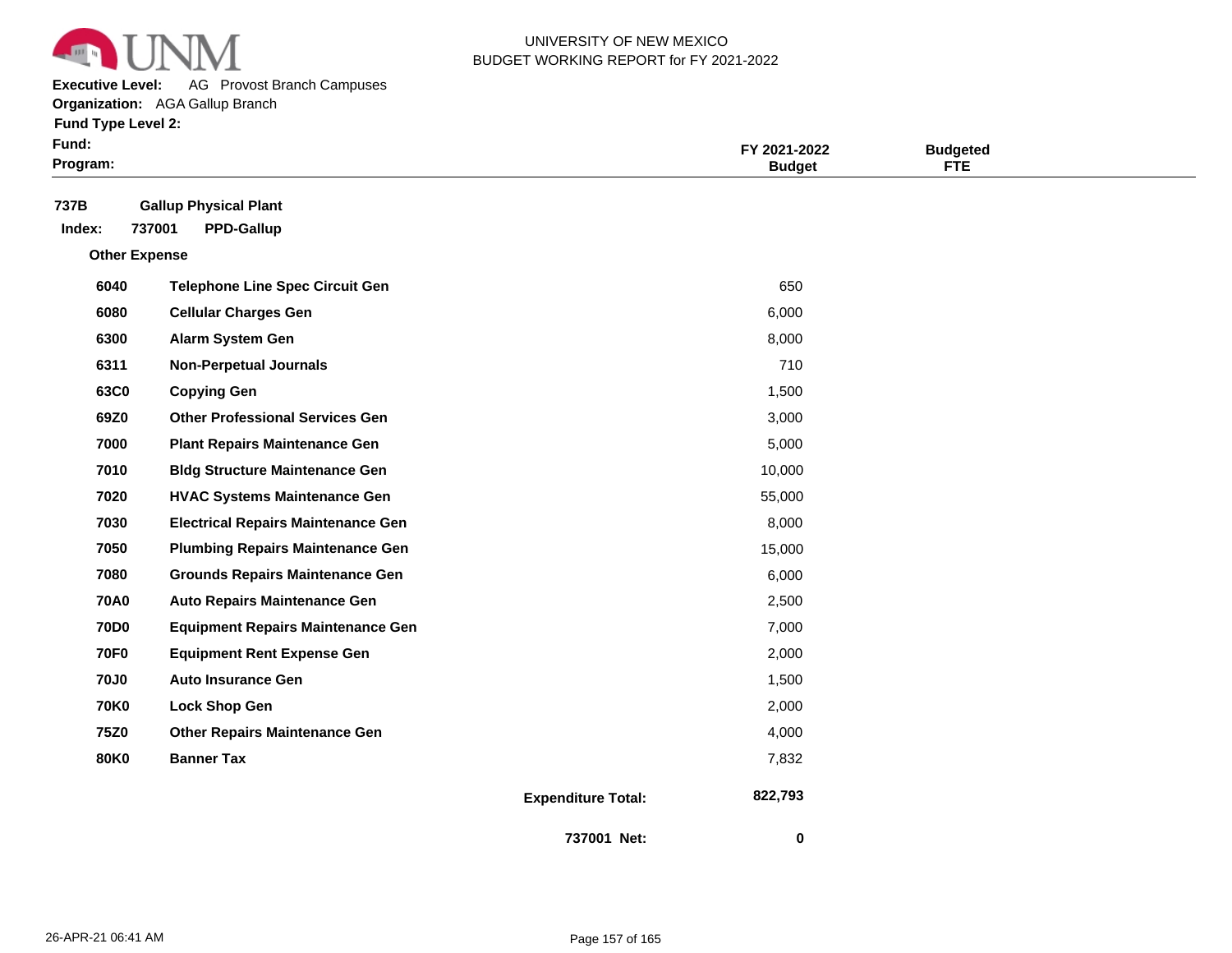

**Executive Level:** AG Provost Branch Campuses

**Organization:**  AGA Gallup Branch

# **Fund Type Level 2:**

| × | × |  |
|---|---|--|
|   |   |  |

| Fund:              |                                          |                           | FY 2021-2022  | <b>Budgeted</b> |
|--------------------|------------------------------------------|---------------------------|---------------|-----------------|
| Program:           |                                          |                           | <b>Budget</b> | <b>FTE</b>      |
| 737B               | <b>Gallup Physical Plant</b>             |                           |               |                 |
|                    | 737B LEVEL 6<br><b>SUMMARY</b>           |                           |               |                 |
|                    | Revenue                                  |                           | 822,793       |                 |
|                    | <b>Labor Expense</b>                     |                           | 619,406       | 19.00           |
|                    | <b>Fringe Expense</b>                    |                           | $\pmb{0}$     |                 |
|                    | <b>Other Expense</b>                     |                           | 203,387       |                 |
|                    |                                          | NET:                      | $\pmb{0}$     |                 |
|                    |                                          |                           |               |                 |
| 739A               | <b>Gallup Utilities</b>                  |                           |               |                 |
| Index:             | 739000<br><b>Utilities-Gallup</b>        |                           |               |                 |
| <b>Allocations</b> |                                          |                           |               |                 |
|                    |                                          |                           |               |                 |
| 1640               | <b>Allocations Pooled Allocation Gen</b> |                           | 501,150       |                 |
|                    |                                          | <b>Revenue Total:</b>     | 501,150       |                 |
|                    | <b>Other Expense</b>                     |                           |               |                 |
|                    |                                          |                           |               |                 |
| 7600               | <b>Natural Gas Fuel Oil Gen</b>          |                           | 63,000        |                 |
| 7620               | <b>Electricity Gen</b>                   |                           | 364,500       |                 |
| 7660               | Sewer Refuse Gen                         |                           | 42,250        |                 |
| 7680               | <b>Domestic Water Gen</b>                |                           | 31,400        |                 |
|                    |                                          | <b>Expenditure Total:</b> | 501,150       |                 |
|                    |                                          | 739000 Net:               | $\pmb{0}$     |                 |
|                    |                                          |                           |               |                 |
|                    | 739A LEVEL 5<br><b>SUMMARY</b>           |                           | 501,150       |                 |
|                    | Revenue<br><b>Labor Expense</b>          |                           | $\mathbf{0}$  | 0.00            |
|                    | <b>Fringe Expense</b>                    |                           | $\mathbf{0}$  |                 |
|                    | <b>Other Expense</b>                     |                           | 501,150       |                 |
|                    |                                          |                           |               |                 |
|                    |                                          | NET:                      | $\bf{0}$      |                 |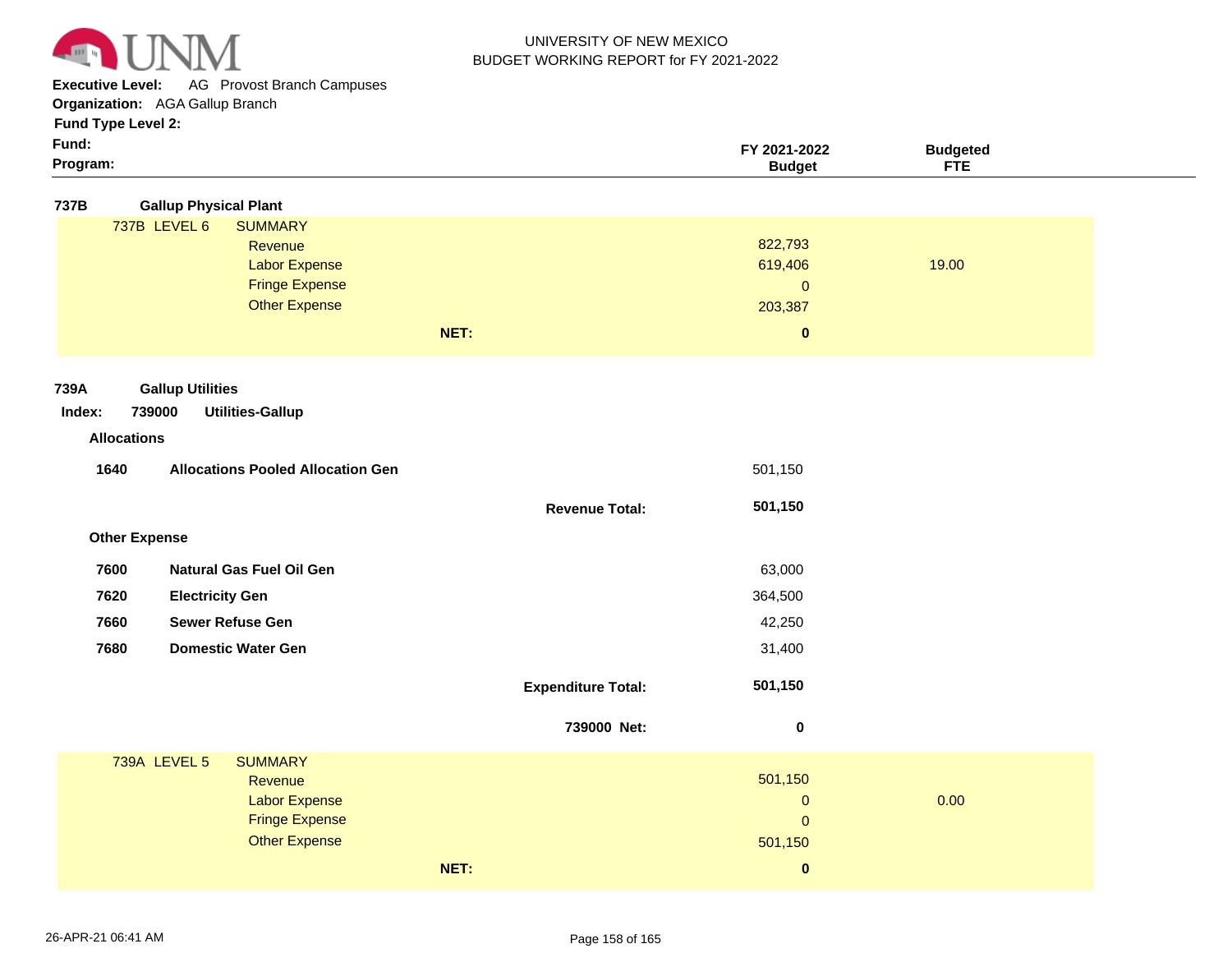

**Executive Level:** AG Provost Branch Campuses

| <b>Fund Type Level 2:</b> |  |  |  |
|---------------------------|--|--|--|
|---------------------------|--|--|--|

| Fund:<br>Program:    |                                                                      |                       | FY 2021-2022<br><b>Budget</b> | <b>Budgeted</b><br><b>FTE</b> |  |
|----------------------|----------------------------------------------------------------------|-----------------------|-------------------------------|-------------------------------|--|
| 741A<br>Index:       | <b>Gallup Zollinger Library</b><br>741000<br><b>Library Services</b> |                       |                               |                               |  |
| <b>Allocations</b>   |                                                                      |                       |                               |                               |  |
| 1640                 | <b>Allocations Pooled Allocation Gen</b>                             |                       | 318,452                       |                               |  |
|                      |                                                                      | <b>Revenue Total:</b> | 318,452                       |                               |  |
| <b>Labor Expense</b> |                                                                      |                       |                               |                               |  |
| 2000                 | <b>Faculty Salary Detail Gen</b>                                     |                       | 126,701                       | 2.00                          |  |
| 2040                 | <b>Technician Salary Detail Gen</b>                                  |                       | 90,382                        | 3.00                          |  |
| <b>20FA</b>          | <b>Pooled Faculty Compensation</b>                                   |                       | 1,157                         | 0.00                          |  |
| <b>20L0</b>          | <b>Federal Workstudy Gen</b>                                         |                       | 1,200                         | 0.06                          |  |
| <b>20NO</b>          | <b>State Workstudy Gen</b>                                           |                       | 4,000                         | 0.20                          |  |
| <b>20SU</b>          | <b>Pooled Union Staff Compensation</b>                               |                       | 1,356                         | 0.00                          |  |
| <b>Other Expense</b> |                                                                      |                       |                               |                               |  |
| 3100                 | <b>Office Supplies General</b>                                       |                       | 800                           |                               |  |
| 3140                 | <b>Computer Software Gen</b>                                         |                       | 340                           |                               |  |
| 3150                 | <b>Computer Supplies &lt;\$5,001</b>                                 |                       | 200                           |                               |  |
| 3180                 | Non Capital Equipment <\$5,001                                       |                       | 5,000                         |                               |  |
| 31D0                 | <b>Freight In-Bound</b>                                              |                       | 20                            |                               |  |
| 31K0                 | <b>Postage Gen</b>                                                   |                       | 300                           |                               |  |
| 31P1                 | <b>Instructional Materials &amp; Supplies</b>                        |                       | 400                           |                               |  |
| 37Z0                 | <b>Other Supply Costs Gen</b>                                        |                       | 2,500                         |                               |  |
| 3800                 | In State Travel Gen                                                  |                       | 2,000                         |                               |  |
| 38A0                 | <b>Motor Pool Rental Gen</b>                                         |                       | 500                           |                               |  |
| 6020                 | <b>Long Distance Gen</b>                                             |                       | 50                            |                               |  |
| 6040                 | <b>Telephone Line Spec Circuit Gen</b>                               |                       | 3,250                         |                               |  |
| 6080                 | <b>Cellular Charges Gen</b>                                          |                       | 800                           |                               |  |
| 6300                 | Alarm System Gen                                                     |                       | 2,700                         |                               |  |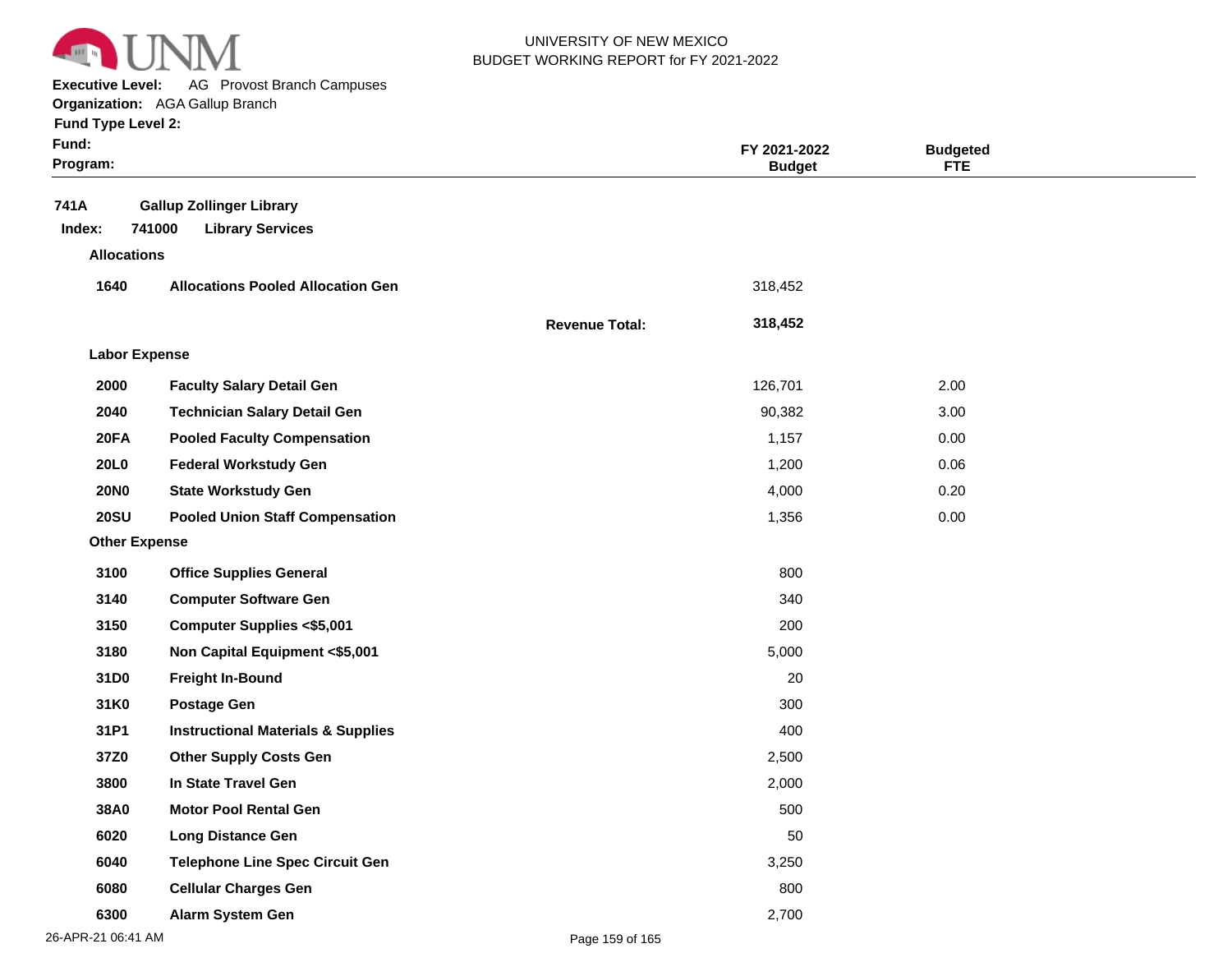

**Executive Level:** AG Provost Branch Campuses

**Organization:**  AGA Gallup Branch

**Fund Type Level 2:**

| Fund:<br>Program:    |                                                                      |                           | FY 2021-2022<br><b>Budget</b> | <b>Budgeted</b><br>FTE |  |
|----------------------|----------------------------------------------------------------------|---------------------------|-------------------------------|------------------------|--|
| 741A<br>Index:       | <b>Gallup Zollinger Library</b><br>741000<br><b>Library Services</b> |                           |                               |                        |  |
| <b>Other Expense</b> |                                                                      |                           |                               |                        |  |
| 6311                 | <b>Non-Perpetual Journals</b>                                        |                           | 6,500                         |                        |  |
| 6312                 | <b>Bibliographic Utilities</b>                                       |                           | 18,181                        |                        |  |
| 6313                 | <b>Electronic Journals</b>                                           |                           | 18,200                        |                        |  |
| 6330                 | <b>Media Services Gen</b>                                            |                           | 100                           |                        |  |
| 6350                 | Promotional Exp F&A Unallowable Gen                                  |                           | 1,500                         |                        |  |
| 6370                 | <b>Printing/Copying/Binding Gen</b>                                  |                           | 500                           |                        |  |
| 63A0                 | <b>Conference Fees Gen</b>                                           |                           | 500                           |                        |  |
| 63A2                 | <b>Seminars/Training Fees</b>                                        |                           | 400                           |                        |  |
| 63B2                 | <b>Interlibrary Loans</b>                                            |                           | 100                           |                        |  |
| 63C0                 | <b>Copying Gen</b>                                                   |                           | 1,275                         |                        |  |
| 6413                 | <b>Bibliographic Utils Non-Perpetual</b>                             |                           | 6,000                         |                        |  |
| <b>70D0</b>          | <b>Equipment Repairs Maintenance Gen</b>                             |                           | 100                           |                        |  |
| <b>70F0</b>          | <b>Equipment Rent Expense Gen</b>                                    |                           | 4,000                         |                        |  |
| <b>80K0</b>          | <b>Banner Tax</b>                                                    |                           | 910                           |                        |  |
| 9100                 | <b>Library Acquisitions Gen</b>                                      |                           | 2,530                         |                        |  |
| 9140                 | <b>Library Acquisitions Serials Gen</b>                              |                           | 10,000                        |                        |  |
| 9160                 | <b>Library Acquisitions Other Gen</b>                                |                           | 4,000                         |                        |  |
|                      |                                                                      | <b>Expenditure Total:</b> | 318,452                       |                        |  |

**741000 Net:**

 **0**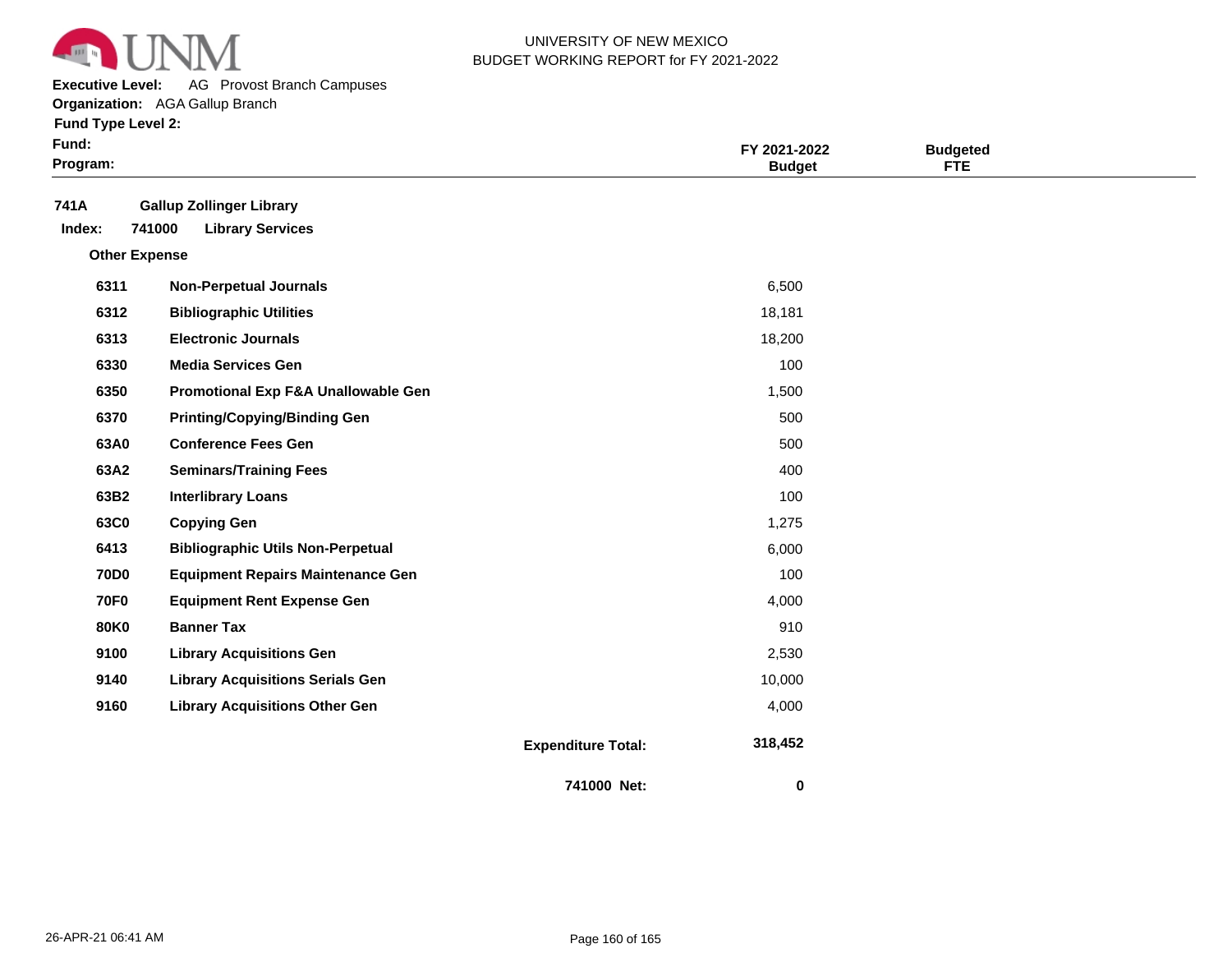

**Executive Level:** AG Provost Branch Campuses

**Organization:**  AGA Gallup Branch

**Fund Type Level 2:**

| Program:                 | Budget    | <b>CTC</b> |  |
|--------------------------|-----------|------------|--|
| Fund:                    | 2021-2022 | '''dqeteu  |  |
| $1$ and $1$ ypo Loror L. |           |            |  |

#### **741A Gallup Zollinger Library**

| . |                     |                       |      |              |      |  |
|---|---------------------|-----------------------|------|--------------|------|--|
|   | <b>741A LEVEL 5</b> | <b>SUMMARY</b>        |      |              |      |  |
|   |                     | Revenue               |      | 318,452      |      |  |
|   |                     | <b>Labor Expense</b>  |      | 224,796      | 5.26 |  |
|   |                     | <b>Fringe Expense</b> |      | $\mathbf{0}$ |      |  |
|   |                     | <b>Other Expense</b>  |      | 93,656       |      |  |
|   |                     |                       | NET: | $\bf{0}$     |      |  |
|   |                     |                       |      |              |      |  |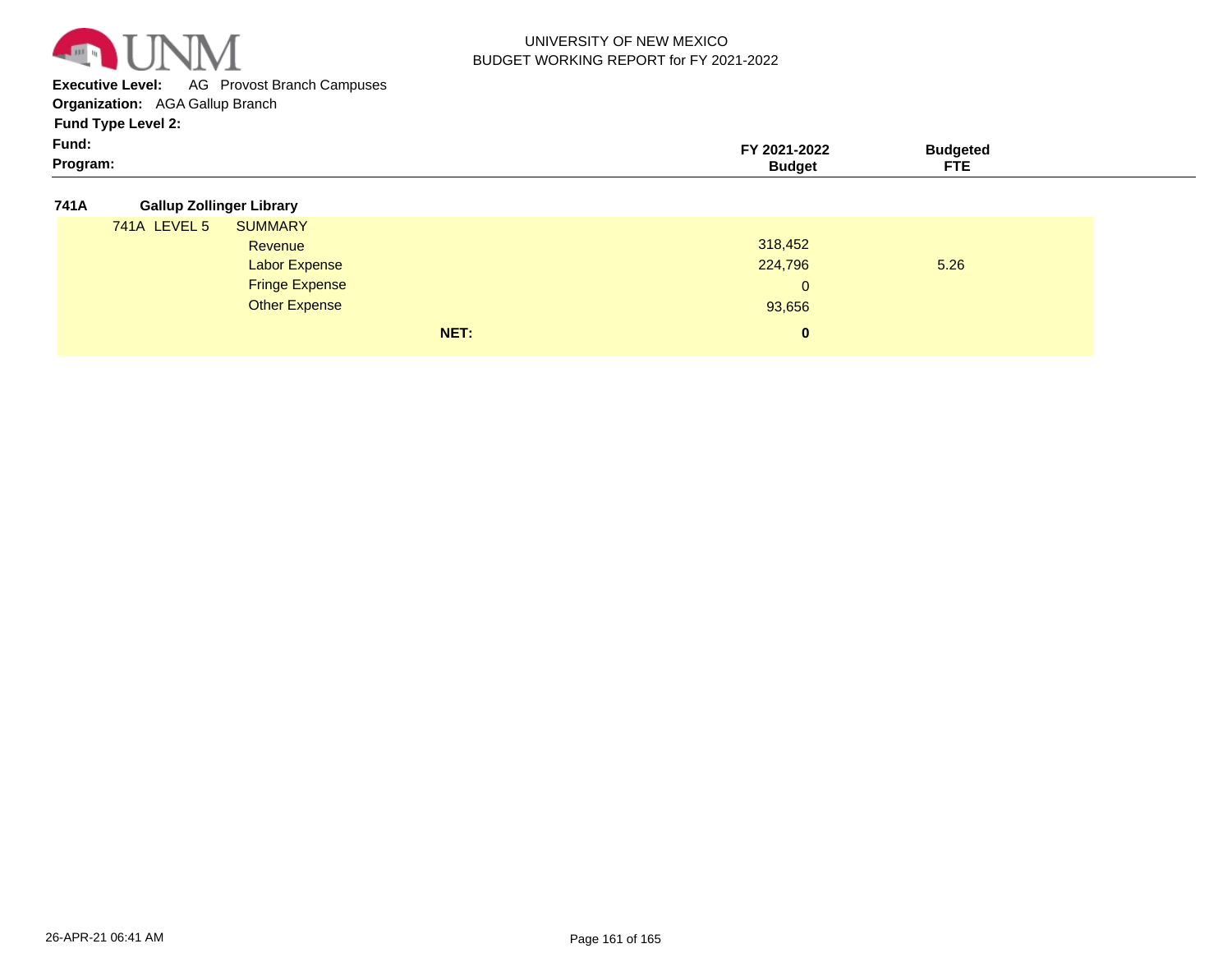

**Executive Level:** AG Provost Branch Campuses

**Organization:**  AGA Gallup Branch

| Fund Type Level 2:   | <b>Organization:</b> AGA Gallup Branch        |                       |                               |                               |  |
|----------------------|-----------------------------------------------|-----------------------|-------------------------------|-------------------------------|--|
| Fund:<br>Program:    |                                               |                       | FY 2021-2022<br><b>Budget</b> | <b>Budgeted</b><br><b>FTE</b> |  |
| 742A                 | <b>Gallup Deans Office</b>                    |                       |                               |                               |  |
| Index:               | 742000<br><b>Gallup Deans Office</b>          |                       |                               |                               |  |
| <b>Allocations</b>   |                                               |                       |                               |                               |  |
| 1640                 | <b>Allocations Pooled Allocation Gen</b>      |                       | 158,834                       |                               |  |
|                      |                                               | <b>Revenue Total:</b> | 158,834                       |                               |  |
| <b>Labor Expense</b> |                                               |                       |                               |                               |  |
| 2000                 | <b>Faculty Salary Detail Gen</b>              |                       | 121,518                       | 1.17                          |  |
| <b>20FA</b>          | <b>Pooled Faculty Compensation</b>            |                       | 5,230                         | 0.00                          |  |
| <b>20P0</b>          | <b>Temporary Salary Gen</b>                   |                       | 2,000                         | 0.10                          |  |
| <b>20SA</b>          | <b>Salary Adjustments</b>                     |                       | 13,000                        | 0.00                          |  |
| <b>20SU</b>          | <b>Pooled Union Staff Compensation</b>        |                       | 603                           | 0.00                          |  |
| <b>Other Expense</b> |                                               |                       |                               |                               |  |
| 3100                 | <b>Office Supplies General</b>                |                       | 1,000                         |                               |  |
| 3110                 | <b>Books Periodicals Gen</b>                  |                       | 250                           |                               |  |
| 3140                 | <b>Computer Software Gen</b>                  |                       | 340                           |                               |  |
| 3150                 | <b>Computer Supplies &lt;\$5,001</b>          |                       | 500                           |                               |  |
| 31A0                 | <b>Business Food - Local</b>                  |                       | 1,000                         |                               |  |
| 31B0                 | Food F&A Unallowable Gen                      |                       | 1,269                         |                               |  |
| 31C0                 | <b>Dues Memberships Gen</b>                   |                       | 2,000                         |                               |  |
| 31K0                 | <b>Postage Gen</b>                            |                       | 400                           |                               |  |
| 31L0                 | <b>Printing Supplies Gen</b>                  |                       | 500                           |                               |  |
| 31P1                 | <b>Instructional Materials &amp; Supplies</b> |                       | 100                           |                               |  |

**37Z0 3800 3820 38A0 45Z0 Other Supply Costs Gen In State Travel Gen Out Of State Travel Gen Motor Pool Rental Gen Student Costs Other Gen** 500 3,000 1,000 1,000 100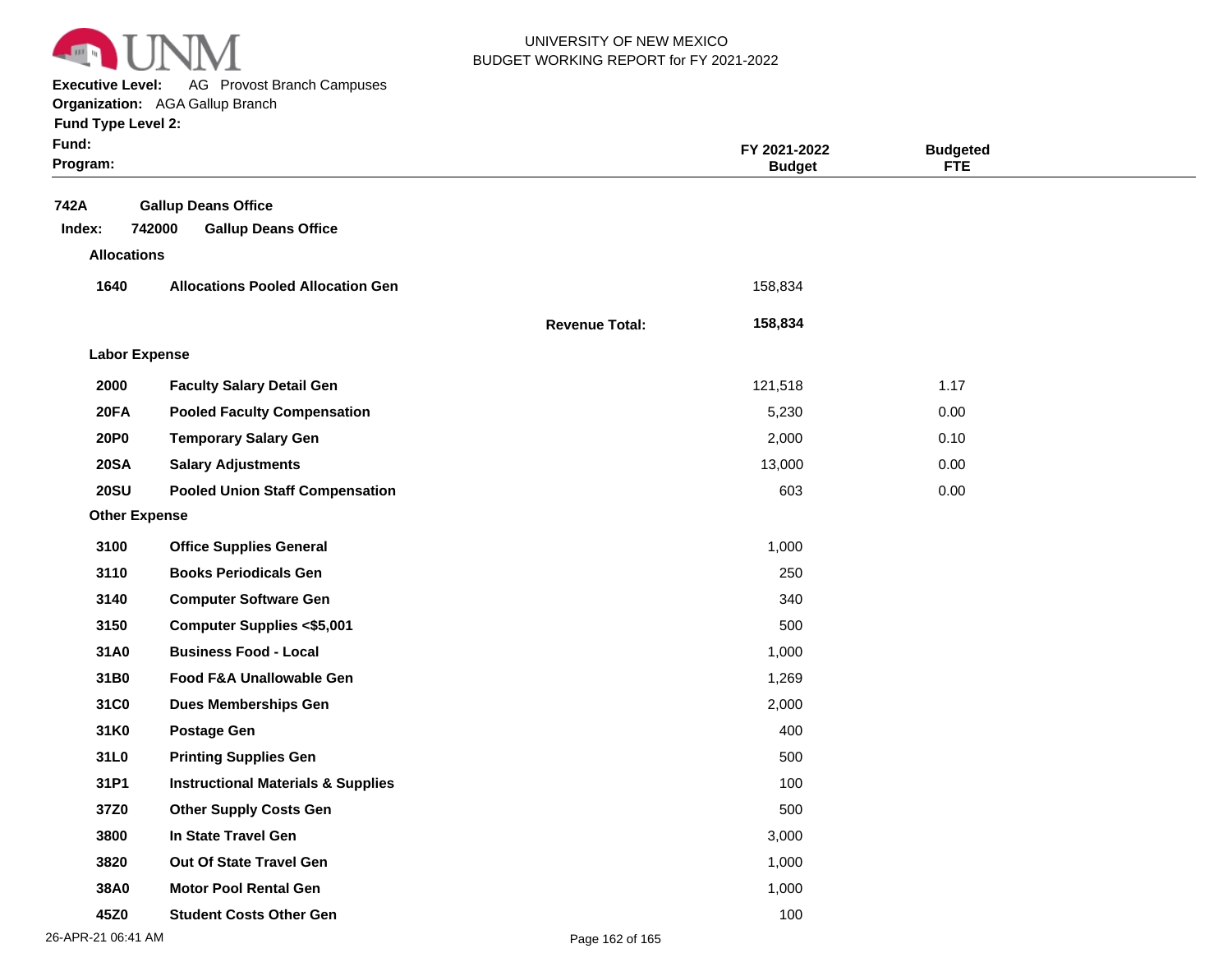

**Executive Level:** AG Provost Branch Campuses

**Organization:**  AGA Gallup Branch

| <b>Fund Type Level 2:</b> |
|---------------------------|
|---------------------------|

| Fund:<br>Program:                                |                                                          |                           | FY 2021-2022<br><b>Budget</b> | <b>Budgeted</b><br><b>FTE</b> |  |
|--------------------------------------------------|----------------------------------------------------------|---------------------------|-------------------------------|-------------------------------|--|
| 742A<br>742000<br>Index:<br><b>Other Expense</b> | <b>Gallup Deans Office</b><br><b>Gallup Deans Office</b> |                           |                               |                               |  |
| 6020                                             | <b>Long Distance Gen</b>                                 |                           | 50                            |                               |  |
| 6080                                             | <b>Cellular Charges Gen</b>                              |                           | 1,550                         |                               |  |
| 63C0                                             | <b>Copying Gen</b>                                       |                           | 1,250                         |                               |  |
| 63E0                                             | <b>Honoraria Gen</b>                                     |                           | 510                           |                               |  |
| <b>80K0</b>                                      | <b>Banner Tax</b>                                        |                           | 164                           |                               |  |
|                                                  |                                                          | <b>Expenditure Total:</b> | 158,834                       |                               |  |
|                                                  |                                                          | 742000 Net:               | $\mathbf 0$                   |                               |  |

**20FA Account:**

**20SA \$5000, Matt Mingus, Faculty Assembly President \$5000, Laura Stone, Curriculum Chair \$3000, Roseanna McGinn, MLT Coordinator Account:**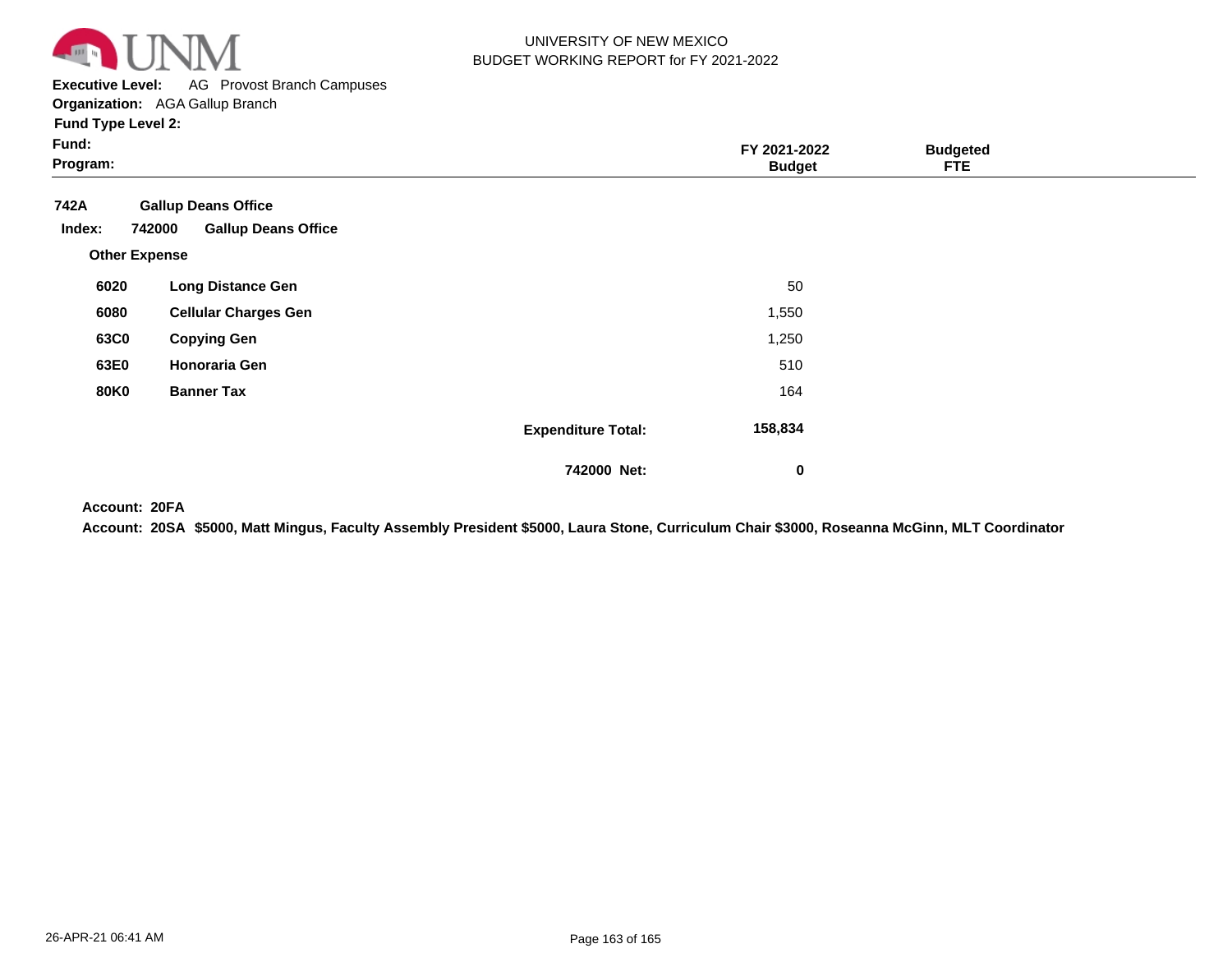

**Executive Level:** AG Provost Branch Campuses

| <b>Fund Type Level 2:</b> |  |
|---------------------------|--|
|---------------------------|--|

| Fund:<br>Program:    |                                               |                           | FY 2021-2022<br><b>Budget</b> | <b>Budgeted</b><br><b>FTE</b> |  |
|----------------------|-----------------------------------------------|---------------------------|-------------------------------|-------------------------------|--|
| 742A                 | <b>Gallup Deans Office</b>                    |                           |                               |                               |  |
| Index:               | 742007<br><b>Gallup Faculty Development</b>   |                           |                               |                               |  |
| <b>Allocations</b>   |                                               |                           |                               |                               |  |
| 1640                 | <b>Allocations Pooled Allocation Gen</b>      |                           | 29,987                        |                               |  |
|                      |                                               | <b>Revenue Total:</b>     | 29,987                        |                               |  |
| <b>Other Expense</b> |                                               |                           |                               |                               |  |
| 31C0                 | <b>Dues Memberships Gen</b>                   |                           | 100                           |                               |  |
| 31D0                 | <b>Freight In-Bound</b>                       |                           | 750                           |                               |  |
| 31D1                 | <b>Freight Out-Bound</b>                      |                           | 750                           |                               |  |
| 3800                 | In State Travel Gen                           |                           | 14,587                        |                               |  |
| 3820                 | Out Of State Travel Gen                       |                           | 9,000                         |                               |  |
| 3840                 | <b>Foreign Travel Gen</b>                     |                           | 2,000                         |                               |  |
| 38A0                 | <b>Motor Pool Rental Gen</b>                  |                           | 500                           |                               |  |
| 63A0                 | <b>Conference Fees Gen</b>                    |                           | 2,000                         |                               |  |
| <b>80K0</b>          | <b>Banner Tax</b>                             |                           | 300                           |                               |  |
|                      |                                               | <b>Expenditure Total:</b> | 29,987                        |                               |  |
|                      |                                               | 742007 Net:               | $\pmb{0}$                     |                               |  |
|                      | 742A LEVEL 5<br><b>SUMMARY</b>                |                           |                               |                               |  |
|                      | Revenue                                       |                           | 188,821                       |                               |  |
|                      | <b>Labor Expense</b><br><b>Fringe Expense</b> |                           | 142,351<br>$\overline{0}$     | 1.27                          |  |
|                      | <b>Other Expense</b>                          |                           | 46,470                        |                               |  |
|                      |                                               | NET:                      | $\bf{0}$                      |                               |  |
|                      |                                               |                           |                               |                               |  |